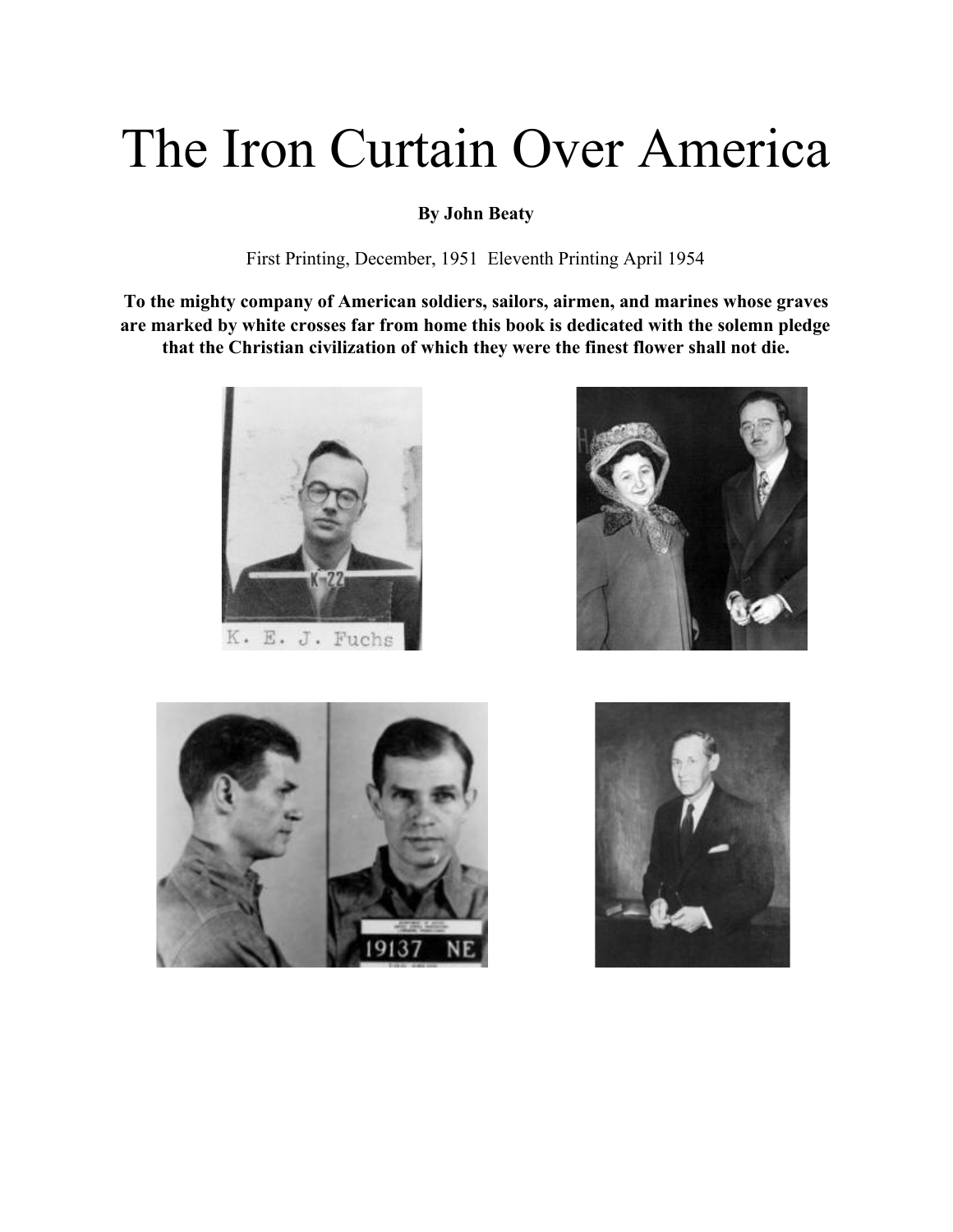







## **Preface**

# **The Iron Curtain Over America**

Lt. Gen, George E. Stratemeyer, USAF (ret.), says:

"I congratulate you on your book and the service you have performed for our country. If my health would permit it I would go on a continuous lecture tour gratis and preach your book and recommendations. My "Iron Curtain Over America" will be on loan continuously and I intend to recommend its reading in every letter I write.

Lt. Gen. Edward M. Almond, USA. (ret.), says:

"It is an inspiration to me to find an author with the courage and energy to research and to secure the publication of such information as you have assembled in order that the poorly informed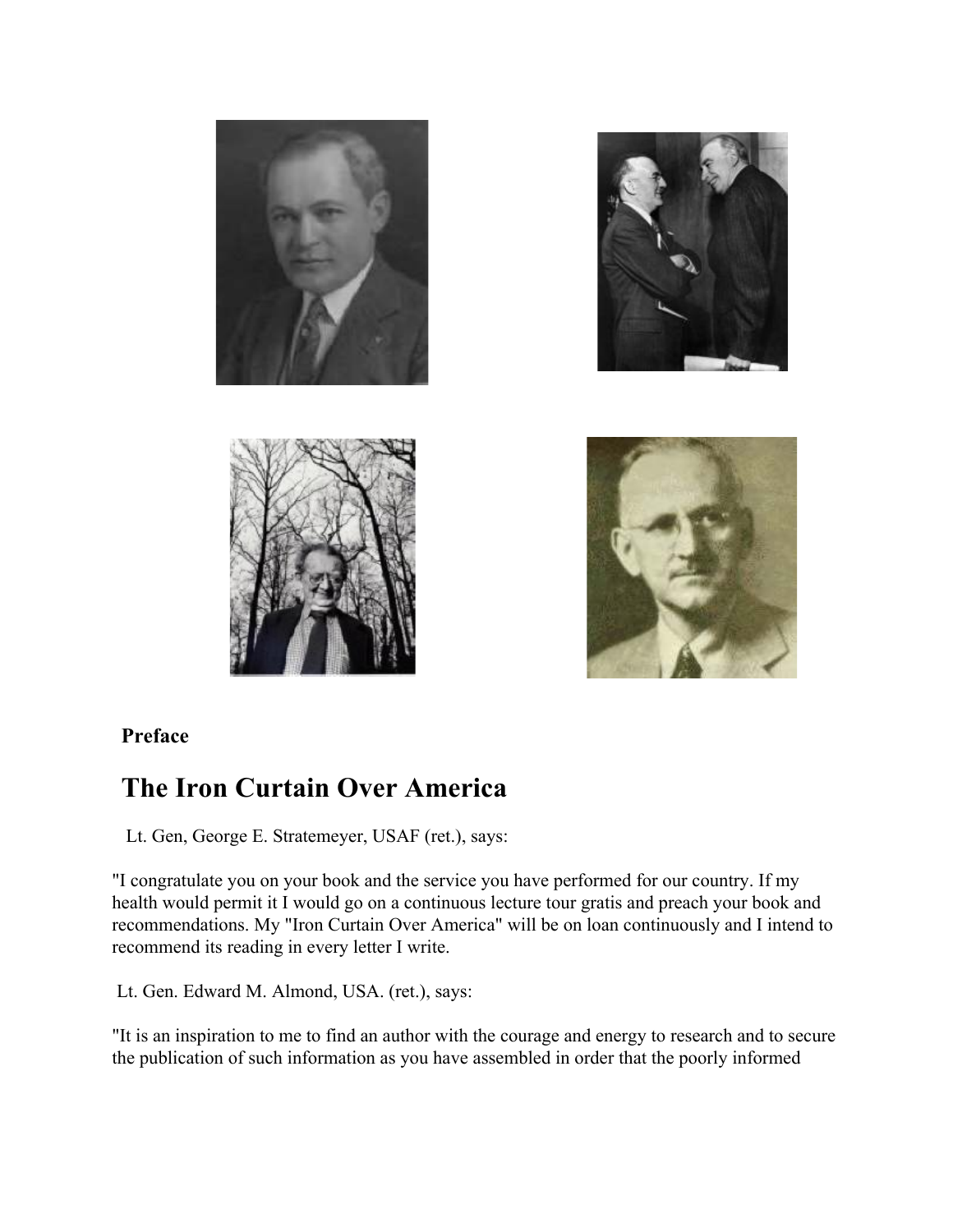average American may know wherein the real threats to our Country lurk. Your book is a magnificent contribution to those who would preserve our American ideals."

"I think it ought to be compulsory reading in every public school in America."

Senator William A. Langer, former Chairman, Judiciary Committee.

Vice Admiral T. G. W. Settle, U.S.N. (ret.), says:

"The Iron Curtain Over America" is a most pertinent and excellently presented treatise on the cancer on our national set-up. "I hope this book has had, and will have, the widest possible dissemination, particularly to our leaders-in Washington, and in industry and the press, -- and that our leaders who are "uncontaminated" will have their serious attention engaged by it."

Lt, General P. A. Del Valle, USMC (ret), says:

" I am impelled to write to you to express my admiration of your great service to the Nation in writing this truly magnificent book. No American who has taken the oath of allegiance can afford to miss it, and I heartily recommend it as an honest and courageous dispeller of the fog of propaganda in which most minds seem to dwell."

#### **John Beaty**

 The author of The Iron Curtain Over America has written, or collaborated on, a dozen books. His texts have been used in more than seven hundred colleges and universities, and his historical novel, Swords in the Dawn, published originally in New York, had London and Australian editions, and was adopted for state-wide use in the public schools of Texas. His education (M.A., University of Virginia; Ph.D., Columbia University; post-graduate study, University of Montpellier, France), his travel in Europe and Asia, and his five years with the Military Intelligence Service in World War II rounded out the background for the reading and research (1946-1951) which resulted in The Iron Curtain Over America.

# **CONTENTS**

| III. The Khazars Join the Democratic Party 35 |  |
|-----------------------------------------------|--|
|                                               |  |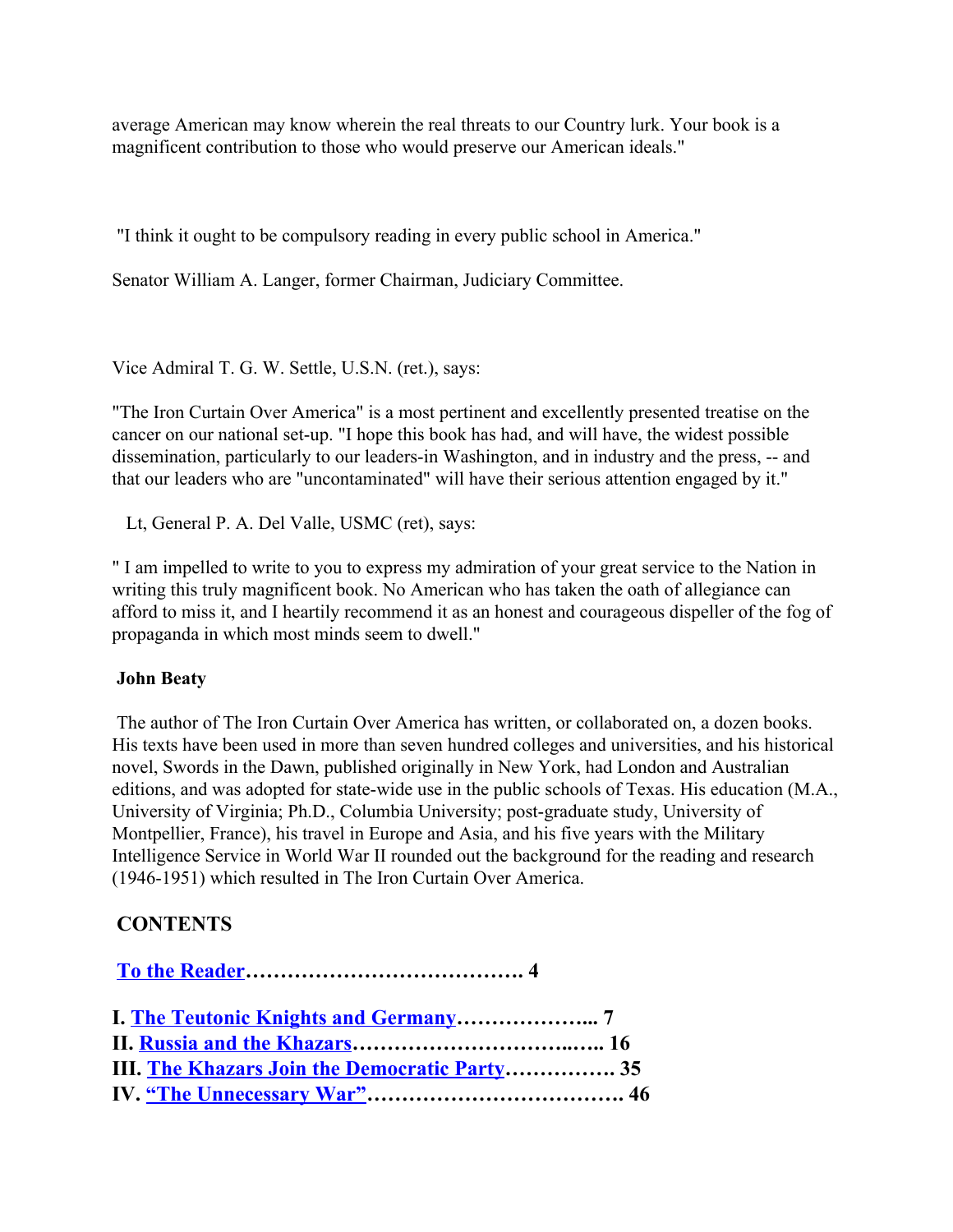| VI. The Foreign Policy of the Truman Administration 80 |  |
|--------------------------------------------------------|--|
| VII. Does the National Democratic Party Want War 112   |  |
|                                                        |  |
|                                                        |  |
|                                                        |  |

#### **Added by Gnostic Liberation Front:**

**[List of Americans in the Venona papers](http://www.iamthewitness.com/books/John.Beaty/Iron.Curtain.Over.America.htm#Venona%20Papers)**

 **[Proven Spies for the Soviets](http://www.iamthewitness.com/books/John.Beaty/Iron.Curtain.Over.America.htm#Venona%20Papers)**

#### **To The Reader**

 Many authors of books on the current world scene have been White House confidants, commanders of armies, and others whose authority is indicated by their official or military titles. Such authors need no introduction to the public. A Prospective reader is entitled, however, to know something of the background and experience of an unknown or little-known writer who is offering a comprehensive volume on a great and important subject.

In the spring of 1926, the author was selected by the Albert Kahn Foundation to investigate and report on world affairs. Introduced by preliminary correspondence and provided with numerous letters of introduction to persons prominent in government, politics, and education, he gained something more than a tourist's reaction to the culture and institutions, the movements and the pressures in the twenty-nine countries which he visited. In several countries, including great powers, he found conditions and attitudes significantly different from the conception of them which prevailed in the United States. Though previously successful in deposing of his writings, he was unable, however, to get his observations on the world situation published, except as the Annual Report of the Foundation and in his friendly home special foreign correspondent, and in the Southwest Review, in whose files his "Race and Population, Their Relation to World Peace" can still be seen as a virtual prognosis of the oncoming war.

After his return to America in the autumn of 1927, the author kept abreast of world attitudes by correspondence with many of the friends he had made in his travels and by rereading French, German, and Italian news periodicals, as well as certain English language periodicals emanating from Asia. World trends continued to run counter to what the American people were allowed to know, and a form of virtual censorship blacked out efforts at imparting information. For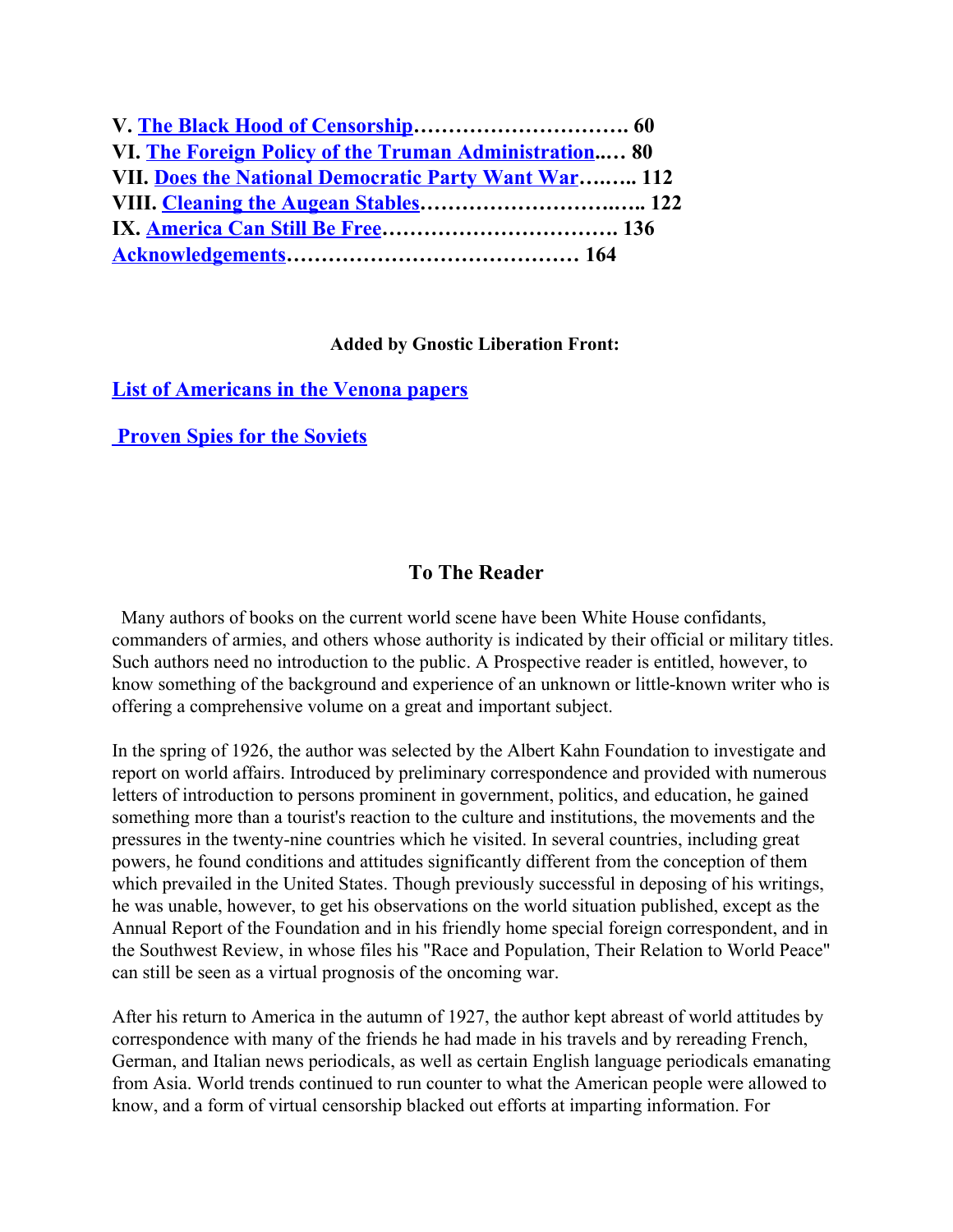instance, though the author's textbooks continued to sell well and though his novel Swords in the Dawn (1937) was favorably received, his book Image of Life (Thomas Nelson and Sons, 1940 ), which attempted to show Americans the grave world-wide significance of the degradation of their cultural standards, was granted, as far as he knows, not a single comment in a book review or a book column in New York. Indeed, the book review periodical with the best reputation for full coverage failed to list Image of Life even under "Books Received".

 In 1940 - as our President was feverishly and secretly preparing to enter World War II and publicly denying any such purpose - the author, a reserve captain, was "alerted," and in 1941 was called to active duty in the Military Intelligence Service of the War Department General Staff. His first assignment was to write, or help write, short pamphlets on military subjects, studies of several campaigns including those in Western Europe and Norway, and three bulletins on the frustration of an enemy's attempts at sabotage and subversion.

 In 1942, the author became a major and Chief of the Historical Section (not the later Historical Branch of the War Department Special Staff). In his new capacity, he supervised a group of experts who prepared a current history of events in the various strategically important areas of the world. Also, he was one of the two editors of the daily secret "G-2 Report," which was issued each noon to give persons in high places, including the White House, the world picture as it existed four hours earlier. While Chief of the Historical Section, the author wrote three widely circulated studies of certain phases of the German - Russian campaign.

 In 1943 - during which year he was also detailed to the General Staff Corps and promoted to lieutenant colonel the author was made Chief of the Interview Section. In the next three years he interviewed more than two thousand persons, most of whom were returning from some high mission, some delicate assignment, or some deed of valor - often in a little-known region of the world. Those interviewed included military personnel in rank from private first class to four stars, diplomatic officials from vice-consuls to ambassadors and special representatives of the President, senators and congressmen returning from overseas investigations, missionaries, explorers, businessmen, refugees, and journalists - among the latter, Raymond Clapper and Ernie Pyle, who were interviewed between their next to the last and their last and fatal voyages. These significant people were presented sometimes individually but usually to assembled groups of officers and other experts from the various branches of G-2, from other General Staff divisions, from each of the technical services, and from other components interested in vital information which could be had by interview perhaps six weeks before being received in channeled reports. In some cases the author increased his knowledge of a given area or topic by consulting documents suggested during an interview. Thus, from those he interviewed, from those specialists for whom he arranged the interviews, and from study in which he had expert guidance, he had a unique opportunity for learning the history, resources, ideologies, capabilities,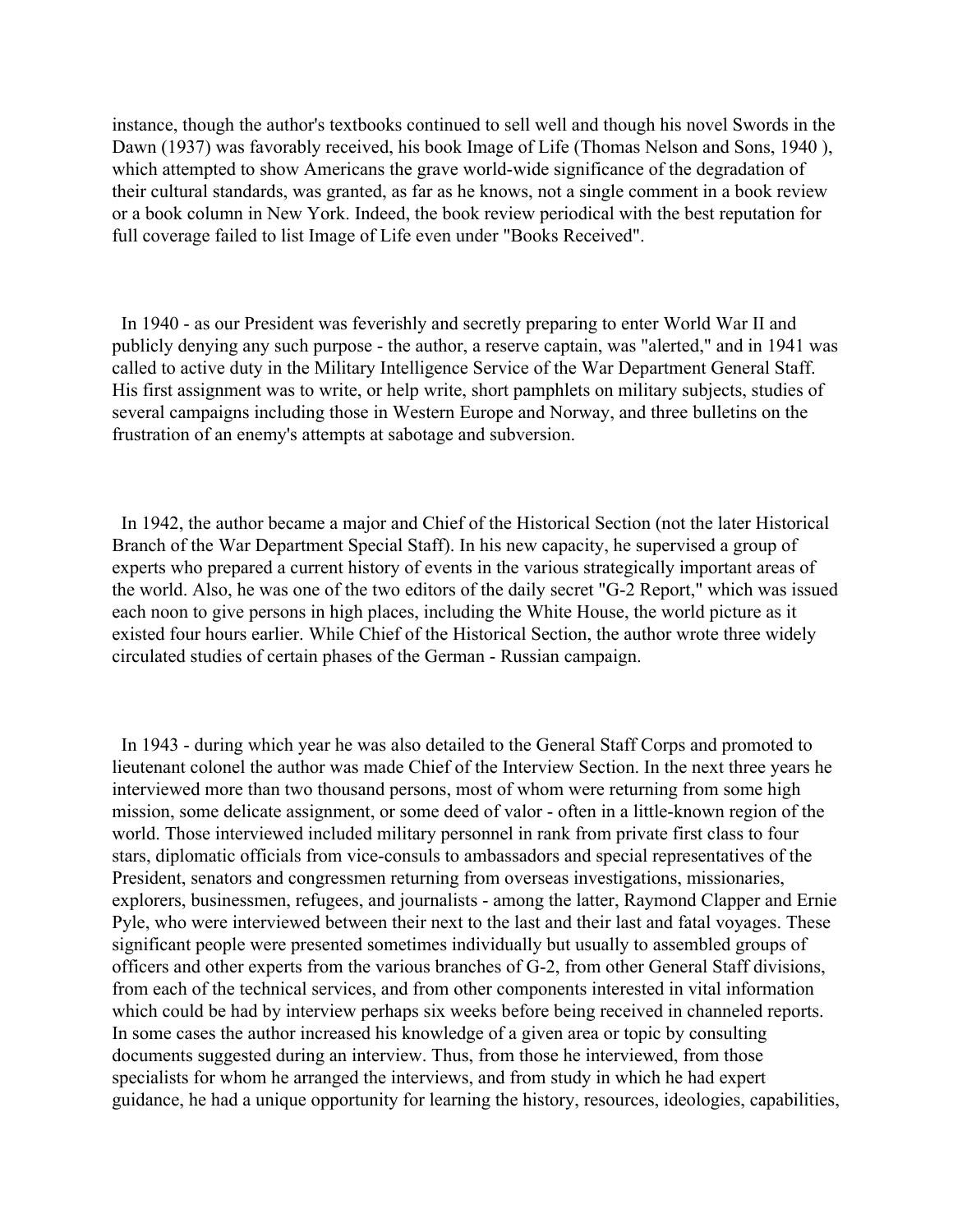and intentions of the great foreign powers. In its most essential aspects, the picture was terrifyingly different from the picture presented by our government to the American people!

 After the active phase of the war was over, the author was offered three separate opportunities of further service with the army - all of them interesting, all of them flattering. He wished, however, to return to his home and his university and to prepare himself for trying again to give the American people the world story as he had come to know it; consequently, after being advanced to the rank of colonel, he reverted to inactive status, upon his own request, in December, 1946. Twice thereafter he was recalled for a summer of active duty: in 1947 he wrote a short history of the Military Intelligence Service, and in 1949 he prepared for the Army Field Forces an annotated reading list for officers in the Military Intelligence Reserve.

 From 1946 to 1951 the author devoted himself to extending his knowledge of the apparently diverse but actually interrelated events in the various strategic areas of the present-day world. The goal he set for himself was not merely to uncover the facts but to present them with such a body of documented proof that their validity could not be questioned. Sustaining quotations for significant truths have thus been taken from standard works of reference; from accepted historical writings; from government documents; from periodicals of wide public acceptance or of known accuracy in fields related to America's foreign policy; and from contemporary writers and speakers of unquestioned standing.

The final product of a long period of travel, army service, and study is The Iron Curtain Over America. The book is neither memoirs nor apology, but an objective presentation of "things as they are." It differs from many other pro-American books principally in that it not only exhibits the external and internal dangers which threaten the survival of our country, but shows how they developed and why they continue to plague us.

The roads we "travel so briskly lead out of dim antiquity" said General James G. Harbord, and we must study the past "because of its bearing on the living present" and because it is our only guide for the future. The author has thus turned on the light in certain darkened or dimmed out year tremendously significant phases of the history of medieval and modern Europe. Since much compression was obligatory, and since many of the facts will to most readers be wholly new and disturbing, Chapters I and II may be described as "hard reading." Even a rapid perusal of them, however, will prepare the reader for understanding better the problems of our country as they are revealed in succeeding chapters.

 In The Iron Curtain Over America authorities are cited not in a bibliography or in notes but along with the text to which they are pertinent. The documentary matter is enclosed by parentheses, and many readers will pass over it. it is there, however, for those who wish its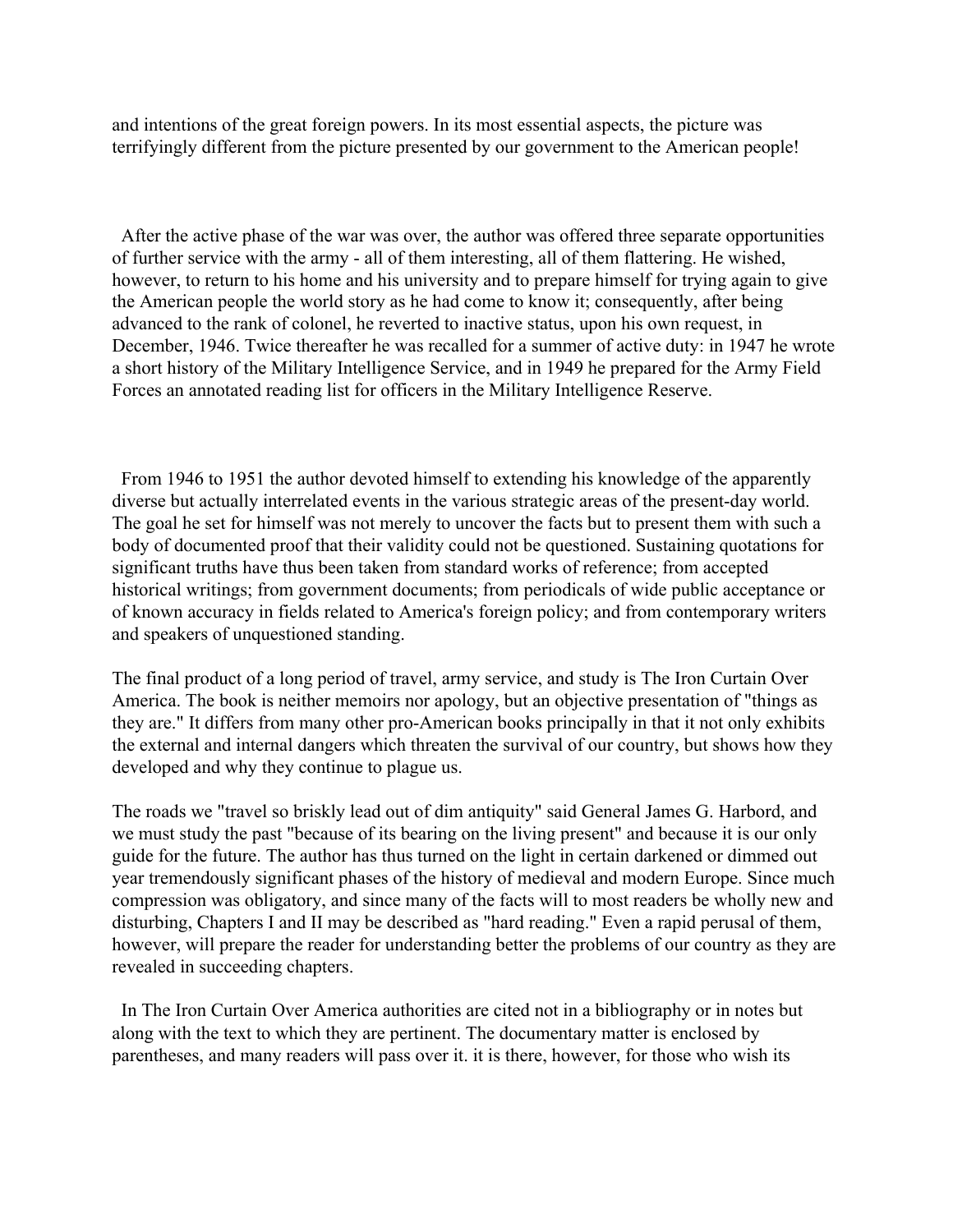assurance of validity, for those who wish to locate and examine the context of quoted material, and especially for those who wish to use this book as a springboard for further study.

 In assembling and documenting his material, the author followed Shakespearean injunction, "nothing extenuate, nor set down aught in malice." Writing with no goal except to serve his country by telling the truth, fully substantiated, he has humbly and reverently taken as his motto, or text, a promise of Christ the Saviour as recorded in the Gospel According to Saint John (VIII, 32):

And Ye Shall Know The Truth And The Truth Shall Make You Free.

 Only an informed American people can save America - and they can save it only if all those, to whom it is given to know, will share their knowledge with others.

## **Chapter I**

## **The Teutonic Knights and Germany**

 For more than a thousand years a fundamental problem of Europe, the source, seat, and historic guardian of Western civilization, has been to save itself and its ideals from destruction by some temporary master of the men and resources of Asia. This statement implies no criticism of the peoples of Asia, for Europe and America have likewise produced leaders whose armies have invaded other continents.

Since the fall of the Roman Empire of the West in 476 A.D., a principal weakness of Western Europe has been a continuing lack of unity. Charlemagne (742-814) - who was crowned Emperor of the West in Rome in 800 - gave the post-Roman European world a generation of unity, and exerted influence even as far as Jerusalem, where he secured the protection of Christian pilgrims to the shrines associated with the birth, the ministry, and the crucifixion of Christ. Unfortunately, Charlemagne's empire was divided shortly after his death into three parts (Treaty of Verdun, 843). From two of these France and Germany derived historic boundaries and a millennium of wars fought largely to change them!

After Charlemagne's time, the first significant power efforts with a continent-wide common purpose were the Crusades (1096-1291). In medieval Europe the Church of Rome, the only existing international organization, had some of the characteristics of a league of nations, and it sponsored these mass movements of Western Europeans toward the East. In fact, it was Pope Urban II, whose great speech at Clermont, France, on November 26, 1095, initiated the surge of feeling which inspired the people of France, and of Europe in general, for the amazing adventure. The late medieval setting of the epochal speech is re-created with brilliant detail by Harold Lamb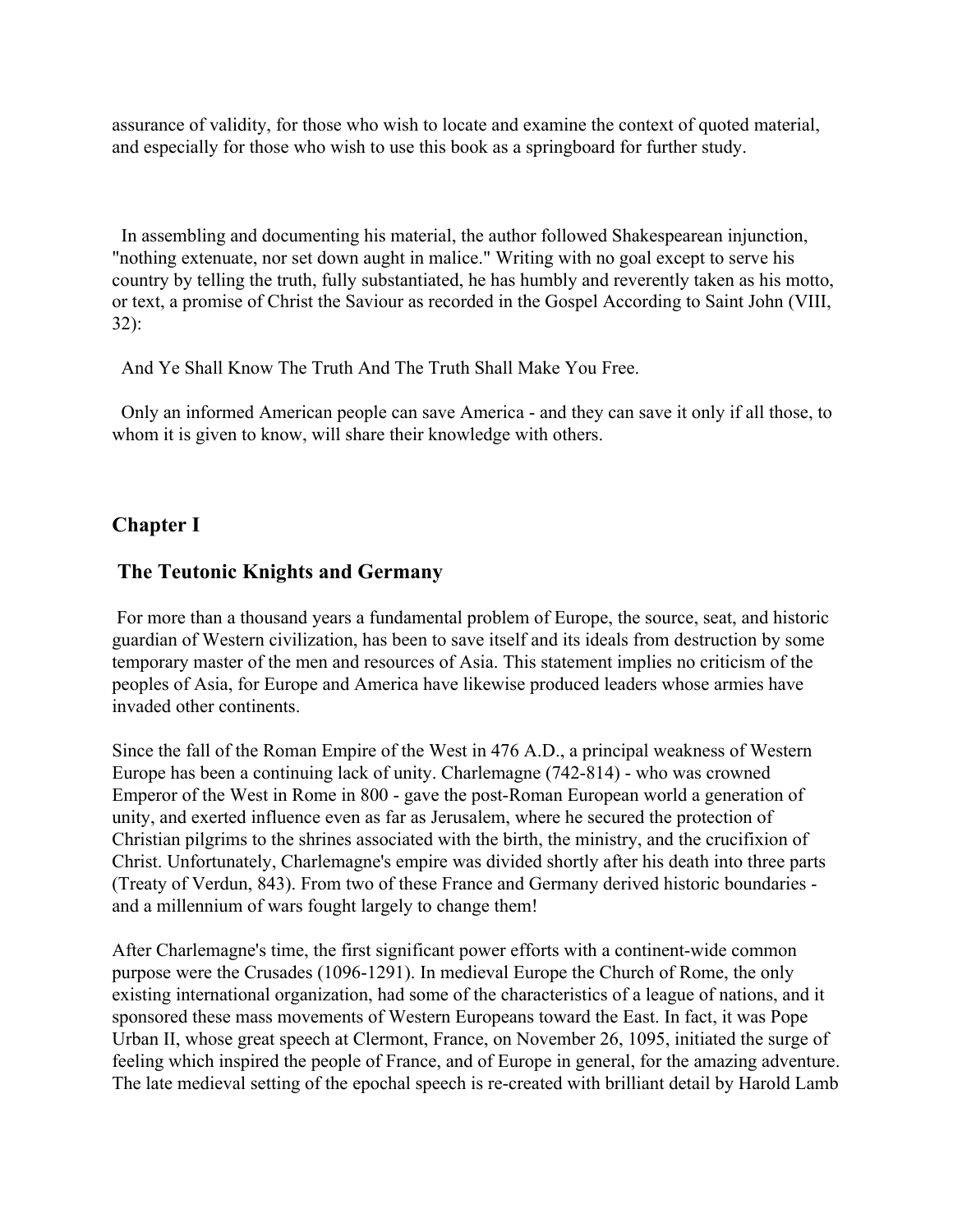in his book, The Crusades: Iron Men and Saints (Doubleday, Doran & Co., inc., Garden City, New York, 1930, Chapters VI and VII ).

 The Pope crossed the Alps from schism-torn Italy and, Frenchman himself, stirred the people of France as he rode among them. In the chapel at Clermont, he first swayed the men of the church who had answered his summons to the meeting; then, surrounded by cardinals and mail-clad knights on a golden-canopied platform in a field by the church, he addressed the multitude:

 You are girded knights, but you are arrogant with pride. You turn upon your brothers with fury, cutting down one the other. Is this the service of Christ? Come forward to the defense of Christ.

The great Pope gave his eager audience some pertinent and inspiring texts from the recorded words of Jesus Christ:

*For where two or three are gathered together in my name, there am I in the midst of them* (The Gospel According to Saint Matthew, Chapter XVIII, Verse 20).

 *And every one that hath forsaken houses, or brethren, or sisters, or father, or mother, or wife, or children, or lands, for my name's sake, shall receive a hundredfold, and shall inherit everlasting life* (Saint Matthew, Chapter XIX, Verse 29).

To the words of the Saviour, the Pope added his own specific promise:

 Set forth then upon the way to the Holy Sepulcher. . . and fear not. Your possessions here will be safeguarded, and you will despoil the enemy of greater treasures. Do not fear death, where Christ laid down His life for you. If any should lose their lives, even on the way thither, by sea or land, or in where Christ laid down His life for you. If any should lose their lives, even on the way thither, by sea or land, or in strife with the pagans, their sins will be requited them. I grant this to all who go, by the power vested in me by God (Harold Lamb, op.cit., P.42).

 Through the long winter, men scanned their supplies, hammered out weapons and armor, and dreamed dreams of their holy mission. In the summer that followed, they "started out on what they called the voyage of God" ( Harold Lamb, op. cit., p. VII) As they faced East they shouted on plains and in mountain valleys, "God wills it."

 Back of the Crusades there was a "mixture of motives" (Encyclopedia Britannica, Fourteenth Edition, Vol. VI, p. 722). The immediate goal of those who made the journey was the rescue of the tomb of Christ from the non-Christian power which then dominated Palestine. Each knight wore a cross on his outer garment and they called themselves by a Latin name Cruciati (from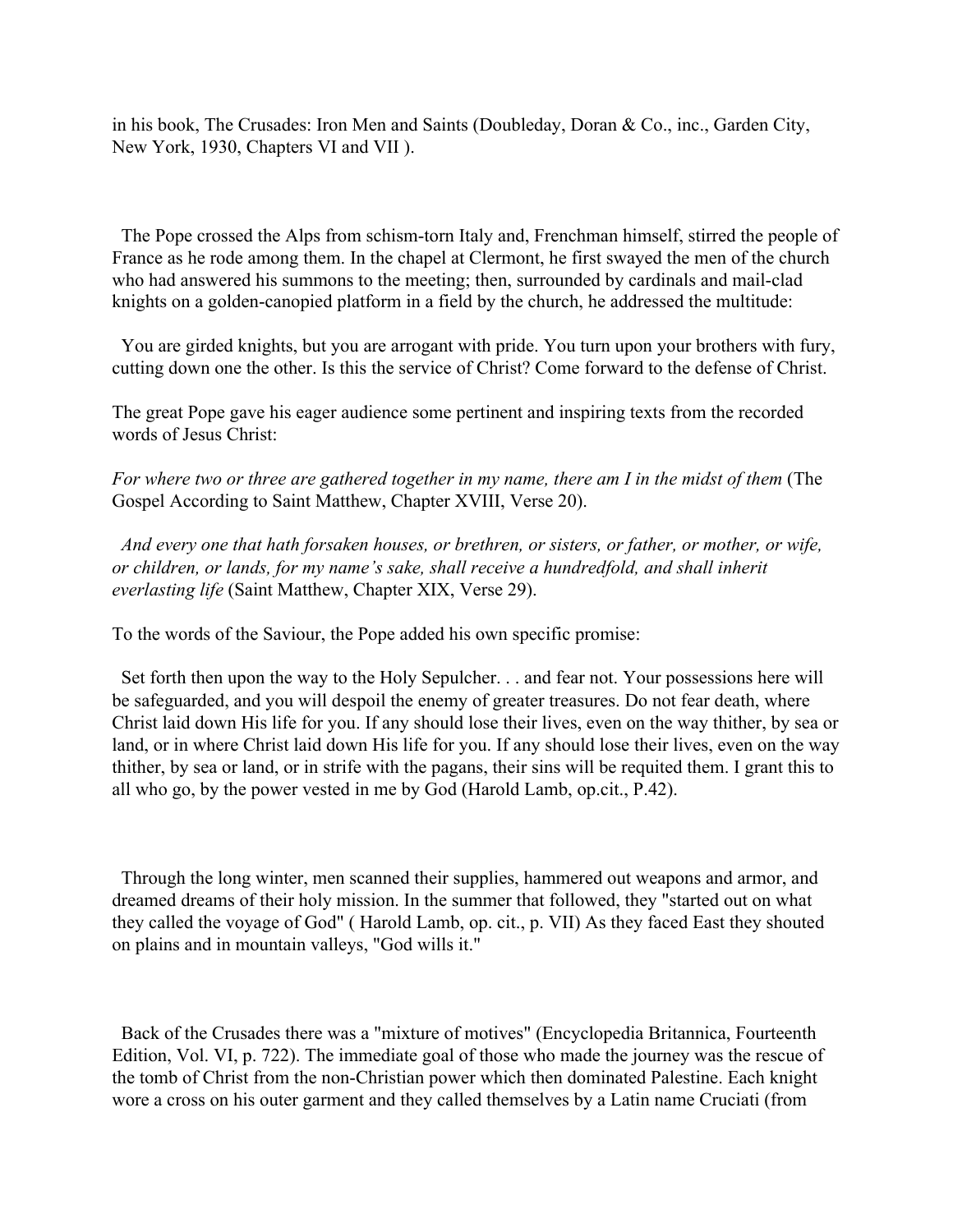crux, cross), or soldiers of the cross, which is translated into English as Crusaders. A probable ecclesiastical objectives were the containment of Mohammedan power and the protection of pilgrims to the Holy Land (Encyc. Brit., Vol. VI, p.722

 Inspired by the promise of an eternal home in heaven, alike for those who might perish on the way and those who might reach the Holy Sepulcher, the Crusaders could not fail. Some of them survived the multiple perils of the journey and reached Palestine, where they captured the Holy City and founded the Latin Kingdom of Jerusalem (1099). In this land, which they popularly called Outremer or Beyond The Sea, they established the means of livelihood, built churches, and saw children and grandchildren born. The Latin Kingdom's weaknesses, vicissitudes, and final destruction by the warriors of Islam, who had been driven back but not destroyed, constitute a vivid chapter of history - alien, however, to the subject matter of The Iron Curtain Over America.

 Many of the Crusaders became members of three military religious orders. Unlike the Latin Kingdom, these orders have survived, in one form or another, the epoch of the great adventure, and are of significant interest in the middle of the twentieth century. The Knights Hospitalers - or by their longer title, the Knights of the Order of the Hospital of St. John of Jerusalem were "instituted" upon an older charitable foundation by Pope Paschal II in 1113 (Encyc. Brit. Vol. XIX, pp. 836-838). The fraternity of the Knights Templars (Poor Knights of Christ and of the Temple of Solomon) was founded not as a Hospital but directly as a military order about 1119, and was installed by Baldwin I, King of Jerusalem, in a building known as the "Temple of Solomon" - hence the name Templars (Encyc. Brit., Vol. XXI, pp. 920-924). Both Hospitalers and Templars are fairly well known to those who have read such historical novels as The Talisman by Sir Walter Scott.

 The Latin Kingdom of Jerusalem maintained its rule for nearly a hundred years, 1099-1187 (see Lamb, op. cit., and The Crusade: The World's Debate, by Hilaire Belloc, Cassell and Company, Ltd., London, 1937). Still longer the Crusaders held Acre on the coast of Palestine. When their position on the mainland became untenable, the Templars moved to the island of Cyprus, which was the seat of its Grand Master at the time of its dissolution (1306-1312) as an international military brotherhood. The Hospitalers move to the island of Rhodes, where their headquarters buildings - visited and studied by the author still stand in superb preservation facing the waters of the Inland Sea. From Rhodes, the Knights of the Hospital moved to Malta hence their later name, Knights of Malta - and held sovereignty on that famous island until 1798.

 The two principal Mediterranean orders and their history, including the assumption of some of their defense functions by Venice and then by Britain, do not further concern us. It is interesting to note, however, as we take leave of the Templars and the Hospitalers, that the three Chivalric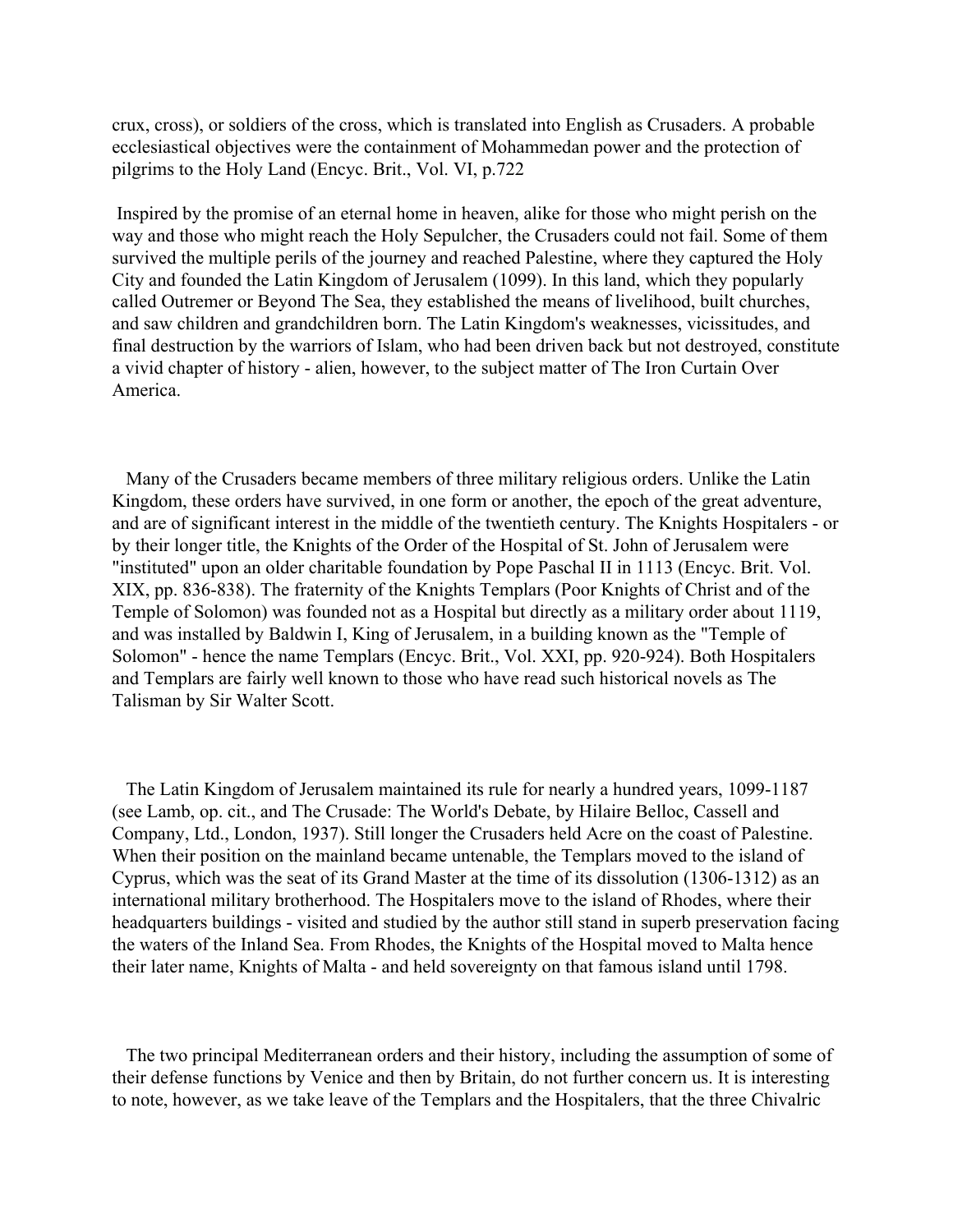Orders of Crusaders are in some cases the direct ancestors and in other cases have afforded the inspiration, including the terminology of knighthood, for many of the important present-day social, fraternal, and philanthropic orders of Europe and America. Among these are the Knights Templar, which is "claimed to be a lineal descendant" of the Crusade order of similar name; the Knights of Pythias, founded in 1864; and the Knights of Columbus, founded in 1882 (quotation and dates from Webster's New International Dictionary, Second Edition, 1934, p. 1370).

 The third body of medieval military-religious Crusaders was the Knighthood of the Teutonic Order. This organization was founded as a hospital in the winter of 1190-91 - according to tradition, on a small ship which had been pulled ashore near Acre. Its services came to be so highly regarded that in March, 1198, "the great men of the army and the [Latin] Kingdom raised the brethren of the German Hospital of St. Mary to the rank of an Order of Knights" (Encyc. Brit., Vol. XXI, pp. 983-984). Soon, however, the Order found that "its true work lay on the Eastern frontiers of Germany" (Encyc. Brit., Vol. XXI, p. 894). Invited by a Christian Polish Prince (1226) to help against the still unconverted Prussians, a body of knights sailed down the Vistula establishing blockhouses and pushed eastward to found Koenigsburg in 1255. In 1274, a castle was established at Marienburg and in 1309 the headquarters of the Grand Master was transferred (Encyc. Brit., Vol. XIV, p. 886) from Venice to this remote border city on the Nojat River, an eastern outlet of the Vistula (The Rise of Brandenburg-Prussia to 1786, by Sidney Bradshaw Fay, Henry Holt and Company, New York, 1937)

 It was to the Teutonic Order that the Knight of Chaucer, famous Canterbury Tales belonged (Sections from Chaucer, edited by Clarence Griffin Child, D. C. Heath & Co., Boston, 1912, p. 150). Chaucer's lines (prologue to the Canterbury Tales, II., 52-53):

Ful ofte tyme he hadde the bord bigonne Aboven alle naciouns in Pruce tell us that this Knight occupied the seat of Grand Master, presumably at the capital, Marienburg, and presided over Knights from the various nations assembled in "Puce" (Prussia) to hold the pagan East at bay. In his military-religious capacity Chaucer's Knight "fought for our faith" in fifteen battles, including those in Lithuania and in Russia (Prologue, II., 54-63).

 The Teutonic Knights soon drove eastward, or converted to Christianity, the sparsely settled native Prussian people, and assumed sovereignty over East Prussia. They encouraged the immigration of German families of farmers and artisans, and their domain on the south shore of the Baltic became a self-contained German state, outside the Holy Roman Empire. The boundaries varied, at one time reaching the Gulf of Finland (see Historical Atlas, by William R. Shepherd, Henry Holt and Company, New York, 1911, maps 77, 79, 87, 99, 119). "The hundred years from 1309 to 1409 were the Golden Age of the Teutonic Knights, Young nobles from all over Europe found no greater honor than to come out and fight under their banner and be knighted by their Grand Master" (Fay, op. cit., pp. 32-33). As the years passed, the function of the Teutonic Knights as defenders, or potential defenders, of the Christian West remained unchanged.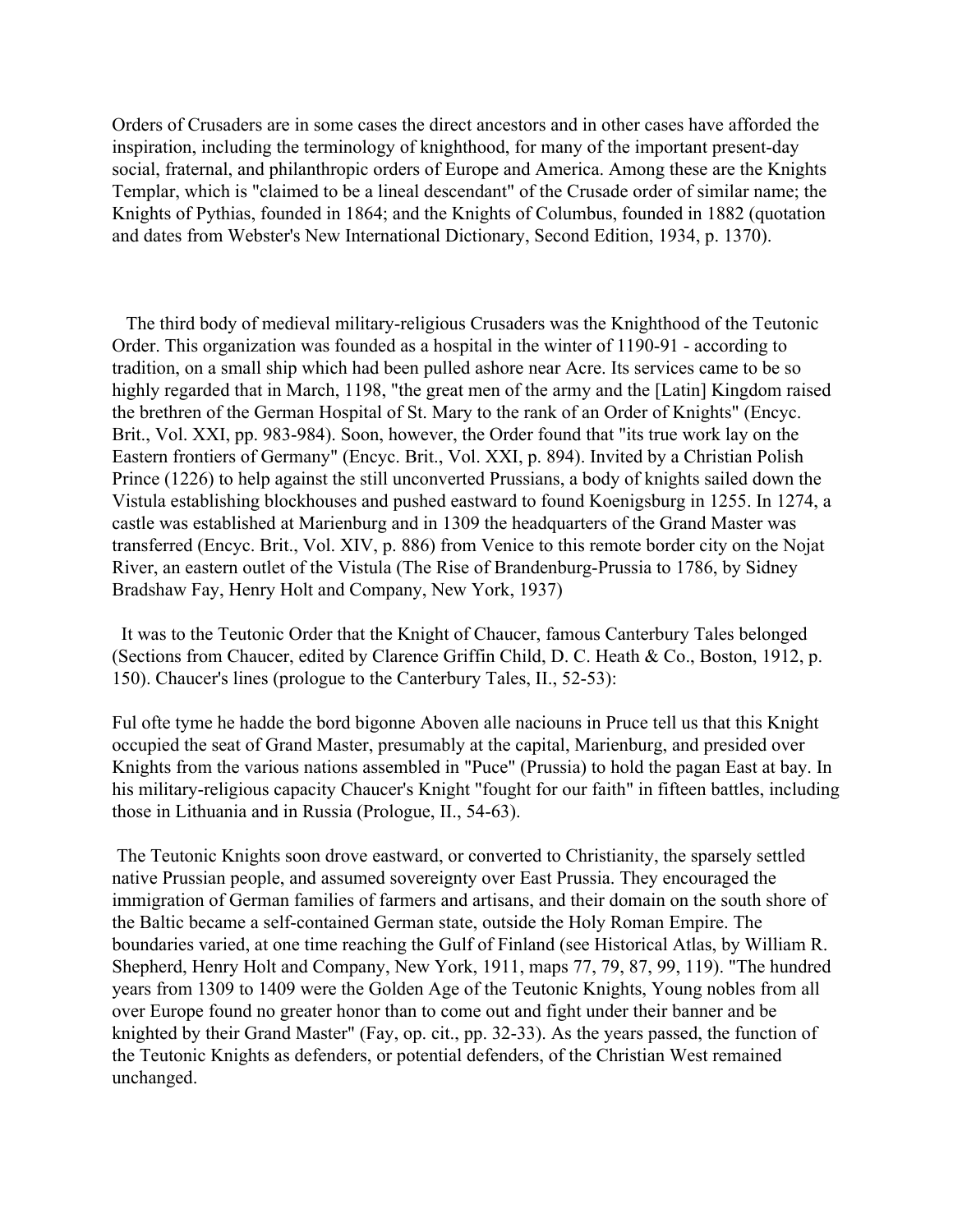Those who founded the Teutonic Order on the hospital ship in Palestine spoke German and from the beginning most of the members were from the various small states into which in medieval times the German people were divided. As the Crusading spirit waned in Europe, fewer Knights were drawn from far-off lands and a correspondingly larger number were recruited from nearby German kingdoms, duchies, and other autonomies.

Meanwhile, to Brandenburg, a neighbor state to the west of the Teutonic Order domain, the Emperor Sigismund sent as ruler Prederick of Hohenzollern and five years later made him hereditary elector. "A new era of prosperity, good government, and princely power began with the arrival of the Hohenzollerns in Brandenburg in the summer of 1412" (Fay, op. cit., pp. 7-9).

After its Golden Age, the Teutonic Order suffered from a lack of religious motivation, since all nearby peoples including the Lithuanians had been converted. It suffered, too, from poor administration and from military reverses. To strengthen their position, especially against Poland, the Knights elected Albert of Hohenzollern, a cousin of the contemporary elector Joachim I (rule, 1499-1535), as Grand Master in 1511. Unlike Chaucer's Knight, a lay member who was the father of a promising son, Albert was a clerical member of the Teutonic Order. He and his elector cousin were both great grandsons of Frederick. the first Hohenzollern elector (Fay, op. cit., Passim).

In most German states in the first quarter of the sixteenth century, "things were not right," "there was discontent deep in men's hearts," and "existing powers," ecclesiastical as well as lay, "Abused their trust." The quoted phrases are from an essay, "Luther and the Modern Mind" (The Catholic World, October 1946) by Dr. Thomas P. Neill, who continues:

This was the stage on which Luther appeared when he nailed his ninety-five theses to the church door at Wittenberg on Halloween of 1517. The Catholic Church had come on sorry days, and had there been no Luther there would likely have been a successful revolt anyway. But there was a Luther.

 The posting of the famous "ninety-five theses" by Martin Luther foreshadowed his break, complete and final by the spring of 1522, with the Church of Rome. Since the church in Germany was temporarily at a low ebb, as shown by Dr. Neill, Luther's controversy with its authorities won him "the sympathy and support of a large proportion of his countrymen" (Encyc. Brit., Vol. XIV, p. 944).

The outcome was a new form of Christianity, known later as Protestantism, which made quick headway among North Germans and East Germans. Its adherents included many Teutonic Knights, and their German chief was interested. Still nominally a follower of the Church of Rome, Albert visited Luther at Wittenberg in 1523. "Luther advised: 'Give up your vow as a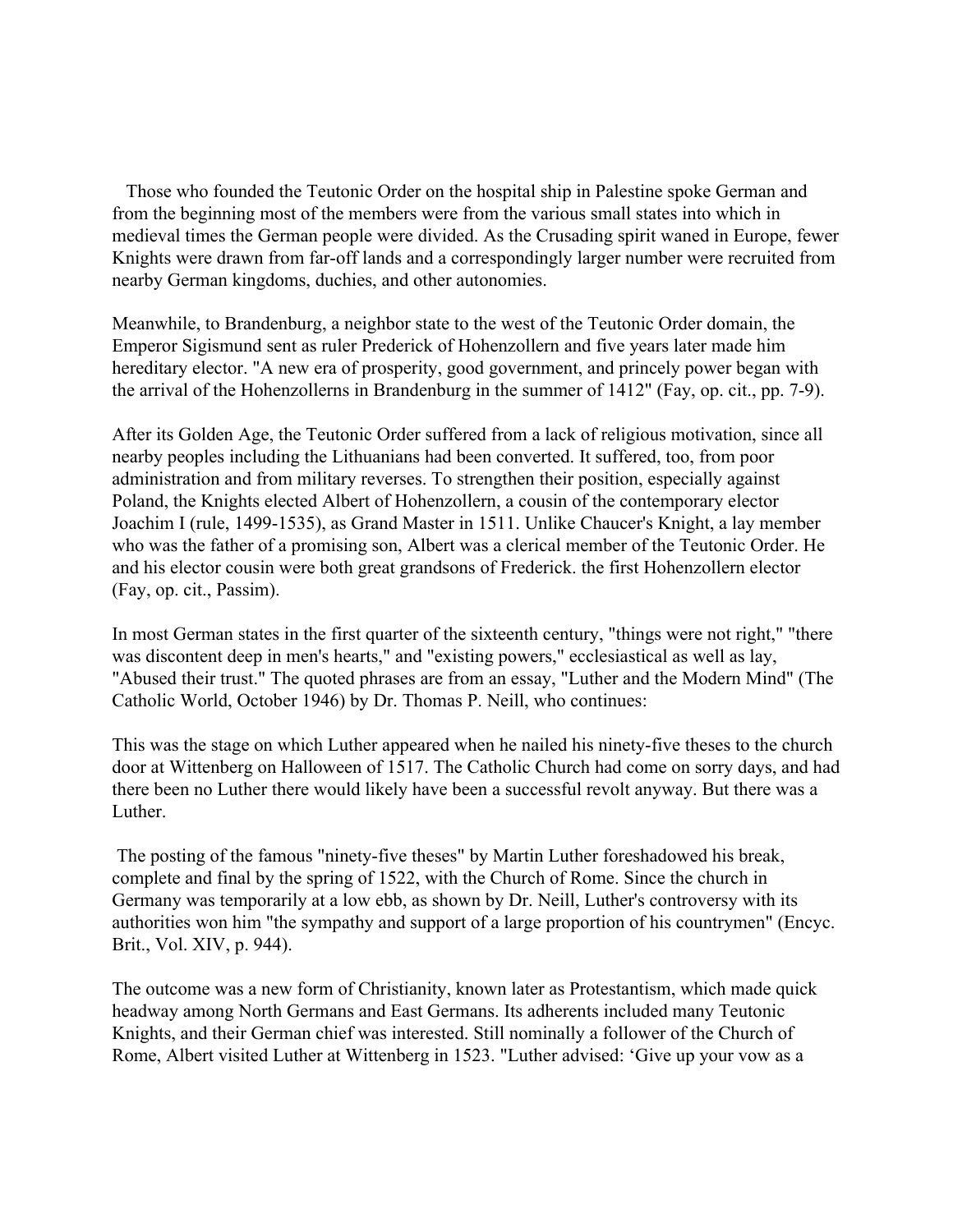monk; take a wife; abolish the order; and make yourself hereditary Duke of Prussia'". (Fay, op. cit., p. 38). The advice was taken.

 Thus since a large proportion of its members and its chief had embraced Protestantism, the Knighthood severed its slender tie with the Church of Rome. In the words of the Encyclopedia Britannica (Vol. I, p. 522), "Albert of Hohenzollern, last Grand Master of the Teutonic Order" became "first Duke of Prussia."

 In this manner the honorable and historic heritage of extending Christianity in the lands south of the Baltic passed from a military-religious order to a Germany duchy. Prussia and not the Teutonic Order now governed the strategically vital shore land of the southeast Baltic, between the Niemen and Vital shore land of the southeast Baltic, between the Niemen and Vistula rivers.

Proud of their origin as a charitable organization and proud of being a bulwark of Christianity, first Catholic and then Protestant, the people of Prussia, many of them descended from the lay knights, developed a "strong sense of duty and loyalty." From them came also" many of the generals and statesmen who helped to make Prussia great..." (Fay, op.cit., p. 2)

 This duchy of Prussia was united with Brandenburg in 1618 by the marriage of Anna, daughter and heiress of the second Duke of Prussia, to the elector, John Sigismund (Hohenzollern). Under the latter's grandson, Frederick William, the "Great Elector" (reign, 1640-1688), Brandenburg-Prussia became second only to Austria among the member states of the Holy Roman Empire some of its territory, acquired from the Teutonic Order, extending even beyond the loose confederation and it was "regarded as the head of German Protestantism." (Encyc. Brit., Vol. IV, p. 33 and passim).

By an edict of the Holy Roman Emperor, the state of Brandenburg-Prussia became the kingdom of Prussia in 1701; the royal capital was Berlin, which was in the heart of the old province of Brandenburg. Under Frederick the Great (reign, 1740-1768), Prussia became one of the most highly developed nations of Europe. A century later, it was the principal component of the German Empire which the Minister-President of Prussia, Otto von Bismarck, caused to be proclaimed in the Hall of Mirrors at Versailles (January 18, 1871).

 Prussia's historic function, inherited from the Teutonic Order of standing as a bastion on the Baltic approach to Europe, was never fully forgotten by the west. The Hohenzollern monarchy was the strongest Protestant power on the continent and its relations with the governments of both England and America were intimate and friendly. The royal family of England several times married into the Prussian dynasty. Frederick William II of Brandenburg-Prussia, later to be Frederick, first King of Prussia (see preceding paragraph) helped William of England of Orange, the archenemy of Louis XIV of France, to land in England, where he became (1688) co-soverign with his wife, Mary Stuart, and a friend and helper of the American colonies. It was a Prussian Baron, Frederick William von Steuben, whom General George Washington made Inspector General (May, 1778), responsible 1815 Prussian troops under Field Marshal von Bluecher helped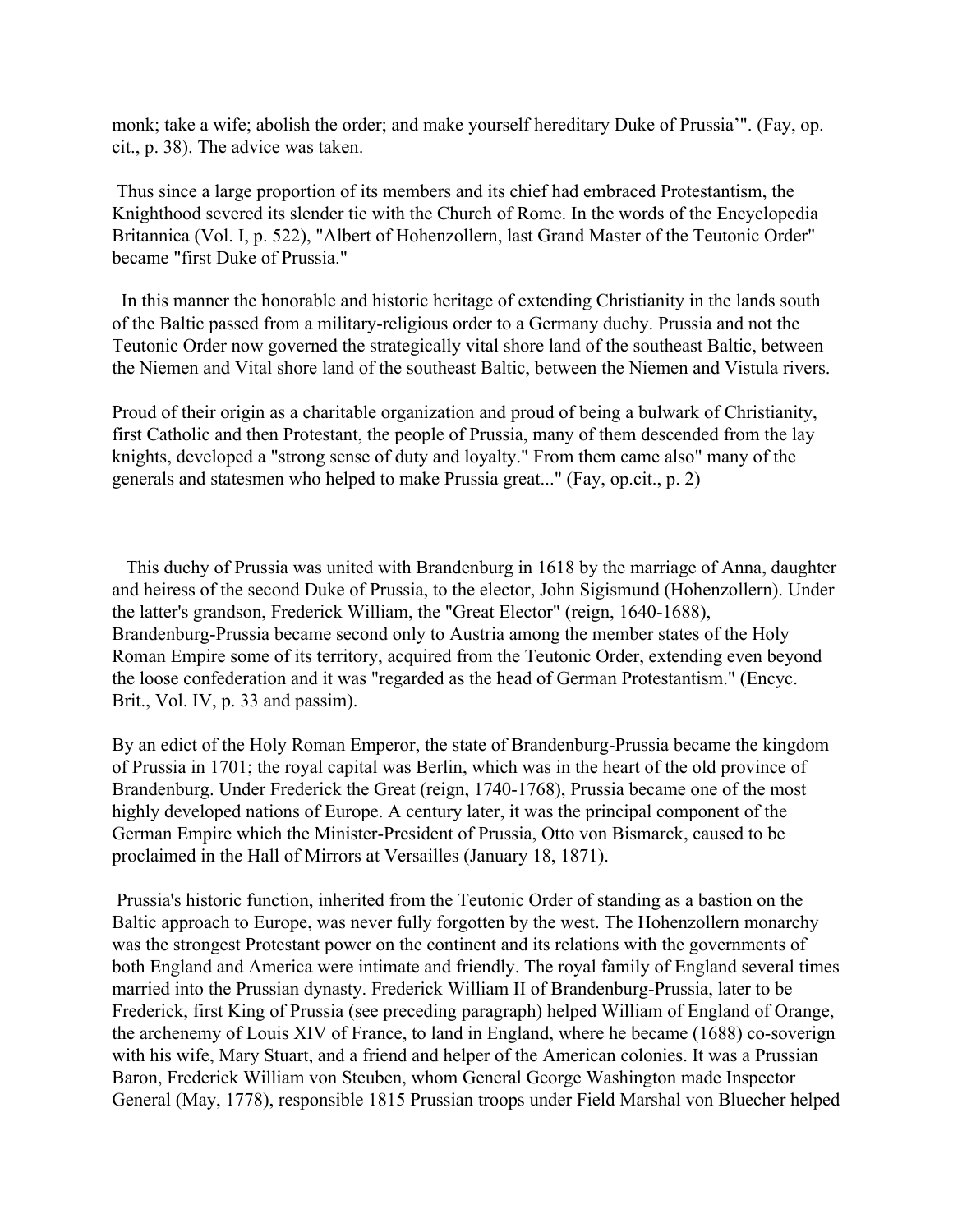save Wellington's England from Napoleon. In 1902 Prince Henry of Prussia, brother of the German Emperor, paid a state visit to the United States and received at West Point, Annapolis, Washington, and elsewhere, as royal a welcome as was ever accorded to a foreign visitor by the government of the United States. The statue of Frederick the Great, presented in appreciation, stood in front of the main building of the Army War College in Washington during two wars between the countrymen of Frederick of Hohenzollen and the countrymen George Washington, an evidence in bronze of the old Western view that fundamental relationships between peoples should survive the temporary disturbances occasioned by wars.

 The friendly relationships between the United States and Germany existed not only on the governmental level but were cemented by close racial kinship. Not only is the basic blood stream of persons of English descent very nearly identical with that of Germans; in addition, nearly a fourth of the Americans of the early twentieth century were actually of German descent (Chapter IV, below).

 Thus, in the early years of the twentieth century the American people admired Germany. It was a strong nation, closely akin; and it was a Christian land, part Protestant and part Catholic, as America had been part Catholic since the Cavaliers leave to Virginia and the Puritans to New England. Moreover, the old land of the Teutonic Knights led the world in music, in medicine, and in scholarship. The terms Prussia and Prussian, Germany and German had a most favorable connotation.

 Then came World War I (1914), in which Britain and France and their allies were opposed to Germany and her allies. Since the citizens of the United States admired all three nations they were stunned at the calamity of such a conflict and were slow in taking sides. Finally (1917), and to some extent because of the pressure of American Zionists (Chapter III, below), we joined the Entente group, which included Britain and France. The burden of a great war was accepted by the people, even with some enthusiasm on the Atlantic seaboard, for according to our propagandists it was a war to end all wars. It was pointed out, too, that Britain among the world's great nations was closest to us in language and culture, and that France had been traditionally a friend since the Marquis of Lafayette and the Count of Rochambeau aided General Washington.

 With a courage fanned by the newly perfected science of propaganda, the American people threw themselves heart and soul into defeating Germany in the great "war to end all wars." The blood-spilling the greatest in all history and between men of kindred race was ended by an armistice on November 11, 1918, and the American people entertained high hopes for lasting peace. Their hopes, however, were soon to fade away. With differing viewpoints, national and personal, and with the shackles of suddenly revealed secret agreement between co-belligerents. President Woodrow Wilson, Prime Minister David Lloyd George, Premier Georges Clemenceau of France, and Prime Minister Vittorio Orlando of Italy had much difficulty in agreeing on the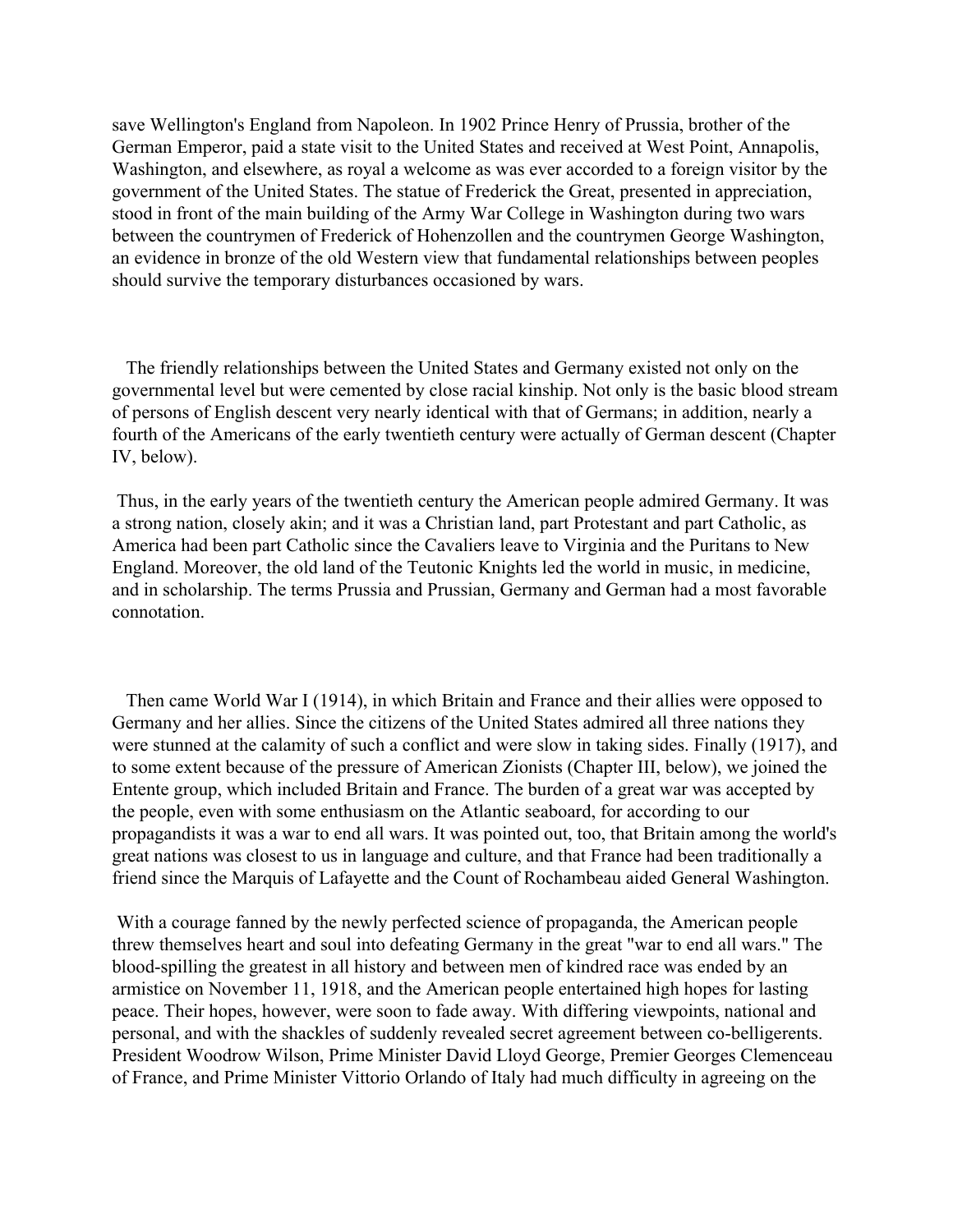terms of peace treaties (1919), The merits or shortcomings of which cannot in consequence be fully chalked up to any one of them.

It remains indisputable, however, that in what they agreed to in the treaty made with Germany at Versailles (June 28, 1919) and in the treaty made with Austria at St. Germain (September10, 1919) the four American delegates, dominated by President Wilson, departed at least to some extent from our tradition of humane treatment of a defeated enemy.

 The heavily populated German nation was deprived of much territory, including vital mineral areas and a "Polish Corridor" which, under the terms of the treaty, separated the original duchy of Prussia from the rest of the country. Germany was deprived also of its merchant fleet and was saddled with an impossible load of separations. As a consequence, the defeated country was left in a precarious position which soon produced an economic collapse. The Austro Hungarian Empire, ancient outpost of the Teutonic peoples and of Western Christian civilization on the Danube Valley invasion route from Asia, was destroyed at St. Germain. The result was the serious general economic dislocation to be expected from the collapse of an imperial government, and the inevitable dire distress to the people, especially in the capital city of Vienna (population over 2,000,000), which was left with little sustaining territory, except scenic and historic mountains. Moreover, although Austro-Hungary was broken up under the theory that its people should be put into small pigeon-hole nations on racial and linguistic considerations, the new Czechoslovakia state was given 3,500,000 persons of German blood and speech.

 In this treatment of Germany and Austria our leaders not merely set up conditions conducive to the extreme distress of millions of people; they also by those same conditions flouted the recognized principles of sound military and national policy, for the strategic use of victory demands that the late enemy be drawn into the victor's orbit as friend and ally. As one example of the strategic use of victory, our War of 1812, with Britain, was followed by an earnest bilateral effort at the solution of mutual problems by the Monroe Doctrine (1823) in the field of international relations, and by the crumbling of unused forts on the U.S. Canadian border. As a second example, Britain's war with South Africa, which ended in 1902, was followed by such humanity and fairness that a defeated people, different in speech and culture, became an ally instead of an enemy in the great war which began only twelve years later in 1914.

 The crash in Germany came in 1923, when German money lost its value. There was terrible suffering among the people everywhere and especially in the cities and industrial areas. As the mark's purchasing power approached zero, a widow would realize from her husband's life insurance "just enough to buy a meal" ("Inflation Concerns Everyone," by Samuel B. Pettengill, Reader's Digest, October, 1951). "Berlin in 1923 was a city of despair. People waited in the alley behind the Hotel Adlon ready to pounce on garbage cans immediately they were placed outside the hotels kitchen." A cup of coffee "cost one million marks one day, a million and a half the next and two million the day following" (Drew Pearson, March 22, 1951).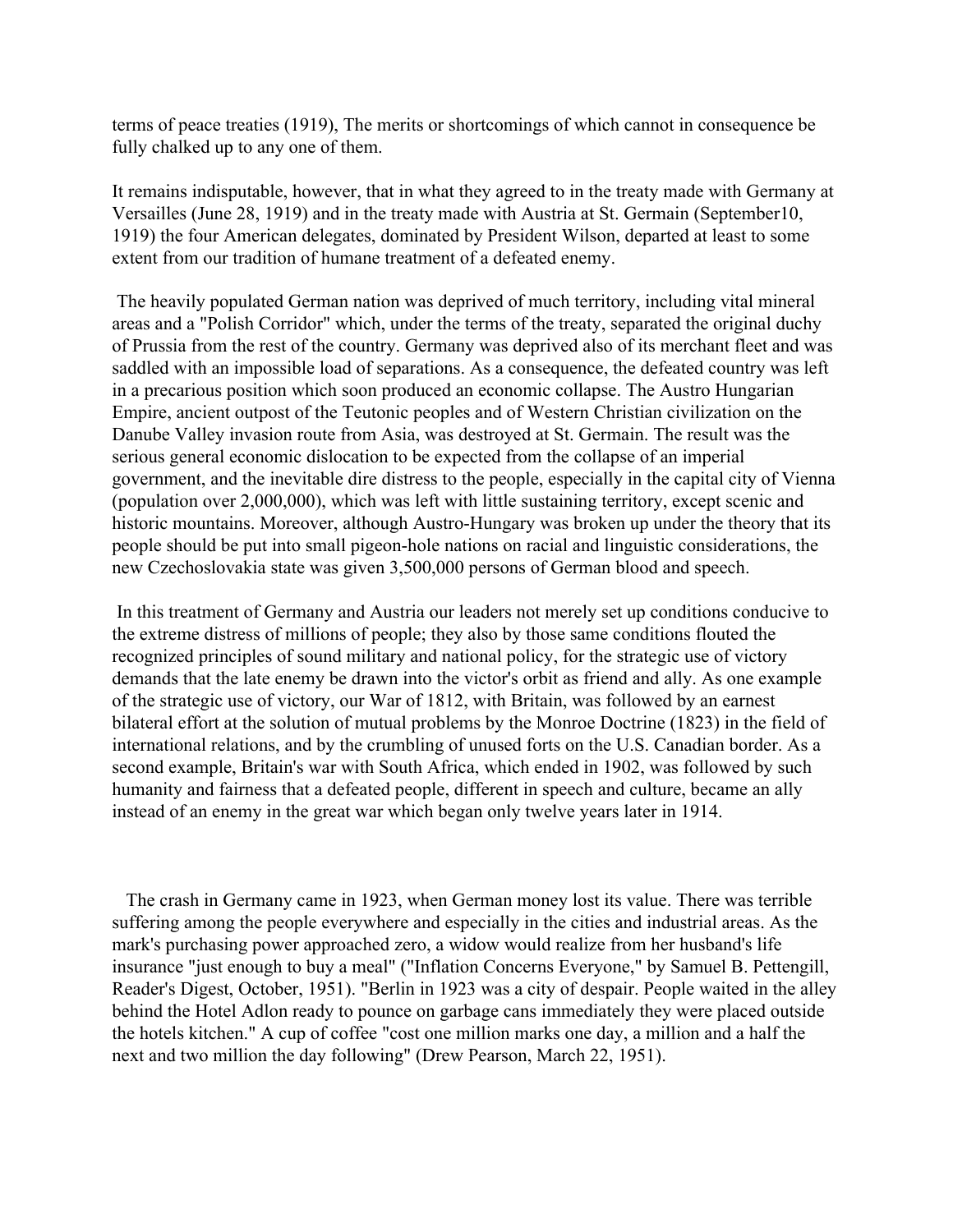In hunger and desperation, many Germans blamed their troubles on Jews, whom they identified with Communism. "The fact that certain Jews, such as Kurt Eisner, Toller, and Levine, had been leaders of Communist Movements [1918, 1919]. . .gave the conservatives the opportunity of proclaiming that the Jews were responsible for the national misfortunes and disorders" (Universal Jewish Encyclopedia, Vol. I, pp. 366,367). The German attitude was intensified by the new power German Jews acquired in the terrible year 1923 from using funds derived from rich race-conscious Jews in other countries and by an inrush of Jews from the destroyed Austro-Hungarian Empire and from the East. "Some of those Eastern European Jews took an active part in the speculation which was rampant in Germany because of the unstable currency and the shortage of commodities" (America's Second Crusade, by William Henry Chamberlin, Henry Regnery Company, 1950, pp. 30, 31). The influx from the East had also the effect of reviving the viewpoint of certain earlier Germans that Jews were not assimilable but were really invaders. "In 1880 the learned but fanatical Professor Treitschke's phrase, 'Die Juden sind unser Unglueck' [The Jews are our misfortune], gained currency all through the German empire" (H. Graetz, Popular History of the Jews, Vol. VI, by Max Raisin, The Jordan Publishing Co., New York, 1935, p. 162). Also, "according to Grattenauer's Wider die Juden (1803), the Jews of Germany were, as early as that period, regarded as 'Asiatic Immigrants' " (Univ. Jew. Encyc., Vol. I, p 341).

This fateful German-Jewish tension was destined to have a major role in the history of the United States, and will be dealt with further in subsequent chapters.

 The Immediate result of the events of 1923 was an increase of Jewish power in the Reich. "Bled white" in World War I, like Britain and France, Germany bent to its economic tragedy without significant resistance, but the resentment of the people at being starved and humiliated (as they believed) by a minority of less than one percent smoldered like live coals awaiting almost any fanning into flame. Our usual helping hand so generously extended in the Japanese earthquake tragedy of 1923 and in other calamities -- was withheld, while this small group increased its control (for some idea of the extent of the control by Jews in the city of Berlin five years after Hitler assumed power, see the Reader's Digest for May, 1938, p. 126).

 After 1919, anti-German propaganda in the United States did not cease, as was strategically desirable, but was continued unremittingly in the press and by the new opinion-controlling medium, the radio. Americans were taught to hate Germany and Germans and to loathe Prussia and Prussians, not any longer as a war-time "psychological" attack, but as a permanent attitude.

The task of the propagandists was made easier by the appearance on the world's stage (1933) of the demagogue Adolph Hitler, whose assumption of the combined offices of Chancellor and President of Germany (Chapter IV, below), under the alien and repugnant title of "Fuehrer," shocked the sensibilities of the American people who were accustomed to a Republican form of government with the still effective checks and balances of the Legislative, Executive, and Judicial branches.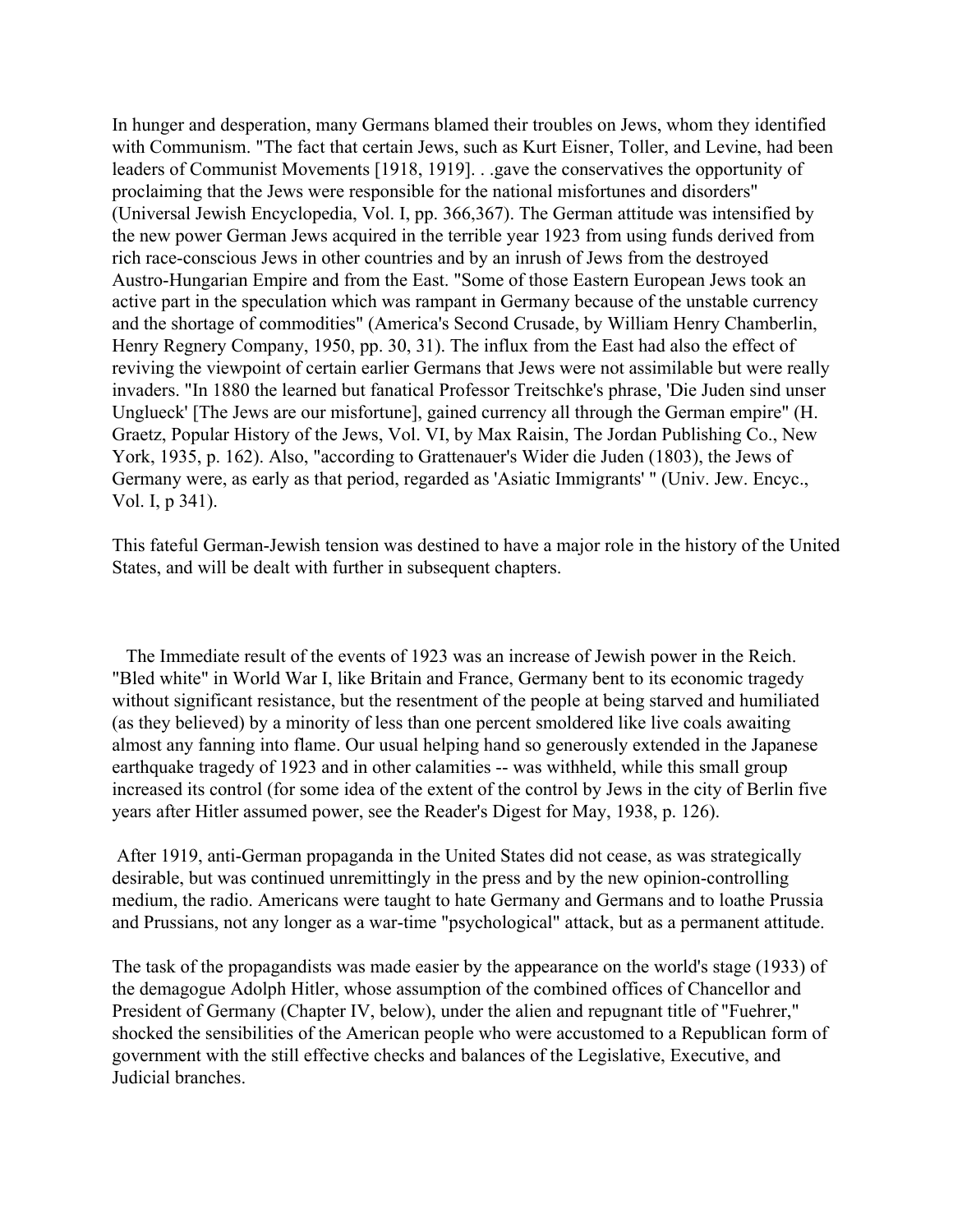In 1936, Britain was making efforts to establish workable arrangements with Germany. Symbolically, and with much publicity, a thousand German war veterans were entertained in England by a thousand British war veterans. A naval ratio, most favorable to Britain, had been agreed upon. The President of the United States, Franklin D. Roosevelt, had in his first year of office (1933) recognized the Communist Government of Russia (Chapter III, Below), but was otherwise "isolationist" in his general attitude toward Europe. Then on October 5, 1937, in Chicago, he made an about-face (Chapter IV, below), in his famous "Quarantine" speech against Germany. Though his sudden "fears" had no foundation in facts--as known then or as discovered later--our policy was charted, and England, forced to a decision, became a partner in our anti-German action. With no enthusiasm, such as was generated in 1919, the American people soon found themselves (December, 1941) involved in a second and even more frightful World War against two of our former allies, Japan and Italy, and against our World War I opponent, Germany (see Chapters IV and V, below).

The propagandists against Germany and the German people did not cease, however, with Hitler's defeat and death (1945) and the resultant effacement of his government and his policies. After Hitler, as before Hitler, these propagandists did not allow the American public to realize the strategic fact that a country like an individual needs friends and that a permanent destructive attitude toward a nation because of a former ruler is as stupid, for instance, as a hatred for the people of an American state because of an unpopular ex-governor.

 Thus, instead of correcting our error of 1919 and making certain at the end of World War II to draw a properly safeguarded but humanely treated Germany definitely into our orbit, we adopted in 1945 an intensified policy of hate, denied the Germans a peace treaty more than six years after the suspension of active warfare, and took additional steps (Chapters IV, VI, and VIII, below) which could have had no other purpose -- concealed of course, even from some of those who furthered it -- than the final destruction of Germany.

Woodrow Wilson, despite the terrible and still largely undocumented pressures upon him, had at least preserved Prussia at the close of World War I. Franklin Roosevelt, however, tossed it from his failing hands to the minority (see Chapter II) who, with converts to their Marxist concept of statism, had succeeded the Romanov Czars as masters of Russia. With Malta lost in 1798 and Prussia destroyed in 1945, the temporal state-structures of the Crusaders and their successors ceased to exist.

 Under the preaching of Urban II, most of the Western World had developed a frenzy of unity; under Roosevelt II, or rather under those who manipulated him, it did so again. The goal this time, however, was not the defense of Europe or the rescue of the tomb of Christ; the goal, on the contrary, was a monstrous surrender of the Western heritage of Christian civilization. Yes, it was actually the United States of America which was mainly responsible for destroying the successor state to the Teutonic Knights and for delivering the ruins, with the hegemony of Europe, to the Soviet Union, The new Communist power of our creation.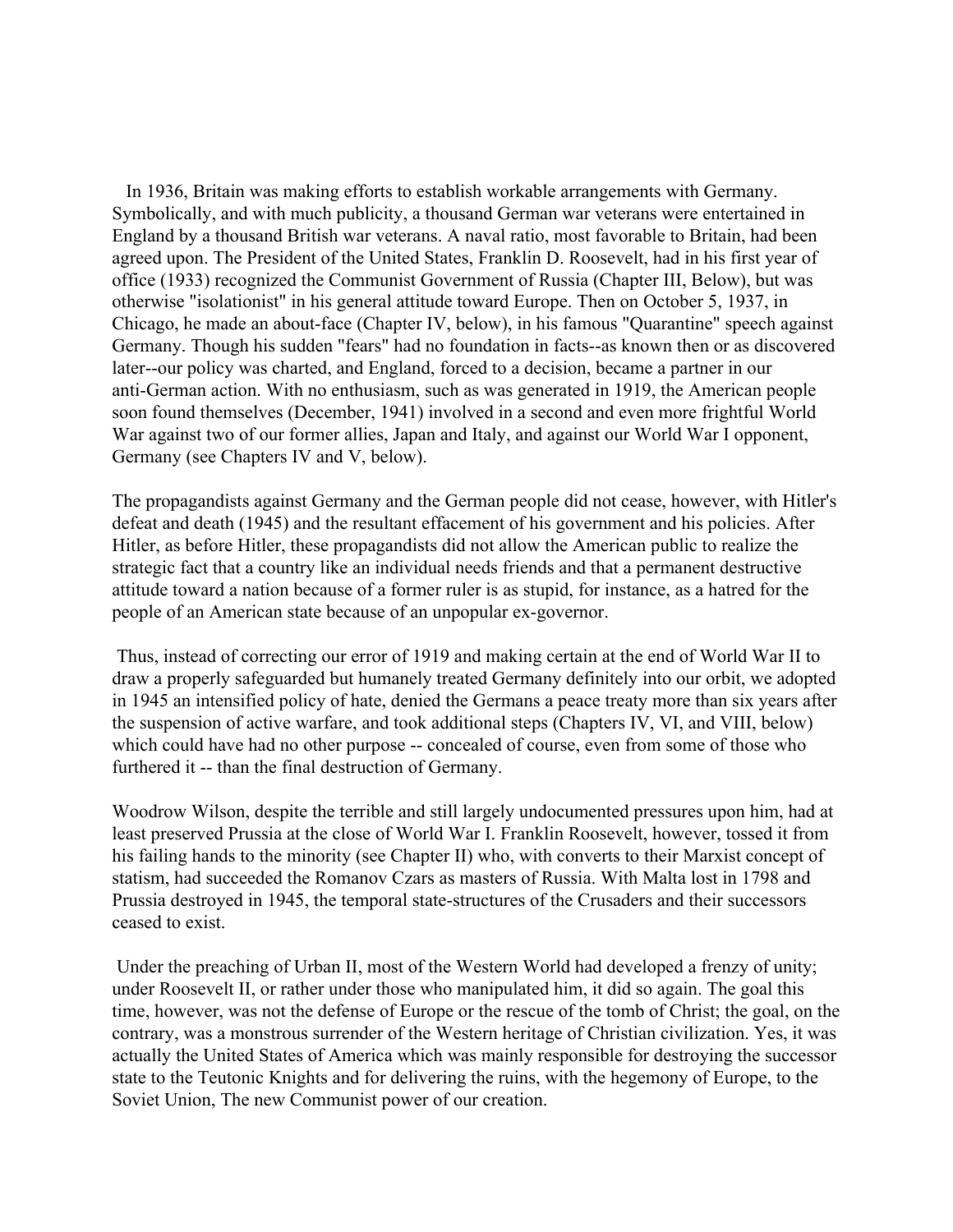The facts outlined in this chapter have  $-$  as will be shown in following chapters  $-$  a significant bearing on the present mid century- world struggle between Communism and Western Christian civilizations.

#### **Chapter II**

#### **Russia And The Khazars**

 Having traced the Knighthood of the Teutonic Order from its origin to its dissolution as a military-religious brotherhood, and having noted the development of successor sovereignties down to the obliteration of Prussia in 1945, we must turn back more than a thousand years, to examine another thread -- a scarlet one -- in the tangled skein of European history.

 In the later years of the dimly recorded first millennium of the Christian era, Slavic people of several kindred tribes occupied the land which became known later as the north central portion of European Russia. South of them between the Don and Volga rivers and north of the lofty Caucasus Mountains lived a people known to history as Khazars (Ancient Russia, by George Vernadsky, Yale University Press, 1943, p. 214). These people had been driven westward from Central Asia and entered Europe by the corridor between the Ural Mountains and the Caspian Sea. They found a land occupied by primitive pastoral people of a score or more of tribes, a land which lay beyond the boundaries of the Roman Empire at its greatest extent under Trajan (ruled, 98-117 A.D.), and also beyond the boundaries of the Byzantine Empire (395-1453). By slow stages the Khazars extended their territory eventually to the Sea of Azov and the adjacent littoral of the Black Sea. The Khazars were apparently a people of mixed stock with Mongol and Turkic affinities. "Around the year 600, a Belligerent tribe of half-Mongolian people, similar to the modern Turks, conquered the territory of what is now Southern Russia. Before long the kingdom [khanate] of the Khazars, as this tribe was known, stretched from the Caspian to the Black Sea. Its capital, Ityl, was at the mouth of the Volga River" (A History of the Jews, by Solomon Grayzel, Philadelphia, The Jewish Publication Society of America, 1947).

 In the eighth or ninth century of our era, a khakan (or chagan, roughly equivalent to tribal chief or primitive king) of the Khazars wanted a religion for his pagan people. Partly, perhaps, because of incipient tension between Christians and the adherents of the new Mohammedan faith (Mohammed died in 632,) and partly because of fear of becoming subject to the power of the Byzantine emperor or the Islamic caliph (Ancient Russia, p.291), he adopted a form of the Jewish religion at a date generally placed at c. 741 A.D., but believed by Vernadsky to be as late as 865. According to the Universal Jewish Encyclopedia (Vol. VI, pp. 375-377), this chieftain, probable Bulan, "called upon the representatives of Judaism, Christianity and Mohammedanism to expound their doctrines before him. This discussion convinced him that the Jewish faith was the most preferable, and he decided to embrace it. Thereupon he and about 4,000 Khazars were circumcised; it was only by degrees that the Jewish teachings gained a foothold among the population."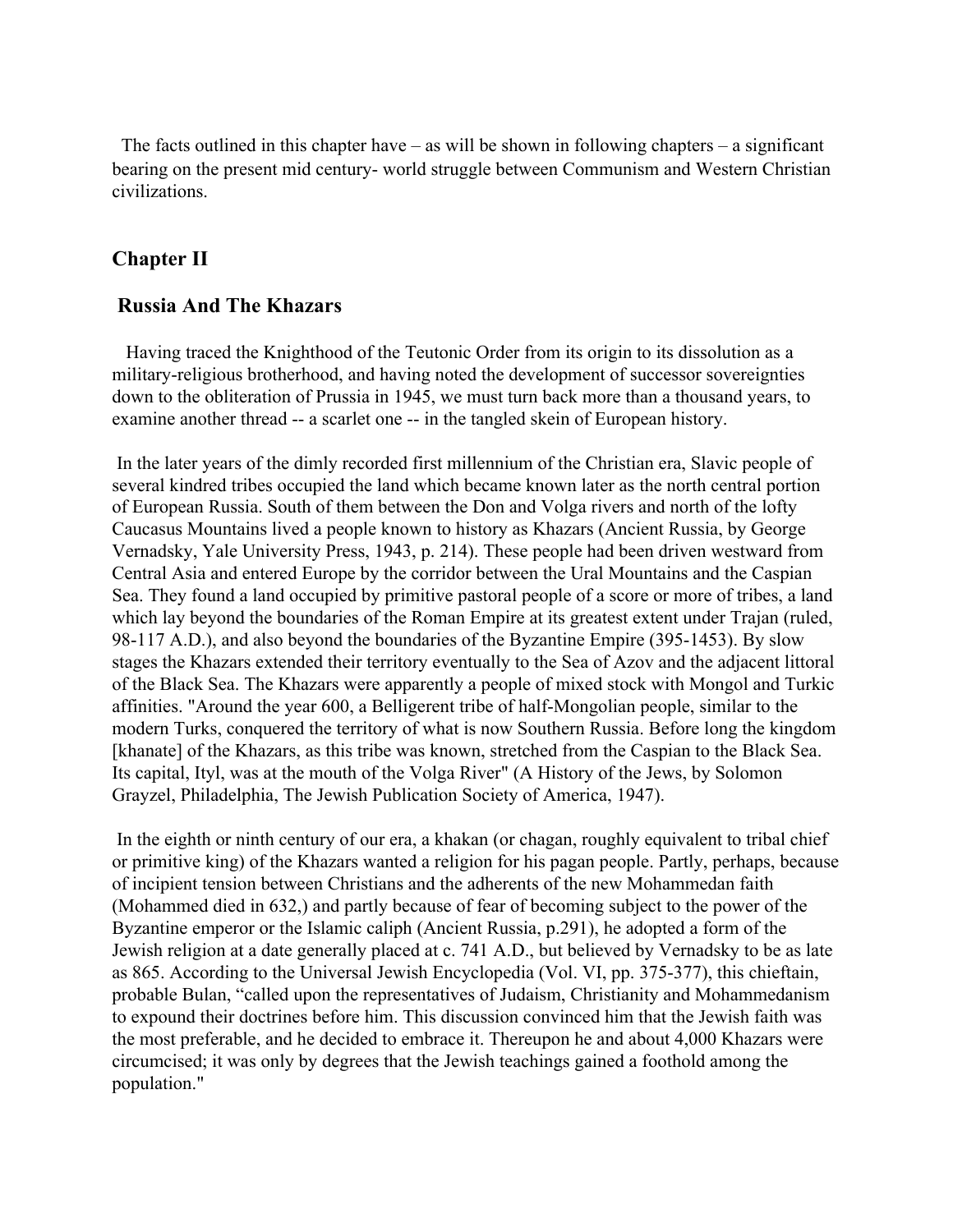In his History of the Jews (The Jewish Publication Society of America, Vol. III, 1894, pp.140-141), Professor H. Graetz gives further details:

 A successor of Bulan, who bore the Hebrew name of Obadiah, was the first to make serious efforts to further the Jewish religion. He invited Jewish sages to settle in his dominions, rewarded them royally, founded synagogues and schools . . .caused instruction to be given to himself and his people in the Bible and the Talmud, and introduced a divine service modeled on the ancient communities.

 After Obadiah came a long series of Jewish chagans, for according to a fundamental law of the state only Jewish rulers were permitted to ascend the throne.

 The significance of the term "ancient communities" cannot be here explained. For a suggestion of the "incorrect exposition" and the "tasteless misrepresentations" with which the Bible, i.e., the Old Testament, was presented through the Talmud, see below in this chapter, the extensive quotation from Professor Graetz.

 Also in the Middle Ages, Viking warriors, according to Russian tradition by invitation, pushed from the Baltic area into the low hills west of Moscow. Archaeological discoveries show that at one time or another these Northmen penetrated almost all areas south of Lake Ladoga and West of the Kama and Lower Volga rivers. Their earliest, and permanent, settlements were north and east of the West Dwina River, in the Lake Ilmen area. and between the Upper Volga and Oka rivers, at whose junction they soon held the famous trading post of Nizhni-Novgorod (Ancient Russia, p. 267).

 These immigrants from the North and West were principally "the 'Russ' -- a Varangian tribe in ancient annals considered as related to the Swedes, Angles, and Northmen" (Encyclopedia Britannica, Vol. XIX, p. 712). From the local Slavic tribes, they organized (c. 862) a state, known subsequently from their name as Russia, which embraced the territory of the upper Volga and Dnieper rivers and reached down the latter river to the Black Sea (An Introduction to Old Norse, by E. V. Gordon, Oxford University Press, 1927, map between pp. xxiv-xxv) and to the Crimea. Russ and Slav were of related stock and their languages, though quite different, had common Indo-Germanic origin. They accepted Christianity as their religion. "Greek Orthodox missionaries, sent to Russ [i.e. "Russia"] in the 860's baptized so many people that shortly after this a special bishop was sent to care for their needs" (A History of the Ukraine, by Michael Hrushevsky, Yale University Press, 1941, p. 65).

 The "Rus" (or "Russ") were absorbed into the Slav population which they organized into statehood. The people of the new state devoted themselves energetically to consolidating their territory and extending its boundaries. From the Khazars, who had extended their power up the Dnieper Valley, they took Kiev, which "was an important trading center even before becoming, in the 10th cent., the capital of a large recently Christianized state" (Universal Jewish Encyclopedia, Vol. VI, p. 381). Many Varangians (Rus) had settled among the Slavs in this area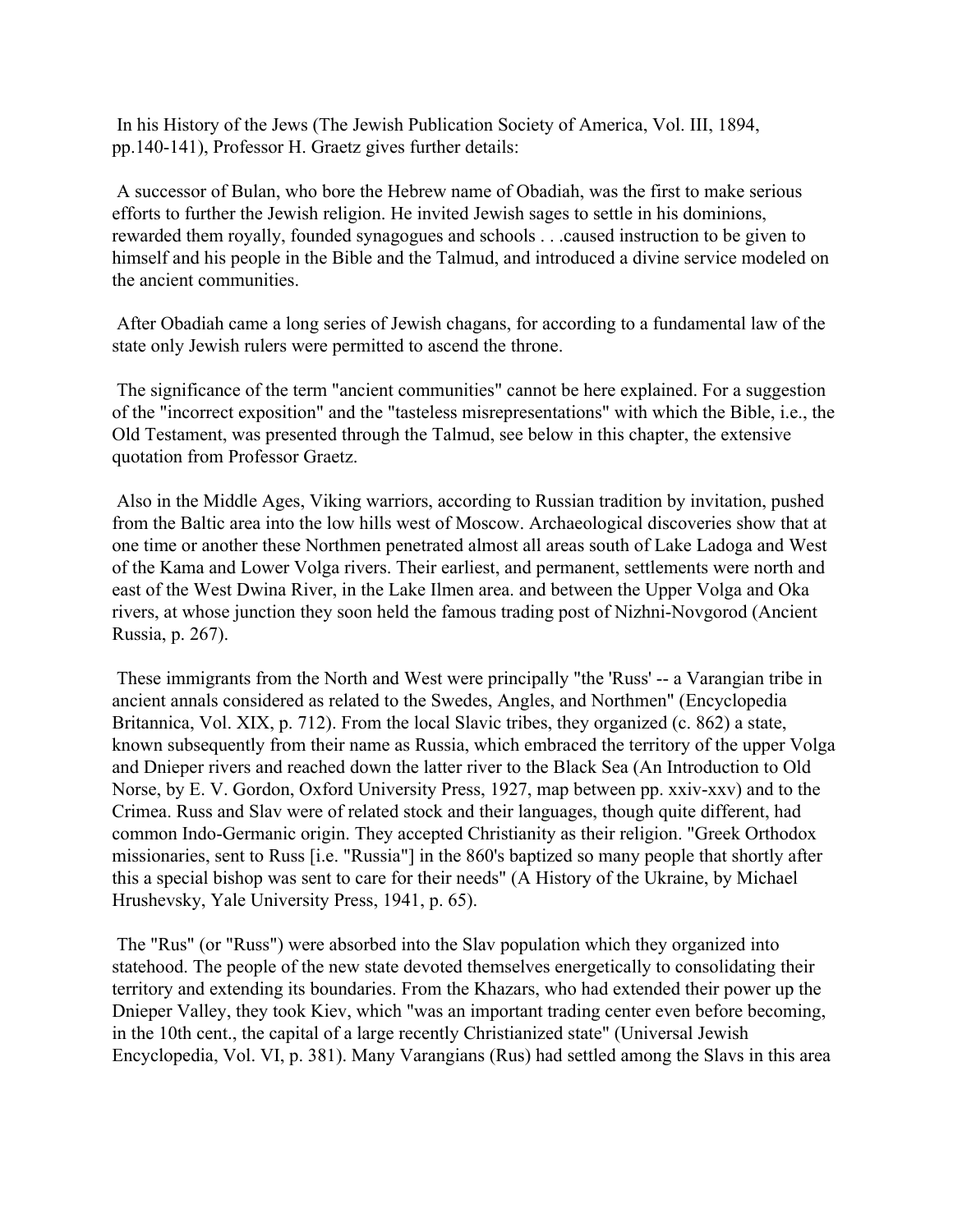(the Ukraine), and Christian Kiev became the seat of an enlightened Westward-looking dynasty, whose members married into several European royal houses, including that of France.

 The Slavs, especially those in the area now known as the Ukraine, were engaged in almost constant warfare with the Khazars and finally, by 1016 A.D., destroyed the Khazar government and took a large portion of Khazar territory. For the gradual shrinking of the Khazar territory and the development of Poland, Lithuania, the Grand Duchy of Moscow, and other Slavic states, see the pertinent maps in Historical Atlas, by William R. Shepherd (Henry Holt and Company, New York, 1911). Some of the subjugated Khazars remained in the Slav-held lands their khakans had long ruled, and others "migrated to Kiev and other parts of Russia" (Universal Jewish Encyclopedia, Vol. VI, p. 377), probably to a considerable extent because of the dislocations wrought by the Mongols under Genghis Khan (1162-1227), who founded in and beyond the old Khazar khanate the short-lived khanate of the Golden Horde. The Judaized Khazars underwent further dispersion both northwestward into Lithuanian and Polish areas and also within Russia proper and the Ukraine. In 1240 in Kiev "the Jewish community was uprooted, its surviving members finding refuge in towns further west" (Univ. Jew. Encyc., Vol.VI,p. 382) along with the fleeing Russians, when the capital fell to the Mongol soldiers of Batu, the nephew of Genghis Khan. A short time later many of these expelled Jews returned to Kiev. Migrating thus, as some local power impelled them, the Khazar Jews became widely distributed in Western Russia. Into the Khazar khanate there had been a few Jewish immigrants -- rabbis, traders, refugees -- but the people of the Kievan Russian state did not facilitate the entry of additional Jews into their territory. The rulers of the Grand Duchy of Moscow also sought to exclude Jews from areas under its control. "From its earliest times the policy of the Russian government was that of complete exclusion of the Jews from its territories" (Univ. Jew. Encyc. Vol. I, p. 384). For instance, "Ivan IV [reign,1533-1584] refused to allow Jewish merchants to travel in Russia" (op. cit., Vol. I, p.384).

 Relations between Slavs and the Judaized Khazars in their midst were never happy. The reasons were not racial -- for the Slavs had absorbed many minorities -- but were ideological. The rabbis sent for by Khakan Obadiah were educated in and were zealots for the Babylonian Talmud, which after long labors by many hands had been completed on December 2, 499. In the thousands of synagogues which were built in the Khazar khanate, the imported rabbis and their successors were in complete control of the political, social, and religious thought of their people. So significant was the Babylonian Talmud as the principal cause of Khazar resistance to Russian efforts to end their political and religious separatism, and so significant also are the modern sequels, including those in the United States, that an extensive quotation on the subject from the great History of the Jews, by Professor H. Graetz (Vol. II, 1893, pp. 631 ff.) is here presented:

 The Talmud must not be regarded as an ordinary work, composed of twelve volumes; it possesses absolutely no similarity to any other literary production, but forms, without any figure of speech, a works of its own, which must be judged by its peculiar laws. .

 The Talmud contains much that is frivolous of which it treats with great gravity and seriousness; it further reflects the various superstitious practices and views of its Persian birthplace which presume the efficacy of demoniacal medicines, of magic, incantations, miraculous cures, and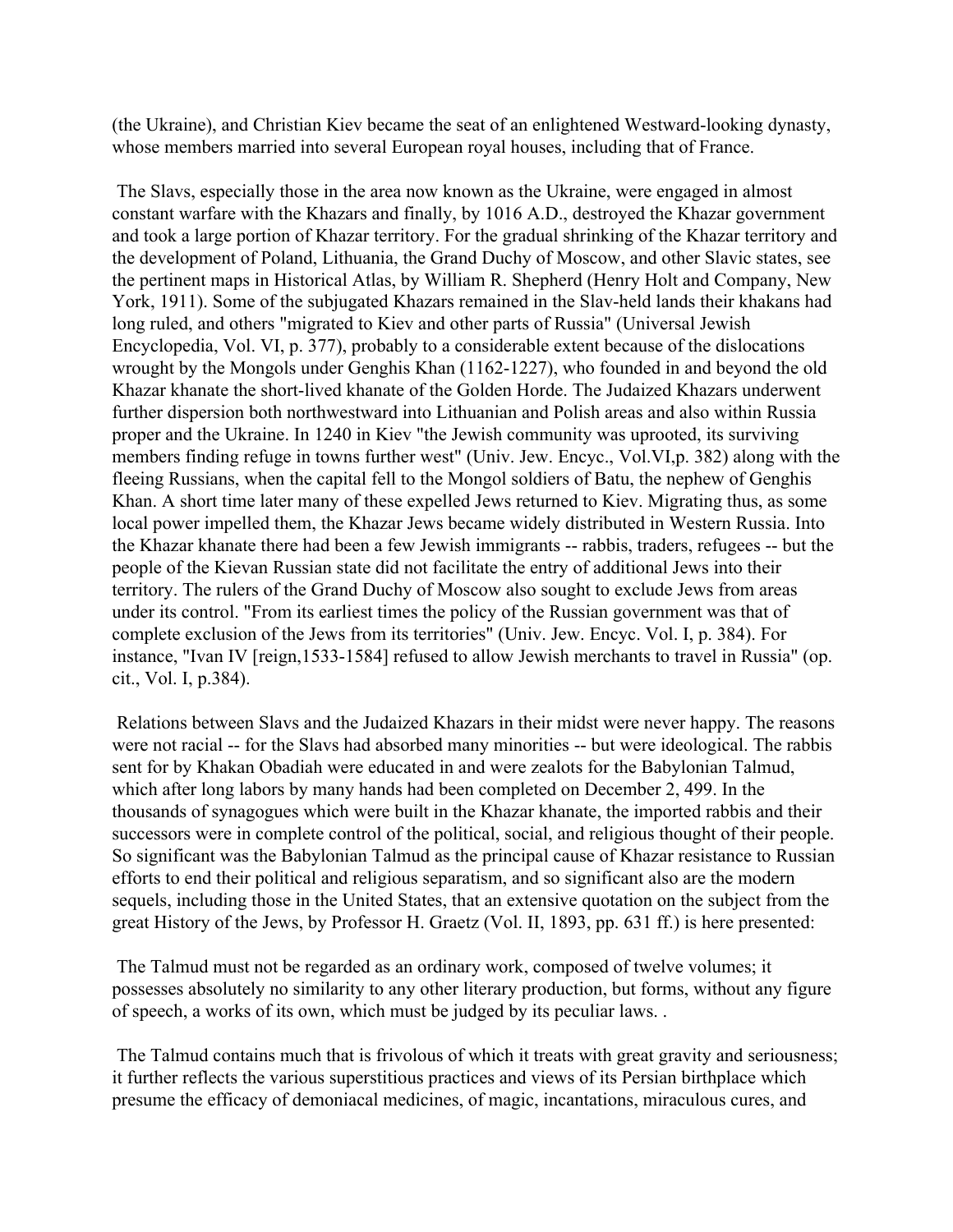interpretations of dreams. . . It also contains isolated instances of uncharitable judgments and decrees against the members of other nations and religions, and finally it favors an incorrect exposition of the scriptures, accepting, as it does, tasteless misrepresentations.

 More than six centuries lie petrified in the Talmud. . . Small wonder then, that. . .the sublime and the common, the great and the small, the grave and the ridiculous, the altar and the ashes, the Jewish and the heathenish, be discovered side by side. . .

 The Babylonian Talmud is especially distinguished from the Jerusalem or Palestine Talmud by the flights of thought, the penetration of mind, the flashes of genius, which rise and vanish again. . .It was for this reason that the Babylonian rather than the Jerusalem Talmud became the fundamental possession of the Jewish race, its life breath, its very soul. . . nature and mankind, powers and events, were for the Jewish nation insignificant, non-essential, a mere phantom; the only true reality was the Talmud.

 Not merely educated by the Talmud but actually living the life of its Babylonian background, which they may have regarded with increased devotion because most of the Jews of Mesopotamia had embraced Islam, the rabbi-governed Khazars had no intention whatever of losing their identity by becoming Russianized or Christian. The intransigent attitude of the rabbis was increased by their realization that their power would be lost if their people accepted controls other than Talmudic. These controls by rabbis were responsible not only for basic mores, but for such externals as the peculiarities of dress and hair. It has been frequently stated by writers on the subject that the "ghetto" was the work not of Russians or other Slavs but of rabbis.

 As time passed, it came about that these Khazar people of mixed non-Russian stock, who hated the Russians and lived under Babylonian Talmudic law, became known in the western world, from their place of residence and their legal-religious code, as Russian Jews.

 In Russian lands after the fall of Kiev in 1240, there was a period of dissension and disunity. The struggle with the Mongols and other Asiatic khanates continued and from them the Russians learned much about effective military organization. Also, as the Mongols had not overrun Northern and Western Russia (Shepherd, op.cit., Map 77), there was a background for the resistance and counter-offensive which gradually eliminated the invaders. The capital of reorganized Russia was no longer Kiev But Moscow (hence the terms Moscovy and Muscovite). In 1613 the Russian nobles (boyars), desired a more stable government than they had had, and elected as their czar a boy named Michael Romanov, whose veins carried the blood of the grand dukes of Kiev and the grand dukes of Moscow.

 Under the Romanovs of the seventeenth and eighteenth centuries, there was no change in attitude toward the Judaized Khazars, who scorned Russian civilization and stubbornly refused to enter the fold of Christianity. "Peter the Great [reign, 1682-1725] spoke of the Jews as 'rogues and cheats' " (Popular History of the Jews, by H. Graetz, New York, The Jordan Publishing Co., 1919, 1935, Vol. VI by Max Raisin, p. 89). "Elizabeth [reign, 1741-1762] expressed her attitude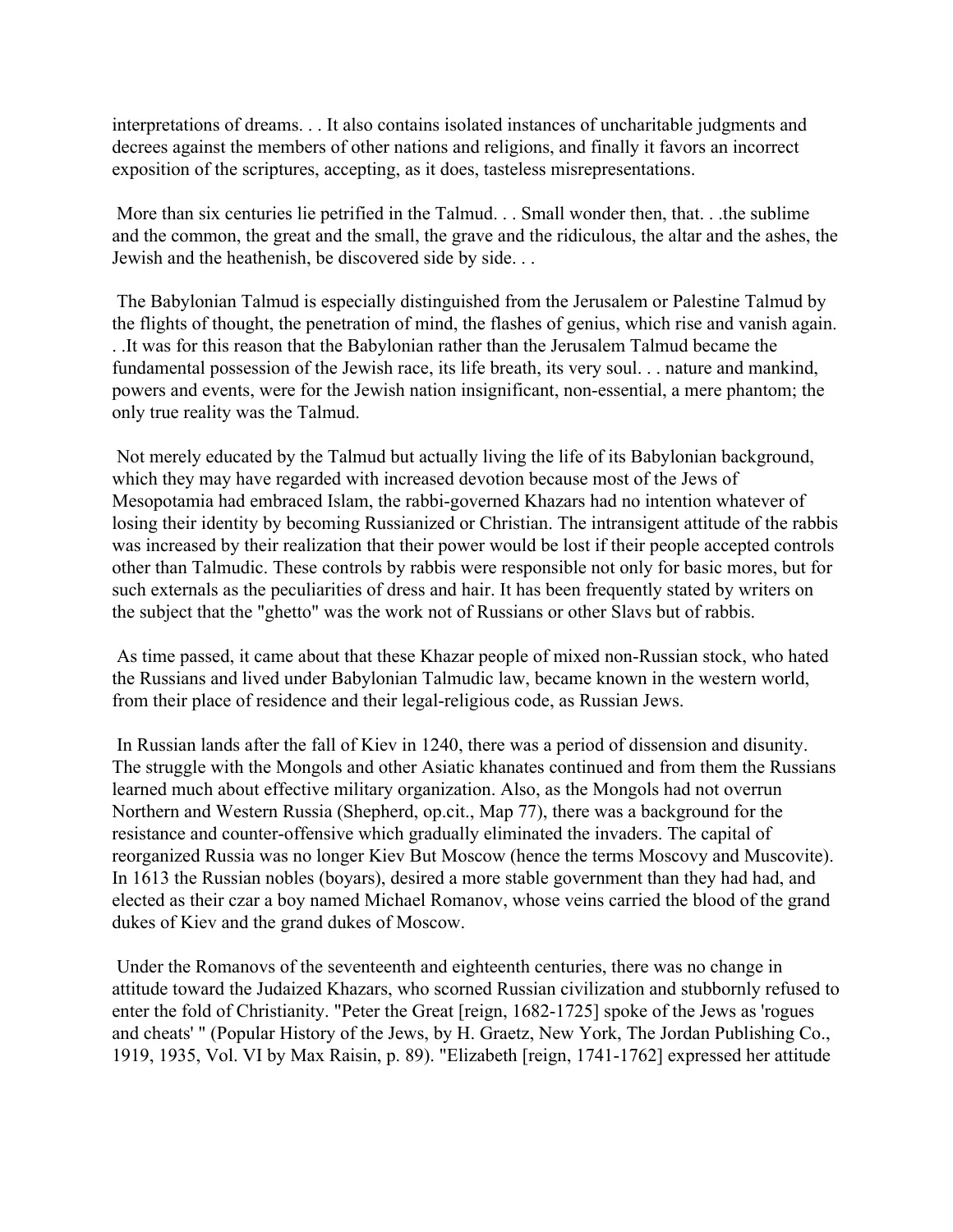in the sentence: 'From the enemies of Christ, I desire neither gain nor profit' " (Univ. Jew. Encyc., Vol. I, p. 384).

 Under the Romanov dynasty (1613-1917) many members of the Russian upper classes were educated in Germany, and the Russian nobility, already partly Scandinavian by blood, frequently married Germans or other Western Europeans. Likewise many of the Romanovs, themselves - in fact all of them who ruled in the later years of the dynasty - married into Western families. Prior to the nineteenth century the two occupants of the Russian throne best known in world history were Peter I, the Great, and Catherine II, the Great. The former - who in 1703 gave Russia its "West window," St. Petersburg, later known as Petrograd and recently as Leningrad - chose as his consort and successor on the throne as Catherine I, [reign, 1725-1727]a captured Marienburg (Germany) servant girl whose mother and father were respectively a Lithuanian peasant woman and a Swedish dragoon. Catherine II, the Great, was a German princess who was proclaimed reigning Empress of Russia after her husband, the ineffective Czar Peter III, "subnormal in mind and physique" (Encyc. Brit., Vol. V, p. 37), left St. Petersburg. During her thirty-four years as Empress, Catherine, by studying such works as Blackstone's Commentaries, and by correspondence with such illustrious persons as Voltaire, F. M. Grimm Frederick the Great, Dederot, and Maria-Theresa of Austria, kept herself in contact with the West (Encyc. Brit., Vol. XIX, p. 718 and passim). She chose for her son, weak like his father and later the "madman" Czar Paul I [reign, 1796-1801], a German wife.

 The nineteenth century czars were Catherine the Great's grandson, Alexander I [reign, 1801-1825 -- German wife]; his brother, Nicholas I [reign, 1825-1855 -- German wife, a Hoenzollern]; his son Alexander II [reign 1855-1881- German wife]; and his son Alexander III [reign, 1881-1894- Danish wife]; his son, Nicholas II [reign, 1894-1917 -- German wife], who was murdered with his family (1918) after the Communists seized power (1917) in Russia.

 Though many of the Romanovs, including Peter I and Catherine II, had far from admirable characters -- a fact well advertised in American books on the subject -- and though some of them including Nicholas II were not able rulers, a general purpose of the dynasty was to give their land certain of the advantages of Western Europe. In the West they characteristically sought alliances with one country or another, rather than ideological penetration.

 Like, their Slavic overlords, the Judaized Khazars of Russia had various relationships with Germany. Their numbers from time to time, as during the Crusades, received accretions from the Jewish communities in Germany - principally into Poland and other areas not yet Russian; many of the ancestors of these people, however, had previously entered Germany from Slavic lands. More interesting than these migrations was the importation from Germany of an idea conceived by a prominent Jew of solving century-old tension between native majority population and the Jews in their midst. In Germany, while Catherine the Great was Empress of Russia, a Jewish scholar and philosopher named Moses Mendelssohn (1729-1786) attracted wide and favor able attention among non-Jews and a certain following among Jews. His conception of the barrier between Jew and non-Jew, as analyzed by Grayzel (op. cit., p. 543), was that the "Jews had erected about themselves a mental ghetto to balance the physical ghetto around them." Mendelssohn's objective was to lead the Jews "out of this mental ghetto into the wide world of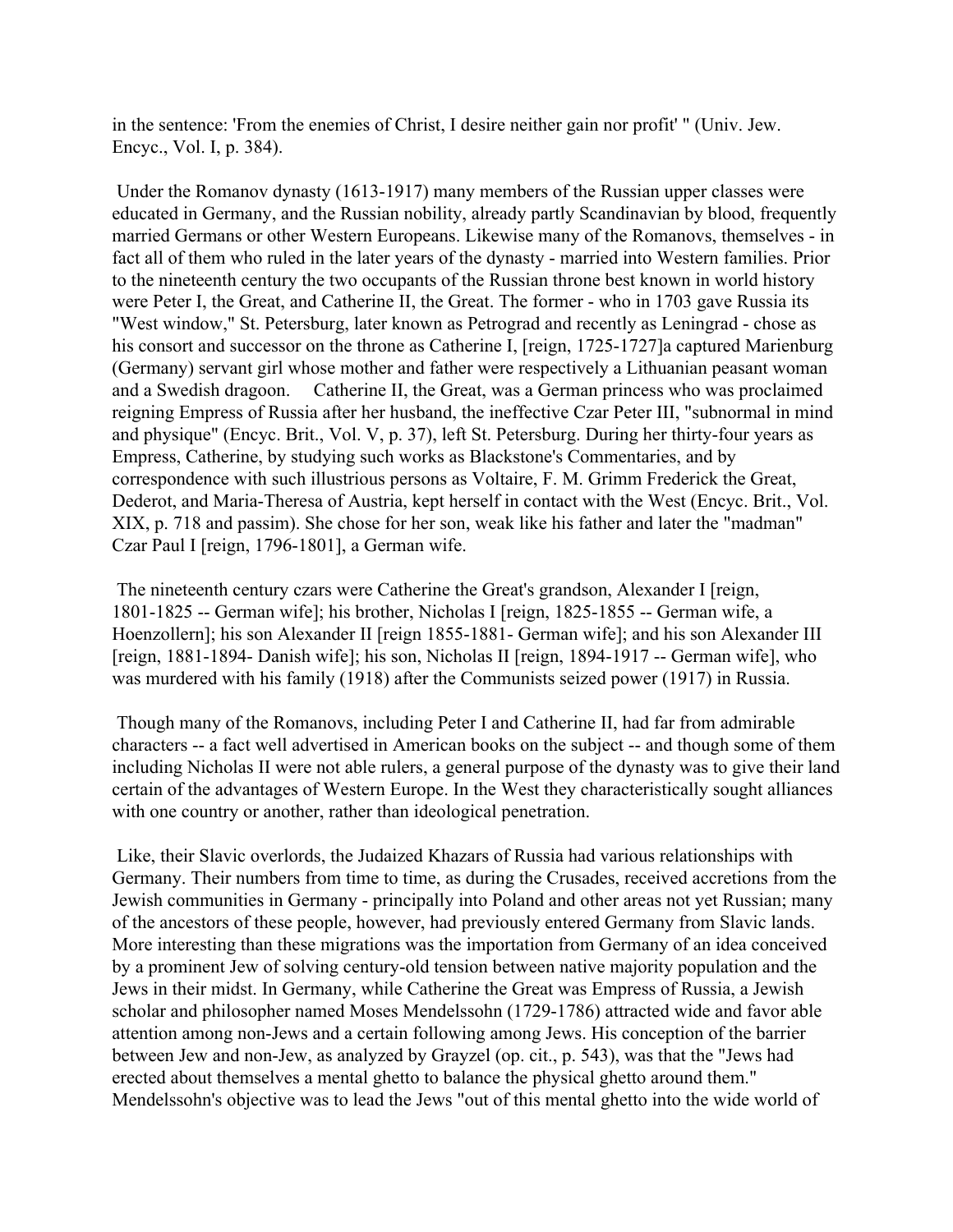general culture - without, however, doing harm to their specifically Jewish culture." The movement received the name Haskalah, which may be rendered as "enlightenment." Among other things, Mendelssohn wished Jews in Germany to learn the German language.

 The Jews of Eastern Europe had from early days used corrupted versions of local vernaculars, written in the Hebrew alphabet (see "How Yiddish Came to be," Grayzel, op. cit., p. 456), just as the various vernaculars of Western Europe were written in the Latin alphabet, and to further his purpose Mendelssohn translated the Pentateuch -- Genesis, Exodus, Leviticus, Numbers, Deuteronomy -- into standard German, using however, the accepted Hebrew alphabet (Grayzel, op. cit., p. 543). Thus in one stroke he led his readers a step toward Westernization by the use of the German Language and by offering them, instead of the Babylonian Talmud, a portion of scripture recognized by both Jew and Christian.

 The Mendelssohn views were developed in Russia in the nineteenth century, notably by Isaac Baer Levinsohn (1788-1860), the "Russian Mendelssohn." Levinsohn was a scholar who, with Abraham Harkavy, delved into a field of Jewish history little known in the West, namely "the settlement of Jewish history little known in the West, namely "the settlement of Jews in Russia and their vicissitudes furring the dark ages. . . Levinsohn was the first to express the opinion that the Russian Jews hailed not from Germany, as is commonly supposed, but from the banks of the Volga. This hypothesis, corroborated by tradition, Harkavy established as a fact" (The Haskalah Movement on Russia, by Jacob S. Raisin, Philadelphia, The Jewish Publication Society of America, 1913, 1914, p. 17).

 The reigns of the nineteenth century Czars showed a fluctuation of attitudes toward the Jewish "state within a state" (The Haskalah Movement, p. 43). In general, Nicholas I had been less lenient than Alexander I toward his intractable non-Christian minority, but he took an immediate interest in the movement endorsed by the highly respected Levinsohn, for he saw in "Haskalah" an opportunity for possibly breaking down the separatism of the Judaized Khazars. He put in charge of the project of opening hundreds of Jewish schools a brilliant young Jew, Dr. Max Lilienthal. From its beginning, however, the Haskalah movement had had bitter opposition among Jews in Germany - many of whom, including the famous Moses Hess (Graetz-Raisin, op.cit., Vol. VI,. PP. 371 ff.), became ardent Jewish nationalists - and in Russia the opposition was fanatical. "The great mass of Russian Jewry was devoid of all secular learning, steeped in fanaticism, and given to superstitious practices" (Graetz-Raisin, op. cit., Vol. VI, P. 112), and their leaders, for the most part, had no notion of tolerating a project which would lessen or destroy their control. These leaders believed correctly that the new education was designed to lessen the authority of the Talmud, which was the cause, as the Russians saw it, "of the fanaticism and corrupt morals of the Jews." The leaders of the Jews also saw that the new schools were a way "to bring the Jews closer to the Russian people and the Creek church" (Graetz-Raisin, op. cit., Vol. VI, p. II6). According to Raisin, "the millions of Russian Jews were averse to having the government interfere with their inner and spiritual life" by "foisting upon them its educational measures. The soul of Russian Jewry sensed the danger lurking in the imperial scheme" (op. cit., p. 117). Lilienthal was in their eyes "a traitor and informer," and in 1845, to recover a modicum of prestige with his people, he "shook the dust of bloody Russia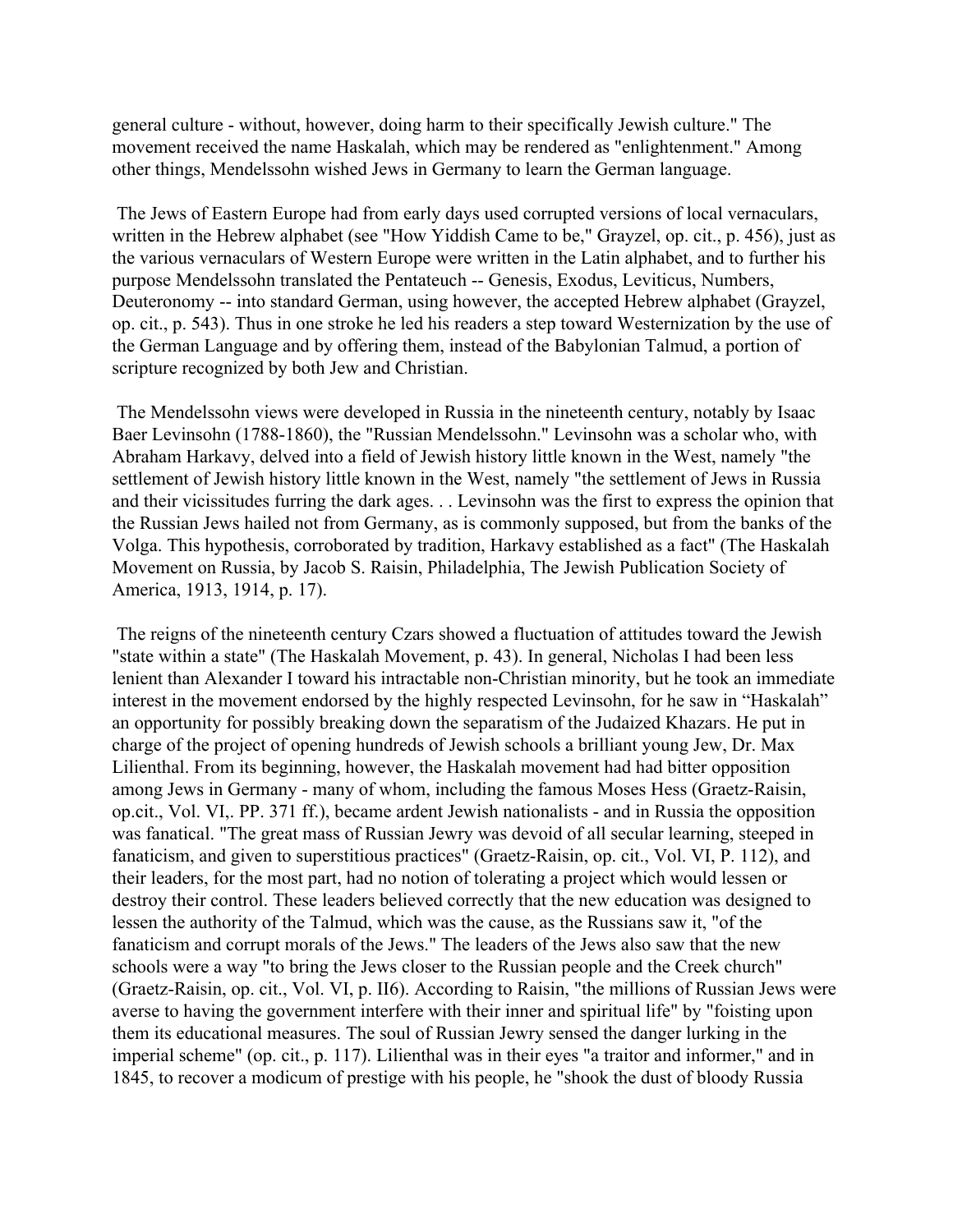from his feet" (Graetz-Raisin, op.cit., Vol. VI, p. 117). Thus the Haskalah movement failed in Russia to break down the separatism of the Judaized Khazars.

 When Nicholas I died, his son Alexander II [reign, 1855-1881] decided to try a new way of winning the Khazar minority to willing citizenship in Russia. He granted his people, including the Khazars, so many liberties that he was called the "Czar Liberator."

 By irony, or nemesis, however, his "liberal regime" contributed substantially to the downfall of Christian Russia. Despite the ill-success of his Uncle Alexander's "measures to effect the 'betterment' of the 'obnoxious' Jewish element" (Univ. Jew. Encyc., Vol. I, p. 384), he ordered a wholesale relaxation of oppressive and restraining regulations (Graetz-Raisin, op. cit., p. 124) and Jews were free to attend all schools and universities and to travel without restrictions. The new freedom led, however, to results the "Liberator" had not anticipated.

 Educated, and free at last to organize nationally, the Judaized Khazars in Russia became not merely an indigestible mass in the body politic, the characteristic "state within a state, " but a formidable anti-government force. With non-Jews of nihilistic or other radical tendencies - the so-called Russian "intelligentsia"- they sought in the first instance to further their aims by assassinations (Modern European History, by Charles Downer Hazen, Holt, New York, p. 565). Alexander tried to abate the hostility of the "terrorists" by granting more and more concessions, but on the day the last concessions were announced "a bomb was thrown at his carriage. The carriage was wrecked, and many of his escorts were injured. Alexander escaped as by a miracle, but a second bomb exploded near him as he was going to aid the injured. He was horribly mangled, and died within an hour. Thus perished the Czar Liberator" (Modern European History, p. 567).

 Some of those involved in earlier attempts to assassinate Alexander II were of Jewish Khazar background (see The Anarchists by Ernest Alfred Vizetelly, John Lane, London and New York, 1911, p. 66). According to the Universal Jewish Encyclopedia, the "assassination of Alexander II in which a Jewess had played a part" revived a latent "anti-Semitism." Resentful of precautions taken by the murdered Czar's son and successor, Alexander III, and also possessing a new world plan, hordes of Jews, some of them highly educated in Russian universities, migrated to other European countries and to America. The emigration continued (see below) under Nicholas II. Many Jews remained in Russia, however, for "in 1913 the Jewish population of Russia amounted to 6,946,000 (Univ. Jew. Encyc., Vol. IX, p. 285).

 Various elements of this restless aggressive minority nurtured the amazing quadruple aims of international Communism, the seizure of power in Russia, Zionism, and continued migration to America, with a fixed purpose to retain their nationalistic separatism. In many instances, the same individuals were participants in two or more phases of the four-fold objective.

 Among the Jews who remained in Russia, which then included Lithuania, the Ukraine (A History of the Ukraine, Michael Hrushevsky, Yale University Press, 1941, passim), and much of Poland, were the founders of the Russian Bolshevik party: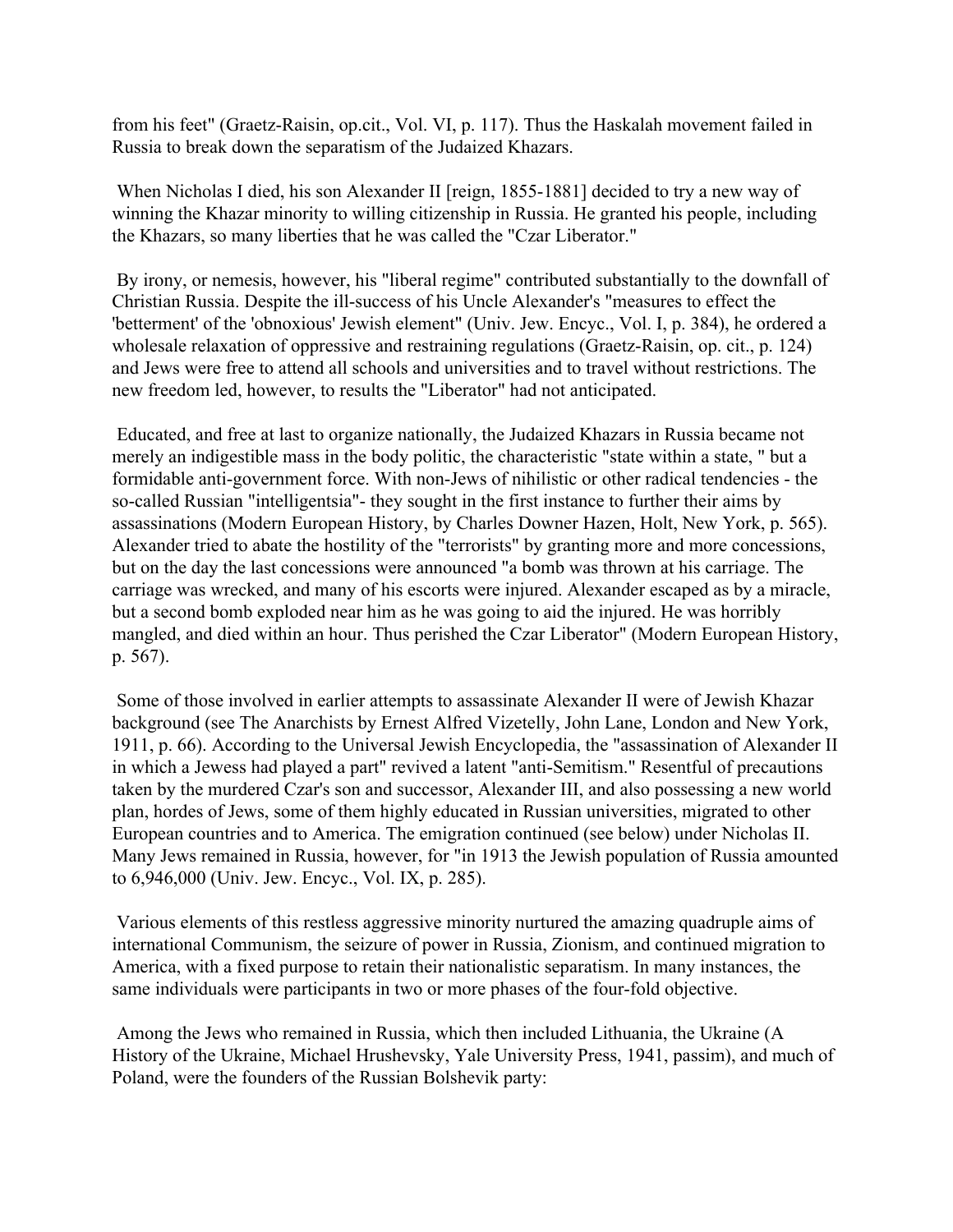In 1897 was founded the Bond, the union of Jewish workers in Poland and Lithuania. . . They engaged in revolutionary activity upon a large scale, and their energy made them the spearhead of the Party (Article on "Communism" by Harold J. Laski, Encyc. Brit., Vol. III, pp 824-827).

 The name Bolsheviki means majority (from Russian bolshe, the larger) and commemorates the fact that at the Brussels-London conference of the party in late 1902 and early 1903, the violent Marxist program of Lenin was adopted by a 25 to 23 vote, the less violent minority or "Mensheviki" Marxists fading finally from the picture after Stalin's triumph in October, 1917. It has been also stated that the term Bolshevik refers to the "larger" or more violent program of the majority faction. After (1918) the Bolsheviki called their organization the Communist Party.

 The Zionist Jews were another group that laid its plan in Russia as a part of the new reorientation of Russian Jewry after the collapse of Haskalah and the assassination (1881) of Alexander II. "On November 6, 1884, for the first time in history, a Jewish international assembly was held at Kattowitz, near the Russian frontier, where representatives from all classes and different countries met and decided to colonize Palestine. . ."(The Haskalah Movement in Russia, p. 285). For a suggestion of the solidarity of purpose between the Jewish Bund, which was the core of the Communist Party, and early Zionism, see Grayzel (op. cit., p. 662). "Henceforth a heightened sense of race-consciousness takes the place formerly held by religion and is soon to develop into a concrete nationalism with Zion as its goal" (Graetz-Raisin, Vol. p. 168).

 In Russia and abroad in the late nineteenth century, not only Bundists but other Khazar Jews had been attracted to the writings of Karl Marx (1818-1883), partly, it seems, because he was Jewish in origin. "On both paternal and maternal sides Karl Marx was descended from rabbinical families" (Univ. Jew. Encyc., Vol. VII, p. 289).

 The Marxian program of drastic controls, so repugnant to the free western mind, was no obstacle to the acceptance of Marxism by many Khazar Jews, for the Babylonian Talmud under which they lived had taught then to accept authoritarian dictation on everything from their immorality to their trade practices. Since the Talmud contained more than 12,000 controls, the regimentation of Marxism was acceptable -- provided the Khazar politician, like the Talmudic rabbi, exercised the power of the dictatorship.

 Under Nicholas II, there was no abatement of the regulations designed, after the murder of Alexander II, To curb the anti-government activities of Jews; consequently, the " reaction to those excesses was Jewish support of the Bolsheviks. . ."(Univ. Jew. Encyc., Vol. I, p. 286.) The way to such support was easy since the predecessor organization of Russian Communism was the Jewish "Bund." Thus Marxian Communism, modified for expediency, became an instrument for the violent seizure of power. The Communist Jews, together with revolutionaries of Russian stock, were sufficiently numerous to give the venture a promise of success, if attempted at the right time. After the rout of the less violent faction in 1903, Lenis remained the leader.

 The blow fell in the fateful year, 1917, when Russia was staggering under defeat by Germany - a year before Germany in turn staggered to defeat under the triple blows of Britain, France, and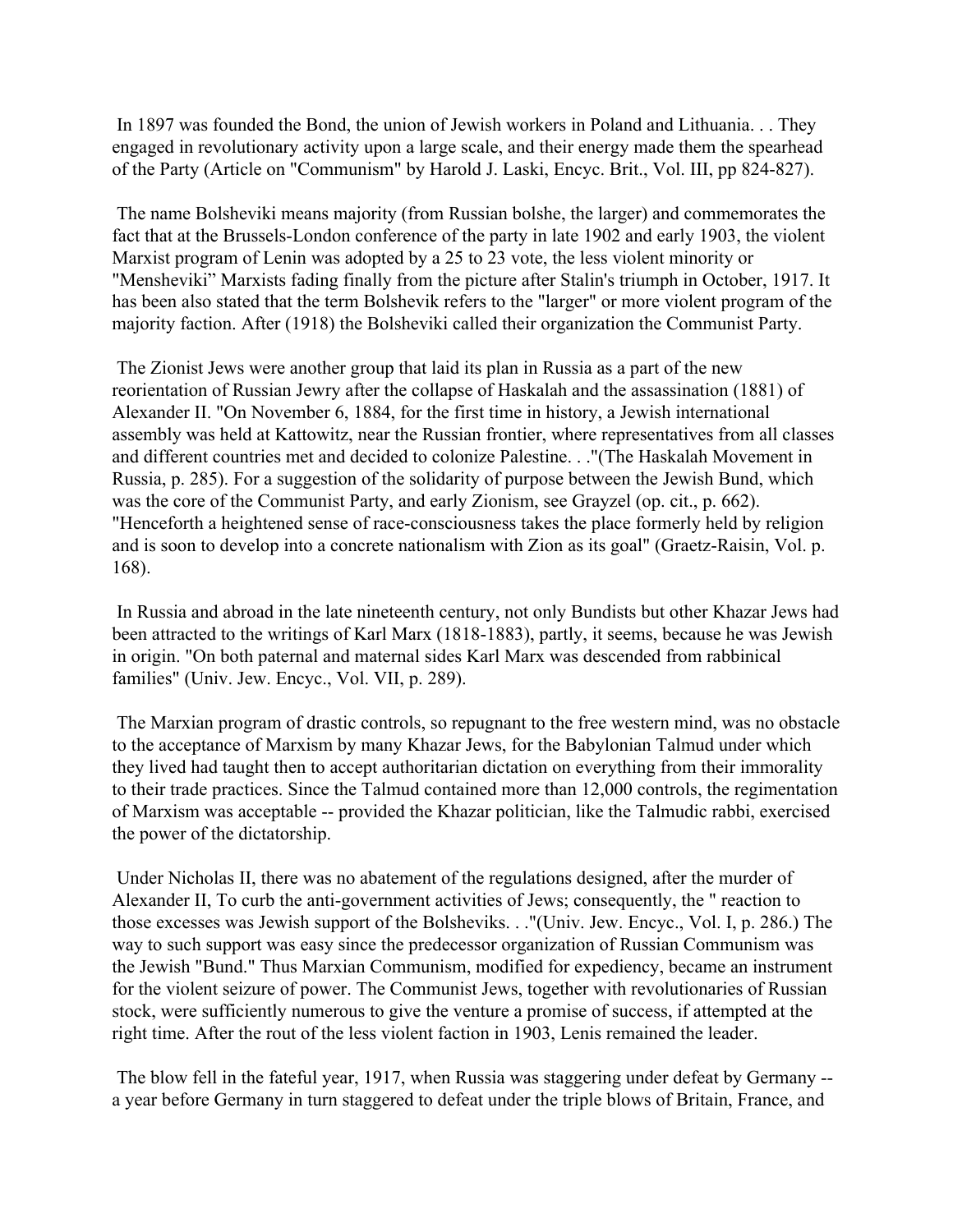the United States. "The great hour of freedom struck on the 15th of March, 1917," when "Czar Nicholas's train was stopped" and he was told "that his rule was at an end. . . Israel, in Russia, suddenly found itself lifted out of its oppression and degradation" (Graetz-Raisin, op. cit., Vol. VI, p. 209).

 At this moment Lenin appeared on the scene, after an absence of nine years (Encyc. Brit., Vol. XIII, p. 912). The Germans, not realizing that he would be anything more than a trouble-maker for their World War I enemy, Russia, passed him and his party (exact number disputed -- about 200?) in a sealed train from Switzerland to the Russian border. In Lenin's sealed train, "Out of a list of 165 names published, 23 are Russian, 3 Georgian, 4 Armenian, 1 German, and 128 Jewish" (The Surrender of an Empire, Nesta H. Webster, Boswell Printing and Publishing Company, Ltd., 10 Essex St., London, W.C.2, 1931, p. 77). "At about the same time, Trotsky arrived from the United States, followed by over 300 Jews from the East End of New York and joined up with the Bolshevik Party" (op. cit., p. 73).

 Thus under Lenin, whose birth-name was Ulianov and whose racial antecedents are uncertain, and under Leon Trotsky, a Jew, whose birth -name was Bronstein, a small number of highly trained Jews from abroad, along with Russian Judaized Khazars and non-Jewish captives to the Marxian ideology, were able to make themselves masters of Russia. "Individual revolutionary leaders and Sverdlov -- played a conspicuous part in the revolution of November, 1917, which enabled the Bolshevists to take possession of the state apparatus" (Univ. Jew. Encyc., Vol. IX, p.668). Here and there in the Universal Jewish Encyclopedia other Jews are named as co-founders of Russian Communism, but not Lenin and Stalin. Both of these, however, are said by some writers to be half-Jewish. Whatever the racial antecedents of their top man, the first Soviet commissariats were largely staffed with Jews. The Jewish position in the Communist movement was well understood in Russia. "The White Armies which opposed the Bolshevik government linked Jews and Bolsheviks as common enemies" (Univ. Jew Encyc., Vol. I, p. 336).

 Those interested in the ratio of Jews to others in the government in the early days of Communist rule in Russia should, if possible, see Les derniers jours des Romanof (The Last Days of the Romanovs) by Robert Wilton, long the Russian correspondent of the London Times. A summary of its vital passages is included in the "foreword to Third Edition" of The Mystical Body of Christ in the Modern World (Brown and Nolan , Limited Waterford, Dublin, Belfast, Cork, London, 1939, 1947) by Rev. Denis Fahey, a well-known Irish professor of philosophy and Church history. Professor Fahey gives names and nationality of the members of the Council of Peoples Commissars, the Central Executive Committee, and the Extraordinary Commissions, and in summary quotes from Wilton as follows:

 According to the data furnished by the Soviet press, out of 556 important functionaries of the Bolshevik State. . . there were in 1918-1919, 17 Russians, 2 Ukrainians, 11 Armenians, 35 Letts, 15 Germans, 1 Hungarian, 10 Georgians, 3 Poles, 3 Finns, 1 Karaim, 457 Jews.

 As the decades passed by -- after the fateful year 1917 -- Judaized Khazars kept a firm hand on the helm of the government in the occupied land of Russia. In due time they built a bureaucracy to their hearts' desire. The government - controlled Communist press "issued numerous and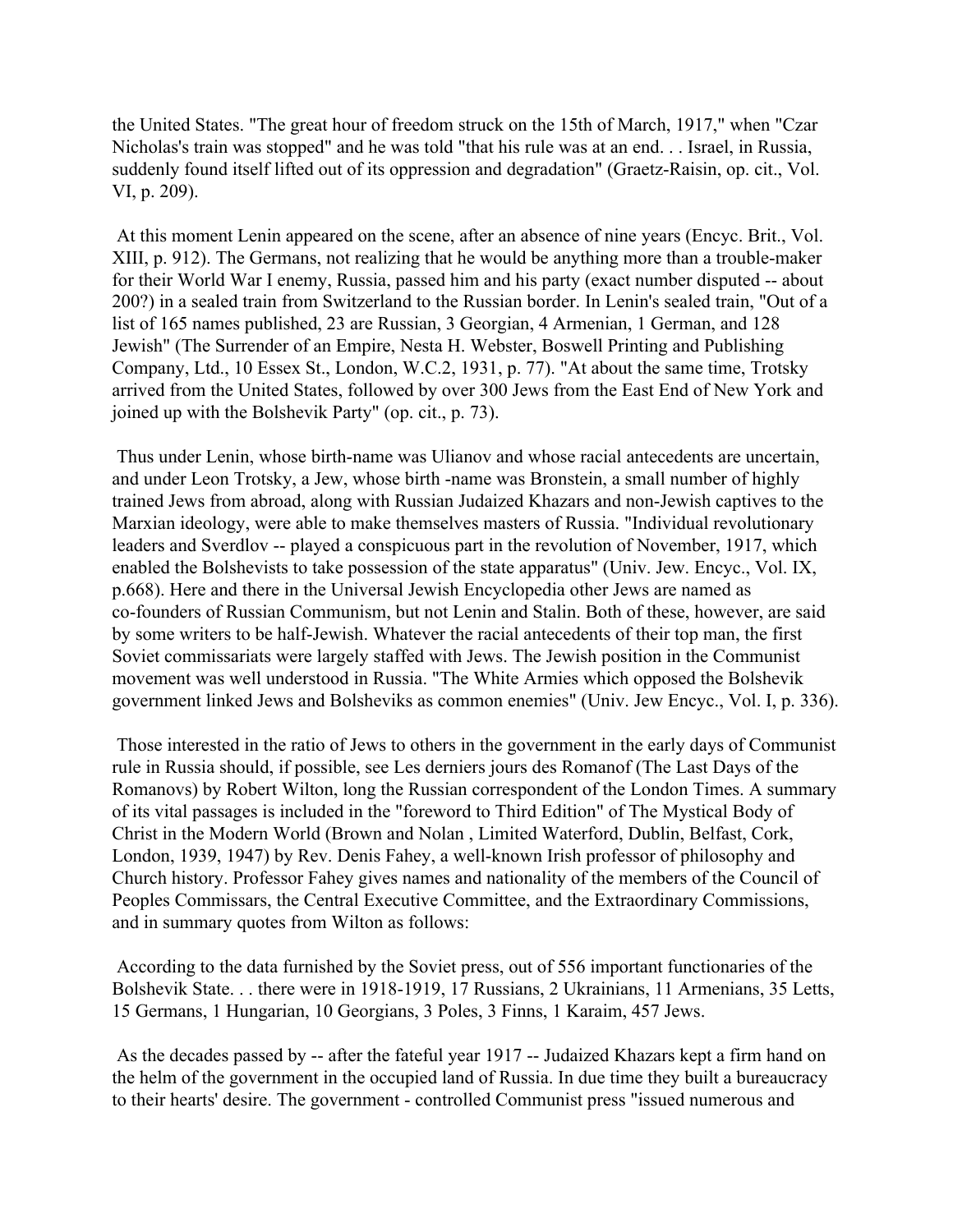violent denunciations of anti-Semitic episodes, either violence or discriminations." Also, "in 1935 a court ruled that anti-Semitism in Russia was a penal offense" (Univ. Jew Encyc., Vol. I, p. 386). Among top-flight leaders prominent in the middle of the twentieth century. Stalin, Kaganovich, Beria, Molotov, and Litvinoff all have Jewish blood, or are married to Jewesses. The latter circumstance should not be overlooked, because from Nero's Poppaea (Encyclopedia Italiana, Vol. XXVII, p. 932; also, The Works of Flavius Josephus, translated by William Whiston, David McKay , Philadelphia, n.d., pp. 8, 612, 616) to the Montreal chemist's woman friend in the Canadian atomic espionage trials (Report of the Royal Commission, Government Printing Office, Ottawa, Canada, 1946, \$1.00) the influence of a certain type of wife -- or other closely associated woman -- has been of utmost significance. Nero and Poppaea may be allowed to sleep - if their crimes permit - but Section III, 11, entitled "RAYMOND BOYER, Montreal," in the Report of the Canadian Royal Commission should be read in full by all who want facts on the subject of the corruption of scientists, and others working on government projects. In the Soviet Embassy records, turned over to Canadian authorities by Ivor Gouzinko, was Col. Zabotin's notebook which contained the following entries (pp. 375 and 397 respectively):

#### Professor

 Frenchman. Noted chemist, about 40 years of age. Works in McGill University, Montreal. Is the best of the specialists on VV on the American Continent. Gives full information on explosives and chemical plants. Very rich. He is afraid to work. (Gave the formula of RDX, up to the present there was no evaluation from the boss.)

Contact

#### 1. Freda

 Jewess -- works as a co-worker in the International Bureau of Labour. A lady friend of the Professor.

 In view of the facts furnished above as to the racial composition of the early Communist bureaucracy, it is perhaps not surprising that a large portion of the important foreign efforts of the present government of Russia are entrusted to Jews.

 This is especially notable in the list of current or recent exercisers of Soviet power in the satellite lands of Eastern Europe. Anna Rabinsohn Pauker, Dictator of Rumania; Matyas Rakosi, Dictator of Hungary; Jacob Berman, Dictator of Poland; D.M. Manuilsky, Dictator of the Ukraine; and many other persons highly placed in the governments of the several Eastern European countries are all said to be members of this new Royal Race of Russia.

 Of Eastern European origin are the leaders of late nineteenth century and twentieth century political Zionism which flowered from the already recorded beginnings at Kattowitz in 1884. Born at Budapest, Hungary, was Theodor Herzl (1860-1904), author (1896) of Der Judenstatt (The Jews' State), who presided over the "Zionist Congress," which "took place at Basel, Switzerland, on August 29, 30, and 31, 1897" (Univ. Jew. Encyc., Vol. II, p. 102). Dr. Chaim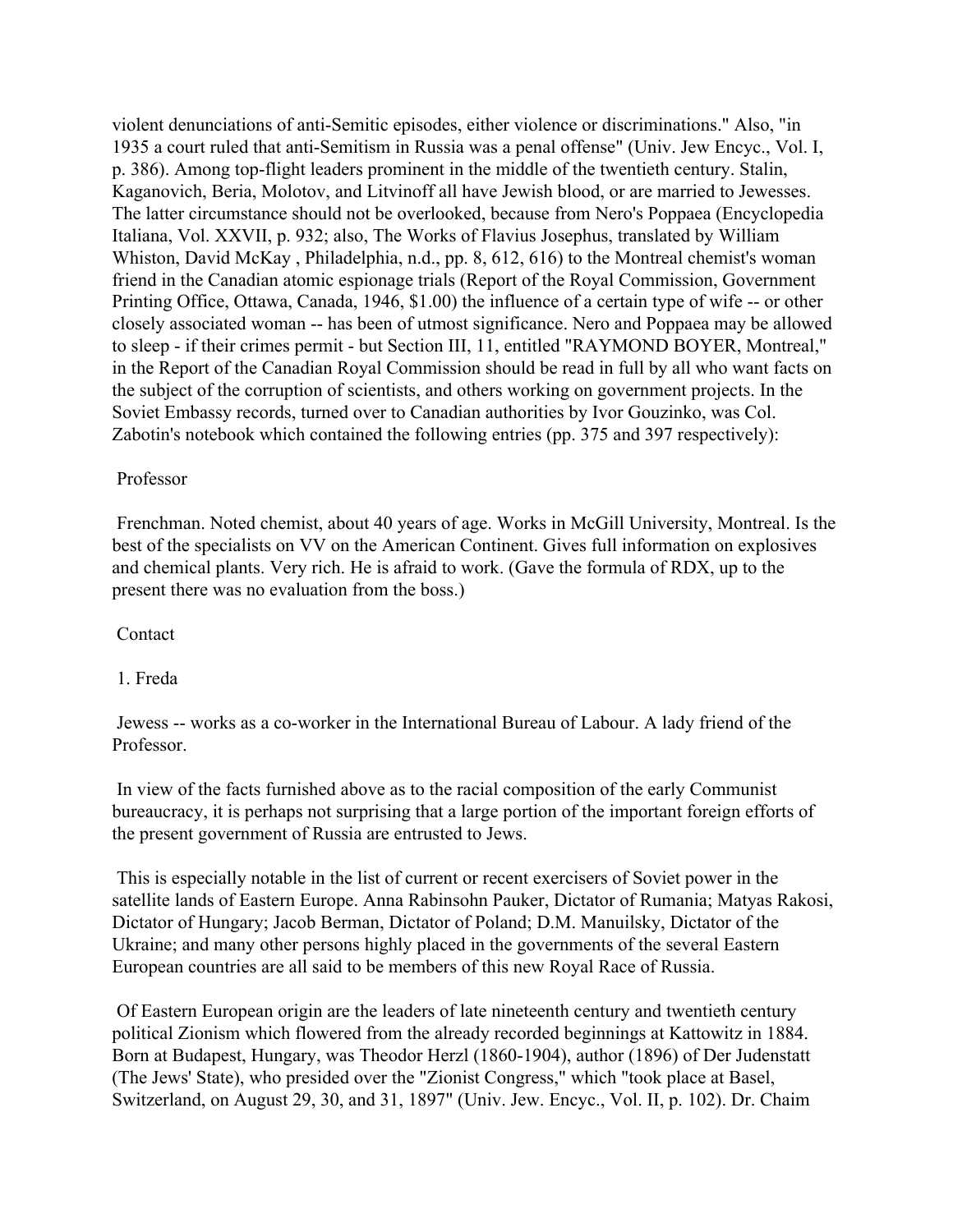Weizmann, the head of political Zionism at the moment at the moment of its recourse to violence, was born in Plonsk, Poland. Since these top leaders are Eastern Europeans, it is not surprising that most of the recent immigrants into Palestine are of Soviet and satellite origin and that their weapons have been largely from the Soviet Union and from Soviet-controlled Czechoslovakia (see below, Chapter VI).

As a number of writers have pointed out, political Zionism entered its violent phase after the discovery of the incredibly vast mineral wealth of Palestine. According to "Zionists Misleading World with Untruths for Palestine Conquest," a full-page article inserted as an advertisement in the New York Herald Tribune (January 14, 1947), "an independent Jewish state in Palestine was the only certain method by which Zionists could acquire complete control and outright ownership of the proven Five Trillion Dollar (\$5,000,000,000,000) chemical and mineral wealth of the Dead Sea." The long documented article is signed by R. M. Schoendorf, "Representative of Cooperating Americans of the Christian Faiths"; by Habib I. Katibah, "Representative of Cooperating Americans of Arab Ancestry"; and by Benjamin H. Freedman, "Representative of Cooperating Americans of the Jewish Faith," and is convincing. Irrespective, however, of the value of the Dead Sea minerals, the oil flow of Middle Eastern wells. Also in 1951, oil was "discovered" in the Negeb Desert, an area for which "Israel" authorities had so much fervor that they seized it (see Chapter VI, b, below).

 The dominance of the motive of self-aggrandizement in political Zionism has been affirmed and denied; but it is difficult for an observer to see any possible objective apart from mineral wealth or long range grand strategy, including aggression (see Chapters VI and IX, below), in a proposal to make a nation out of an agriculturally poor, already overpopulated territory the size of Vermont. The intention of aggression at the expense of Moslem peoples, particularly in the direction of Iraq and Iran, is suggested also by the fact that the Eastern European Jews, adherents to the Babylonian Talmud, had long turned their thoughts to the lands where their sages lived and where most of the native Jewish population had embraced the Moslem faith. Any possible Zionist religious motive such as the hope of heaven, which fired the zeal of the Crusaders, is apparently ruled out by the nature of Judaism, as it is generally understood. "The Jewish religion is a way of life and has no formulated creed, or articles of faith, the acceptance of which brings redemption or salvation to the believer. . ." (opening words, p. 763, of the section on "Doctrines." in Religious Bodies: 1936, Vol. II, Part I, Denominations A to J, U. S. Department of Commerce, Jesse H, Jones. Secretary, Bureau of Census, Superintendent of Documents, Government Printing Office, Washington, D. C.).

 The secret or underground overseas efforts of Khazar-dominated Russia apparently have been entrusted principally to Jews. This is especially true of atomic espionage. The Report of the Royal Commission of Canada, already referred to, shows that Sam Carr (Cohen), organizer for all Canada; Fred Rose (Rosenberg), organizer for French Canada, and member of the Canadian Parliament from a Montreal constituency; and Germina (or Hermina) Rabinowich, in charge of liaison with U. S. Communists, were all born in Russia or satellite lands. In this connection, it is important to stress the fact that the possession of a Western name does not necessarily imply Western European stock. In fact, the maneuver of name-changing frequently disguises an individual's stock or origin. Thus the birth-name of John Gates, editor of the Communist Daily Worker was Israel Regenstreif. Other name changers among the eleven Communists found guilty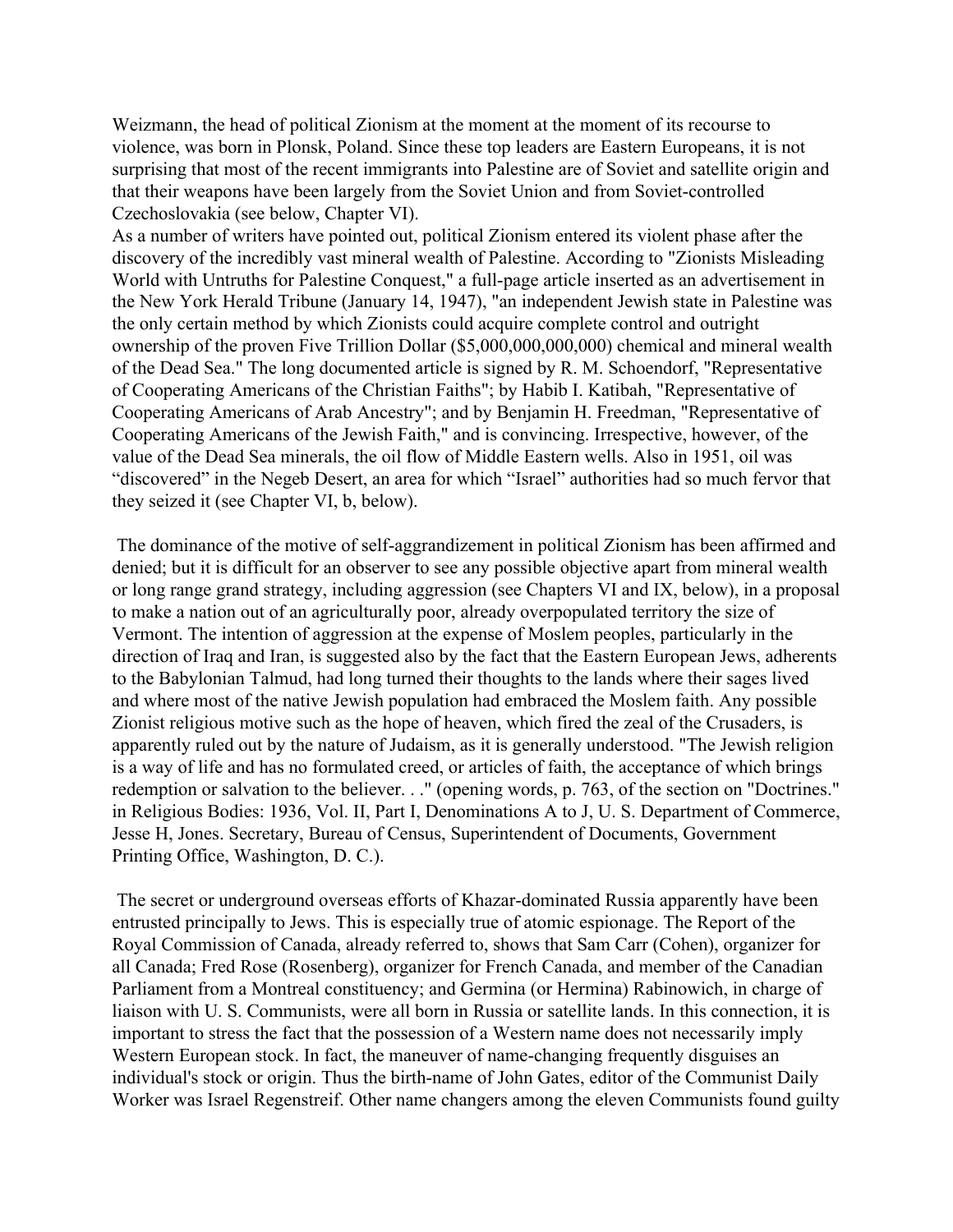by a New York jury in October, 1949, included Gil Green -- born Greenberg; Gus Hall -- born Halberg; and Carl Winter -- born Weissberg; (For details on these men and the others, see the article, "The Trial of the Eleven Communists," by Sidney Shalett, Reader's Digest, August, 1950, pp. 59-72.) Other examples of name-changing can be cited among political writers, army officers, and prominent officials in the executive agencies and departments in Washington. Parenthetically, the maneuver of acquiring a name easily acceptable to the majority was very widely practiced by the aliens prominent in the seizure of Russia for Communism, among the name-changers being Lenin (Ulianov), Trotsky (Bronstein), and Stalin (Dzugashvili), The principal founders of state Communism.

 The United States Government refused Canada's invitation early in 1946 to cooperate in Canada's investigation of atomic spies, but in 1950 when (despite "red herring" talk of the Chief Executive) our atomic spy suspects began to be apprehended, the first was Harry Gold, then Abraham Brothman, and Miriam Moskowitz. Others were M. Sobell, David Greenglass, Julius Rosenberg, and Mrs. Ethel Rosenberg (not to be confused with Mrs. Anna Rosenberg). Various sentences were given. Mr. and Mrs. Rosenberg received the death penalty (See Atom Treason, by Frank Britton, Box 15745, Crenshaw Station, Los Angeles 8, California). As of early May, 1952, however, the sentence had not been carried out and a significant portion of the Jewish press was campaigning to save the Rosenbergs. Referring to Julius and Ethel Rosenberg, Samuel B. Gach, Editor-in-Chief and Publisher of the California Jewish Voice ("Largest Jewish Circulation in the West") wrote as follows in his issue of April 25, 1952: "We deplore the sentence against the two Jews and despise the cowardly Jewish judge who passed same . . . " In March, 1951, Dr. William Perl of the Columbia University Physics Department was arrested "on four counts of perjury in connection with the crumbling Soviet atomic spy ring. . .Perl whose father was born in Russia, . . .had his name changed from Utterperl [Mutterperl?] to Perl" in 1945 (Washington Times-Herald, March 15, 1951). For further details on these persons and others, see "Atomic Traitors, " by Congressman Fred Busbey of Illinois in the June, 1951, number of National Republic. Finally, the true head of Communism in America was found not to be the publicly announced head, but the Jew, Gerhardt Eisler, who, upon detection "escaped" from America on the Polish S. S. "Batory," to a high position in the Soviet Government of East Germany (Communist Activities Among Aliens and National Groups. part III, Government printing Office, Washington, D. C., 1950, p. A121).

 Very pertinent to the subject under consideration is a statement entitled "Displaced Persons: Facts vs. Fiction," made in the Senate of the United States on January 6, 1950, By Senator Pat McCarran, Democrat of Nevada, Chairman of the Judiciary Committee. Senator McCarran said in part: "Let it be remembered that the Attorney General of the United States recently testified that an analysis of 4,984 of the more militant members of the Communist Party in the United States showed that 91.4 percent of the total were of foreign stock or were married to persons of foreign stock."

 With more than nine-tenths of our "more militant" Communists thus recruited from or allied to "foreign stock" and with that "stock: totaling perhaps not more than 10,000,000 or one-fifteenth of our nation's population, a little recourse to mathematics will suggest that the employment of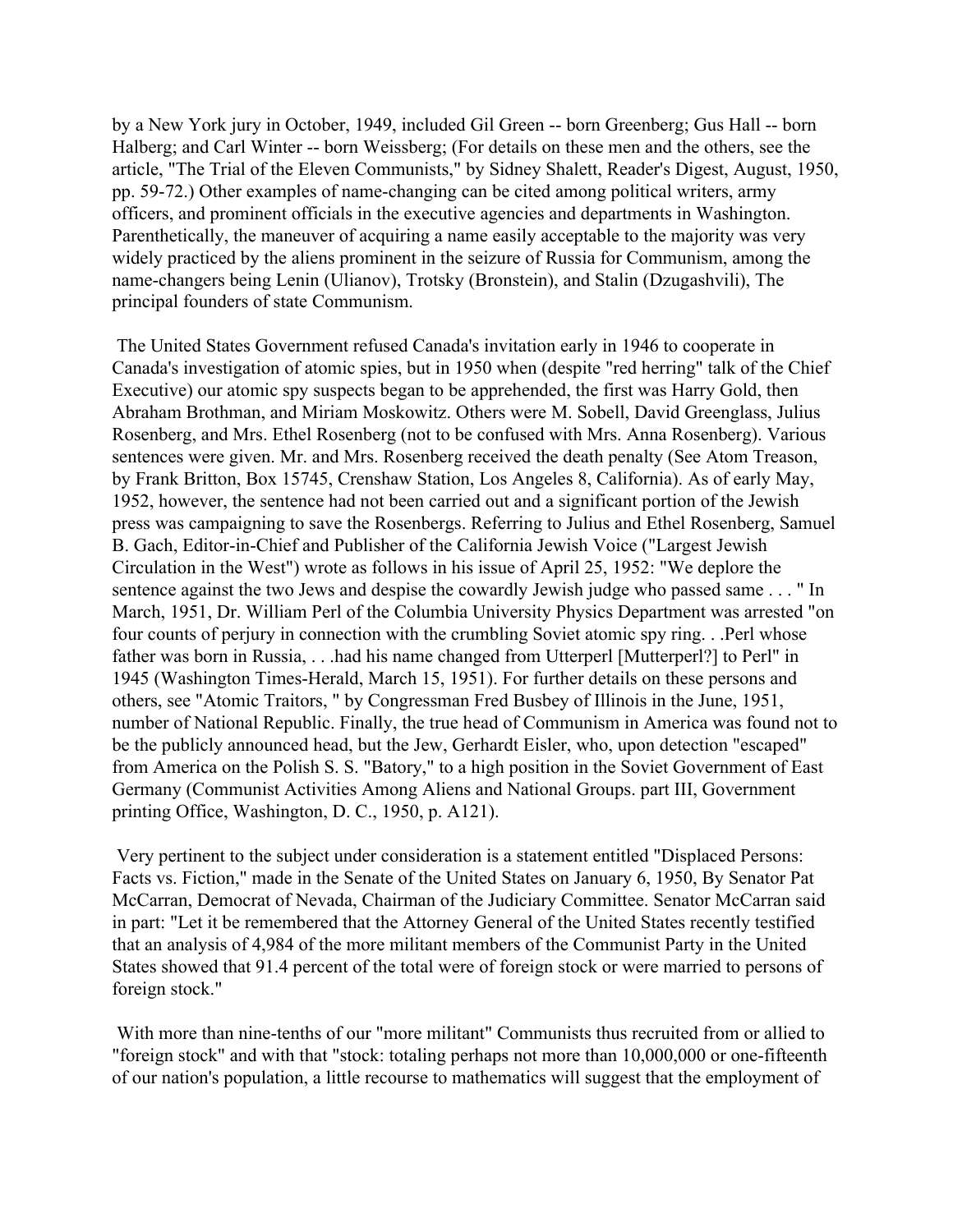an Eastern European or other person of recent alien extraction or connection is one hundred and fifty times more likely to yield a traitor than is the employment of a person of native stock!

 An "authoritative" Jewish point of view toward Soviet Russia is explained in the Universal Jewish Encyclopedia in the concluding paragraphs on Karl Marx. According to this source, Jews "recognize the experience of the Soviet Union, home of 6,000,000 Jews, as testimony of the Marxist position on the question of national and racial equality." The Encyclopedia comments further on the "striking fact that the one country which professes official allegiance to Marxian teachings is the one where anti-Semitism has been outlawed and its resurgence rendered impossible by the removal of social and economic inequalities" (Vol. VIII, p. 390). In The Jewish People Face the Post-War World by Alexander Bittelman (Morning Freiheit Association, 35 East12th Street, New York 3, N. Y., 1945, p. 19) the affection of a considerable body of American Jews for the Soviet Union is considerable body of American Jews for the Soviet Union is expressed dramatically:

 If not for the Red Army, there would be no Jews in Europe today, nor in Palestine, nor in Africa; and in the United States, the length of our existence would be counted in days. . . THE SOVIET UNION HAS SAVED THE JEWISH PEOPLE. Therefore, let the American Jewish masses never forget our historic debt to the Saviour of the Jewish people -- the Soviet Union.

 Be it noted, however, that Mr.. Bittelman admits indirectly that he is not speaking for all American Jews, particularly when he assails as "reactionary" the "non-democratic forced in Jewish life . . . such as the Sulzbergers, Rosenwalds, and Lazarons" (p. 9). In addition to ideology, another factor in the devotion to their old homelands of so many of the newer American Jews of Eastern European source is kinship. According to The American Zionist Handbook, 68 to 70% of United States Jews have relations in Poland and the Soviet Union.

 Quite in harmony with the Bittleman attitude toward the Soviet was the finding of the Canadian Royal Commission that Soviet Russia exploits fully the predilection of Jews toward Communism: "It is significant that a number of documents from the Russian Embassy specifically note 'Jew' or 'Jewess' in entries on their relevant Canadian agents or prospective agents, showing that the Russian Fifth Column leaders attached particular significance to this matter" (The Report of the Royal Commission, p. 82).

 In view of the above-quoted statement of a writer for the great New York publication, the Universal Jewish Encyclopedia, which is described on its title-page as "authorative," and in view of the findings of the Canadian Royal Commission, not to mention other facts and testimonies, it would seem that no one should be surprised that certain United States Jews of Eastern European origin or influence have transmitted atomic or other secrets to the Soviet Union. Those who are caught, of course, must suffer the fate of spies, as would happen to American espionage agents abroad; but, in the opinion of the author, the really guilty parties in the United States are those Americans of native stock who, for their own evil purposes, placed the pro-Soviet individuals in positions where they could steal or connive at the stealing of American secrets of atomic warfare.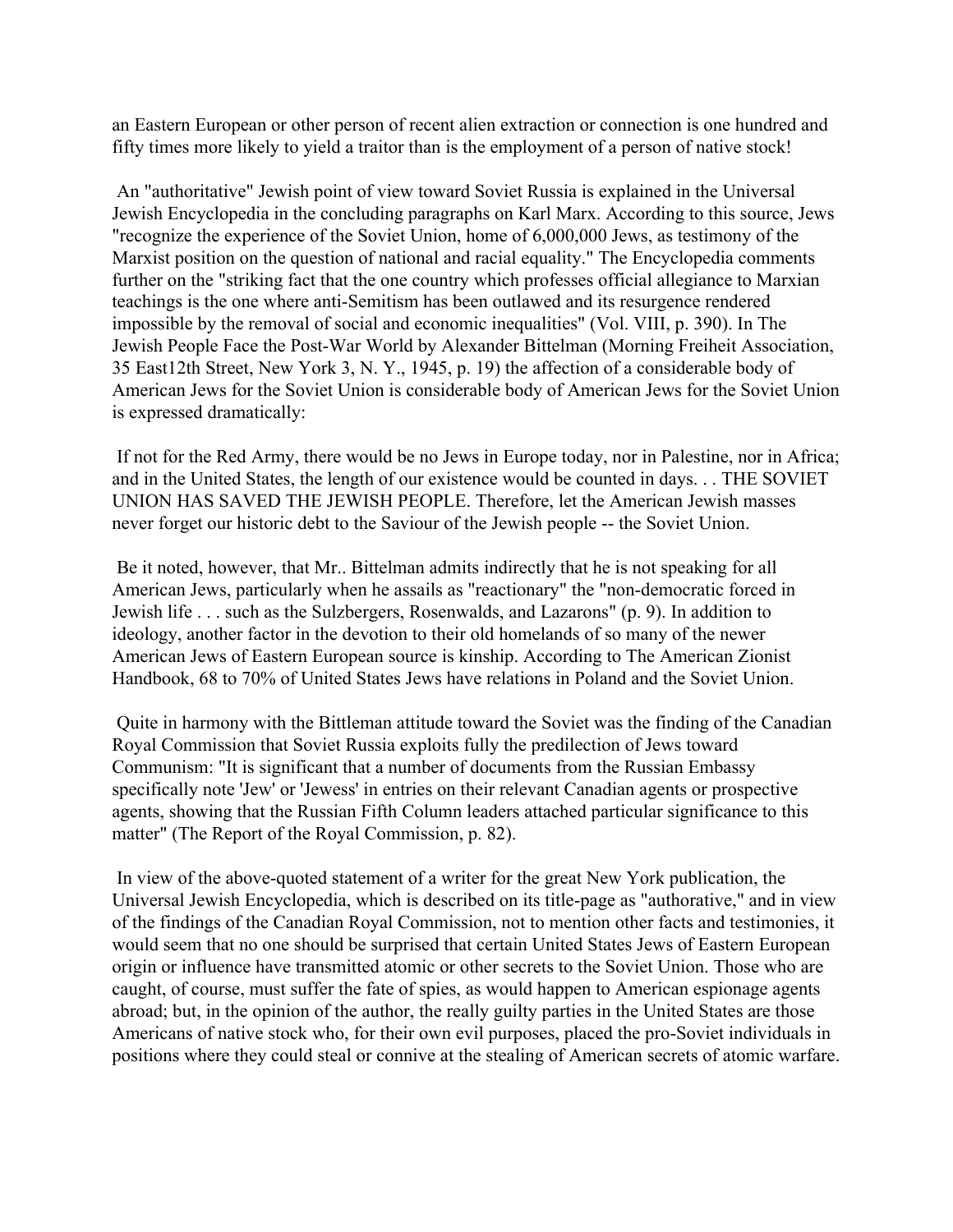This guilt, which in view of the terrible likely results of atomic espionage is really blood-guilt, cannot be sidestepped and should not be overlooked by the American people.

 The presence of so many high-placed spies in the United States prompts a brief reference to our national habit (a more accurate term than policy) in regard to immigration. In December 2, 1832, President Monroe proclaimed, in the famous Doctrine which bears his name, that the American government would not allow continental European powers to "extend their system" in the United States. At that time and until the last two decades of the nineteenth century, immigration brought us almost exclusively European people whose ideals were those of Western Christian civilization; these people became helpers in subduing and settling our vast frontier area; they wished to conform to rather than modify or supplant the body of traditions and ideals summed up in the word "America."

 After 1880, however, our immigration shifted sharply to include millions of persons from Southern and Eastern Europe. Almost all of these people were less sympathetic than predecessor immigrants to the government and the ideals of the United States and a very large portion of them were non-Christians who had no intention whatever of accepting the ideals of Western Christian civilization, but had purposes of their own. These purposes were accomplished not by direct military invasion, as President Monroe feared, but covertly by infiltration, propaganda, and electoral and financial pressure (Chapters I, III, IV, V, VI, VII). The average American remained unaware and unperturbed.

 Among those who early foresaw the problems to be created by our new immigrants was General Eisenhower's immediate predecessor as President of Columbia University. In a small but extremely valuable book, The American As He Is, President Nicholas Murray Butler in 1908 called attention to "the fact that Christianity in some one of its many forms is a dominant part of the American nature." Butler, then at the zenith of his intellectual power, expressed fear that our "capacity to subdue and assimilate the alien elements brought . . . by immigration may soon be exhausted." He concluded accordingly that "The dangers which confront America will come, if at all, from within"

 Statistics afford ample reasons for President Butler's fears "The new immigration was comprised preponderantly of three elements: the Italians, the Slavs, and the Jews" (The immigration and Naturalization Systems of the United States, Government Printing office, Washington, D. C., p. 236). The Italians and the Slavs were less assimilable than immigrants from Northern and Western Europe, and tended to congregate instead of distributing themselves over the whole country as the earlier Northern European immigrants had usually done.

 The assimilation of Italians and Slavs was helped, however, by their belonging to the same parent Indo-Germanic racial stock as the English-German-Irish majority, and above all by their being Christians -- mostly Roman Catholics -- and therefore finding numerous co-religionists not only among fully Americanized second and third generation Irish Catholics but among old stock Anglo-American Catholics descending from Colonial days. Quite a few persons of Italian and Slavic stock were or became Protestants, chiefly Baptists - among them being ex-Governor Charles Poletti of New York and ex-Governor Harold Stassen of Minnesota. The new Italian and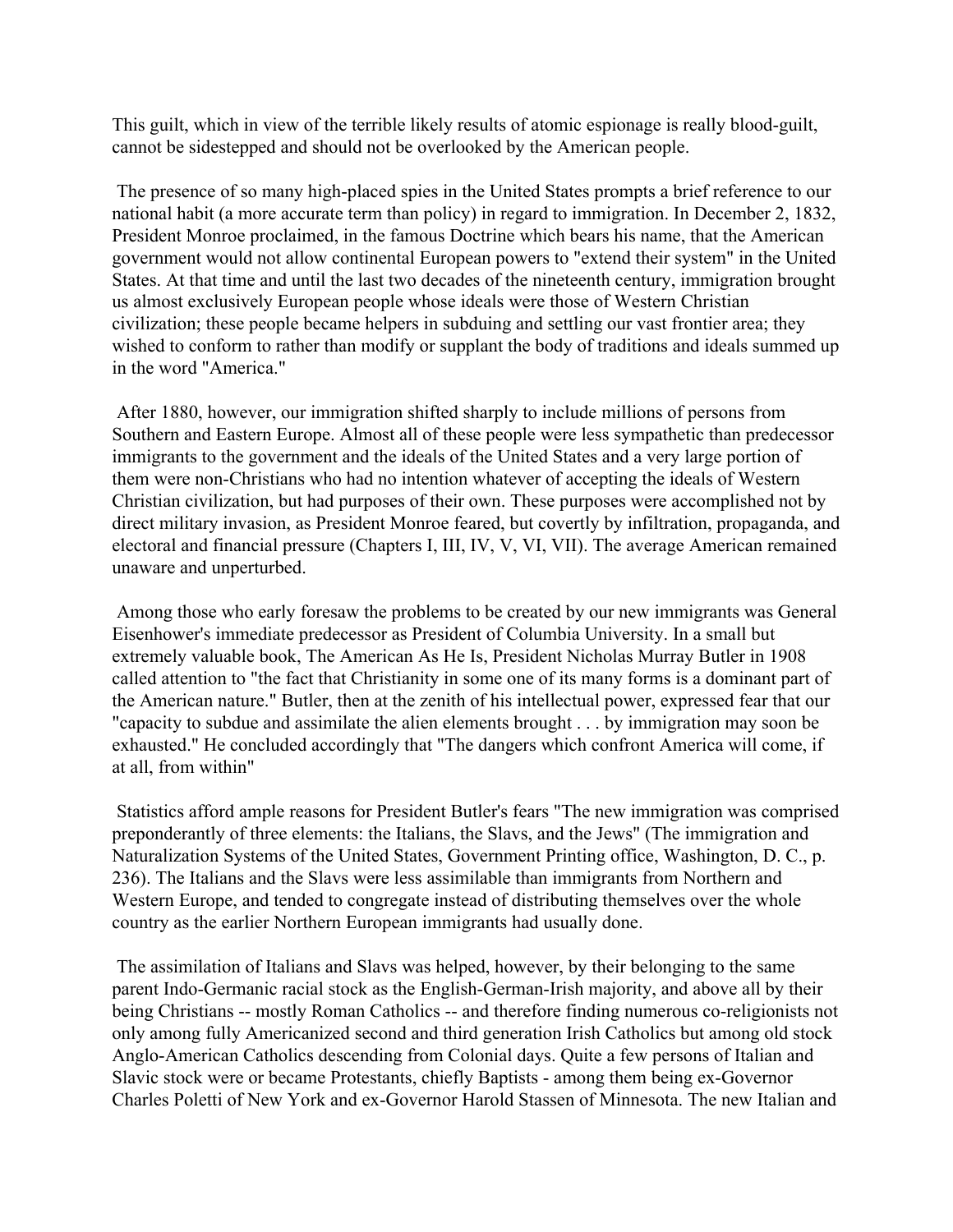Slavic immigrants and their children soon began to marry among the old stock. In a protracted reading of an Italian language American newspaper, the author noted that approximately half of all recorded marriages of Italians were to persons with non-Italian names.

 Thus in one way or another the new Italian and Slavic immigrants began to merge into the general American pattern. This happened to some extent everywhere and was notable in areas where the new comers were not congregated - as in certain urban and mining areas - but were dispersed among people of native stock. With eventual complete assimilation by no means impossible, there was no need of a national conference of Americans and Italians or of Americans and Slavs to further the interests of those minorities.

 With the new Jewish immigrants, however, the developments were strikingly different - and quite in line with the fears of President Butler. The handful of Jews, mostly Sephardic (Webster's New International Dictionary, 1934, p. 2281) and German, already in this country (about 280,000 in 1877, Religious Bodies, op. cit., above), were not numerous enough to contribute cultural guidance to the newcomers (see Graetz-Raisin, Vol. VI, Chapter IV, a "American Continent," A "The Sephardic and German Periods," B "The Russian Period"). These newcomers arrived in vast hordes -- especially from territory under the sovereignty of Russia, the total number of legally recorded immigrants from that country between 1881 and 1920 being 3,237,079 (The Immigration and Naturalization Systems of the United States, p. 817), most of them Jews. Many of those Jews are now referred to as Polish Jews because they came from that portion of Russia which had been the kingdom of Poland prior to the "partitions" of 1772-1795 (Modern History, by Carl L. Becker, Silver Burdett Company, New York, p. 138) and was the Republic of Poland between World War I and World War II. Accordingly New York City's 2,500,000 or more Jews (op. cit., p. 240).

 Thus by sheer weight of numbers, as well as by aggressiveness the newcomer Jews from Eastern Europe pushed into the background the more or less Westernized Jews, who had migrated or whose ancestors had migrated to America prior to 1880 and had become for the most part popular and successful merchants with no inordinate interest in politics. In striking contrast, the Eastern European Jew made himself "a power to be reckoned with in the professions, the industries, and the political parties" (Graetz-Raisin, op. cit., Vol. VI, p. 344).

 The overwhelming of the older Americanized Jews is well portrayed in The Jewish Dilemma by Elmer Berger (The Devin Adair Company, New York, 1945). Of the early American Jews, Berger writes: "Most of these first 200,000 came from Germany. They integrated them selves completely" (op. cit., P. 232). This integration was not difficult; for many persons of Jewish religion Western Europe in the nineteenth century not only had no racial or ethnic connection with the Khazars, but were not separatists or Jewish nationalists. The old contentions of their ancestors with their Christian neighbors in Western Europe had been largely overlooked on both sides by the beginning of the nineteenth century, and nothing stood in the way of their full integration into national life. The American kinsmen of these Westernized Jews were similar in outlook.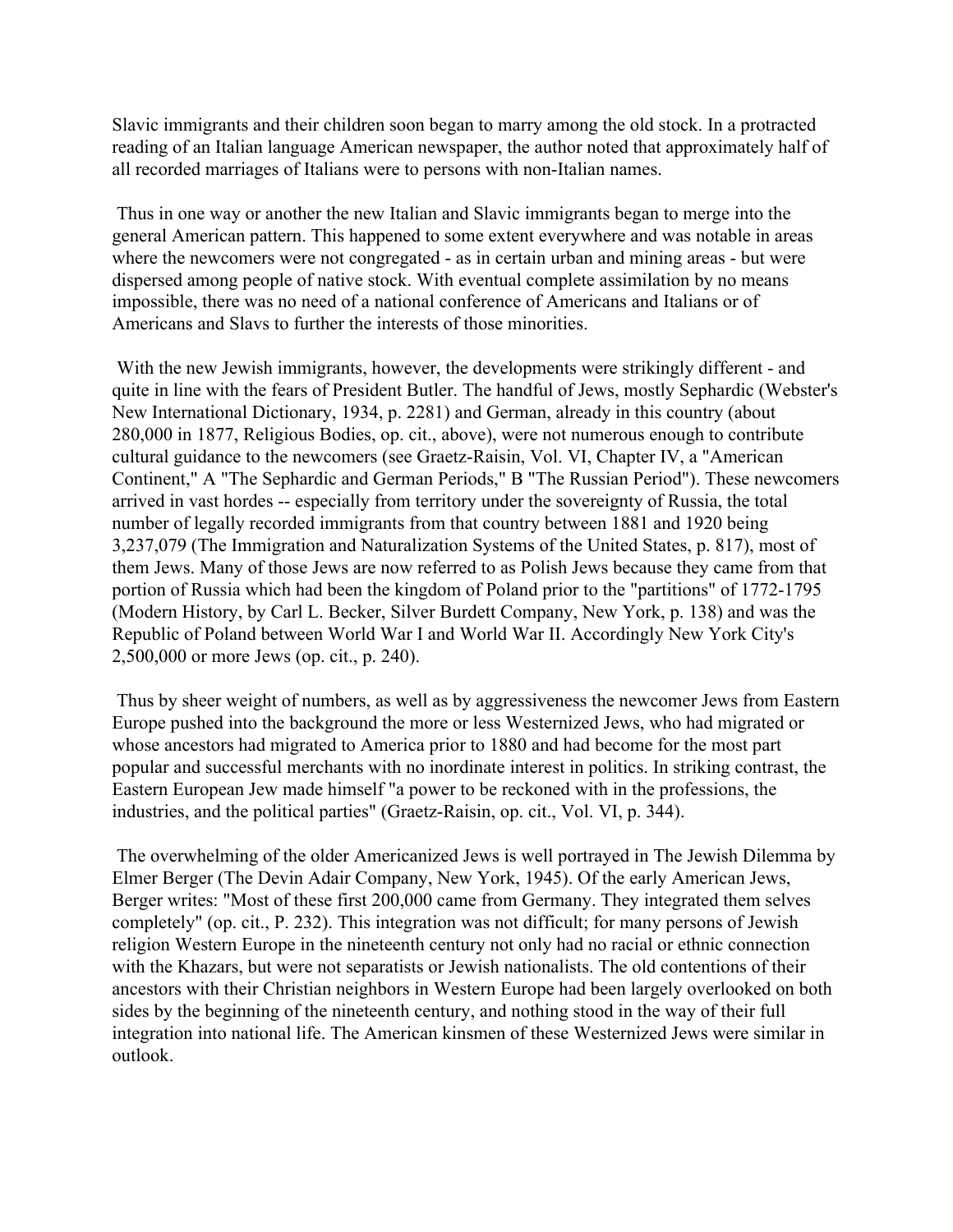But after 1880 and "particularly in the first two decades of the twentieth century, immigration to the United States from Eastern Europe increased rapidly." The Eastern European immigrant Jews "brought with them the worn out concept of 'a Jewish people'" (op. cit., p. 233). Soon these newcomers of nationalist persuasion actually exerted influence over the old and once anti-nationalist organization of American Reform Judaism. "In the winter of 1941-42 the Central Conference of American Rabbis had endorsed the campaign to organize a Jewish Army. The event indicated the capitulation of the leadership of Reform Judaism to Jewish Nationalism." Many American-minded Jews protested, but "the voices were disorganized and therefore could by safely ignored" (op. cit., p. 242). American Jewry "had succumbed to the relentless pressure of the Zionist."

 With the domination of American Jewry by Judaized Khazars and those who travel with them, the position of American Jews who wished to be Americans became most unhappy. The small but significant group which met at Atlantic City in June, 1942, to lay the foundations for an organization of "Americans whose religion is Judaism," were at once pilloried. "Charges" of being " 'traitors,' Quislings,' betrayers were thundered" from the synagogues of America and "filled the columns of the Jewish press" (op. cit., p. 244). Many were silenced or won over by the pressure and the abuses -- but not all. Those brave Jews who are persecuted because they are not hostile to the American way of life should not be confused with those Jews who persecute them, as Mr. Berger shows, but should on the other hand receive the sympathy of all persons who are trying to save Christian civilization in America.

 Since the predominant new Jews consider themselves a superior people (Race and Nationality as Factors in American Life, by Henry Pratt Fairchild, The Ronald Press Company, New York, 1947, p. 145), and a separate nationality (op. cit., p. 140), assimilation appears now to be out of the question. America now has virtually a nation within the nation, and an aggressive culture-conscious nation at that.

 The stream of Eastern Europeans was diminished in volume during World War I, but was at flood level again in 1920. At last the Congress became sufficiently alarmed to initiate action. The House Committee on Immigration, in its report on the bill that later became the quota law of 1921, reported:

 There is a limit to our power of assimilation. . .the processes of assimilation and amalgamation are slow and difficult. With the population of the broken parts of Europe headed this way in ever-increasing numbers, why not peremptorily check the stream with this temporary measure, and in the meantime try the unique and novel experiment of enforcing all of the immigration laws on our statutes?

 Accordingly, the 67th Congress "passed the first quota law, which was approved on May 19, 1921, limiting the number of any nationality entering the United States to 3 percent of the foreign-born of that nationality who lived here in 1910. Under this law, approximately 350,000 aliens were permitted to enter each year, mostly from Northern and Western Europe" (The Immigration and Naturalization Systems of the United States, p. 56).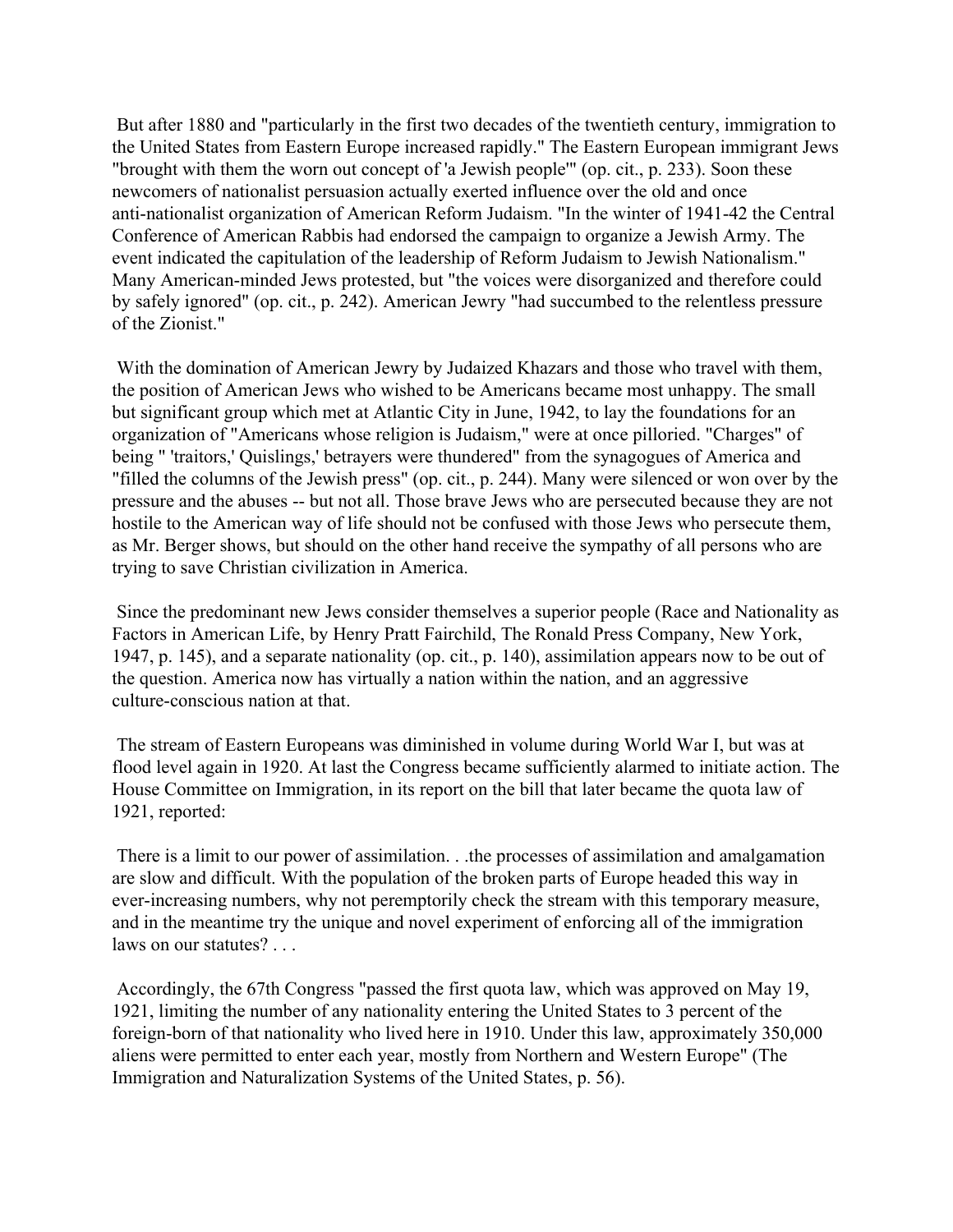The worry of the Congress over unassimilated aliens continued and the House Congress over unassimilable aliens continued and the House Committee on Immigration and Naturalization of the Sixty-eighth Congress reported that it was "necessary to the successful future of our nation to preserve the basic strain of our population" and continued (op. cit., p. 60) as follows:

 Since it is the axiom of political science that a government not imposed by external force is the visible expression of the ideals, standards, and social viewpoint of the people over which it rules, it is obvious that a change in the character or composition of the population must inevitably result in the evolution of a form of government consonant with the base upon which it rests. If, therefore, the principle of individual liberty, guarded by a constitutional government created on this continent nearly a century and a half ago, is to endure, the basic strain of our population must be maintained and our economic standards preserved.

 …the American people do not concede the right of any foreign group in the United States, or government abroad, to demand a participation in our possessing, tangible or intangible, or to dictate the character of our legislation.

 The new law "changed the quota basis from 1910 to 1890, reduced the quotas from 3 to 2 percent, provided for the establishment of permanent quotas on the basis of national origin, and placed the burden of proof on the alien with regard to his admissibility and the legality of his residence in the United States." It was passed by the Congress on May 15, and signed by President Calvin Coolidge on May 26, 1924. The new quota system was still more favorable relatively to the British Isles and Germany and other countries of Northern and Western Europe and excluded "persons who believe in or advocate the overthrow by force or violence of the government of the United States." Unfortunately, within ten years, this salutary law was to be largely nullified (see Chapters VI and VII, below) by misinterpretation of its intent and by continued scandalous maladministration, a principal worry of the Congress (as shown above) in 1921 and continuously since (op. cit., p. 65 and passim).

 By birth and by immigration either clandestine or in violation of the intent of the "national origins" law of 1924, the Jewish population of the U. S. increased rapidly. The following official Census Bureau statement is of interest: "In 1887 there were at least 277 congregations in the country and 230,000 Jews; in 1890, 533 congregations and probably 475,000 Jews; in 1906, 1700 congregations and about 1,775,000 Jews; in 1916, 1900 congregations and about 3,300,000 Jews; in 1926, 3,118 permanent congregations and 4,081,000 Jews; and in 1936, 3,728 permanent congregations and 4,641,184 Jews residing in the cities, towns and villages in which the congregations were located" (Religious Bodies, p. 763). On other religions, the latest government statistics are mostly for the year 1947, but for Jews the 1936 figure remains (The Immigration and Naturalization Systems of the United States, p. 849). As to the total number of Jews in the United States the government has no exact figures, any precise figures beyond a vague "over five million" being impossible because of incomplete records and illegal immigration. The Committee on the Judiciary of the Senate (op. cit., P. 842), however, accepts the World Almanac figure of 15,713,638 Jews of religious affiliation in the world and summarizes thus: "statistics indicate that over 50 percent of the World Jewish population is now residing in the Western Hemisphere" (op. cit., p, 21 ), i.e., at least 8,000,000. Since some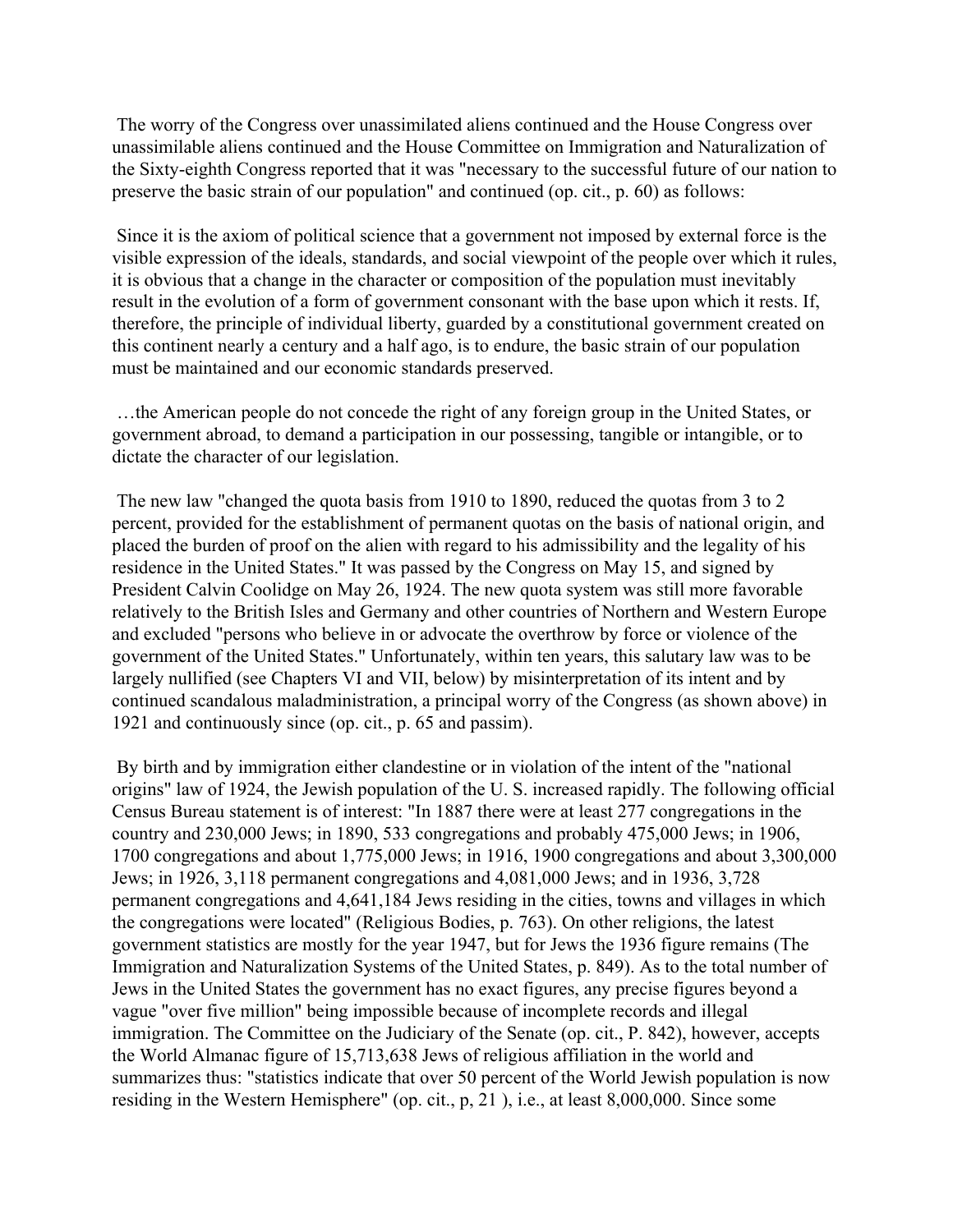three-fourths of a million Jews live in other North and South American countries besides the United States, the number of Jews known to be in the United States may be placed at a minimum of about 7,250,000. Jews unaffiliated with organizations whose members are counted, illegal entrants, etc., may place the total number in the neighborhood of 10,000,000. This likely figure would justify the frequently heard statement that more than half of the Jews of the world are in the United States.

 Percentage-wise this is the government summary (op. cit., p.241) of Jewish population in the United States:

 In 1937, Jews constituted less than 4 percent of the American people, but during the 7-year period following (1937-43), net Jewish immigration to the United States ranged between 25 and 77 percent of total net immigration to this country. For the 36-year period, 1908-43, net Jewish immigration constituted 14 percent of the total. The population of the Jewish population has increased twenty-one-fold during the same period.

 The above government figures require elucidation. The figures include only those Jews connected with an organized Jewish congregation and, as a corollary, exclude the vast number of Jews, illegal entrants and others, who are not so connected, and hence not officially listed as Jews. The stated increase of Jews by 2100 percent since 1877 is thus far too small because non-Congregational Jews are not counted. Moreover, since the increase of 300 percent in the total population includes known Jews, who increased at the rate of 2100 percent, the increase in population of non-Jews is far less than the 300 percent increase of the total population.

 This powerful and rapidly growing minority -- closely knit and obsessed with its own objectives which are not those of Western Christian civilization -- will in subsequent chapters be discussed along with other principal occupants of the stage of public affairs in America during the early 1950's Details will come as a surprise to many readers, who are the unwitting victims of censorship (Chapter V, below). Valuable for its light on the global projects of political Zionism, with especial reference to Africa, is Douglas Reed's Somewhere South of Suez (Devin-Adair Company, New York, 1951). After mentioning that the "secret ban" against publishing the truth on "Zionist Nationalism," which he holds "to be allied in its roots to Soviet Communism," has grown in his adult lifetime "from nothing into something approaching a law of lese majesty at some absolute court of the dark past," Mr. Reed states further that "the Zionist Nationalists are powerful enough to govern governments in the great countries of the remaining West!" He concludes further that "American Presidents and British Prime Ministers, and all their colleagues," bow to Zionism as if venerating a shrine.

 The subject-matter of a book can be best determined not by its preface but by its index. It is believed that an examination of the index of The Iron Curtain Over America will show a unique completeness in the listing of names and subjects bearing upon the present peril of our country. In brief, The Iron Curtain Over America presents in complete detail – along with other matters – the problems created in the United States by a powerful minority possessed of an ideology alien to our traditions and fired by an ambition which threatens to involve us in the ruin of a third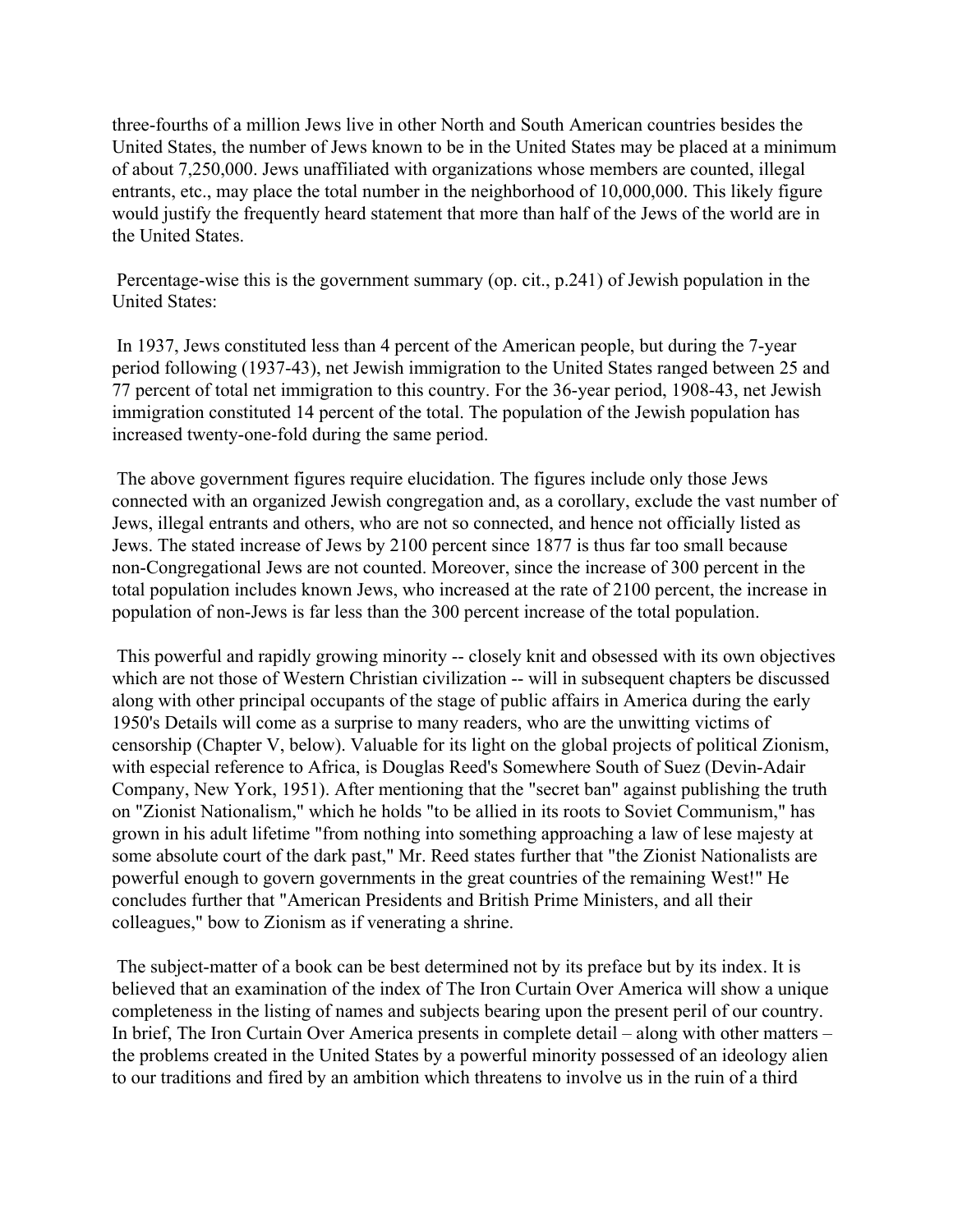world-wide war. The next chapter deals with the aboveboard infiltration of Judaized Khazars, and other persons of the same ideology, into the United States Democratic Party.

# **Chapter III**

# **THE KHAZARS JOIN THE DEMOCRATIC PARTY**

 The triumphant Khazars, aided by other "converts" to Communism, strengthened their grasp on prostrate Russia by a succession of "purges" in which many millions of Russians lost their lives, either by immediate murder or in the slow terror of slave labor camps. These purges do not concern us here except as a sample of what Soviet rule would bring to America, namely, the slaying of 15,000,000 persons on a list already prepared by name and category (statement to the author by a former-high ranking international Communist who has deserted "Stalinism"). The lecture, Matt Cvetic, a former F. B. I. undercover agent, gives, more recently, a much higher figure; he states that almost all men and women over thirty, having been found too old for "re-education," would be slaughtered. For details, write to Borger News-Herald, Borger, Texas, asking reprint of "We Owe a Debt" (April 16, 1952) by J.C. Phillips.

 Even as they subjected the Russian people to a rule of terror, the new rulers of Russia promptly and effectively penetrated the countries of Western Europe and also Canada and (as shown in Chapter II) the United States. For their fateful choice of our country as a goal of their major though not yet completely and finally successful endeavor, there were several reasons.

 In the first place, with its mutually advantageous capital labor relations, its enormous productivity, and its high standard of living, the United States of America was an existing visible refutation of the black Soviet lie that their Communist dictatorship did more than our Republic for the workingman. The idea that the "capitalistic" democracies (Britain and America) were formidable obstacles to the spread of Communism and had to be destroyed was expressed, many times by Soviet leaders and notably by Stalin in his great address (Moscow, March 10, 1939) to the 18th Congress of the Communist Party. This elaborate official statement of Soviet policy was made before the outbreak of World War II, and nearly three years before our involvement, and was trumpeted rather than hidden under a bushel. It can therefore be safely predicated that our State Department, with its numerous staffs, offices, bureaus, and divisions, was promptly aware of the contents of this speech and of the Soviet goal of overthrowing our "capitalist democracy."

 The second reason for large scale Communist exploitation of the United States was our traditional lack of any laws prohibiting or regulating immigration into the United States and our negligence or politics in enforcing immigration laws when they had been passed (Chapter II, above). "The illegal entry of aliens into the United States is one of the most serious and difficult problems confronting the Immigration and Naturalization Service. . . Since the end of World War II the problem of illegal entry has increased tremendously . . . There is ample evidence that there is an alarmingly large number of aliens in the United States in an illegal status. Under the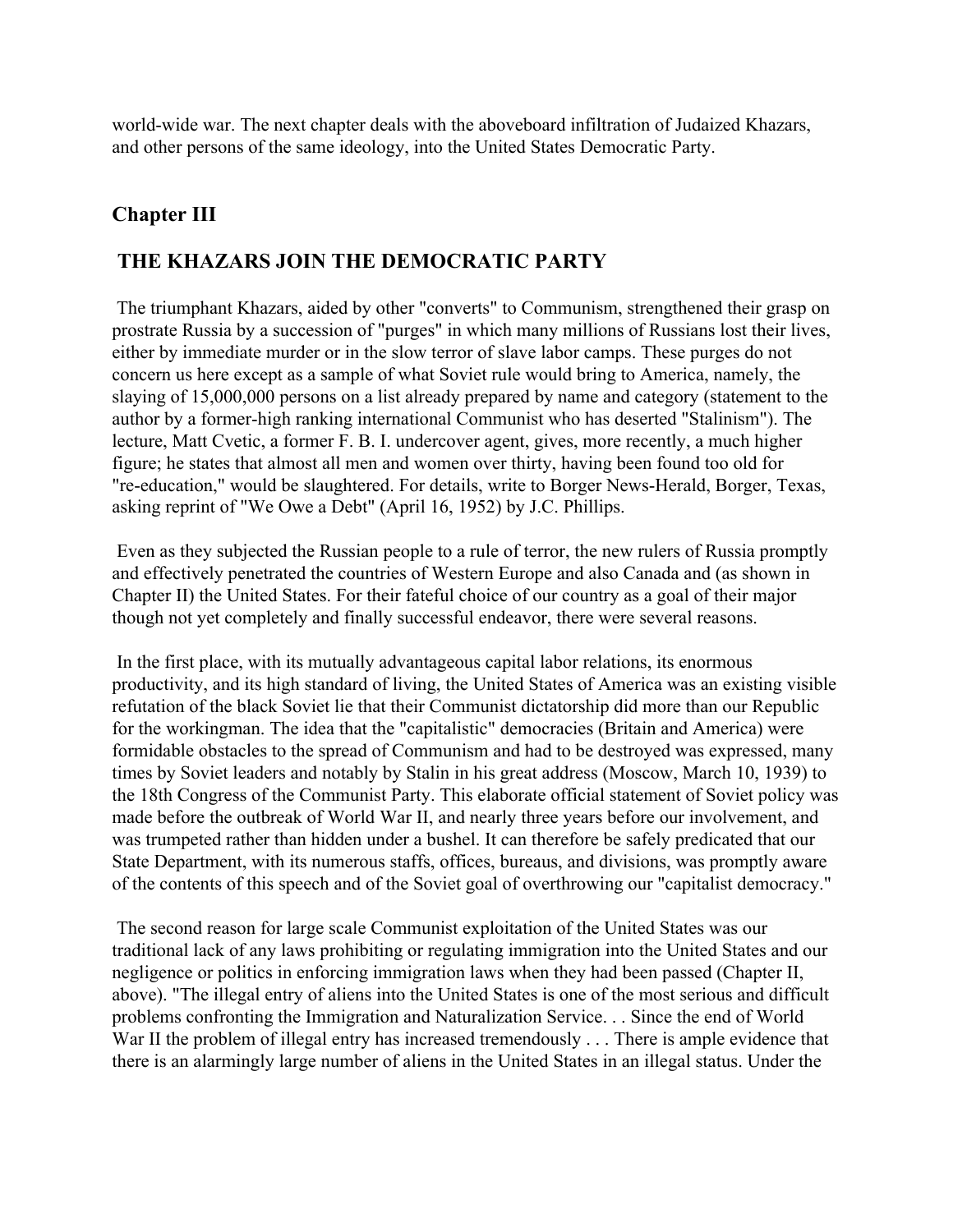alien registration act of 1940 some 5,000,000 aliens were registered "(The Immigration and Naturalization Systems of the United States, pp. 629,630).

 The third principal reason for the Communist exploitation of the United States was the absence of any effective policy regarding resident foreigners even when their activities are directed toward the overthrow of the government. Thus in 1950 several hundreds of thousands of foreigners, among the millions illegally in this country, were arrested and released for want of adequate provisions for deporting them.

 As shown in Chapter II, above, persons of Khazar background or traditions had entered the United States in large numbers in the waves of immigration between 1880 and the outbreak of World War I in 1914. The Soviet seizure of Russia took place in 1917, however, and the hey-day for Communist-inclined immigrants from Eastern Europe was the five-year period between the end of World War I (1919) and the passage of the 1924 law restricting immigration. Recorded immigrants to this country in that brief span of time amounted to approximately three million and large numbers of the newcomers were from, Eastern Europe. Most significantly, with Communism in power in Russia, many of the new immigrants were not only ideologically hostile to the Western Christian civilization of which America was the finest development, but were actual agents of the new Rulers of Russia Conspicuous among these was Sidney Hillman, who had turned from his "Rabbinical education" (Who Was Who in America, Vol. II, p. 254) to political activities if international scope. Twenty-two years before Franklin Roosevelt gave orders to "clear everything with Sidney," similar orders were given American Communists by Lenin himself, Hillman being at that time President of the Russian-American Industrial Corporation at 103 E. Fourteenth St., New York (article by Walter Trohan and photostat in Washington Times-Herald, October 29, 1944).

 Surely a relatively small number of Khazar immigrants from Russia came as actual Soviet agents; not all of them came was confirmed Marxists; and some of them have doubtless conformed to the traditional American mores. The contrary is neither stated nor implied as a general proposition. The fact remains, however, that the newer immigrants, to an even greater degree than their predecessors of the same stock, were determined to resist absorption into Western Christian civilization and were determined also to further their aims by political alignment and pressure.

 In the first three decades of the twentieth century, few of the several million non-Christian immigrants from Eastern Europe were attracted to the Republican Party, which was a majority party with no need to bargain for recruits. The Democratic Party, on the contrary, was in bad need of additional voters. It had elected Woodrow Wilson by a huge electoral majority in 1912 when the Republican Party was split between the followers of William Howard Taft and those of Theodore Roosevelt, but the Democratic popular vote was 1,413,708 less than the combined Taft and Roosevelt votes. In fact, between 1892 (Cleveland's election over Harrison) and 1932 (F.D. Roosevelt's election over Hoover), the Democratic candidate had pooled more presidential popular votes than the Republican candidate (9,129,606 to 8,538,221) only once, when Woodrow Wilson was elected (1916) to a second term on the slogan, "He kept us out of war." In all the other elections, Republican majorities were substantial. Applying arithmetic to the popular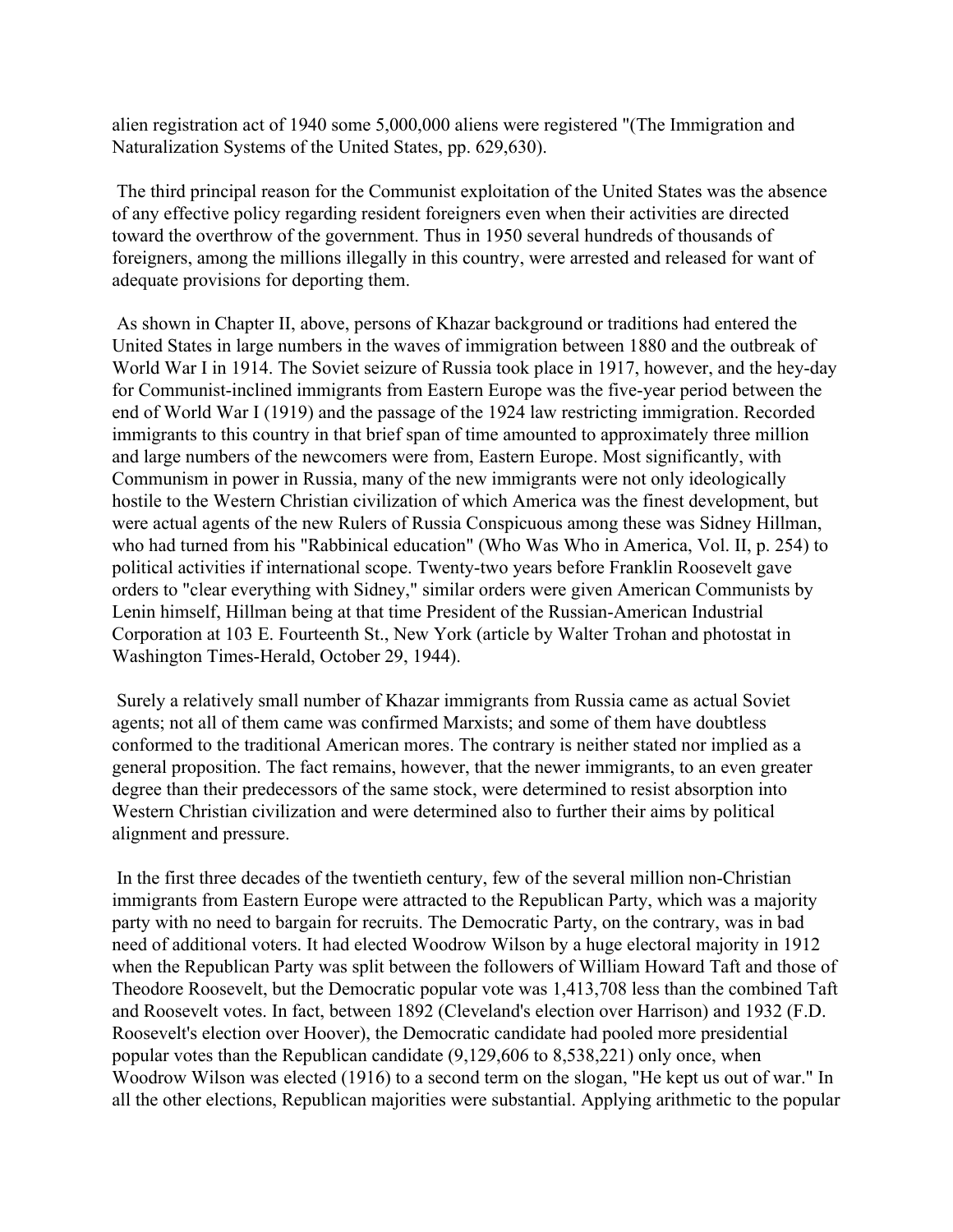vote of the seven presidential elections from 1904 to 1928 inclusive (World Almanac, 1949, p. 91), it is seen that on the average, the Democrats, except under extraordinary circumstances, could not in the first three decades of the twentieth century count on as much as 45% of the votes.

 In addition to its need for more votes, the Democratic Party had another characteristic which appealed to the politically minded Eastern European newcomers and drew to its ranks all but a handful of those who did not join a leftist splinter party. Unlike the Republican Party, which still had a fairly homogeneous membership, the Democratic Party was a collection of several groups. "The Democratic Party is not a political party at all; it's a marriage of convenience among assorted bedfellows, each of whom hates most of the other" (William Bradford Huie in an article, "Truman's Plan to Make Eisenhower President," Cosmopolitan, July, 1951, p. 31).

 In the early part of the twentieth century the two largest components of the Democratic Party were the rural Protestant Southerners and the urban Catholic Northerners, who stood as a matter of course for the cardinal principles of Western Christian civilization, but otherwise had little in common politically except an opposition, chiefly because of vanished issues, to the Republican Party. The third group, which had been increasing rapidly after 1880, consisted of Eastern Europeans and other "liberals," best exemplified perhaps by the distinguished Harvard Jew, of Prague stock, Louis Dembitz Brandeis, whom President Woodrow Wilson, for reasons not yet fully known by the people, named to the United States Supreme Court. This man, at once so able, and in his legal and other attitudes so far to the left for the America of 1916, deserves attention as a symbol of the future for the Democratic Party, and through that party, for America.

 According to the Universal Jewish Encyclopedia, there was an "historical battle" in the Senate in regard to "Brandeis' 'radicalism'," and "his alleged 'lack of judicial temperament'." These alleged qualities provoked opposition to the nomination by seven former presidents of the American Bar Association, including ex-Secretary of State Elihu Root and ex-President William Howard Taft.

 Despite the opposition, the nomination was confirmed by the Senate in a close vote on June 5, 1916. This was one of the most significant days in American history, for we had, for the first time since the first decade of the nineteenth century, an official of the highest status whose heart's interest was in something besides the United States -- an official, moreover, who interpreted the Law not as the outgrowth of precedent, but according to certain results desired by the interpreter.

 The entire article on Justice Brandeis in the Universal Jewish Encyclopedia (Vol. II, pp. 495-499) should be read in full, if possible. Here are a few significant quotations:

 During the World War, Brandeis occupied himself with a close study of the political phases of Jewish affairs in every country. Since that time his active interest in Jewish affairs has been centered in Zionism . . .In 1919, he visited Palestine for political and organizational reasons . . . he has financed various social and economic efforts in Palestine.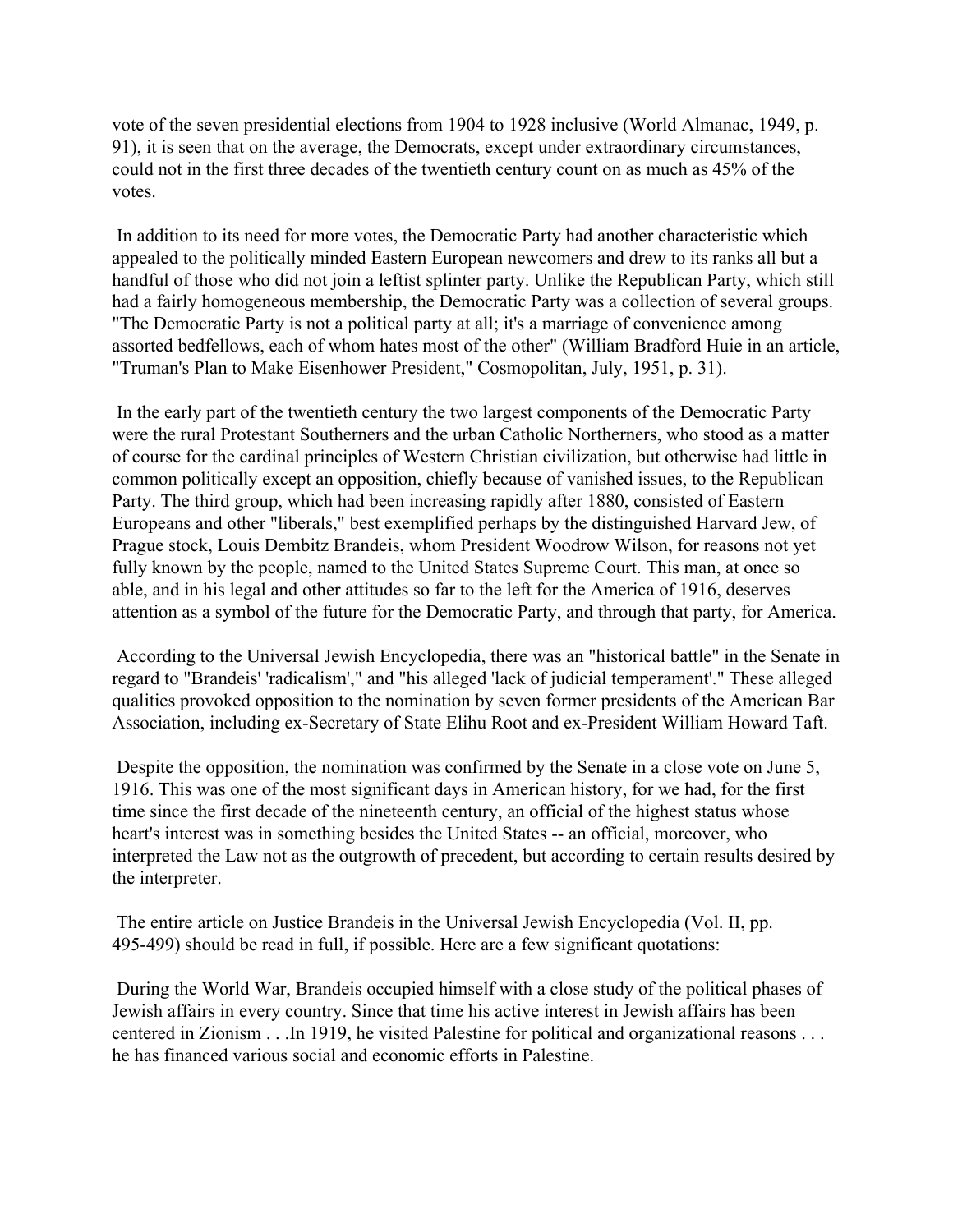#### As a justice, Mr. Brandeis:

 Never worried about such academic perplexities as the compatibility of Americanism with a minority culture or a Jewish homeland in Palestine. . . Breaking away from the accepted legal catechisms, he thoroughly and exhaustively probed the economics of each and every problem presented. . . The truth of his conviction that our individualistic philosophy could no longer furnish an adequate basis for dealing with the problems of modern economic life, in now generally recognized. . . he envisages a co-operative order. . . Brandeis feels that the Constitution must be given liberal construction.

 This may be taken as the beginning of the tendency of our courts to assume by judicial decisions the function of legislative bodies.

 There is testimony, also, to the influence of Brandeis over Wilson as a factor in America's entry into World War I and its consequent prolongation with terrible blood losses to all participants, especially among boys and young men of British, French, and German stock. Although Britain had promised self-rule to the Palestine Arabs in several official statements by Sir Henry MacMahon, the High Commissioner for Egypt, by Field Marshal Lord Allenby, Commander in Chief of British Military forces in the area, and by others (The Surrender of An Empire, by Nesta H. Webster, Boswell Printing and Publishing Co., Ltd., 10 Essex St., London, W.C. 2, 1931, pp. 351-356), President Wilson was readily won over to a scheme concocted later in another compartment of the British government. This scheme, Zionism, attracted the favor of the Prime Minister, Mr. David Lloyd George, who, like Wilson, had with prominent Jews certain close relations, one of which is suggested in the Encyclopedia Britannica article (Vol. XIX, p. 4) on the first Marquess of Reading (previously Sir Rufus Daniel Isaacs). Thus, according to S. Landman, in his paper "Secret History of the Balfour Declaration" (World Jewry, March 1, 1935), after an "understanding had been arrived at between Sir Mark Sykes and Weizmann and Sokolow, it was resolved to send a secret message to Justice Brandeis that the British Cabinet would help the Jews to gain Palestine in return for active Jewish sympathy and support in U.S.A. for the allied cause so as to bring about a radical pro-ally tendency in the United States." An article, "The Origin of the Balfour Declaration" (The Jewish Chronicle, February 7, 1936), is more specific. According to this source, certain "representatives of the British and French Governments" had been convinced that "the best and perhaps the only way to induce the American President to come into the war was to secure the co-operation of Zionist Jewry by promising them Palestine." In so doing "the Allies would enlist and mobilize the hitherto unsuspectedly powerful force of Zionist Jewry in America and elsewhere." Since President Wilson at that time "attached the greatest possible importance to the advice of Mr. Justice Brandeis," the Zionists worked through him and "helped to bring America in."

 The strange power of Brandeis over President Wilson is indicated several times in the book, Challenging Years, The Autobiography of Stephen Wise (G.P. Putnam's Sons, New York, 1949). Rabbi Wise, for instance, spoke of Wilson's "leaning heavily, as I well know he chose to do, on Brandeis" (p.187), and records a surprising remark by the supposedly independent minded World War I President. To Rabbi Wise, who spoke of Zionism and the plans for convening " the first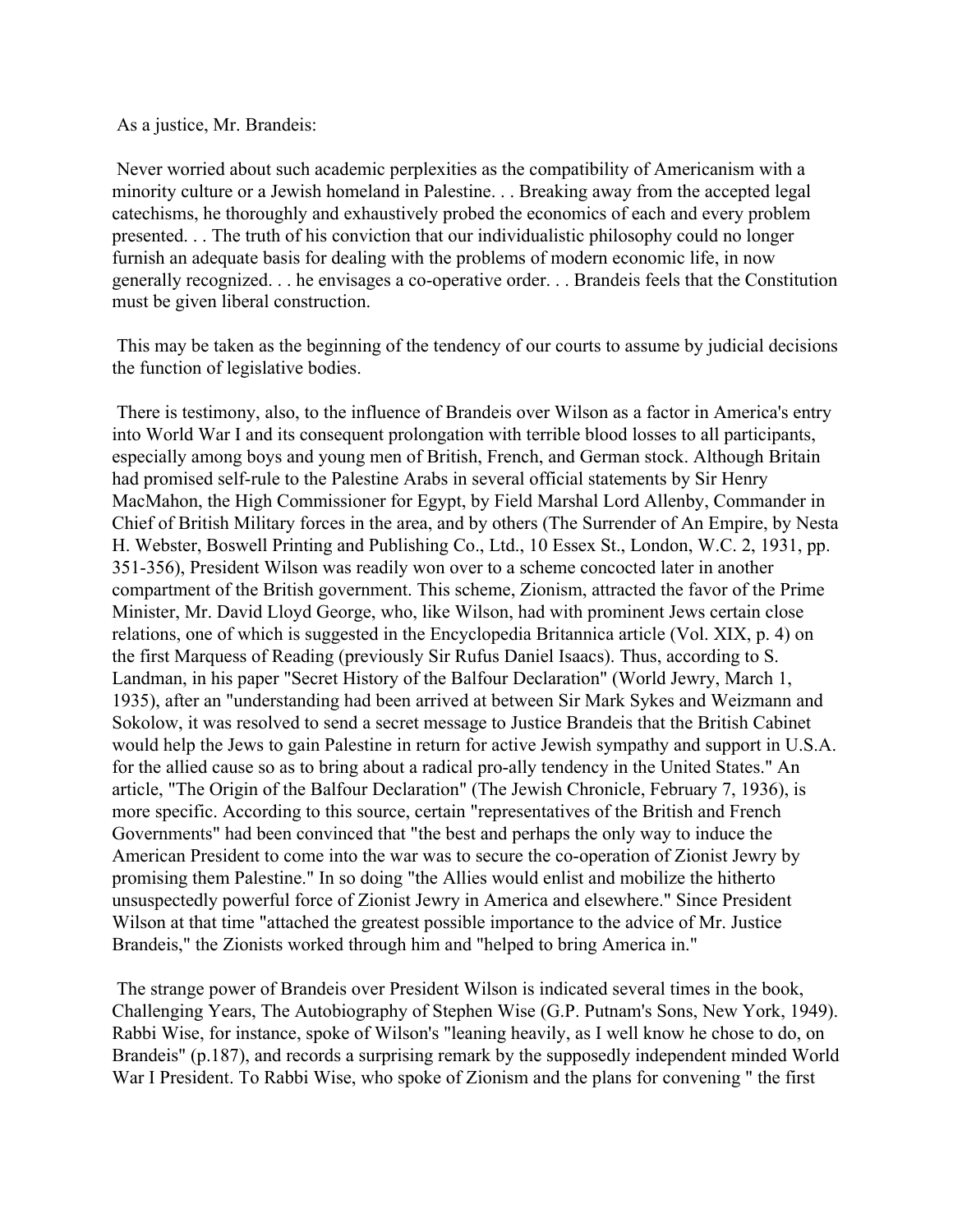session of the American Jewish Congress," Wilson said (p. 189): "Whenever the time comes, and you and Justice Brandeis feel that the time is ripe for me to speak and act, I shall be ready."

 The authenticity of these statements, which are well documented in the sources from which they are quoted, cannot be doubted. Full evaluation of President Wilson will have to wait until the secret archives of World War I are opened to the Public. Meanwhile, however, the management of the war in such a way as to bleed Europe to death casts persistent reflections upon the judgment if not the motives of President Wilson and Prime Minister David Lloyd George of Great Britain. Their bloody victory and their failure in peace stand in strong contrast to Theodore Roosevelt's dramatic success in ending, rather than joining, the great conflict (1904-1905) between Russia and Japan.

 After the eight-year rule of President Wilson, the Democratic Party was retired from office in the election of 1920. For the next twelve years (March 4, 1921-March 4, 1933), the three diverse groups in the Party - Southern Protestants, Northern Catholics, and Brandeis-type "liberals," were held loosely together by leaders who helped each other toward the day of victory and the resultant power and patronage. Tactfully accustomed to ask no questions of each other, these leaders, still mostly Southern Protestants and Northern Catholics, did not ask any questions of the Party's rapidly increasing contingent of Eastern Europeans.

 Thus the astute twentieth century immigrants of Eastern European origin continued to join the Democratic Party, in which everybody was accustomed to strange bedfellows, and in which a largely non-Christian third force was already well intrenched. Parenthetically, the best description of the National Democratic party as it existed from the time of Franklin Roosevelt's first term and on into the early 1950's is probably that of Senator Byrd of Virginia. Speaking at Selma, Alabama, on November 1, 1951 (AP dispatch), he described the party as a "heterogeneous crowd of Trumanites" and added that the group, "if it could be called a party, is one of questionable ancestry, irresponsible direction and predatory purposes."

 Woodrow Wilson, who was definitely the candidate of a minority party, was elected in the first instance by a serious split in the Republican Party. By constant reinforcement from abroad, however, the "third force" of Eastern Europeans and associates of similar ideology was instrumental in raising the Democratic Party from a minority to a majority status. Some daring leaders of the alien or alien-minded wing conceived the idea of being paid in a special way for their contributions to victory.

 Their price, carefully concealed from the American people, including of course many lesser figures among the Eastern Europeans, was the control of the foreign policy of the United States.

 At a glance, the achievement of such an objective might seem impossible. In fact, however, it was easy, because it happens under our practice that the entire electoral vote of a State goes to the candidate whose electors poll a majority of the popular votes of the State. With the population of older stock somewhat evenly divided between the Republican and Democratic parties, a well-organized minority can throw enough votes to determine the recipient of the electoral vote of a state. " The States having the largest numbers of Jews are New York,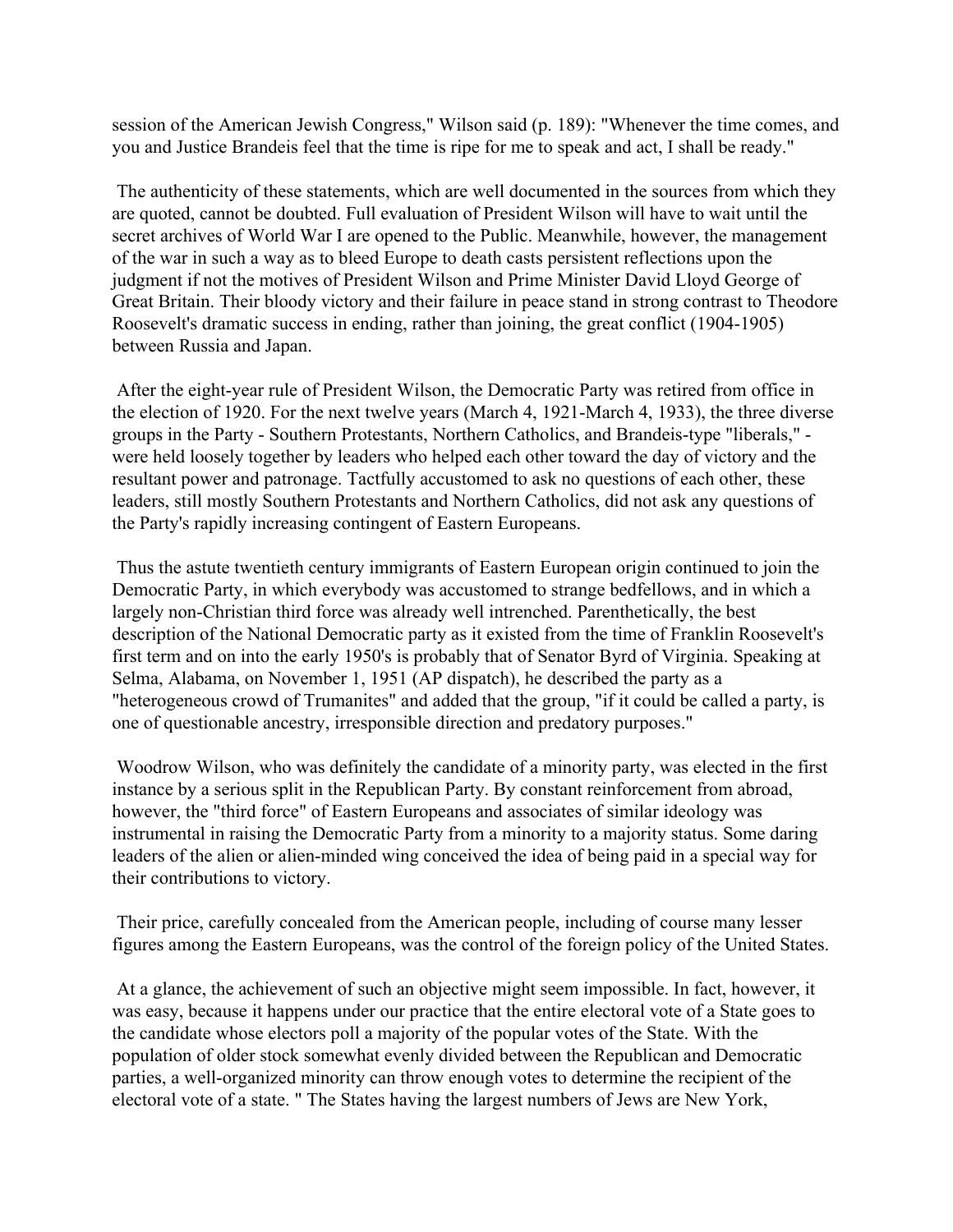Pennsylvania, Illinois, New Jersey, Massachusetts, Ohio, California, and Michigan" (The Immigration and Naturalization Systems of the United States, p. 154). These, of course, are the "doubtful" states with a large electoral vote.

 Thus, when the ship of patronage came in with the election of Franklin Delano Roosevelt in 1932, the Democrats of the old tradition, whether Southern Protestants or Northern Catholics, wanted dams, bridges, government buildings, and other government-financed projects in their districts; wanted contracts for themselves and their friends; and wanted also a quota of safe tenure positions, such as federal judgeships. Neither group of old-time Democrats had many leaders who specialized in languages or in the complex subject matter of "foreign affairs," and neither group objected to the seemingly modest interest of certain of the party's Eastern European recruits for jobs of sub-cabinet rank in Washington.

 The first spectacular triumph of the non-Christian Eastern European Democrats was Roosevelt's recognition, less than nine months after his inauguration, of the Soviet government of Russia. A lengthy factual article, "Moscow's RED LETTER DAY in American History," by William La Varre in the American Legion Magazine (August, 1951), gives many details on our strange diplomatic move which was arranged by "Litvinoff, of deceitful smiles" and by "Henry Morgenthau and Dean Acheson, both protégés of Felix Frankfurter." Incidentally, Litvinoff's birth-name was Wallach and he also used the Finkelstein. Three of the four persons thus named by Mr. La Varre as influential in this deal were of the same non-Christian stock or association - and the fourth was Dean Acheson, "who served as law clerk of Justice Louis D. Brandeis" (U.S. News and World Report, November 9, 1951) before becoming famous as a "Frankfurter boy" (see below, this chapter). The principal "Frankfurter boy" is the subject of a most important article in the American Mercury magazine (11, East 36th Street, New York 16, N.Y.., 10 copies for \$1.00) for April, 1952. Thee author, Felix Wittner, says in part:

 Acheson's record of disservice to the cause of freedom begins at least nineteen years ago when he became one of Stalin's paid American lawyers. Acheson was on Stalin's payroll even before the Soviet Union was recognized by the United States.

 Mr. La Varre's article should be read in full, among other things for its analyses of F.D. Roosevelt's betrayal of Latin America to penetration by Communism. Bearing on the basic question of the recognition of the Soviet, here are significant quotations:

 The very special agent from Moscow, Commissar of all the Red Square's nefarious international machinations, chief of the Kremlin's schemes for communizing the American hemisphere, sat victoriously at the White House desk at midnight, smiling at the President of the United States.

 For fifteen deceitful years the corrupt Kremlin had tried to obtain a communist base, protected by diplomatic immunities, within the United States; four Presidents - Wilson, Harding, Coolidge, and Hoover - had refused to countenance Moscow's pagan ideology or its carriers. But here, at last, was a President the communists could deal with.

Many patriotic, well-informed Americans, in the old Department of State, in the American Legion, and in the American Federation of Labor, had begged Franklin Roosevelt not to use his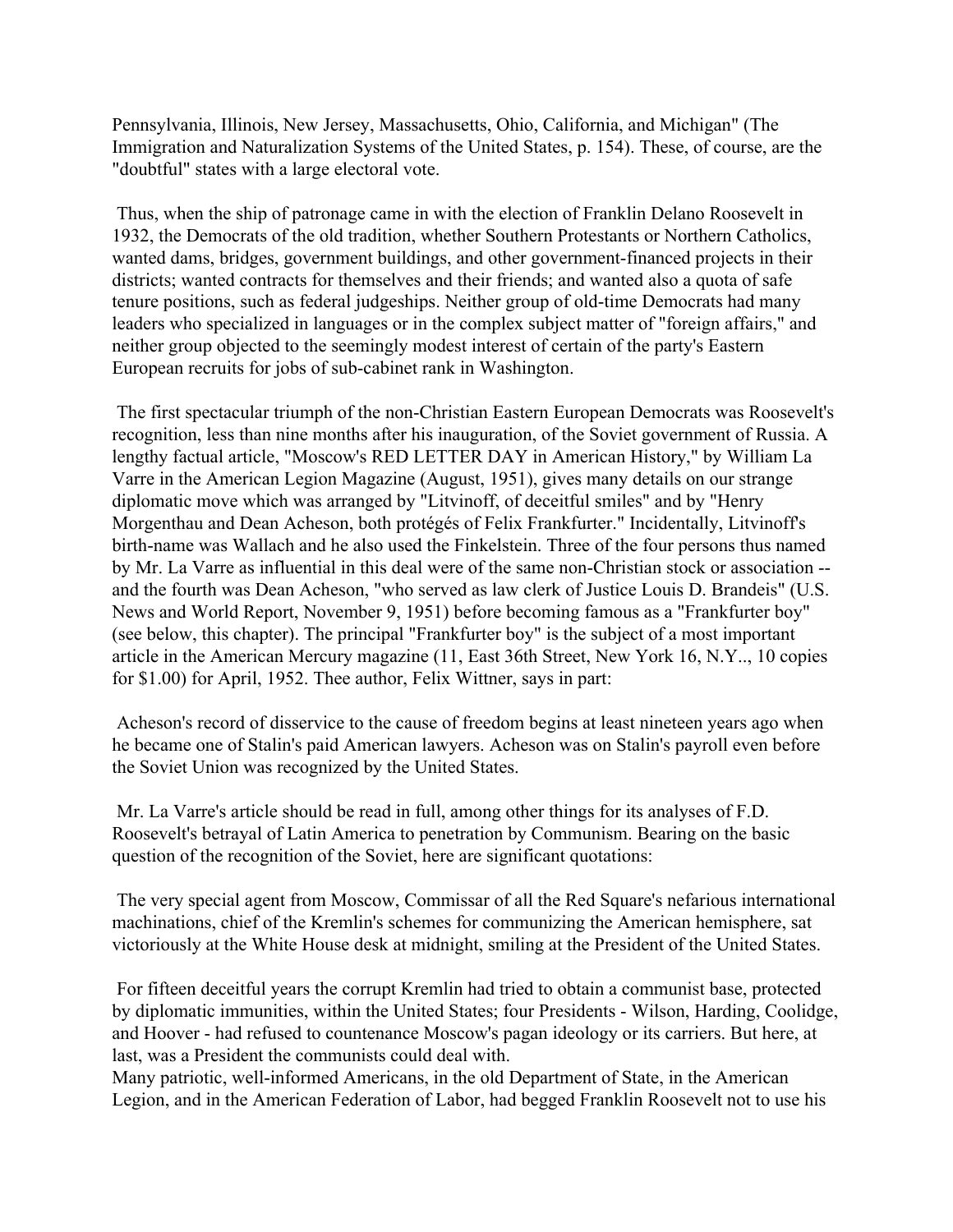new leadership of the United States for the aggrandizement of an evil, dangerous and pagan guest -- but to send him back to Moscow, red with the blood of the Commissar's own countrymen, without a handshake.

 But Franklin Roosevelt, piqued with the power of his new office, stimulated by the clique of Marxian and Fabian socialists posing as intellectuals and liberals -- and by radicals in labor unions, universities, and his own sycophant bureaucracy -- had signed his name to the Kremlin's franchise. Without the approval of Congress, he made an actual treaty with the Soviets, giving them the right to establish a communist embassy and consulates in the United States, with full diplomatic hospitalities and immunities to Stalin's agents, the bloody bolsheviki. . .

 November 16, 1933 - at midnight! That is a date in American history our children will long have tragic cause to remember. That was the day Soviet Foreign Commissar Maxim Litvinov, plunderer of Estonia and the Kremlin's first agent for socializing England, sat down with Franklin Roosevelt, after Dean Acheson and Henry Morgenthau had done the spadework of propaganda, and made the deal that has led the American people, and our once vast resources, into a social and economic calamity to the very brink, now, of national and international disaster. . .

 One of the greatest concentrations of factual information, wise analyses, police records and military intelligence ever to pile up spontaneously on one subject in Washington, all documenting the liabilities of dealing with the Kremlin, had no effect on Franklin Roosevelt. He had appointed Henry Morgenthau and Dean Acheson, both protégés of Felix Frankfurter, to "study" trade opportunities between the U.S.S.R. and the United States, and he praised their report of the benefits to come to all U.S. citizens from Soviet "friendship."

 The record shows that Cordell Hull, upon the receipt of this authentic document disclosing the Soviet's continuing duplicity, sent a note of protest to Moscow, but President Roosevelt could not be persuaded to withdraw his diplomatic recognition. He began, instead, the "reorganization" of the State Department in Washington and the dispatching -- to far, isolated posts -- of its anti-communist career officers.

 The Roosevelt-Stalin Deal, of November, 1933, has been so costly to us, as a nation and as a hemisphere, that the full appraisal of our losses and liabilities will not be known for several generations. The Kremlin's gains within the United States and communism's cost to us is only now, in 1951 - after eighteen years of suffering a Soviet embassy in our Capital, and its agents to roam the States - coming to public consciousness.

 It has truly been a costly era of mysterious friendship for an appeasement of the devil, of un-American compromises with deceit and pagan ideologies. Some of its protagonists are now dead, their graves monuments to our present predicament, but others, again mysteriously, have been allowed to step into their strategic places.

 Under the sort of government described by Mr. La Varre in his Legion article, large numbers of recently arrived and recently naturalized "citizens" and their ideological associates were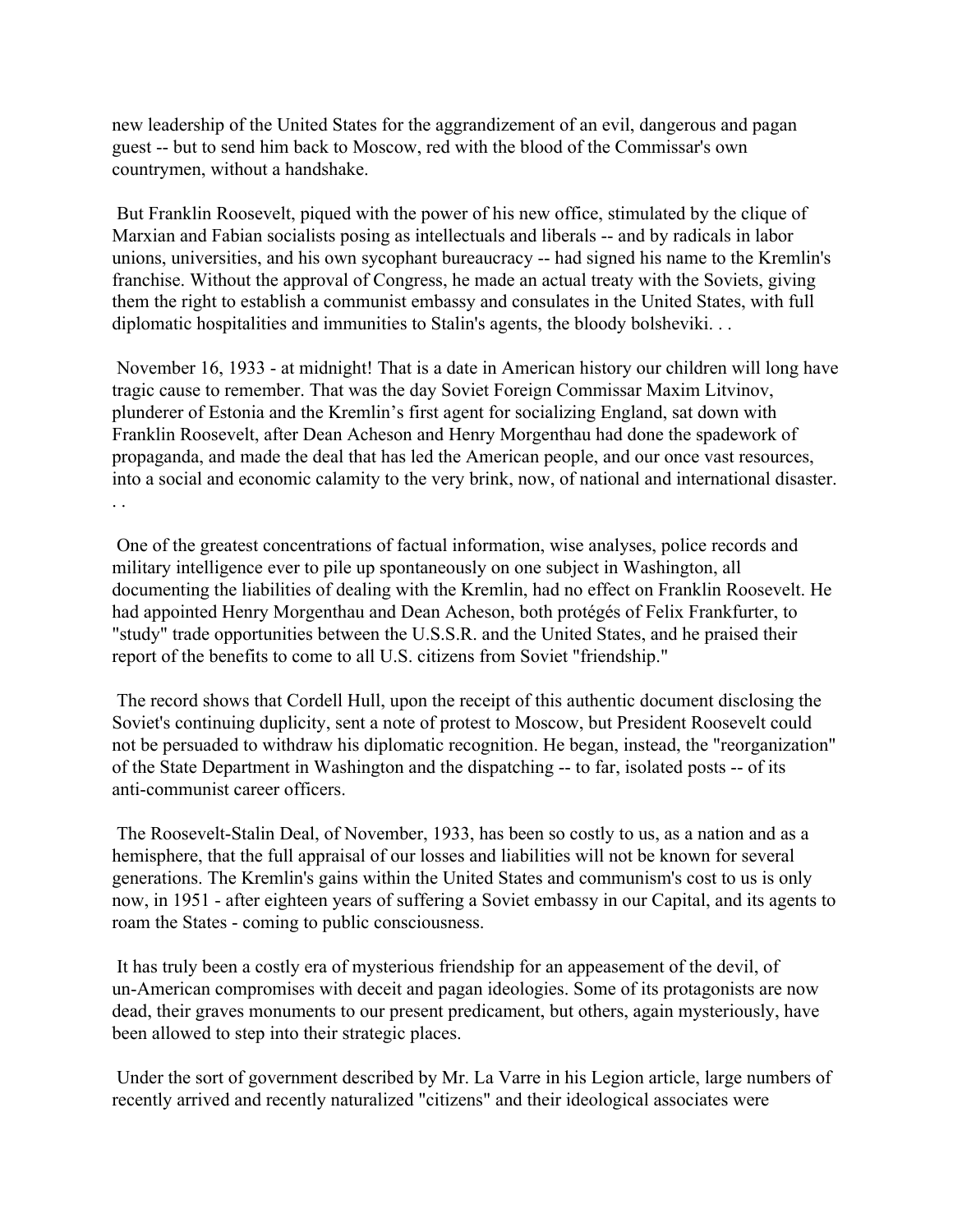infiltrated by appointment, or by civil service, into the State Department, the presidential coterie, and other sensitive spots in the government. Among those who feathered their Washington nests in this period were not only leftist East Europeans, but actual Communist converts or "sell-outs" to the Communist party among native Americans. The solicitude of President F. D. Roosevelt for America's Communists was constant, as was shown in his steady opposition to proposed curbs upon them. Ex-Congressman Martin Dies, former Chairman of the House of Representatives Committee on Un-American Activities, bears witness in lectures (one of them heard by the author, 1950) that he was several times summoned to the White House by President Roosevelt and told -- with suggestions of great favors to come -- that he must stop annoying Communists (see Chapter IV). To the unyielding Dies, Roosevelt's climactic argument was "We need those votes!" A speech (May 17, 1951) on a similar theme by Mr. Dies has been published by the American Heritage Protective Committee (601 Bedell Building, San Antonio, Texas, 25 cents). Another speech by Mr. Dies, "White House Protects Communists in Government," was inserted (September 22, 1950) in the Congressional Record by Congressman Harold H. Velde of Illinois.

 The government was infiltrated with "risks" from the above described groups of Eastern Europeans and with contaminated native Americans, but those were not all. After the beginning of World War II, so-called "refugees" immediately upon arrival in this country were by executive order introduced into sensitive government positions without the formality of having them wait for citizenship, and without any investigation of their reasons for leaving Europe. The way for this infiltration was paved by an executive order providing specifically that employment could not be denied on the grounds of race, creed, or national origin.

 Since no form of investigation could be made by the United Stated in the distant and hostile areas from which these refugees came, and since their number contained persons sympathetic to the Soviet Union, this executive order was a potential and in many instanced a realized death blow to security.

 Almost as if for a double check against security, the control of security measures in the new atom projects was not entrusted to the expert F.B.I., but to the atomic officials themselves. In view of their relative inexperience in such matters and in view of the amazing executive order so favorable to alien employees, the atomic officials were probably less to blame for the theft of atomic secrets than the "left-of-center" administrations which appointed them. Among those admitted to a proper spot for learning atomic secrets was the celebrated alien, the British subject -- but not British-born -- Klaus Fuchs. Other atomic spies, all aliens or of alien associations, were named in Chapter II.

 Next to the atomic energy employees, the United Public Workers of America offered perhaps the best opportunity for the theft of secrets vital to the U.S. defense. This union included a generous number of people of Eastern European stock or connections, among them Leonard Goldsmith and Robert Weinstein, organizers of Panama Canal workers, and both of them said to have definite Communist affiliations (Liberty, May, 1948). This union -- whose chief bloc of members was in Washington -- was later expelled (March 1, 1950) by the C.I.O. on charges of being Communist-dominated ("Directory of Labor Unions in the United States," Bulletin No. 980, U.S. Dept. of Labor, 1950. 25c). However, if the U.S. Government has shown any signs of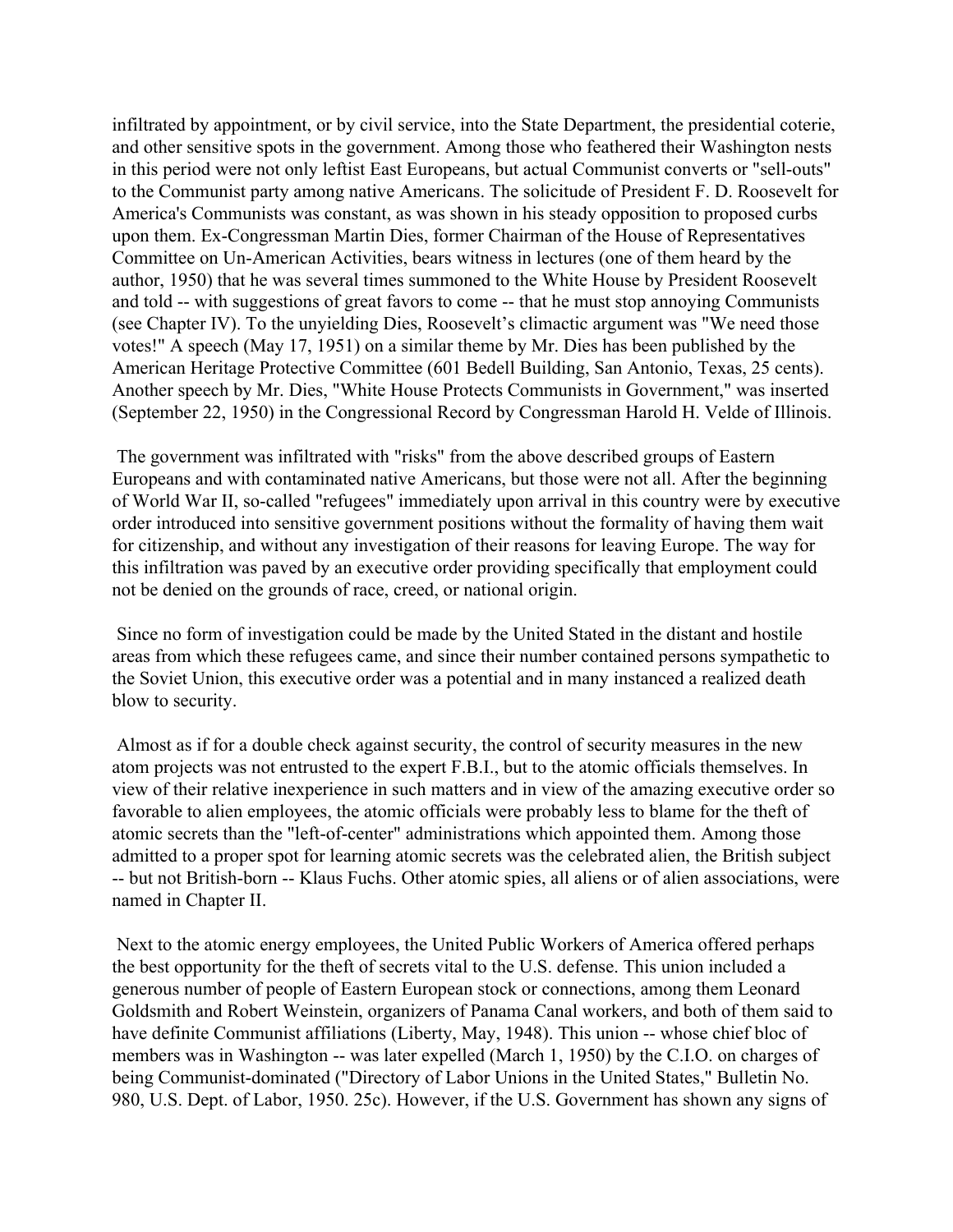being as particular about its employee (see Tydings Committee Report, U.S. Senate, 1950) as the C.I.O. is about its members, the fact has escaped the attention of the author.

 As the years passed, the infiltration of Eastern Europeans into the government had swelled to a torrent. Many of these persons, of course, were not Communists and were not sympathetic with Communist aims. As repeated elsewhere in this book, the contrary is neither stated nor implied. the author's purpose is simply to show that persons of Eastern European stock, or of an ideology not influential in the days of the founding and formative period of our country, have in recent years risen to many of the most strategic spots in the Roosevelt-Truman Democratic Party and thereby to positions of great and often decisive power in shaping the policy of the United States. The subject was broached by W. M. Kiplinger in a book, Washington Is Like That (Harper and Brothers, 1942). According to a Reader's Digest condensation (September, 1942), entitled "The Facts About Jews in Washington," Jews were by 1942 conspicuously "numerous" in government agencies and departments concerned with money, labor, and justice. The situation stemmed from the fact that "non-Jewish officials within government, acting under the direction of the President," were "trying to get various agencies to employ more Jews. . ."

 The influence of persons of Eastern European origin, or of related origin or ideology, reached its peak (thus far) with Mr. Milton Katz at the helm of U.S. policy in Europe (to mid -1951) with Mrs. Anna Rosenberg in charge of the manpower of the U.S. Army, Navy, and Air Corps; with Mr. Manly Fleischman as Administrator of the Defense Production Administration; and with Mr. Nathan P. Feinsinger (New York Times, August 30, 1951) as Chairman of the Wage Stabilization Board. :Likewise, in October, 1948, when President Truman appointed a "committee on religious and moral welfare and character guidance in the armed forces," he named as Chairman "Frank L. Weil, of New York, a lawyer, and President of the National Jewish Welfare Board" (New York Times, October 28, 1948).

 It is interesting to note the prominence of persons of Khazar or similar background or association in the Socialist minority government of the United Kingdom, and in French polities, beginning with Leon Blum. Among them are the Rt. Hon. Emanuel Shinwell and Minister Jules Moch - archfoe of Marshal Pétain - who have recently held defense portfolios in the British and French cabinets respectively. Just as in America the non-Christian characteristically joins the Democratic Party, so in Britain he joins the leftist Labor Party. Thus the British House of Commons, sitting in the summer of 1951, had 21 Jews among its Labor members and none among its Conservative members. Whatever his racial antecedents, Mr. Clement Attlee, long leader of the British "Labor" Party and Socialist Prime Minister (1945-1951) has for many years received international notoriety as a Communist sympathizer. For instance, he visited and praised the "English company" in the international Communist force in the Spanish Civil War (see photograph and facsimile in The International Brigades, Spanish Office of Information, Madrid, 1948, p. 134).

A few persons of Eastern European origin or background -- or associated with persons of such background -- in positions high or strategic, or both, have already been named by the author, and others, when their prominence demands it, will be named in the pages which follow. The author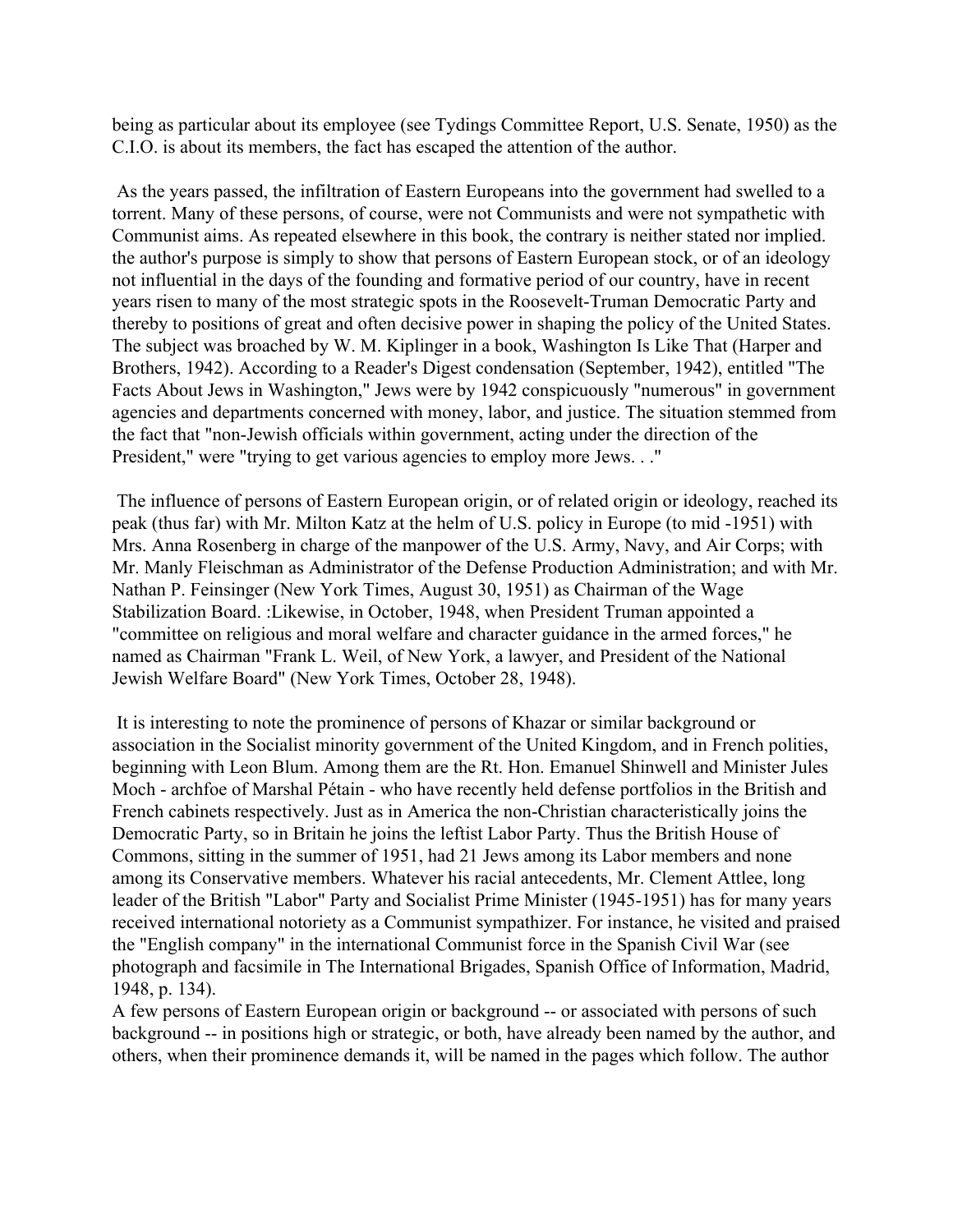hereby assures the reader -- again -- that no reflection of any kind is intended and that he has no reason for believing that any of these people are other than true to their convictions.

 First on any list of Americans of Eastern European origin should be the Vienna-born Felix Frankfurter, who in the middle twentieth century appears to have replaced "the stock of the Puritans" as the shining light and symbol of Harvard University. After leaving his professorship in the Harvard Law School, Dr. Frankfurter became a Supreme Court Justice and President Franklin Roosevelt's top-flight adviser on legal and other matters. In the formation of our national policies his influence is almost universally rated as supreme. "I suppose that Felix Frankfurter . . . has more influence in Washington than any other American" wrote Rev. John P. Sheerin, Editor of The Catholic World (March, 1951, p. 405), and the Chicago Tribune, owned by the Presbyterian Colonel Robert R. McCormick, has voiced a similar opinion. In fact, Mr. Justice Frankfurter is frequently referred to by those who know their way around Washington as the "President" of the United States. In a recent "gag" the question "Do you want to see a new picture of the President of the United States? is followed up by showing a likeness of **Frankfurter** 

 Mr. Justice Frankfurter is influential not only in counsel but in furthering the appointment of favored individuals to strategic positions. The so-called "Frankfurter's boys' include Mr. Acheson, with whom the justice takes daily walks, weather permitting (New York Times, January 19, 1949); Alger Hiss; Lee Pressman; David Niles, long a senior assistant to President Truman; Benjamin V. Cohen, Counsellor of the Department of State; David Lilienthal, long Chairman of the Atomic Energy Commission John J. McCloy, Joe Rauh, Nathan Margold; Donald Hiss, brother to Alger, and "now a member of the Acheson law firm"; Milton Katz; and former Secretary of War Robert Patterson, "a hundred per cent Frankfurter employee" (all names and quotes in this paragraph are from Drew Pearson's syndicated column, February 1, 1950).

 A powerful government figure, the Russian-born Isador Lubin, was frequently summoned by President F. D. Roosevelt for the interpreting of statistics ("send for Lube"); and was subsequently a United States representative to the UN (article in New York Times, August 8, 1951). Leo Pasvolsky, Russian-born, was long a power in the Department of State, being, among other things, "executive director Committee on Postwar Program and "in charge of international organization and security affairs," 1945-1946 (Who's Who in America, Vol. 26, 1950-51, p. 2117). Among others very close to Roosevelt II were Samuel Rosenman, who as "special counsel" was said to write many of the President's speeches; Henry Morgenthau, Secretary of the Treasury and sponsor of the vicious Morgenthau, Plan; and Herbert Lehman, Director General (1943 to 1946) of the United Nations Relief and Rehabilitation Administration (UNRRA), most of whose funds - principally derived from the U.S. - were diverted to countries which were soon to become Soviet satellites as a result of the Yalta and Potsdam surrenders.

 Strategic positions currently or recently held by persons of Eastern European origin, or ideological association with such people, include a number of Assistant Secretaryships to members of the Cabinet, among them incumbents in such sensitive spots as Defense, Justice (Customs and Solicitor General's Office) and Labor; the governorships of vital outposts such as Alaska (three miles from Russia) and the Virgin Islands (near the Panama Canal); appointments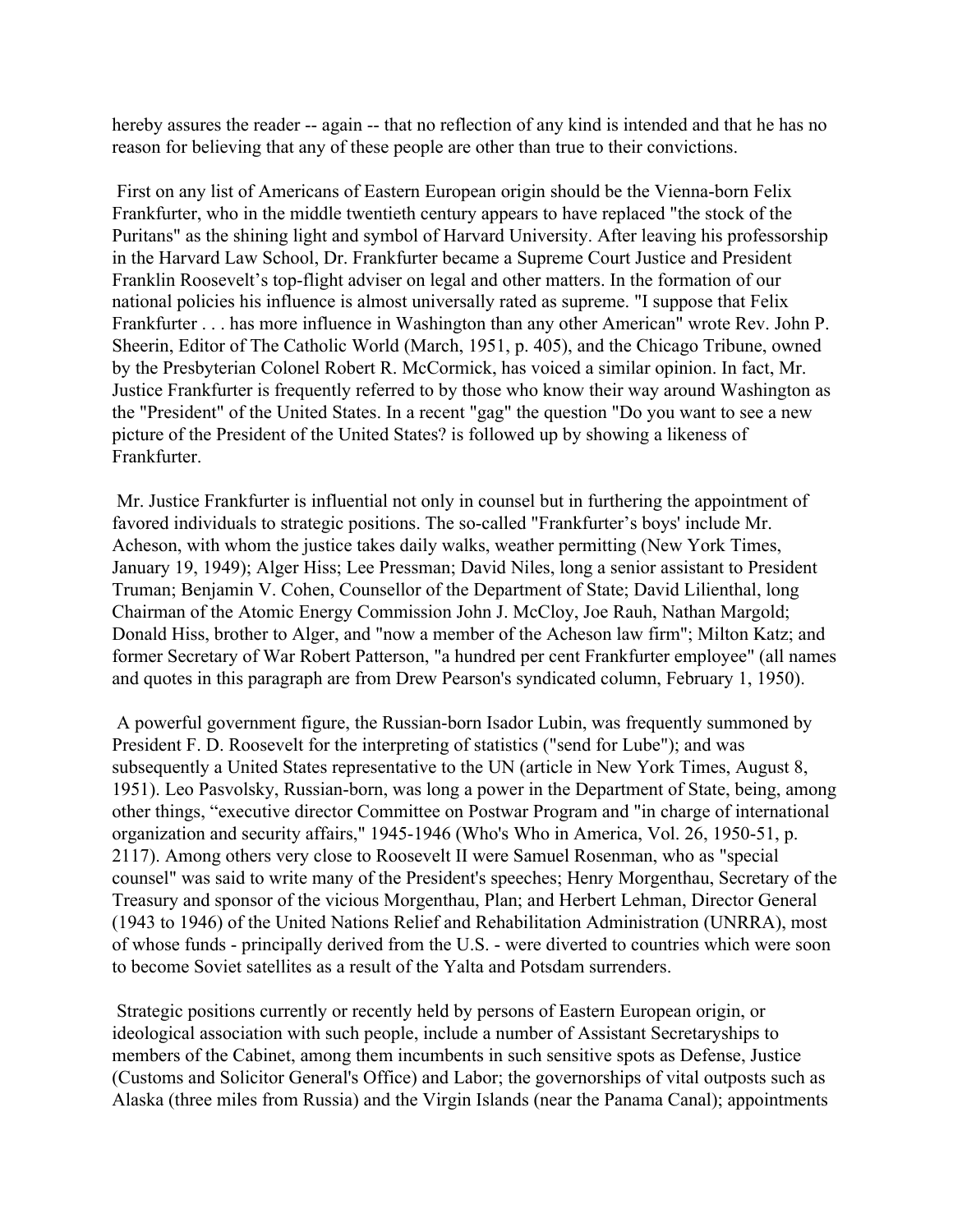in the Executive Office of the President of the United States; positions in organizations devoted to international trade and assistance; membership on the Atomic Energy Commission; and membership, which may best be described as wholesale, in the U.S. delegation to the United **Nations** 

 The number of persons of Eastern European origin or connection in appointive positions of strategic significance in our national government is strikingly high in proportion to the total number of such persons in America. On the contrary, in elective positions, the proportion of such persons is strikingly below their numerical proportion to the total population. The question arises; Does the high ratio of appointed persons of Eastern European origin or contacts in United States strategic positions reflect the will of the U.S. people? If not, what controlling will does it reflect?

# **Chapter IV**

## **"THE UNNECESSARY WAR"**

 In a speech before the Dallas, Texas Alumni Club of Columbia University on Armistice Day, 1950, General of the Army Dwight D. Eisenhower stated that as Supreme Commander in Europe he made a habit of asking American soldiers why they were fighting the Germans and 90% of the boys said they a had no idea. Very significantly, General Eisenhower did not offer members of his Alumni Group any precise answer to his own question. The high point of his speech was a statement of his hope that Columbia might become the fountain-head for widely disseminated simple and accurate information which will prevent our country from ever again "stumbling in war" at "the whim of the man who happens to be president" (notes taken by the author, who attended the Alumni Club meeting, and checked immediately with another Columbian who was also present).

 The American soldier is not the only one who wondered and is still wondering about the purposes of World War II." Winston Churchill has called it "The Unnecessary War." In view of our legacy of deaths, debt, and danger, Churchill's term may be considered an understatement.

 Before a discussion of any war, whether necessary or unnecessary, a definition of the term war is desirable. For the purposes of this book, war may be defined, simply and without elaboration, as the ultimate and violent action taken by a nation to implement its foreign policy. The results, even of a successful war, are so horrible to contemplate that a government concerned for the welfare of its people will enter the combat phase of its diplomacy only as a last resort. Every government makes strategic decisions, and no such decision is so fruitful of bitter sequels as a policy of drift or a policy of placating a faction - which has money or votes or both - and it is on just such a hybrid policy of drift and catering that our foreign policy has been built.

 A commonly made and thoroughly sound observation about our foreign policy beginning with 1919 is that it creates vacuums -- for a hostile power to fill. The collapsed Germany of 1923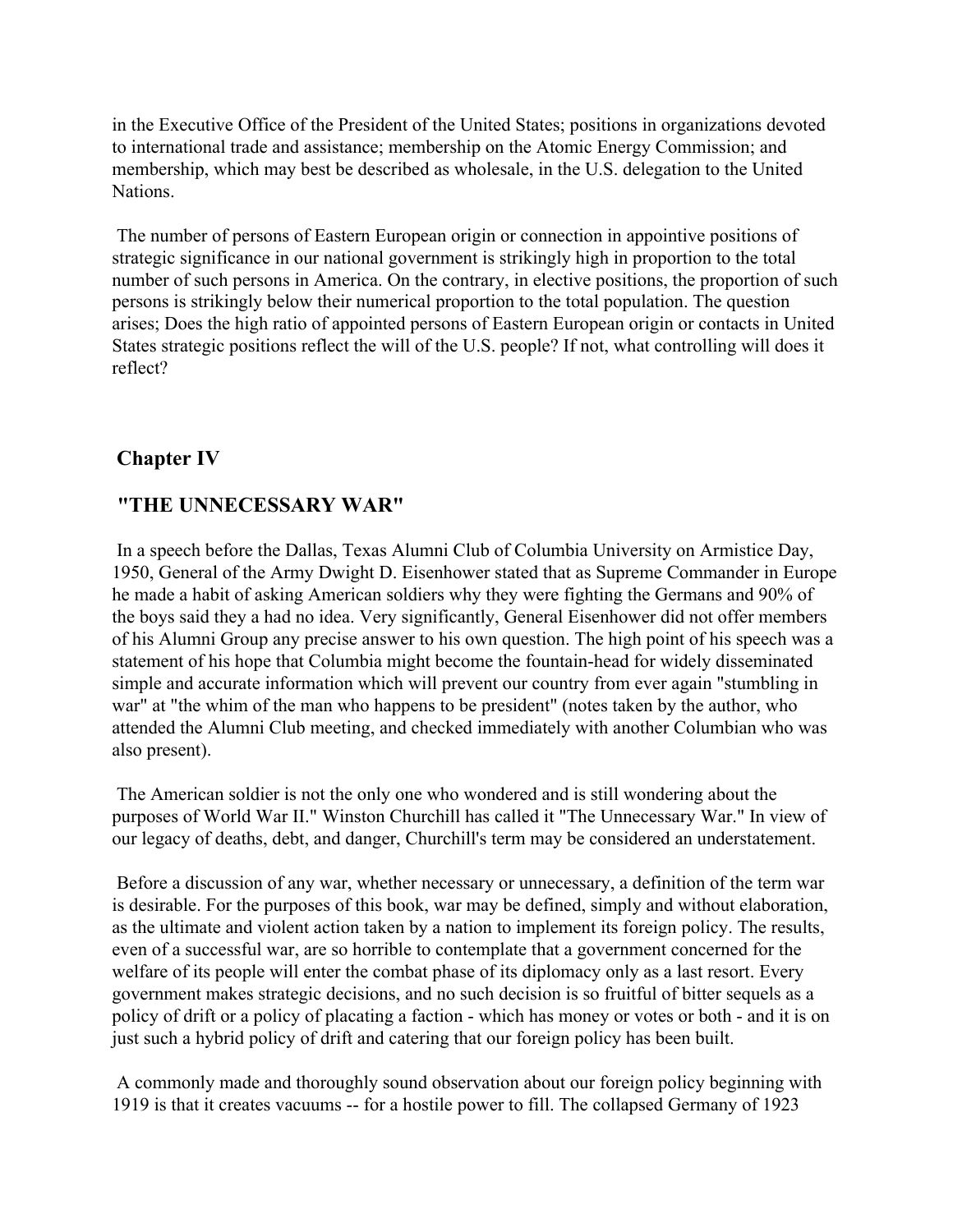created a power vacuum in the heart of Europe, but Britain and France made no move to fill it, perhaps because each of them was more watchful of the other than fearful of fallen Germany. The United States was far-off; its people of native stock, disillusioned by the bursting of Woodrow Wilson's dream bubbles, were deposed to revert to their old policy of avoiding foreign entanglements; and its numerous new Eastern European citizens, hostile to Germany, were watchfully awaiting a second and final collapse of the feeble republic born of the peace treaty of 1919. The new Soviet dictatorship, finding Marxism unworkable and slowly making it over into its later phases of Leninism and Stalinism, was as yet too precariously established for a westward venture across Poland.

 As a result, Germany moved along stumblingly with more than a dozen political parties and a resultant near-paralysis of government under the Socialist President Friedrich Ebert to 1925 and then, with conditions improving slightly, under the popular old Prussian Field Marshal Paul von Hindenburg, who was President from 1925 to 1933.

 Meanwhile two of Germany's numerous political parties emerged into definite power -- the Communists, many of whose leaders were of Khazar stock, and the National Socialist German Workers Party, which was popularly called Nazi from the first two syllables of the German word for "National." Faced with harsh alternatives (testimony of many Germans to the author in Germany), the Germans chose the native party and Adolf Hitler was elected Chancellor.

 The date was January 30, 1933, five weeks before Franklin Roosevelt's first inauguration as President of the United States; but it was only after the aged President von Hindenburg's death (on August 2) that Hitler was made both President and Chancellor (August 19th). Differences between the rulers of the United States and Germany developed quickly. Hitler issued a series of tirades against Communism, which he considered a world menace, whereas Roosevelt injected life into the sinking body of world Communism (Chapter III, above) by giving full diplomatic recognition to Soviet Russia on November 16, 1933, a day destined to be known as "American-Soviet Friendship Day" by official proclamation of the State of New York.

 Sharing the world spotlight with his anti-Communist words and acts, was Hitler's domestic policy, which in its early stages nay be epitomized as "Germany for the Germans," of whom in 1933 there were some 62,000,000. Hitler's opponents, more especially those of non-German stock (510,000 in 1933 according to the World Almanac, 1939), were unwilling to lose by compromise any of their position of financial and other power acquired in large degree during the economic collapse of 1923, and appealed for help to persons of prominence in the city of New York and elsewhere. Their appeal was not in vain.

 In late July, 1933, an International Jewish Boycott Conference (New York Times, August 7, 1933) was held in Amsterdam to devise means of bringing Germany to terms. Samuel Untermeyer of New York presided over the Boycott Conference and was elected President of the World Jewish Economic Federation. Returning to America, Mr. Untermeyer described the planned Jewish move against Germany as a "holy war . . . a war that must be waged unremittingly" (speech over WABC, as printed in New York Times of August 7, 1933). The immediately feasible tactic of the "economic boycott" was described by Mr. Untermeyer as of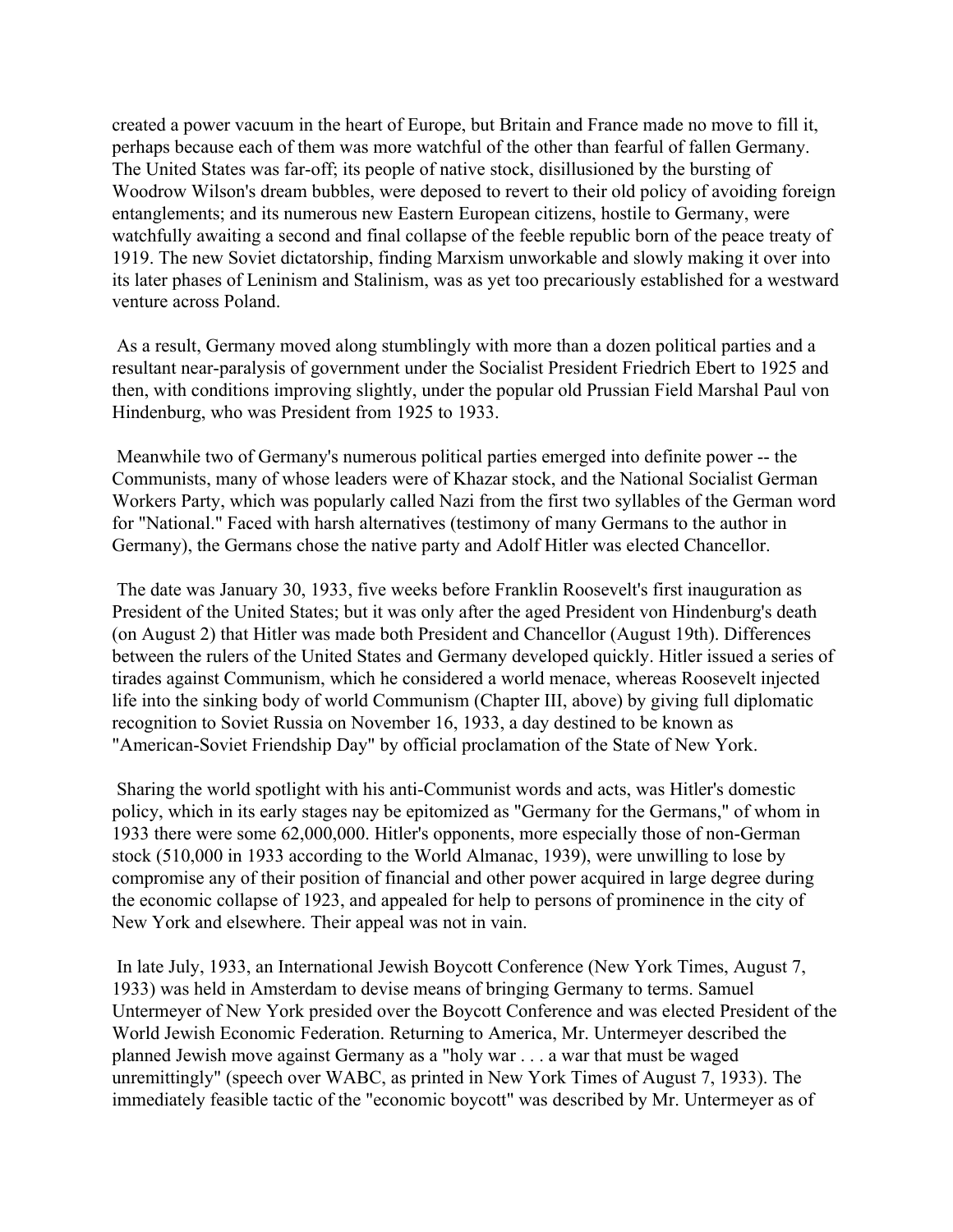the "economic boycott" was described by Mr. Untermeyer as "nothing new," for "President Roosevelt, whose wise statesmanship and vision are the wonder of the civilized world, is invoking it in furtherance of his noble conception of the relations between capital and labor." Mr. Untermeyer gave his hearers and readers specific instructions:

 It is not sufficient that you buy no goods made in Germany. You must refuse to deal with any merchant or shopkeeper who sells any German made goods or who patronizes German ships and shipping.

 Before the Boycott Conference adjourned at Amsterdam, arrangement was made to extend the boycott to "include France, Holland, Belgium, Britain, Poland and Czechoslovakia and other lands as far flung as Finland and Egypt" (New York Times, August 1, 1933). In connection with the boycott, the steady anti-German campaign, which had never died down in America after World War I, became suddenly violent. Germany was denounced in several influential New York papers and by radio.

 The public became dazed by the propaganda, and the U.S. Government soon placed on German imports the so-called "general" tariff rates as against the "most favored" status for all other nations. This slowed down but did not stop the German manufacture of export goods, and the U.S. took a further step, described as follows in the New York Times (June 5, 1936): "Already Germany is paying general tariff rates because she has been removed by Secretary of State Cordell Hull from the most favored nation list . . . Now she will be required to pay additional duties . . . it was decided that they would range from about 22 to 56 per cent." There were protests. According to the New York Times (July 12, 1936): "importers and others interested in trade with Germany insisted yesterday that commerce between the two countries will dwindle to the vanishing point within the next six months." The prediction was correct.

 An effort of certain anti-German international financial interests was also made to "call" sufficient German treasury notes to "break" Germany. The German government replied successfully to this maneuver by giving a substantial bonus above the current exchange rate for foreigners who would come to Germany, exchange their currency for marks, and spend the marks in Germany. Great preparations were made for welcoming strangers to such gatherings as the "World Conference on Recreation and Leisure Time" (Hamburg, August, 1936), one of whose programs, a historic pageant on the Auszen-Alster, was attended by the author (who was visiting northern European museums and coastal areas in the interest of his historical novel, Swords in the Dawn). Special trains brought in school children from as far as northern Norway. Whether from sincerity or from a desire to create a good impression, visitors were shown every courtesy. As a result of the German effort and the money bonus afforded by the favorable exchange, retired people, pensioners, and tourists spent enough funds in the Reich to keep the mark stable.

 But this German financial victory in 1936, though it prevented an immediate currency collapse, did not solve the problem of 62,000,000 people (69,000,000 by 1939) in an area approximately the size of Texas being effectively denied export trade.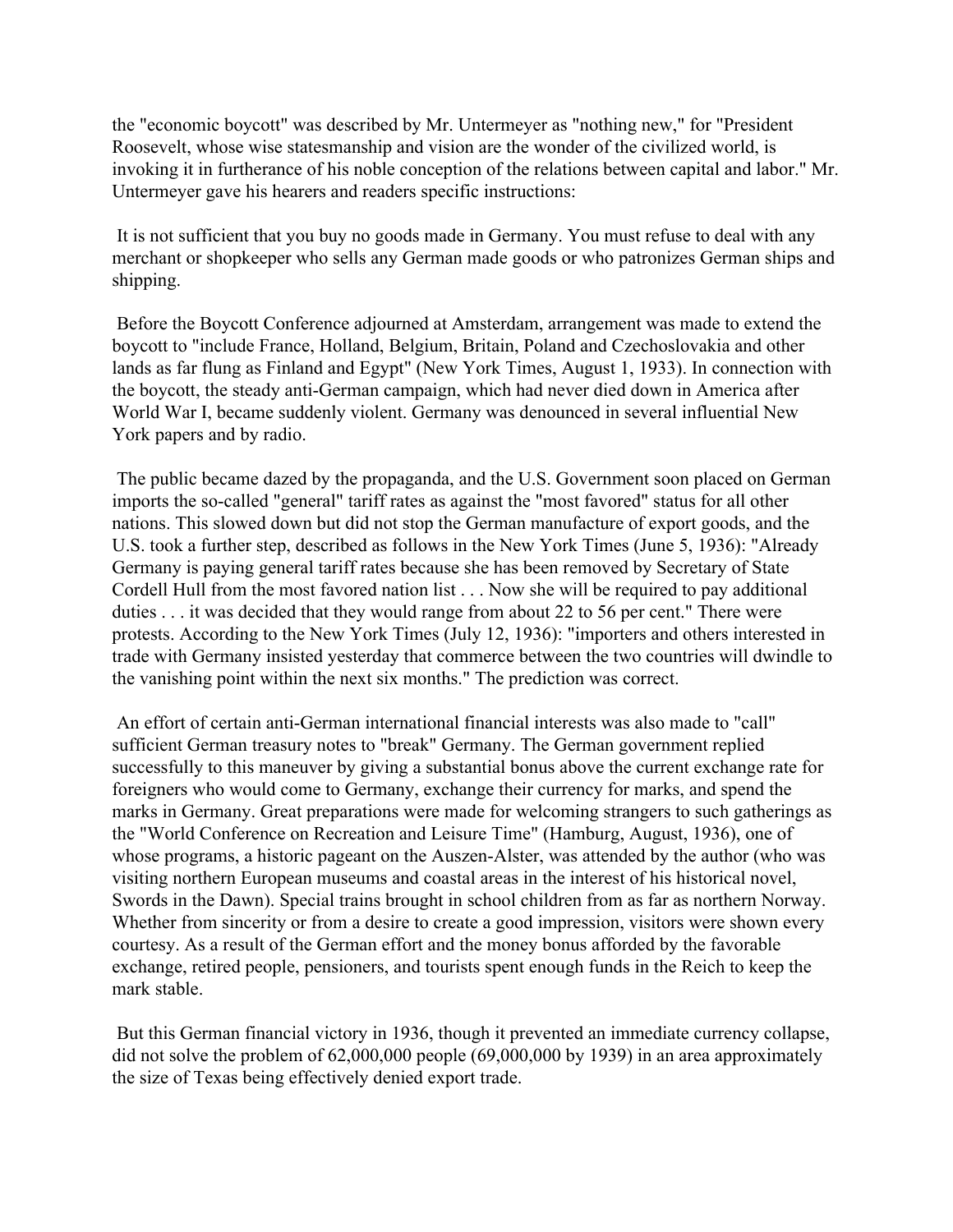Through Secretary of State Cordell Hull and other officials President Roosevelt sponsored Mr. Untermeyer's economic war against Germany, but he still adhered, in his public utterances, to a policy of non-intervention in the internal affairs of foreign nations. In two speeches in the summer of 1937 he voiced "our entanglements" (American Foreign Policy in the Making, 1932 - 1940, by Charles A. Beard, Yale University Press, 1946, p. 183).

 Some sinister underground deal must have been consummated within two months, however, for in a speech in Chicago on October 5th the President made an about-face, which was probably the most complete in the whole history of American foreign policy. Here are two excerpts from the famous "Quarantine" speech:

 Let no one imagine that America will escape, that America may expect mercy, that this Western Hemisphere will not be attacked! . . .

 When an epidemic of physical disease starts to spread, the community approves and joins in a quarantine of the patients in order to protect the health of the community against the spread of the disease.

 This pronouncement, so inflammatory, so provocative of war, caused unprecedented consternation in the United States (see Beard, op. cit., pp. 186 ff.). Most outspoken in opposition to the "quarantine" policy was the Chicago Tribune. Violently enthusiastic was the New Masses, and Mr. Earl Browder promised the administration the "100 percent unconditional support of the Communist party" provided Roosevelt adopted a hands-off policy toward Communism. Incidentally, this Democratic-Communist collaboration was openly or covertly to be a factor in subsequent United States foreign and domestic policy to and beyond the middle of the twentieth century. "I welcome the support of Earl Browder or any one else who will help keep President Roosevelt in office," said Harry S. Truman, candidate for Vice President, on October 17, 1944 (National Republic, May, 1951, p. 8).

 Far more numerous than denouncers or endorsers of the "quarantine" speech of 1937 were those who called for clarification. This, however, was not vouchsafed -- nor was it, apart from possible details of method and time, really necessary. It was perfectly obvious that the President referred to Japan and Germany. With the latter country we had already declared that "no quarter" economic war recommended by the President of the World Jewish Economic Federation, and now in unquestionably hostile terms our President declared a political war. In his diary, Secretary of Defense James Forrestal recorded that he was told by Joseph P. Kennedy, our Ambassador to Britain, that Prime Minister Chamberlain "stated that America and the world Jews had forced England into the war" (The Forrestal Diaries, ed. by Walter Millis, The Viking Press, New York, 1951, pp. 121-122).

Censorship, governmental and other (Chapter V), was tight in America by 1937. It had blocked out the reasons for Mr. Roosevelt's public change of policy between summer and autumn, and it blacked out the fact that the President's threatening attitude caused Germany to make, and make a second time, an appeal for peace. These appeals did not become known to the American public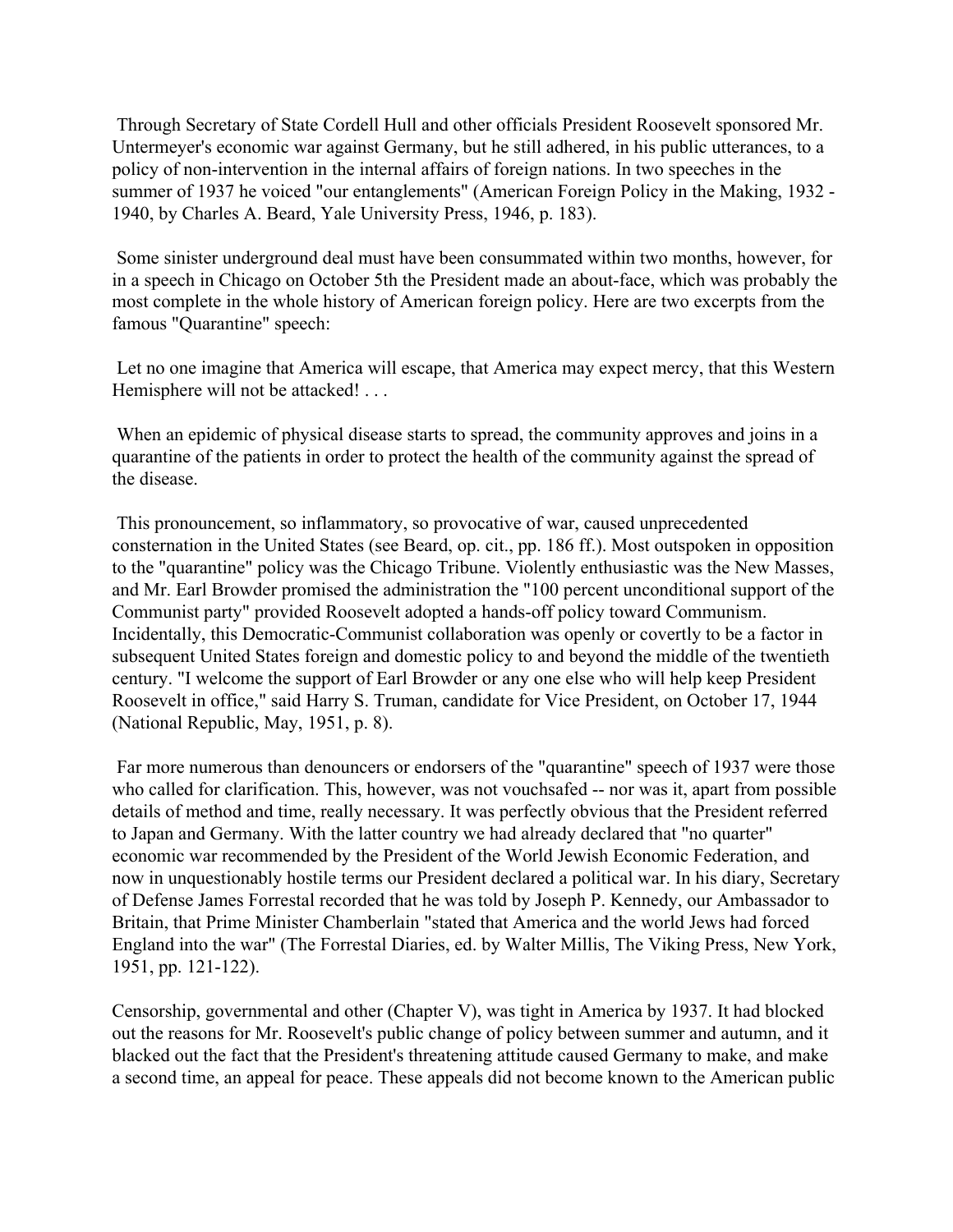for more than ten years. Here is the story, summarized from an article by Bertram D. Hulen in the New York Times of December 17, 1948:

 In 1937 and again in 1938 the German government made "a sincere effort to improve relations with the United States, only to be rebuffed." The U.S. Government's alleged reason was "a fear of domestic political reactions in this country unfavorable to the Administration." Germany was told that the American public would not tolerate a conference. Some officials favored exploring the German offer "after the congressional elections in the fall" (1938). The sequel, of course, is that the Roosevelt administration blocked Germany's further efforts for peace by withdrawing our ambassador from Berlin and thus peremptorily preventing future negotiations. Germany then had to recall her Ambassador "who was personally friendly toward Americans" and, according to the New York Times, "was known in diplomatic circles here at the time to be working for international understanding in a spirit of good will." Here, to repeat for emphasis, is the crux of the matter: The whole story of Germany's appeal for negotiations and our curt refusal and severance of diplomatic relations was not published in 1937 or 1938, when Germany made her appeals, but was withheld from the public until ferreted out by the House Committee on Un-American Activities after World War II and by that committee released to the press more than ten years after the facts were so criminally suppressed. Parenthetically, it is because of services such as this on behalf of truth that the Committee on Un-American Activities has been so frequently maligned . In fact, in our country since the 1930's there seems little question that the best criterion for separating true Americans from others is a recorded attitude toward the famous Martin Dies Committee.

 Economically strangled by an international boycott headed up in New York, and outlawed politically even to the extent of being denied a conference, the Germans in the late 1930's faced the alternatives of mass unemployment from loss of world trade or working in government-sponsored projects. They accepted the latter. The workers who lost their jobs in export businesses were at once employed in Hitler's armament industries (see the special edition of the Illustrierte Zeitung for November 25, 1936), which were already more than ample for the size and resources of the country, and soon became colossal.

 Thus by desperate measures, advertised to the world in the phrase "guns instead of butter," Hitler prepared to cope with what he considered to be the British-French-American-Soviet "encirclement." Stung by what he considered President Roosevelt's insulting language and maddened by the contemptuous rejection of his diplomatic approaches to the United States, he made a deal (August, 1939) against Poland with the Soviet Union, a power he had taught the German people to fear and hate! With the inevitability of a Sophoclean tragedy, this betrayal of his own conscience brought him to ruin -- and Germany with him. Such is the danger which lurks for a people when they confide their destiny to the whims of a dictator!

 The war which resulted from Franklin D. Roosevelt's policy is well remembered, especially by those American families whose sons lie beneath white crosses - at home or afar. Its pre-shooting phase, with all the weavings back and forth, is analyzed in Professor Beard's volume, already referred to. Its causes are the subject of Frederick R. Sanborn's Design for War (Devin-Adair,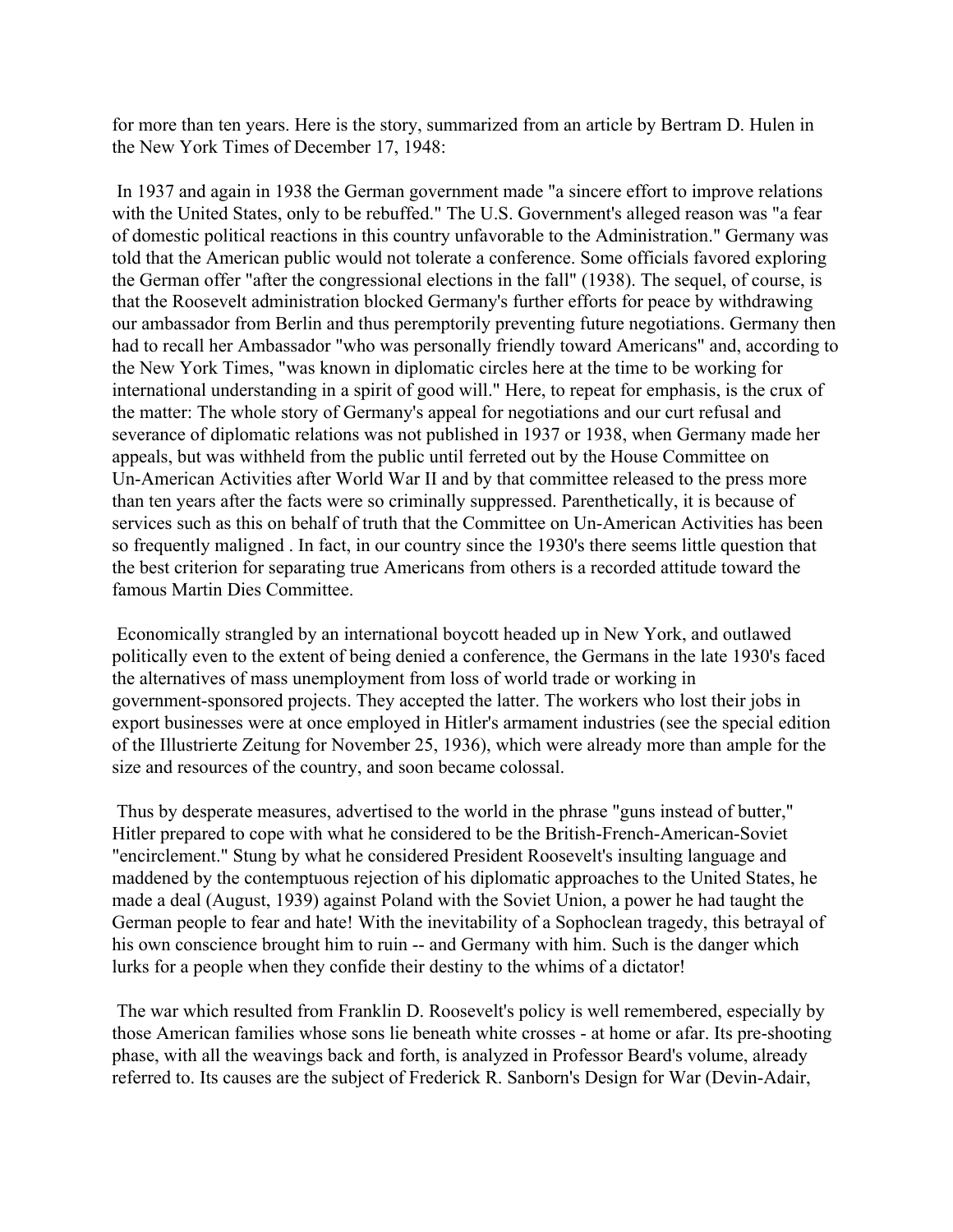New York, 1951). Its progress is surveyed in William Henry Chamberlin's America's Second Crusade (Henry Regnery Company, Chicago, 1950). Details cannot be here presented.

 This much, however, is evident. With some secret facts now revealed and with the foul picture now nearing completion, we can no longer wonder at a clean trustful young soldier or an honorable general being unable to give a satisfactory reason for our part in promoting and participating in World War II.

 As the "unnecessary war" progressed, we adopted an increasingly horrible policy. Our government's fawning embrace of the Communist dictator of Russia, and his brutal philosophy which we called "democratic," was the most "unnecessary" act of our whole national history, and could have been motivated only by the most reprehensible political considerations - such, for instance, as holding the 100 percent Communist support at a price proposed by Mr. Browder. Among those who learned the truth and remained silent, with terrible consequences to himself and his country, was James V. Forrestal. In an article, "The Forrestal Diaries," Life reveals (October 15, 1951) that in 1944 Forrestal wrote thus to a friend about the "liberals"

 I find that whenever any American suggests that we act in accordance with the needs of our own security he is apt to be called a [profane adjective deleted] fascist or imperialist, while if Uncle Joe suggests that he needs the Baltic Provinces, half of Poland, all of Bessarabia and access to the Mediterranean, all hands agree that he is a fine, frank, candid and generally delightful fellow who is very easy to deal with because he is so explicit in what he wants.

 Among those who saw our madness, and spoke out, were Senator Robert A. Taft of Ohio and Winston Churchill.

 Senator Taft's radio address of June 29, 1941, a few days after Hitler invaded Russia, included the following passage:

 How can anyone swallow the idea that Russia is battling for democratic principles? Yet the President on Monday announced that the character and quantity of the aid to await only a disclosure of Russian needs. . . To spread the four freedoms throughout the world we will ship airplanes and tanks and guns to Communist Russia. But no country was more responsible for the present war and Germany's aggression than Russia itself. Except for the Russian pact with Germany there would have been no invasion of Poland. Then Russia proved to be as much of an aggressor as Germany. In the name of democracy we are to make a Communist alliance with the most ruthless dictator in the world. . .

 But the victory of Communism in the world would be far more dangerous to the United States than the victory of Fascism. There has never been the slightest danger that the people of this country would ever embrace Bundism or Nazism . . . But Communism masquerades, often successfully, under the guise of democracy (Human Events, March 28, 1951).

 The Prime Minister of Britain, the Right Honorable Winston Churchill, was alarmed at President Roosevelt's silly infatuation for Stalin and the accompanying mania for serving the interests of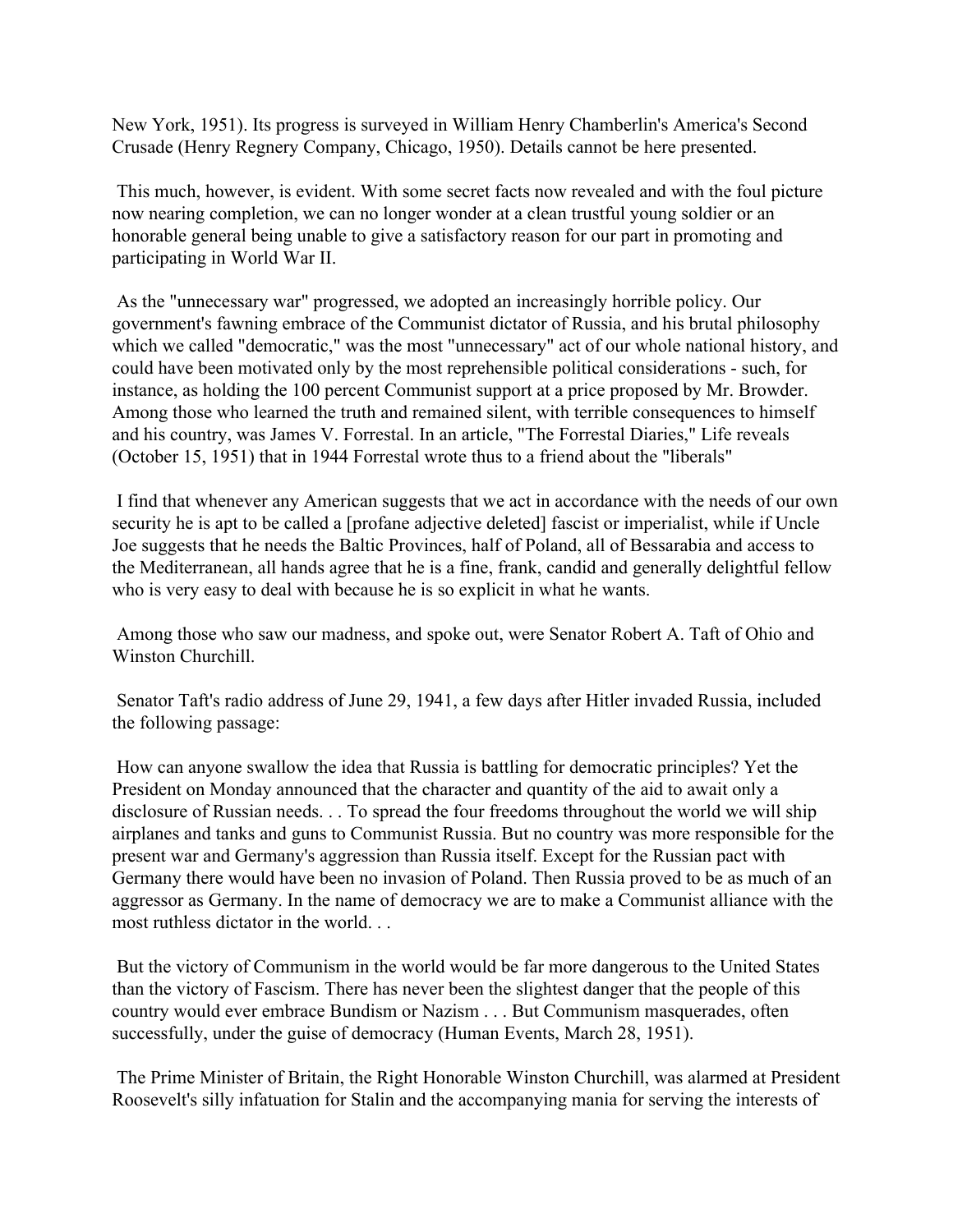world Communism. "It would be a measureless disaster if Russian barbarism overlaid the culture and independence of the ancient states of Europe," he wrote on Oct. 21, 1942, to the British Foreign Secretary, Anthony Eden. Churchill also wanted an invasion of the Balkans, which Roosevelt and Marshall opposed apparently to please Stalin (Elliott Roosevelt, As He Saw It, Duell, Sloan and Pearce, New York, 1946, passim). This is no place and the author assumes no competence for analyzing the strategy of individual campaigns; but according to Helen Lombard's While They Fought (Charles Scribner's Sons, p. 148) General Marshall stated to a Congressional Committee that the "purpose" of the Italian campaign was to draw "German forces away from the Russian front," and according to the same source General Mark Clark when questioned "about American political aims" found himself " obliged to state that his country was seeking nothing except ground in which to bury her dead." Such being true, one may wonder why -- except for the furtherance of Stalin's aims the forces devoted to strategically unimportant Italy, the winning of which left the Alps between our armies and Germany, were not landed, for instance, in the Salonika area for the historic Vardar Valley invasion route which leads without major obstacles to the heart of Europe and would have helped Stalin defeat Hitler without giving the Red dictator all of Christian Eastern Europe as a recompense.

 It is widely realized now that Churchill had to put up with much indignity and had to agree to many strategically unsound policies to prevent the clique around Roosevelt from prompting him to injure even more decisively Britain's world position vis-a-vis with the Soviet Union. Sufficient documentation is afforded by General Elliott Roosevelt's frank and useful As He Saw It, referred to above. Determined apparently to present the truth irrespective of its bearing on reputations, the general (p. 116) quotes his father's anti-British attitude as expressed at Casablanca: "I will work with all my might and main to see to it that the United States is not wheedled into the position of accepting any plan . . . that will aid or abet the British Empire in its imperial ambitions." This was the day before Roosevelt's "Unconditional Surrender" proclamation (Saturday, January 23, 1943). The next day Roosevelt again broached the subject to his son, telling him the British "must never get the idea that we're in it just to help them hang on to the archaic, medieval Empire ideas."

 This attitude toward Britain, along with a probably pathological delight in making Churchill squirm, explains the superficial reason for Roosevelt's siding with the Stalinites on the choice of a strategically insignificant area for the Mediterranean front. As implied above, the deeper reason, beyond question, was that in his frail and fading condition he was a parrot for the ideas which the clique about him whispered into his ears, with the same type of flattery that Mr. Untermeyer had used so successfully in initiating the Jewish boycott. No reason more valid can be found for the feeble President's interest in weakening the British Empire while strengthening the Soviet Empire -- either in the gross or in such specific instances as the Roosevelt and implemented by Eisenhower, was well summarized in a speech, "It Is Just Common Sense to Ask Why We Arrived at Our Present Position," by Congressman B. Carroll Reece of Tennessee in the House of Representatives on March 19, 1951 (Congressional Record, pp. A 1564 to A 1568):

 …We could have easily gotten to Berlin first. But our troops were first halted at the Elbe. They were then withdrawn from that river in a wide circle -- far enough westward to make Stalin a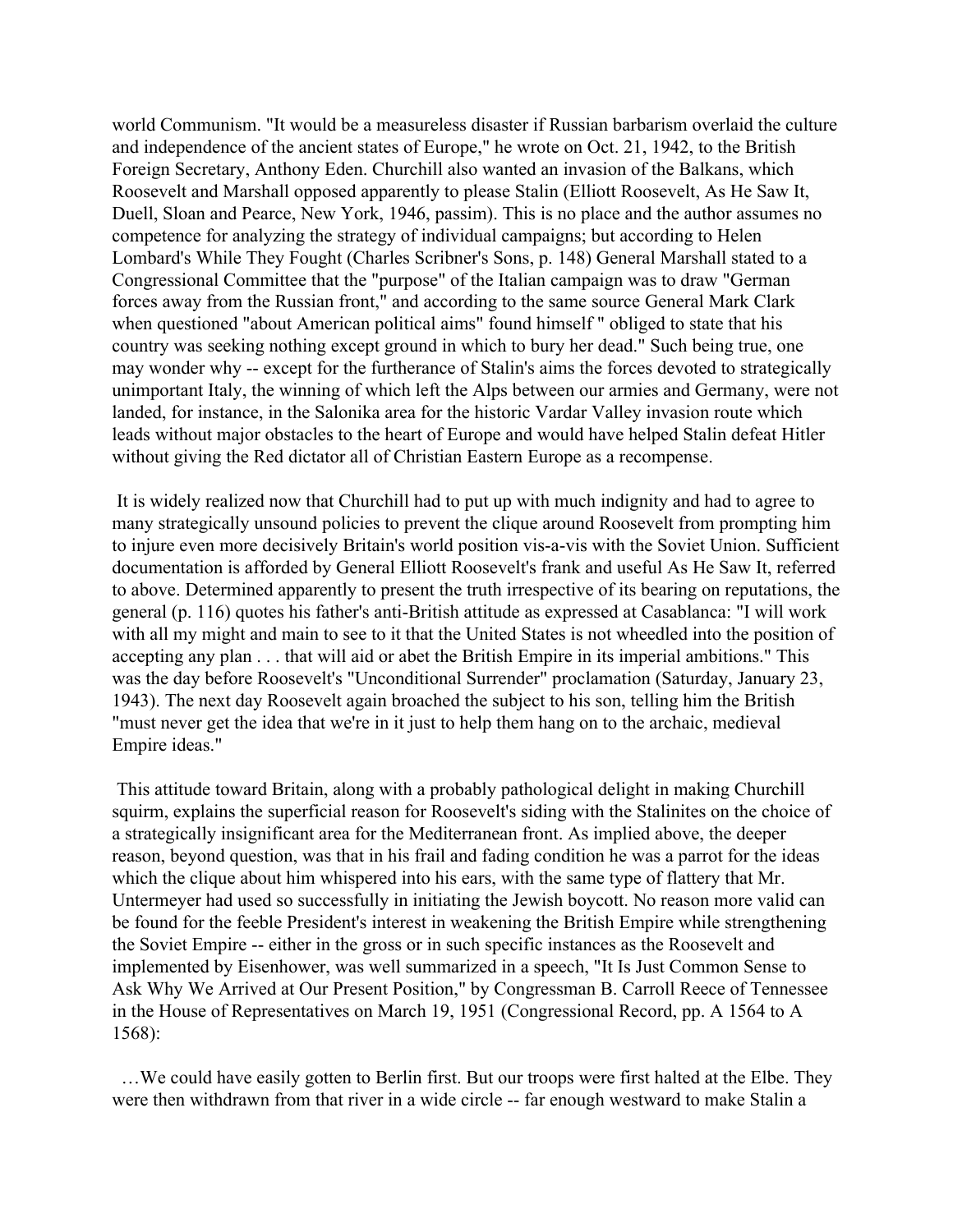present of the great Zeiss optical and precision instrument works at Jena, the most important V-1 and V-2 rocket laboratory and production plant in Nordhausen, and the vital underground jet plant in Kahla. Everywhere we surrendered to the Soviets intact thousands of German planes, including great masses of jet fighters ready for assembly, as well as research centers, rocket developments, scientific personnel, and other military treasures.

 When it was all over, a large part of the formidable Russian militarism of today was clearly marked "Made in America" or "donated by America from Germany." But where Roosevelt left off President Truman resumed.

 At Potsdam, Truman maintaining intact Roosevelt's iron curtain of secret diplomacy, played fast and loose with American honor and security. He agreed to an enlargement of the boundaries of a Poland already delivered by Roosevelt and Churchill to Russian control through addition of areas that had for centuries been occupied by Germans or people of German origin. Some 14,000,000 persons were brutally expelled from their homes with the confiscation of virtually all their property. Only 10,000,000 finally reached the American, French, and British zones of Germany. Four million mysteriously disappeared, though the finger points toward Russian atrocities, Thus Truman approved one of the greatest mass deportations in history, which for sheer cruelty is a dark page in the annals of history.

 At Potsdam, Truman also sanctioned Russian acquisition of Eastern Germany, the food bin of that nation before the war. It then became impossible for the remaining German economy in British, French, and American hands to feed its people. Germany, like Japan, also went on our bounty rolls.

 Like Roosevelt, Truman did not neglect to build up Russian military strength when his opportunity came at Potsdam. He provided her with more factories, machines, and military equipment though at the time he attended Potsdam Truman knew that through lend-lease we had already dangerously expanded Russia's military might and that, in addition, we had given the Soviets some 15,000 planes - many of them our latest type - and 7,000 tanks.

 But at Potsdam Truman gave to Russia the entire zone embracing the Elbe and Oder Rivers. excepting Hamburg, which lies within the British zone. Naval experts had known from the early days of World War II that it was along these rivers and their tributaries that the Germans had set up their submarine production line. The menace which the Nazi underwater fleet constituted during World War II is still remembered by residents along the Atlantic coast who saw oil tankers, merchant ships, and even a troop transport sunk within sight of our shores. Convoy losses during the early years of the war were tremendous. And special defensive methods had to be devised by our Navy to get our supplies across the Atlantic.

 But in spite of this, the President agreed at Potsdam to deliver to Russia the parts [of Germany containing] plants sufficient for her to fabricate hundreds of submarines. In addition to this, he agreed to give to Russia 10 of the latest snorkel-tube long-range German submarines for experimental purposes.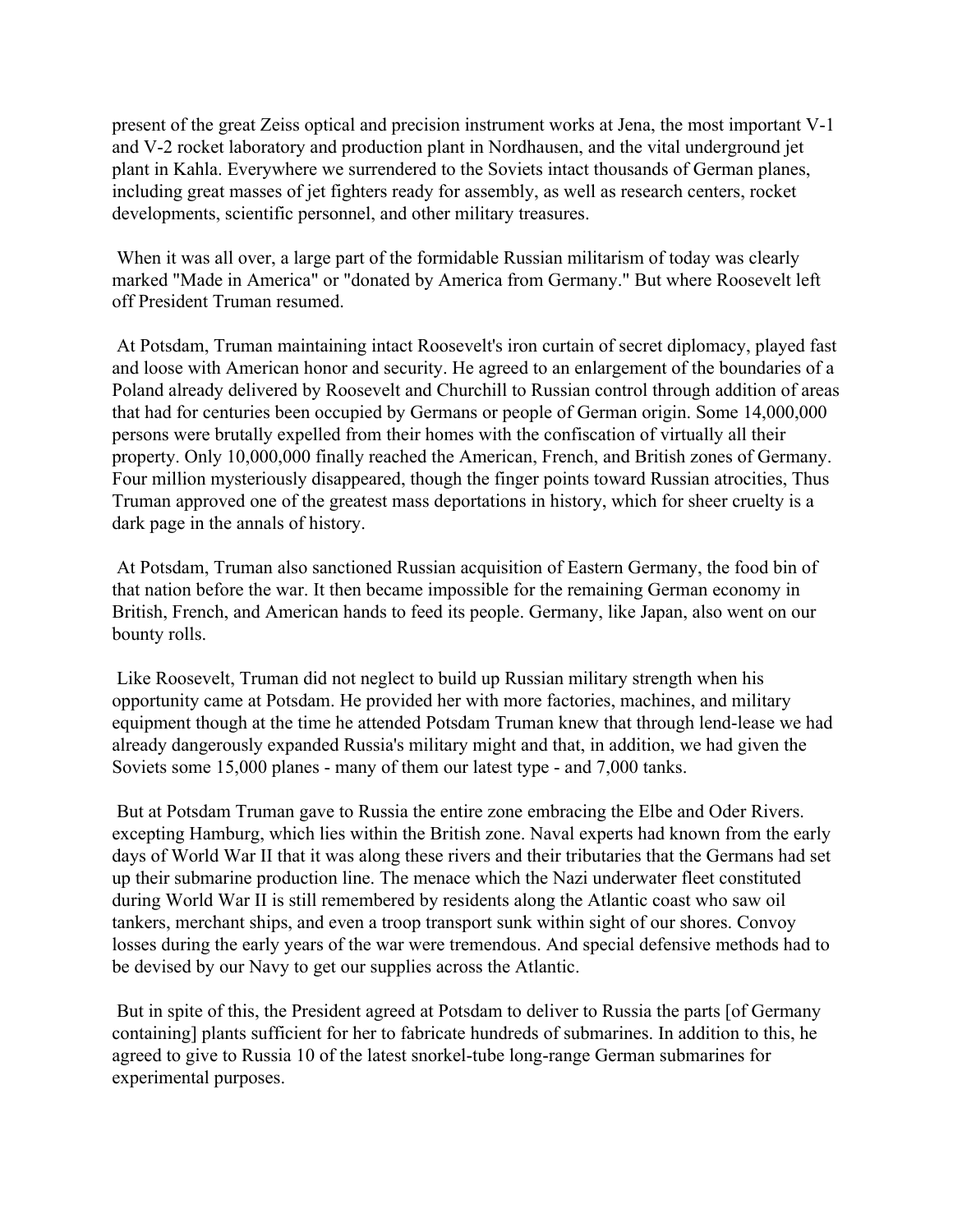Why did Churchill consent to the initiation of such a program? Why did he allow Roosevelt to give an ideologically hostile power a foothold as far West as the Elbe River, which flows into the North Sea?

 Since Churchill was characteristically no weak-kneed yes-man (witness his "blood and tears" speech which rallied his people in one of their darkest hours), Roosevelt and his clique must have confronted him with terrible alternatives to secure his consent to the unnatural U.S. decisions in the last months of the war. Wrote George Sokolsky in his syndicated column of March 22, 1951, "The pressure on him (Churchill) from Roosevelt, who was appeasing Stalin, must have been enormous. . . But why was Roosevelt so anxious to appease Stalin? And also at Potsdam why was Truman so ready to adopt the same vicious policy which, as a former field grade officer of the army, he must have known to be wrong?

 A study of our Presidential "policies" from 1933, and especially from 1937, on down to Potsdam, leads to a horrible answer.

 To one who knows something of the facts of the world and knows also the main details of the American surrender of security and principles at Tehran, Yalta, and Potsdam, and other conferences, three ghastly purposes come into clear focus:

**(1)** As early as 1937, our government determined upon war against Germany for no formulated purpose beyond pleasing the dominant Eastern European element and allied elements in the National Democratic Party, and holding "those votes," as Roosevelt II put it (Chapter III, above).

 The President's determination to get into war to gratify his vanity of having a third term of office is touched on by Jesse H. Jones, former Secretary of Commerce and head of the Reconstruction Finance Corporation, in his book, Fifty Billion Dollars (The Macmillan Company, New York, 1951). In this comprehensive and carefully documented volume, which is obligatory background reading on U.S. politics in the years 1932-1945, Mr. Jones, throws much light on Roosevelt, the "Total Politician. "On Roosevelt's desire for getting into World War II, these (p. 260) are Mr. Jones's words: "Regardless of his oft repeated statement 'I hate war,' he was eager to get into the fighting since that would insure a third term." The most notorious instance of the President's Dr. Jekyll and Mr. Hyde character was his unblushing promise, as he prepared for intervention, that there would be no war. The third-term candidate's "again and again and again and again" speech (Boston, October 30, 1940) is invariably quoted, but even more inclusive was his broadcast statement of October 26 that no person in a responsible position in his government had "ever suggested in any shape, manner, or form the remotest possibility of sending the boys of American mothers to fight on the battlefields of Europe. " We are thus confronted by a dilemma. Was Roosevelt the scheming ruiner of his country or was he a helpless puppet pulled by strings from hands which wielded him beyond any power of his to resist?

 A continuing lack of any policy beyond the corralling of minority votes blighted the entire world effort of our devoted and self-sacrificing soldiers, and frustrated the hopes of those of our lower echelon policy-makers who were trying to salvage something useful to civilization from our costly world-wide war. Our diplomatic personnel, military attaches, and other representatives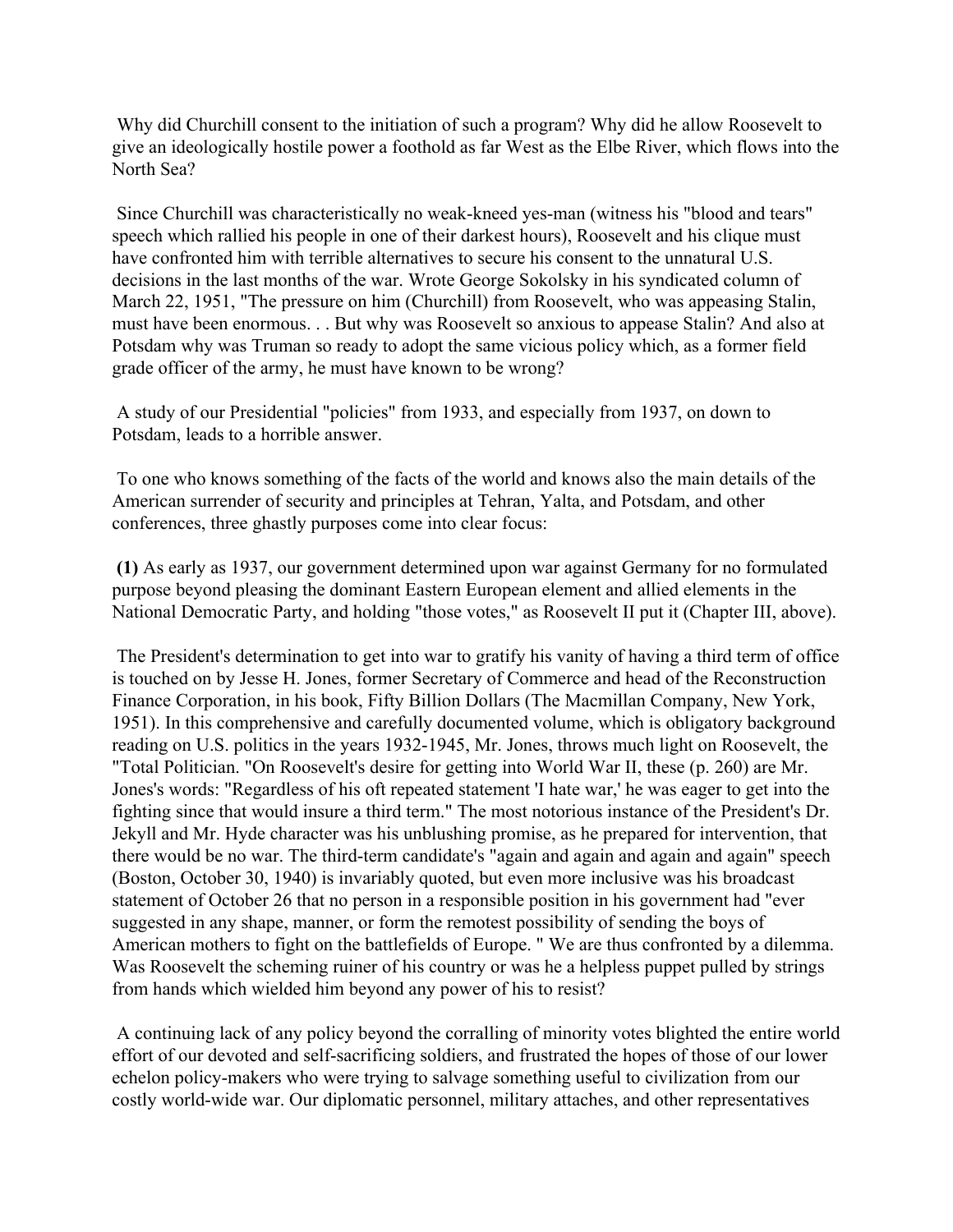abroad were confused by what they took to be rudderless drifting. In one foreign country diametrically opposed statements were issued simultaneously by heads of different U.S. missions. In Washington, the Office of War information issued under the same date line completely conflicting instructions to two sets of its representatives in another Asiatic country. A United States military attaché with the high rank of brigadier general made an impassioned plea (in the author's hearing) for a statement of our purposes in the war; But, asking the bread of positive strategic policy, he got the stone of continued confusion. Some of the confusion was due to the fact that officials from the three principal kinds of Democrats (Chapter III) were actuated by and gave voice to different purposes; most of it, however, resulted from the actual lack of any genuine policy except to commit our troops and write off casualties with the smoke of the President's rhetoric. Yes, we were fighting a war, not to protect our type of civilization or to repel an actual or threatened invasion, but for Communist and anti-German votes. Thus when our ailing President went to Yalta, he is said to have carried no American demands, to have presented no positive plans to counter the proposals of Stalin. In his feebleness, with Alger Hiss nearby, he yielded with scarcely a qualm to the strong and determined Communist leader. For fuller details see the carefully documented article, "America Betrayed at Yalta," by Hon. Lawrence H. Smith, U.S. Representative from Wisconsin (National Republic, July, 1951).

**(2)** The powerful Eastern European element dominant in the inner circles of the Democratic Party regarded with complete equanimity, perhaps even with enthusiasm, the killing of as many as possible of the world-ruling and Khazar-hated race of "Aryans" (Chapter II); that is, native stock Americans of English, Irish, Scotch, Welsh, German, Dutch, Scandinavian, Latin, and Slavic descent.

 This non-Aryan power bloc therefore indorsed "Unconditional Surrender" and produced the Morgenthau Plan (see below), both of which were certain to stiffen and prolong the German resistance at the cost of many more American lives, much more desolation in Germany, and many more German lives -- also "Aryan," The plans of the prolongers of the war were sustained by those high Democratic politicians who saw nothing wrong in the spilling of blood in the interest of votes.

 Unfortunately, President Roosevelt became obsessed with the idea of killing Germans (As He Saw It, pp. 185-186) rather than defeating Hitler, and reportedly set himself against any support of anti Hitler elements in Germany. Perhaps taking his cue from his Commander-in-Chief -- a term Roosevelt loved -- General Mark Clark told American soldiers of the Fifth Army that German "assaults" were "welcome" since "it gives you additional opportunity to kill your hated enemy in large numbers."

 The general drove the point home. "It is open season on the Anzio bridgehead," he continued, "and there is no limit to the number of Germans you can kill" (New York Times, February 13, 1944).

 Such a sentiment for men about to make the supreme sacrifice of their lives has -- in the author's opinion -- an unnatural ring to ears attuned to the teachings of Christianity. Such a stress on "killing" or "kill" rather than on a "cause" or on "victory" is definitely at variance with the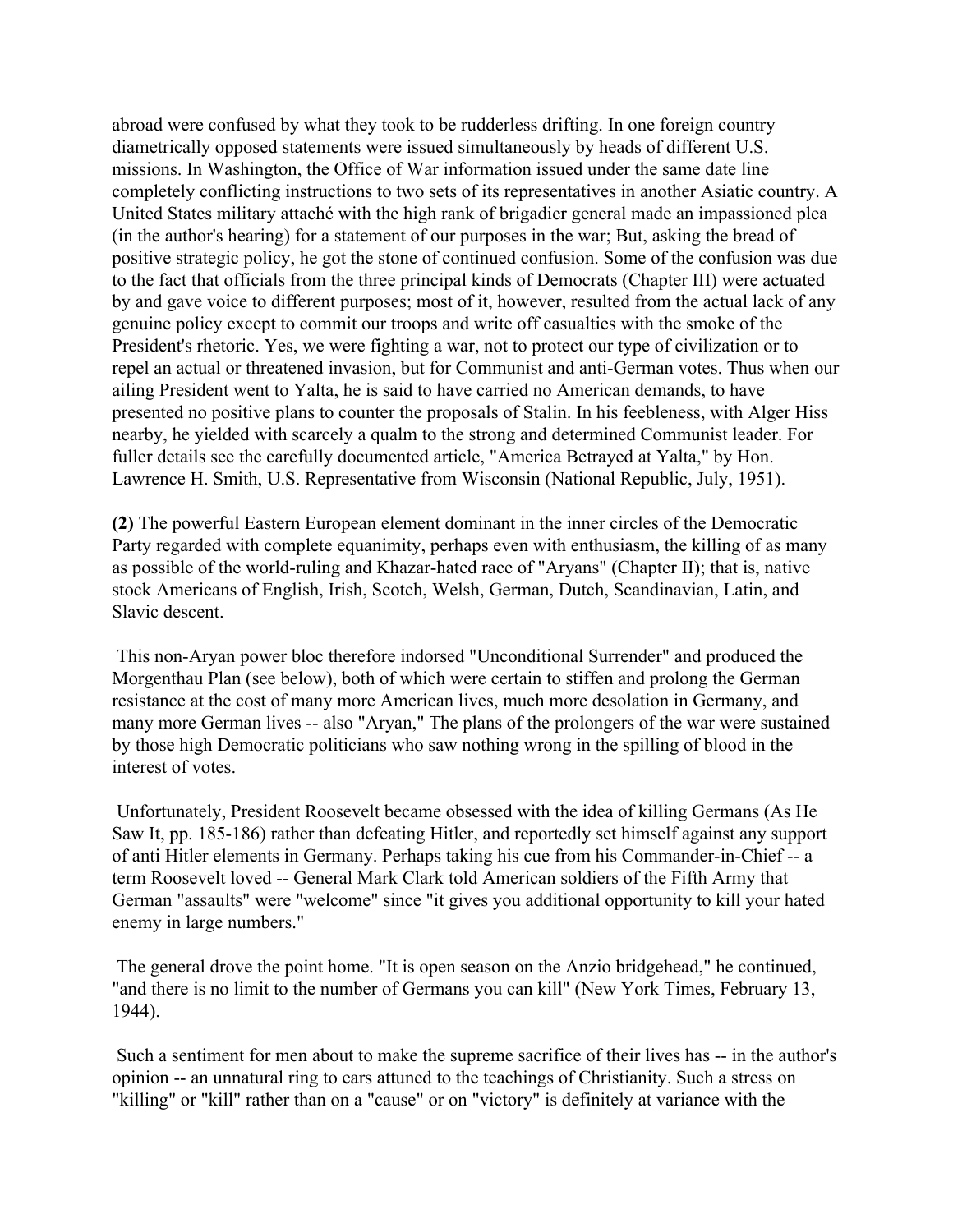traditions of Western Christian civilization. It is also costly in the life blood of America, for "killing" is a two-edged sword. An enemy who would surrender in the face of certain defeat will fight on to the end when truculently promised a "killing" -- and more Americans will die with him.

 The underlying philosophy of "killing" was incidentally hostile to the second largest racial strain in America. Germans have from the beginning been second only to the English and Scotch in the make-up of our population.

 "In 1775 the Germans constituted about 10 percent of the white population of the colonies" (The Immigration and Naturalization Systems of the United States," p. 233). The total of Dutch, Irish, French "and all others" was slightly less than the Germans, the great bulk of the population being, of course, the English-speaking people from England, Scotland, and Wales.

 In the first three quarters of the nineteenth century "German immigration outdistanced all other immigration" and as of 1950 "the Germans have contributed over 25 percent of the present white population of the United States.

 The English element -- including Scots, North Irish, and Welsh -- alone exceeds them with about 33 percent of the present white population. The Irish come third with about 15 percent" (op. cit., p. 233).

 Thus in his desire for shedding German blood, apart from military objectives, Roosevelt set himself not against an enemy government but against the race which next to the English gave America most of its life-blood. The general merely copied his "commander-in-chief." Another tragic factor in any announced stress on "killing" was, of course, that the Germans whom we were to "kill" rather than merely "defeat" had exactly as much to do with Hitler's policies as our soldiers in Korea have to do with Acheson's policies.

 Why did the thirty-four million Americans of German blood make no loud protest? The answer is this: in physical appearance, in culture, and in religion, Protestant or Catholic, they were so identical with the majority that their amalgamation had been almost immediate. In 1945 there was a great strain of German Blood in America, but there was no significant vote-delivering body of political "German-Americans."

 Meanwhile, the ships which took American soldiers to kill Germans and meet their own death in Europe brought home "refugees" in numbers running in many estimates well into seven figures. According to Assistant Secretary of State Breckenridge Long (testimony before House Committee on Foreign Affairs, Nov. 26, 1943), the number of officially admitted aliens fleeing "Hitler's persecution" had reached 580,000 as early as November 1943. Those refugees above quotas were admitted on "visitors' visas."

 These facts were released by Congressman Sol Bloom, Democrat of New York, Chairman of the House Committee on Foreign Affairs, on December 10 (article by Frederick Barkley, New York Times, Dec. 11, 1943). On December 11, Congressman Emanuel Celler, Democrat of New York,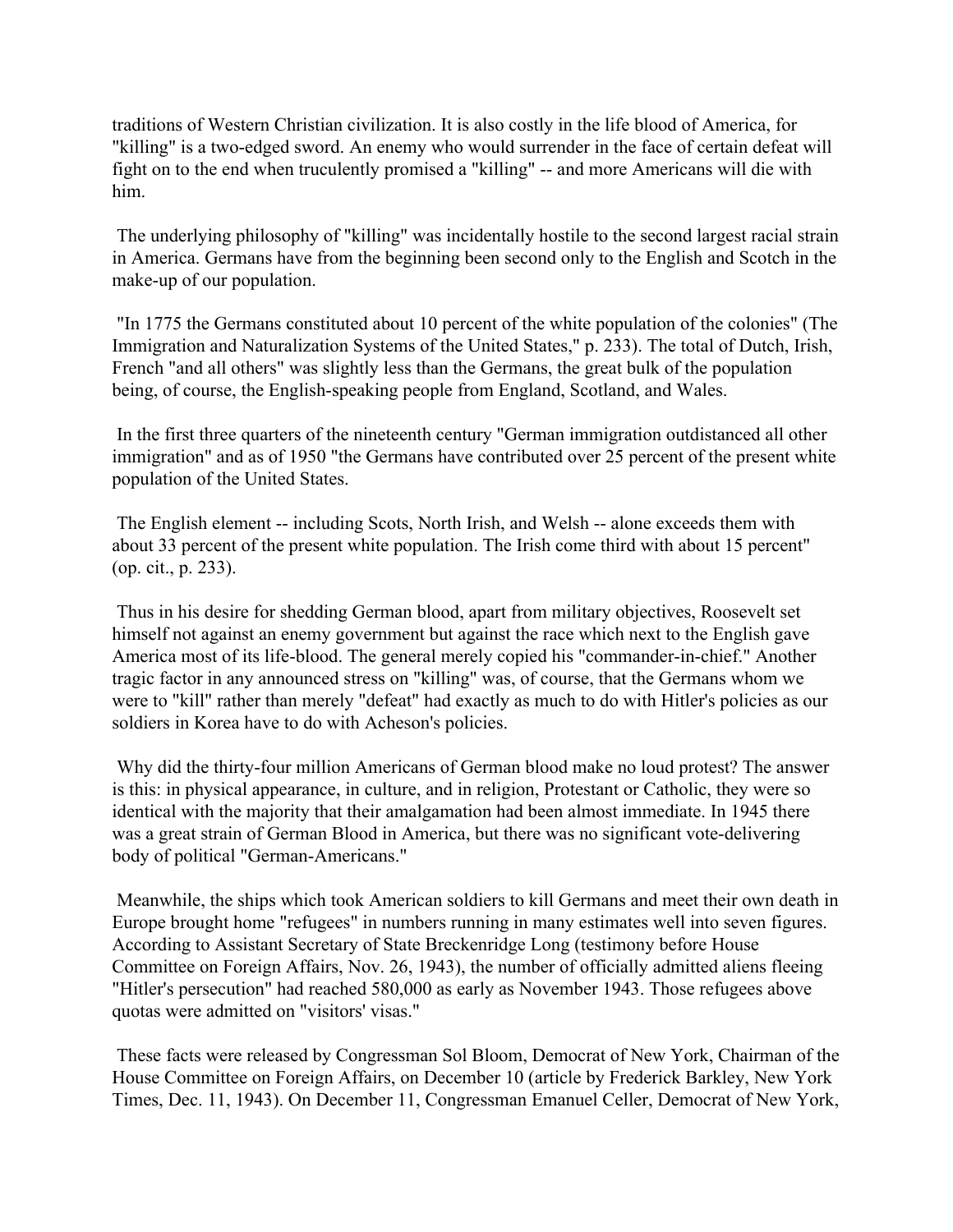complained that Mr. Long was, in all the State Department, the man "least sympathetic to refugees,' and added indignantly that United States ships had returned from overseas ports "void of passengers" (New York Times, December 12, 1943). Incidentally, in 1944 Mr. Long ceased to be Assistant Secretary of State.

 The influx of refugees continued. So great was the number of these people that even with the closing of thousands of American homes by ear casualties, the housing shortage after the war was phenomenal. For the lack of homes available to veterans, some writers blamed capital, some blamed labor, and some found other causes; but none, to the knowledge of the author, counted the homes which had been preempted by "refugees," while our soldiers were fighting beyond the seas. By 1951 the situation showed no amelioration, for on August 20 Senator Pat McCarran, chairman of a Senate sub-committee on internal security, said that "possibly 5,000,000 aliens had poured into the country illegally, creating a situation 'potentially more dangerous' than an armed invasion" (AP dispatch in New York Times, August 20,1951). This statement should be pondered thoughtfully by every true American.

 And there are more aliens to come. On September 7, 1951, a "five-year program for shifting 1,750,000 of Europe's 'surplus' population to new homes and opportunities in the Americas and Australia was disclosed" by David A. Morse, head of the International Labor Office of the UN (New York Times, Sept. 8, 1951).

 Needless to say, few of those 1,750,000 persons are likely to be accepted elsewhere than in the United States (for data on Mr. Morse, see Economic Council Letter, No. 200, October 1, 1948, or Who's Who in America, 1950-1951). Congressman Jacob K. Javits of New York's Twenty-first District, known to some as the Fourth Reich from the number of its "refugees" from Germany, also wishes still more immigrants. In an article, "Let Us Open the Gates" (New York Times Magazine, July 8, 1951), he asked for ten million immigrants in the next twenty years.

**(3)** Our alien-dominated government fought the war for the annihilation of Germany, the historic bulwark of Christian Europe (Chapter I, above). The final phase of this strategically unsound purpose sprouted with the cocky phrase "Unconditional Surrender," already mentioned. It was "thrown out at a press conference by President Roosevelt at Casablanca on January 24, 1943. . . President Roosevelt went into the press conference in which he 'ad-libbed' the historic phrase" (Raymond Gram Swing in "Unconditional Surrender," The Atlantic Monthly, September 1947). According to General Elliott Roosevelt, the President repeated the phrase, "thoughtfully sucking a tooth" (As He Saw It, p. 117), and added that "Uncle Joe might have made it up himself."

 Our foul purpose of liquidating Germany flowered with the implementation of the Morgenthau Plan, an implementation which allowed "widespread looting and violence" by "displaced persons" and brought Germans to the verge of starvation, according to Prof. Harold Zink, who served as American Editor of the Handbook for Military Government, in Germany in 1944 and was subsequently Consultant on U.S. Reorganization of German Government, U.S. Troop Control Council for Germany, 1944-1945 (Who's Who in America, Vol. 25, 1948-1949, p. 2783).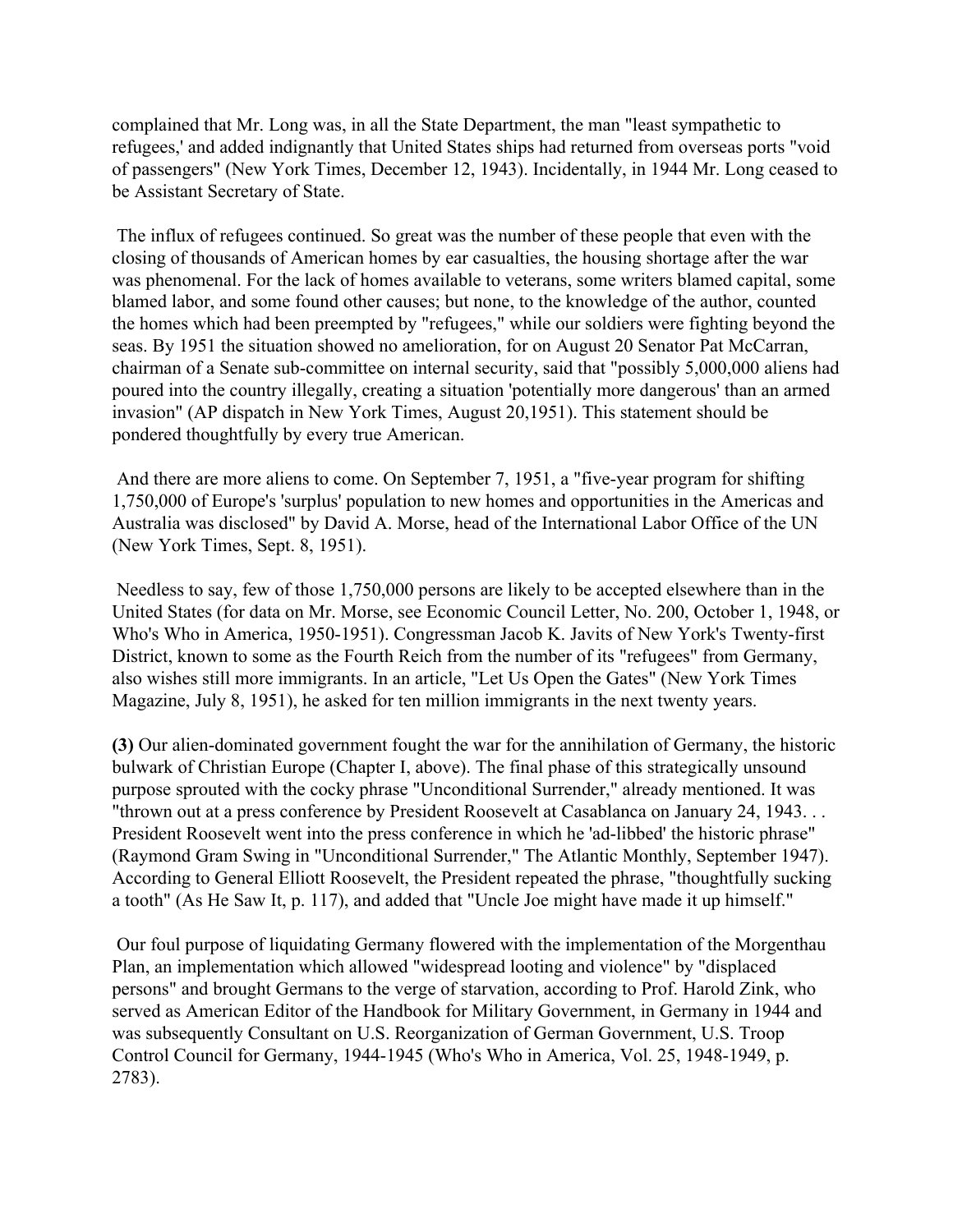In his book, American Military Government in Germany (Macmillan, 1947, pp. 106 and 111), Prof. Zink writes as follows:

 The Germans were forced to furnish food for the displaced persons at the rate of 2,000 calories per day when they themselves could have only 900-1100 calories. . . The amount available for German use hardly equaled the food supplied by the Nazis at such notorious concentration camps as Dachau. . . most of the urban German population suffered severely from lack of food. The hunger at Dachau was war-time inhumanity by people who were themselves desperately hungry because their food stocks and transportation systems had been largely destroyed by American air bombardment; but the quotation from Professor Zink refers to peace-time inhumanity, motivated by vengeance partly in its conception and even more so in its implementation (see Potsdam Agreement, Part III, paragraph 156 in Berlin Reparations Assignment, by Ratchford and Ross, The University of North Carolina Press, Chapel Hill, p. 206).

 Why did inhumanity in Germany go on? Because "a little dove," according to President Roosevelt, "flew in the Presidents window and roused him against a "too 'easy' treatment of the Germans," the "little dove" being "actually Secretary Morgenthau's personal representative in the ETO" (Zink, op. cit., pp. 131-132)!

 Further testimony to the President's desire for an inhuman treatment of "German people" is found in former Secretary of State that James F. Byrnes's book, Speaking Frankly (Harper and Brothers, New York, 1947). The President stated to his Secretary of State that the Germans "for a long time should have only soup for breakfast, soup for lunch and soup for dinner" (p. 182).

 The fruits of the Morgenthau Plan were not all harvested at once. The persistence of our mania for destroying the historic heart of Germany was shown vividly in 1947. With Prussia already being digested in the maw of the Soviet, the Allied Control Council in Berlin (March 1) added a gratuitous insult to an already fatal injury when it "formally abolished" Prussia, the old homeland of the Knights of the Teutonic Order.

 This could have had no other motive than offending Germans unnecessarily for the applause of certain elements in New York. It was also a shock to all Christians. Catholic or Protestant, who have in their hearts the elementary instincts of Christ-like Mercy (St. Matthew, V. 7), or know in spite of censorship the great facts of the history of Europe (Chapter I).

 Our policy of terrifying the Germans spiritually, and ruining them economically, is understandable only to one who holds his eye in focus upon the nature if the High Command of the National Democratic Party. Vengeance and votes were the sire and dam of the foul monster of American cruelty to the Germans.

 In the accomplishment of our base purpose there was also a strange pagan self-immolation, for we would not let the West Germans all the way die and spent approximately a billion dollars a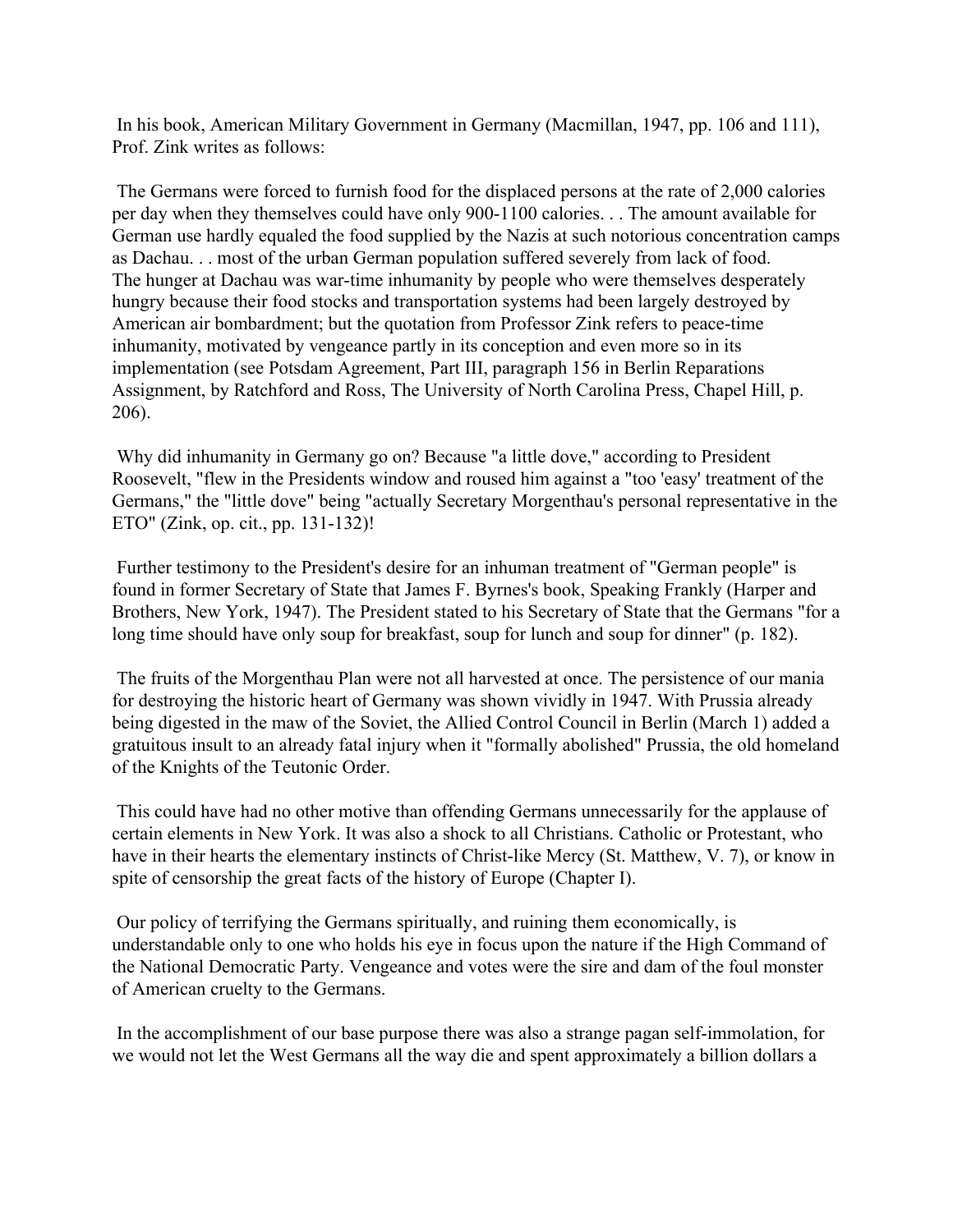year (high as our debt was -- and is) to provide for our captives the subsistence they begged to be allowed to earn for themselves!

 Our wanton dismantling of German industrial plants in favor of the Soviet as late as 1950 and our hanging of Germans as late as 1951 (Chapter V,c), more than six years after the German surrender, had no other apparent motive than the alienation of the German people. Moreover, as the years pass, there has been no abandonment of our policy of keeping in Germany a number of representatives who, whatever their personal virtues, are personae non gratae to the Germans (Chapters III and VI).

 Our many-facetted policy of deliberately alienating a potentially friendly people violates a cardinal principle of diplomacy and strategy and weakens us immensely to the advantage of Soviet Communism.

 The facts and conclusions thus far outlined in this chapter establish fully the validity of Churchill's phrase "The Unnecessary War." The war was unnecessary in its origin, unnecessary cruel in its prolongation, indefensible in the double-crossing of our ally Britain, criminal in our surrender of our own strategic security in the world, and all of this the more monstrous because it was accomplished in foul obeisance before the altar if anti Christian power in America.

 The facts and conclusions outlined in this chapter raise the inevitable question: "How were such things possible?"

The answer is the subject of the chapter.

## **Chapter V**

## **THE BLACK HOOD OF CENSORSHIP**

 Over his head, face, and neck the medieval executioner sometimes wore a loose-fitting hood of raven black. The grim garment was pierced by two eye-holes through which the wearer, himself unrecognized, caused terror by glancing among the onlookers while he proceeded to fulfill his gruesome function. In similar fashion today, under a black mask of censorship, which hides their identity and their purpose, the enemies of our civilization are at once creating fear and undermining our Constitution and our heritage of Christian civilization. In medieval times the onlookers at least knew what was going on, but in modern times the people have no such knowledge.

 Without the ignorance and wrong judging generated by this hooded propaganda, an alert public and an informed Congress would long since have guided the nation to a happier destiny.

 The black-out of truth in the United States has been effected (I) by the executive branch of the national government and (II) by non-government power. In the mention of government censorship, it is not implied that our national government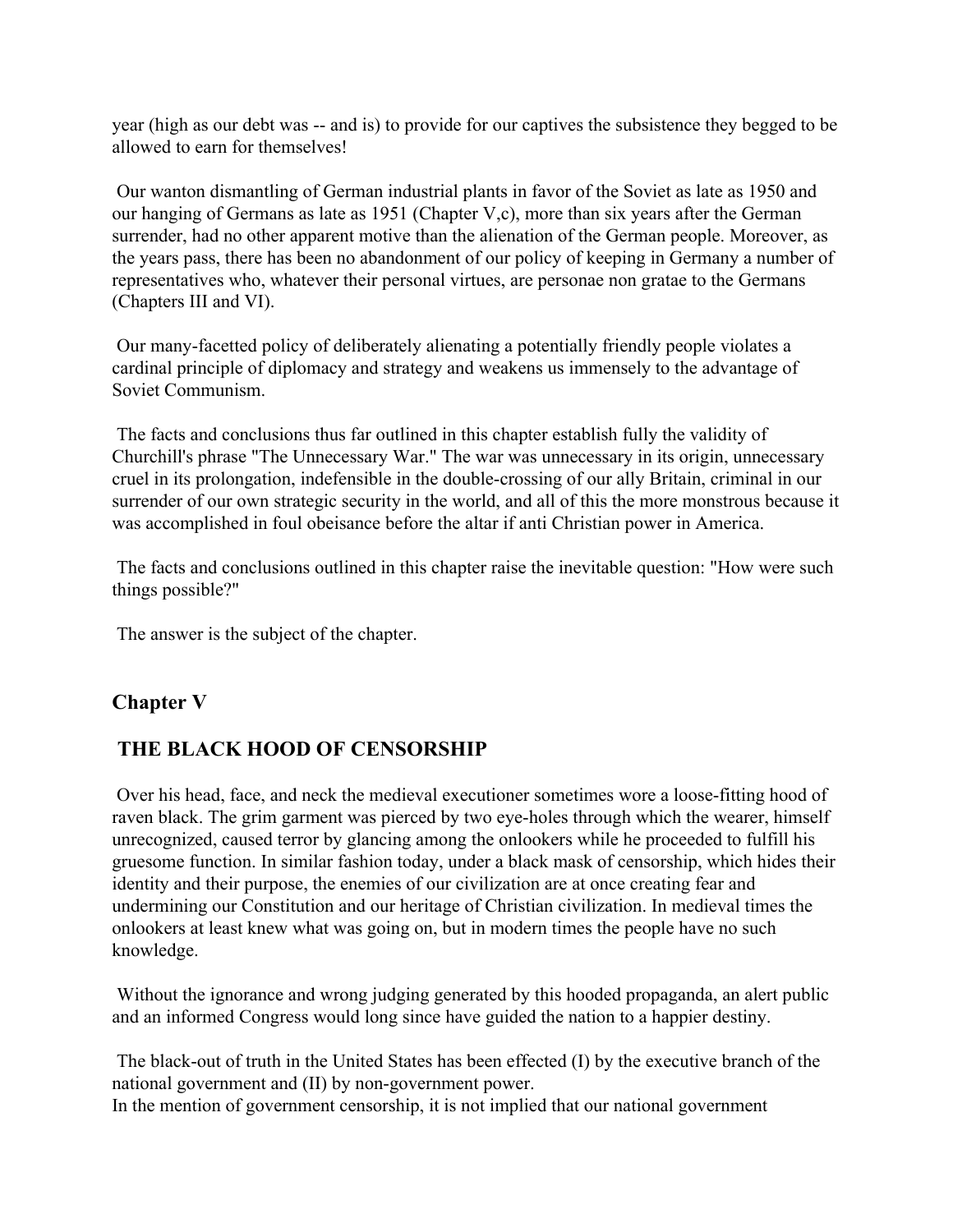suppresses newspapers, imprisons editors, or in other drastic ways prevents the actual publication of news which has already been obtained by periodicals. It is to be hoped that such a lapse into barbarism will never befall us.

 Nevertheless, since the mid-thirties, a form of censorship has been applied at will by many agencies of the United States government. Nothing is here said against war-time censorship of information on United States troop movements, military plans, and related matters. Such concealment is necessary for our security and for the surprise of the enemy, and is a vital part of the art of war. Nothing is said here against such censorship as the government's falsification of the facts about our losses on December 7, 1941, at Pearl Harbor (Pearl Harbor, The Story of the Secret War, by George Morgenstern, The Devin-Adair Company, New York, 1947), though the falsification was apparently intended to prevent popular hostility against the administration rather than to deceive an enemy who already knew the facts.

 Unfortunately, however, government censorship has strayed from the military field to the political. Of the wide-spread flagrant examples of government blackout of truth before, during, and after World War II the next five sections (a to e) are intended as samples rather than as even a slight survey of a field, the vastness of which is indicated by the following:

 Congressman Reed (N.Y., Rep.) last week gave figures on the number of publicity people employed in all the agencies of the Government. "According to the last survey made," he said, "there were 23,000 permanent and 22,000 part-time" (From "Thought Control," Human Events, March 19, 1952).

Our grossest censorship concealed the Roosevelt administration's maneuvering our people into World War II. The blackout of Germany's appeal to settle our differences has been fully enough presented in Chapter IV.

 Strong evidence of a similar censorship of an apparent effort of the administration to start a war in the Pacific is voluminously presented in Frederic R. Sanborn's heavily documented Design for War (already referred to). Testimony of similar import has been furnished by the war correspondent, author, and broadcaster, Frazier Hunt. Addressing the Dallas Women's Club late in 1950, he said, "American propaganda is whitewashing State Department mistakes . . .the free American mind has been sacrificed. . . We can't resist because we don't have facts to go on."

 For a startling instance of the terrible fact of censorship in preparing for our surrender to the Soviet and the part played by Major General Clayton Bissell, A.C. of S., G-2 (the Chief of Army Intelligence), Ambassador to Moscow W. Averell Harriman, and Mr. Elmer Davis, Director of the Office of War Information, see Lane, former U.S. Ambassador to Poland (The American Legion Magazine, February, 1952). There has been no official answer to Mr. Lane's question:

 Who, at the very top levels of the United States Government, ordered the hiding of all intelligence reports unfavorable to the Soviets, and the dissemination only of lies and communist propaganda?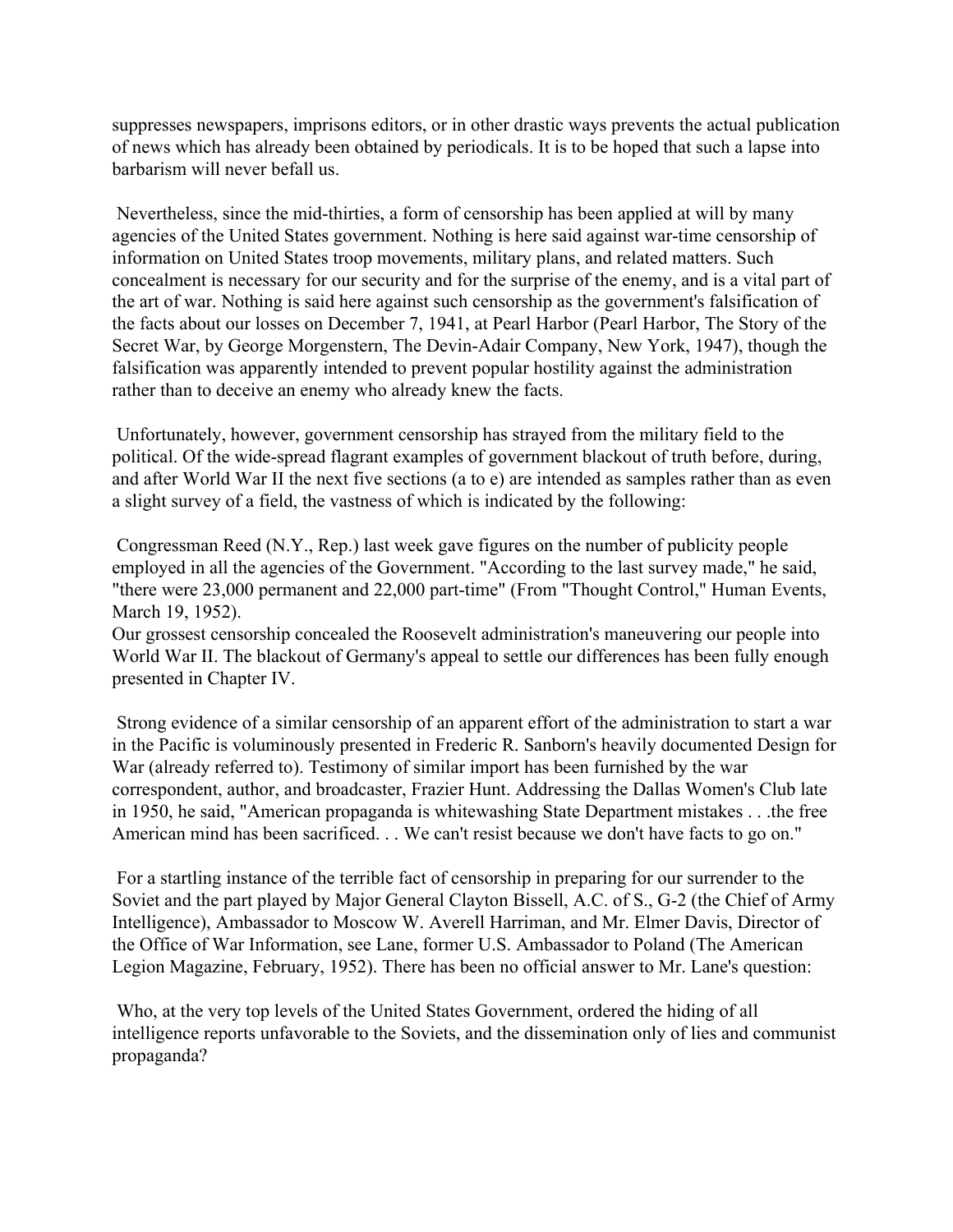Professor Harry Elmer Barnes's pamphlet, "Was Roosevelt Pushed Into War by Popular Demand in 1941? (Freeman's Journal Press, Cooperstown, New York, 1951, 25c) furnishes an important observation on the fatal role of government censorship in undermining the soundness of the public mind and lists so well the significant matters on which knowledge was denied the people that an extensive quotation is here used as a summary of this section:

 Fundamental to any assumption about the relation of public opinion to political action is this vital consideration: It is not only what the people think, but the soundness of their opinion which is most relevant. The founders of our democracy assumed that, if public opinion is to be a safe guide for statecraft, the electorate must be honestly and adequately informed. I do not believe that any interventionist, with any conscience whatever, would contend that the American public was candidly or sufficiently informed as to the real nature and intent of President Roosevelt's foreign policy from 1937 to Pearl Harbor. Our public opinion, however accurately or inaccurately measured by the polls, was not founded upon full factual information.

Among the vital matters not known until after the War was over were:

**(1)** Roosevelt's statement to President Benes in May, 1939, that the United States would enter any war to defeat Hitler; **(2)** the secret Roosevelt-Churchill exchanges from 1939 to 1941; **(3)** Roosevelt's pressure on Britain, France and Poland to resist Hitler in 1939; **(4)** the fact that the Administration lawyers had decided that we were legally and morally in the War after the Destroyer Deal of September, 1940; **(5)** Ambassador Grew's warning in January, 1941, that, if the Japanese should ever pull a surprise attack on the United States, it would probably be at Pearl harbor, and that Roosevelt, Stimson, Knox, Marshall and Stark agreed that Grew was right; **(6)** the Anglo-American Joint-Staff Conferences of January-March, 1941; **(7)** the drafting and approval of the Washington Master War Plan and the Army-Navy Joint War Plan by May, 1941; **(8)** the real facts about the nature and results of the Newfoundland Conference of August, 1941; **(9)** the devious diplomacy of Secretary Hull with Japan; **(10)** Konoye's vain appeal for a meeting with Roosevelt to settle the Pacific issues; **(11)** Roosevelt's various stratagems to procure an overt act from Germany and Japan; **(12)** Stimson's statement about the plan to maneuver Japan into firing the first shot; **(13)** the idea that, if Japan crossed a certain line, we would have to shoot; **(14)** the real nature and implications of Hull's ultimatum of November 26, 1941; and **(15)** the criminal failure to pass on to Admiral Kimmel and General Short information about the impending Japanese attack.

 If the people are to be polled with any semblance of a prospect for any intelligent reaction, they must know what they are voting for. This was conspicuous not the case in the years before Pearl **Harbor** 

 Almost, if not wholly, as indefensible as the secret maneuvering toward war, was the wholesale deception of the American people by suppressing or withholding facts on the eve of the presidential election of 1944. Three examples are here given.

 First of all, the general public got no hint of the significance of the pourparlers with the "left," which led to the naming of the same slate of presidential electors by the Democratic, American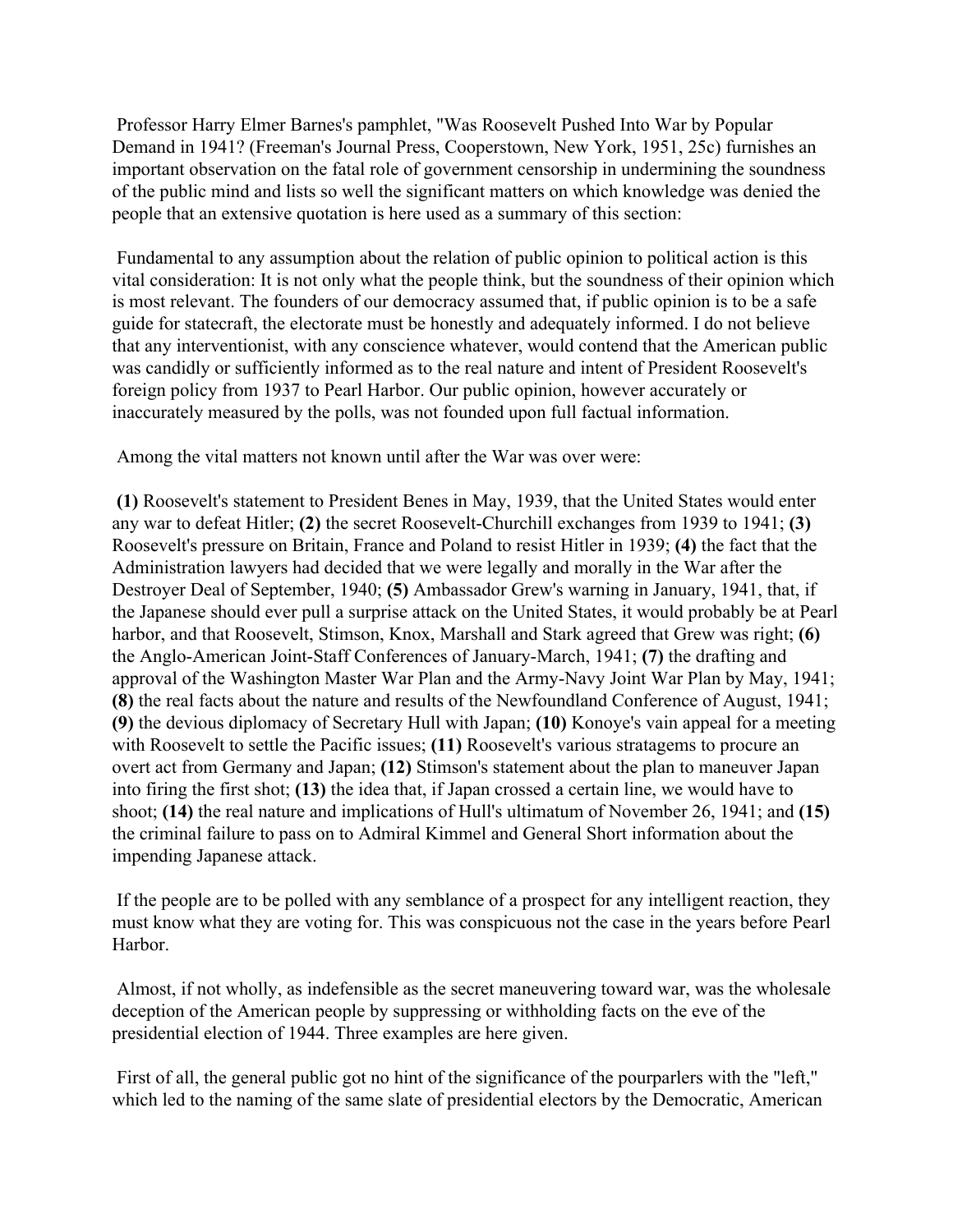Labor, and Liberal parties in New York - a deal generally credited with establishing the fateful grip (Executive Order of December 30, 1944) of Communists on vital power-positions in our government. Incidentally the demands of the extreme left were unassailable under the "We need those votes" political philosophy; for Dewey, Republican, received 2,987,647 votes to 2,478,598 received by Roosevelt, Democrat -- and Roosevelt carried the state only with the help of the 496,236 Liberal votes, both of which were cast for the Roosevelt electors!

 As another example of catering to leftist votes, the President arrogantly deceived the public on October 28, 1944, when he "boasted of the amplitude of the ammunition and equipment which were being sent to American fighting men in battle." The truth, however, was that our fighting men would have sustained fewer casualties if they had received some of the supplies which at the time were being poured into Soviet Russia in quantities far beyond any current Soviet need. It was none other than Mrs. Anna Rosenberg, "an indispensable and ineradicable New Deal ideologist, old friend of Mrs. Roosevelt" who, about a month before the election, "went to Europe and learned that ammunition was being rationed" to our troops. "It apparently did not occur to Mrs. Rosenberg to give this information to the people before election day." After the election and before the end of the same tragic November, the details were made public, apparently to stimulate production (all quotes from Westbrook Pegler's column "Fair Enough," Nov. 27, 1944, Washington Times-Herald and other papers).

 A third example of apparent falsification and deception had to do with President Roosevelt's health in the summer and autumn of 1944. His obvious physical deterioration was noted in the foreign press and was reported to proper officials by liaison officers to the White House (personal knowledge of the author). Indeed, it was generally believed in 1944, by those in a position to know, that President Roosevelt never recovered from his illness of December, 1943, and January, 1944, despite a long effort at convalescence in the spring weather at the "Hobcaw Barony" estate of his friend Bernard Baruch on the South Carolina coast. The imminence of the President's death was regarded as to certain that, after his nomination to a fourth term, Washington newspaper men passed around the answer "Wallace" to the spoken question "Who in your opinion will be the next president?' Former Postmaster General James A. Farley has testified that Roosevelt "was a dying man" at the time of his departure for Yalta (America Betrayed at Yalta," by Congressman Lawrence H. Smith, National Republic, July, 1951). The widespread belief that Roosevelt was undergoing rapid deterioration was shortly to be given an appearance of certitude by the facts of physical decay revealed at the time of his death, which followed his inauguration by less than three months.

 Nevertheless, Vice Admiral Ross T. McIntire, Surgeon-General of the Navy and Roosevelt's personal physician, was quoted thus in a Life article by Jeanne Perkins (July 21, 1944, p. 4) during the campaign: "The President's health is excellent. I can say that unqualifiedly." In World War II, censorship and falsification of one kind or another were accomplished not only in high government offices but in lower echelons as well. Several instances, of which three are here given, were personally encountered by the author.

**(1)** Perhaps the most glaring was the omission, in a War Department report (prepared by tow officers of Eastern European background), of facts uncomplimentary to Communism in vital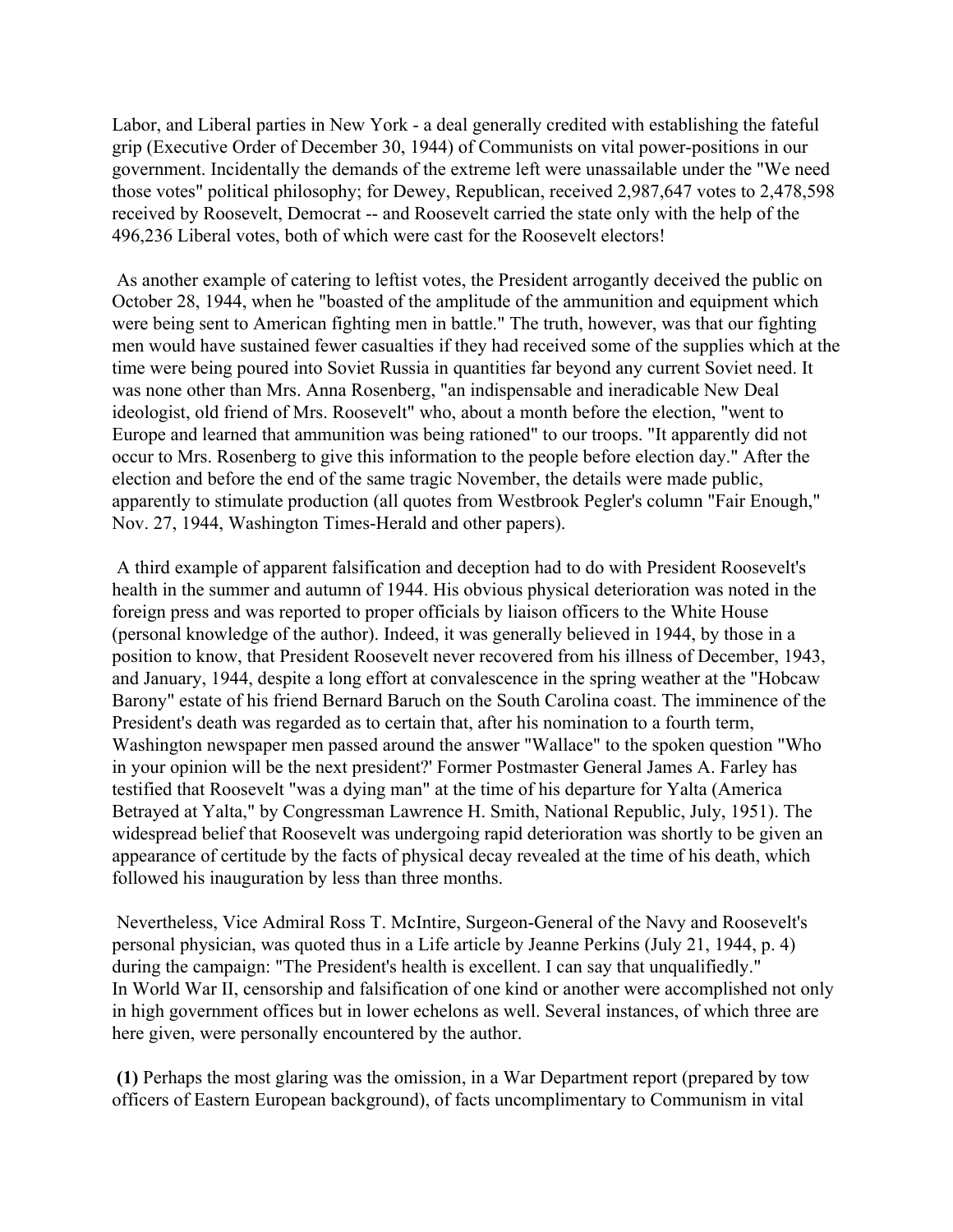testimony on UNRRA given by two patriotic Polish-speaking congressmen (both Northern Democrats) returning from an official mission to Poland for the House Foreign Affairs Committee. An investigation was initiated but before it could be completed both officers had been separated from the service.

**(2)** News was slanted as much as by a fifty-to-one pro-Leftist ratio in a War Department digest of U.S. newspaper opinion intended, presumably, to influence thought including the thought of U.S. soldiers. For example, the leftist PM (circulation 137,000) in one issue (Bureau of Publications Digest, March 14, 1946) was represented by 616 columnar inches of quoted matter in comparison with 35 1/2 columnar inches from the non-leftist N.Y. World-Telegram (circulation 389,257). There was also a marked regional slant. Thus in the issue under consideration 98.7 percent of the total space was given to the Northeastern portion of the United States, plus Missouri, while only 1.3 percent was given to the rest of the country, including South Atlantic States. Gulf States, Southwestern States, Prairie States, Rocky Mountain States, and Pacific Coast States.

**(3)** Late in 1945 the former Secretary of War, Major General Patrick D. Hurley, resigned as Ambassador to China to tell the American government and the American people about Soviet Russia's ability to "exert a potent and frequently decisive influence in American politics and in the American government, including the Department of Justice" (for details, see Chapter VI, a). General Hurley was expected to reveal "sensational disclosures" about certain members of the State Department's Far Eastern staff in particular (quoted passages are from the Washington Times-Herald, December 3, 1945); but he was belittled by high government agencies including the Chairman of the Foreign Relations Committee of the Senate, and large sections of the press connived to smother his message. A scheduled Military Intelligence Service interview arranged with General Hurley by the author was canceled by higher authority. Be it said for the record, however, that the colonels and brigadier generals immediately superior to the author in Military Intelligence were eager seekers for the whole intelligence picture and at no transmit the order just referred to.

 Incidentally the brush-off of General Hurley suggests that the leftist palace guard which was inherited from the Roosevelt administration had acquired in eight months a firmer grip on Mr. Truman that it ever had on the deceased president until he entered his last months of mental twilight. Roosevelt's confidence in Hurley is several times attested by General Elliott Roosevelt in As He Saw It. In Tehran the morning after the banquet at the Russian Embassy the President said: I want you to do something for me, Elliott. Go find Pat Hurley, and tell him to get to work drawing up a draft memorandum guaranteeing Iran's independence. . . I wish I had more men like Pat, on whom I could depend. The men in the state Department, those career diplomats . . .half the time I can't tell whether I should believe them or not (pp. 192-193).

At the second Cairo Conference the President told his son:

 That Pat Hurley. . . He did a good job. If anybody can straighten out the mess of internal Chinese politics, he's the man. . . Men like Pat Hurley are invaluable. Why? Because they're loyal. I can give him assignments that I'd never give a man in the State Department because I can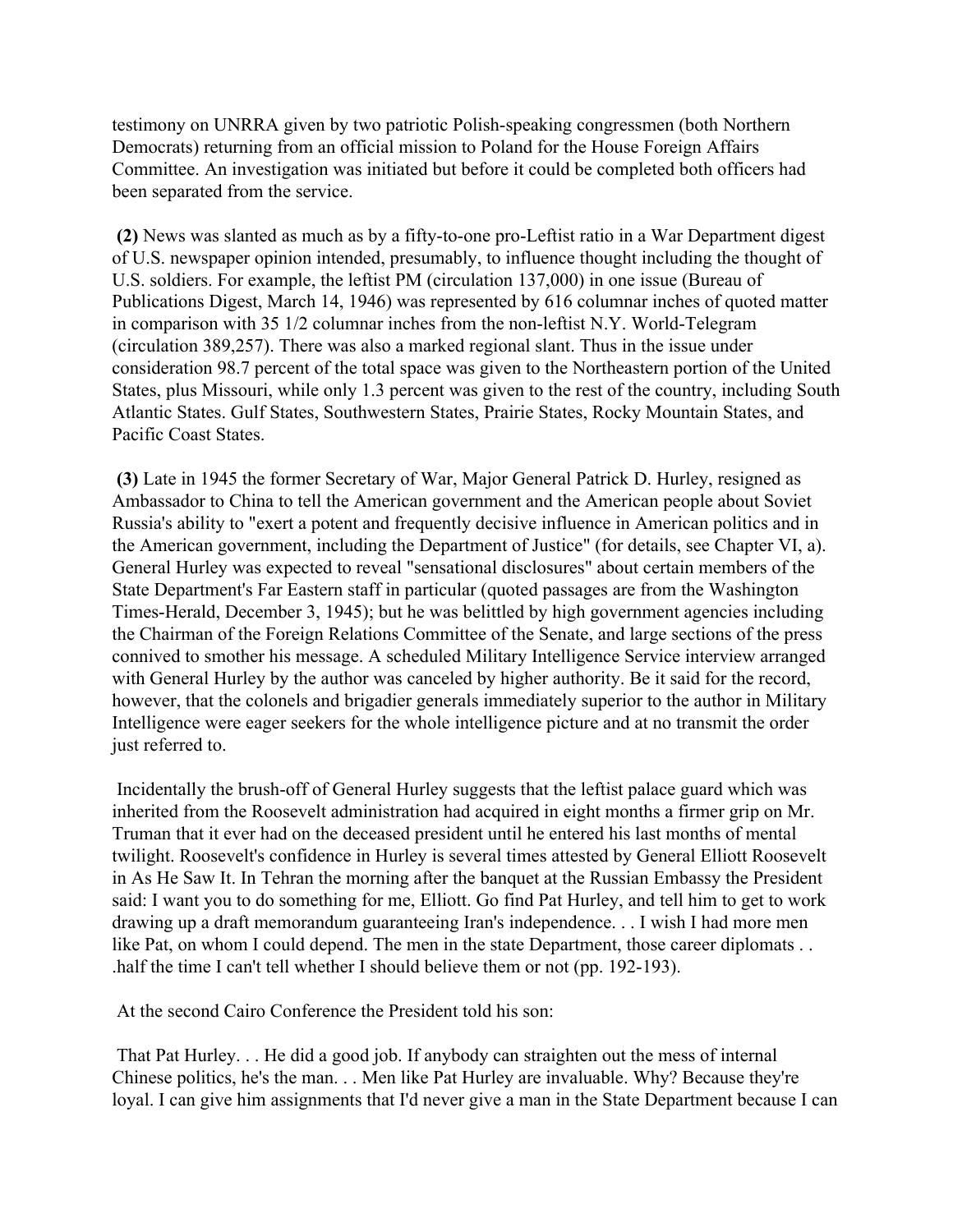depend on him. . . Any number of times the men in the State Department have tried to conceal messages to me, delay them, hold them up somehow, just because some of those career diplomats aren't in accord with what they know I think (pp. 204-205).

 The above passages not only throw light on the enormity of the offense against America of preventing the testimony of General Hurley, but give on the Department of State a testimony that cannot be regarded as other than expert.

 With the passing of the years, government censorship has become so much more intensive that it was a principal topic of the American Society of Newspaper Editors at its meeting (April 21, 1951) in Washington. Here is an excerpt (The Evening Star, Washington, April 21, 1951) from the report of the Committee on Freedom of Information: Most Federal offices are showing exceptional zeal in creating rules, regulations, directives, classifications and policies which serve to hide, color or channel news. . .

 We editors have been assuming that no one would dispute this premise: That when the people rule, they have a right to know all their Government does. This committee finds appalling evidence that the guiding credo in Washington is becoming just the opposite: That it is dangerous and unwise to let information about Government leak out in any unprocessed form.

 In spite of this protest, President Truman on September 25, 1951, extended government censorship drastically by vesting in other government agencies the authority and obligation to classify information as "Top Secret," "Secret," and "Confidential" a right and a responsibility previously enjoyed only, or principally, by the departments of State and Defense. Again the American Society of Newspaper Editors made a protest (AP, September 25, 1951). The President assured the public that no actual censorship would be the outcome of his executive order. To anyone familiar with the use of "Secret" and "Confidential" not for security but for "playing safe" with a long or not fully understood document, or for suppressing information, the new order cannot, however, appear as other than a possible beginning of drastic government-wide censorship.

 The day after the President's executive order, "Some 250 members of the Associated Press Managing Editors Association" voiced their fears and their determination to fight against the "tightening down of news barriers" (AP, Sept. 1, 1951). Kent Cooper, executive director of the Associated Press, and a well-known champion of the freedom of the press, said: "I'm really alarmed by what is being done to cover up mistakes in public office"

 The reaction, after the censorship order was several weeks old, was thus summarized by U.S. News and World. Report (October 19,1951):

 Newspaper men and others deeply fear that this authority may be broadened in application, used to cover up administrative blunders and errors of policy, to conceal scandals now coming to light, or to hide any information unfavorable to the administration, especially as the presidential campaign draws near.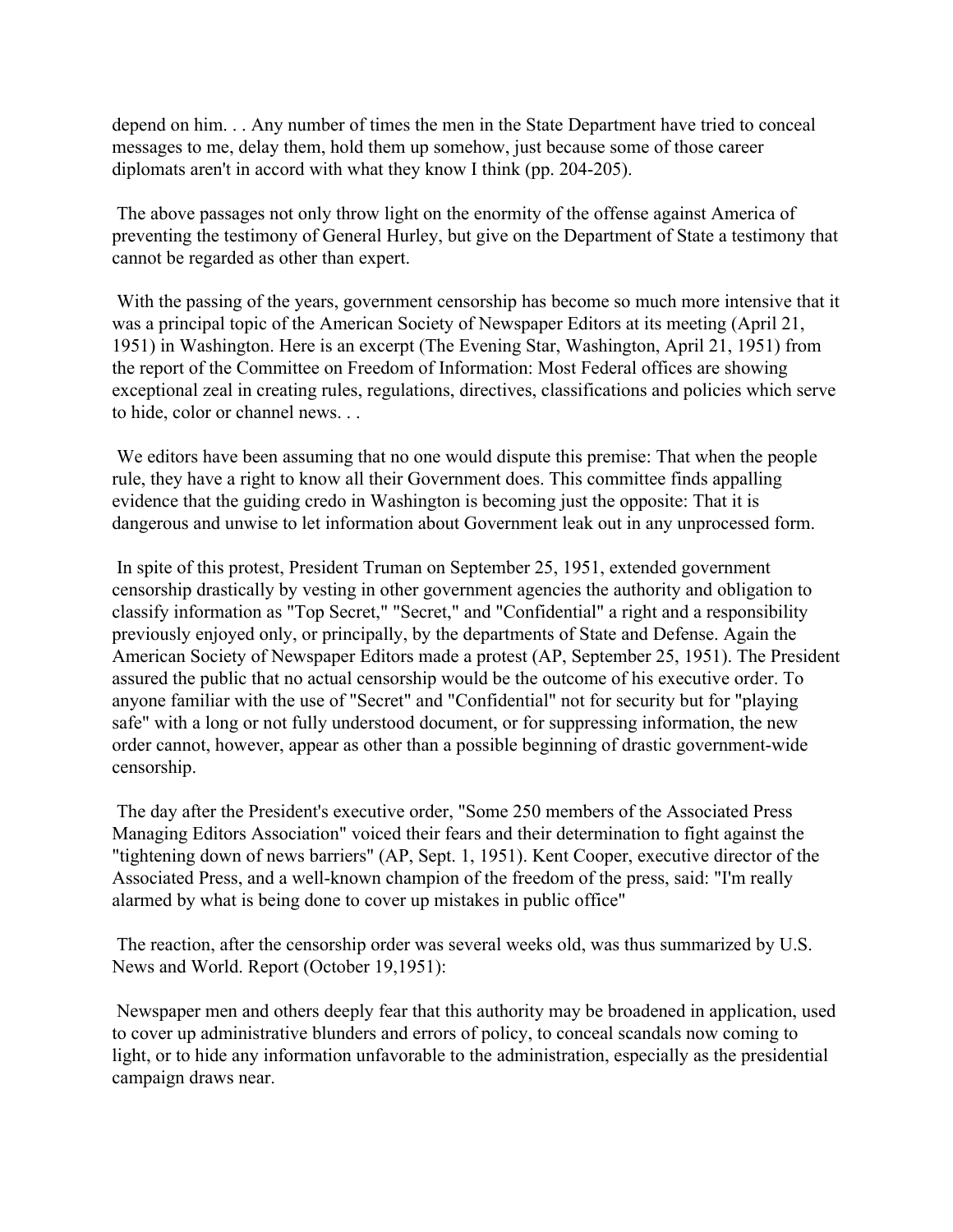It is to be hoped that the newspapers of the country will keep the issue alive in the minds of the American people. (It is to be hoped also that they will take concerted action to deal with censorship imposed by some of their advertisers. See pp. 90-93.)

During World War II, the Congress of the United States was the victim of censorship to almost as great a degree as the general public. By virtue of his official position, the author was sent by his superiors to brief members of the Congress about to go abroad, and he also interviewed them on their return from strategic areas. He found them, including some Northern Democrats, restive at the darkness of censorship and indignant at the extension of UNRRA without any full knowledge of its significance. With regard to secret data, the Congress was really in an awkward position. Because several Senators and Representatives, including members of the most sensitive committees, were indiscreet talkers and because of the possibility that some, like the Canadian Members of Parliament, Fred Rose (Rosenberg), might be subversive, the Congress could make no demands for full details on secret matters. The alternative was the twilight in which patriotic Senators and Representatives had to work and vote.

 Alarmed by the threat of Communism, however, the Congress has made investigations and published a number of pamphlets and books (Superintendent of Documents, Government Printing Office, Washington 25, D.C.) intended to acquaint the American people with the danger to this country from Communists in general as well as from those imbedded in the departments and agencies of the government. It is suggested that you write to your own Congressman or to one of your Senators for an up-to-date list of these publications. One of a series of ten-cent books (see below in this chapter) is actually entitled "100 Things You Should Know About Communism and Government." How pathetic and how appalling that a patriotic Congress, denied precise facts even as the people are denied them, has to resort to such a means to stir the public into a demand for the cleanup of the executive branch of our government!

#### II

 Censorship, however, has by no means been a monopoly of the administration. Before, during, and since World War II, amid ever-increasing shouts about the freedom of the press, one of the tightest censorships in history has been applied by non-government power to the opinion-controlling media of the United States. A few examples follow under (a) newspapers, (b) motion pictures, and (c) books. These examples are merely samples and in no case are to be considered a coverage of the field. The subject of the chapter is concluded by observations on three other subjects (d, e, f) pertinent to the question of censorship.

#### (a)

 Newspaper censorship of news is applied to some extent in the selection, rejection, and condensation of factual AP, UP, INS, and other dispatches. Such practices cannot be given blanket condemnation, for most newspapers receive from the agencies far more copy than they can publish; a choice is inevitably hurried; and selection on the basis of personal and institutional preferences is legitimate -- provided there is no blackout of important news. The occasional use of condensation to obscure the point of a news story is, however, to be vigorously condemned.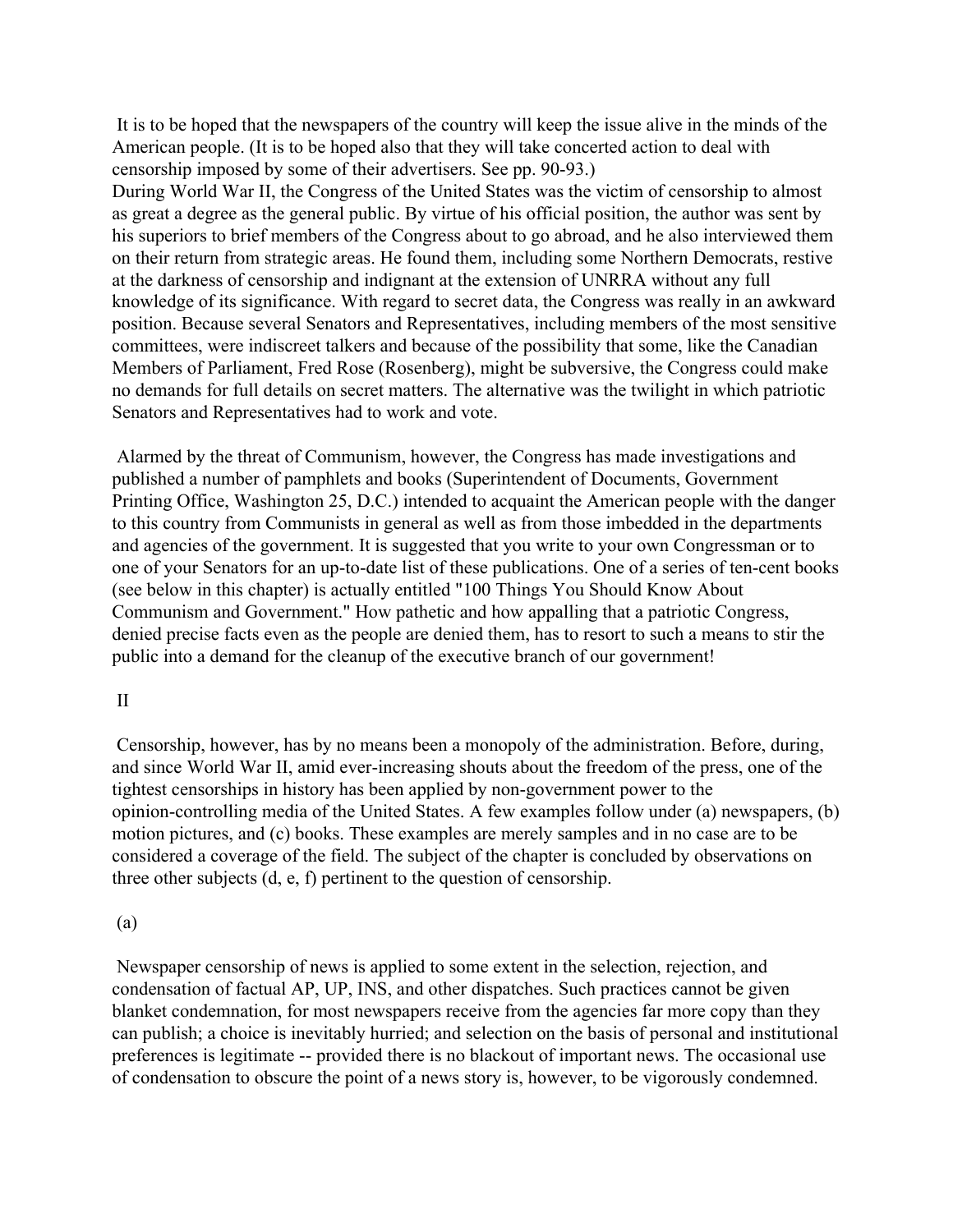Still worse is a deliberate news slanting, which is accomplished by the " editing" - somewhere between fact and print - of such dispatches as are printed. During World War II the author at one time had under his supervision seven War Department teletype machines and was astounded to learn that dispatches of the news agencies were sometimes re-worded to conform to the policy or the presumed policy of a newspaper, or to the presumed attitude of readers or advertisers, or possibly to the prejudices of the individual journalist who did the re-wording! Thus, when Field Marshall von Mackensen died, a teletype dispatch described him as the son of a "tenant farmer." This expression, presumably contrary to the accepted New York doctrine that Germany was undemocratic, became in one great New York morning paper "son of a minor landholder" and in another it became "son of a wealthy estate agent." It is not here implied that the principal owners of these papers knew of this or similar instances. The changed dispatches, however, show the power of the unofficial censor even when his infiltration is into minor positions.

 The matter of securing a substantially different meaning by changing a word or a phrase was, so far as the author knows, first brought to the attention of the general public late in 1951 when a zealous propagandist substituted "world" for "nation" in Lincoln's "Gettysburg Address! The revamping of Lincoln's great words "that this nation, under God, shall have a new birth of freedom" would have made him a "one worlder," except for the fact that some Americans knew the Gettysburg Address by heart! Their protests not only revealed the deception in this particular instance, but brought into daylight a new form of falsification that is very hard to detect - except, of course, when the falsifiers tamper with something as well known as the Gettysburg Address!

 Occasionally during World War II the abuse of rewriting dispatches was habitual. One foreign correspondent told the author that the correspondent's paper, a "liberal" sheet which was a darling of our government, virtually threw away his dispatches, and wrote what they wished and signed his name to it. Be it said to this man's credit that he resigned in protest.

 Sometimes the censorship is effected not by those who handle news items, but by the writer. Thus the known or presumed attitude of his paper or its clientele may lead a correspondent to send dispatches designed, irrespective of truth, to please the recipients. This practice, with especial emphasis on dispatches from West Germany, was more than once noted by the newsletter, Human Events (1710 Rhode Island Avenue, N W., Washington 6, D.C.) during the year 1950. See the issue of December 20, 1950, which contains an analysis of the dim-out in the United States on the German reaction to the naming of General Eisenhower, the first implementer of the Morgenthau Plan, as Supreme Commander of our new venture in Europe.

 In the early summer of 1951, the American public was treated to a nation-wide example of the form of distortion or falsification in certain sections of the press and by certain radio commentators. This was the presentation as fact of the individual columnist's or commentator's thesis that General MacArthur wanted war, or wanted World War III, or something of the sort - a thesis based on the General's request for the use of Nationalist Chinese troops as allies and for the removal of the blindfold which prevented his even reconnoitering, much less bombing, the trans-Yalu forces of the enemy armies, vastly more numerous than his own (see Chapter VI, d,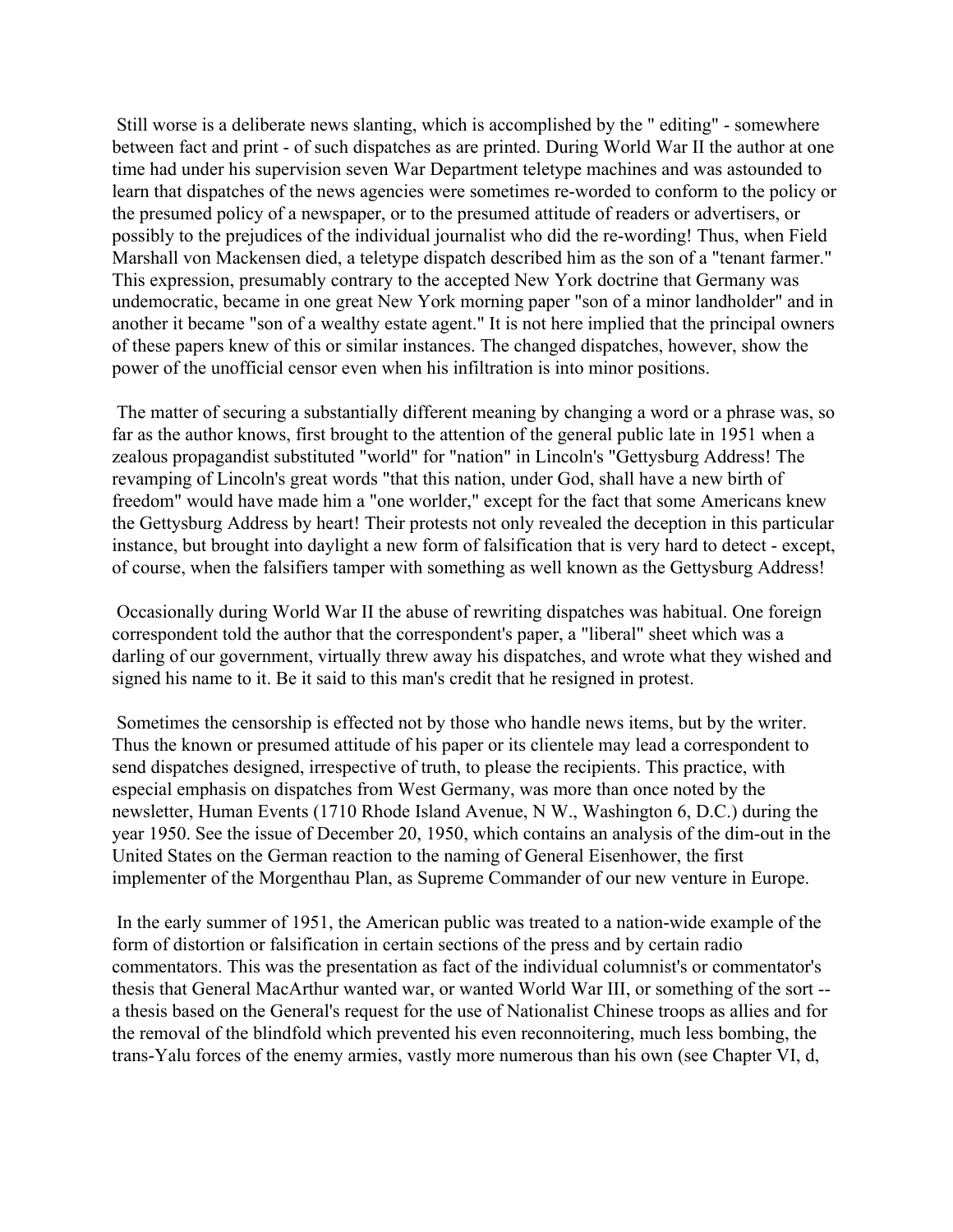Below), who were killing his men. The presentation of such a thesis is a writer's privilege, which should not be denied him, but it should be labeled as a viewpoint and not as a fact.

 One powerful means of effecting censorship in the United States was mentioned as early as 1938 by William Allen White, nationally known owner and editor of the Emporia (Kansas) Gazette, in a speech at the University of Pennsylvania. These are his words: The new menace to the freedom of the press, a menace to this country vastly more acute than the menace from government, may come through the pressure not of one group of advertisers, but a wide sector of advertisers. Newspaper advertising is now placed somewhat, if not largely, through nationwide advertising agencies . . . As advisers the advertising agencies may exercise unbelievably powerful pressure upon newspapers. . . (Quoted from Beaty's Image of Life, Thomas Nelson and Sons, New York, 1940).

 Details of the pressure of advertisers on newspaper publishers rarely reach the public. An exception came in January, 1946, when the local advertising manager of the Washington Times-Herald wrote in his paper as follows: "Under the guise of speaking of his State Department career in combination with a preview of FM and Television Broadcasting, Mr. Ira A. Hirschmann today, at a meeting of the Advertising Club of Washington at the Statler Hotel, asked the Jewish merchants to completely boycott the Times-Herald and the New York Daily News." It is interesting to note that Mrs. Eleanor M. Patterson, the owner of the Times-Herald, published the following statement "I have only this comment to make: This attack actually has nothing to do with racial or religious matters. It is merely a small part of a planned, deliberate Communist attempt to divide and destroy the United States of America." She refused to yield to pressure, and before long those who had withdrawn their advertisements asked that the contracts be renewed. The outcome prompts the question: May the advertiser not need the periodical more than the periodical needs the advertiser? (b)

 Propaganda attitudes and activities in the United States motion picture output cannot be adequately discussed here. The field is vast and the product, the film, cannot, like the files of newspapers or shelves of books, be consulted readily at an investigator's convenience. Some idea of the power of organized unofficial censorship may be gained, however, from the vicissitudes of one film which has engaged the public interest because it is based on a long-recognized classic by the most popular novelist of the English-speaking world.

 As originally produced, the J. Arthur Rank motion picture, Oliver Twist, was said to be faithful to the text of the Dickens novel of that name. The picture was shown in Britain without recorded disorder, but when it reached Berlin, "the Jews and police fought with clubs, rocks and fire-hoses around the Karbel theater in Berlin's British sector." The door of the theater was "smashed by Jewish demonstrators who five times broke through police cordon established around playhouse." These things happened although "not once in the picture. . . was Fagin called a Jew," Needless to say, the Jews prevailed over the Berlin police and the British authorities, and the exhibitors ceased showing the film (all quotes from the article, "Fagin in Berlin Provokes a Riot." Life, March 7, 1949, pp. 38-39).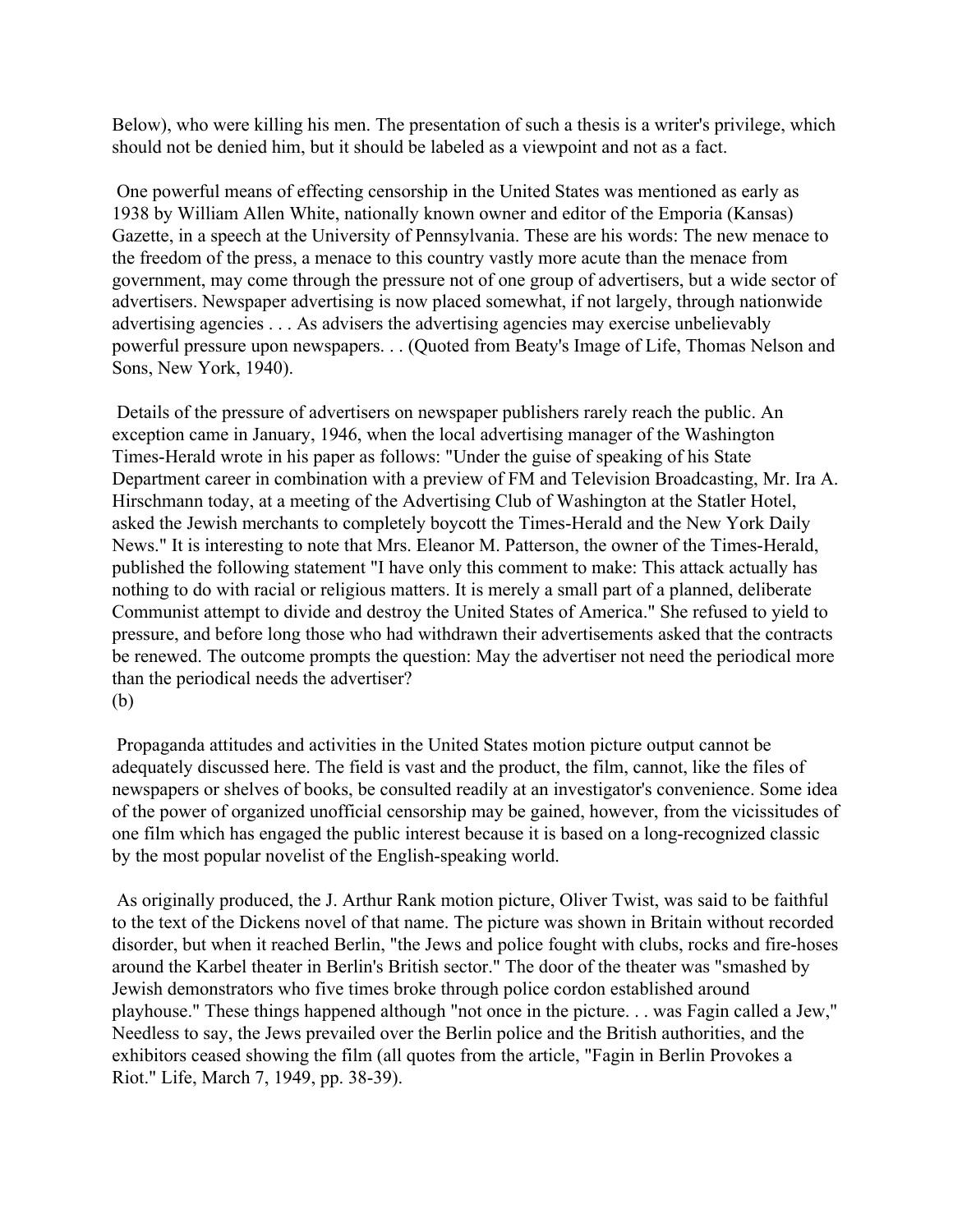The barring of Mr. Rank's Oliver Twist from its announced appearance (1949) in the United States is explained thus by Arnold Forster in his book, A Measure of Freedom (Doubleday and Co., Inc., 1950, p. 10) : American movie distributors refused to become involved in the distribution and exhibition of the motion picture after the Anti-Defamation League and others expressed the fear that the film was harmful. The Rank Organization withdrew the picture in the United States.

 Finally it was announced in the spring of 1951 that the British film "after seventy-two eliminations" and with a prologue by Dr. Everett R. Clinchy of the National Conference of Christians and Jews might be "accepted as a filming of Dickens without anti-semitic intentions" (Dallas Morning News). But is there any Charles Dickens left anywhere around?

 On the question of Communism in Hollywood, there is available in pamphlet form a remarkably informative broadcast of a dialogue (Facts Forum Radio Program, WFAA, Dallas, January 11, 1952) between Mr. Dan Smoot of Dallas and the motion picture star, Adolphe Menjou. Replying dramatically to a series of questions climatically arranged, Mr, Menjou begins with Lenin's "We must capture the cinema," shows Americans their "incredible ignorance" of Communism, lists Congressional committees which issue helpful documents, and recommends a boycott of "motion pictures which are written by Communists, produced by Communists, or acted in by Communists," - the term Communists including those who support the Communist cause. For a free copy of this valuable broadcast, write to Facts Forum, 718 Mercantile Bank building, Dallas, Texas. See also Red Treason in Hollywood by Myron C. Fagan (Cinema Educational Guild, P. O. Box 8655, Cole Branch, Hollywood 46, California), and do not miss "Did the Movies Really Clean House?" in the December, 1951, American Legion Magazine.

### (C)

 Censorship in the field of books is even more significant than in periodicals, motion pictures, and radio (not here considered), and a somewhat more extended discussion is imperative.

 With reference to new books, a feature article, "Why You Buy Books That Sell Communism," by Irene Corbally Kuhn in the American Legion Magazine for January, 1951, shows how writers on the staffs of two widely circulated New York book review supplements are influential in controlling America's book business. To school principals, teachers, librarians, women's clubs - indeed to parents and all other Americans interested in children, who will be the next generation -- this article is necessary reading. It should be ordered and studied in full and will accordingly not be analyzed here (American Legion Magazine, 580 Fifth Avenue, New York 18, New York 10 cents per copy; see also "The Professors and the press" in the July, 1951, number of this magazine). Important also is "A Slanted Guide to Library Selections," by Oliver Carlson, in The Freeman for January 14, 1952.

 Dealing in more detail with books in one specific field, the China theater, where our wrong policies have cost so many young American lives, is an article entitled "The Gravediggers of America, Part I," "The Book Reviewers Sell Out China," by Ralph de Toledano (The American Mercury, July, 1951, pp. 72-78. See also Part II in the August number). Mr. de Toledano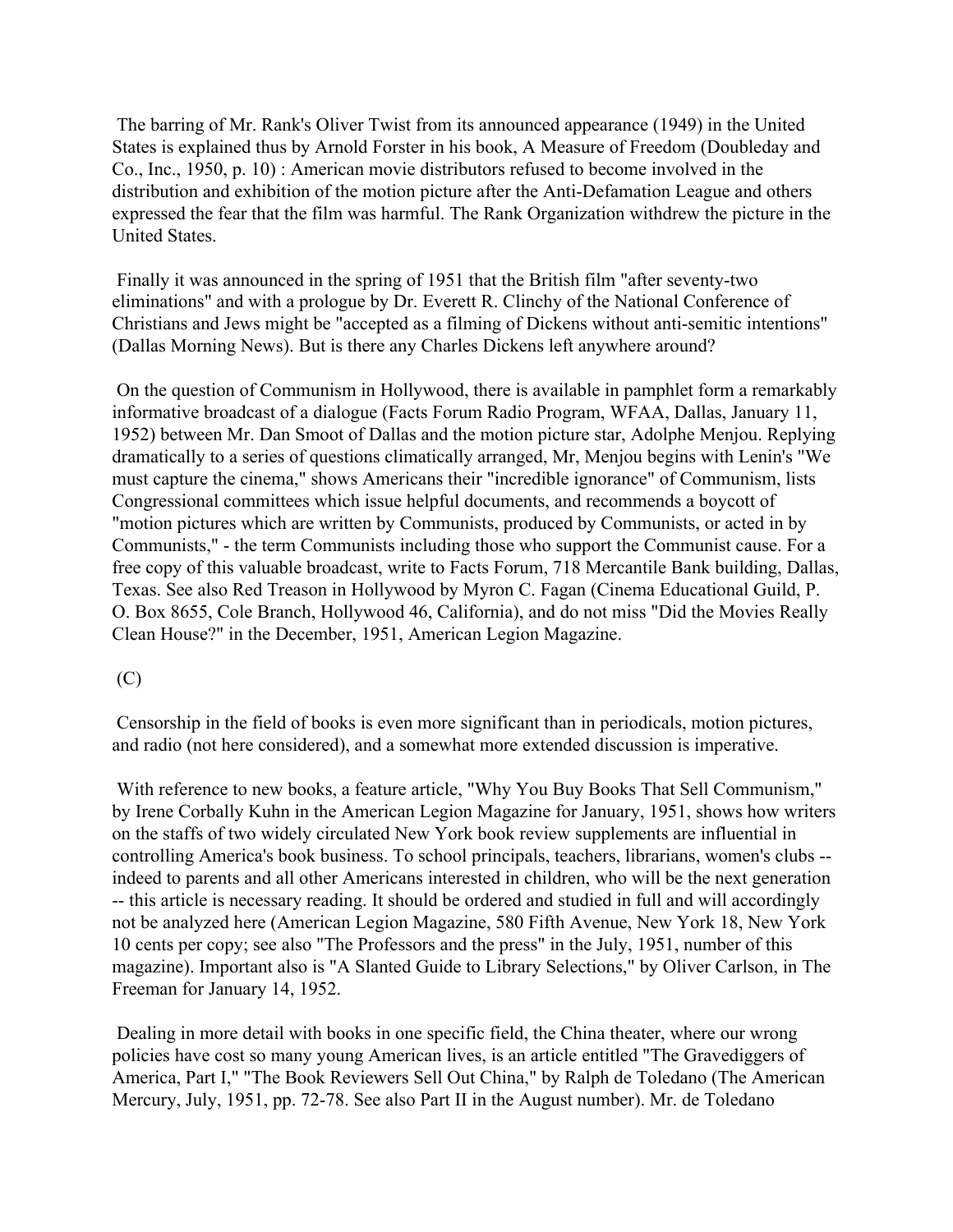explains that America's China policy -- whether by coincidence or as "part of a sharply conceived and shrewdly carried out plan" -- has led to the fact that "China is Russia's" Mr. de Toledano then turns his attention to the State Department: Meanwhile the real lobby - the four-plus propagandists of a pro-Communist line in Asia - prospered. Its stooges were able to seize such a stranglehold on the State Department's Far Eastern division that to this day, as we slug it out with the Chinese Reds, they are still unbudgeable. Working devotedly at their side has been a book-writing and book-reviewing cabal.

 With regard to books, book reviewers, and book-reviewing periodicals, Mr. de Toledano gives very precise figures. He also explains the great leftist game in which one pro-Communist writer praises the work of another -- and old practice exposed by the author of The Iron Curtain Over America in the chapter, "Censorship, Gangs, and the tyranny of Minorities" in his book Image of Life (pp. 146-147) : Praise follows friendship rather than merit. Let a novelist, for instance, bring out a new book. The critic, the playwright, the reviewers, and the rest in his gang hail it as the book of the year. Likewise all will hail the new play by the playwright -- and so on, all the way around the circle of membership. Provincial reviewers will be likely to fall in step. The result is that a gang member will sometimes receive national acclaim for a work which deserves oblivion, whereas a nonmember may fail to receive notice for a truly excellent work. Such gangs prevent wholly honest criticism and are bad at best, but they are a positive menace when their expressions of mutual admiration are poured forth on obscene and subversive books.

 For still more on the part played by certain book-reviewing periodicals in foisting upon the American public a ruinous program in China, see "A Guidebook to 10 Years of Secrecy in Our China Policy," a speech by Senator Owen Brewster of Maine (June 5, 1951). The tables on pp. 12 and 13 of Senator Brewster's reprinted speeh are of especial value.

 The unofficial arbiters and censors of books have not, however, confined themselves to contemporary texts but have taken drastic steps against classics. Successful campaigns early in the current century against such works as Shakespeare's play, The Merchant of Venice, are doubtless known to many older readers of The Iron Curtain Over America. The case of Shakespeare was summed up effectively by George Lyman Kittredge (The Merchant of Venice, by William Shakespeare, edited by George Lyman Kittredge, Ginn and Company, Boston, 1945, pp. ix-x), long a professor of English in Harvard University: One thing is clear, however: The Merchant of Venice is no anti-Semitic document; Shakespeare was not attacking the Jewish people when he gave Shylock the villain's role. If so, he was attacking the Moors in Titus Andronicus, the Spaniards in Much Ado, the Italians in Cymbeline, the Viennese in Measure for Measure, the Danes in Hamlet, the Britons in King Lear, the Scots in Macbeth, and the English in Richard the Third.

 Much more significant than attacks on individual masterpieces, however, was a subtle but determined campaign begun a generation ago to discredit our older literature under charges of Jingoism and didacticism (Image of Life, Chapter III). For documentary indication of a nation-wide minority boycott of books as early as 1933, write to the American Renaissance Book Club (P. O. Box 1316, Chicago 90, Illinois).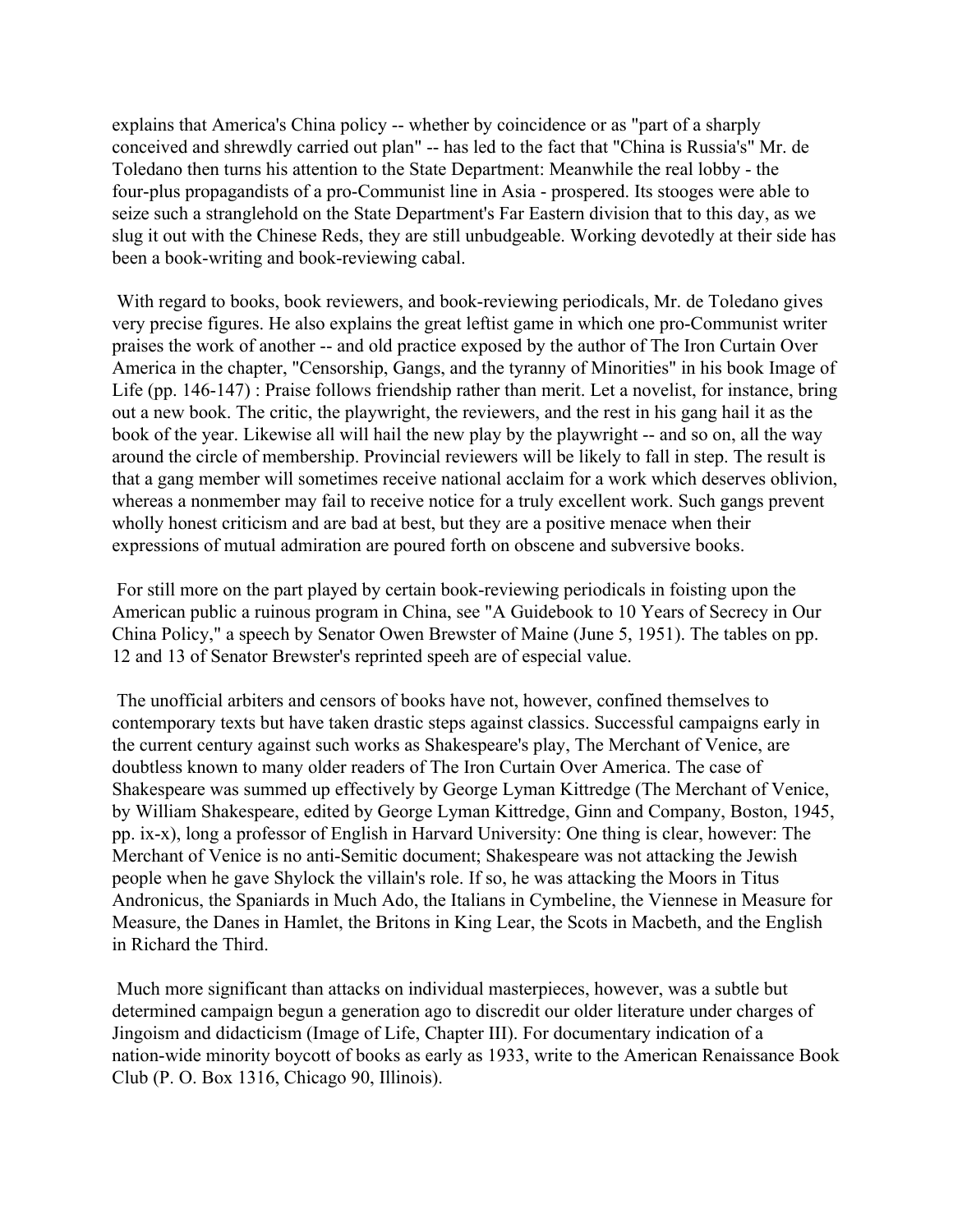Still it was not until World War II that the manipulators of the National Democratic Party hit on a really effective way of destroying a large portion of our literary heritage and its high values of morality and patriotism. Since most classics have a steady rather than a rapid sale and are not subject to quick reprints even in normal times, and since many potential readers of these books were not in college but in the armed forces, few editions of such works were reprinted during the war. At this juncture the government ordered plates to be destroyed on all books not reprinted within four years. The edict was almost a death blow to our culture, for as old books in libraries wear out very few of them can be reprinted at modern costs for printing and binding. Thus, since 1946 the teacher of advanced college English courses has had to choose texts not, as in 1940, from those classics which he prefers but from such classics as are available. The iniquitous practice of destroying plates was reasserted by "Directive M-65, dated May 31, 1951, of the National Production Authority," which provides that "plates which have not been used for more than four years or are otherwise deemed to be obsolete" must be delivered "to a scrap metal dealer" (letter to the author from Appleton-Century-Crofts, Inc., June 15, 1951). In this connection, Upton Close wrote (Radio Script, August 12, 1951) that he "was a writer on the Orient who stood in the way of the Lattimore-Hiss gang and Marshall's giving of China to the Communists," and that such an order "wiped out" all his books on China and Japan. Mr. Close continued as follows: The order to melt bookplates on the pretense that copper is needed for war is the smartest way to suppress books ever invented. It is much more clever than Hitler's burning of books. The public never sees the melting of plates in private foundries. All the metal from all the bookplates in America would not fight one minor engagement. But people do not know that. They do not even know that bookplates have been ordered melted down!

Censorship is applied even to those classics which are reprinted.

 Let us look at only one author who lived long ago, Geoffrey Chaucer (c. 1340-1400). In both of the two fluent and agreeable verse translations at hand as this is written, the fact that the Knight belonged to the Teutonic Order (Chapter I) is eliminated in the wording. Perhaps this is excusable, for the translator into verse faces many difficulties. Of different import, however, are the omissions in two other editions. The Haeritage Press edition of the Canterbury Tales omits with no explanation the "Tale of the Prioress," the one in which Chaucer, more than 550 years ago, happened to paint -- along with the several Gentile poisoners and other murderers of his stories - one unflattering portrait, a version of the popular ballad "Sir Hugh and the Jew's Daughter," of one member of the Jewish race, and that one presumably fictitious! Professor Lumiansky's edition (Simon and Schuster, 1941, preface by Mark Van Doren) of the Canterbury Tales likewise omits the Prioress's tale, and tells why: "Though anti-Semitism was a somewhat different thing in the fourteenth century from what it is today, the present-day reader has modern reactions in literature no matter when it was written. From this point of view the Prioress's story of the little choir-boy who is murdered by the Jews possesses an unpleasantness which over shadows its other qualities" (op.cit., p. xxiii).

 No criticism of the translators, editors, and publishers is here implied. They may have merely bent to pressure as so many other publishers and so many other publishers and so many periodicals have done -- to the author's certain knowledge. One cannot, however, escape the question as to what would happen to American and English literature if persons of English,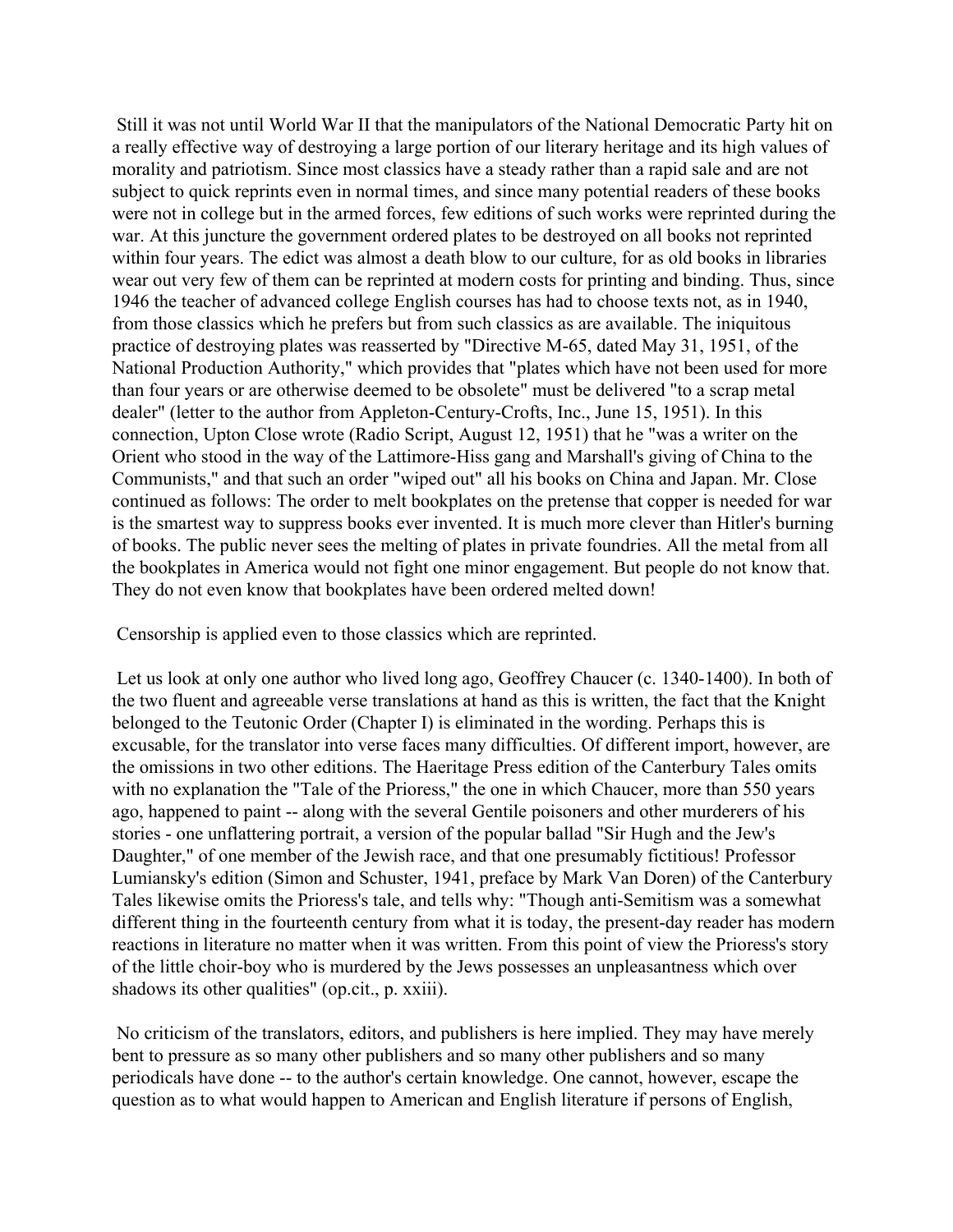Scotch, Irish, German, Italian or other decent, took the same attitude toward "defamation" of persons of their "races," including those who lived more than 500 years ago! There would be no motion pictures or plays, and except for technical treatises there would be no more books.

 One of the most horrible results of the types of censorship illustrated above is the production, by writers without honor, of works which will "pass" the unofficial censor. The result is a vast output of plays, non-fiction prose, and especially novels, worthless at best and degraded and subversive at the worst, which will not be reviewed here.

 Time and space must be given, however, to the blackout of truth in history. Fortunately the way has been illuminated by Professor Harry Elmer Barnes in his pamphlet The Struggle Against the Historical Blackout (Freeman's Journal Press, Cooperstown, N.Y. 1951, 50 cents). Professor Barnes defines the historical craft's term "revisionism" as the "readjustment of historical writing to historical facts relative to the background and causes of the First World War" and later equates the term "revisionism" with "truth."

 After mentioning some of the propaganda lies of World War I and the decade thereafter and citing authorities for the fact that "the actual causes and merits of this conflict were very close to the reverse of the picture presented in the political propaganda and historical writings of the war decade," Professor Barnes states - again with authorities and examples - that by 1928 "everyone except the die-hards and bitter-enders in the historical profession had come to accept revisionism, and even the general public had begun to think straight in the premises."

 Unfortunately, however, before the historical profession had got to be as true to history as it was prior to 1914, World War II was ushered in and propaganda again largely superseded truth in the writing of history. Here are several of Professor Barnes's conclusion: If the world policy of today [1951] cannot be divorced from the mythology of the 1940's a third World War is inevitable. . .

 History has been the chief intellectual casualty of the second World War and the cold war which followed. . .many professional historians gladly falsify history quite voluntarily. . .

 Why? To get a publisher, and to get favorable reviews for their books? The alternative is either oblivion or the vicious attack of a "smearbund," as Professor Barnes puts it, if unofficial censors "operating through newspaper editors and columnists, 'hatchet-men book reviewers, radio commentators, pressure group intrigue and espionage, and academic pressures and fears." The "powerful vested political interest" is strong enough to smother books by a truthful writer. "Powerful pressure groups have also found the mythology helpful in diverting attention from their own role in national and world calamity."

 Professor Barnes is not hopeful of the future: Leading members of two of the largest publishing houses in the country have frankly told me that, whatever their personal wishes in the circumstances, they would not feel it ethical to endanger their business and the property rights of their stockholders by publishing critical books relative to American foreign policy since 1933. And there is good reason for their hesitancy. The book clubs and the main sales outlets for books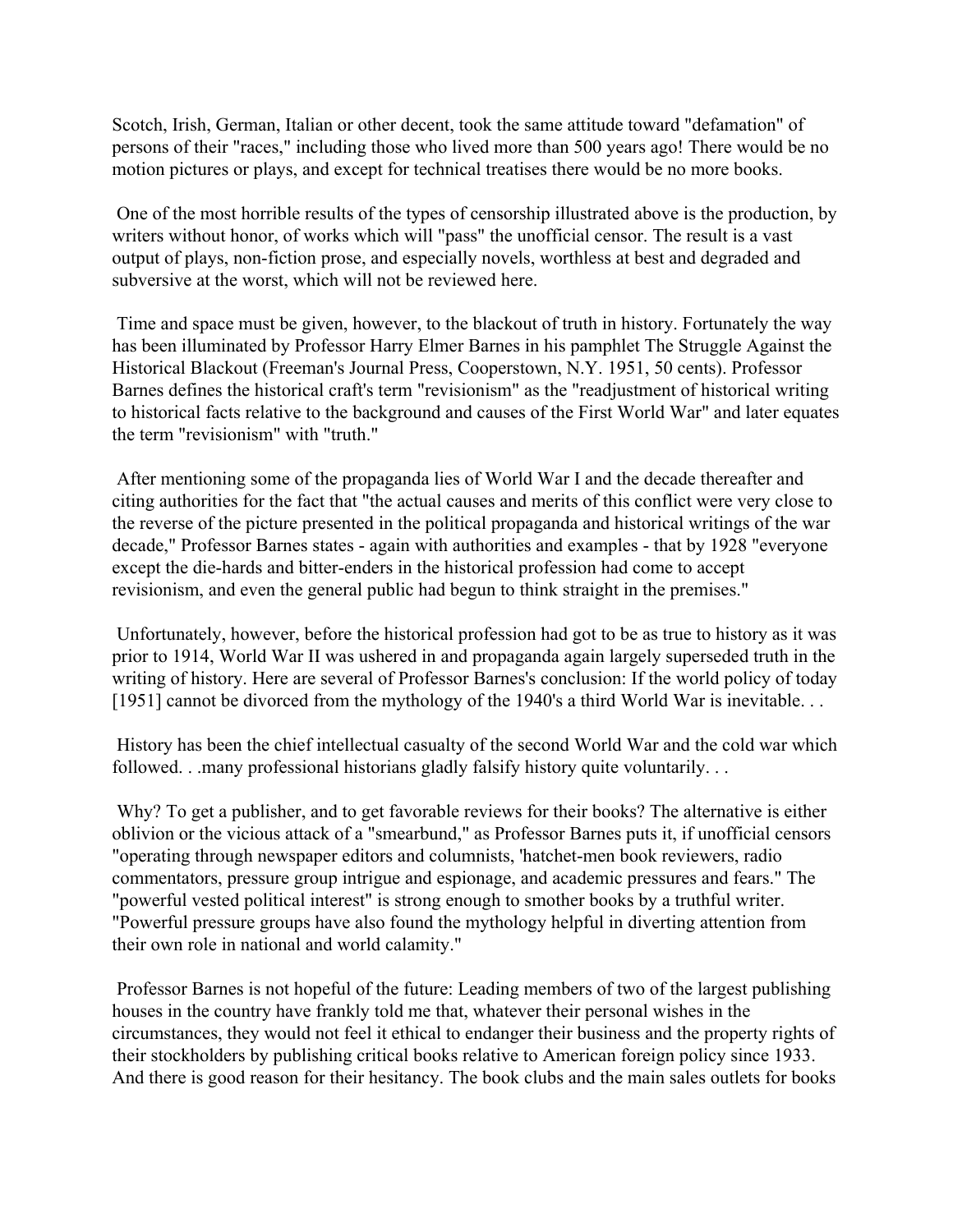are controlled by powerful pressure groups which are opposed to truth on such matters. These outlets not only refuse to market critical books in this field but also threaten blackout ultimatum.

 Bruce Barton (San Antonio Light, April 1, 1951) expresses the same opinions in condensed form and dramatic style. and adds dome of the results of the "historical blackout": We have turned our backs on history; we have violated the Biblical injunction, "remove not the ancient landmarks"; we have lost our North Star. We have deliberately changed the meaning of words. . . More and more bureaucracy, tighter and tighter controls over Freedom and Democracy. Lying to the people becomes conditioning the public mind. Killing people is peace. To be for America First is to be an undesirable citizen and a social outcast. . . Crises abroad that any student of history would normally anticipate, hit the State Department and the Pentagon as a complete surprise.

Thus the study of falsified history takes its toll even among fellow-workers of the falsifiers.

(d)

 The propagation of Marxism and other alien ideas is accomplished not only by persons in those businesses which control public opinion but also by the actual infiltration of aliens, or their captives among Americans of old stock, into the periodical selecting and book-selecting staffs of a wide variety of institutions. The penetration is especially notable in the book-selecting personnel of bookstores, libraries, schools, and colleges.

 The National Council for American Education (1 Maiden Lane, New York 38, N.Y.) is effectively showing the grip which persons tolerant of Communism and hostile to the American government have upon U.S. universities, and is also exposing Communist-inclined textbooks used in schools and colleges. Needless to say, such great facts of history as those outlined in Chapters I and II, above, have not been found in school history texts examined by the author.

 The menace is recognized by our own United States Congress, which offers a pertinent booklet entitled "100 Things You Should Know About Communism and Education" (Superintendent of Documents, Government Printing Office, Washington, D.C., 10 cents). The question of Communist workers in the ranks of American clergy is not to be taken up here. Suffice it to say that many well-meaning but gullible members of the clergy have been lured into various "American" and "National" and other well sounding conferences, councils, and committees, many (but not all) of which are subversive.

 In this connection, persons favorable to Western Christian civilization should be warned about carelessly joining an organization, even though it has an innocent-sounding or actually a seemingly praiseworthy name. The following organizations by their names suggest nothing subversive, yet each of them is listed by the Senate of the United States ("Hearings before the Subcommittee in Immigration and Naturalization of the Committee on the Judiciary, United States Senate," 81st Congress, Part 3, pp. A8 and A9) as being not merely subversive but Communist: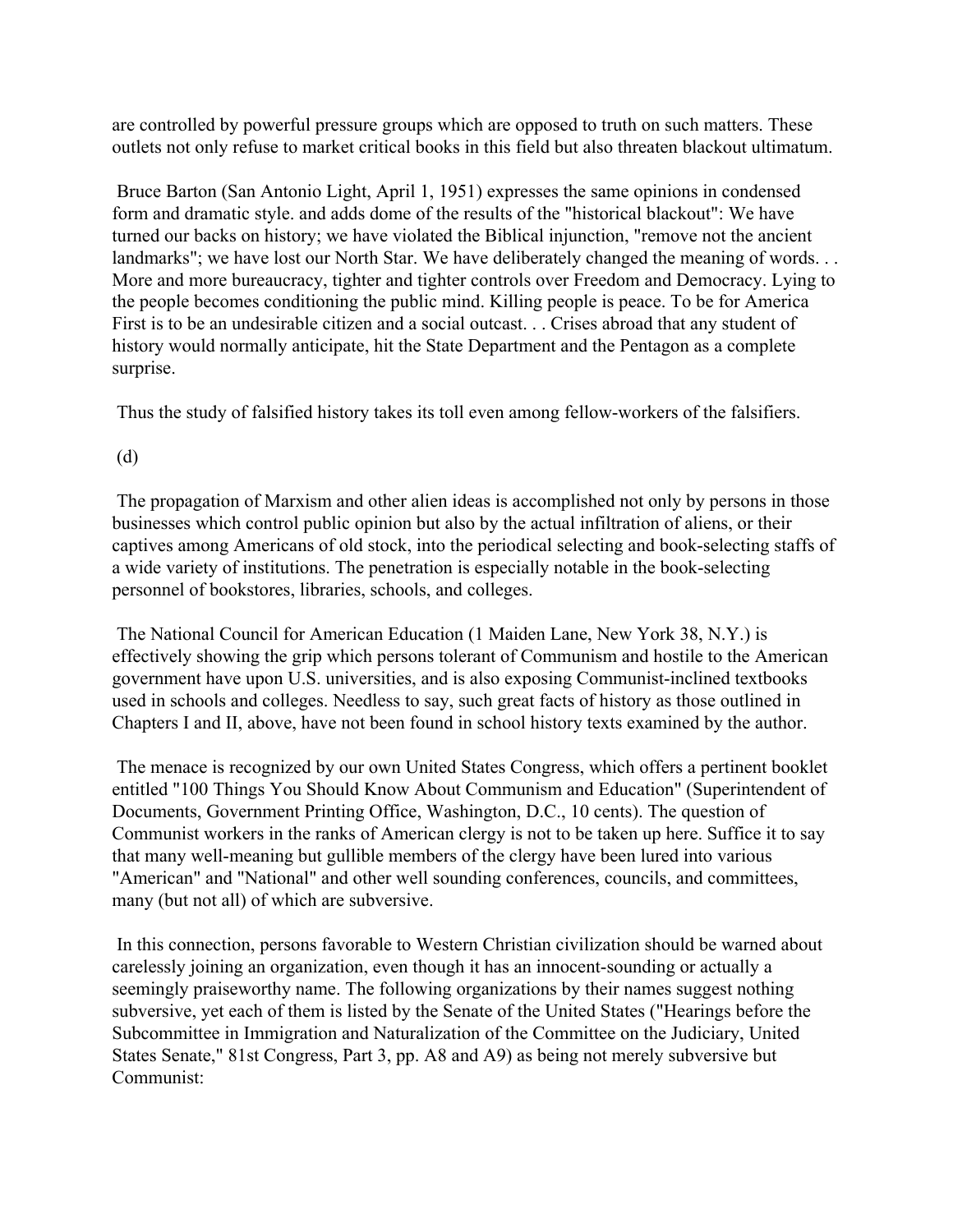Abraham Lincoln School, Chicago, Ill. American League Against War and Fascism American Committee for Protection of Foreign Born American Peace Mobilization American Russian Institute (of San Francisco) American Slav Congress American Youth for Democracy Civil Rights Congress and its affiliates Congress of American Women Council for Pan-American Democracy Jefferson School of Social Science, New Youk City Jewish Peoples Committee Joint Anti-Fascist Refugee Committee League of American Writers Nature Friends of America (since 1935) Ohio School of Social Sciences People's Educational Association Philadelphia School of Social Science and Art Photo League (New York City) Veterans of the Abraham Lincoln Brigade Walt Whitman School of Social Science, Newark. N.J. Washington Bookshop Association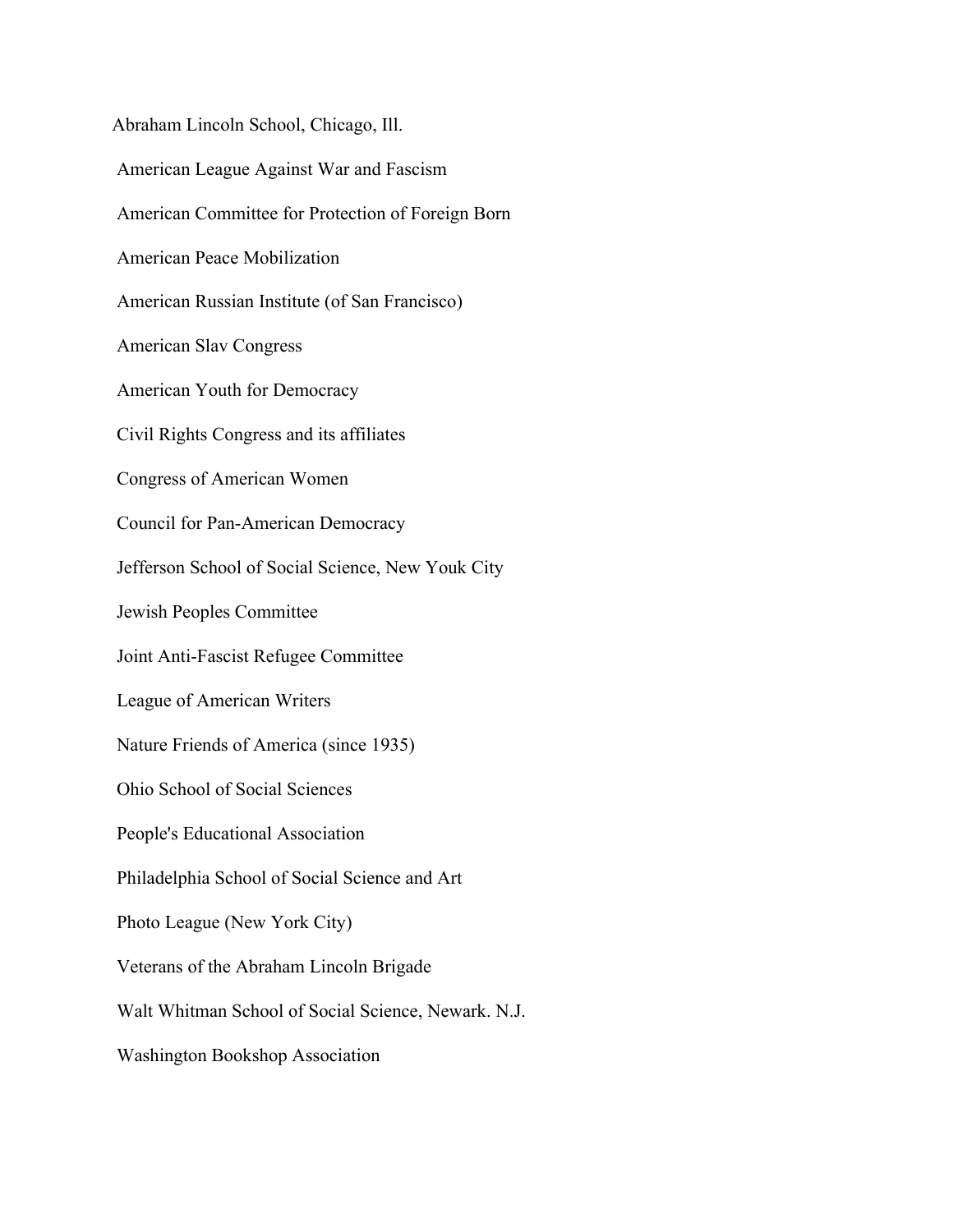#### Wisconsin Conference on Social Legislation

### Workers Alliance

Each of the above-named organizations is also listed, along with many others, in the valuable book, Guide to Subversive Organizations and Publications (May 14, 1951), issued by the House Committee on Un-American Activities (82nd Congress). As one example of the menace that may lurk behind an innocent name, read the Committee's "Report on the Congress of American Women" (October 23, 1949, Superintendent of Documents, Government Printing Office, Washington 25, D.C.).

 The patriotic American should not be deceived by the fact that there is on pressure-group censorship on the open expression of pro-Communist views (witness the continued publication of the official Communist Party organ, The Daily Worker, New York) or on gross indecency, pseudo-Freudian or other (witness some titles on your drugstore rack of 25-cent books). The obvious lack of censorship in these fields merely helps conceal it else-where. "Corrupt and conquer" is an ancient adage. Thus, according to the columnist, Constantine Brown (The Evening Star, Washington, D.C., December 27, 1948), "The Kremlin men rely on subversion and immorality. The only reason they have not plunged the world into another blood bath is that they hope moral disintegration will soon spread over the western world."

 The Kremlin masters are right. Men cannot live by bread, by science, by education, or by economic might. As Washington knew, when he was found on his knees in prayer at Valley Forge, they can live only by a body of ideals and a faith in which they believe. These things our unofficial censors would deny us.

 To all "censorships," governmental and other, there is an obvious corollary. As long as information received by the public -- including those who poll public opinion -- is, in vital aspects, incomplete and is often distorted for propaganda purposes, the most well-intentioned polls intended to reflect public opinion on foreign affairs or domestic affairs are to be relied on only with extreme caution.

 The perhaps unavoidable "leading question" tendency in certain types of opinion polls has rarely been illustrated better than in an article "What the GOP Needs to Win in 1952" by George Gallup in the September 25, 1951, issue of Look. Legitimately laying aside for the purposes of the article the commonly mentioned Republican presidential possibilities, Eisenhower, Dewey, Taft, Stassen, and Warren, "the American Institute of Public Opinion. . . chose nine Americans who might be dark horses in the GOP race."

 The poll people have, of course, a perfect right to choose such questions as they wish and to select names of individuals about whom to ask questions. The nine chosen in the poll under discussion were Paul G. Hoffman, Henry Cabot Lodge, Jr., Charles E. Wilson (of General Electric), James Bryant Conant, Robert Patterson, James H. Duff, Margaret Chase Smith, Alfred E. Driscoll, and John J. McCloy.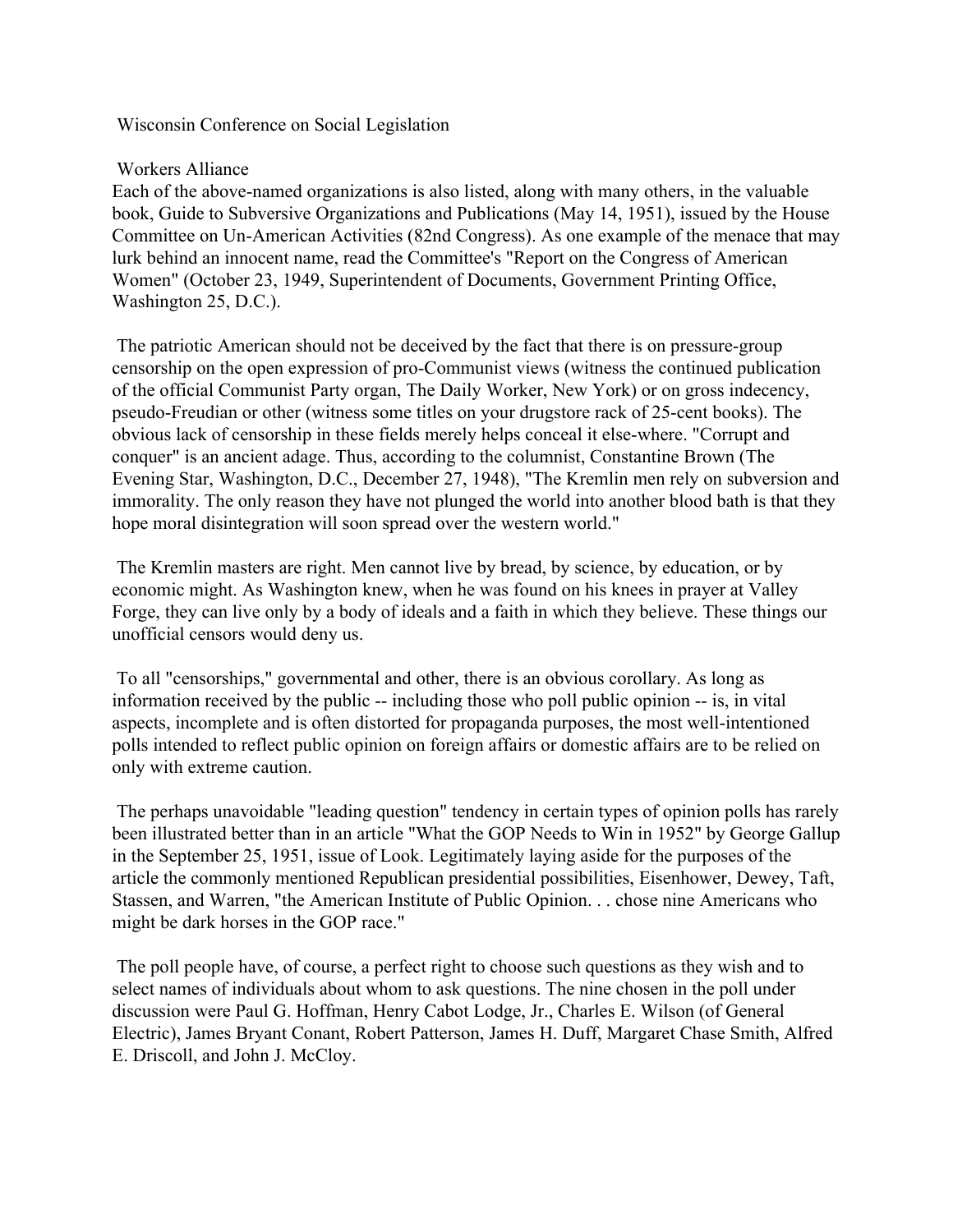Five of these are or have been functionaries under the New Deal and scarcely one of them is a Republican in the historical sense of the term. More-over, in dealing with the possibility of appealing to independent voters, why was no mention made of Senators Mundt, Brewster, Bridges, Martin, Bricker, Jenner, Capehart, Dirksen, Ecton, Millikin, Nixon, and Knowland, all of whom have drawn praise outside the Republican party?

 As to "independent" voters of leftist leanings, they may storm into precinct conventions or vote in Republican primaries to force the choice of a candidate to their liking, but how many will vote for the Republican nominee, and, especially, how many will vote for non-leftist candidates for the Senate and the House in the general election? (e)

 Several of the instances of censorship mentioned in this Chapter call attention to the deplorable fact that many persons in the United States who have fought Communism aggressively with facts have been branded as anti-Semitic. Under this form of censorship, it is permissible to rail vaguely against Communism in the abstract, particularly if unnamed Communists are denounced along with "Fascists," "Nazis," and "America Firsters"; But a speaker who calls by name the foreign-born organizers of Communistic atomic espionage in Canada 1946), or mentions the common alien background of the first group of Americans convicted of atomic espionage (1950, 1951) is, in the experience of the author, subject to a vicious heckling from the floor and to other forms of attempted intimidation on the charge of anti-Semitism. For information on Communist tactics, every American should read "Menace of Communism," a statement of J. Edgar Hoover, Director of the Federal Bureau of Investigation, before the Committee on Un-American Activities of the House of Representatives, March 26, 1947. Mr. Hoover said in part: Anyone who opposes the American Communist is at once branded as a "disrupter," a "Fascist," a "Red baiter," or a "Hitlerite," and becomes the object of a systematic campaign of character assassination. This is easily understood because the basic tactics of the Communist Party are deceit and trickery.

 See also, "Our New Privileged Class," by Eugene Lyons (The American Legion Magazine, September, 1951).

 The label of anti-Semitic is tossed not only at those who mention Jewish Communists by name; it is tossed also at the opponent of American involvement in the program of political Zionism and an opponent of the Morgenthau plan, see Arnold Forster's A Message of Freedom (pp. 62 to 86). In this connection, it is interesting to recall that in the 1940 campaign the third term presidential candidate made much sport of "Martin, Barton, and Fish." At a conference of Democrats at Denver, Colorado, launching the 1952 campaign, Secretary of Agriculture Brannan recalled the success of the phrase and suggested for a similar smear in1952 the "off-key quartet" of "Taft and Martin, McCarthy and Cain." Would an opposing candidate dare crack back with humorous jibes at "Frankfurter, Morgenthau, and Lehman?" Your answer will reveal to you something you should know as to who wields power in the United State.

 A zealous approach to securing the co-operation of Gentiles is shown in an article, "Glamorous Purim Formula: Exterminate Anti-Semitic Termites.," by Rabbi Leon Spitz (The American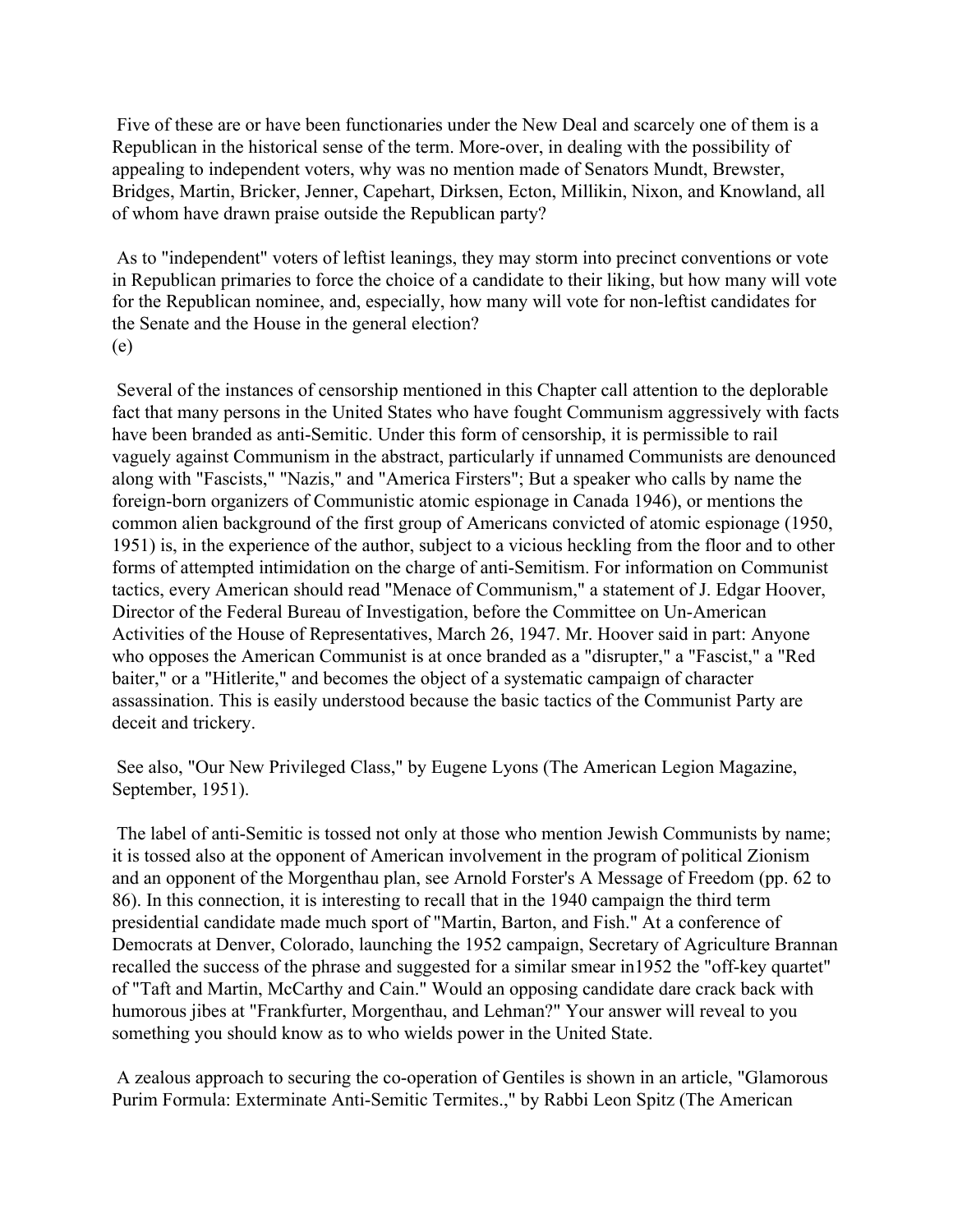Hebrew, 1, 1946): " American Jews . . . must come to grips with our contemporary anti-Semites. We must fill our jails with anti-Semitic gangsters. We must fill our insane asylums with anti-Semitic lunatics. . ."

 The Khazar Jew's frequent equating of anti-Communism with so-called "anti-Semitism" is unfortunate in many ways. In the first place, it is most unfair to loyal American Jews. Charges of "anti-Semitism" are absurd, moreover, because the Khazar Jew is himself not a Semite (Chapter II, above) The blood of Abraham, Isaac, and Jacob flows not at all (or to a sporadic degree, as from immigrant merchants, fugitives, etc.) in the veins of the Jews who have come to America from Eastern Europe. On the contrary, the blood of Old Testament people does flow in the veins of Palestine Arabs and others who live along the shores of the eastern Mediterranean. Palestinians, true descendants of Old Testament people, are refugees today from the barbarity of non Semitic Khazars, who are the rapers - not the inheritors - of the Holy Land!

 Charges of "anti-Semitism" are usually made by persons of Khazar stock, but sometimes they are parroted by shallow people, or people who bend to pressure in Protestant churches, in educational institutions, and elsewhere. Seeking the bubble reputation in the form of publicity, or lured by thirty pieces of silver, many "big-time" preachers have shifted the focus of their "thinking" from the "everlasting life" of St. John III, 16, to the "no man spake openly of him" of St. John VII, 13.

 In their effort to avoid giving offense to non-Christians, or for other reasons, many preachers have also placed their own brand of "social-mindedness over individual character," their own conception of "human welfare over human excellence," and, in summary, "pale sociology over Almighty God" (quotes from "This morning" by John Temple Graves, Charleston S.C., News and Courier, February 10, 1951).

 Similar forces inimical to Western Christian civilization are at work in England. In that unhappy land, worn out by wars and ridden almost to death by Attlee's socialist government (1945-1951), the "Spring 1950 Electoral Register" form dropped the traditional term "Christian name" for the new "Forename" presumably inoffensive to British Jews, Communists, atheists and other non-Christians. In America, of course, "Christian name" and "Family name" have long since yielded to "first," "middle," and last." These instances are trivial, if you like but though mere straws, they show the way the wind is blowing.

 Realizing the vast penetration of anti-Christian power -- communist, atheist, and what not -- into almost every thought-influencing activity in America, a commendable organization known as The Christophers (18East 48th St., New York 17, New York) has suggested a Christian counter-penetration into vital spots for shaping the future of our children and our land. Here in their own words, with emphasis supplied by their own italics, is a statement of the purpose of the Christopher: Less than 1% of humanity have caused most of the world's recent major troubles. This handful, which hates the basic truth on which this nation is founded, usually strives to get into fields that touch the lived of all people: **(1)** education, **(2)** government, **(3)** the writing end of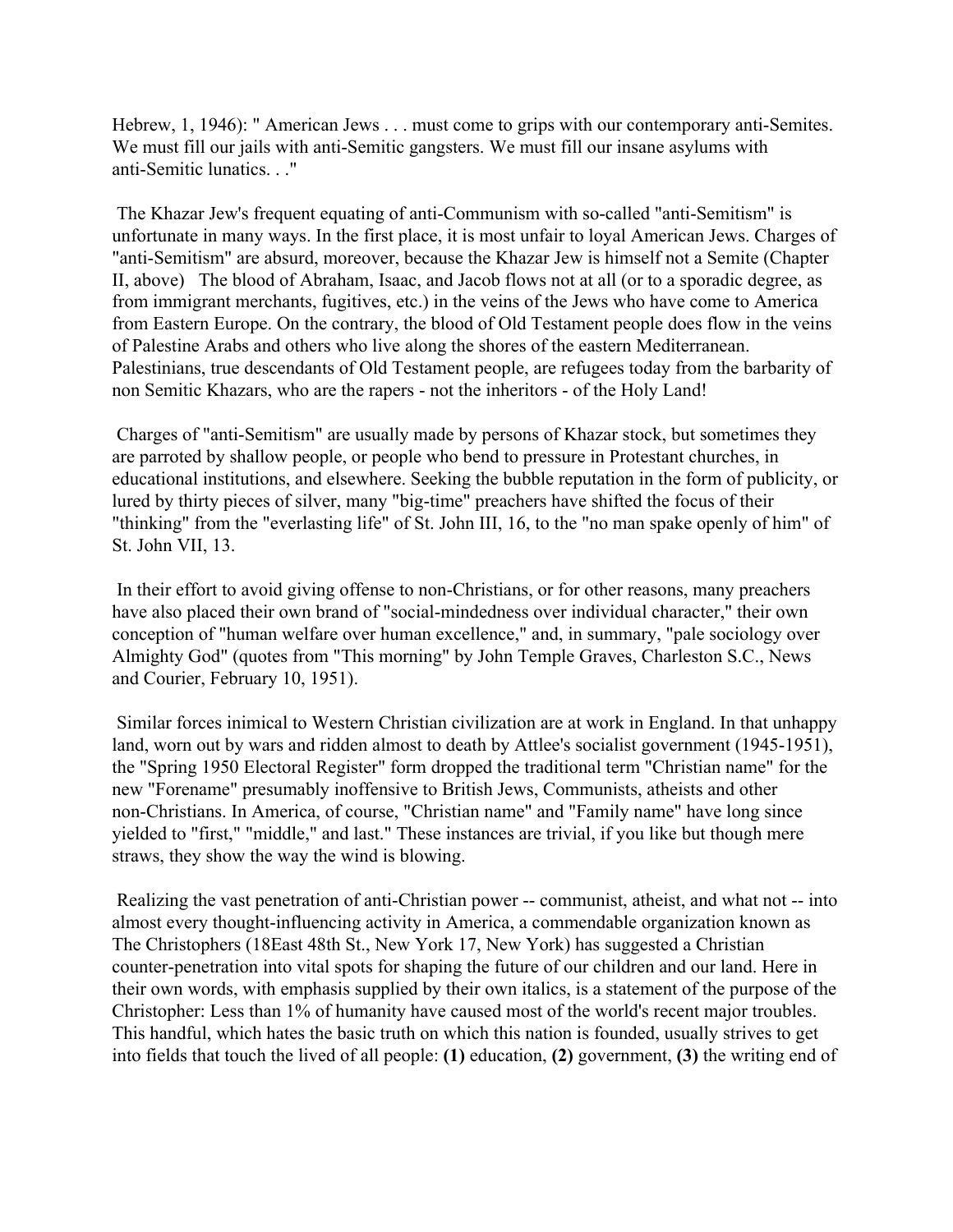newspapers, magazines, books, radio, motion pictures and television, **(4)** trade unions, **(5)** social service, and **(6)** library work.

 If another 1% go (or encourage others to go) as Christophers or Christ-bearers into these same 6 fields and work as hard to restore the fundamental truth which the other 1% are working furiously to eliminate, we will soon be on the high road to lasting peace.

 Each Christopher works as an individual. He takes out no membership, attends no meetings, pays no dues. Tens of thousands have already gone as Christ-bearers into the marketplace. Our aim is to find a Million. Positive, constructive action is needed. "It is better to light one candle than to curse the darkness."

 The Christophers publish "News Notes" (monthly, free of charge). By these notes (circulation 700,000) and by several books including Careers That Change Your World and Government Is Your Business, their effort has already made substantial progress, Their movement is worthy of support and imitation. Be it noted that the Christophers are not "anti-" anything. Their program is positive - they are for Christian civilization.

### (f)

 This chapter may well by closed by a reference to the most far-reaching plan for thought-control, or censorship of men's minds, ever attempted in the United States. Mrs. Anna Rosenberg's triumphal entry into the Pentagon in late 1950 was not her first. With the administration's blessing, she appeared there once before to present a plan for giving each World War II soldier an ideological disinfecting before releasing him from service, she to be inculcated. Fortunately (or unfortunately, according to viewpoint) all general officers in the Pentagon were summoned to hear Mrs. Rosenberg, and their unconcealed disgust, along with the humorous and devastating attack of the Washington Times-Herald, killed the proposal, A recent account of Mrs. Rosenberg's "scheme to establish re-orientation camps for American soldiers at the close of the World War II, on the theory they would be unfit to resume their normal lives at home" appeared in the Washington Times-Herald for November 13, 1950.

 The public is entitled to know what facts have been blacked out and what ideological doctrines have been inculcated in propaganda fed to our soldiers by the foreign-born Mrs. Rosenberg while in the manpower saddle in the wider field of our unified Department of Defense. In a song by William Blake used in their successful campaign in 1945, British Socialists pledged that they would not abstain from "mental fight" until they had made "Jerusalem" of England (Time, November 5, 1951). According to Who's Who in America (Vol. 25), Mrs. Rosenberg's interests include "Mental Hygiene."

 Can it be that her strong effort for lowering the draft age to eighteen was due to the known fact that boys of that age are more susceptible than older boys to propaganda? Who is it that has enjoyed the highest military position held by woman since Joan of Arc led the French armies against the English in the fifteenth century?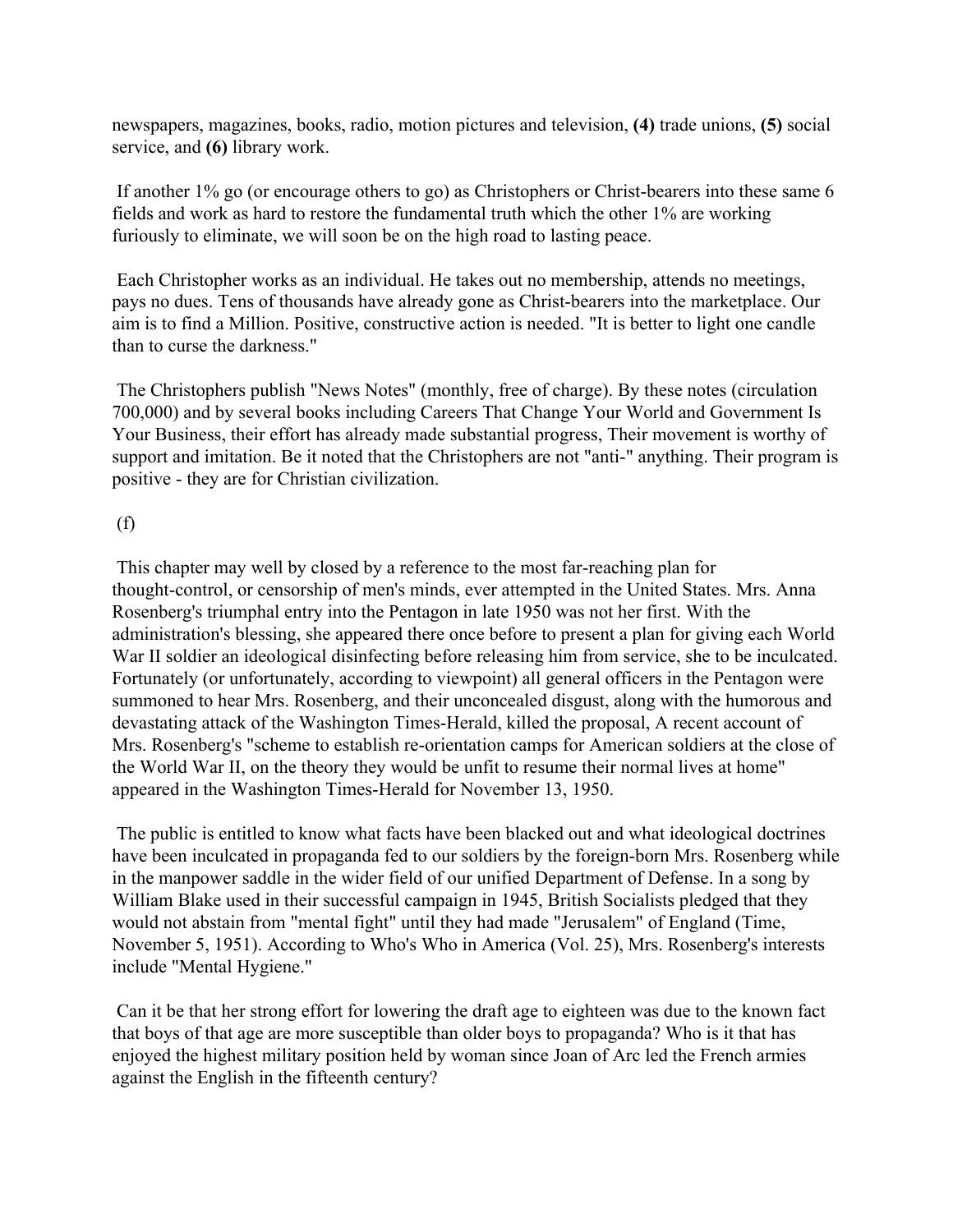For a partial answer, see the article on Mrs. Rosenberg in the Reader's Digest of February, 1951. For a portrait of another modern woman who has wielded power over armed men, see the similar article on Anna Rabinsohn Pauker in the same magazine, April, 1949.

 The issue - so alive in American hearts - of using the draft, or universal military training, for sinister political propaganda was bluntly stated by Major General William B. Ruggles, Editor-in-Chief of the Dallas Morning News, on March 3, 1951: "If the nation is to draft or even to enlist its manpower in national defense, the nation owes some sort of guarantee to the cannon fodder that it will not be sacrificed to forward devious methods of foreign policy or of war policy that somebody in high office is unwilling to lay on the line. They [U. S. soldiers] face the hazards of death with sublime courage. But they have a right to demand that their own leaders must not stack the cards or load the dice against them."

 In 1952, however, the "thought-controllers" grew bolder. "The Pentagon received a jolt in the past week when it scanned a proposal from the State Department that the Army should install political officers. One to each unit down to the regimental level." (Human Events, April 9, 1952).

 Comparing the startling proposal with the Soviet use of "political commissars," Human Events states further that "the current daring attempt . . .to gain control over the minds of youths in uniform" is "embodied in the bill for Universal Military Training, which was shaped and supported by Assistant Secretary of Defense, Anna Rosenberg."

 Surely censorship is at its peak in America today. We must pass quickly into a thought-dictatorship which out-Stalins Stalin - or begin now to struggle as best we can for our ancient liberties of political freedom and freedom of thought.

 In the temple in ancient Jerusalem, Christ said: "And ye shall know the truth, and the truth shall make you free" (St. John, VIII, J. Edgar Hoover, Director of the Federal Bureau of Investigation, wrote recently: "Communism can be defeated only by the truth" (The Educational Forum, May, 1950).

 To become free then we must demand the truth from a government which spends monthly a king's ransom in propaganda to cover its mistakes and sugar-coat its policies. We must achieve, also, a relaxation of that unofficial censorship which perverts our school books, distorts our histories and our classics, and denies us vital facts about world affairs.

# **Chapter VI**

# **THE FOREIGN POLICY**

### **OF THE TRUMAN ADMINISTRATION**

 For many of President Truman's early mistakes in foreign policy, he cannot rightly be blamed. As a Senator he had specialized in domestic problems and was not at any time a member of the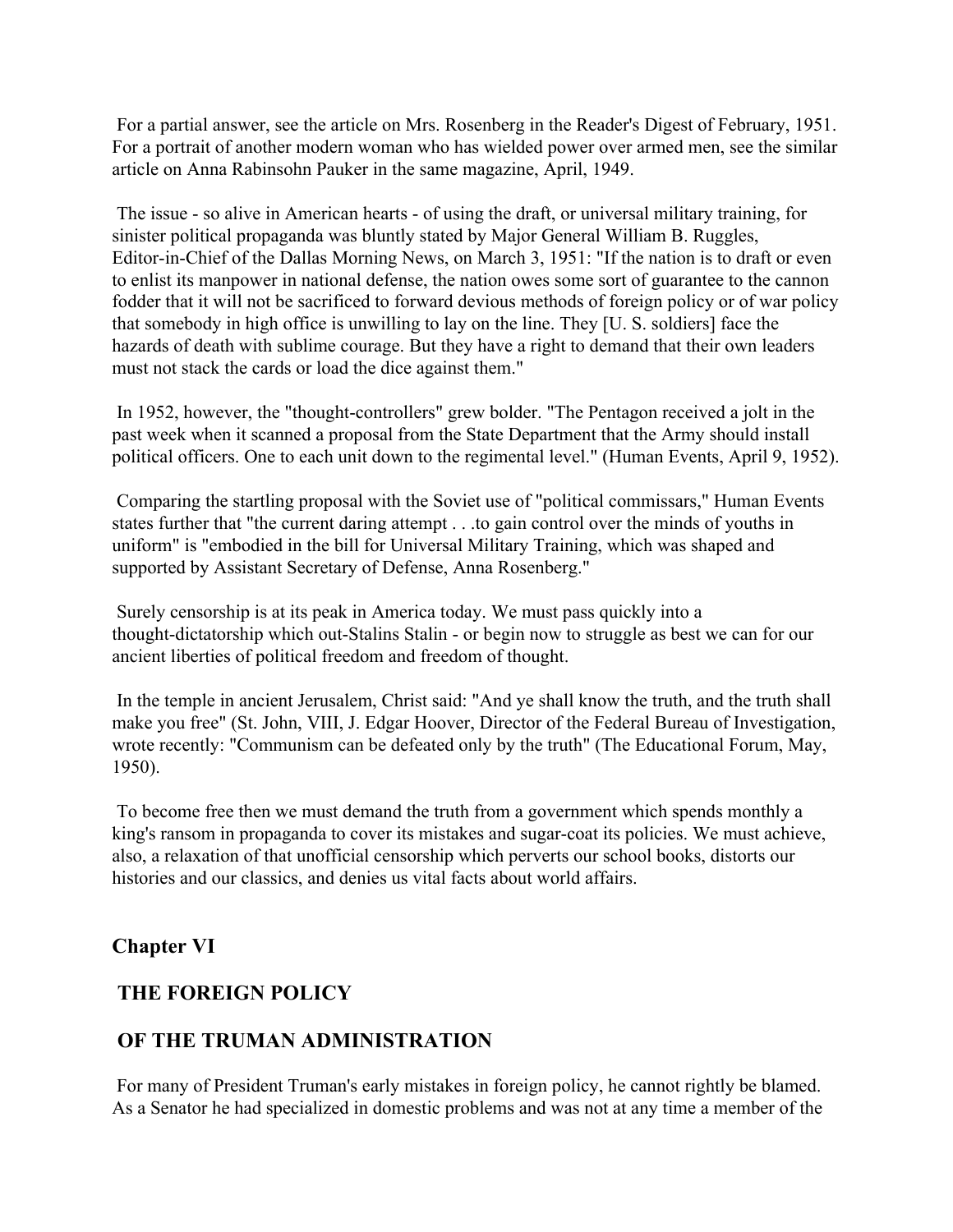Foreign Relations Committee. Nor had he by travel scholarship built up a knowledge of world affairs. Elevated to second place on the National Democratic ticket by a compromise and hated by the pro-Wallace leftists around Franklin Roosevelt, he was snubbed after his election to the Vice-Presidency in 1944 and was wholly ignorant of the tangled web of our relations with foreign countries when he succeeded to the Presidency on April 12, 1945 -- midway between the Yalta and Potsdam conferences.

 Not only was Mr. Truman inexperienced in the field of foreign affairs; it has since been authoritatively stated that much vital information was withheld from him by the hold-over Presidential and State Department cabals. This is not surprising in view of the deceased President's testimony to his son Elliott on his difficulty (Chapter V) in getting the truth from "the men in the State Department, those career diplomats." Significantly, the new President was not allowed to know of his predecessors reputed despair at learning that his wisecracks and blandishing smiles had not induced Stalin to renounce the tenets of bloody and self-aggrandizing dialectic materialism, a state-religion of which he was philosopher, pontiff, and commander-in-chief.

President Truman brought the war to a quick close. His early changes in the cabinet were on the whole encouraging. The nation appreciated the inherited difficulties under which the genial Missourian labored and felt for him a nearly unanimous good will.

 In the disastrous Potsdam Conference decisions (July 17-August 2, 1945), however, it was evident (Chapter IV) that anti-American brains were busy in our top echelon.

 Our subsequent course was equally ruinous. Before making a treaty of peace, we demobilized - probably as a part of the successful Democratic-leftist political deal of 1944 - in such a way as to reduce our armed forces quickly to ineffectiveness. Moreover, as one of the greatest financial blunders in our history, we gave away, destroyed, abandoned, or sold for a few cents on the dollar not merely the no longer useful portion of our war matériel but many items such as trucks and precision instruments which we later bought back at market value!

 These things were done in spite of the fact that the Soviet government, hostile to us by its philosophy from its inception, and openly hostile to us after the Tehran conference, was keeping its armed might virtually intact.

 Unfortunately, our throwing away of our military potential was but one manifestation of the ineptitude or disloyalty which shaped our foreign policy. Despite Soviet hostility, which was not only a matter of old record in Stalin's public utterances, but was shown immediately in the newly launched United Nations, we persisted in a policy favorable to world nomination by the Moscow hierarchy.

 Among the more notorious of our pro-Soviet techniques was our suggesting that "liberated" and other nations which wanted our help should be ruled by a coalition government including leftist elements. This State Department scheme tossed one Eastern European country after another into the Soviet maw, including finally Czechoslovakia.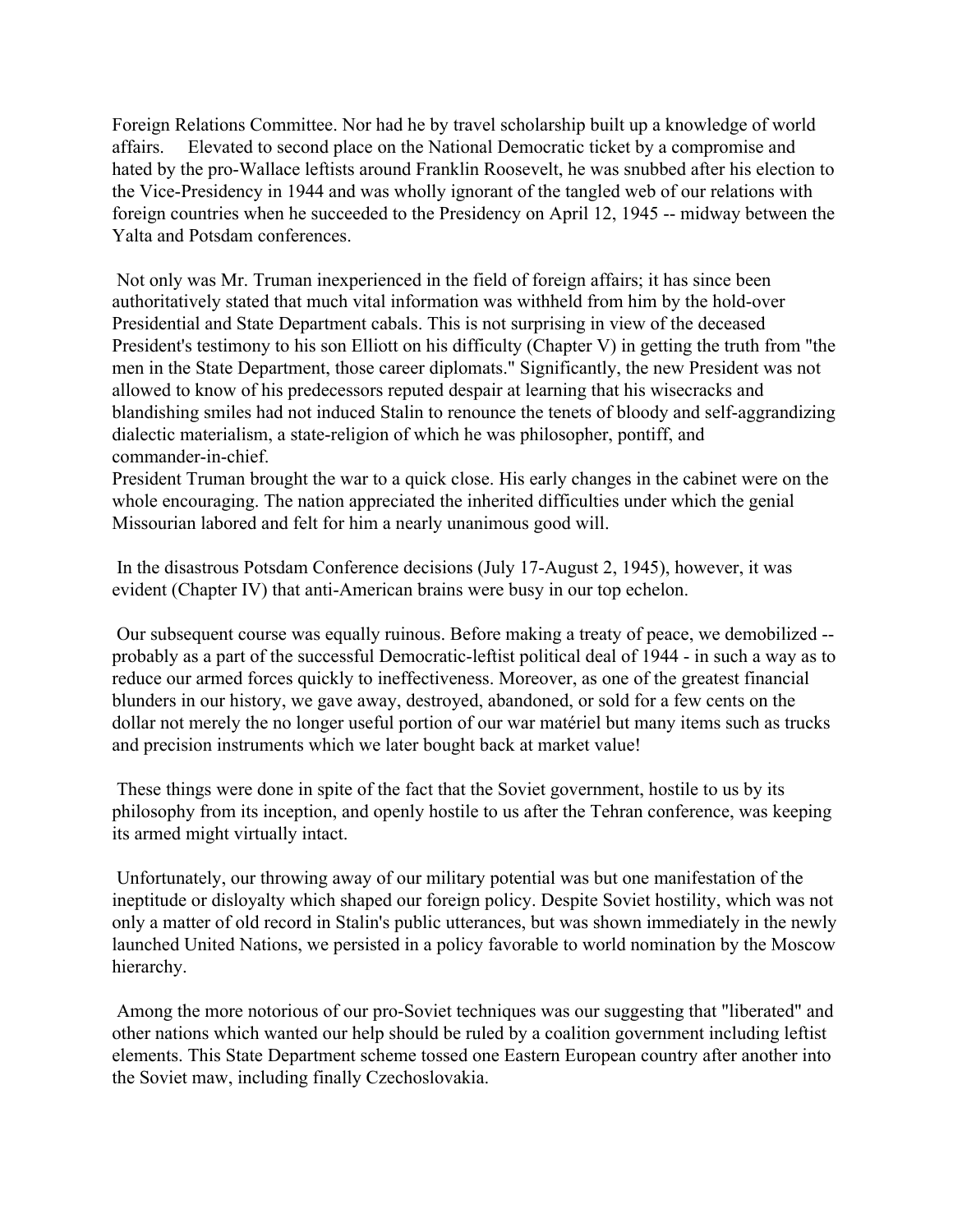This foul doctrine of the left coalition and its well-known results of infiltrating Communists into key positions in the governments of Eastern Europe will not be discussed here, since the damage is one beyond repair as far as any possible immediate American action is concerned. Discussion here is limited to our fastening of the Soviet clamp upon the Eastern Hemisphere in three areas still the subject of controversy.

 These are **(a)** China, **(b)** Palestine, and **(e)** Germany. The chapter will be concluded by some observations **(d)** on the war in Korea.

**(a)** The Truman policy on China can be understood only as the end-product of nearly twenty years of American-Chinese relations. President Franklin D. Roosevelt felt a deep attachment to the Chiangs and deep sympathy for Nationalist Chins -- feelings expressed as late as early December, 1943, shortly after the Cairo Declaration (November 26, 1943), by which Manchuria was to be "restored" to China, and just before the President suffered the mental illness from which he never recovered.

 It was largely this friendship and sympathy which had prompted our violent partisanship for China in the Sino-Japanese difficulties of the 1930's and early 1940's More significant, however, than our freezing of Japanese assets in the United States, our permitting American aviators to enlist in the Chinese army, our gold and our supplies sent in by air, by sea, and by the Burma road, was our ceaseless diplomatic barrage against Japan in her role as China's enemy (see United States Relations With China With Special Reference to the Period 1944-1949, Department of State, 1949, p. 25 and passim).

 When the violent phase of our already initiated political war against Japan began with the Pearl Harbor attack of December 7, 1941, we relied on China as an ally and as a base for our defeat of the island Empire. On March 6, 1942, Lieutenant General Joseph W. Stilwell "reported to Generalissimo Chiang" (op. cit., p. xxxix).

 General Stilwell was not only "Commanding General of United States Forces in the China-Burma-India Theater" but was supposed to command "such Chinese troops as Generalissimo Chiang Kai-Shek might assign him" (op. cit., p. 30) and in other ways consolidate and direct the Allied war effort. Unfortunately, General Stilwell had formed many of his ideas on China amid a coterie of leftists led by Agnes Smedley as far back as 1938 when he, still a colonel, was a U.S. military attache in Hankow, China (see The China Story, by Freda Utley, Henry Regnery Company, Chicago, 1951, \$3.50).

 It is thus not surprising that General Stilwell quickly conceived a violent personal animosity for the anti-Communist Chiang (Saturday Evening Post, January 7, 14, 21, 1950). This personal feeling, so strong that it results in amazing vituperative poetry (some of it reprinted in the post), not only hampered the Allied war effort but was an entering wedge for vicious anti-Chiang and pro-Communist activity which was destined to change completely our attitude toward Nationalist China.

 The pro-Communist machinations of certain high placed members of the Far Eastern Bureau of our State Department and of their confederates on our diplomatic staff in Chungking (for full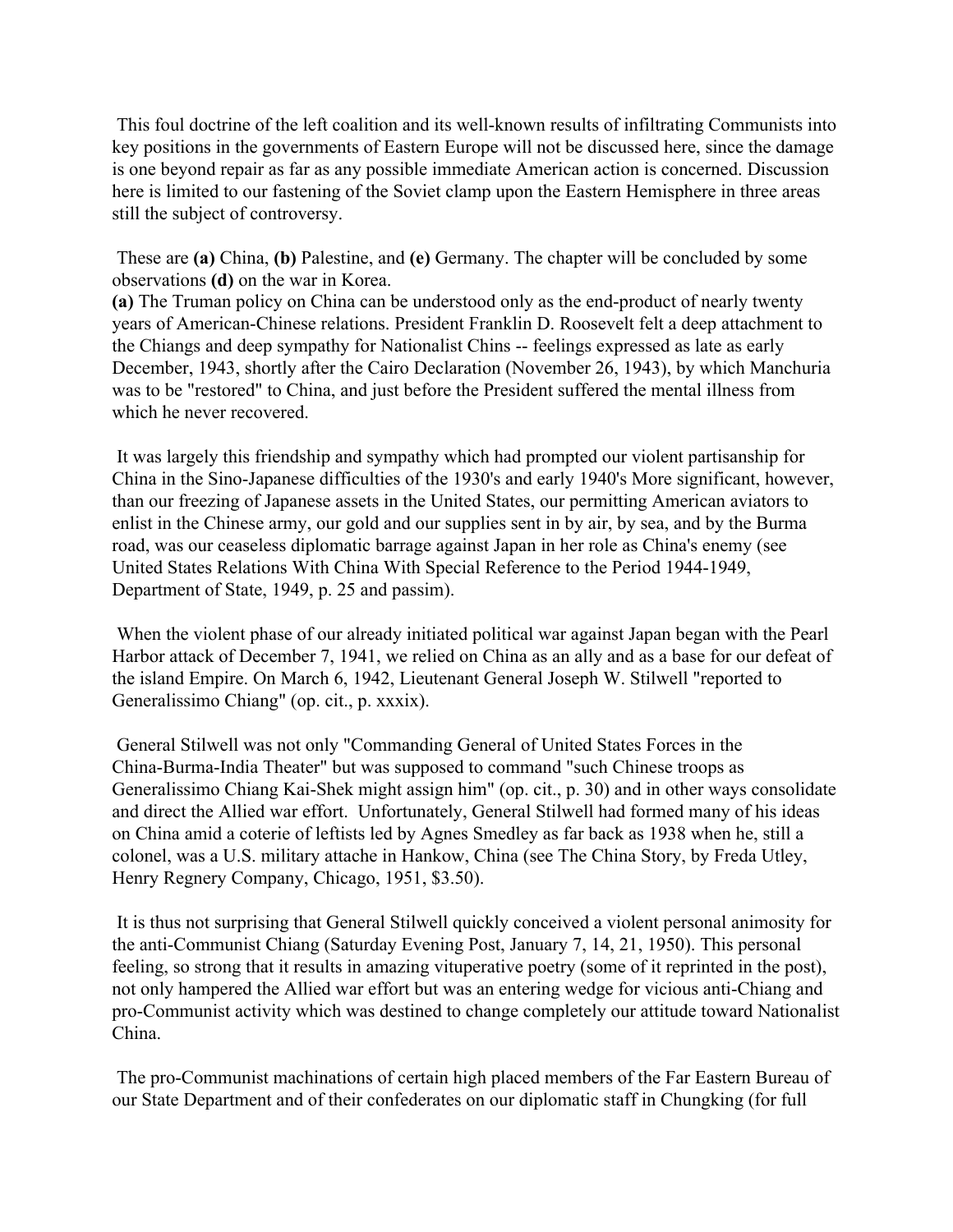details, see The China Story) soon became obvious to those in a position to observe. Matters were not helped when "in the spring of 1944, President Roosevelt appointed Vice-President Henry A. Wallace to make a trip to China" (United States Relations With China, p. 55).

 Rebutting what he considered Mr. Wallace's pro-Communist attitude, Chiang "launched into a lengthy complaint against the Communists, whose actions, he said, had an unfavorable effect on Chinese morale. . .The Generalissimo deplored propaganda to the effect that they were more communistic than the Russians" (op. cit., p. 56).

 Our Ambassador to China, Clarence E. Gauss, obviously disturbed by the Wallace mission and by the pro-Communist attitude of his diplomatic staff, wrote as follows (op. cit., p. 561) to Secretary Hull on August 31, 1944: …China should receive the entire support and sympathy of the United States Government on the domestic problem of Chinese Communists. Very serious consequences of China may result from our attitude. In urging that China resolve differences with the Communists, our Government's attitude is serving only to intensify the recalcitrance of the Communists. The request that China meet Communist demands is equivalent to asking China's unconditional surrender to a party known to be under a foreign power's influence (the Soviet Union).

 With conditions in China in the triple impasse of Stilwell Chiang hostility, American pro-Communist versus Chinese anti-Communist sentiment, and an ambassador at odds with his subordinates, President Roosevelt sent General Patrick J. Hurley to Chungking as his Special Representative "with the mission of promoting harmonious relations between Generalissimo Chiang and General Stilwell and of performing certain other duties" (op. cit., p. 57).

 Ambassador Gauss was soon recalled and General Hurley was made Ambassador. General Hurley saw that the Stilwell-Chiang feud could not be resolved, and eventually the recall of General Stilwell from China was announced.

 With regard, however, to our pro-Communist State Department representatives in China, Ambassador Hurley met defeat.

 On November 26, 1945, he wrote President Truman, who had succeeded to the Presidency in April, a letter of resignation and gave his reasons:

 …The astonishing feature of our foreign policy is the wide discrepancy between our announced policies and our conduct of international relations, for instance, we began the war with the principles of the Atlantic Charter and democracy as our goal. Our associates in the war at that time gave eloquent lip service to the principles of democracy. We finished the war in the Far East furnishing lend-lease supplies and using all our reputation to undermine democracy and bolster imperialism and Communism. . .

 …it is no secret that the American policy in China did not have the support of all the career men in the State Department. . . Our professional diplomats continuously advised the Communists that my efforts in preventing the collapse of the National Government did not represent the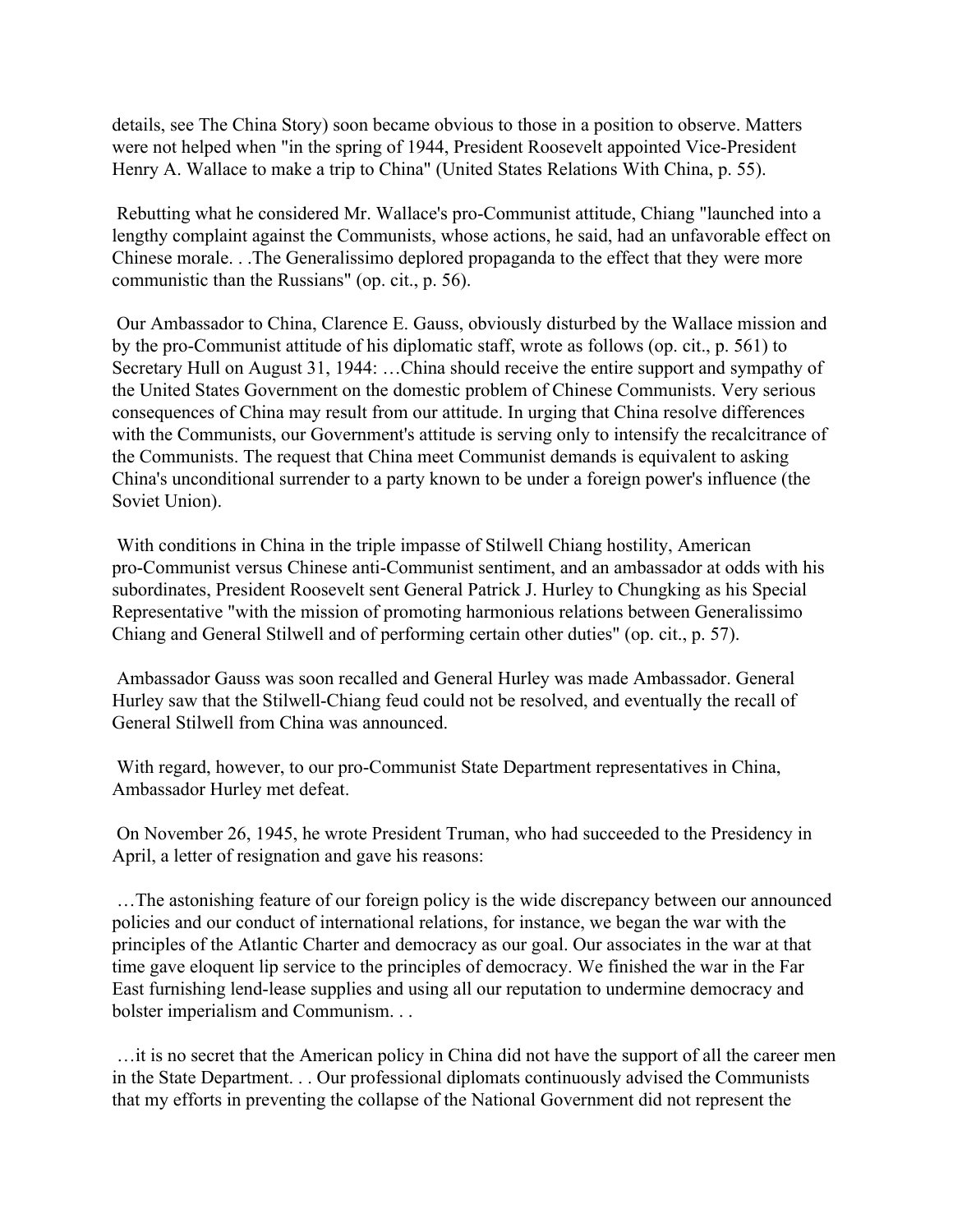policy of the United States. These same professionals openly advised the Communist armed party to decline unification of the Chinese Communist Army with the National Army unless the Chinese Communists were given control. . .

 Throughout this period the chief opposition to the accomplishment of our mission came from the American career diplomats in the Embassy at Chungking and in the Chinese and Far Eastern Divisions of the State Department.

 I requested the relief of the career men who were opposing the American policy in the Chinese Theater of war. These professional diplomats were returned to Washington State Department as my supervisors, some of these same career men whom I relieved have been assigned as advisors to the Supreme Commander in Asia (op. cit., pp. 581-582).

 President Truman accepted General Hurley's resignation with alacrity. Without a shadow of justification, the able and patriotic Hurley was smeared with the implication that he was a tired and doddering man, and he was not even allowed to visit the War Department, of which he was former Secretary, for an interview.

 This affront to a great American ended our diplomatic double talk in China. With forthrightness, Mr. Truman made his decision. Our China policy henceforth was to be definitely pro-Communist. The President expressed his changed policy in a "statement made on December 15, 1945.

 Although the Soviet was pouring supplies and military instructors into Communist-held areas, Mr. Truman said that the United States would not offer "military intervention to influence the courses of any Chinese internal strife."

 He urged Chiang's government to give the Communist "elements a fair and effective representation in the Chinese National Government." To such a "broadly representative government" he temptingly hinted that "credits and loans" would be forthcoming (op. cit., pp. 608-609).

 President Truman's amazing desertion of Nationalist China, so friendly to us throughout the years following the Boxer Rebellion (1900), has been thus summarized (NBC Network, April 13, 1951), by Congressman Joe Martin: President Truman, on the advice of Dean Acheson, announced to the world on December 15, 1925, that unless communists were admitted to the established government of China, aid from America would no longer be forthcoming.

 At the same time, Mr. Truman dispatched General Marshall to China with orders to stop the mopping up of communist forces which was being carried to a successful conclusion by the established government of China.

 Our new Ambassador to China, General of the Army George C. Marshall, conformed under White House directive (see his testimony before the Combined Armed Services and Foreign Relations Committees of the Senate, May, 1951) to the dicta of Relations Combined Armed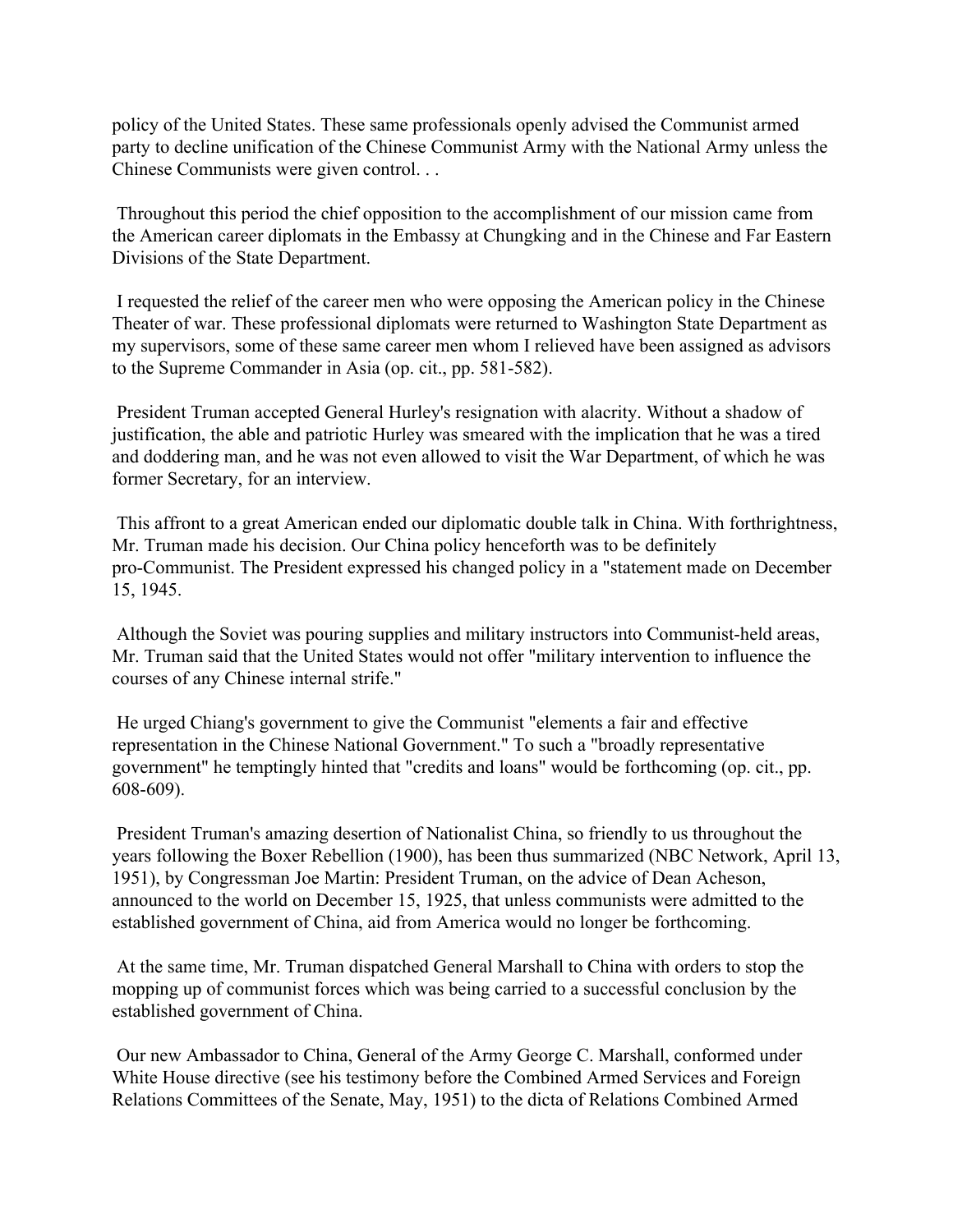Services and Foreign Relations Committees of the Senate, May, 1951) to the dicta of the State Department's Communist-inclined camarilla, and made further efforts to force Chiang to admit Communists to his Government in the "effective" numbers, no doubt, which Mr. Truman had demanded in his "statement" of December 15.

 The great Chinese general, however, would not be bribed by promised "loans" and thus avoided the trap with which our State Department snared for Communism the states of Eastern Europe. He was accordingly paid off by the mishandling of supplies already en route, so that guns and ammunition for those guns did not make proper connection, as well as by the eventual complete withdrawal of American support as threatened by Mr. Truman.

 For a full account of our scandalous pro-Communist moves in denying small arms ammunition to China; our charging China \$162.00 for a bazooka (whose list price was \$36.50 and "surplus" price to other nations was \$3.65) when some arms were sent; and numerous similar details, see The China Story, already referred to.

 Thus President Truman, Ambassador Marshall, and the State Department prepared the way for the fall of China to Soviet control. They sacrificed Chiang, who represented the Westernized and Christian element in China, and they destroyed a friendly government, which was potentially our strongest ally in the world -- stronger even than the home island of maritime Britain in this age of air and guided missiles.

 The smoke-screen excuse for our policy -- namely that there was corruption in Chiang's government -- is beyond question history's most glaring example of the pot calling the kettle black.

 For essential background material, see Shanghai Conspiracy by Major General Charles A. Willoughby, with a preface by General of the Army Douglas MacArthur (Dutton, 1952).

 General Ambassador Marshall became Secretary of State in January, 1947. On July 9, 1947, President Harry S. Truman directed Lieutenant General Albert C. Wedemeyer, who had served for a time as "Commander-in-Chief of American Forces in the Asian Theater" after the removal of Stilwell, to "proceed to China without delay for the purpose of making an appraisal of the political, economic, pathological and military situations -- current and projected."

 Under the title, "Special Representative of the President of United States," General Wedemeyer worked with the eight other members of his mission from July 16 to September 18 and on September 19 transmitted his report (United States Relations with China, pp. 764-814) to appointing authority, the President.

 In a section of his Report called "Implications of 'No Assistance' to China or Continuation of 'Wait and See ' Policy," General Wedemeyer wrote as follows: To advise at this time a policy of "no assistance" to China would suggest the withdrawal of the United States Military and Naval Advisory Groups from China and it would be equivalent to cutting the ground from under the feet of the Chinese Government. Removal of American assistance, without removal of Soviet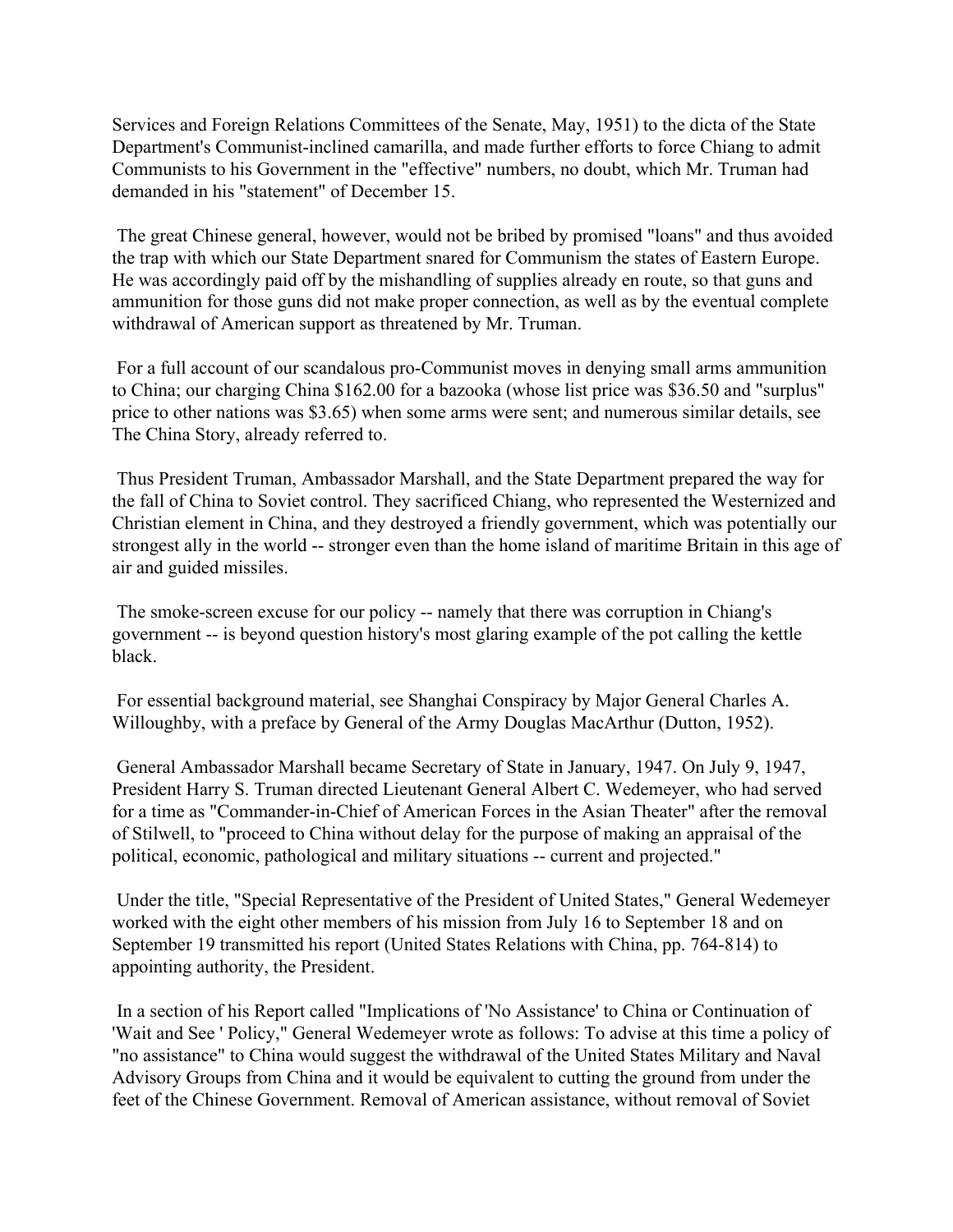assistance, would certainly lay the country open to eventual Communist domination. It would have repercussions in other parts of Asia, would lower American prestige in the Far East and would make easier the spread of Soviet influence and Soviet political expansion not only in Asia but in other parts of the world.

 Here is General Wedemeyer's conclusion as to the strategic importance of Nationalist China to the United States: Any further spread of Soviet influence and power would be inimical to United States strategic interests. In time of war the existence of an unfriendly China would result in denying us important air bases for use as staging areas for bombing attacks as well as important naval bases along the Asiatic coast. Its control by the Soviet Union or a regime friendly to the Soviet Union would make available for hostile use a number of warm water ports and air bases. Our own air and naval bases in Japan, Ryukyus and the Philippines would be subject to relatively short range neutralizing air attacks. Furthermore, industrial and military development of Siberia east of Lake Baikal would probably make the Manchurian area more or less self-sufficient.

Here are the more significant of the Wedemeyer recommendations:

 It is recommended: That the United States provide as early as practicable moral, advisory and material support to China in order to prevent Manchuria from becoming a Soviet satellite, to bolster opposition to Communist expansion and to contribute to the gradual development of stability in China. . .

 That arrangements be made whereby China can purchase military equipment and supplies (particularly motor maintenance parts), from the United States.

That China be assisted in her efforts to obtain ammunition immediately…

 The [sic] military advice and supervision be extended in scope to include field forces training centers and particularly logistical agencies.

 Despite our pro-Communist policy in the previous twenty months, the situation in China was not beyond repair at the time of the Wedemeyer survey.

 In September, 1947, the "Chiang government had large forces still under arms and was in control of all China south of the Yangtze River, of much of North China, with some footholds in Manchuria" (W. H. Chamberlin, Human Events, July 5, 1950).

 General Wedemeyer picked 39 Chinese divisions to be American-sponsored and these were waiting for our supplies and our instructors -- in case the Wedemeyer program was accepted.

 But General Wedemeyer had reported that which his superiors did not wish to hear. His fate was a discharge from diplomacy and an exile from the Pentagon.

Moreover, the Wedemeyer Report was not released until August, 1949.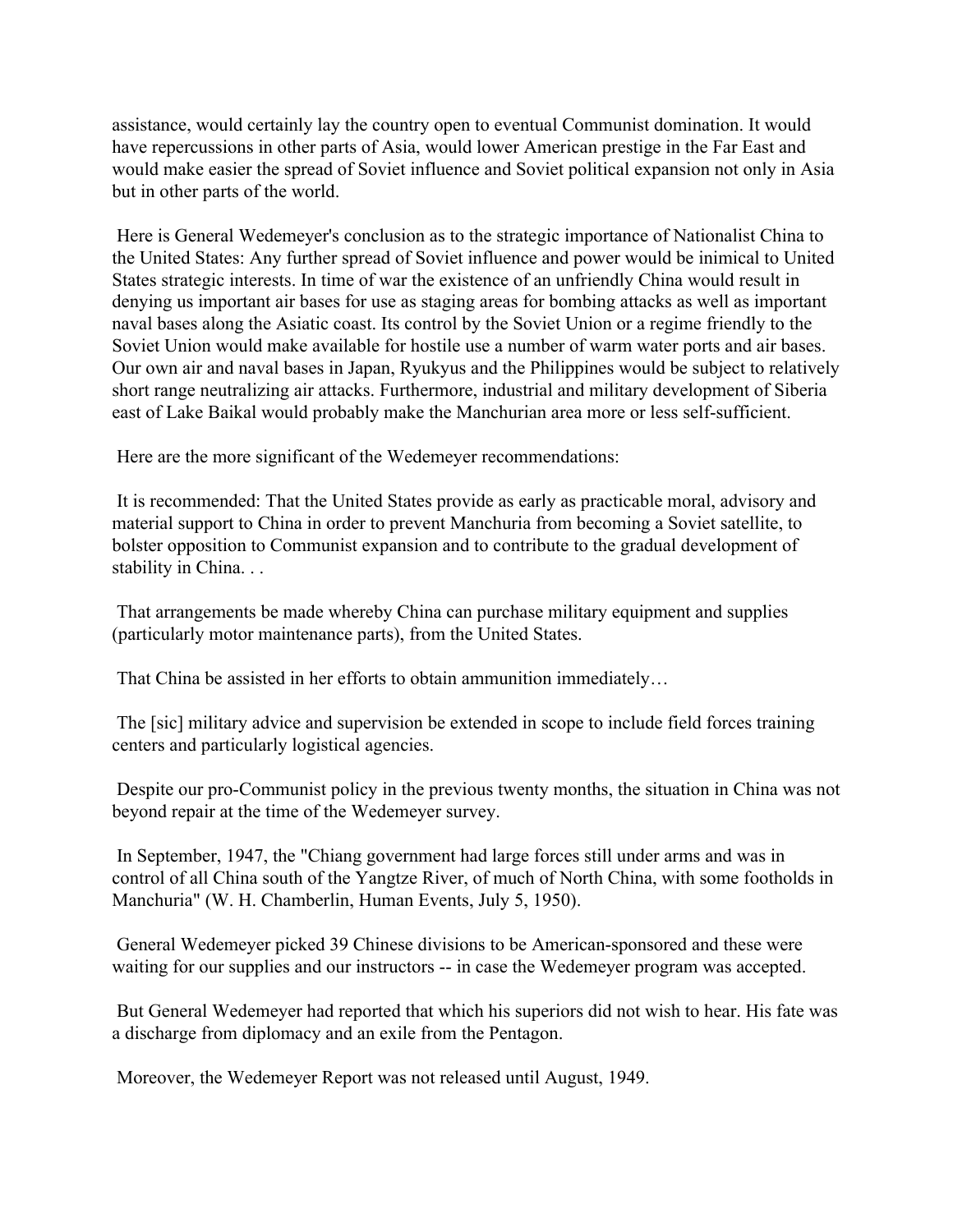Meanwhile, in the intervening two years our pro-Communist policy of withdrawing assistance from Chiang, while the Soviet rushed supplies to his enemies, had tipped the scales in favor of those enemies, the Chinese Communists.

 Needless to say, under Mr. Dean Acheson, who succeeded Marshall as Secretary of State (January, 1949), our pro-Soviet policy in China was not reversed!

 Chiang had been holding on somehow, but Acheson slapped down his last hope. In fact, our Secretary of State - possibly by some strange coincidence - pinned on the Nationalist Government of China the term "reactionary" (August 6, 1949), a term characteristically applied by Soviet stooges to any unapproved person or policy, and said explicitly that the United States would give the Nationalist Government no further support.

 Meanwhile, the Soviet had continued to supply the Chinese Communists with war matériel at a rate competently estimated at eight to ten times the amount per month we had furnished - at the peak of our aid - to Chiang's Nationalists.

 Chiang's troops, many of them without ammunition, were thus defeated, as virtually planned by our State Department, whose Far Eastern Bureau was animated by admirers of the North Chinese Communists.

 But the defeat of Chiang was not the disgrace his enemies would have us believe. His evacuation to Formosa and his reorganization of his forces on that strategic island were far from contemptible achievements.

 Parenthetically, as our State Department's wrong-doing comes to light, there appears a corollary re-evaluation of Chiang. In its issue of April 9, 1951, Life said editorially that "Now we have only to respect the unique tenacity of Chiang Kai Shek in his long battle against Communism and take full advantage of whatever the Nationalists can do now to help us in this struggle for Asia."

 It should be added here that any idea of recognizing Communist China as the representative government of China is absurd. According to a Soviet Politburo report (This Week. September 30, 1951) the membership of the Chinese Communist Party is 5,800,000. The remainder of China's 450,000,000 or 475,000,000 people, in so far as they are actually under Communist control, are slaves.

But -- back to the chronology of our "policy" in the Far East.

 On December 23, 1949, the State Department sent to five hundred American agents abroad (New York Journal-American, June 19, 1951, p. 18) a document entitled "Policy Advisory Staff, Special Guidance No. 38, Policy Information Paper -- Formosa." As has been stated in many newspapers, the purpose of this policy memorandum was to prepare the world for the United States plan for yielding Formosa (Taiwan, in Japanese terminology) to the Chinese Communists. Here are pertinent excerpts from the surrender document which, upon its release in June, 1951,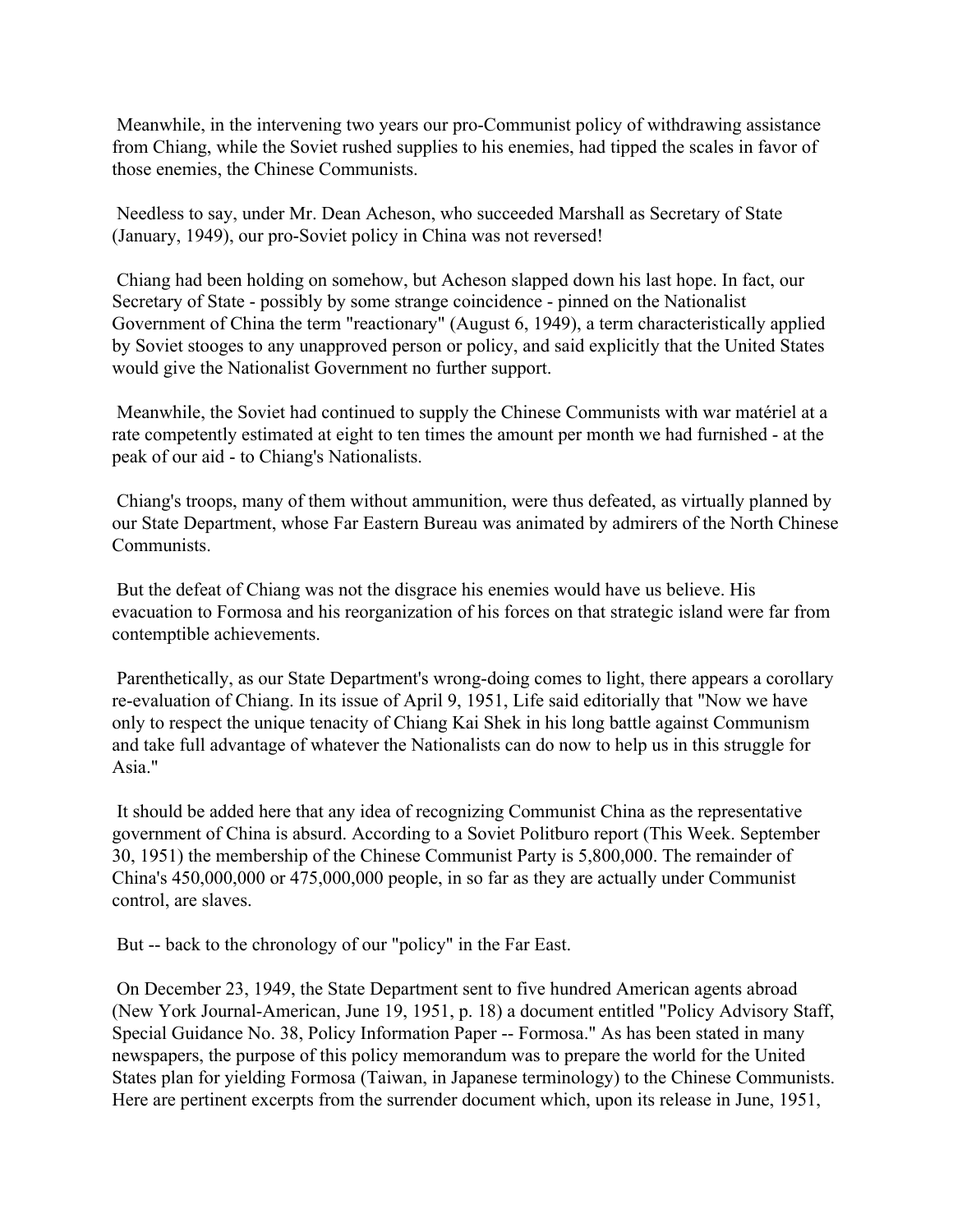was published in full in a number of newspapers: Loss of the island is widely anticipated, and the manner in which civil and military conditions there have deteriorated under the Nationalists adds weight to the expectation. . .

 Formosa, politically, geographically, and strategically is part of China in no way especially distinguished or important. . .

 Treatment: … All material should be used best to counter the impression that. . .its [Formosa's] loss would seriously damage the interests of the United States or of other countries opposing Communism [and that] the United States is responsible for or committed in any way to act to save Formosa.

 Formosa has no special military significance. . . China has never been a sea power and the island is of no special strategic advantage to Chinese armed forces.

 This State Department policy paper contains unbelievably crass lies such as the statement that the island of Formosa is, in comparison with other parts of China, "in no way especially distinguished or important" and the claim that the island would be "of no special strategic advantage" to its Communist conquerors. It contains an unwarranted slam at our allies, the Chinese Nationalists, and strives to put upon our ally Britain the onus for our slight interest in the island -- an interest the "policy memorandum" was repudiating!

 It is hard to see how the anonymous writer of such a paper could be regarded as other than a scoundrel.

 No wonder the public was kept in ignorance of the paper's existence until the MacArthur investigation by the Senate raised momentarily the curtain of censorship!

 In a "Statement on Formosa" (New York Times, January 6, 1950), President Truman proceeded cautiously on the less explosive portions of the "Policy Memorandum," but declared Formosa a part of China -- obviously, from the context, the China of Mao Tse-Tung -- and continued: "The United States has no desire to obtain special rights or privileges or to establish military bases on Formosa at this time. Nor does it have any intention of utilizing its armed forces to interfere in the present situation."

 The President's statement showed a dangerous arrogation of authority, for the wartime promises of the dying Roosevelt had not been ratified by the United States Senate, and in any case a part of the Japanese Empire was not at the personal disposal of an American president. More significantly, the statement showed an indifference to the safety of America or an amazing ignorance of strategy, for any corporal in the U.S. army with a map before him could see that Formosa is the virtual keystone of the U.S. position in the Pacific. It was also stated by our government "a limited number of arms for internal security."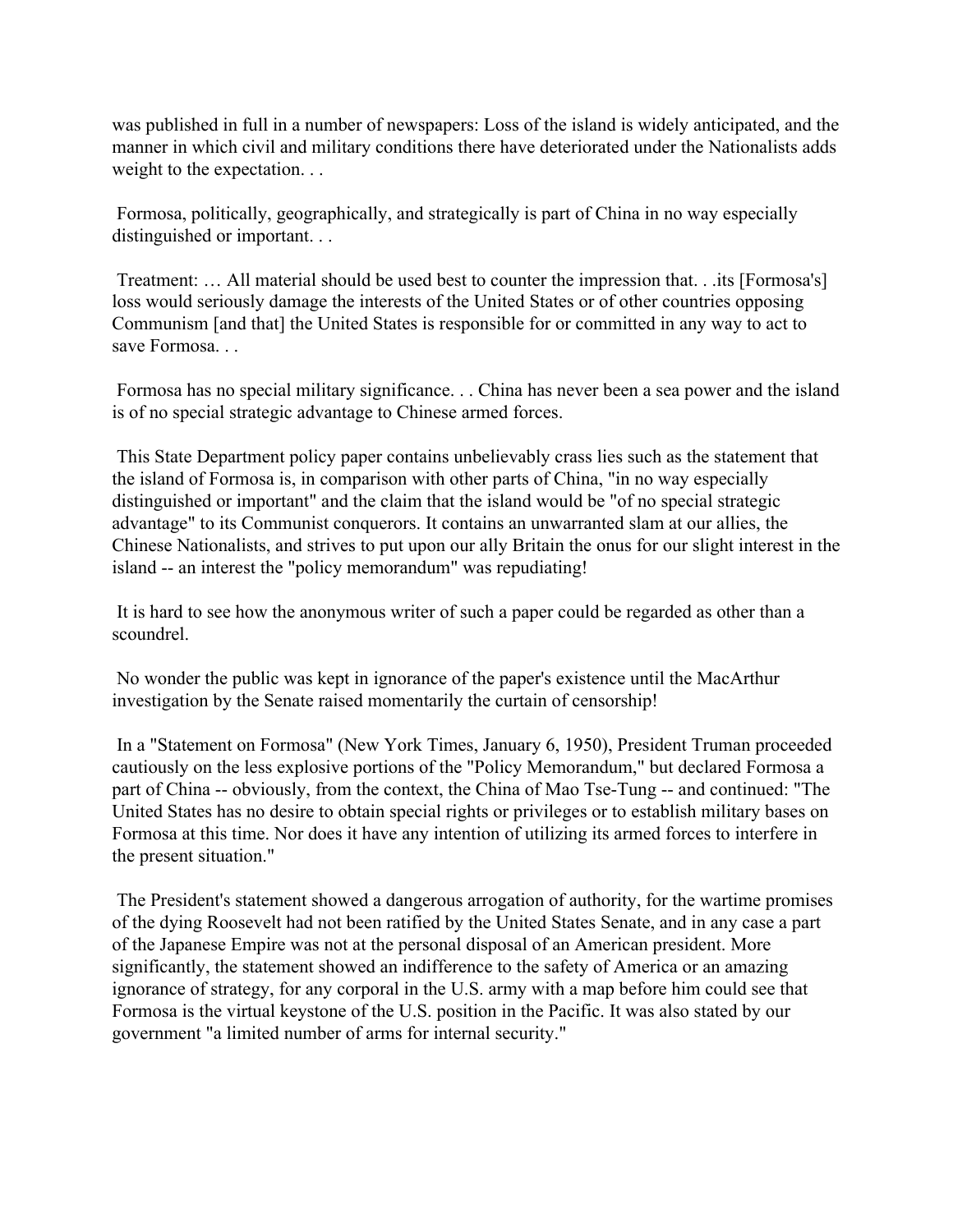Six days later (January 12, 1950) in an address at a National Press Club luncheon, Secretary Acheson announced a "new motivation of United States Foreign policy," which confirmed the President's statement a week before, including specifically the "hands off" policy in Formosa.

 Acheson also expressed the belief that we need not worry about the Communists in China since they would naturally grow away from the Soviet on account of the Soviet's attaching" North China territory to the great Moscow-ruled imperium (article by Walter H. Waggoner, New York Times, January 13, to January 10, 1950.

 These sentiments must have appealed to Governor Thomas E. Dewey, of New York, for at Princeton University on April 12 he called for Republican support of the Truman-Acheson foreign policy and specifically commended the appointment of John Foster Dulles (for the relations of Dulles with Hiss, see Chapter VIII) as a State Department "consultant."

 Mr. Acheson's partly concealed and partly visible maneuverings were thus summed up by Walter Winchell (Dallas Times Herald, April 16, 1951):

 These are the facts. Secretary Acheson . . . is on record as stating we would not veto Red China if she succeeded in getting a majority vote in the UN. . . As another step, Secretary Acheson initiated a deliberate program to play down the importance of Formosa.

 Mr. Winchell also mentioned Senator Knowland's "documentary evidence" that those who made State Department policy had been instructed by Secretary Acheson to "minimize the strategic importance of Formosa."

 All of this was thrown into sharp focus by President Truman when he revealed in a press conference (May 17, 1951) that his first decision to fire General MacArthur a year previously had been strengthened when the Commander in Japan protested in the summer of 1950 that the proposed abandonment of Formosa would weaken the U.S. position in Japan and the Philippines!

 "No matter how hard one tries," The Freeman summarized on June 4, 1951, "there is no way of evading the awful truth: The American State Department wanted Marxist Communists to win for Marxism and Communism in China." Also, The Freeman continued, "On his own testimony, General Marshall supported our pro-Marxist China policy with his eyes unblinkered with innocence."

 Thus, in the first half of 1950, our Far Eastern policy, made by Acheson and approved by Truman and Dewey, was based on (1) the abandonment of Formosa to the expected conquest by Chinese Communists, (2) giving no battle weapons to the Nationalist Chinese or to the South Koreans, in spite of the fact that the Soviet was known to be equipping the North Koreans with battle weapons and with military skills, (3) the mere belief- at least, so stated - of our Secretary of State, self-confessedly ignorant of the matter, that the Communists of China would become angry with the Soviet. The sequel is outlined in section (d) below.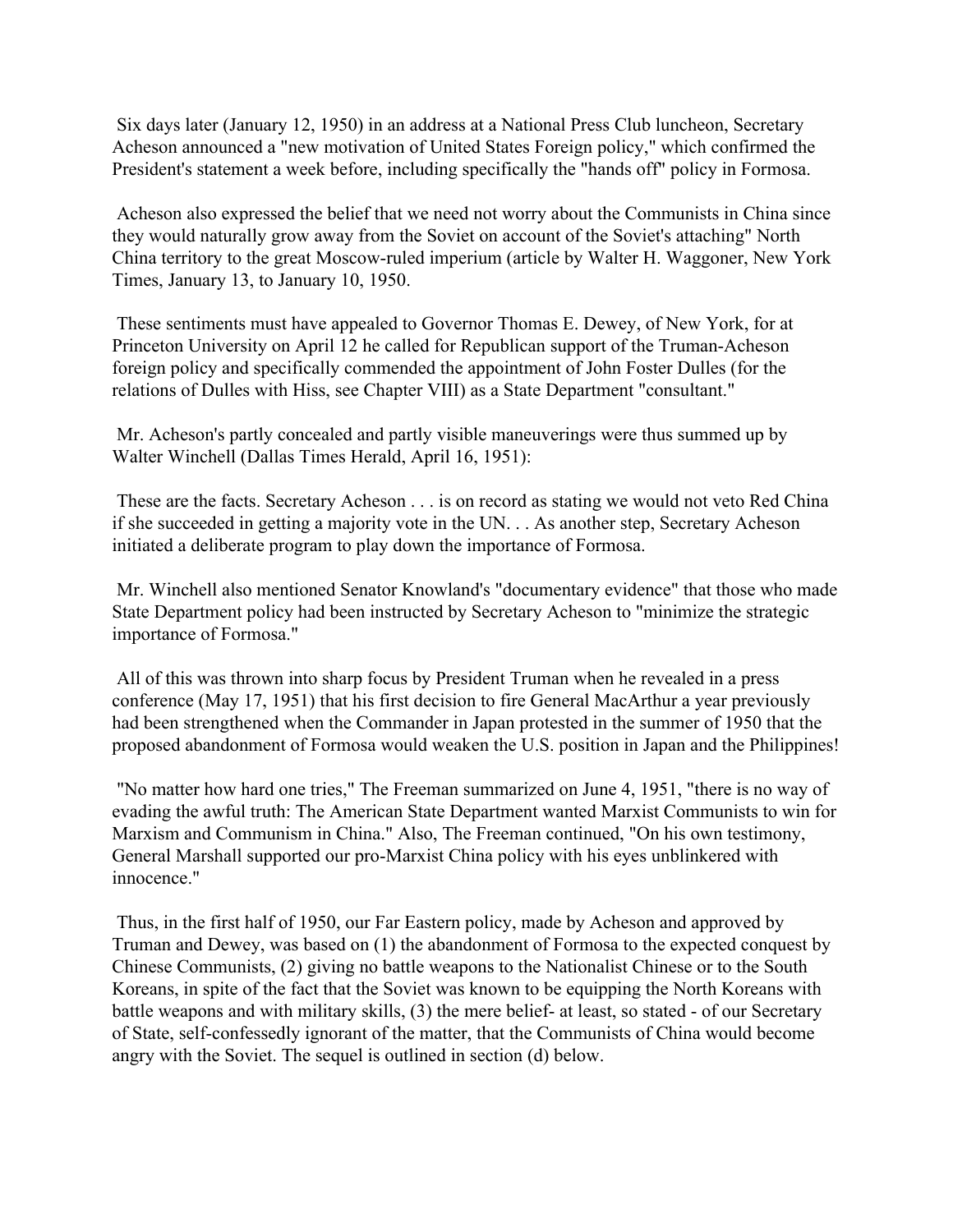**(b)** Our second great mistake in foreign policy -- unless votes in New York and other Northern cities are its motivation -- was our attitude toward the problem of Palestine.

 In the Eastern Mediterranean on the deck of the heavy cruiser, U.S.S. Quincy, which was to bring him home from Yalta, President Roosevelt in February, 1945, received King Ibn Saud of Saudi Arabia. According to General Elliott Roosevelt (As He Saw It, p. 245): "It had been Father's hope that he would be able to convince Ibn Saud of the equity of the settlement in Palestine of the tens of Thousands of Jews driven from their European homes."

 But, as the ailing President later told Bernard Baruch, "of all the men he had talked to in his life, he had got least satisfaction from this iron-willed Arab monarch."

 General Roosevelt concludes thus: "Father ended by promising Ibn Saud that he would sanction no American move hostile to the Arab people." This may be considered the four-term President's legacy on the subject, for in less than two months death had completed its slow assault upon his frame and his faculties.

But the Palestine Problem, like the ghost in an Elizabethan drama, would not stay "down."

 In the post-war years (1945 and after), Jewish immigrants mostly from the Soviet Union or satellite states poured into the land once known as "Holy." These immigrants were largely Marxist in outlook and principally of Khazar antecedents. As the immigration progressed, the situation between Moslems and this new type of Jew became tense.

 The vote-conscious American politicians became interested. After many vacillations between "non-partition" which was recommended by many American Jewish organizations and highly placed individual Jews, the United States - which has many Zionist voters and few Arab voters decided to sponsor the splitting of Palestine, which was predominantly Arab in population, into Arab and Jewish zones.

 In spite of our lavish post-war tossing out of hundreds of millions and sometimes billions to almost any nation - except a few pet "enemies" such as Spain - for almost any purpose, the United Nations was inclined to disregard our sponsorship and reject the proposed new member. On Wednesday, November 26, 1947, our proposition received 25 votes out of 57 (13 against, 17 abstentions, 2 absent) and was defeated. Thus the votes had been taken and the issue seemed settled. But , no!

 Any reader who wishes fuller details should by all means consult the microfilmed New York Times for November 26-30, and other pertinent periodicals, but here are the highlights: The United Nations General Assembly postponed a vote on the partition of Palestine yesterday after Zionist supporters found that they still lacked an assured two-thirds majority (article by Thomas J. Hamilton, New York Times, November 27, 1947).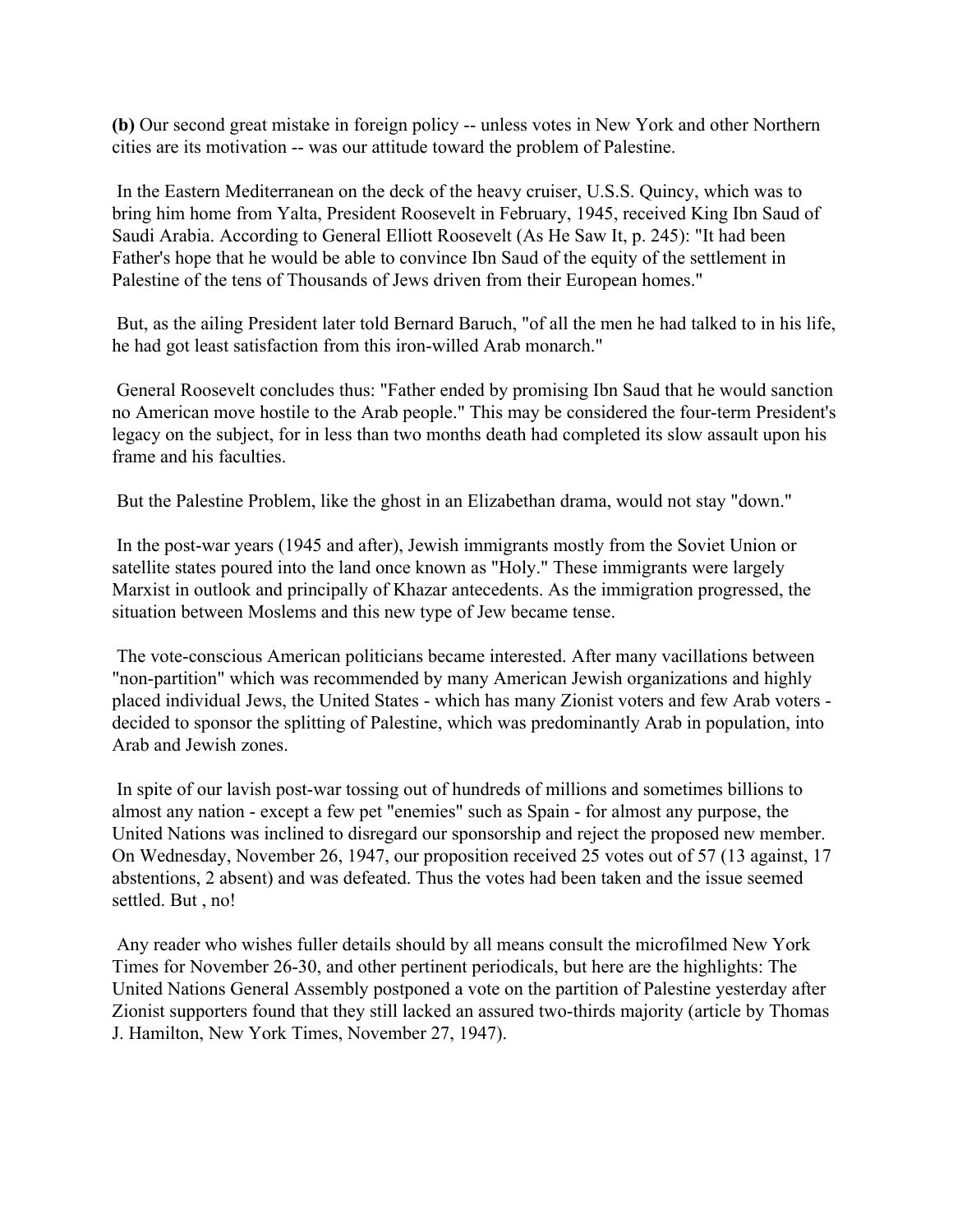Yesterday morning Dr. Aranha was notified by Siamese officials in Washington that the credential of the Siamese delegation, which had voted against partition in the Committee, had been canceled (November 27, 1947).

 Since Saturday [November 22] the United States Delegation has been making personal contact with other delegates to obtain votes for partition. . . The news from Haiti . . . would seem to indicate that some persuasion has now been brought to bear on home governments . . . the result of today's vote appeared to depend on what United States representatives were doing in faraway capitals (from an article by Thomas J. Hamilton, New York Times, November 28, 1947).

 The result of our pro-"Israeli" pressures, denounced in some instances by representatives of the governments who yielded, was a change of vote by nine nation: Belgium, France, Haiti, Liberia, Luxemburg, The Netherlands, New Zealand, Paraguay, and the Philippines. Chile dropped -- to "not voting" -- from the pro-"Israeli" twenty-five votes of November 26, and the net gain for U.S.-"Israeli" was 8. Greece changed from "not voting" to "against," replacing the dismissed Siamese delegation, and the "against" vote remained the same, 13, Thus the New York Times on Sunday, November 30, carried the headline "ASSEMBLY VOTES PALESTINE PARTITION; MARGIN IS 33-13; ARABS WALK OUT. . . "

 The Zionist Jews of Palestine now had their seacoast and could deal with the Sovietized Black Sea countries without further bother from the expiring British mandate. The selection of immigrants of which over-populated "Israel" felt such great need was to some extent, if not entirely, supervised by the countries of origin.

 For instance, a high "Israeli" official visited Bucharest to coordinate with the Communist dictator of Rumania, Ana Rabinsohn Pauker, the selection of immigrants for "Israel."

 "Soviet Bloc Lets Jews Leave Freely and Take Most Possessions to Israel," The New York Times headlined (November 26, 1948) a UP dispatch from Prague.

 The close ties between Communism and "Israel" were soon obvious to any penetrating reader of the New York Times. A notable example is afforded in an article (March 12, 1948) by Alexander Feinberg entitled "10,000 in Protest on Palestine Here: Throng Undaunted by Weather Mustered by Communist and Left-Wing Labor Leaders." Here is a brief quotation from this significant article: Youthful and disciplined Communists raised their battle cry of "solidarity forever" as they marched. . .The parade and rally were held under the auspices of the United Committee to Save the Jewish State and the United Nations, formed recently after the internationally minded Communists decided to "take over" an intensely nationalistic cause, the partition of Palestine.

 The grand marshal of the parade was Ben Gold, president of the Communist-led International Fur and Leather Workers Union, CIO.

 With the Jewish immigrants to Palestine came Russian and Czechoslovak (Skoda) arms. "Israel Leaning Toward Russia, Its Armorer," the New York Herald-Tribune headlined on August 5, 1948. Here are quotations on the popularity of the Soviet in "Israel" from Correspondent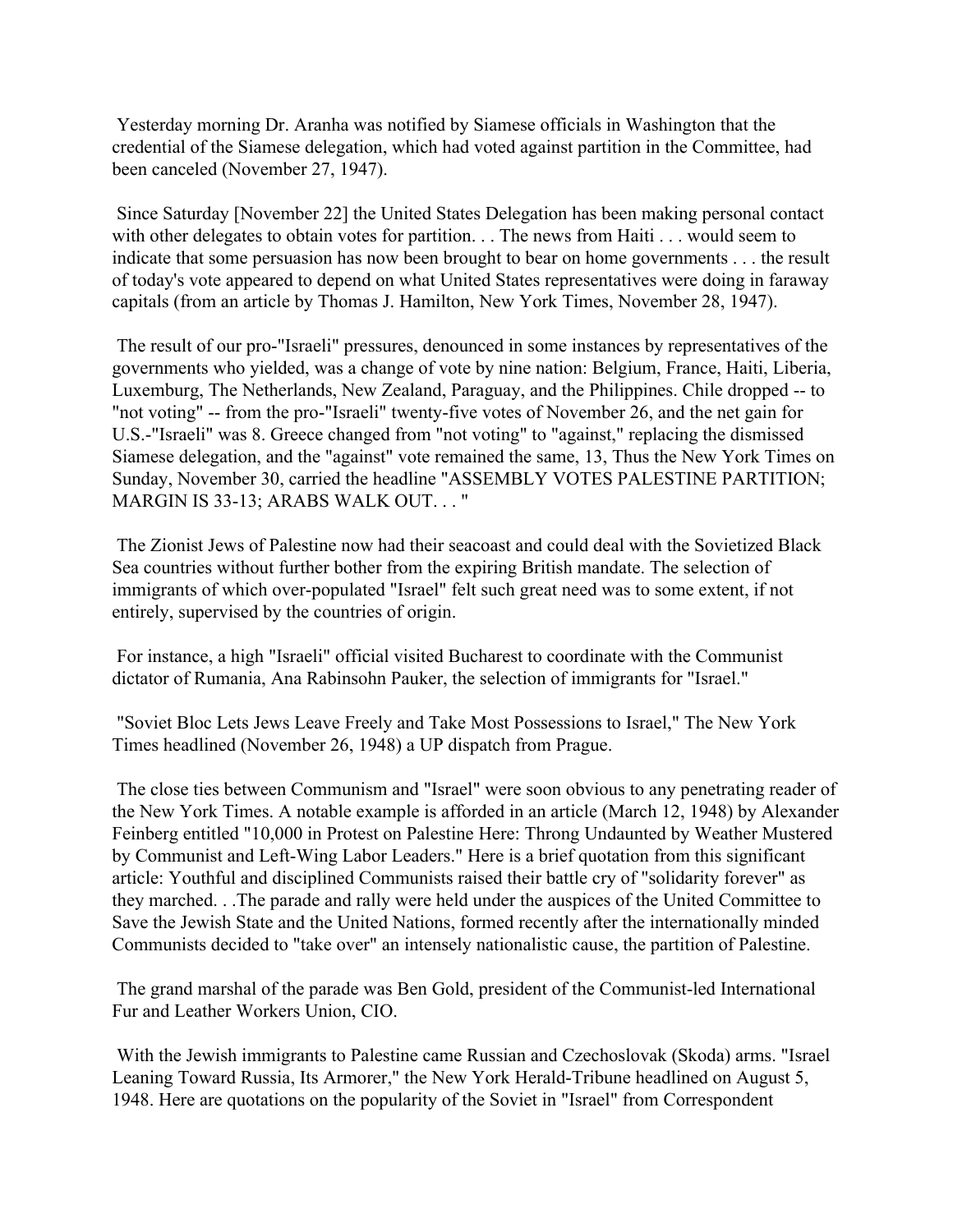Kenneth Bilby's wireless dispatch from Tel Aviv: Russian prestige has soared enormously among all political factions. . . Certain Czech arms shipments which reached Israel at critical junctures of the war, played a vital role in blunting the invasion's five Arab armies. . . The Jews, who are certainly realists, know that without Russia's nod, these weapons would never have been available.

 Mr. Bilby found that "the balance sheet" read "much in Russia's favor" and found his conclusion " evidenced in numerous ways -- in editorials in the Hebrew press praising the Soviet Union," and also "in public pronouncements of political and governmental leaders."

 Mr. Bilby concluded also that the "political fact" of "Israeli" devotion to the Soviet might "color the future of the Middle East" long after the issues of the day were settled.

 Parenthetically, the words of the Herald-Tribune correspondent were prophetic. In its feature editorial of October 10, 1951, the Dallas Morning News commented as follows on the announced determination of Egypt to seize the Sudan and the Suez Canal: Beyond question, the Egyptian move is concerned with the understandable unrest stirred in the Arab world by the establishment of the new State of Israel. The United Nations as a whole and Britain and the United States in particular did that. The Moslem world could no more accept equably an effort to turn back the clock 2,000 years than would this country agree to revert to the status quo of 1776.

 Showing contempt, and her true colors, "Israel" voted with the Soviet Union and against the United States on the question of admitting Communist China to the UN (broadcast of Lowell Thomas, CBS Network, November 13, 1951). Thus were we paid for the immoral coercion by which we got "Israel" into the United Nations -- a coercion which had given the whole world, in the first instance, a horrible but objective and above-board example of the Truman administration's conception of elections!

 But back to our chronology. In 1948, string with Soviet armor and basking in the sunshine of Soviet sympathy, "Israeli" troops mostly born in Soviet-held lands killed many Arabs and drove out some 880,000 others, Christian and Moslem.

 These wretched refugees apparently will long be a chief problem of the Arab League nations of the Middle East. Though most Americans are unaware, these brutally treated people are an American problem also, for the Arabs blame their tragedy in large part on "the Americans -- for pouring money and political support to the Israelis; Harry Truman is the popular villain" ("The Forgotten Arab Refugees," by James Bell, Life, September 17, 1951).

 With such great sympathy for the Soviet Union, as shown above, it is not surprising "Israel," at once began to show features which are extremely leftist -- to say the least. For instance, on his return from "Israel," Dr. Frederick E. Reissig, executive director of the Washington (D.C.) Federation of Churches, "told of going to many co-operative communities. . . Land for each 'kibbutz' - as such communities are called - is supplied by the government. Everything - more or less - is shared by the residents" (Mary Jane Dempsey in Washington Times-Herald, April 24, 1951).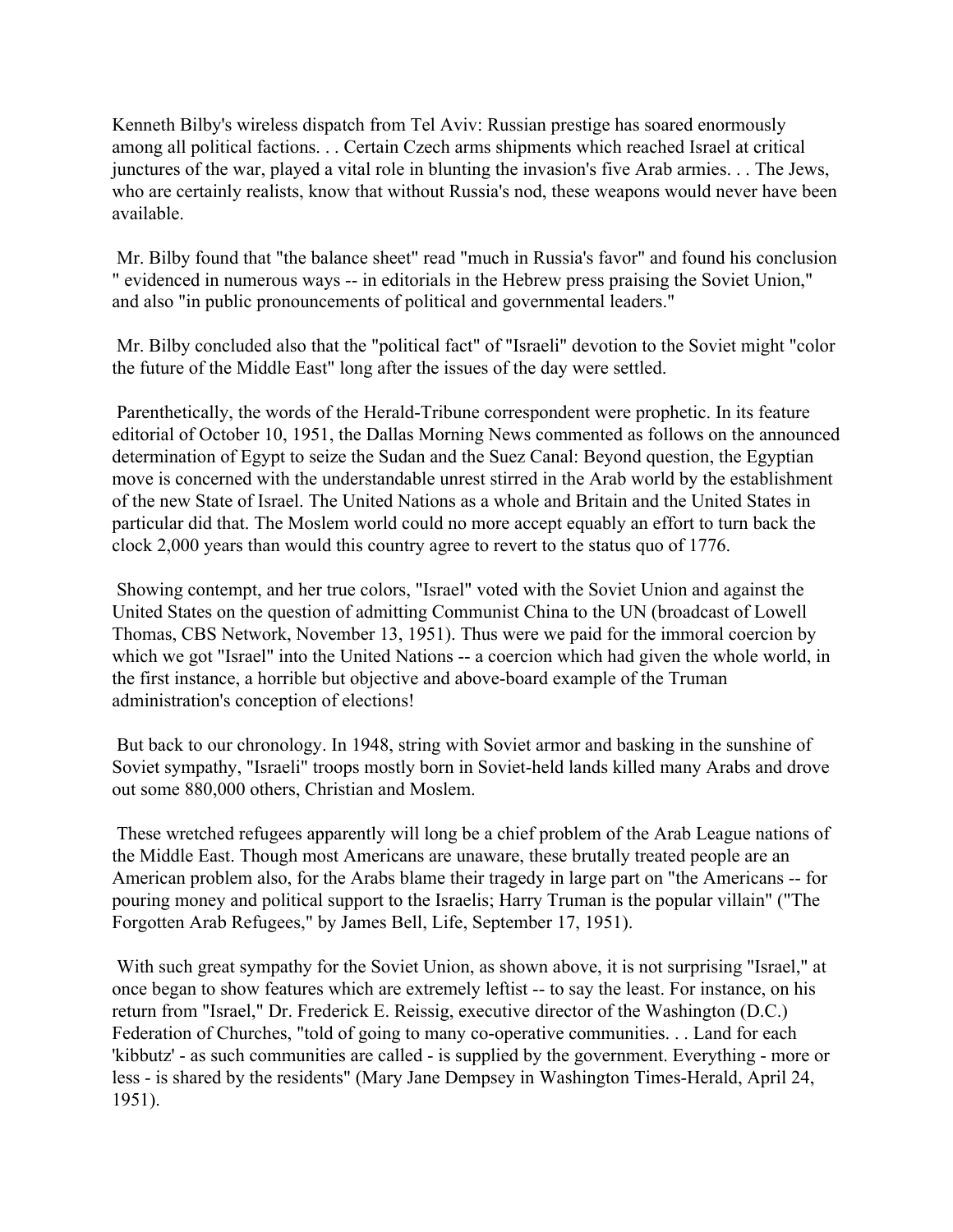For fuller details, see "The Kibbutz" by John Hersey in The New Yorker of April 19, 1952.

 After the "Israeli" seizure of the Arab lands in Palestine, there followed a long series of outrages including the bombings of the British Officers' Club in Jerusalem, the Acre Prison, the Arab Higher Command Headquarters in Jaffa, the Semiramis Hotel, etc.

These bombings were by "Jewish terrorists" (World Almanac, 1951).

 The climax of the brutality in "Israel" was the murder of Count Bernadotte of Sweden, the United Nations mediator in Palestine! Here is the New York Times story (Tel Aviv, September 18, 1948) by Julian Louis Meltzer: Count Folke Bernadotte, United Nations Mediator for Palestine, and another United Nations official, detached from the French Air Force, were assassinated this afternoon [September 17], within the Israeli-held area of Jerusalem.

 Also, according to the New York Times, "Reuters quoted a Stern Group spokesman in Tel Aviv as having said, 'I am satisfied that it has happened'." A United Nations truce staff announcement confirmed the fact that Count Bernadotte had been "killed by two Jewish irregulars," who also killed the United Nations senior observer, Col. André Pierre Serot, of the French Air Force.

 Despite the fact that the murderers were Jews, and that the murdered UN officers were from countries worth no appreciable political influence in the United States, American reaction to the murder of the United Nations mediator was by no means favorable. It was an election year and Dewey droned on about "unity" while Truman trounced the "do-nothing Republican 80th Congress."

 For a month after the murders neither of them fished in the putrid pond of "Israeli"-dominated Palestine.

Strangely enough, it was Dewey who first threw in his little worm on a pinhook.

 In a reply to a letter from the Constantinople-born Dean Alfange, Chairman of the Committee which founded the Liberal Party of the State of New York, May 19, 1944 (Who's Who in America, Vol. 25, p. 44), Dewey wrote (October 22, 1948): "As you know, I have always felt that the Jewish people are entitled to a homeland in Palestine which would be politically and economically stable. . . My position today is the same."

 On October 24 in a formal statement, Truman rebuked Dewey for "injecting foreign affairs" into the campaign and -- to change the figure of speech -- raised the Republican candidate's "six-spades" bid for Jewish votes by a resounding "ten-no-trumps": So that everyone may be familiar with my position, I set out here the Democratic platform on Israel: "President Truman, by granting immediate recognition to Israel, led the world in extending friendship and welcome to a people who have long sought and justly deserve freedom and independence.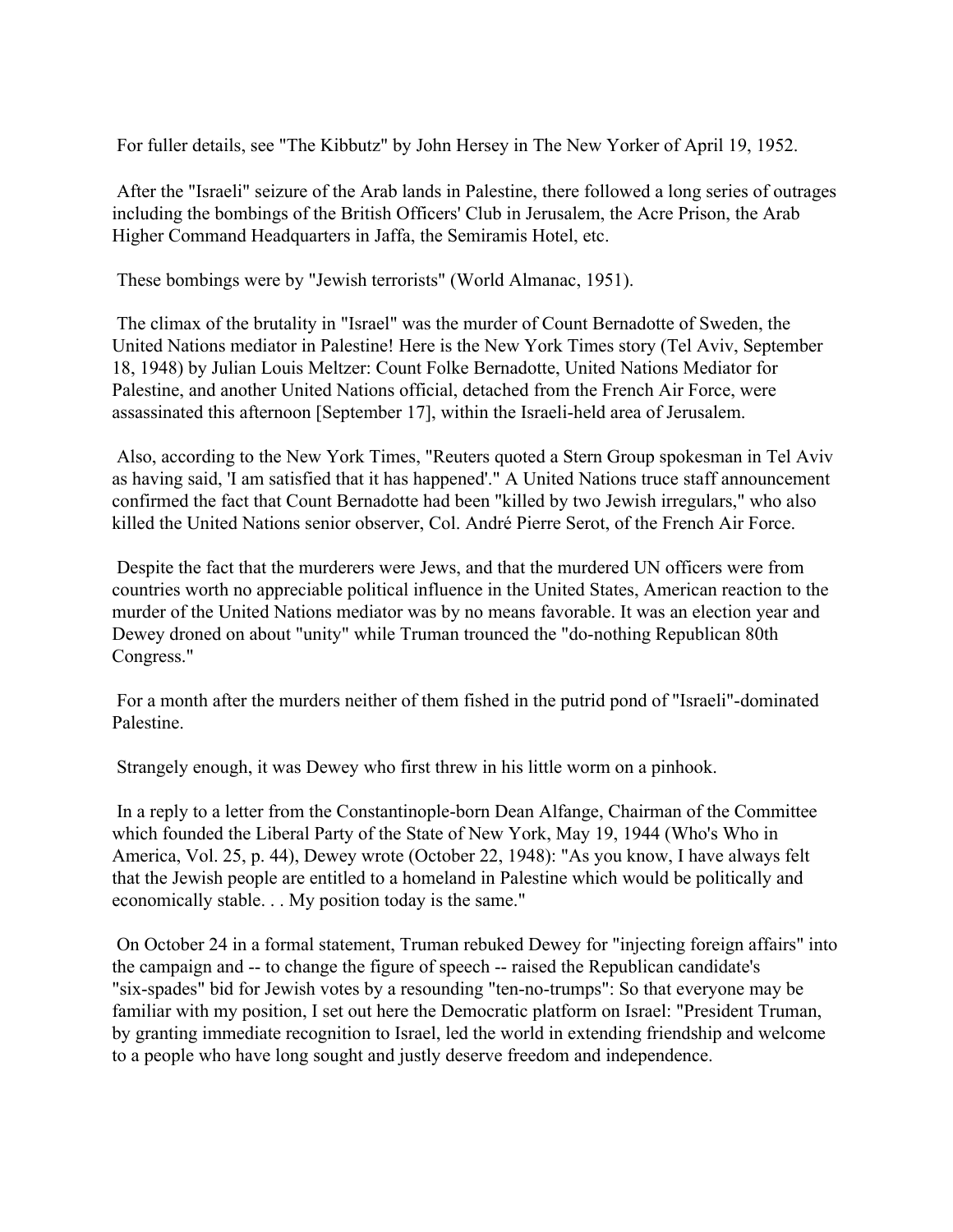"We pledge full recognition to the State of Israel. We affirm our pride that the United States, under the leadership of President Truman, played a leading role in the adoption of the resolution of Nov. 29, 1947, by The United Nations General Assembly for the creation of a Jewish state.

 "We approve the claim of the State of Israel to the boundaries set forth in the United Nations' resolution of Nov. 29 and consider that modifications thereof should be made only if fully acceptable to the State of Israel.

 "We look forward to the admission of the State of Israel to the United Nations and its full participation in the international community of nations. We pledge appropriate aid to the State of Israel in developing its economy and resources.

 "We favor the revision of the arms embargo to accord to the State of Israel the right of self-defense" (New York Times, of Oct. 25, 1948).

 But the President had not said enough. Warmed up, perhaps by audience contact, and flushed with the prospect of victory, which was enhanced by a decision of the organized leftists to swing -- after the opinion polls closed -- from Wallace to Truman, he swallowed the "Israel" cause, line, sinker and hook -- the hook being never thereafter removed. Here from the New York Times of Oct. 29, 1948, is Warren Moscow's story: President Truman made his strongest pro-Israel declaration last night. Speaking at Madison Square Garden to more than 16,000 persons brought there under the auspices of the Liberal Party, the President ignored the Bernadotte Report and pledged himself to see that the new State of Israel be "large enough, free enough, and strong enough to make its people self-supporting and secure."

 The President continued: What we need now is to help the people of Israel and they've proved themselves in the best traditions of hardy pioneers. They have created a modern and efficient state with the highest standards of Western civilization.

 In view of the Zionist record of eliminating the Arab natives of Palestine, continuous bombings, and the murder of the United Nations mediator, hardly cold in his grave, Mr. Truman owes the American people a documented exposition of his conception of "best traditions" and "highest standards of Western civilization."

 Indeed, our bi-partisan endorsement of Zionist aggression in Palestine -- in bidding for the electoral vote of New York -- is one of the most reprehensible actions in world history.

 The Soviet-supplied "Jewish" troops which seized Palestine had no rights ever before recognized in law or custom except the right of triumphant tooth and claw (see "The Zionist Illusion," by Prof. W. T. Stace of Princeton University, Atlantic Monthly, February, 1947).

 In the first place the Khazar Zionists from Soviet Russia were not descended from the people of Hebrew religion in Palestine, ancient or modern,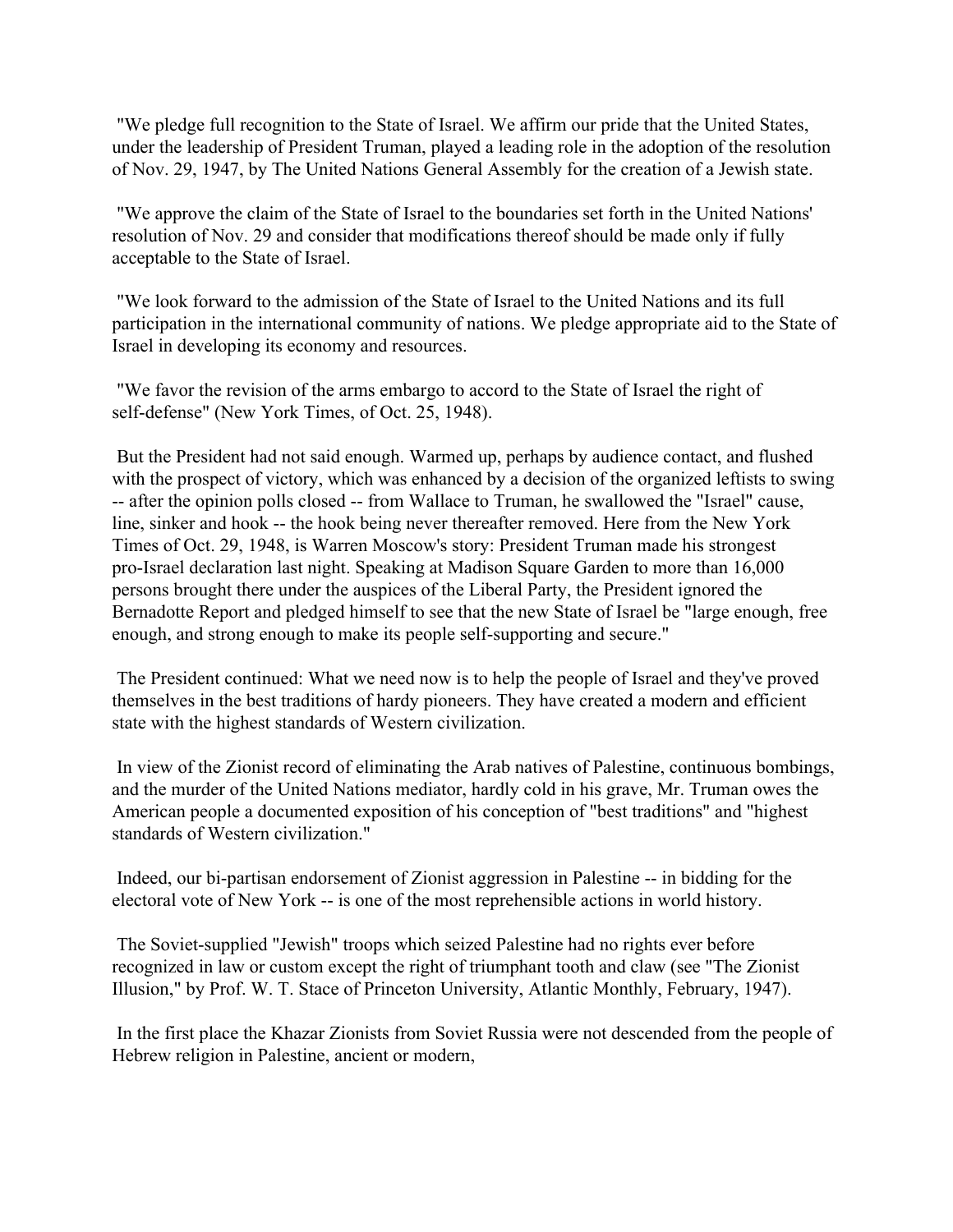and thus not being descended from Old Testament People (The Lost Tribes, by Allen H. Godbey, Duke University Press, Durham, N.C., 1930, pp. 257, 301, and passim), they have no Biblical claim to Palestine.

 Their claim to the country rests solely on their ancestors' having adopted a form of the religion of a people who ruled there eighteen hundred and more years before (Chapter II, above).

 This claim is thus exactly as valid as if the same or some other horde should claim the United States in 3350 A.D. on the basis of having adopted the religion of the American Indian!

 For another comparison, the 3,500,000 Catholics of China (Time, July 2, 1951) have as much right to the former Papal states in Italy as these Judaized Khazars have to Palestine! (Bible students are referred to the Apocalypse, The Revelation of St. John the Divine, Chapter II, Verse 9.)

 Moreover, the statistics of both land-ownership and population stand heavily against Zionist pretensions.

 At the close of the first World War, "there were about 55,000 Jews in Palestine, forming eight percent of the population. . . .

 Between 1922 and 1941, the Jewish population of Palestine increased by approximately 380,000, four-fifths of this being due to immigration. This made the Jews 31 percent of the total population" (East and West of Suez, by John S. Badeau, Foreign Policy Association, 1943, p. 46).

 Even after hordes from Soviet and satellite lands had poured in, and when the United Nations was working on the Palestine problem, the best available statistics showed non-Jews owning more land than Jews in all sixteen of the county size subdivisions of Palestine and outnumbering the Jews in population in fifteen of the sixteen subdivisions (UN Presentations 574, and 573, November, 1947).

 The anti-Communist Arab population of the world was understandably terrified by the arrival of Soviet-equipped troops in its very center, Palestine, and was bitter at the presence among them - despite President Roosevelt's promise to Ibn Saud -- of Americans with military training.

How many U.S. army personnel, reserve, retired, or on leave, secretly participated is not known.

 Robert Conway, writing from Jerusalem on January 19, 1948, said: "More than 2,000 Americans are already serving in Haganah, the Jewish Defense Army, highly placed diplomatic sources revealed today."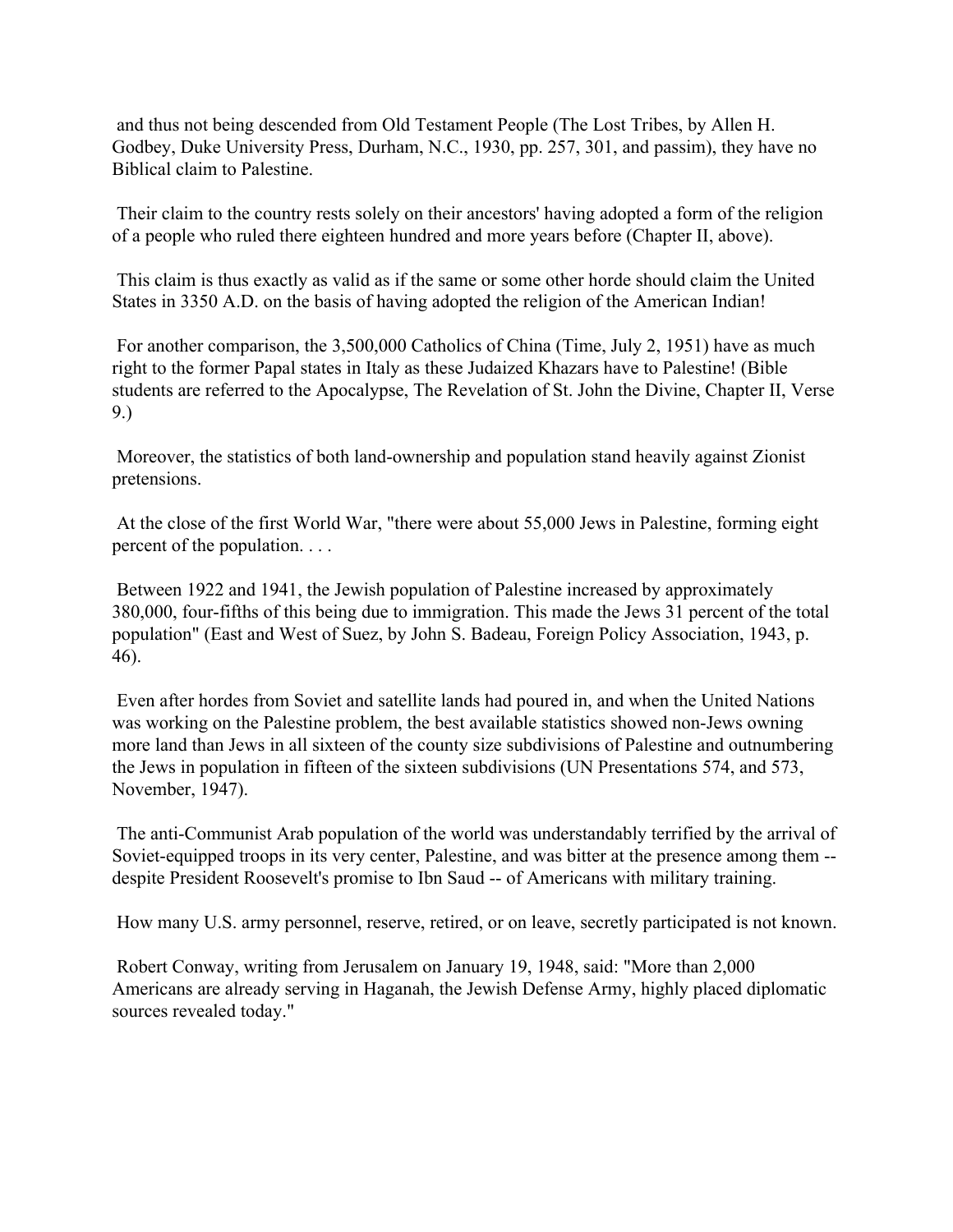Conway stated further that a "survey convinced the Jewish agency that 5,000 Americans are determined to come to fight for the Jewish state even if the U.S. government imposes loss of citizenship upon such volunteers."

 The expected number was 50,000 if no law on forfeiting citizenship was passed by the U.S. Congress (N.Y. News cable in Washington Times-Herald, January 20, 1948).

 Among Americans who cast their lot with "Israel" was David Marcus, a West Point graduate and World War II colonel. Col. Marcus's service with the "Israeli" army was not revealed to the public until he was "killed fighting with Israeli forces near Jerusalem" in June, 1948.

 At the dedication of a Brooklyn memorial to Colonel Marcus a "letter from President Truman . . . extolled the heroic roles played by Colonel Marcus in two wars" (New York Times, Oct. 11, 1948).

 At the time of his death, Colonel Marcus was "Supreme commander of Israeli military forces on the Jerusalem front" (AP dispatch, Washington Evening Star June 12, 1948).

 The Arab vote in the united States is negligible -- as the Zionist vote is not -- and after the acceptance of "Israel" by the UN the American government recognized as a sovereign state the new nation whose soil was fertilized by the blood of many people of many nationalities from the lowly Arab peasant to the royal Swedish United Nations, "mediator."

 "You can't shoot your way into the United Nations, "said Warren Austin, U.S. Delegate to the UN, speaking of Communist China on January 24, 1951 (Broadcasts of CBS and NBC). Mr. Austin must have been suffering from a lapse of memory, for that is exactly what "Israel" did!

 Though the vote of Arabs and other Moslem peoples is negligible in the United States, the significance of these Moslem peoples is not negligible in the world (see the map entitled "The Moslem Block" on p. 78 of Badeau's East of Suez). Nor is their influence negligible in the United Nations.

 The friendly attitude of the United States toward Israel's bloody extension of her boundaries and other acts already referred to was effectively analyzed on the radio (NBC Network, January 8, 1951) by the distinguished philosopher and Christian (so stated by the introducer, John McVane), Dr, Charles Malik, Lebanese Delegate to the United Nations and Minister of Lebanon to the United States.

 Dr. Charles Malik of Lebanon is not to be confused with Mr. Jacob (Jakkov, Yakop) Malik, Soviet Delegate with Andrei Y. Vishinsky to the 1950 General Assembly of the United Nations (The United Nations - Action for Peace, by Marie and Louis Zocca, Rutgers University Press, New Brunswick, N. J., 1951).

To his radio audience Dr, Malik of Lebanon spoke, in part, as follows: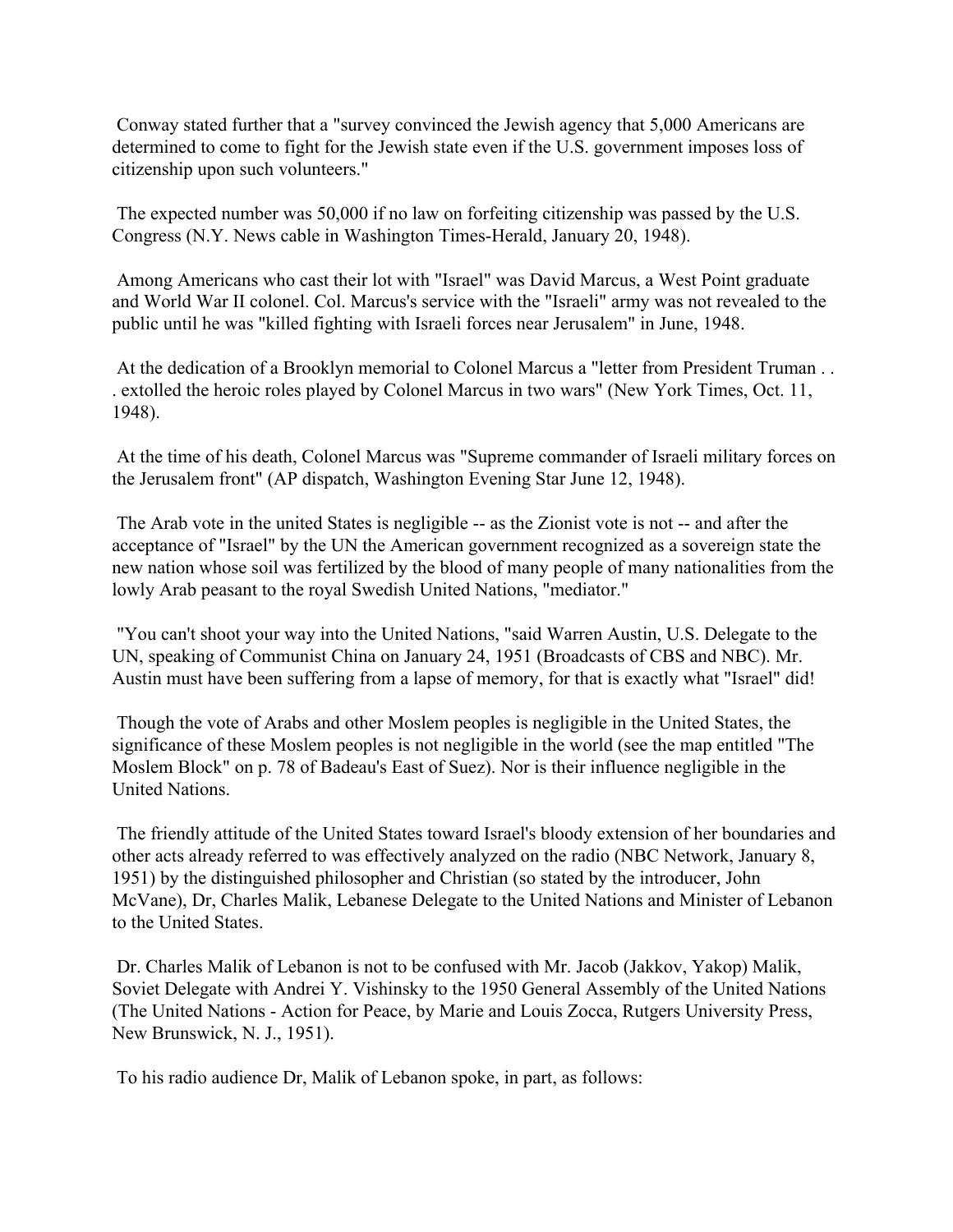MR. MALIK: The United States has had a great history of very friendly relations with the Arab peoples for about one hundred years now. That history has been built up by faithful missionaries, educators, explorers, and archaeologist and businessmen for all these decades. Up to the moment when the Palestine problem began to be an acute issue, the Arab peoples had a genuine and deep sense of love and admiration for the United States. Then, when the problem of Palestine arose, with all that problem involved, by way of what we would regard as one-sided partiality on the part of the United States with respect to Israel, the Arabs began to feel that the United States was not as wonderful or as admirable as they had thought it was.

 The result has been that at the present moment there is a real slump in the affection and admiration that the Arabs have had towards the United States. This slump has affected all the relations between the United States and the Arab world, with diplomatic and non-diplomatic. And at the present moment I can say, much to my regret, but it is a fact that throughout the Arab world, perhaps at no time in history has the reputation of the United States suffered as much as it has at the present time. The Arabs, on the whole, do not have sufficient confidence that the United States, in moments of crises, will not make decisions that will be prejudicial to their interests. Not until the United States can prove in actual historical decision that it can withstand certain inordinate pressures that are exercised on it from time to time and can really stand up for what one might call elementary justice in certain matters, would the Arab people really feel that they can go back to their former attitude of genuine respect and admiration for the United States.

 Thus the mess of pottage of vote-garnering in New York and other doubtful states with large numbers of Khazar Zionists has cost us the loyalty of twelve nations, our former friends, the so-called "Arab and Asiatic" block in the UN!

 It appears also that the world's troubles from little blood-born "Israel" are not over. An official "Israeli" view of Germany was expressed in Dallas, Texas, on March 18, 1951, when Abba S. Eban was talking in Dallas about "Israel" to the United States and "Israel's" representative at the United Nations, stated that "Israel resents the rehabilitation of Germany."

 Ambassador Eban visited the Texas city in the interest of raising funds for taking "200,000 immigrants this year, 600,000 within the next three years" (Dallas Morning News, March 13, 1951) to the small state of Palestine, or "Israel."

 The same day that Ambassador Eban was talking in Dallas about "Israel's" resentment at the rehabilitation of Germany, a Reuters dispatch of March 13, 1951 from Tel Aviv (Washington Times-Herald ) stated that "notes delivered yesterday [March 12] in Washington, London, and Paris and to the Soviet Minister at Tel Aviv urge the occupying powers of Germany not to "hand over full powers to any German government" without express reservations for the payment of reparations to "Israel" in the sum of \$1,500,000,000.

This compensation was said to be for 6,000,000 Jews killed by Hitler.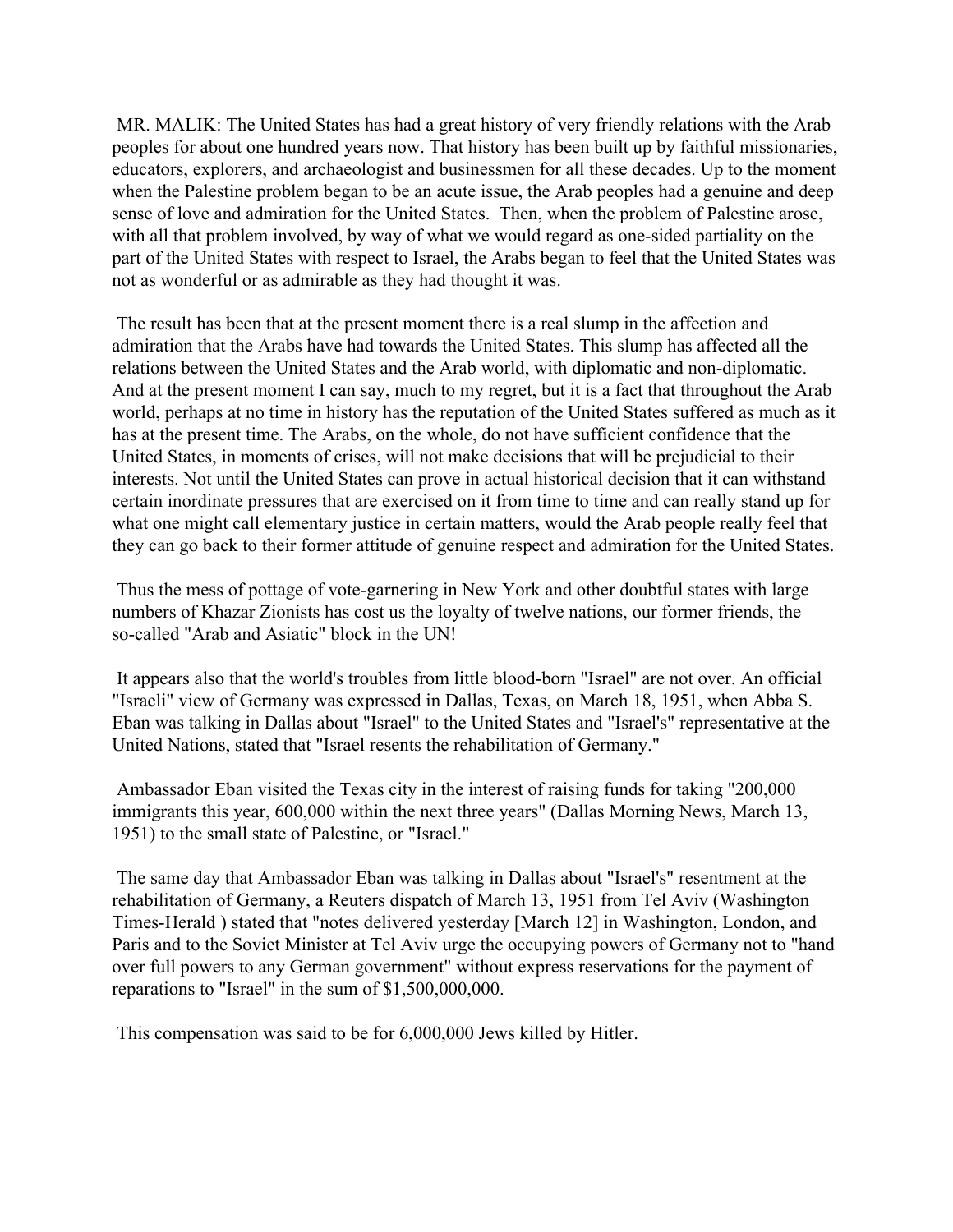This figure has been used repeatedly (as late as January, 1952 -- "Israeli" broadcast heard by the author), but one who consults statistics and ponders the known facts of recent history cannot do other than wonder how it is arrived at.

 According to Appendix VII, "Statistics on Religious Affiliation," of The Immigration and Naturalization Systems of the United States (A Report of the Committee on the Judiciary of the United States Senate, 1950), the number of Jews in the world is 15,713,638. The World Almanac, 1949, p. 289, is cited as the source of the statistical table reproduced on p. 842 of the government document.

 The article in the World Almanac is headed "Religious Population of the World." A corresponding item, with the title, "Population, Worldwide, by Religious Beliefs" is found in the World Almanac for 1940 (p. 129), and in it the world Jewish population is given as 15,319,359.

 If the World Almanac figures are correct, the world's Jewish population did not decrease in the war decade, but showed a small increase.

 Assuming, however, that the figures of the U.S. document and the World Almanac are in error, let us make an examination of the known facts.

 In the first place, the number of Jews in Germany in 1939 was about 600,000 - by some estimates considerably fewer - and of these, as shown elsewhere in this book, many came to the United States, some went to Palestine, and some are still in Germany.

 As to the Jews in Eastern European lands temporarily overrun by Hitler's troops, the great majority retreated ahead of the German armies into Soviet Russia. Of these, many came later to the U.S., some moved to Palestine, some unquestionably remained in Soviet Russia and may be a part of the Jewish force on the Iranian frontier, and enough remained in Eastern Europe or have returned from Soviet Russia to form the hard core of the new ruling bureaucracy in satellite countries (Chapter II).

 It is hard to see how all these migrations and all these power accomplishments can have come about with a Jewish population much less than that which existed in Eastern Europe before World War II.

 Thus the known facts on Jewish migration and Jewish power in Eastern Europe tend, like the World Almanac figures accepted by the Senate Judiciary Committee, to raise a question as to where Hitler got the 6,000,000 Jews he is said to have killed. This question should be settled once and for all before the United States backs any "Israeli" claims against Germany.

 In this connection, it is well to recall also that the average German had no more to do with Hitler's policies; than the average American had to do with Franklin Roosevelt's policies; that 5,000,000 Germans are unaccounted for - 4,000,000 civilians (pp. 70, 71, above) and 1,000,000 soldiers who never returned from Soviet labor camps (p. 137); and that a permanent hostile attitude toward Germany on our part is the highest hope of the Communist masters of Russia.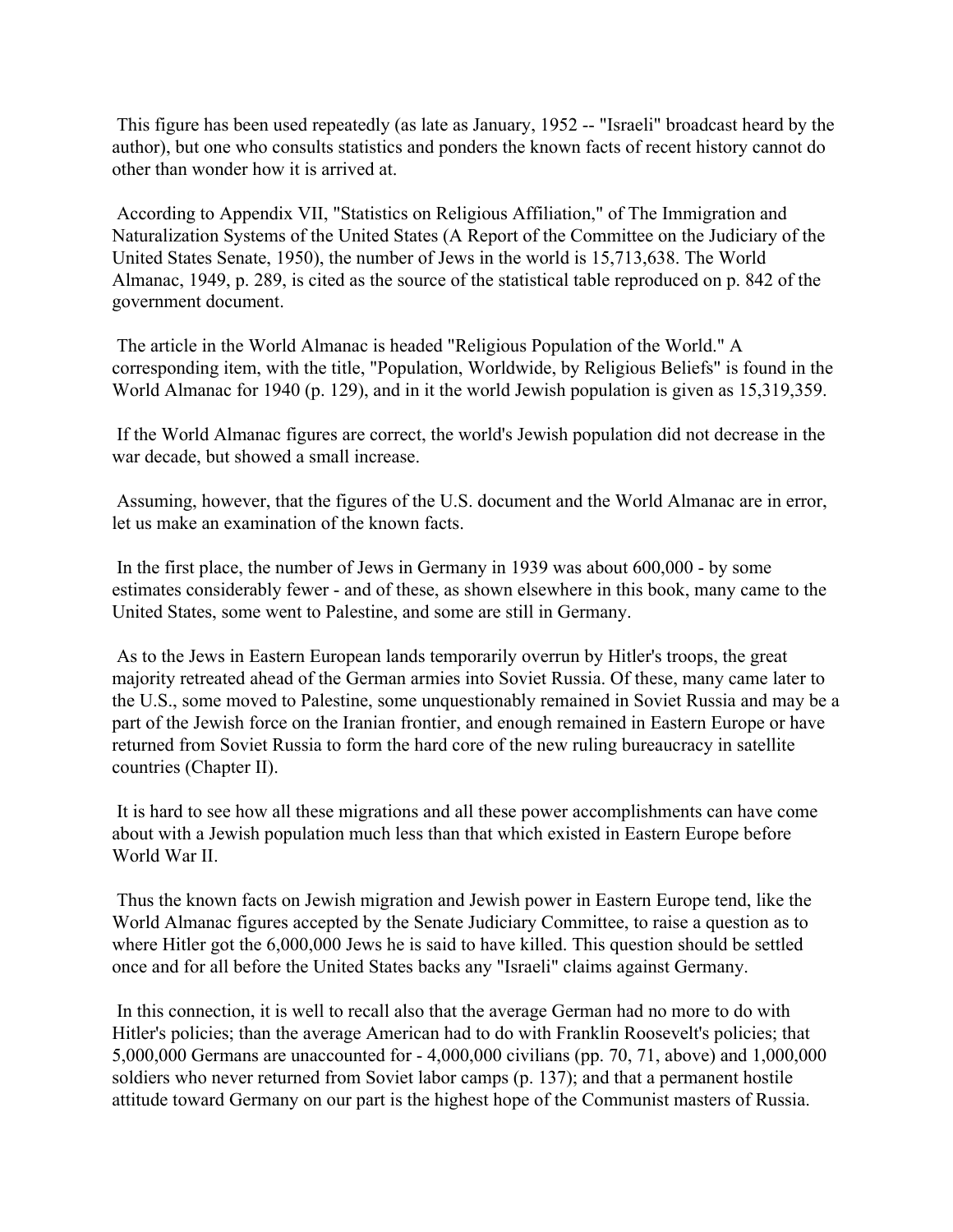In spite of its absurdity, however, the "Israeli" claim for reparations from a not yet created country, whose territory has been nothing but an occupied land through the entire life of the state of "Israel," may well delay reconciliation in Western Europe; and the claim, even though assumed under duress by a West German government, would almost certainly be paid - directly or indirectly - by the United States. The likelihood of our paying will be increased if a powerful propaganda group puts on pressure in our advertiser-dominated press.

 As to Ambassador Eban's 600,000 more immigrants to "Israel": Where will these people go unless more Arab lands are taken and more Christians and Moslems are driven from their homes?

 And of equal significance: Whence will Ambassador Eban's Jewish immigrants to "Israel" come?

 As stated above, a large portion of pre-war Germany's 600,000 Jews came, with other European Jews, to the United States on the return trips of vessels which took American soldiers to Europe. Few of them will leave the United States, for statistics show that of all immigrants to this country, the Jew is least likely to leave.

 The Jews now in West Germany will probably contribute few immigrants to "Israel," for these Jews enjoy a preferred status under U.S. protection. It thus appears that Ambassador Eban's 600,000 reinforcements to "Israel" - apart from stragglers from the Arab world and a possible mere handful from elsewhere - can come only from Soviet and satellite lands. If so, they will come on permission of and by arrangement with some Communist dictator (Chapter II, above).

 Can it be that many of the 600,000 will be young men with Soviet military training? Can it be that such permission will be related to the Soviet's great concentration of Jews in 1951 inside the Soviet borders adjacent to the Soviet-Iranian frontier?

 Can it be true further that an army in Palestine, Soviet-supplied and Soviet-trained, will be one horn of a giant pincers movement ("Keil und Kessel" was Hitler's term) and that a thrust southward into oil-rich Iran will be the other?

 The astute Soviet politicians know that the use of a substantial body of Jewish troops in such an operation might be relied on to prevent any United States moves, diplomatic or otherwise, to save the Middle East and its oil from the Soviet. In fact, if spurred on by a full-scale Zionist propaganda campaign in this country our State Department (pp. 232-233), following its precedent in regard to "Israel," might be expected to support the Soviet move.

 To sum it up, it can only be said that there are intelligence indications that such a Soviet trap is being prepared.

 The Soviet foreign office, however, has several plans for a given strategic area, and will activate the one that seems, in the light of changing events, to promise most in realizing the general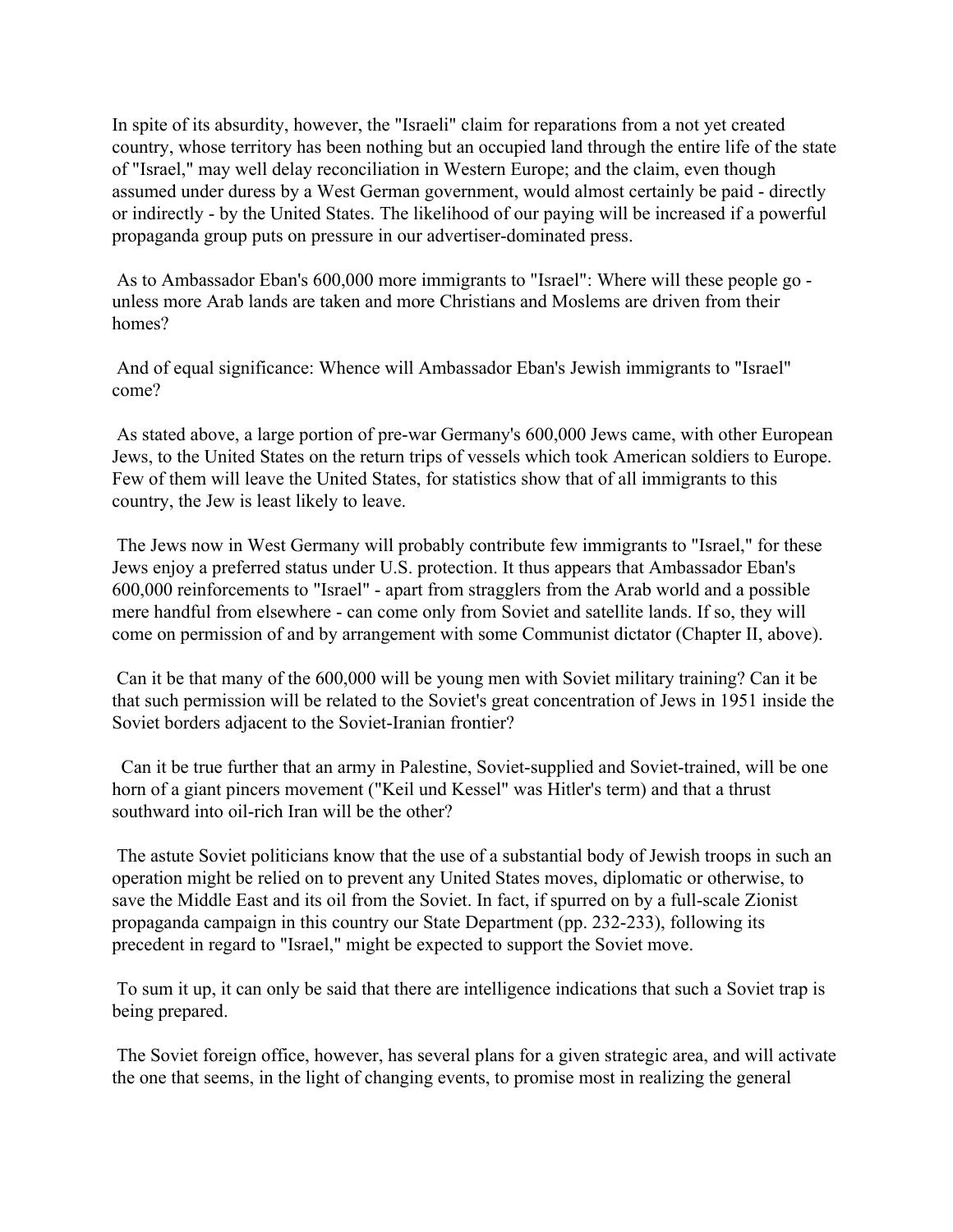objective. Only time, then, can tell whether or not the Kremlin will thrust with Jewish troops for the oil of Iran and Arabia.

Thus the Middle East flames - in Iran, on the "Israeli" frontier, and along the Suez Canal.

Could we put out the fires of revolt which are so likely to lead to a full scale third World War?

 A sound answer was given by The Freeman (August 13, 1950), which stated that "all we need to do to insure the friendship of the Arab and Moslem peoples is to revert to our traditional American attitudes toward peoples who, like ourselves, love freedom." This is true because the "Moslem faith is founded partly upon the teachings of Christ." Also, "Anti-Arab Policies Are Un-American Policies," says William Ernest Hocking in The Christian Century ("Is Israel A 'Natural Ally'?" September 19, 1951).

Will we work for peace and justice in the Middle East and thus try to avoid World War III? Under our leftist-infested State Department, the chance seems about the same as the chance of the Moslem voting population and financial power surpassing those of the Zionists during the next few years in the State of New York!

**(c)** The Truman administration's third great mistake in foreign policy is found in its treatment of defeated Germany.

 In China and Palestine, Mr. Truman's State Department and Executive Staff henchmen can be directly charged with sabotaging the future of the United States; for despite the surrender at Yalta the American position in those areas was still far from hopeless when Roosevelt died in April, 1945.

 With regard to Germany, however, things were already about as bad as possible, and the Truman administration is to be blamed not for creating but for tolerating and continuing a situation dangerous to the future security of the United States.

 At Yalta the dying Roosevelt, with Hiss at his elbow and General Marshall in attendance, had consented to the brutality of letting the Soviet use millions of prisoners of war as slave laborers one million of them still slaves or dead before their time.

We not only thus agreed to the revival of human slavery in a form far crueler than ever seen in the Western world; we also practiced the inhumanity of returning to the Soviet for Soviet sanctuary in areas held by the troops of the once Christian West!

 The Morgenthau plan for reviving human slavery by its provision for "forced labor outside Germany" after the war (William Henry Chamberlin, America's Second Crusade, Henry Regnery Company, Chicago, 1950, p. 210) was the basic document for these monstrous decisions. It seems that Roosevelt initialed this plan at Quebec without fully knowing what he was doing (Memoirs of Cordell Hull, Vol. II) and might have modified some of the more cruel provisions if he had lived and regained his strength. Instead, he drifted into the twilight, and at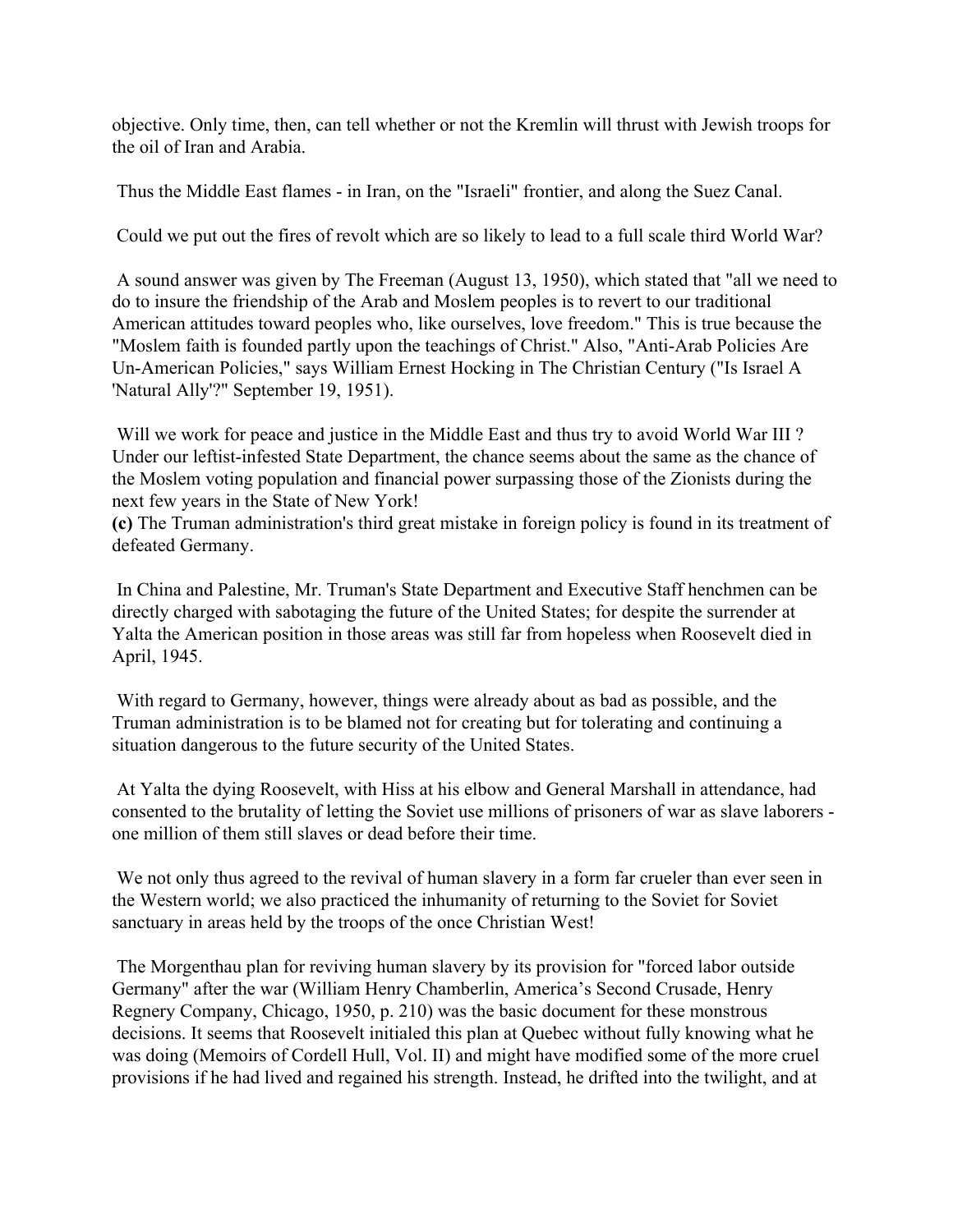Yalta Hiss and Marshall were in attendance upon him, while Assistant Secretary of State Acheson was busy in Washington.

 After Roosevelt's death the same officials of sub-cabinet rank of high non-cabinet rank carried on their old policies and worked sedulously to foment more than the normal amount of post-war unrest in Western Germany. Still neglected was the sound strategic maxim that a war is fought to bring a defeated nation into the victor's orbit as a friend and ally.

 Indeed, with a much narrower world horizon than his predecessor, Mr. Truman was more easily put upon by the alien-minded officials around him. To all intents and purposes, he was soon their captive.

 From the point of view of the future relations of both Germans and Jews and of our own national interest, we made a grave mistake in using so many Jews in the administration of Germany. Since Jews were assumed not to have any "Nazi contamination," the "Jews who remained in Germany after the Nazi regime were available for use by military government" (Zink: American Military Government in Germany, p. 136).

 Also, many Jews who had come from Germany to this country during the war were sent back to Germany as American officials of rank and power. Some of these individuals were actually given on-the-spot commissions as officers in the Army of the United States.

 Unfortunately, not all refugee Jews were of admirable character. Some had been in trouble in Germany for grave non-political offenses and their repatriation in the dress of United States officials was a shock to the German people.

 There are testimonies of falsifications by Jewish interpreters and of acts of vengeance, the extent of such practices is not here estimated, but in any case the employment of such large numbers of Jews -- whether of good report, or bad -- was taken by Germans as proof of Hitler's contention (heard by many Americans as a shortwave song) that America is a "Jewish land," and made rougher our road toward reconciliation and peace.

 A major indelible blot was thrown on the American shield by the Nuremberg war trials in which, in clear violation of the spirit of our own Constitution, we tried people under ex post facto laws for actions performed in carrying out the orders of their superiors.

 Such a travesty of justice could have no other result than teaching the Germans - as the Palestine matter taught the Arabs - that our government had no sense of justice.

 The persisting bitterness from this foul fiasco is seen in the popular quip in Germany to the effect that in the third World War England will furnish the navy, France the foot soldiers, America the airplanes, and Germany the war-criminals.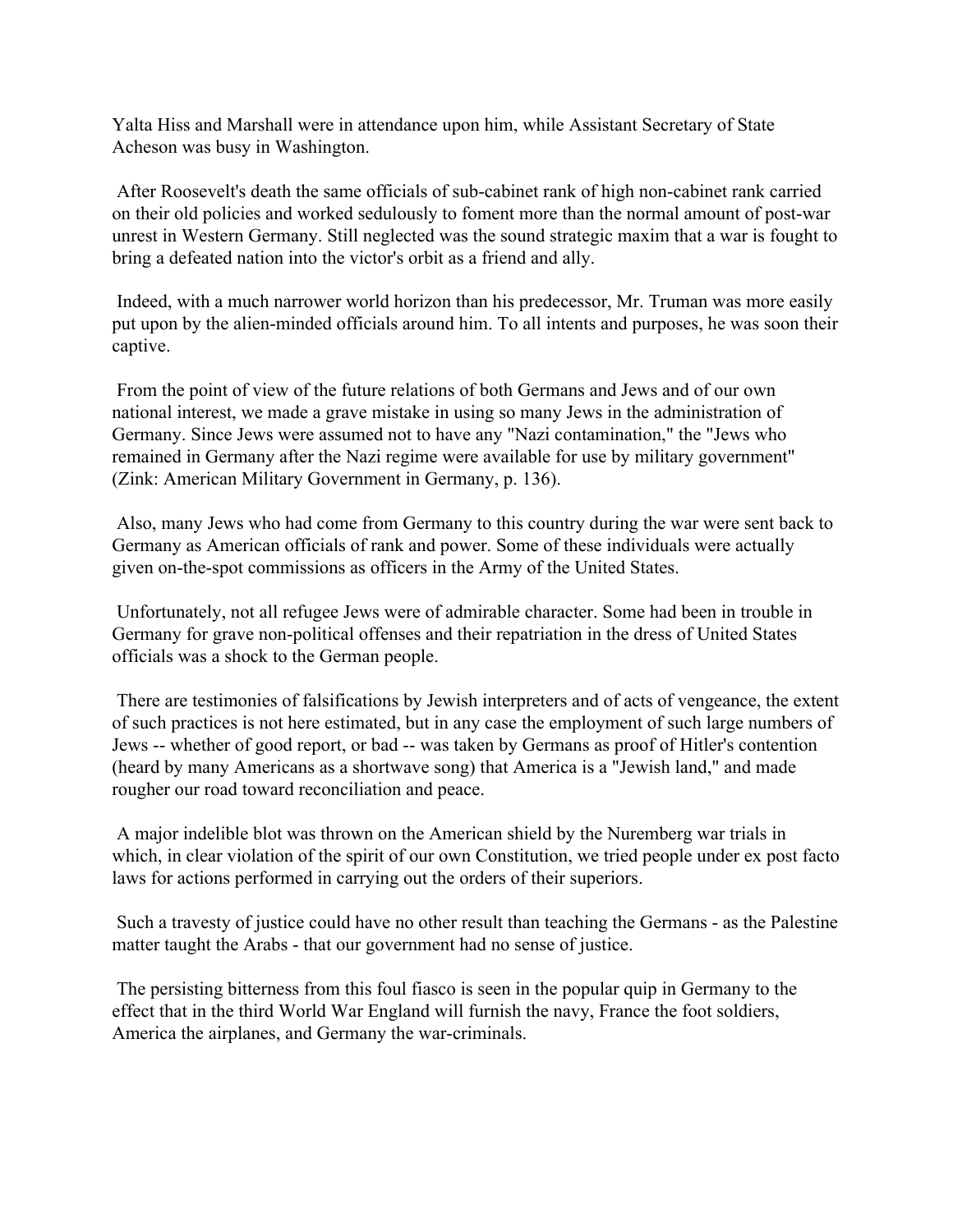In addition to lacking the solid foundation of legal precedent our "war trials" afforded a classic example of the "law's delay."

 Seven German soldiers, ranging in rank from sergeant to general, were executed as late as June 7, 1951.

 Whatever these men and those executed before them may or may not have done, the long delay had two obvious results -- five years of jobs for the U.S. bureaucrats involved and a continuing irritation of the German people -- an irritation desired by Zionists and Communists.

 The Germans had been thoroughly alarmed and aroused against Communism and used the phrase "Gegen Welt Bolshewismus" (Against World Communism") on placards and parade banners while Franklin Roosevelt was courting it ("We need those votes").

 Consequently the appointment of John J. McCloy as High Commissioner (July 2,1949) appeared as an affront, for this man was Assistant Secretary of War at the time of the implementation of the executive order which abolishes rules designed to prevent the admission of Communists to the War Department; and also, before a Congressional Committee appointed to investigate Communism in the War Department, he testified that Communism was not a decisive factor in granting or withholding an army commission.

 Not only McCloy's record (Chapter VIII, c ) but his manner in dealing with the Germans tended to encourage a permanent hostility toward America. Thus, as late as 1950, he was still issuing orders to them not merely plainly but "bluntly" and "sharply" (Drew Middleton in the New York Times, Feb, 7, 1950).

 Volumes could not record all our follies in such matters as dismantling German plants for the Soviet Union while spending nearly a billion a year to supply food and other essentials to the German people, who could have supported themselves by work in the destroyed plants. For details on results from dismantling a few chemical plants in the Ruhr, see "On the Record" by Dorothy Thompson, Washington Evening Star, June 14, 1949.

The crowning failure of our policy, however, came in 1950.

 This is no place for a full discussion or our attitude toward the effort of 510,000 Jews supported, of course, from the outside as shown in Chapter IV, above - to ride herd on 62,000,000 Germans (1933, the figures were respectively about 600,000 and 69,000,000 by 1939) or the ghastly sequels. It appeared as sheer deception, however, to give the impression, as Mr. Acheson did, that we were doing what we could to secure the cooperation of Western Germany, when Mr. Milton Katz was at the time (his resignation was effective August 19, 1951) our overall Ambassador in Europe and, under the far from vigorous Marshall, the two top assistant secretaries of Defense were the Eastern European Jewess, Mrs. Anna Rosenberg, and Mr. Marx Leva !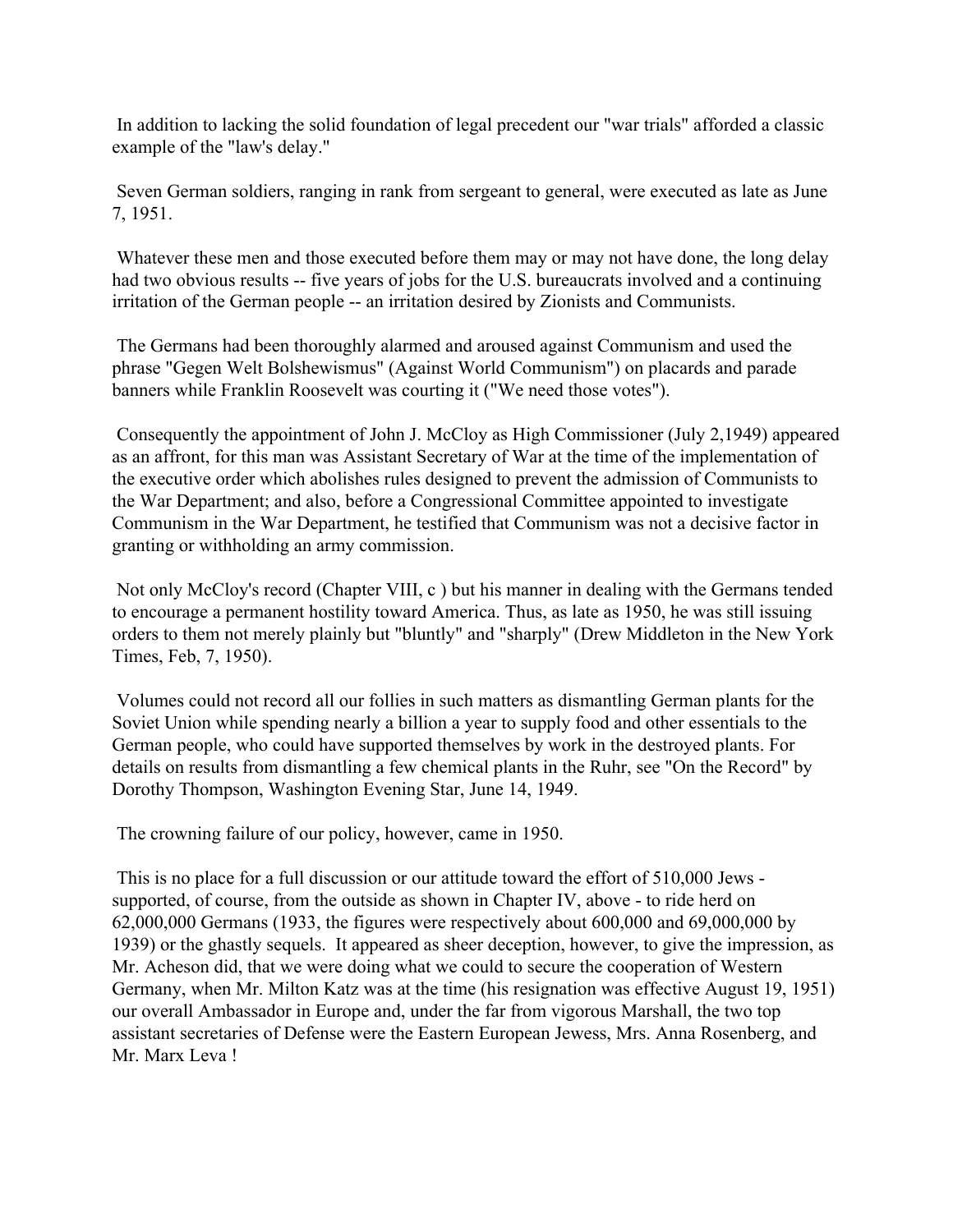Nothing is said or implied by the author against Mr. Katz, Mrs. Rosenberg or Mr. Marx Leva, or others such as Mr. Max Lowinthal and Mr. Benjamin J. Brittenwieser, who have been prominent figures in our recent dealings with Germany, the former as Assistant to Commissioner McCloy and the latter as Assistant High Commissioner of the United States. As far as the author knows, all five of these officials are true to their convictions. The sole point here stressed is the unsound policy of sending unwelcome people to a land whose good will we are seeking - or perhaps only pretending to seek.

 According to Forster's A Measure of Freedom (p. 86), there is a "steady growth of pro-German sentiment in the super Patriotic press" in the United States. The context suggests that Mr. Forster is referring in derision to certain pro-American sheets of small circulation, most of which do not carry advertising. These English-language papers with their strategically sound viewpoints can, however, have no appreciable circulation in Germany, if any at all, and Germans are forced to judge America by its actions and its personnel. In both, we have moved for the most part rather to repel them than to draw them into our orbit as friends.

 If we really wish friendship and peace with the German people, and really want them on our side in case of another world-wide war, our choice of General Eisenhower as Commander-in-chief in Europe was most unfortunate. He is a tactful, genial man, but to the Germans he remains -- now and in history -- as the Commander who directed the destruction of their cities with civilian casualties running as high as a claimed 40,000 in a single night, and directed the U.S. retreat from the out-skirts of Berlin.

 This retreat was both an affront to our victorious soldiers and a tragedy for Germany, because of the millions of additional people it placed under the Soviet yoke, and because of the submarine construction plants, guided missile works, and other factories it presented to the Soviet. Moreover, General Eisenhower was Supreme Commander in Germany during the hideous atrocities perpetrated upon the German people by displaced persons after the surrender (Chapter IV, above).

 There is testimony to General Eisenhower's lack of satisfaction with conditions in Germany in 1945, but he made -- as far as the author knows -- no strong gesture such as securing his assignment to another post. Finally, according to Mr.. Henry Morgenthau (New York Post, November 24, 1947), as quoted in Human Events and in W. H. Chamberlin's America's Second Crusade, General Eisenhower said: "The whole German population is a synthetic paranoid" and added that the best cure would be to let them stew in their own juice.

 All in all, sending General Eisenhower to persuade the West Germans to "let bygones be bygones" (CBS, January 20, 1951), even before the signing of a treaty of peace, was very much as if President Grant had sent General Sherman to Georgia to placate the Georgians five years after the burning of Atlanta and the march to the sea -- except that the personable Eisenhower had the additional initial handicap of Mr. Katz breathing on his neck, and Mrs. Anna Rosenberg in high place in the Department of Defense in Washington !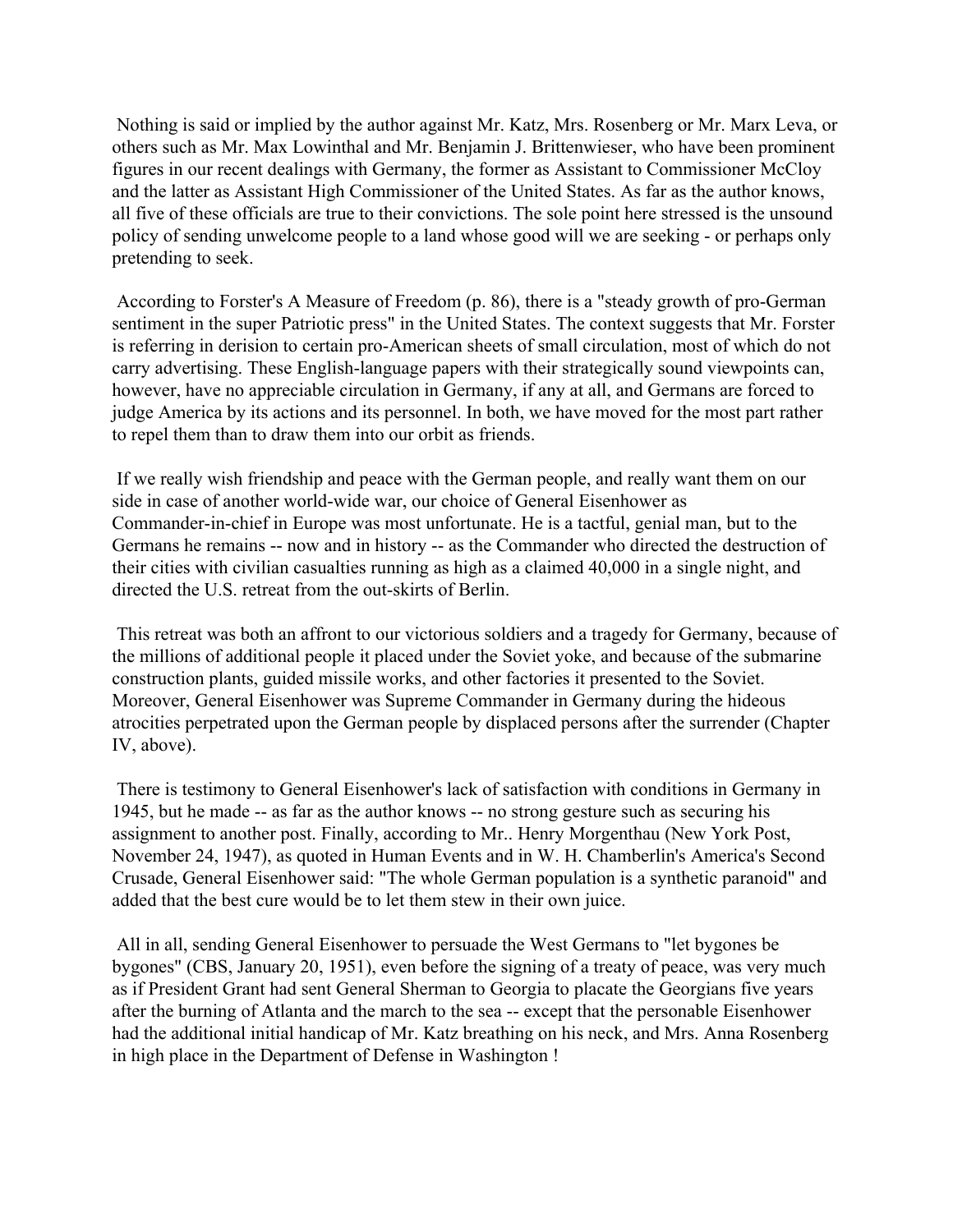The handicap may well be insurmountable, for many Germans, whether rightly or not, believe Jews are responsible for all their woes. Thus, after the Eisenhower appointment, parading Germans took to writing on their placards not their old motto "Gegen Welt Bolshewismus" but "Ohne mich" (AP despatch from Frankfurt-am-Main, Germany, February 4, 1951) which may be translated "Leave me out."

 In this Germany, whose deep war wounds were kept constantly festering by our policy, our government has stationed some six divisions of American troops. Why? In answering the question remember that Soviet Russia is next door, while our troops, supplies, and reinforcements have to cross the Atlantic! Moreover, if the Germans, fighting from and for their own homeland, "failed with a magnificent army of 240 combat divisions" (ex-President Herbert Hoover, broadcast on "Our National Policies on This Crisis," Dec. 20, 1950) to defeat Soviet Russia, what do we expect to accomplish with six divisions ?

 Of course, in World War II many of Germany's divisions were used on her west front and America gave the Soviet eleven billion dollars worth of war matériel; still by any comparison with the number of German divisions used against Stalin, six is a very small number for any military purpose envisioning victory.

 Can it be that the six divisions have been offered by some State Department schemer as World War III's European parallels to the "sitting ducks" at Pearl Harbor and the cockle shells in Philippine waters? (See Chapter VII, d, below and Design for War, by Frederick R. Sanborn, The Devin-Adair Company, New York, 1951).

 According to the military historian and critic, Major Hoffman Nickerson, our leaders have some "undisclosed purpose of their own, if they foresee war they intend that war to begin either with a disaster or a helter-skelter retreat" (The Freeman, July 2, 1951).

 In any case the Soviet Union -- whether from adverse internal conditions, restive satellites, fear of our atomic bomb stockpile, confidence in the achievement of its objectives through diplomacy and infiltration, or other reasons -- has not struck violently at our first bait of six divisions. But, under our provocation the Soviet has quietly got busy.

 For five years after the close of World War II, we maintained in Germany two divisions and the Soviet leaders made little or no attempt to prepare the East German transportation network for possible war traffic (U. S. News and World Report, January 24, 1951).

 Rising, however, to the challenge of our four additional divisions (1951), the Soviet took positive action. Here is the story (AP dispatch from Berlin in Washington Times-Herald, April 30, 1951): Russian engineers have started rebuilding the strategic rail and road system from Germany's Elbe River, East German sources disclosed today. The main rail lines linking East Germany and Poland with Russia are being double-tracked, the sources said.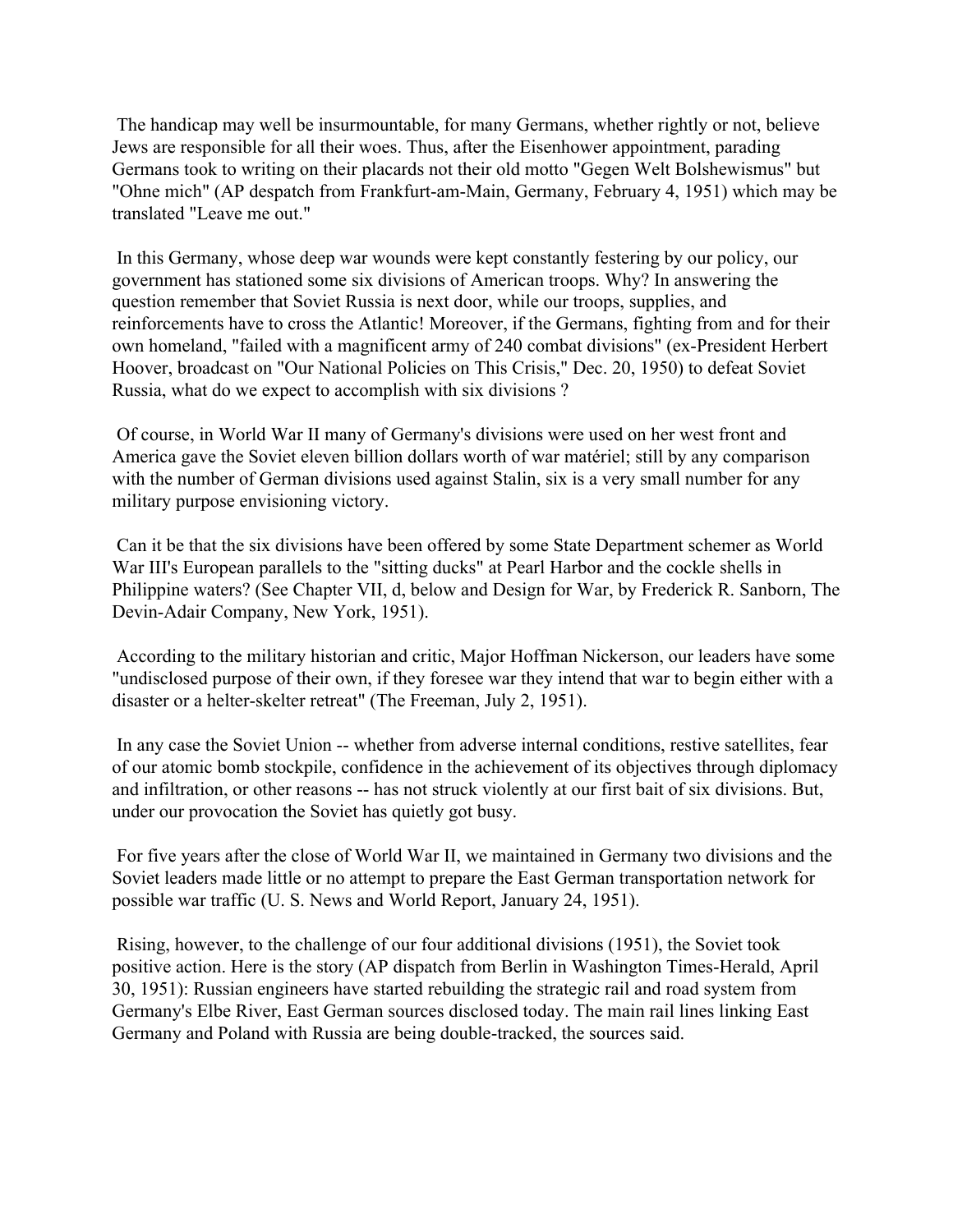The engineers are rebuilding Germany's highway and bridge network to support tanks and other heavy artillery vehicles.

 The Soviet got busy not only in transportation but in personnel and equipment. According to Drew Middleton (New York Times, August 17, 1951), "All twenty-six divisions of the Soviet group of armies in Eastern Germany are being brought to full strength for the first time since 1946." Also, a "stream of newly produced tanks, guns, trucks, and light weapons is flowing to divisional and army bases." There were reports also if the strengthening of satellite armies.

 These strategic moves followed our blatantly announced plans to increase our forces in Germany. Moreover, according to Woodrow Wyatt, British Undersecretary for War, the Soviet Union had "under arms" in the summer of 1951 "215 divisions and more than 4,000,000 men" (AP dispatch in New York Times, July 16, 1951). Can it be possible that our State Department is seeking ground conflict with this vast force not only on their frontier but on the particular frontier which is closest to their factories and to their most productive farm lands?

 In summary, the situation of our troops in Germany is part of a complex world picture which is being changed daily by new world situations such as our long delayed accord with Spain and a relaxing of the terms of our treaty with Italy. There are several unsolved factors. One of them is our dependence - at least in large part - on the French transportation network which is in daily jeopardy of paralysis by the Communists, who are numerically the strongest political party in France. Another is the nature of the peace treaty which will some day be ratified by the government of West Germany and the Senate of the United States - and thereafter the manner of implementing that treaty.

 As we leave the subject, it can only be said that the situation of our troops in Germany is precarious and that the question of our relations with Germany demands the thought of the ablest and most patriotic people in America - a type not overly prominent in the higher echelons of our Department of State in recent years.

**(d)** Having by three colossal "mistakes" set the stage for possible disaster in the Far East, in the Middle East, and in Germany, we awaited the enemy's blow which could be expected to topple us to defeat. It came in the Far East.

 As at Pearl Harbor, the attack came on a Sunday morning -- June 2, 1950. On that day North Korean Communist troops crossed the 38th parallel from the Soviet Zone to the recently abandoned U.S. Zone in Korea and moved rapidly to the South. Our government knew from several sources about these Communist troops before we moved our troops out on January 1, 1949, leaving the South Koreans to their fate. For instance, in March, 1947, Lieutenant General John R. Hodge, U.S. Commander in Korea, stated "that Chinese Communist troops were participating in the training of a Korean army of 500,000 in Russian-held North Korea" (The China Story, p. 51).

 Despite our knowledge of the armed might of the forces in North Korea; despite our vaunted failure to arm our former wards, the South Koreans; despite our "hands off" statements placing Formosa and Korea outside our defense perimeter and generally giving Communists the green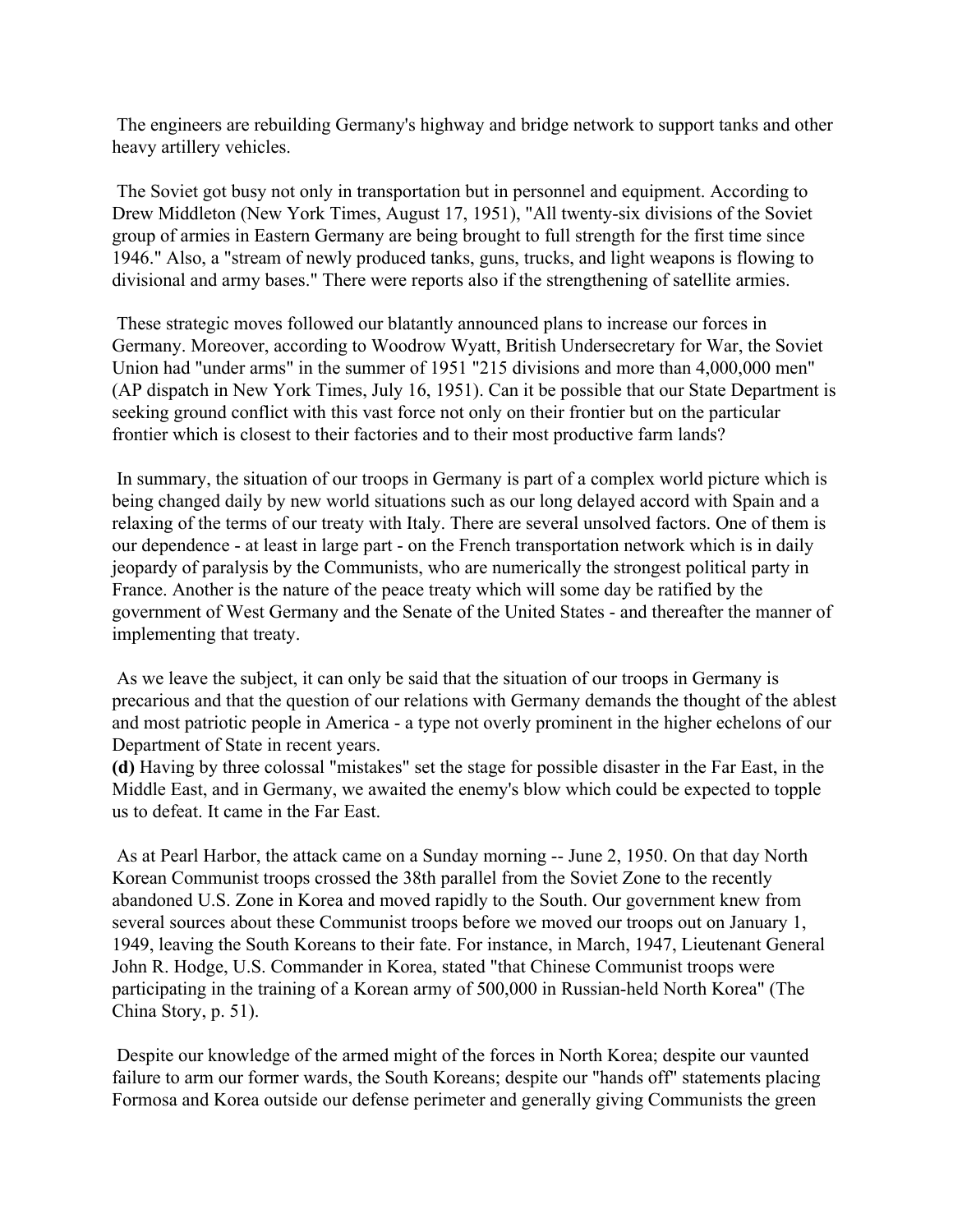light in the Far East; and despite President Truman's statement as late as May 4, 1950, that there would be "no shooting war," we threw United States troops from Japan into that unhappy peninsula - without the authority of Congress - to meet the Communist invasion.

 Our troops from Japan had been trained for police duty rather than as combat units and were "without the proper weapons" (P.L. Franklin in National Republic, January, 1951). This deplorable fact was confirmed officially by former Defense Secretary, Louis Johnson, who testified that our troops in Korea "were not equipped with the things that you would need if you were to fight a hostile enemy. They were staffed and equipped for occupation, not for war or an offensive" (testimony before combined Armed Services and Foreign Relations Committees of the Senate, June, 1951, as quoted by U. S. News and World Report, June 22, 1951, pp. 21-22). Our administration had seen to it also that those troops which became our South Korean allies were also virtually unarmed, for the Defense Department "had no establishment for Korea. It was under the State Department at that time" (Secretary Johnson's testimony).

 Under such circumstances, can any objective thinker avoid the conclusion that the manipulators of United States policy confidently anticipated the defeat and destruction of our forces, which Secretary Acheson advised President Truman to commit to Korea in June, 1950?

 But the leftist manipulators of the State Department whether in that department or on the outside -- were soon confronted by a miracle they had not foreseen. The halting of the North Korean Communists by a handful of men under such handicaps was one of the remarkable and heroic pages in history credit for which must be shared by our brave front-line fighting men; their field commanders including Major General William F. Dean, who was captured by the enemy, and Lieutenant General Walton H. Walker, who died in Korea; and their Commander-in-Chief, General of the Army Douglas MacArthur.

 The free world applauded what seemed to be a sudden reversal of our long policy of surrender to Soviet force in the Far East, and the United Nations gave its endorsement to our administration's venture in Korea. But the same free world was stunned when it realized the significance of our President's order to the U.S. Seventh Fleet to take battle station between Formosa and the Chinese mainland and stop Chiang from harassing the mainland Communists. Prior to the Communist aggression in Korea, Chiang was dropping ammunition from airplanes to unsubdued Nationalist troops (so-called "guerrillas"), whose number by average estimates of competent authorities was placed at approximately 1,250,000; was bombing Communist concentrations; was making hit-and -run raids on Communist-held ports, and was intercepting supplies which were being sent from Britain and the United States to the Chinese Communists. Repeated statements by Britain and America that such shipments were of no use to the Communist armies were demolished completely by Mr. Winston Churchill, who revealed on the floor of the House of Commons (May 7, 1951, UP dispatch) that the material sent to the Chinese Communists included 2,500 tons of Malayan rubber per month!

 Chiang's forces - despite frequent belittlings in certain newspapers and by certain radio commentators - were and are by no means negligible. His failure on the mainland had resulted directly from our withholding of ammunition and other supplies but, as shown above, he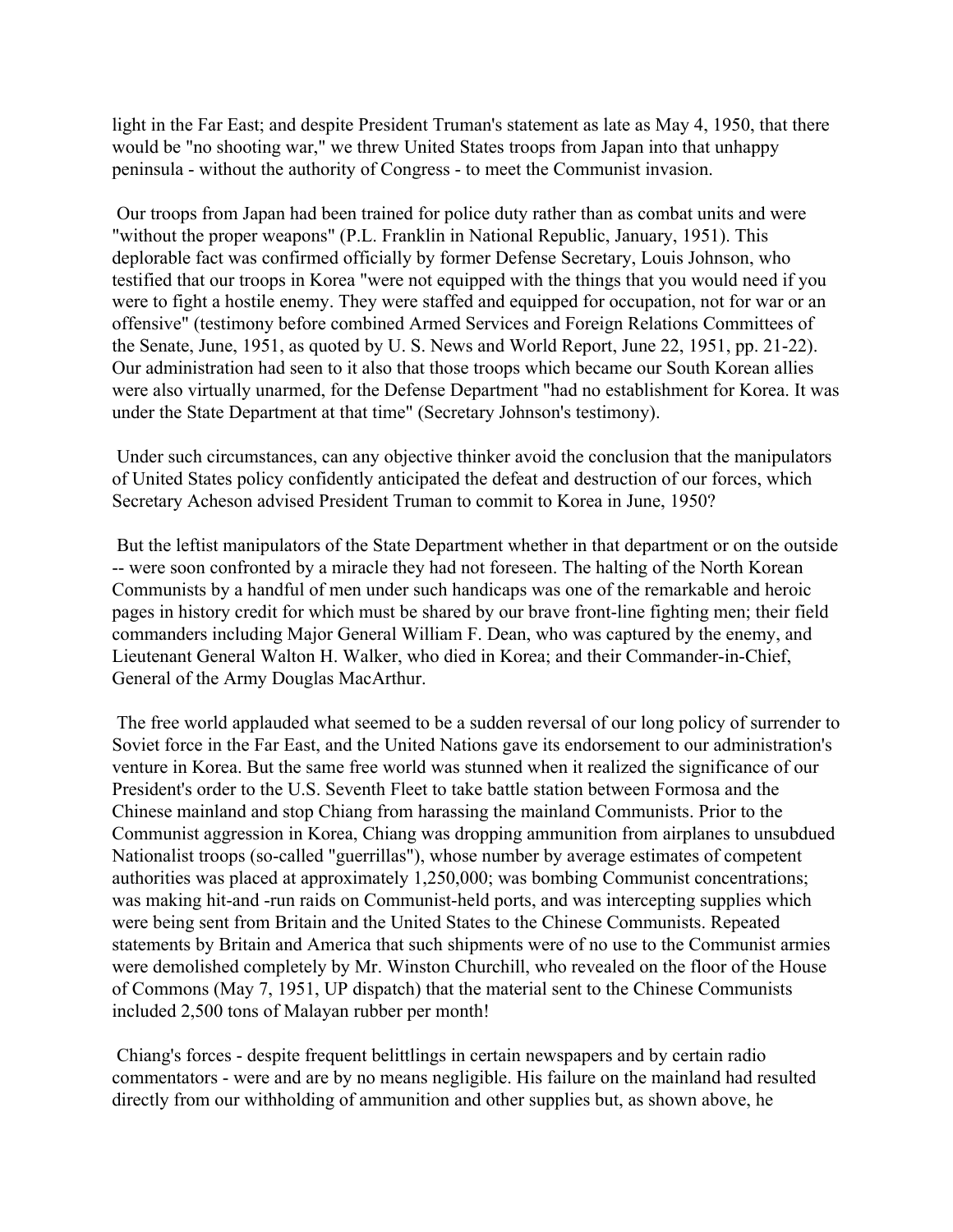successfully covered his retreat to Formosa. According to Major General Claire Chennault of the famed "Flying Tigers" and Senator Knowland of California -- a World War II Major and member of the Senate Armed Services Committee -- who investigated independently, Chiang late in 1950 had about 500,000 trained troops on Formosa and considerable materiel. The number was placed at 600,000 by General MacArthur in his historic address to the two houses of the Congress on April 19, 1951.

 Our action against Chiang had one effect, so obvious as to seem planned. By our order to the Seventh Fleet, the Communist armies which Chiang was pinning down were free to support the Chinese Communist forces assembled on the Korean border to watch our operations. Despite our State Department's "assumption" that the Chinese Communists would not fight, those armies seized the moment of their reinforcement from the South, which coincided with the extreme lengthening of our supply lines, and entered the war in November, 1950, thirteen days after the election of a pro-Acheson Democratic congress. In his appearance before the combined Armed Services and Foreign Relations Committees of the Senate in May, 1951, General MacArthur testified that two Chinese Communist armies which had been watching Chiang had been identified among our enemies in Korea. Thus our policy in the Strait of Formosa was instrumental in precipitating the Chinese Communist attack upon us when victory in Korea was in our grasp.

 Here then, in summary, was the situation when the Chinese Communists crossed the Yalu River in November, 1950: - We had virtually supplied them with the sinews of war by preventing Chiang's interference with their import of strategic materials. We had released at least two of their armies for an attack on us by stopping Chiang's attacks on them. We not only, for "political" reasons, had refused Chiang's offer of 33,000 of his best troops when the war broke out ("How Asia's Policy Was Shaped: Civilians in the State Department Are Dictating Military Strategy of Nation, Johnson confirms," by Constantine Brown, The Evening Star, Washington, June 16, 1951), but even in the grave crisis in November, 1950, we turned down General MacArthur's plea that he be allowed to "accept 60,000 of Chiang's troops."

 These truths, which cannot be questioned by anyone, constitute a second barrage of evidence that the shapers of our policy sought defeat rather than victory. Had General MacArthur been permitted to use them, Chiang's loyal Chinese troops would not only have fought Communists, but, being of the same race and speaking the same or a related language, "would no doubt have been able to induce many surrenders among the Red Chinese forces" (see "Uncle Sam, Executioner," The Freeman, June 18, 1951). If we had accepted the services of Chiang's troops, we would have also secured the great diplomatic advantage of rendering absurd, and probably preventing, the outcry in India, and possibly other Asiatic countries, that our operation in Korea was a new phase of Western imperialism.

 But this was not all that our State Department and Presidential coterie did to prevent the victory of our troops in Korea. Despite the fact that the United Nations on October 7, 1950, voted by a big majority for crossing the 38th parallel to free North Korea, up to the Yalu River, we denied MacArthur's army the right to use air reconnaissance for acquiring intelligence indications of the Chinese Communist troops and facilities across that river. This amazing denial of a commander's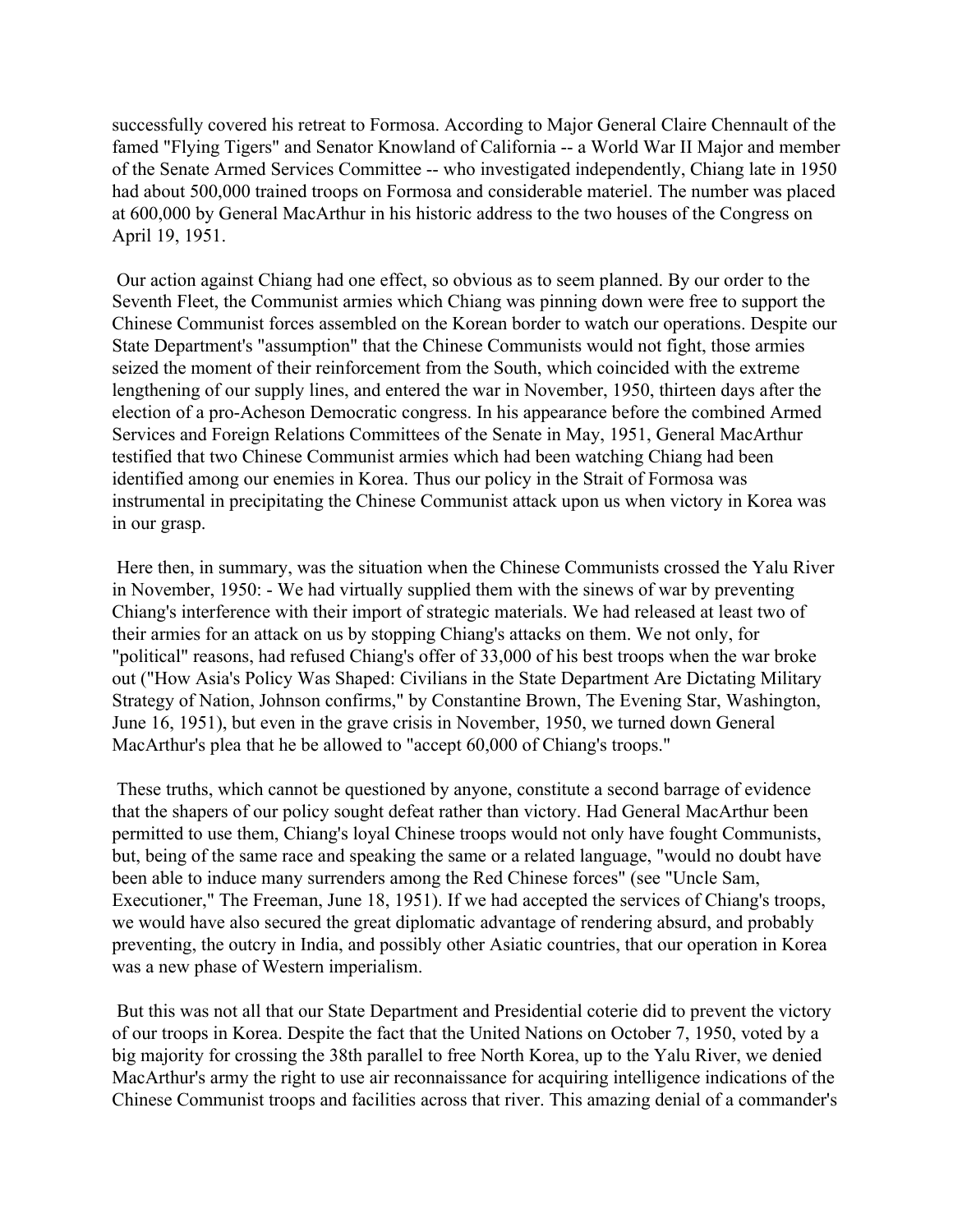lives at last made clear to many Americans that we were fighting for some other objective besides victory. Coming, as it did, as one of a series of pro-Communist moves, this blindfolding of General MacArthur prompted Representative Joe Martin of Massachusetts, former Speaker of the House, to ask pointedly in his Lincoln Day Speech in New York (February 12, 1951): "What are we in Korea for - to win or to lose?"

 The denial of the right to reconnoiter and to bomb troop concentrations and facilities, after whole Chinese armies were committed against us, was very close to treason under the Constitutional prohibition (Article III, Section 3, paragraph 1) of giving "aid and comfort" to an enemy.

 In-fact, if a refusal to let our troops take in defense of their lives measures always recognized in warfare as not only permissible but obligatory does not constitute "aid and comfort" to the enemy, it is hard to conceive any action which might be so construed. The pretense that by abstaining from reconnaissance and from the bombing of enemy supply lines we kept the Soviet out of the war makes sense only to the very ignorant or to those in whose eyes our State Department can do no wrong. A country such as the Soviet Union will make war when the available materiel is adequate, when its troops have been trained and concentrated for the proposed campaign, and when the government decides that conditions at home and abroad are favorable -- not when some of its many cats-paws are bombed on one side or the other of an Asiatic river.

 The only logical conclusion, therefore -- and a conclusion arrived at by a whole succession of proofs -- is that for some reason certain people with influence in high places wanted heavier American casualties in Korea, the final defeat of our forces there, and the elimination of MacArthur from the American scene.

 But once again, MacArthur did not fail. Once again, under terrible odds, MacArthur first evaded and then stopped the enemy - an enemy sent against him by the Far Eastern policy of Truman and Acheson.

 According to General Bonner Fellers (UP, Baltimore, Md., May 11, 1952, New York Times), the Chinese field commanders in Korea in the Spring of 1951 were desperate and " could not hold out much longer." Apparently not wanting victory, the Truman-Acheson-Marshall clique acted accordingly.

On April 10, 1951, General Douglas MacArthur's was dismissed from his Far Eastern command. With MacArthur's successor, our top echelon executives took no chances. Before a Florida audience, the veteran radio commentator, H. V. Kaltenborn, spoke as follows: "General Ridgeway told me in answer to my query as to why we can't win that he was under orders not to win" (Article by Emilie Keyes, Palm Beach Post, Jan. 30, 1952).

 The frantic dismissal of a great general who was also a popular and successful ruler of an occupied country caused a furor all over America. The General was invited to address the two houses of the Congress in joint session and did so on April 19, 1951. During the same hour, the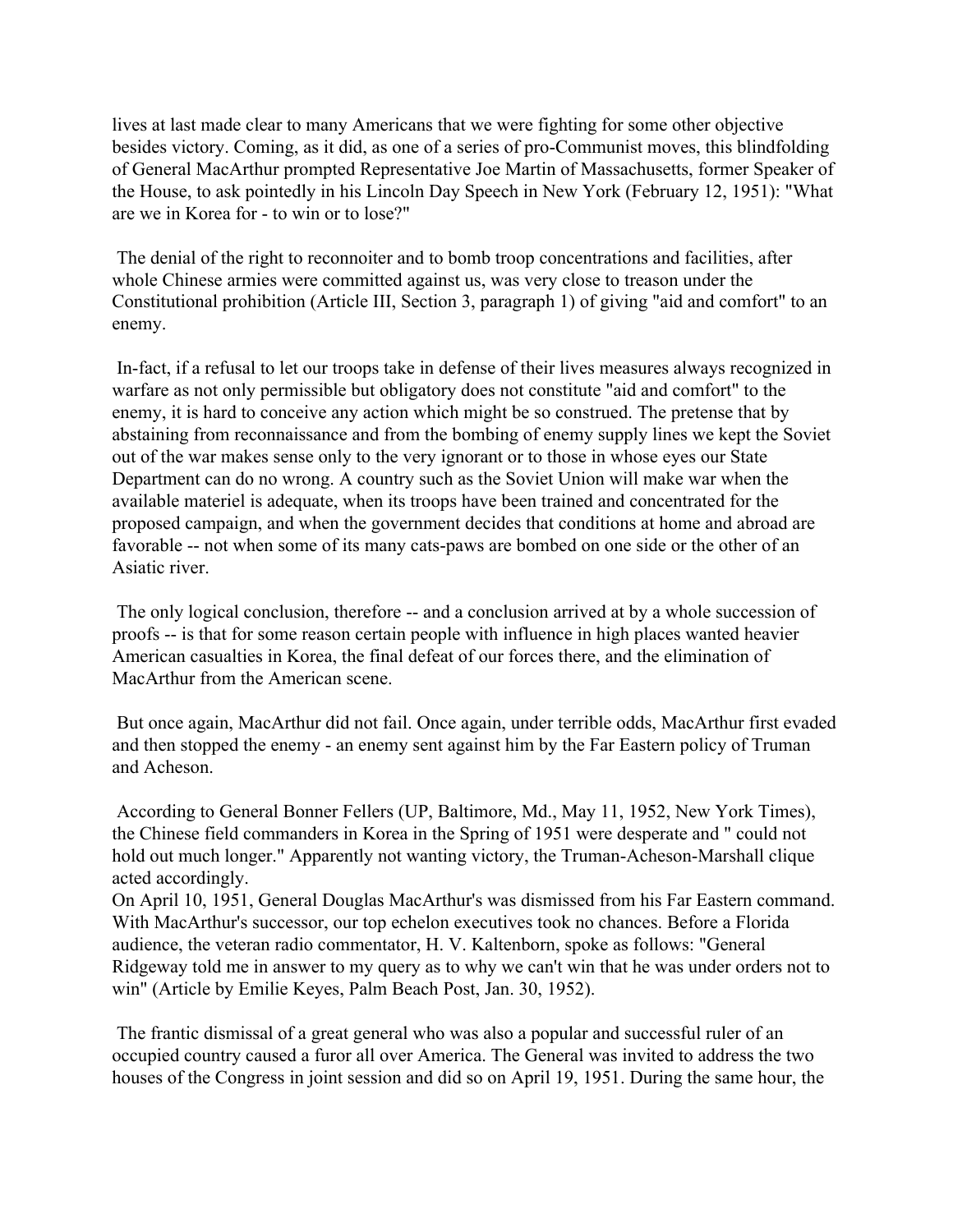President conferred, as he said later, with Dean Acheson, without turning on radio or television and Mrs. Truman was at a horse race.

 General MacArthur's speech will forever be a classic in military annals and among American State papers. It was followed shortly by an investigation of the circumstances leading to his dismissal - an investigation by the combined Armed Services and Foreign Relations committees of the Senate.

 The millions of words of testimony before the combined Senate committees resulted in no action.

 The volume of questions and answers was so vast that few people or none could follow all of it, but certain good resulted -- even over and above the awakening of the more alert Americans to the dangers of entrusting vital decisions to men with the mental processes of the secretaries of State and Defense.

 After the MacArthur investigation the American people (i) knew more about our casualties in Korea; (ii) learned of the Defense Department's acceptance of the idea of a bloody stalemate, and (iii) got a shocking documentary proof of the ineptitude or virtual treason of our foreign policy. These three topics will be developed in the order here listed.

 (i) By May 24, 1951 -- eleven months after the Korean Communist troops crossed the 38th parallel -- our own publicly admitted battle casualties had reached the recorded total of 69,276, a figure much larger than that for our casualties during the whole first full year (1942) of World War II (U. S. News and World Report, April 17, 1951, p. 14).

 On the subject of our casualties, Senator Bridges of New Hampshire, senior Republican member of the Armed Services Committee of the Senate, revealed the further significant fact that as of April, 1951, Americans had suffered "94.6 per cent of all casualties among United Nations forces aiding South Korea" (UP dispatch from Chicago, April 11, 1951). Parenthetically, the second United Nations member in the number of casualties in Korea was our Moslem co-belligerent, the Republic of Turkey. The casualties of South Korea were not considered in this connection since that unhappy land was not a UN member.

 Moreover, on May 24, 1951, General Bradley revealed in his testimony before the combined Armed Services and Foreign Relations Committees of the Senate that non-battle casualties, including the loss of frozen legs and arms, which had not been included in lists issued to the public, totaled an additional 72,679 casualties, among them 612 dead.

 With such terrible casualties admitted and published, President Truman's glib talk of "avoiding war" by a "police action" in Korea appeared to more and more people to be nothing but quibbling with a heartless disregard of our dead and wounded men and their sorrowing relatives. Our battle casualties passed 100,000 by mid-November, 1951.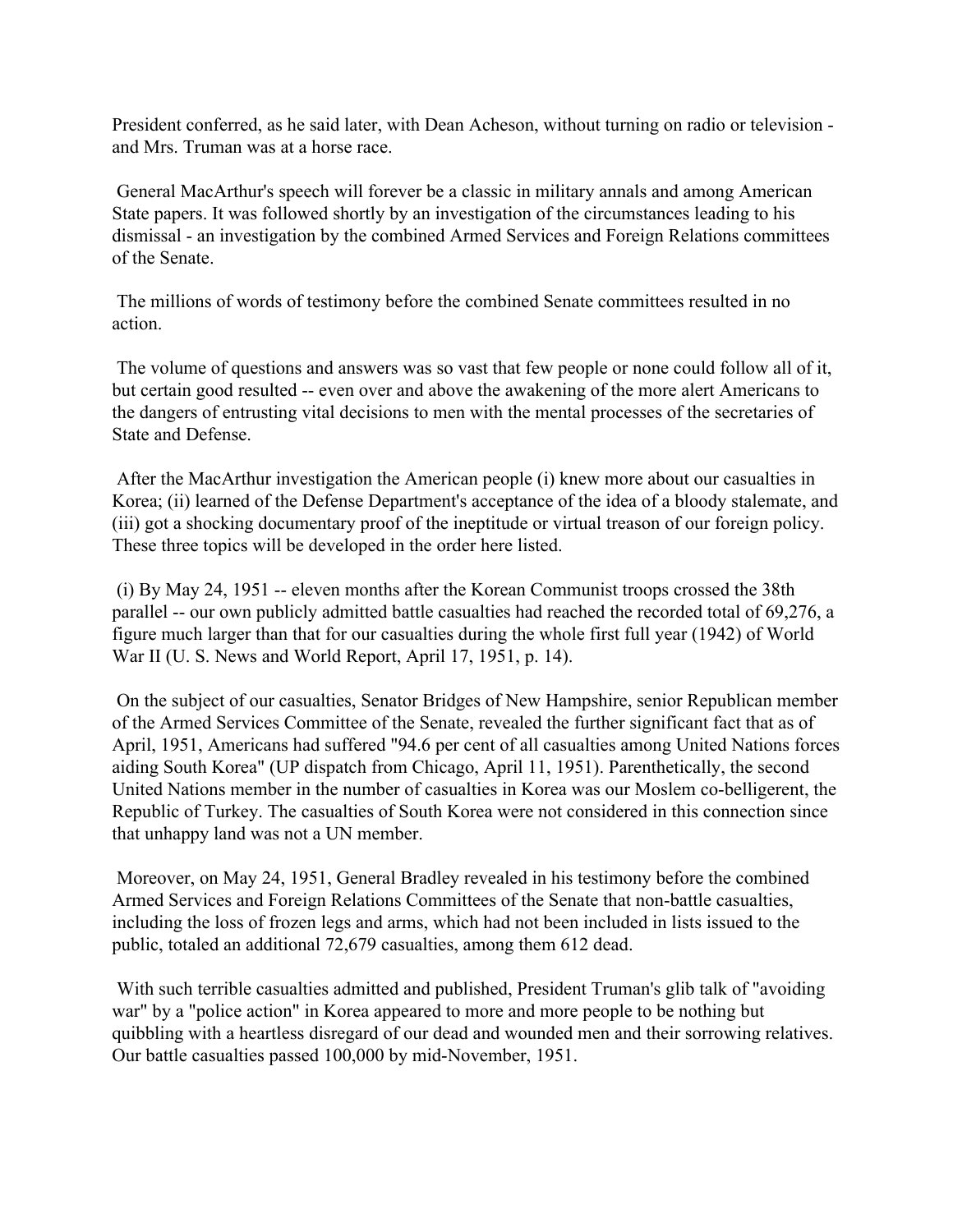(ii) Before his dismissal, General MacArthur stressed his conviction that the only purpose of war is victory. In direct contrast, Secretary of Defense Marshall admitted to the Congress, in seeking more drastic draft legislation, that there was no foreseen end to our losses in Korea - a statement undoubtedly coordinated with the State Department.

 This acceptance of a bloody stalemate with no foreseeable end horrified MacArthur, who is a Christian as well as a strategist, and prompted a protest which was a probable factor in his dismissal.

 The Marshall "strategy in Korea" was summed up succinctly by U. S. News and World Report (April 20, 1951) as a plan "to bleed the Chinese into a mood to talk peace." This interpretation was confirmed by General Marshall, who was still Secretary of Defense, in testimony before the Senate Armed Services and Foreign Relations Committees on May 7, 1951.

 What an appalling prospect for America -- this fighting a war our leaders do not want us to win, for when every possible drop of our blood has been shed on Korean soil the dent in China's 475,000,000 people (population figures given by Chinese Communist mission to the UN) will not be noticeable. This is true because on a blood-letting basis we cannot kill them as fast as their birth rate will replace them. Moreover, the death of Chinese Communist soldiers will cause no significant ill-effects on Chinese morale, for the Chinese Communist authorities publish neither the names of the dead nor any statistics on their losses.

 (iii) Terrible for its full and final exposure of our government's wanton waste of young American lives and of our State Department's destruction of our world position, but fortunate for its complete revelation of treason or the equivalent in high places in our government, a second installment of the Wedemeyer Report (a, above) was given to the public on May 1, 1951, possibly because of the knowledge that the MacArthur furor would turn the daylight on it anyhow. The full text of the Wedemeyer Report on Korea, as issued, was published in the New York Times for May 2, 1951.

 The report was condensed in an editorial (Washington Daily News, April 10, 1951) which Congressman Walter H. Judd of Minnesota included in the Congressional Record (May 2,1951, pp. A2558-2559).

 Here is a portion of the Daily News editorial with a significant passage from the Wedemeyer Report: The [Wedemeyer] reports, which presented plans to save China and Manchuria from Communism, were suppressed until July, 1949. The report on Korea was denied to the public until yesterday. It contained this warning: The Soviet-equipped and trained North Korean people's (Communist) army of approximately 125,000 is vastly superior to the United States-organized constabulary of 16,000 Koreans equipped with Japanese small arms. . .The withdrawal of American military forces from Korea would. . . result in the occupation of South Korea either by Soviet troops, or, as seems more likely, by the Korean military units trained under Soviet auspices." Those units, General Wedemeyer said, maintained active liaison "with the Chinese Communists in Manchuria."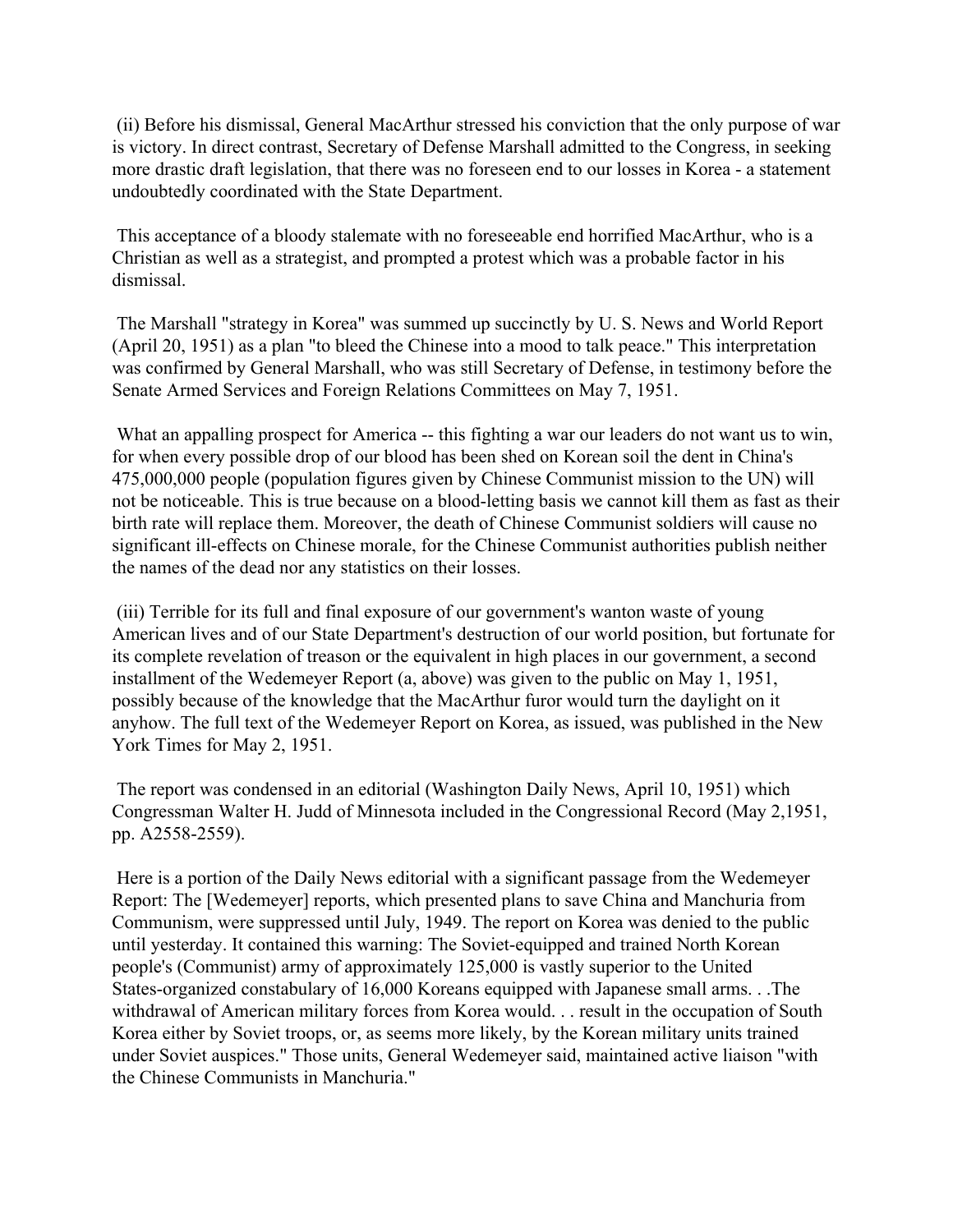This was written nearly 4 years ago.

 To meet this threat, General Wedemeyer recommended a native force on South Korea, "sufficient in strength to cope with the threat from the North," to prevent the "forcible establishment of a Communist government."

 Since 70 percent of the Korean population was in the American occupation zone south of the thirty-eighth parallel, the manpower advantage was in our favor, if we had used it.

 But the sound Wedemeyer proposal was ignored, and, when the predicted invasion began, American troops had to be rushed to the scene because sufficient South Korean troops were not available.

The State Department was responsible for this decision.

 Thus a long-suppressed document, full of warning and of fulfilled prophecy, joined the spilled blood of our soldiers in casting the shadow of treason upon our State Department. "U.N. forces, under present restraints, will not be able to win" said U.S. News and World Report, on June 8, 1951. IN fact, by their government's plan they were not allowed to win! Here's how The Freeman (June 4, 1951) summed up our Korean war:

 So whenever the Chinese Communists feel that they are getting the worse of it, they may simply withdraw, rest, regroup, rearm -- and make another attack at any time most advantageous to themselves. They have the guarantee of Messrs. Truman, Acheson, and Marshall that they will be allowed to do all this peacefully and at their leisure; that we will never pursue them into their own territory, never bomb their concentrations or military installations, and never peep too curiously with our air reconnaissance to see what they are up to.

 The truce conference between the Communists and the representatives of the American Far East commander, General Matthew B. Ridgway was protracted throughout the summer and autumn of 1951 and into April, 1952, when General Mark Clark of Rapido River notoriety succeeded (April 28) to the military command once held by Douglas MacArthur! Whatever its outcome may be under General Clark, this conference has so far had one obvious advantage for the Communists; it has given them time in which to build up their resources in matériel, particularly in tanks and jet planes, and time to bring up more troops - an opportunity capable of turning the scales against us in Korea, since a corresponding heavy reinforcement of our troops was forbidden under our new policy of sending four divisions to Germany!

 The potential disaster inherent in our long executive dawdling, while our troops under the pliant Ridgway saw their air superiority fade away, should be investigated by Congress. In letters to public officials and to the press and in resolutions passed in public meetings, the American people should demand such an investigation. Congress should investigate the amount of pre-combat training given our fliers: the question of defective planes; and crashes in the Strategic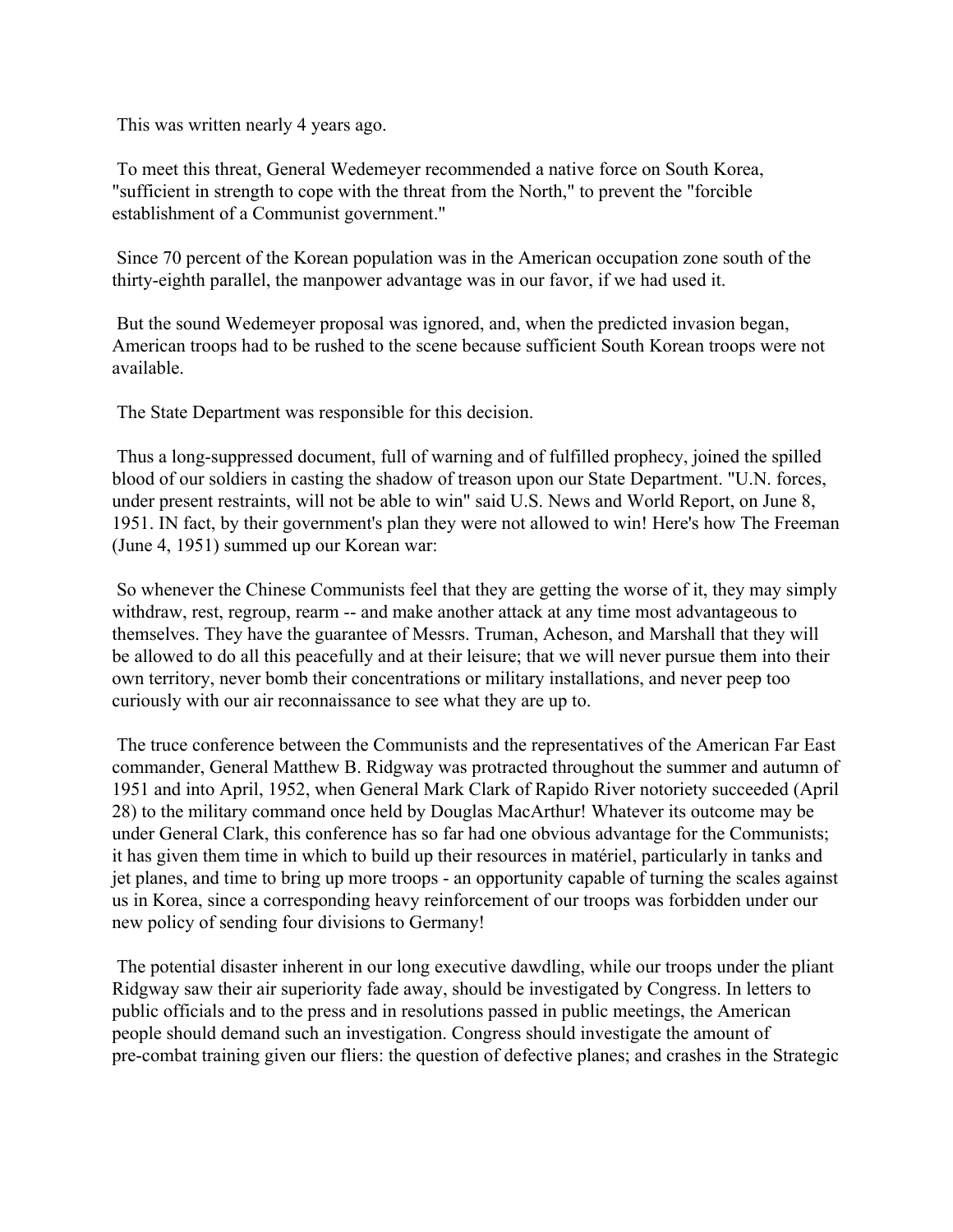Air Command under General LeMay and others, as well as the decline under President Truman of our relative air strength in Korea and the world.

 For amazing pertinent facts, see "Emergency in the Air," by General Bonner Fellers, in Human Events, January 23, 1952.

 A peace treaty with Japan (for text, see New York Times, July 13, 1951) was proclaimed at San Francisco on September 8, 1951, after the dismissal of General MacArthur.

 This treaty ratified the crimes of Yalta under which, in defiance of the Atlantic Charter and of every principle of self-interest and humanity, we handed to the Soviet the Kurile Islands and placed Japan perilously in the perimeter of Soviet power. Moreover, the preamble to the treaty provides that Japan shall "strive to realize the objectives of the universal declaration of human rights." Since this declaration is intended to supersede the U.S. Constitution, the Senate's ratification of the treaty (Spring of 1952) is thought by many astute political observers to foreshadow UN meddling within our boundaries (see Human Events, December 26, 1951) and other violations of our sovereignty. On April 28, 1952 Japan, amid a clamor of Soviet denunciation, became a nation again. At best, the new Japan, sorely overpopulated and underprovided with food and other resources cannot for many years be other than a source of grave concern to our country. This is our legacy from Hiss, Acheson, and Dulles!

 And what of the South Koreans, a people we are ostensibly helping? Their land is a bloody shambles and three million of them are dead. it was thus that we joined Britain in "helping" Poland in World War II.

 The best comment is a haunting phrase of the Roman historian Publius Cornelius Tacitus, "Ubi solitudinem faciunt, pacem appellant" ("Where they create a wasteland, they call it peace").

 Thus with no visible outcome but a continuing bloody stalemate, and continuing tragedy for the South Koreans, more and more clean young Americans are buries under white crosses in Korea.

 Perhaps the best summary of our position in Korea was given by Erle Cocke, Jr., National Commander of the American Legion, after a tour of the battle lines in Korea ("Who Is Letting Our GI's Down?" American Legion Magazine, May, 1951): Our present-day Benedict Arnolds may glibly argue that it is necessary to keep Chiang and his armies blockaded on Formosa, but these arguments make no sense to our soldiers, sailors, airmen and marines who have to do the fighting and dying. They see in Chiang's vast armies a way of saving some of the 250 lives that are being needlessly sacrificed each week because certain furtive people expound that Chiang isn't the right sort of person, and therefore we cannot accept his aid. Our fighting men are not impressed by these false prophets because they haven't forgotten that these same people not long ago were lauding Mao's murdering hordes as "agrarian reformers."

 For the life of them - and "life" is meant in a very literal sense - they can't understand why our State Department and the United Nations make it necessary for them to be slaughtered by red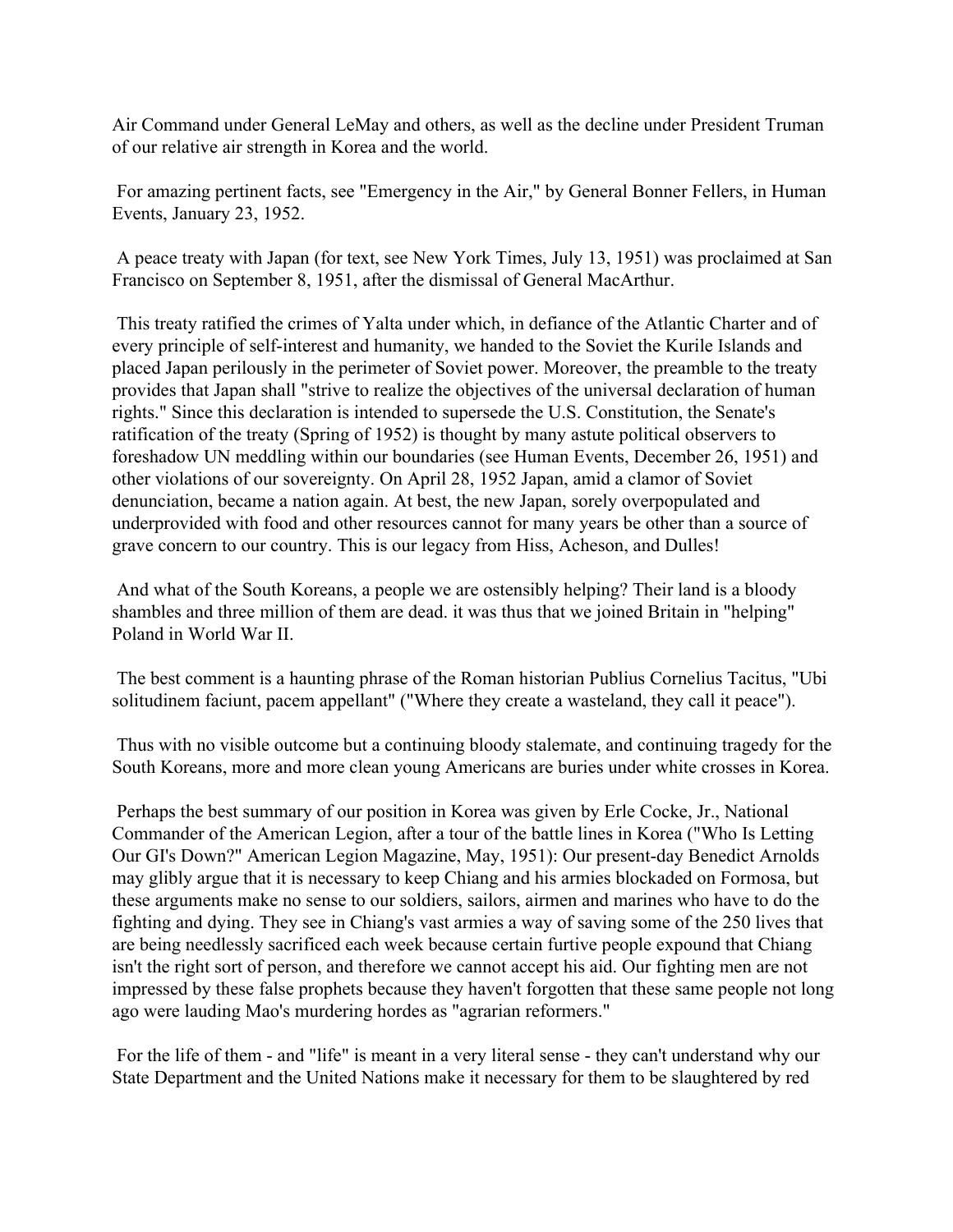armies which swarm down on them from a territory which our own heads of Government make sacrosanct. . .

 Agents of the Kremlin, sitting in the councils of the United Nations in Washington and elsewhere, must laugh up their sleeves at our utter idiocy. But you may be sure that our GI's are not amused. They see the picture as clearly as the Soviet agents do, but, unlike our stateside leaders, they see the results of this criminal skulduggery in the blood they shed and in the mangled corpses of their buddies.

 What they cannot understand, though, is the strange apathy of the people back home. As they listen to radio reports of what is happening thousands of miles to the east of them, they are puzzled. Isn't the American public aware of what is going on? Don't they realize that their sons and husbands and sweethearts are fighting a ruthless enemy who has them at a terrible disadvantage, thanks to stupid or traitorous advisors and inept diplomacy?

 This brings us to Delegate Warren Austin's statement (NBC, January 20, 1951) that the UN votes with us "usually 53 to 5" but runs out on us when the question rises of substantial help in Korea. The reader is now ready for and has probably arrived at the truth. The free nations vote with us because we are obviously preferable to the Soviet Union as a friend or ally, for the Soviet Union absorbs and destroys its allies.

 But according to the Lebanon delegate to the United Nations, quoted above, the nations of Asia are withholding their full support of U.S. Policy because they are pained and bewildered by it. They do not understand a foreign policy which (a) applauds the landing of Russian-trained troops on a Palestine beachhead and amiably tolerates the bloody "liquidation" of natives and UN officials and (b) goes to war because one faction of Koreans is fighting another faction of Koreans in Korea.

 The failure to see any sense in United States policy is not confined to the nations of Asia. In France, our oldest friend among the great powers, there is confusion also. Thus a full-page cartoon in the conservative and dignified L'Illustration (issue of January 20, 1951) showed Stalin and Truman sitting over a chess board. Stalin is gathering in chessmen (U.S. Soldiers' lives) while Truman looks away from the main game to fumble with a deck of cards. Stalin asks him: "Finally, my friend, won't you tell me exactly what game we are playing?" ("Enfin, mon cher, me direz-vous à quos nous jouons exactement?"). This quip should touch Americans to the quick.

Exactly what game are we playing?

 How can Lebanon or France, or any nation or anybody, understand a policy which fights Communism on the 38th Parallel and helps it in the Strait of Formosa; which worships aggression in Palestine and condemns it in Korea? In the Philadelphia Inquirer (April 6, 1951) the matter was brilliantly summed up in the headline of a dispatch from Ivan H. Peterman: "U.S. Zig-Zag Diplomacy Baffles Friend and Foe."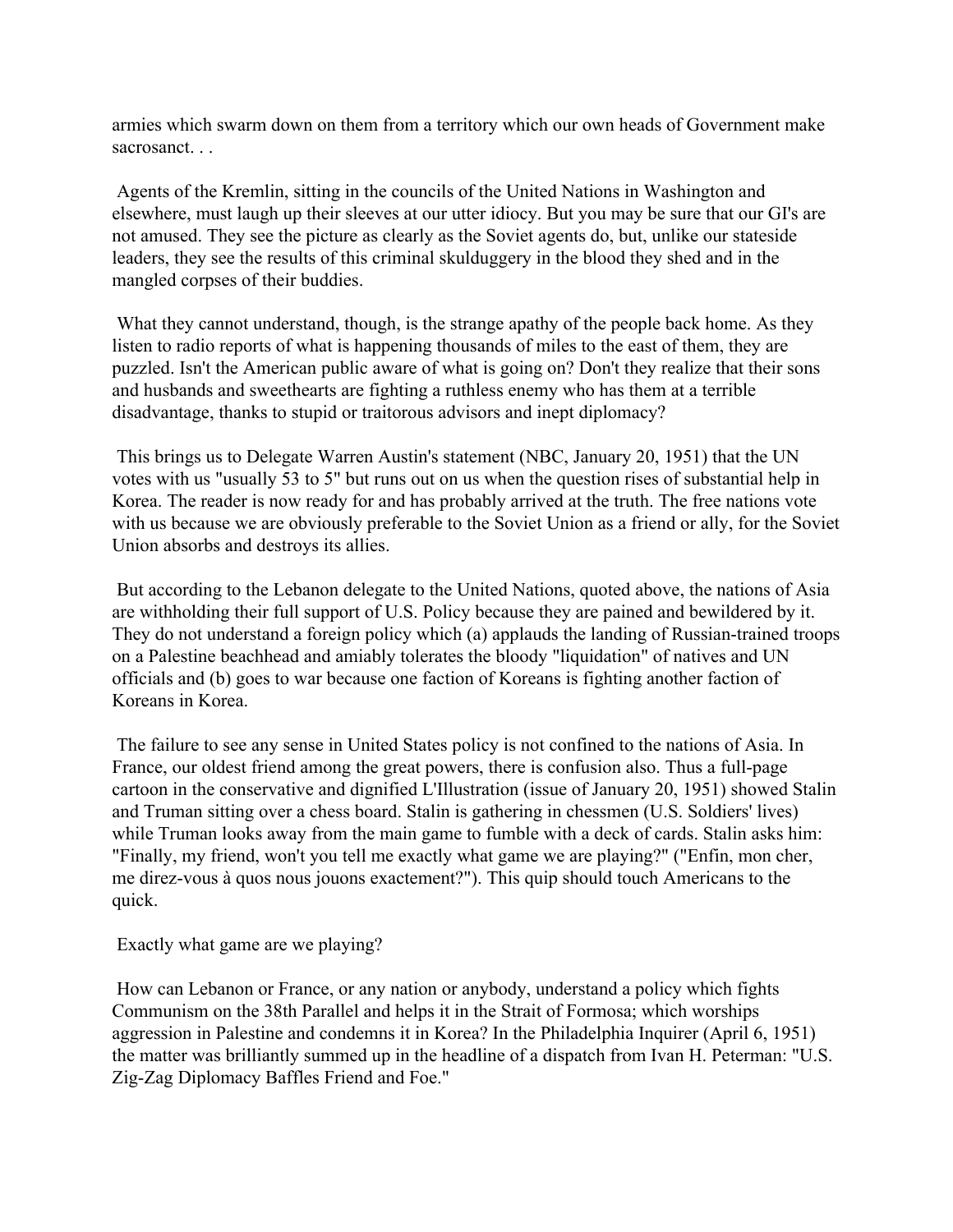Meanwhile, amid smirking complacency in the State Department, more and more of those young men who should be the Americans of the Future are buried beneath white crosses on an endless panorama of heartbreak ridges.

# **Chapter VII**

## **DOES THE NATIONAL DEMOCRATIC PARTY WANT WAR?**

 Since the suspension of the Age of Honor in 1933, those few patriotic Americans who as linguists, astute historians, or intelligence officers have been privileged to look behind our iron curtain of censorship have had the shock of many times seeing the selfish wishes of a gang or a minority placed ahead of the welfare of the United States.

 The attempts of those writers and speakers who have tried to share the truth with their fellow citizens have, however, been largely in vain. Publishers and periodicals characteristically refuse to print books and articles that present vital whole truths. Patriotic truth-tellers who somehow achieve print are subject to calumny. "I have been warned by many," said General MacArthur in his speech to the Massachusetts Legislature in Boston (July 25, 1951), "that an outspoken course, even if it be solely of truth, will bring down upon my head ruthless retaliation - that efforts will be made to destroy public faith in the integrity of my views - not by force of just argument but by the application of the false methods of propaganda."

 Those who have occasion to read leftist magazines and newspapers know the accuracy of the warnings received by General MacArthur.

Why is the average American deceived by such propaganda?

 He has been taught, in the various and devious ways of censorship, to see no evil except in his own kind, for on radio and in the motion picture the villain is by regular routine a man of native stock. Ashamed and bewildered, then, the poor American citizen takes his position more or less unconsciously against his own people and against the truth - and thereby, against the traditions of Western Christian civilization, which are, or were, the traditions of the United States.

 It must not be forgotten for a moment, however, that it was the Saviour himself who said, "ye shall know the truth and the truth shall make you free."

 The average citizen of native stock needs nothing so much as to experience the purifying joy of realizing, of knowing, that he is not the villain in America. When the slackening of censorship allows him to enjoy the restored freedom of seeing himself as a worthy man -- which he is -- he will learn, also, something about the forces which have deceived him in the last forty or fifty years.

 The obvious conclusion to be drawn from the facts stated in Chapter VI is that our foreign policy has had no steadfast principal aims apart from pleasing -- as in its Palestine and German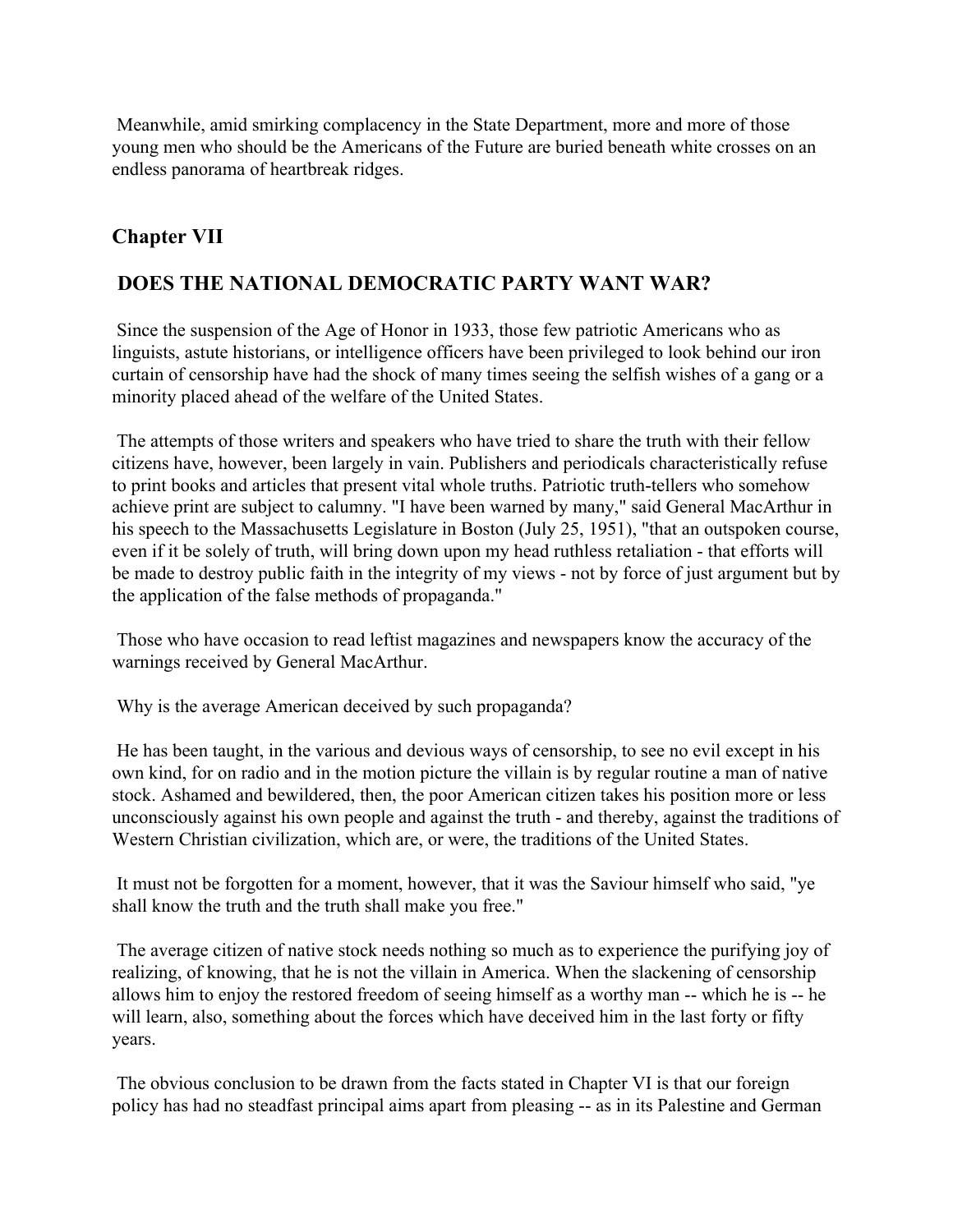deals -- the Leftists, largely of Eastern European origin, who control the National Democratic Party.

 Can this be true? If a war should seem necessary to please certain Democrats, to establish controls, and to give the party an indefinite tenure in office, would our leaders go that far?

 Despite the pervasive influence of censorship, many Americans think so. A member of the House Foreign Affairs Committee, Congressman Lawrence H. Smith of Wisconsin, charged in 1951 that President Truman, Secretary Acheson, and General Marshall - at that time Secretary of Defense - were "conjuring up another war."

 In an article in National Republic (May, 1951 Congressman B. Carroll Reece of Tennessee gave the history of the Democratic Party as the "war party." This haunting terrible question is expressed as follows by E. B. Gallaher in the Clover Business Letter (Clover Mfg. Co., Norwalk, Conn.) for August, 1951: As we all should know by this time, when the New Deal was about to crack up in 1941, Roosevelt, to save his hide, deliberately got us into World War II in order to give us something else to think about.

 The propaganda at that time, due to the global nature of the war, was "don't swap horses when crossing a stream." On this fake propaganda he succeeded in getting himself elected once again.

Now I wonder if history is not repeating itself, this time in a slightly different form.

 Could it be possible that Truman, seeing the handwriting on the wall for his "Fair Deal" . . . deliberately started the Korean war in order to insure himself of the necessary power to become a dictator? If he could do this, the 1952 elections could become a farce, and his election would become assured.

 Let us then objectively examine the question "Does the National Democratic Party Want War?" Let it be noted explicitly at the outset that the question refers to the controllers of the National Democratic Party and not to the millions of individual Democrats, Northern and Southern - including many Senators, Congressmen, and other officials -- whose basic patriotism cannot and should not be challenged.

 Their wrong judging is based on an ignorance which is the product of censorship (Chapter V) and is not allied to willful treason.

We shall examine in order (a) the testimony of mathematics; (b) the temptation of the bureaucracy-builder; and (c) the politician's fear of dwindling electoral majorities. The chapter is concluded by special attention to two additional topics (d) and (e) closely related to the question of safeguarding the Democratic party's tenure by war.

(a) In the first half of this century, the United States had five Republican presidents with no wars and three Democratic presidents with three wars. Such a succession of eight coincidence under the laws of mathematics would happen once in 256 times. Even if against such odds this fact could be considered a coincidence, the Democrats are still condemned by chronology. They have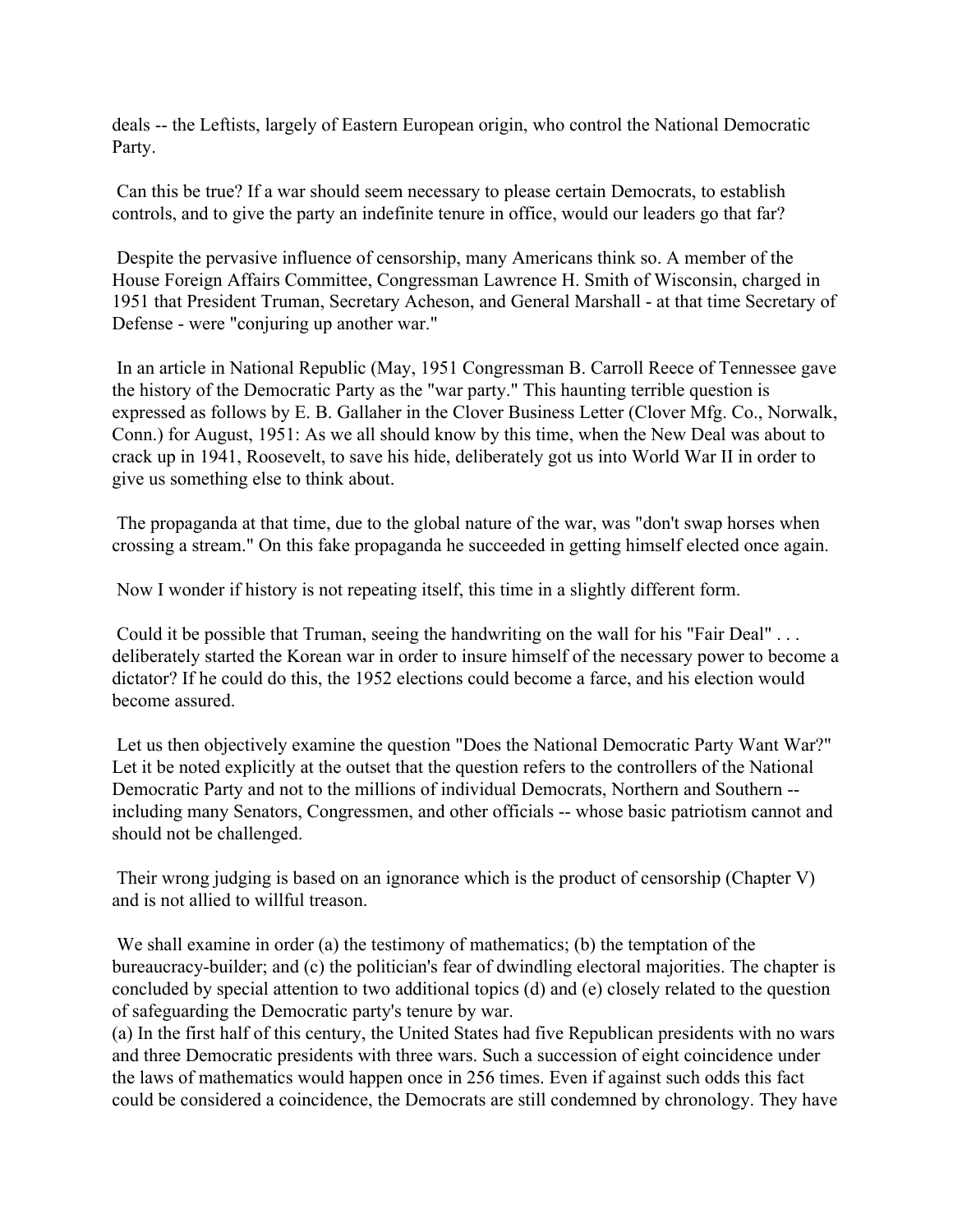no alibi of inheriting these wars, which broke out respectively in the fifth year of Woodrow Wilson, in the ninth year of Franklin Roosevelt, and in the fifth year of Mr. Truman. In each case there was plenty of time to head off a war by policy or preparedness, or both. Mathematics thus clearly suggests that the behind- the-scenes leaders of the Democratic Party have a strong predilection for solving their problems and fulfilling their "obligations" by war. (b) A war inevitably leads to a rapid increase in the number of controls. The first result of controls is the enlargement of the bureaucracy. "Defense emergency gives the Democrats a chance to build up for 1952. There are plenty of jobs for good party regulars" (U.S. News and World Report, February 9, 1951). But just as an innocent-looking egg may hatch a serpent, controls may produce a dictator, and once a dictator is in power no one (as shown in the case of Hitler) can chart his mad course. Nevertheless, these controls and this centralization of bureaucratic power urged by Mr. Truman as a "Fair Deal" program are so dear to many socialistically inclined "Democrats," Eastern Europeans and others, that they may be willing to pay for them in young men's blood. This sacrifice of blood for what you want is nothing startling. In the Revolutionary War, for instance, our forefathers sacrificed blood for national independence, and we need not be surprised that others are willing to make the same sacrifice for what they want -- namely a socialist bureaucracy.

 The blood sacrifice, moreover, will not be made by those young male immigrants who are arriving from Eastern Europe (see c below) as students or visitors or as undetected illegal entrants. Many students and visitors have in the past found a way to remain. Young immigrants in these categories who manage to remain and the illegal entrants are likely to have passed the age of twenty-five and probable exemption from the military draft before cognizance is taken of their situation.

 Newcomer aliens all too frequently slip into jobs that might have been held by those who died in Korea!

 Controls are usually introduced somewhat gradually and with an accompaniment of propaganda designed to deceive or lull the people. A return from absence gives an objective outlook, and it is thus not surprising that on touring America, after his years in the Far East, General Douglas MacArthur saw more clearly than most people who remained in America the long strides we had made toward collectivism. In his speech at Cleveland (AP dispatch in Richmond Times-Dispatch, September 7, 1951) he testified that he had noted in this country "our steady drift toward totalitarian rule with its suppression of those personal liberties which have formed the foundation stones to our political, economic and social advance to national greatness."

 It is significant that another American who stands at the utmost top of his profession arrived by a different road at a conclusion identical with that of General MacArthur. In a speech entitled "The Camel's Nose Is Under the Tent," before the Dallas Chapter of the Society for the Advancement of Management on October 10, 1951, Mr. Charles Erwin Wilson, President of General Motors -- the largest single maker of armament in World War II -- gave Americans a much-needed warning: "The emergency of the Korean war and the defense program, however, is being used to justify more and more government restrictions and controls. It is being used to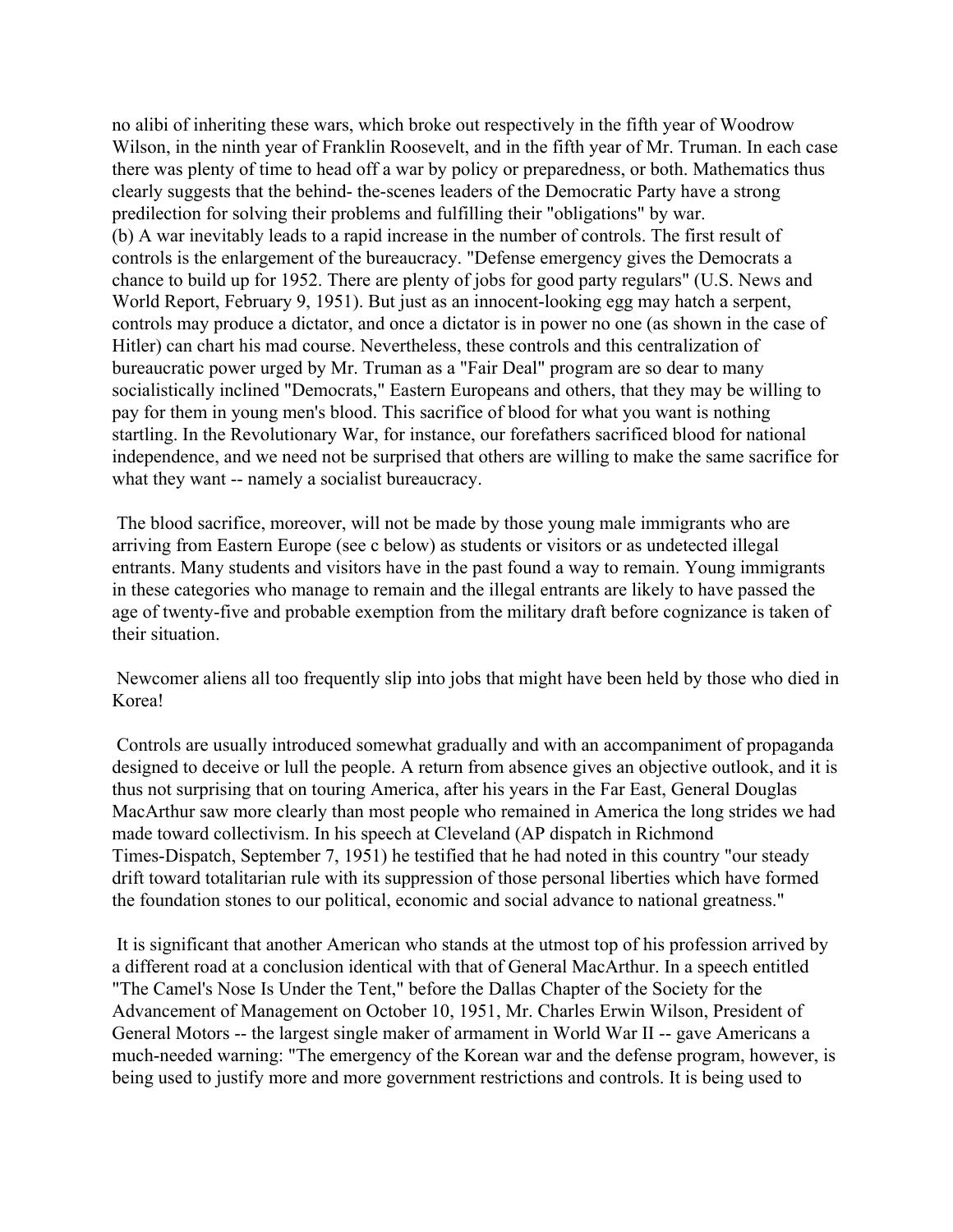justify more and more policies that are inconsistent with the fundamentals of a free society" (Information Rack Service, General Motors, General Motors Bldg., Detroit, Michigan.)

 The subject of bureaucratic controls cannot be dropped without the testimony of an able and patriotic American, Alfred E. Smith of New York. At the first annual banquet of the American Liberty League (New York Times, January 26, 1936) Governor Smith said:

 Just get the platform of the Democratic party and get the platform of the Socialist party and lay them down on your dining-room table, side by side, and get a heavy lead pencil and scratch out the word 'Democratic' and scratch out the word 'Socialist,' and let the two platforms lay there, and then study the record of the present administration up to date.

 After you have done that, make your mind up to pick up the platform that more nearly squares with the record, and you will have your hand on the Socialist platform. . . It is not the first time in recorded history that a group of men have stolen the livery of the church to do the work of the devil.

 After protesting the New Deal's "arraignment of class against class," and its draining the "resources of our people in a common pool and redistributing them, not by any process of law, but by the whims of a bureaucratic autocracy," Governor Smith condemned the changing of the Democratic Party into a Socialist Party. Since this was said during Franklin Roosevelt's first term, Governor Smith is seen to have been not only a wise interpreter of the political scene, but a prophet whose vigorous friendly warning was unheeded by the American people.

 In summary, let it be emphasized again that wars bring controls and that some people in high places are so fond of controls that a war may appear a desirable means for establishing them.

 (c) Finally, there is the Democratic controller-politician's worry about the whittling down of his party from a majority to a minority status in the national elections of 1948 and 1950. In each of these elections the Democratic failure to win a clear majority was slight -- but significant. In 1948, Truman received less than a majority of the popular vote cast (24,045,052 out of a total of 48,489,217), being elected by a suitable distribution of the electoral vote, of which Henry Wallace the fourth man (Strom Thurmond was third) received none, though his electors polled more than a million popular votes (World Almanac, 1949, p.91). In 1950 the Democrats elected a majority of members of the House of Representatives, but the total vote of all Democratic candidates lacked .08 percent of being as large as the total vote of all the Republicans. Again the Democratic Party remained in power by the mere distribution of votes.

 Here is where the grisly facts of Eastern European immigration enter the electoral vote picture. As shown in Chapter III, the great majority of these immigrants join the Democratic Party. They also have a marked tendency to settle in populous doubtful states - states in which a handful of individual votes may swing a large block of electoral votes.

 Moreover, the number of immigrants, Eastern European and other, is colossal (Chapter II). For a short account of the problem read "Displaced Persons: Facts vs. Fiction," a statement by Senator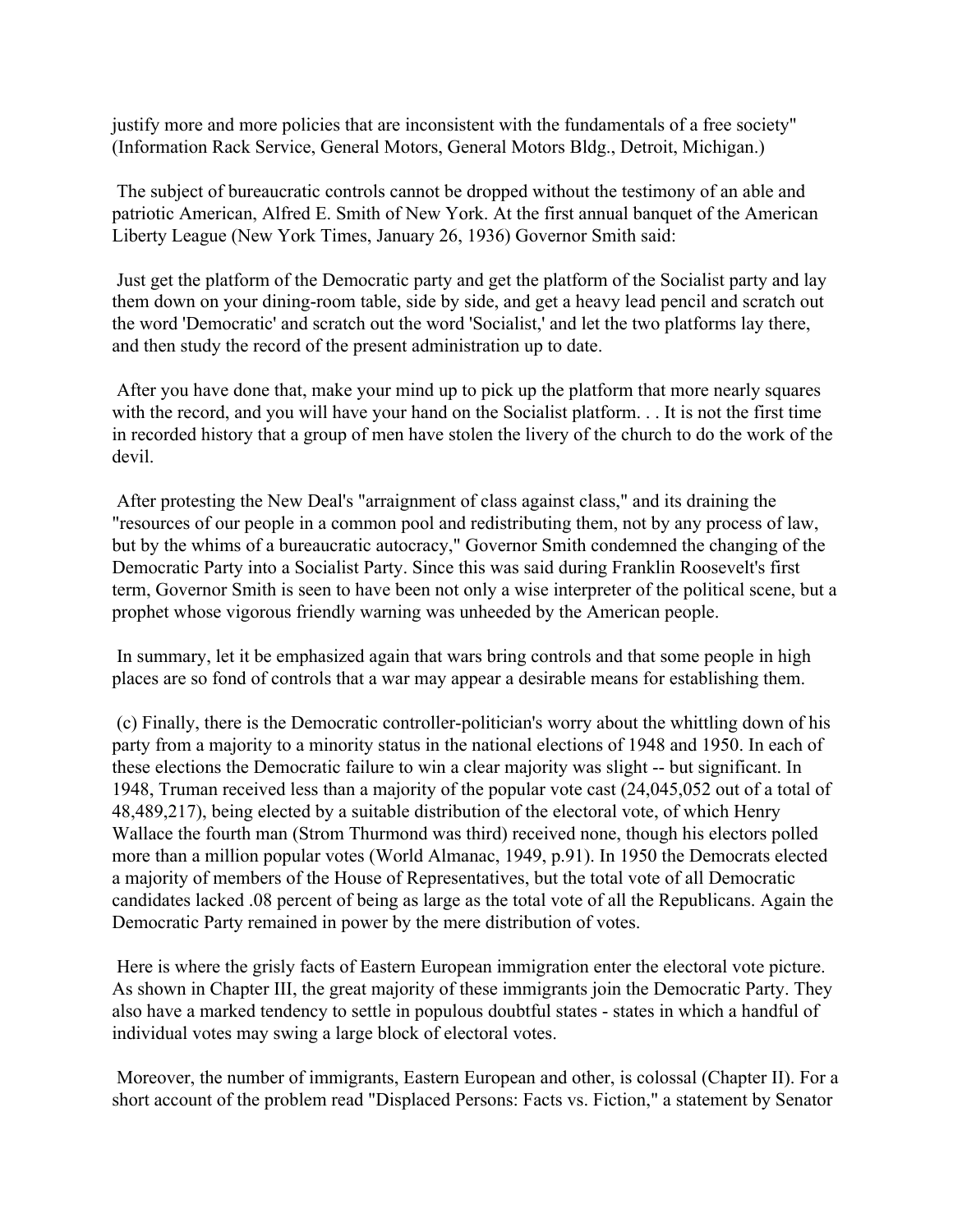Pat McCarran of Nevada, Chairman of the Senate Judiciary Committee, in the Senate, January 6, 1950. Those interested in fuller details should read The Immigration and Naturalization Systems of the United States, referred to several times in Chapter II and elsewhere in this book.

 Let us now examine the significance of the fact that almost all recent Eastern European immigrants have joined the Democratic Party. Let us suppose that our present annual crop of immigrants adds each year a mere third of a million votes to the Democratic Party -- in gratitude for connivance at their admittance, if for no other reason - and let us suppose also that in a "limited" war, or because of "occupation" duties far from home, a half million Americans of native stock each year are either killed or prevented from becoming fathers because of absence from their wives or from the homes they would have established if they were not at war.

 The suggested figures of 300,000 and 500,000 are merely estimates, but they are extremely conservative. They are based not - on a possible global war but on our present world ventures only - including those in Korea, Japan, Okinawa, and Germany. It thus appears that the combination of our loosely administered immigration laws and our foreign policy is changing the basic nature of our population at the rate of more than three-fourths of a million a year. In case of a world-wide war, there would be a rapid rise of the figure beyond 750,000.

 To help in an understanding of the significance of the decrease of the native population occasioned by ear here are for comparison some population results suffered by our principal opponent in World War II. In Germany boys expected to leave school in 1952, 1953, 1954, 1955, and 1956 number respectively 836,000, 837,000, 897,000, 820,000 and 150,000. The final startling figure - which is for boys only - reflects the birth drop because of full-scale participation in World War II (Marion Doenhoff in European Supplement to Human Events, September, 1950).

 Even so, German soldiered were nearer home and had more furloughs than will be possible for our men in Korea or elsewhere overseas whether or not a full-scale World War III develops. It is thus seen that a combination of war deaths and fewer births among the native stock along with the immigration of leftist aliens might appear to some manipulators of the national Democratic Party as a highly desired way to a surer grip on power. To such people, the boon of being a wheel in an ever-rolling Socialist machine might be worth more than the lives of soldiers snuffed out in the undertakings of Secretary of State Acheson, or successor of similar ideology.

 (d) It is well to emphasize in this connection that the American sympathy for "Jewish refugees," so carefully whipped up in large segments of the press and the radio, is mostly unjustified, as far as any hardship is concerned.

 Those "refugees" who arrived in Palestine were well-armed or soon became well-armed with weapons of Soviet or satellite origin, and were able to take care of themselves by killing native Arabs or expelling them from their homes.

 Those Judaized Khazars arriving in the United States lost no time in forming an "Association of Jewish Refugees and Immigrants from Poland" (New York Times, March 29, 1944), which at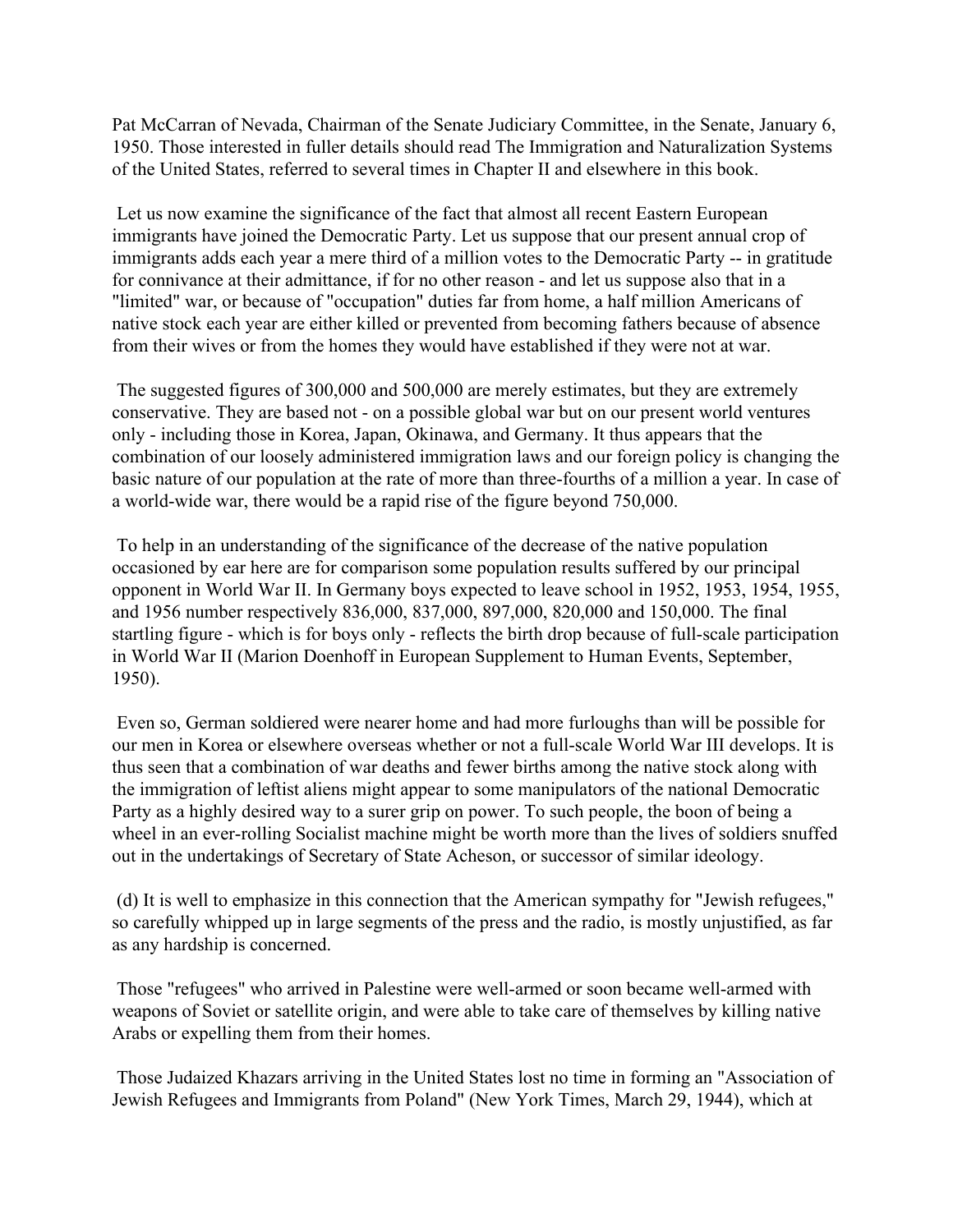once began to exert active political pressure. Many refugees were well-heeled with funds, portable commodities, or spoils from the lands of their origin.

 For instance, an article by the Scripps Howard Special Writer, Henry J. Taylor, and an editorial in the Washington Daily News (July 18, 1945) told of a clean-up by aliens "most of whom live in New York", of \$800,000,000 in profit on the N.Y. Stock Exchange in the Spring of 1945, "to say nothing of real estate investments, commodity speculations, and private side deals," with no capital gains tax because of their favored status as aliens.

 The Congress soon passed legislation designed to put such loopholes in our tax laws, but the politically favored alien remains a problem in the field of tax collections. In 1951, for instance, patriotic U.S. Customs Service officials detected several hundred thousands of dollars worth of diamonds in the hollow shoe heels and in the hollow luggage frames of a group of "refugees" (the Newsletter of the U.S. Custom Service as quoted in Washington Newsletter by Congressman Ed Gossett, April 12, 1951).

 In one way or another the average arriving refugee is, in a matter of months or in a few years at most, far better off economically than millions of native Americans whose relative status is lowered by the new aliens above them - aliens for whom in many instances native Americans perform menial work. This aspect of immigration has long bothered American-minded members of Congress. A report of the House Committee on Immigration and Naturalization of the Sixty-eighth Congress (1924) expressed the following principle: "Late comers are in all fairness not entitled to special privilege over those who have arrived at an earlier date and thereby contributed more to the advancement of the Nation" (The Immigration and Naturalization Systems of the United States, p. 61).

 The non-Christian alien of Eastern European origin not only in many cases deserves no sympathy except of course from those who cherish his ideological attachments and endorse his political purposes; he is also often a problem. His resistance to assimilation and his preferred nation-within-a-nation status have already been discussed.

 Another objectionable feature of "displaced persons" -- suggested in the reference to smuggled diamonds -- is their all-too-frequent lack of respect for United States law. A large number of future immigrants actually flout our laws before arriving in this country!

 Investigating in Europe, Senator McCarran found that such laws as we had on "displaced persons" were brazenly violated. He reported to the Senate in a speech, "Wanted: A Sound Immigration Policy for the United States" (February 28, 1950): I have stated and I repeat, that under the administration of the present act persons seeking the status of displaced persons have resorted to fraud, misrepresentation, fictitious documents, and perjury in order to qualify for immigration into the United States. A responsible employee of the Displaced persons Commission stated to me that he believed one-third of the displaced persons qualifying for immigration into the United States had qualified on the basis of false and fraudulent documents. . . A former official of Army Intelligence in Germany testified before the full committee that certain voluntary agencies advise displaced persons on how they might best evade our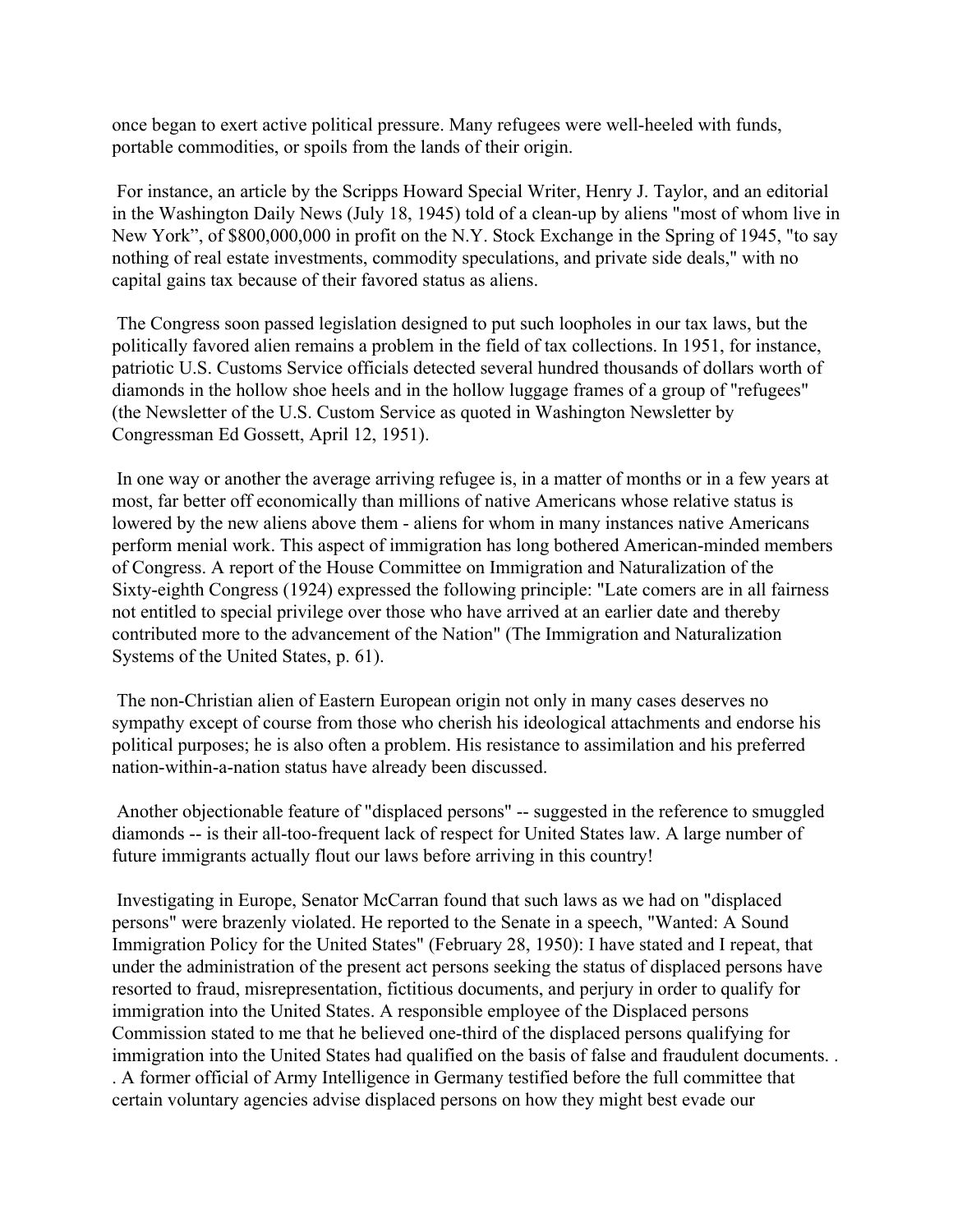immigration laws. . .What is more, I was advised by a high official of the inspector general's office of the European command that they had "positive evidence that two of the religious voluntary agencies had been guilty of the forgery of documents in their own offices."

 Senator McCarran quoted a letter (September 9, 1949) from Sam E. Woods, which tells that the alleged payment of "50 marks through the wife of the president of the Jewish committee of the town" (Schwandorf, Bavaria), led to an investigation which showed "that a number of displaced persons, who had already departed for the United States, had previously caused their police records in Schwandorf to be changed."

 The Senator also gave evidence that the head of the Displaced Persons Commission at Frankfurt in "direct violation of the law" caused to be removed from files those documents which would prevent the acceptance of a displaced person as an immigrant.

 Senator McCarran's findings were supported by overwhelming testimony. To cite one instance, Mr. Edward M. Slazek, a former "assistant selector" for the Displaced Persons Commission in Germany, testified before a Senate Judiciary sub-committee on immigration that he was fired because he protested the admission of "fake DP's" through "wholesale fraud and bribery" (Washington Times-Herald).

 In view of findings and testimony, Senator McCarran urged caution on the bill Hr. 4567 by Mr. Emanuel Celler of New York, which provided for more Jewish immigrants, at Mr. Truman's especial request. The president said his recommendations were in favor of more "Catholics and Jews," but the Catholic World stated editorially that Catholics were satisfied with the law as it was.

 Senator McCarran's efforts did not prevail. The Celler bill became Public Law 555, 81st Congress, when signed by the President on June 16, 1950.

 It raised from 205,000 to 415,744 the number of "refugees" over and above quotas eligible legally to enter the United States. (The McCarran-Walter bill, designed to regulate immigration in the national interest, was vetoed by President Truman, but became law when the Senate on June 27, 1952, followed the House in overriding the veto.)

 An additional serious aspect of "displaced persons" is their disposition to cause trouble. Without exception informed officials interviewed by the author as an intelligence officer in 1945 advised caution on the indiscriminate admission of "refugees," Jewish and other, in the period following VE Day is furnished by Major Harold Zink, a former Consultant on U.S. policy in Germany, in his book American Military Government in Germany (Macmillan, 1947). After stating that "displaced persons gave military government more trouble than any other problem" and mentioning the agitation to the end that "the best German houses be cleared of their occupants and placed at the disposal of the displaced persons, especially the Jews," Professor Zink continues as follows (p.122): Moreover, the displaced persons continued their under-ground war with the German population. . . With German property looted, German lives lost, and German women raped almost every day by the displaced persons, widespread resentment developed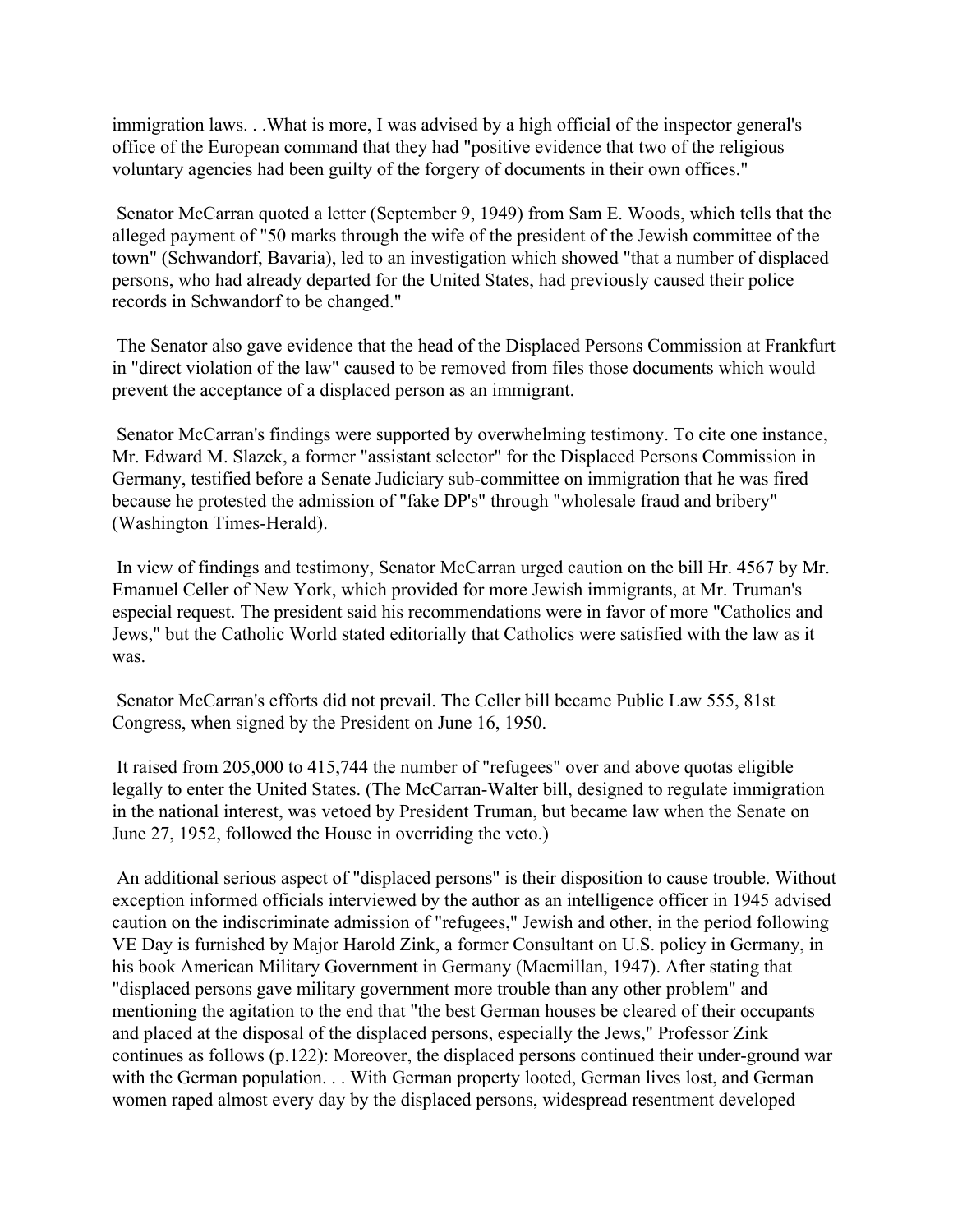among the populace, especially when they could not defend themselves against the fire-arms which the displaced persons managed to obtain.

 Eastern European "displaced persons," their associates, and their offspring do not always lose, on arriving in hospitable America, their tendency to cause trouble.

 In a review of The Atom Spies by Arthur Pilat (Putnam), The New Yorker (May 10, 1952) states that "the most important people involved - Klaus Fuchs, David Greenglass, the Julius Rosenbergs, Harry Gold, and Morton Sobell - were not professional spies and they weren't much interested in money." The review concludes by emphasizing "the clear and continuing danger of having among us an amorphous group of people who can be persuaded at any time to betray their country for what they are told are super-patriotic reasons."

 An understanding of Zionism as a "super-patriotic" force with a focus of interest outside of and alien to America -- can be had from an editorial signed by Father Ralph Gorman, C.P., in The Sign (November, 1951): Zionism is not, at present at least, a humanitarian movement designed to help unfortunate Jewish refugees. It is a political and military organization, based squarely on race, religion, and nation, using brute force against an innocent people as the instrument for the execution of its policies. . .

 The Israelis have already carved a state out of Arab land and have driven 750,000 Arabs out of their homes into exile. Now they look with covetous eyes on the rest of Palestine and even the territory across the Jordan. . .

 The Arabs are not fools. They realize what is being prepared for them - with American approval and money. They know that the sword is aimed at them and that, unless Zionist plans are frustrated, they will be driven back step by step into the desert -- their lands, homes, vineyards, and farms taken over by an alien people brought from the ends of the earth for this purpose.

 Even worse in some aspects is a political philosophy -- put into practice by "drives" to sell "Israeli" bonds, nation-wide propaganda, etc. -- to the effect that "Israel is supposed to have a unique jurisdiction over the 10,000,000 to 12,000,000 Jews who live in every country of the world outside it" (Mr. William Zuckerman, reporting, in the Jewish Newsletter, on "the recent World Zionist Congress held in Jerusalem," as quoted by Father Gorman).

 In view of the passages just quoted, why are America's leftists so anxious for many more "refugees" ? Can there be any conceivable reason except for the eager anticipation of their future votes ? Can there be any motives other than anti-American in the opposition to the McCarran-Walter law (p. 166) ? Moreover, can anyone believe that continued subservience to "Israeli" aims is other than an invitation to war in the Middle East -- a war which we would probably lose?

(e) Let us once more consider the foreign policy which is responsible for our present peril.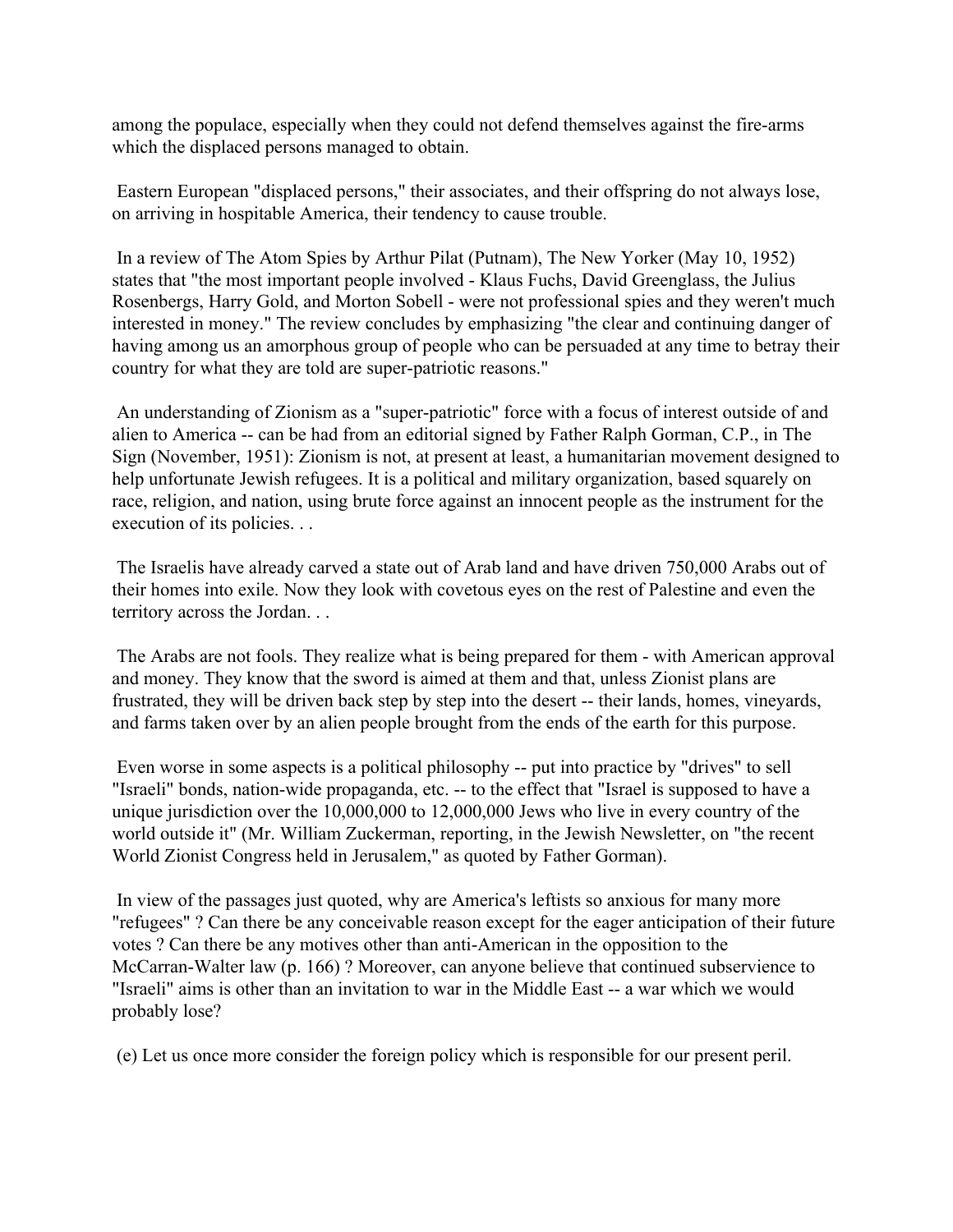Could it be that those who pull the strings from hidden seats behind the scenes, want Americans to be killed in Korea indefinitely and for no purpose; want the Arab world to turn against us; want a few hundred thousand young Americans killed in Germany, and want the reviving German state destroyed lest it somehow become again (see Chapter I) a bulwark against the present pagan rulers of Eastern Europe and Northern Asia? Such an eventuality, of course, would be used to bring in from here and there as in World War II a great new horde of politically dependable refugees - a boon to all leftists - a boon so great that no further challenge to their power could be conceivable.

 In answering the question, "Do those who pull the hidden strings really want war?" remember that the Soviet manpower reserves are many times greater than ours; their birthrate is nearly twice as high; they have millions of Chinese and other puppets willing to fight for rice and clothing. Without reserves from Asia, however, the Soviet strength in the European theater in 1951 was estimated by General Bonner Fellers as "175 divisions some 25 of which were armored" (Human Events, January 21, 1951).

 In the Soviet's favor also is the nature and extent of Soviet territory, which is characterized by miles and miles of marshes in summer and impenetrable snow in winter. The vast inhospitable areas of Russia caused even the tremendous Europe-based armies of Napoleon and Hitler to bog known to ultimate defeat. The long range Soviet strategic aim according to Stalin is to induce the United States to follow a policy of self-destruction, and that goal can be best accomplished by our engaging in extended land warfare far from home.

 Here is testimony from a speech recently delivered at Brown University by Admiral Harry E. Yarnell, former Commander-in-Chief of the United States Asiatic fleet: To a Russian war planner, the ideal situation would be a campaign against the Allies in Western Europe, where their army can be used to the greatest advantage, while their submarines can operate not far from home bases against the supply lines from the United States to Europe.

 Moreover in answering the question, "Do those who pull the hidden strings want war?" Americans, and particularly women, must remember, alas! that America is no longer "a preeminently Christian and conservative nation," as General MacArthur described it in a speech to the Rainbow Division (1937) as his career as Chief of Staff of the Army was ending (MacArthur On War, by Frank C. Waldrop, Duell, Sloan and Pearce, New York, 1942). Americans who adhere doggedly to the idea that traditional Christianity shall not disappear from our land must beware of the fallacy of thinking that, because they are merciful, other people are merciful.

 Mercy toward all mankind is a product of Christianity and is absent from the dialectic materialism of the New Rulers of Russia, whose tentacles reach to so many countries.

 Apart from Christ's Sermon on the Mount, the most famous Passage on mercy in the English language is Shakespeare's "The quality of mercy." It has been widely suppressed, along with the teaching of the play, The Merchant of Venice, which contains it (Chapter V, above).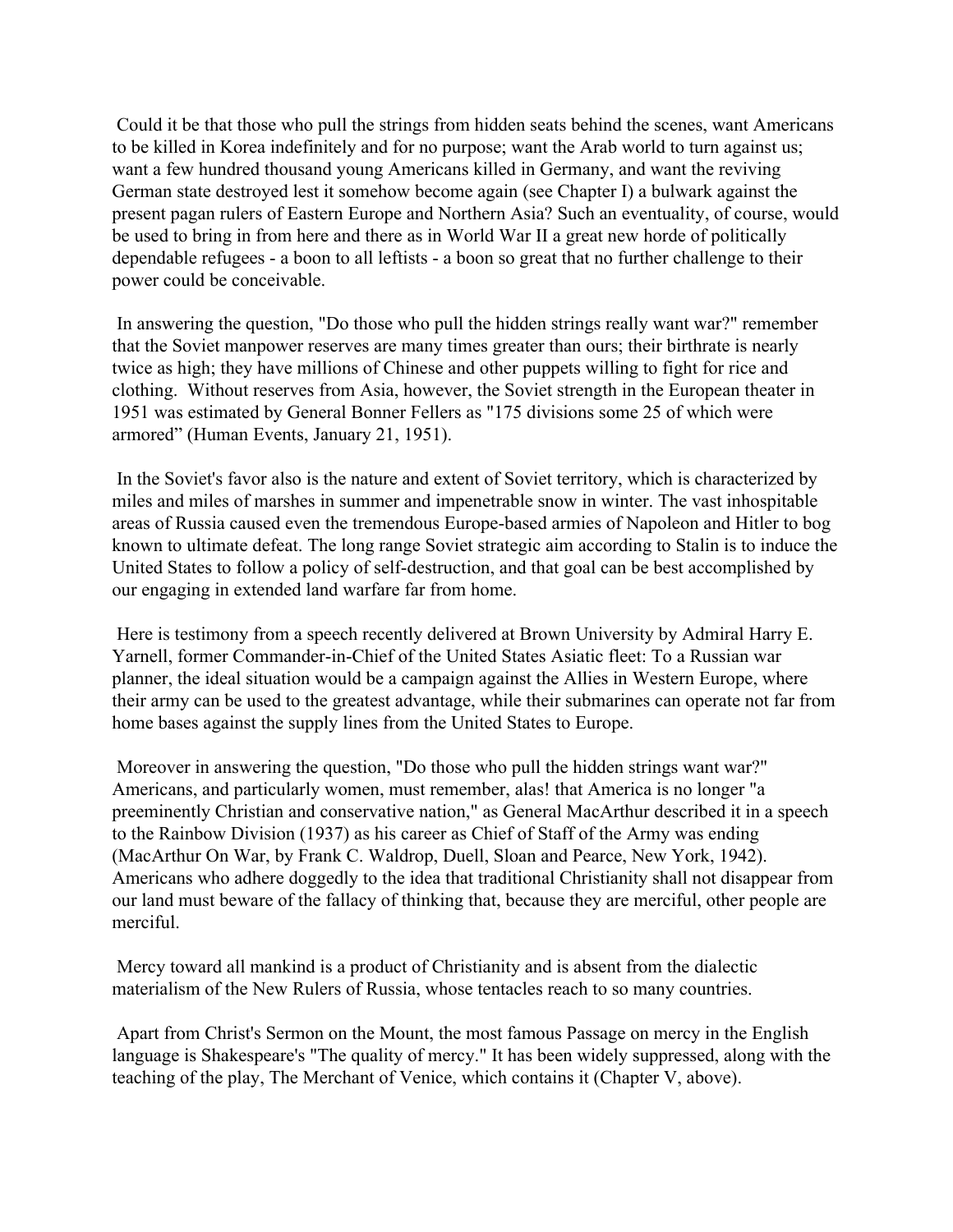It is thus well to reflect constantly that Soviet leaders are moved by no consideration of humanity as the term is understood in the Christian West. Instead of relieving a famine, the rulers of Russia are reported to have let millions of Russians die in order to restore in a given province, or oblast, according to Chinese Nationalist sources -- and others -- the Chinese Communist "backed by Russia" have decided that they must accomplish the "eventual extermination of 150,000,000 Chinese" to reduce Chinese population, now between 450,000,000 and 475,000,000, "to more manageable proportions" (AP dispatch, Dallas Morning News, and other papers, March 12, 1951).

 This is necessary, under the Communist theory, if China is to be a strong country without the permanent internal problem of hordes of people near starvation, or likely to be so by the ravages of draught and flood.

 This brings us again to the testimony before Congress by Secretary of Defense Marshall (May 8 and following, 1951) that our purpose in Korea was to bleed the Chinese until they got tired and cried halt.

 For Chinese Communist leaders, who "need" a population reduction of 150,000,000 people, there is only delighted amusement in such U. S. official statements, intended to justify our war policy and reassure the American public! Equally amusing for them is the official U.S. statement that we are inflicting casualties much greater than those we are sustaining.

 Even apart from any Chinese Communist population reduction policy, their present population is three times ours, and they have no plans, as we have, to use elements of their population to save Europe and "police" foreign areas!

 The Kremlin laughter at our acceptance of continuing American casualties under such an insane motivation as bleeding the Chinese and at our waste of matériel must have been even more hearty than that of the Chinese Communists. Yet these appalling facts constituted the foreign policy of our top State Department and Defense Department leaders under the Acheson and Marshall régimes!

 It appears then that U.S. leftists, including those who control the National Democratic Party want war, Socialistic controls, and plenty of casualties, and not one fact known to the author points to the contrary.

 Full-scale war, of course, would be edged into in devious ways with carefully prepared propaganda, calculated to fool average Americans, including ignorant and deluded basically patriotic people in the Democratic Party. There would, of course, be an iron curtain of complete censorship, governmental and other.

 Dazed by propaganda verbiage, American boys will not understand -- any more than when talking to General Eisenhower during World War II -- but they will give their fair young lives: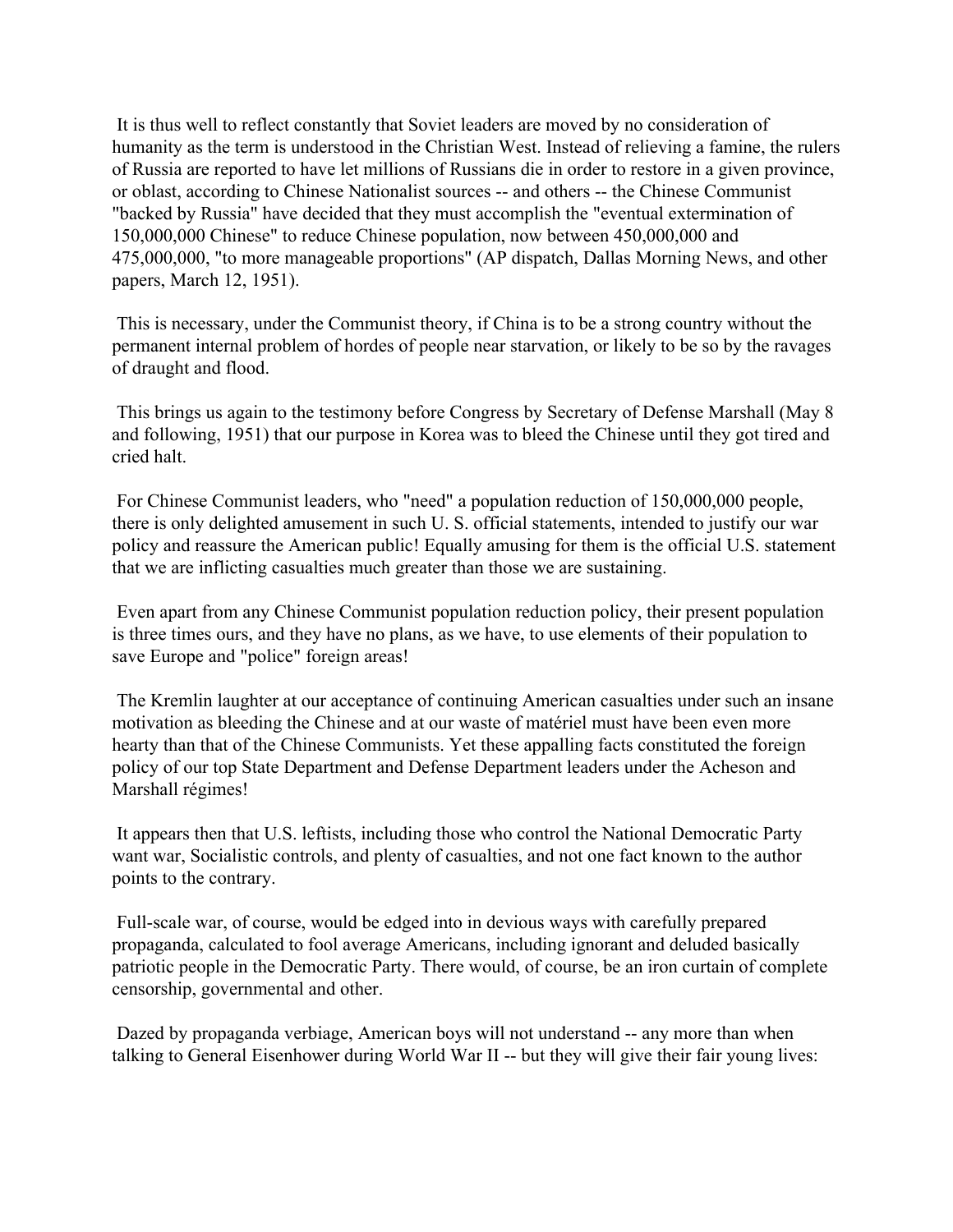Theirs not to reason why,

Theirs but to do and die.

 "Greater love hath no man than this," said the Saviour (St. John, XV,13), "that a man lay down his life for his friends." But nowhere in scripture or in history is there a justification for wasting precious young life in the furtherance of sinister political purposes.

# **CHAPTER VIII**

# **CLEANING THE AUGEAN STABLES**

 In ancient fable one of the giant labors of Hercules was cleaning the labyrinthine stables of King Augeas who possessed "an immense wealth of herds" (Encyc. Brit., II, 677) and twelve sacred bulls. The removal of accumulated filth was accomplished in the specified time and the story of difficulty successfully overcome has been told through the ages for entertainment and for inspiration.

 The modern significance of the parable of Hercules may be thus interpreted. King Augeas is Mr. Truman. The sacred bulls are those high and mighty individuals who control and deliver the votes of minority blocs. The filth is the nineteen-year accumulation of Communists and fellow-travelers in the various departments, executive agencies, bureaus, and what not, of our government. To clean out the filth, there can be but one Hercules -- an aroused American people.

 Exactly how can the American people proceed under our laws to clean out subversives and other scoundrels from our government? There are three principal ways: (a) by a national election; (b) by the constitutional right of expressing their opinion; and (c) by influencing the Congress to exercise certain powers vested in the Congress by the Constitution, including the power of impeachment.

(a) A national election is the normal means employed by the people to express their will for a change of policy. There are reasons, however, why such a means should not be exclusively relied on. For one thing, a man elected by the people may lose completely the confidence of the people and do irreparable damage by bad appointive personnel and bad policies after one election and before another.

 In the second place, our two leading parties consist of so many antagonistic groups wearing a common label that candidates for president and vice-president represent compromises and it is hard to get a clear-cut choice as between Democrats and Republicans.

 For instance, in the campaigns of 1940, 1944, and 1948 the Republicans offered the American voters Wendell Willkie, and Thomas Dewey - twice! Willkie was a sincere but poorly informed and obviously inexperienced "one worlder," apparently with a soft spot toward Communism, or at least a blind spot, as evidenced in his hiring or lending himself as a lawyer to prevent government action against alleged Communists. Thus, among "the twelve Communist Party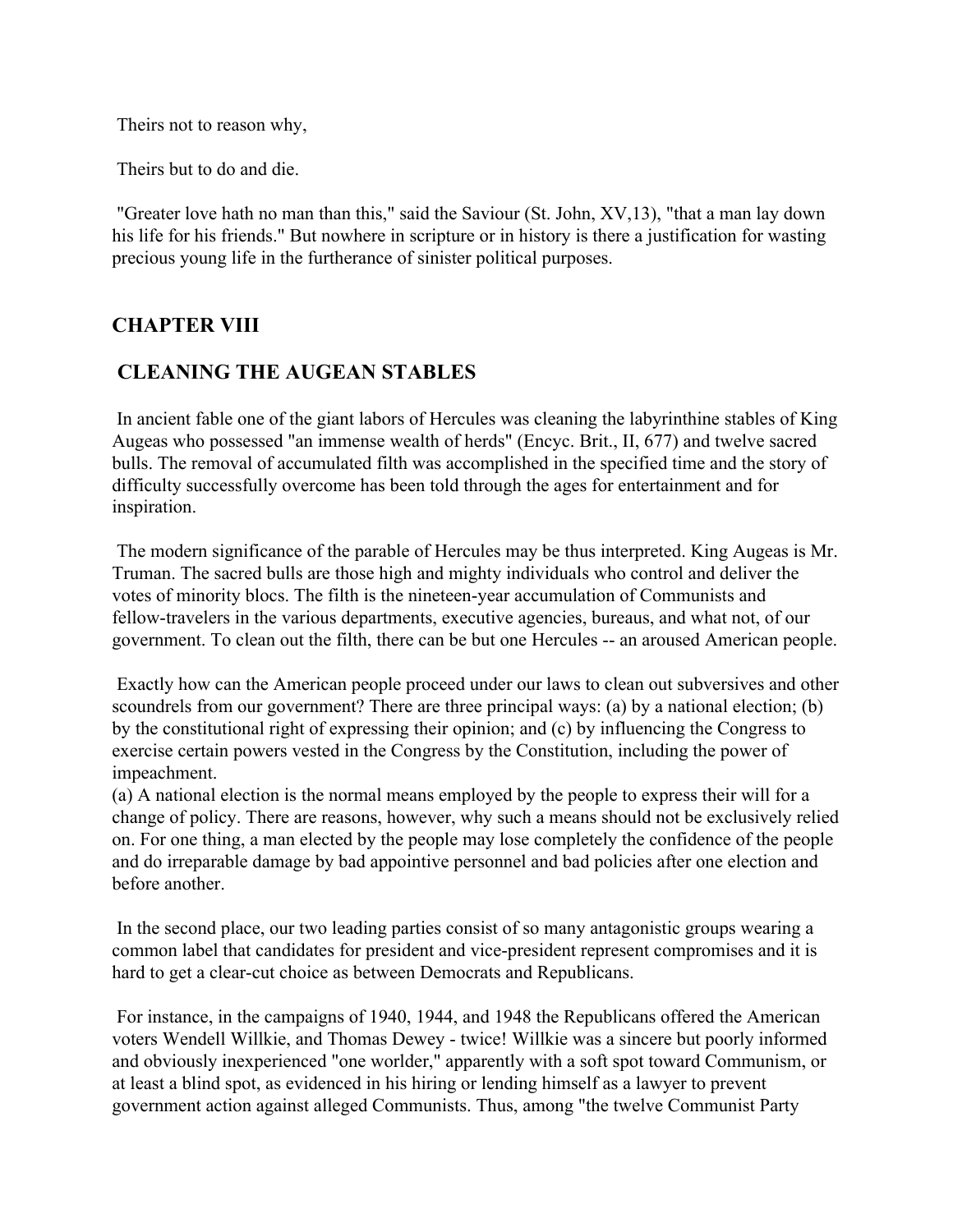leaders" arrested July 26, 1951), was William Schneiderman, "State Chairman of the Communist Party of California and a member of the Alternate National Committee of the Communist Party of the United States."

 The preceding quotations are from the New York Times (July 27, 1951), and the article continues: "With the late Wendell L. Willkie as his counsel, Schneiderman defeated in the Supreme Court in 1943 a government attempt to revoke his citizenship for his political associations.

 Schneiderman was born in Russia," Likewise, Governor Dewey of New York, campaigning on a "don't bother the Communists" program, won the Oregon Republican presidential primary election in 1948 in a close contest from Harold Stassen, who endorsed anti-Communist legislation.

 Governor Dewey, largely avoiding issues, except in this instance, moved on to nomination and to defeat.

 The moral seems to be that the American people see no reason to change from the Democratic Party to the Republican Party with a candidate favorable to or indifferent to Communism. With such a Republican candidate, a Democratic candidate may be favored by some conservatives who rely on the more or less conservative Democrats - who extend from Maryland in an arc through the South around to Nevada - to block the extreme radicalism of a Democratic administration. Governor Dewey followed the Roosevelt path not only in a disinclination to combat Communism; in such matters as the "purge" of Senator Revercomb of West Virginia, he showed evidence of a dictatorial intention to which not even Roosevelt would have presumed.

 Thus, however much one may hope for a pair of strong, patriotic, and able Democratic candidates or a pair of strong, patriotic, and able Republican candidates at the next election, there is no certainty of a realized hope. There is likewise no certainty of success in the move of a number of patriotic people in both parties to effect a merger of American-minded Republicans and non-leftist Democrats in time for a slate of coalition candidates in the next presidential election. This statement is not meant to disparage the movement, whose principal sponsor Senator Karl Mundt represents a state (South Dakota) not in the Union during the Civil War and is therefore an ideal leader of a united party of patriotic Americans both Northern and Southern.

 Senator Mundt's proposal deserves active and determined support, because it is logical for people who feel the same way to vote together. Moreover, the defective implementation of the Mundt proposal would certainly be acclaimed by the great body of the people -- those who acclaimed General MacArthur on his return from Tokyo.

 The stumbling-block, of course, is that it is very hard for the great body of the people to make itself politically effective either in policy or in the selection of delegates to the national nominating conventions, since leaders already in office will, with few exceptions, be reluctant to change the setup (whatever its evil) under which they became leaders.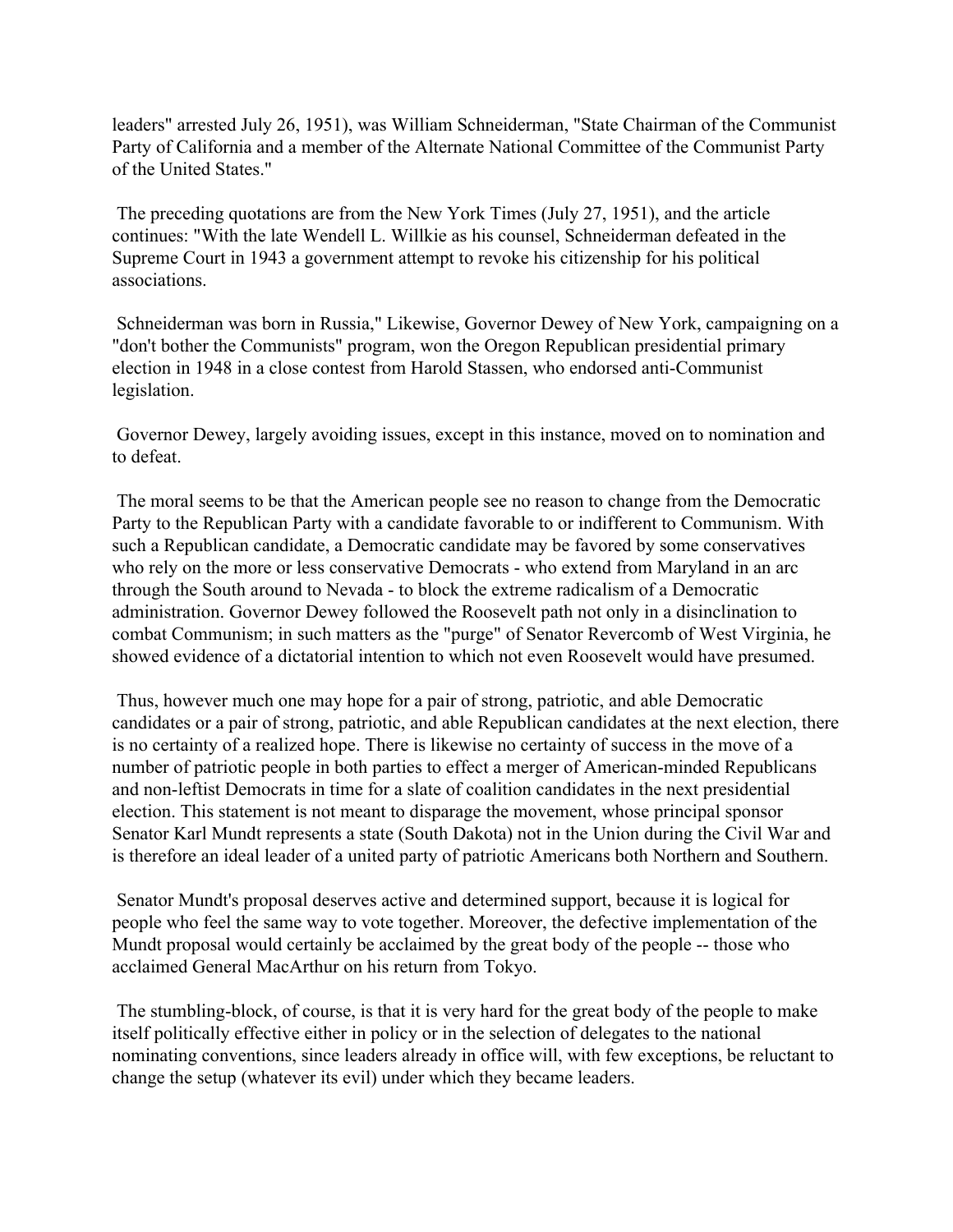To sum up, a coalition team -- as Senator Mundt proposes -- would be admirable. Nevertheless, other methods of effecting a change of our national policy must be explored. (b) A possible way for the American public to gain its patriotic ends is by the constitution-protected right of petition (First Amendment). The petition, whether in the form of a document with many signatures or a mere individual letter, is far more effective than the average individual is likely to believe. In all cases the letters received are beyond question tabulated as straws in the wind of public opinion; and to a busy Congressman or Senator a carefully prepared and well-documented letter from a person he can trust may well be a guide to policy.

 The author thus summed up the influence of letters in his book Image of Life (Thomas Nelson and Sons, New York, 1940, pp. 207-208: It is perhaps unfortunate, but undeniably true that letter-writers wield a powerful influence in America. Along with the constant newspaper and magazine "polls" of citizens and voters, letters are the modern politician's method of keeping his ear to the ground.

 This fact was startlingly illustrated in 1939 by a high executive's issuing a statement justifying a certain governmental stand by an analysis of the correspondence received on the subject. Since the letter wields this influence, and since it is one of the chief weapons of the organized minority, public-spirited citizens should use it, too. They should write to members of state legislatures, United States Congressmen and Senators, and other government officials endorsing or urging measures which the writers believe necessary for the good of the country. Similar letters of support should of course be written to any others in or out of government service, who are under the fire of minorities for courageous work in behalf of decency, morality, and patriotism.

 nThe use of the letter for political purposes by organized groups is illustrated by the fact that a certain congressman (his words to the author in Washington) received in one day more than 5,000 letters and other forms of communication urging him to vote for a pending measure favorable to "Israel," and not one post card on the other side!

 Letters in great volume cannot be other than effective. To any Congressman, even though he disapproves of the policy or measure endorsed by the letters, they raise the question of his being possibly in error in view of such overwhelming opposition to his viewpoint. To a Congressman who believes sincerely -- as some do -- that he is an agent whose duty is not to act on his own judgment, but to carry out the people's will, a barrage of letters is a mandate on how to vote. Apparently for the first time, those favoring Western Christian civilization adopted the technique of the opposition and expressed themselves in letters to Washington on the dismissal of General MacArthur.

 In addition to writing letters to the President and his staff and to one's own senators and congressmen, the patriotic American should write letters to other senators and congressmen who are members of committees concerned with a specific issue (see c, below).

 In this way, he will meet and possibly frustrate the new tactics of the anti-American element which, from its news-paper advertisements, seems to be shifting its controlled letters from a writer's "own congressman and senators" to "committee chairmen and committee members. "For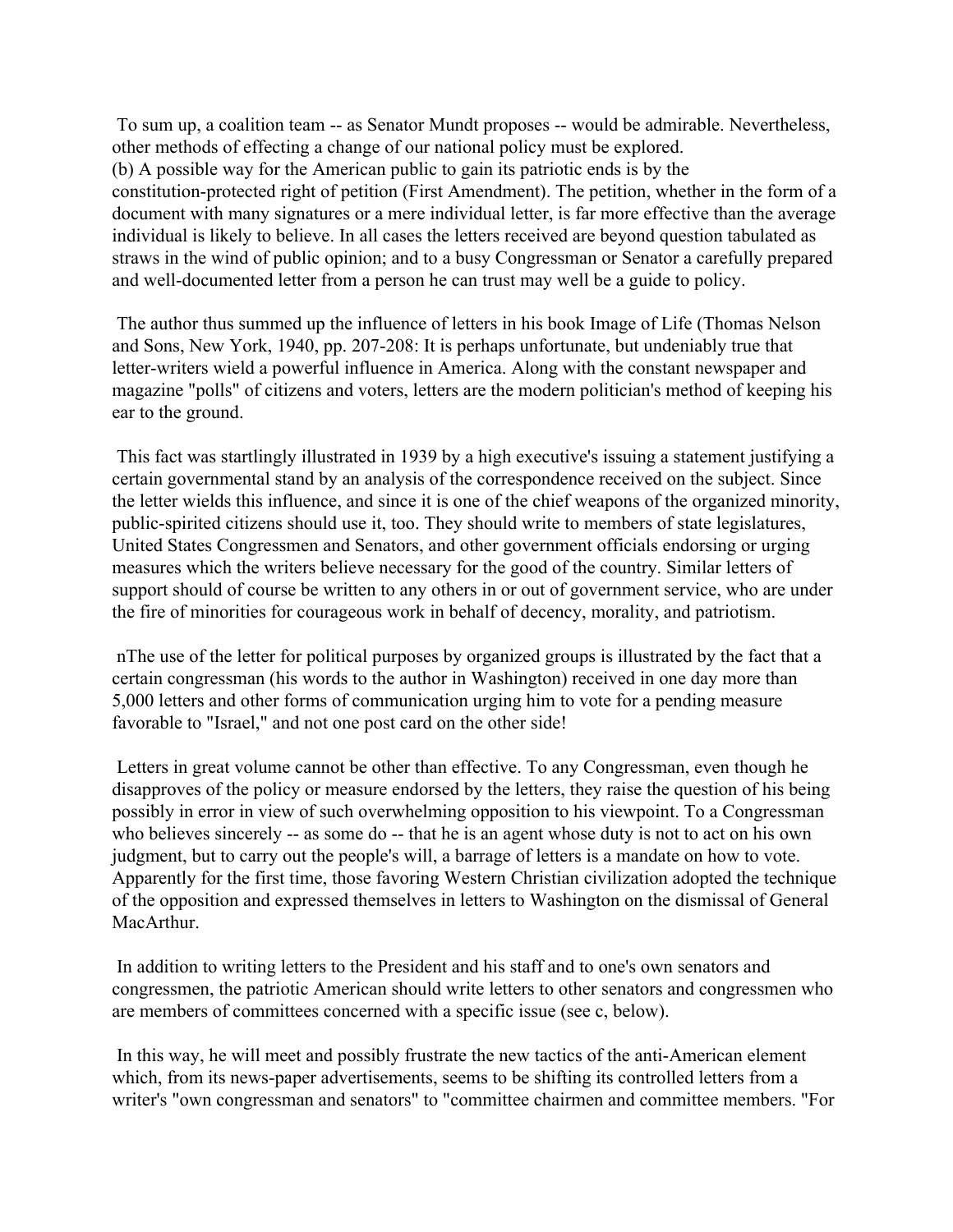the greater effectiveness which comes from a knowledge of the structure of the government, it is exceedingly important that each patriotic citizen possess or have access to a copy of the latest Congressional Directory (Superintendent of Documents, Government Printing Office, Washington, D.C., \$1.50).

 The patriotic citizen should not let his or her letter writing stop with letters to officials in Washington. Letters along constructive lines should be sent to other influential persons such as teachers, columnists, broadcasters, and judges letting them know the writer's views. Persons such as Judge Medina, who presided in a fair and impartial manner over a trial involving charges of communism, are inundated by letters and telegrams of calumny and vilification (his words to the author and others at a meeting of the Columbia Alumni in Dallas). To such officials, a few letters on the other side are heartening.

 Letters to newspapers are especially valuable. Whether published or not, they serve as opinion-indicators to a publisher. Those that are published are sometimes clipped and mailed to the White House and to members of the Congress by persons who feel unable to compose letters of their own. The brevity of these letters and their voice-of-the-people flavor cause them also to be read by and thus to influence many who will not cope with the more elaborate expressions of opinion by columnist and editorial writers.

(c) As the ninth printing of The Iron Curtain Over America was being prepared (summer of 1952) for the press, it became a fact of history that President Truman would not succeed himself for the presidential term, 1953-1957. The following pages of this chapter should therefore be read not as a specific recommendation directed against Mr. Truman but as a general consideration of the question of influencing executive action through pressure upon Congressional committees and -- in extreme cases -- by impeachment, with the acts and policies of Mr. Truman and his chief officials used as illustrative material.

 If the pressure of public opinion by a letter barrage or otherwise is of no avail, because of already existing deep commitments as a pay-off for blocs of votes or for other reasons, there are other procedures.

 The best of these, as indicated under (b) above, is to work through the appropriate committees of the Congress.

 Unfortunately the Foreign Affairs Committee of the Senate has a majority of members willing to play along with almost any vote-getting scheme.

 It was only by the skillful maneuvering of the Chairman, Senator Tom Connally of Texas, that the Committee was prevented from passing during World War II a pro-Zionist resolution on the Middle East which might have prejudiced the American victory in the war.

 Despite Mr. Acheson's record, every Republican on the Committee approved the nomination of that "career man" to be Secretary of State (telegram of Senator Tom Connally to the author). See also the article by C.P.Trussell, New York Times, January 19, 1949).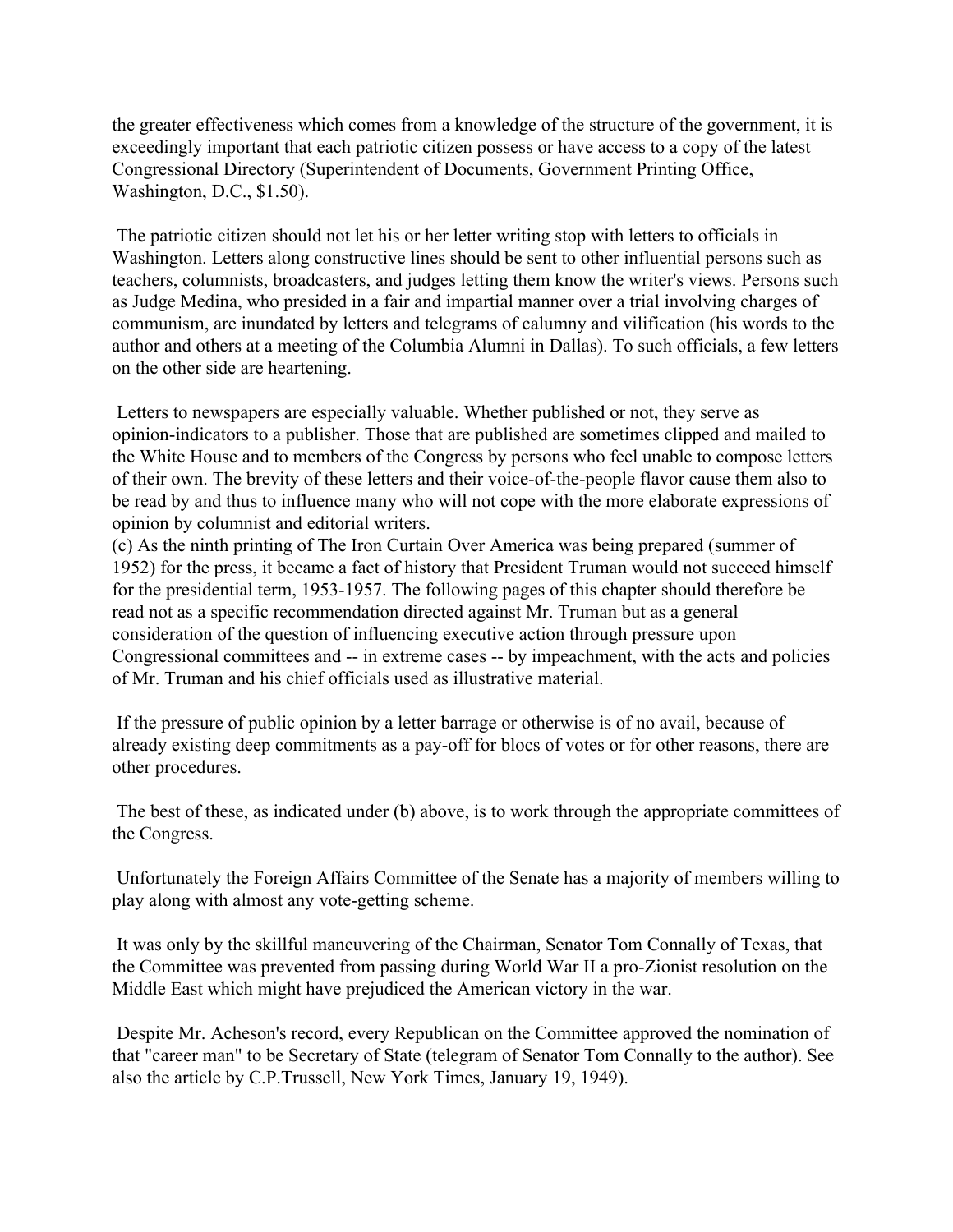Thus with no Republican opposition to attract possible votes from the Democratic majority, the committee vote on Acheson's confirmation was unanimous! Parenthetically, a lesson is obvious -- namely, that both political parties should in the future be much more careful than in the past in according committee membership to a Senator, or to a Representative, of doubtful suitability for sharing the committee's responsibilities.

 Despite one very unfortunate selection, the Republican membership of the House Committee on Foreign Affairs averages up better than the Republican membership of the Senate Committee on Foreign Relations. The House Committee is not so influential, however, because of the Constitution's express vesting of foreign policy in the Senate.

 In contrast, however, the House Appropriations Committee is under the Constitution more influential than the Appropriations Committee in the Senate, and might under public pressure withhold funds (U.S. Constitution, Article I, Section 9, Paragraph 6) from a government venture, office, or individual believed inimical to the welfare of the United States (see George Sokolshy's syndicated column, Dallas Morning News and other papers, Jan. 23, 1951. In the matter of appropriations, the Senate Committee on Appropriations has, however, made a great record in safeguarding what it believes to be the public interest.

 For example, in 1946 the senior Republican member of this vital Senate Committee was instrumental in achieving the Congressional elimination from the State Department budget of \$4,000,000 earmarked for the Alfred McCormack unit - an accomplishment which forced the exit of that undesired "Special Assistant to the Secretary of State." There is no reason why this thoroughly Constitutional procedure should not be imitated in the 1950's. The issue was raised for discussion by Congressman John Phillips of California, a member of the House Appropriations Committee, in May, 1951 (AP dispatch in the Times-Herald, Dallas, May 14, 1951).

 In mid-1950 the House Committee on Un-American Activities seemed to need prodding by letters from persons in favor of the survival of America. The situation was described thus in a Washington Times-Herald (November 26, 1950) editorial entitled "Wake the Watchman": The reason the committee has gone to sleep is that it is now, also for the first time in its history, subservient to the executive departments which have so long hid the Communists and fought the committee.

 For evidence, compare the volume entitled Hearings Regarding Communism in the United States Government - Part 2, that record committee proceedings of Aug. 28 and 31, and Sept. 1 and 15, 1950, with the records of comparable inquiries any year from the committee's origin in 1938 down to 1940 when the present membership took over.

The witnesses who appeared before the committee in these latest hearings need no explaining. They were: Lee Pressman, Abraham George Silverman, Nathan Witt, Charles Kramer, John J. Abt and Max Lowenthal. This handsome galaxy represents the very distilled essence of inside knowledge in matters that can help the people of this Republic understand why we are now wondering where Stalin is going to hit us next.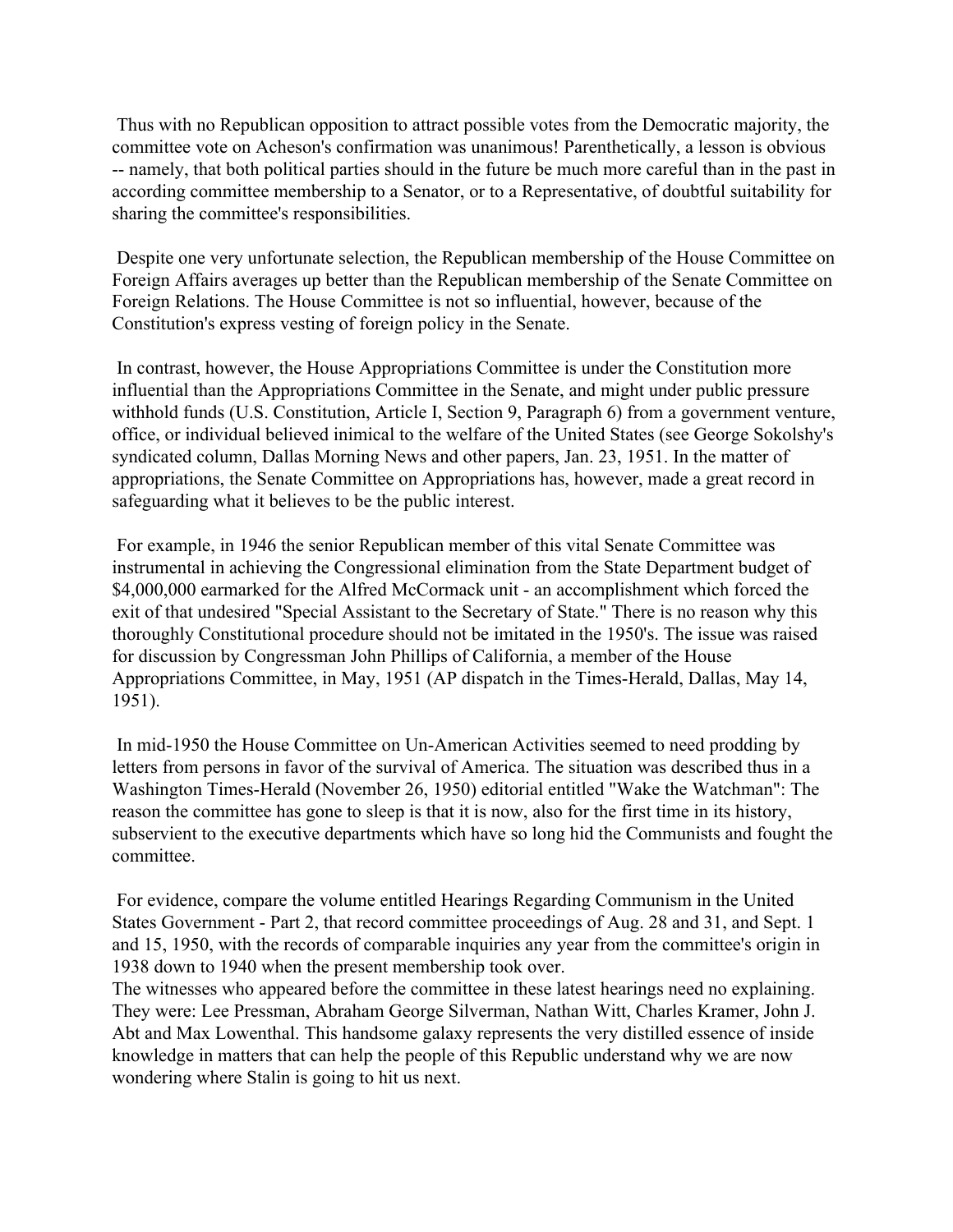At least one, Max Lowenthal, is an intimate friend of President Truman, regularly in and out of side entrances at the White House.

 Perhaps that accounts -- of course it does -- for the arrogant assurance with which Lowenthal spot in the committees eye when he was finally brought before it for a few feeble questions.

 Incidentally, "Truman was chosen as candidate for Vice President by Sidney Hillman, at the suggestion (according to Jonathan Daniels in his recent book A man of Independence) of Max Lowenthal" . . . ("The Last Phase," by Edna Lonigan, Human Events, May 2, 1951).

 In fairness to the present membership, however, it is well to add that, from a variety of circumstances, the Committee has suffered from a remarkable and continuing turn-over of membership since the convening of the 81st Congress in January, 1949.

 New regulations -- passed for the purpose by the Democratic 81st Congress, which was elected along with President Truman in 1948 -- drove from the Committee two of its most experienced and aggressive members: Mr. Rankin of Mississippi, because he was Chairman of the Committee on Veterans' Affairs, and Mr. Hebert of Louisiana, because he was not a lawyer.

 In January, 1949, the experienced Congressman Karl Mundt of South Dakota left the House and his membership on the Committee to take his seat in the Senate. Promotion to the Senate (Dec. 1, 1950) likewise cost the Committee the services of Congressman Richard Nixon of California, the member most active in the preliminaries to the trial of Alger Hiss.

 In the election of 1950, Representative Francis Case of South Dakota was advanced to the Senate. After a single term on the Committee, Congressman Burr P. Harrison of Virginia became a member of the Ways and Means Committee on Un-American Activities. Thus when the Committee was reconstituted at the opening of the 82nd Congress in January, 1951, only one man, Chairman John S. Wood of Georgia, had had ,more than one full two-year term of service and a majority of the nine members were new.

 The Committee, like all others, needs letters of encouragement to offset pressure from pro-Communist elements, but there were evidences in 1951 of its revitalization. On April 1, 1951, it issued a report entitled "The Communist Peace Offensive," which it described as "the most dangerous hoax ever devised by the international Communist conspiracy" (see Red-ucators in the Communist Peace Offensive, National Council for American Education, 1 Maiden Lane, New York38, N.Y.)

 Moreover, in 1951 the committee was again probing the important question of Communism in the motion picture industries at Hollywood, California. Finally, late in 1951 the Un-American Activities Committee issued a "brand new" publication, a "Guide Book to Subversive Organizations," highly recommended by The Americanism Division, The American Legion (copies may be had from the National Americanism Division, The American Legion, 700 N.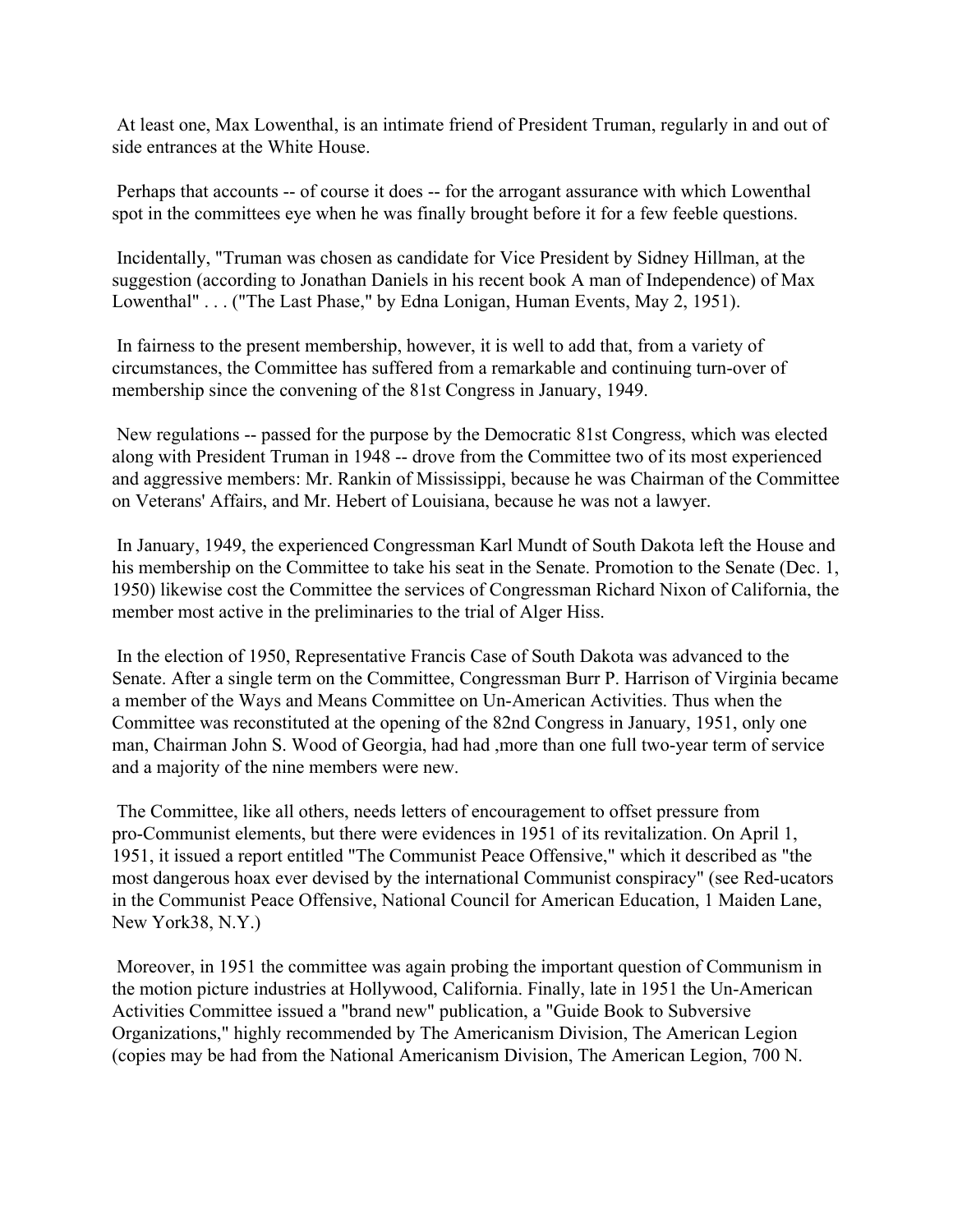Pennsylvania St., Indianapolis, Ind.; 25 cents; in lots of 25 or more, 15 cents. See, also, pp. 101-103, above).

 Fortunately, the Senate Judiciary Committee is also accomplishing valuable work in the exposure of the nature and methods of the Communist infiltration. Its work is referred to, its chairman Senator McCarran of Nevada is quoted, and its documents are represented by excerpts here and there in this book.

 The Rules Committee of the House was restored to its traditional power by the 82nd Congress in 1951 and may also prove an effective brake on bills for implementing the dangerous policies of an incompetent, poorly advised, or treasonable leadership in the executive departments.

 As a last resort, however, a President of the United States or any other member of the Executive or Judicial Branches of the government can be removed by impeachment. Article I, Section 2, paragraph 5; Article I, Section 3, paragraph 6; Article II, Section 4, paragraph 1 of the U.S. Constitution name the circumstances under which, and provide explicitly the means by which, a majority of the representatives and two-thirds of the senators can remove a president who is guilty of "misdemeanors" or shows "inability" to perform the high functions of his office.

 Surely some such construction might have been placed upon Mr. Truman's gross verbal attack (1950) upon the United States Marine Corps, whose members were at the time dying in Korea, or upon his repeated refusal to cooperate with Canada, with Congress, or with the Courts in facing up to the menace of the 43,217 known Communists said by J. Edgar Hoover (AP dispatch, Dallas Times-Herald, February 8, 1950) to be operating in this country, with ten times that many following the Communist line in anti-American propaganda and all of them ready for sabotage in vital areas if the Soviet Union should give the word (AP dispatch Dallas Times-Herald, February 8, 1950).

 The matter of President Truman's unwillingness to move against Communism came to a head with the passage of the Internal Security Act of 1950. Under the title, "Necessity for Legislation," the two Houses of Congress found as follows:

 (1) There exists a world Communist movement which, in its origins, its development, and its present practice, is a world-wide revolutionary movement whose purpose it is, by treachery, deceit, infiltration into other groups (governmental and otherwise), espionage, sabotage, terrorism, and any other means deemed necessary, to establish a Communist totalitarian dictatorship in the countries throughout the world through the medium of a world-wide Communist organization. . .

 (12) The Communist network in the United States is inspired and controlled in large part by foreign agents who are sent into the United States ostensibly as attaches of foreign legations, affiliates of international organizations, members of trading commissions, and in similar capacities, but who use their diplomatic or semi-diplomatic status as a shield behind which to engage in activities prejudicial to the public security.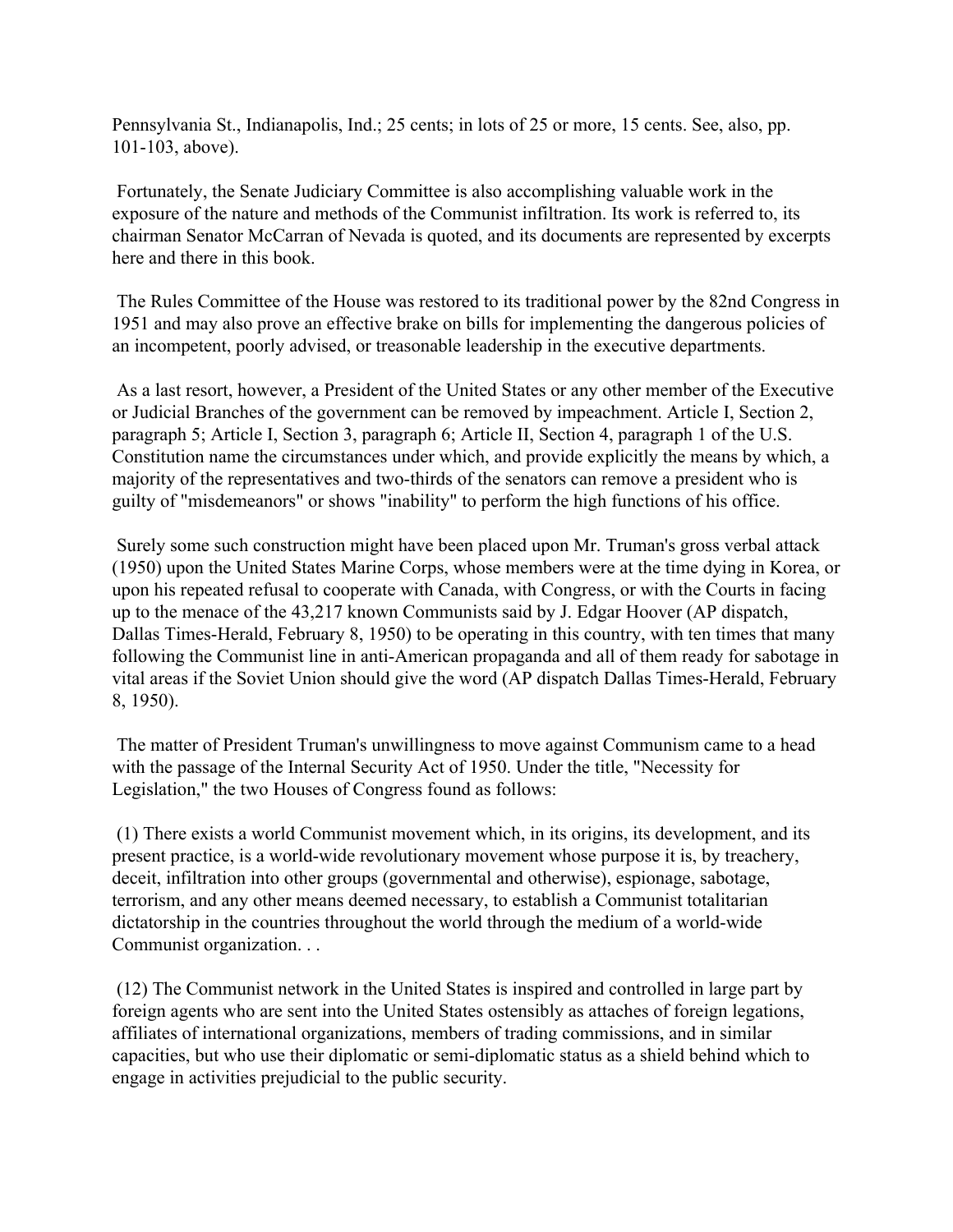(13) There are, under our present immigration laws, numerous aliens who have been found to be deportable, many of whom are in the subversive, criminal, or immoral classes who are free to roam the country at will without supervision or control. . .

 (15) The Communist organization in the United States, pursuing its stated objectives, the recent successes of communist methods in other countries, and the nature and control of the world Communist movement itself, present a clear and present danger to the security of the United States and to the existence of free American institutions, and make it necessary that Congress, in order to provide for the common defense, to preserve the sovereignty of the United States as an independent nation, and to guarantee to each State a republican form of government, enact appropriate legislation recognizing the existence of such world-wide conspiracy and designed to prevent it from accomplishing its purpose in the United States.

 A measure for curbing Communism in the United States -- prepared in the light of the above preamble -- was approved by both Senate and House.

It was then sent to the President. What did he do?

He vetoed it.

 Thereupon both Senate and House (September 22, 1950) overrode the President's veto by far more than the necessary two-thirds majorities, and the internal Security Act became "Public Law 831 -- 81st Congress -- Second Session."

 The enforcement of the law, of course, became the responsibility of its implacable enemy, the head of the Executive Branch of our government!

 But the President's efforts to block the anti-Communists did not end with that historic veto. "President Truman Thursday rejected a Senate committee's request for complete files on the State Department's loyalty-security cases on the ground that it would be clearly contrary to the public interest" (AP dispatch, Washington, April 3, 1952).

 To what "public" did Mr. Truman refer? The situation was summed up well by General MacArthur in a speech before a joint session of the Mississippi legislature (March 22, 1952). The general stated that our policy is "leading us toward a communist state with as dreadful certainty as though the leaders of the Kremlin themselves were charting our course."

 In view of his veto of the Internal Security Act and his concealment of security data on government employees from Congressional committees, it is hard to exonerate Mr. Truman from the suspicion of having more concern for leftist votes than for the safety or survival of the United States. Such facts naturally suggest an inquiry into the feasibility of initiating the process of impeachment.

 Another possible ground for impeachment might be the President's apparent violation of the Constitution, Article I, Section 8, Paragraph 11, which vests in Congress the power "To declare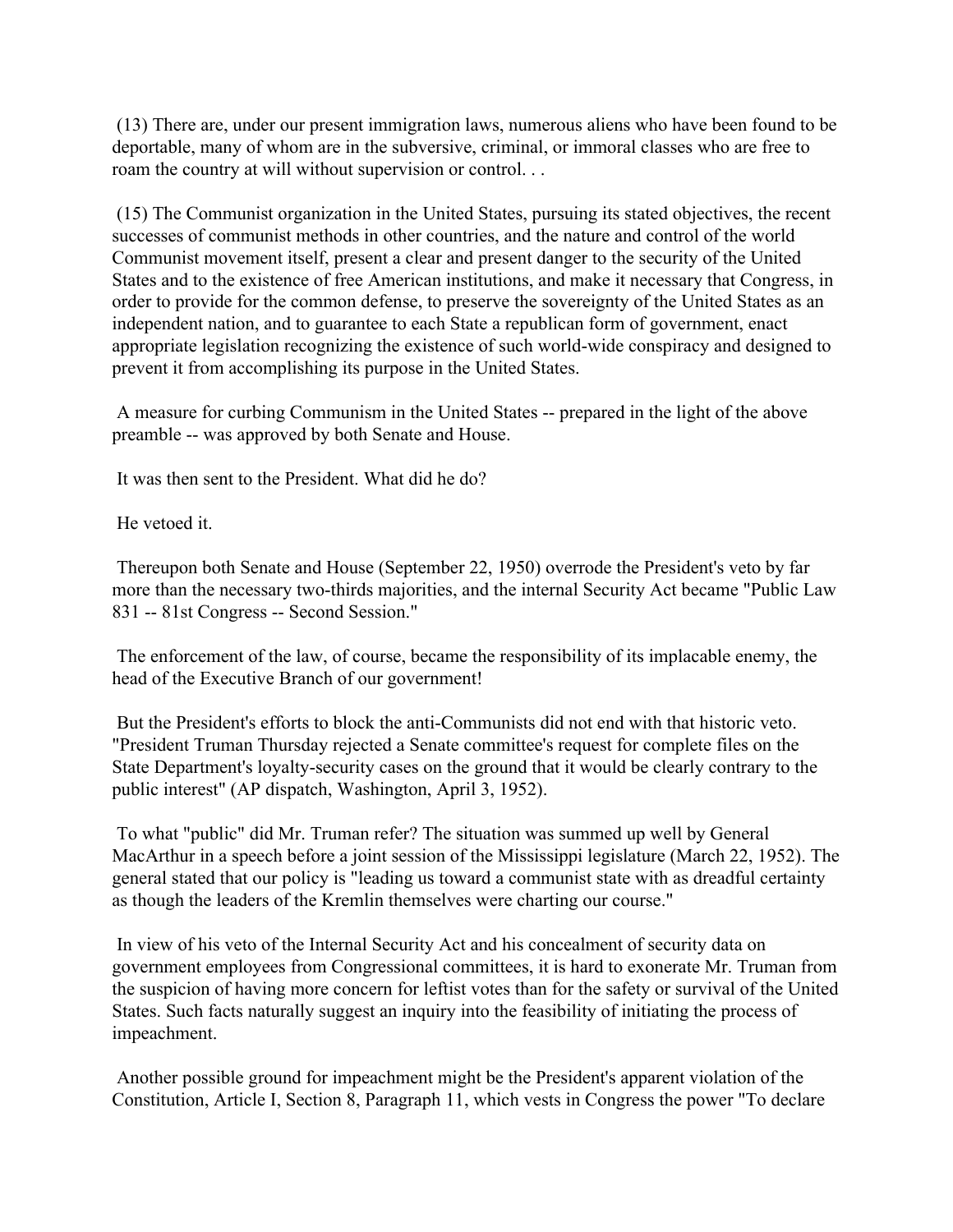war, grant letters of marque and reprisal, and make rules concerning captures on land and water." This authority of the Congress has never been effectively questioned. Thus in his "Political Observations" (1795) James Madison wrote "The Constitution expressly and exclusively vests in the Legislature the power of declaring a state of war" (quoted from "Clipping of Note," No. 38, The Foundation for Economic Education, Inc., Irvington-on-Hudson, New York). Subsequent interpreters of our basic State Paper, except perhaps some of those following in the footsteps of Supreme Court Justice Brandeis (Chapter III, above), have concurred.

 It was seemingly in an effort to avoid the charge of violating this provision of the Constitution that President Truman, except for a reported occasional slip of the tongue, chose to refer to his commitment of our troops in Korea as a "police action" and not a war. Referring to the possibility of President Truman's sending four additional divisions to Europe where there was no war, Senator Byrd of Virginia said: "But if by chance he does ignore Congress, Congress has ample room to exercise its authority by the appropriations method and it would be almost grounds for impeachment" (UP dispatch in Washington Times-Herald, March 15, 1951).

 The distinguished editor and commentator David Lawrence (U.S. News and World Report, April 20, 1951) also brought up the question of impeachment: If we are to grow technical, Congress, too, has some constitutional rights. It can impeach President Truman not only for carrying on a war in Korea without a declaration of war by Congress, but primarily for failing to let our troops fight the enemy with all the weapons at their command.

 The question of President Truman's violation of the Constitution in the matter of committing our troops in Korea has been raised with overwhelming logic by Senator Karl Mundt of South Dakota. Article 43 of the United Nations charter, as the Senator points out, provides that member nations of the UN shall supply armed forces "in accordance with their respective constitutional processes." Thus the starting of the Truman-Acheson war in Korea not only violated the United States Constitution, but completely lacked United Nations authority - until such authority was voted retroactively! (Washington Times-Herald, May 17, 1951; also see Chapter VI, d, above.)

 The House in the 81st Congress several times overrode a Truman veto by more than the Constitutional two-thirds vote. Even in that 81st Congress, more than five-sixths of the Senators voted to override the President's veto of the McCarran-Mundt-Nixon anti-Communist bill, which became Public Law 831.

 With the retirement of Mrs. Helen Douglas and other noted administration supporters, and Mr. Vito Marcantonio, the 82nd Congress is probably

 even less inclined than the predecessor Congress to tolerate the Truman attitude toward the control of subversives and might not hesitate in a moment of grave national peril to certify to the Senate for possible impeachment for a violation of the Constitution the name of a man so dependent on leftist votes or so sympathetic with alien thought that he sees no menace - merely a "red herring" - in Communism.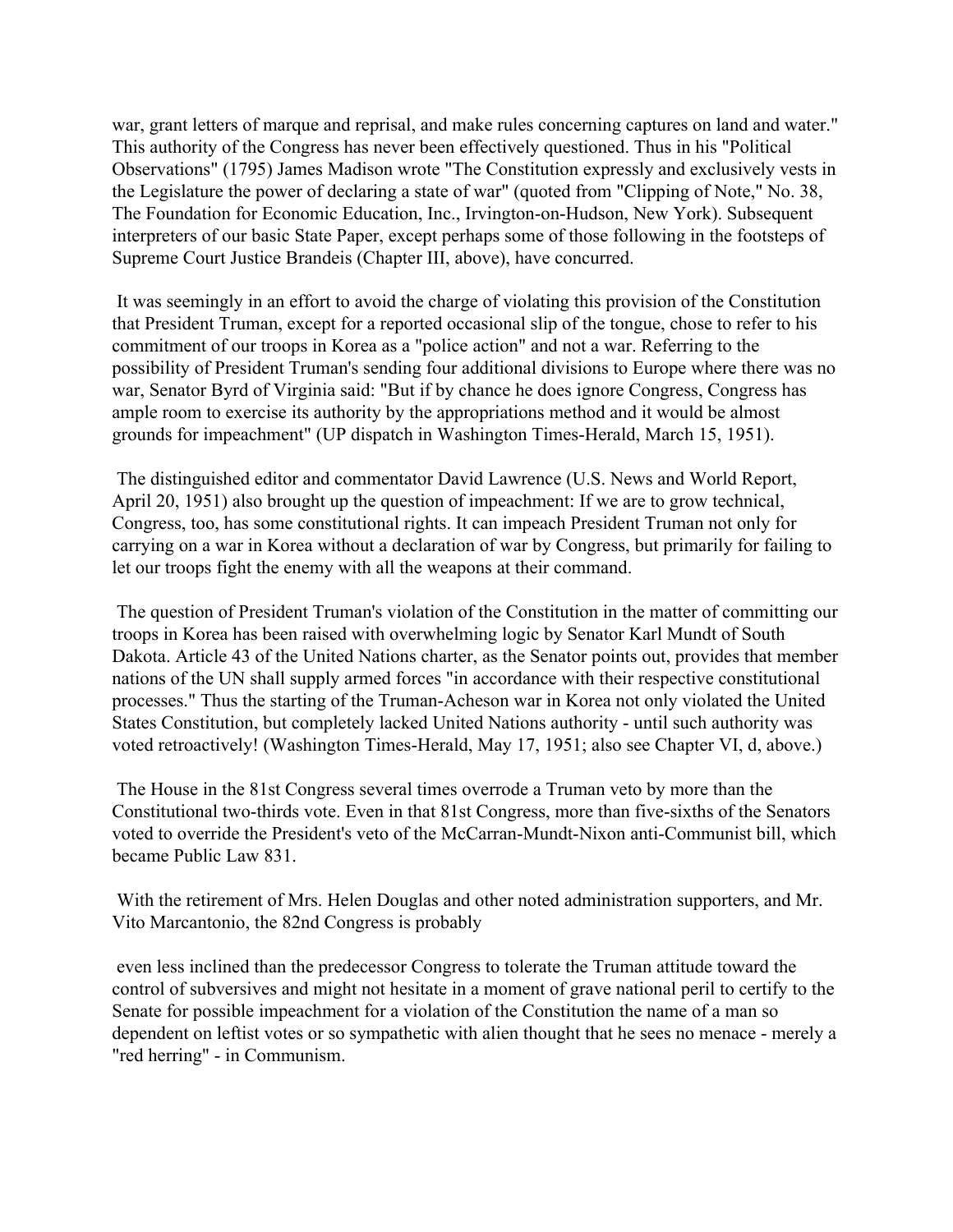With the defeat of such "left of center" men – to use a term which President Franklin Roosevelt applied to himself – as Claude Pepper, Frank Graham, and Glen Taylor and such administration henchmen as Millard Tydings, Scot Lucas, and Francis Myers; with election from the House of new members such as Wallace F. Bennett, John M. Butler, and Herman Welker, the Senate also might not hesitate in a moment of grave national peril to make appropriate steps toward impeachment under the Constitution.

Incidentally, a rereading of the Constitution of the United States is particularly valuable to anyone who is in doubt as to the Supreme importance of Congress, the President, and the Supreme court under the basic law of the land. Whereas the Congress is granted specific authority to remove for cause the President and any other executive or Justice of the Supreme Court, neither the President nor the Supreme Court has any authority whatsoever over the qualifications of the tenure of office of a Senator or Representative.

 Good books on the Constitution, both by Thomas James Norton, are The Constitution of the United States, Its Source and Its Application (World Publishing Company, Cleveland, 1940) and Undermining The Constitution, A History of Lawless Government (The Devin-Adair Company, New York, 1951).

 In another valuable book, The Key to Peace ( The Heritage Foundation, Inc., 75 East Wacker Drive, Chicago 1, Illinois), the author, Dean Clarence Manion of Notre Dame Law School, develops the idea that the key to peace is the protection of the individual under our Constitution.

 With reference again to impeachment, an examination of the career of other high executives including the Secretary of State might possibly find one or more of them who might require investigation on the suspicion of unconstitutional misdemeanors.

 Despite the bitter fruit of Yalta, Mr. Acheson never issued a recantation. He never repudiated his affirmation of lasting fidelity to his beloved friend, Alger Hiss, who was at Yalta as the newly appointed State Department "Director of Special Political Affairs."

 Despite the Chinese attack on our troops in Korea, Mr. Acheson never, to the author's knowing, admitted the error, if not the treason, of the policy of his department's Bureau of Far Eastern Affairs down to and including the very year of 1950, when these Chinese Communists, the darlings of the dominant Leftists of our State Department, attacked us in the moment of our victory over the Communists of North Korea.

 "What then will you do with the fact that as concerning Soviet Russia, from Yalta to this day, every blunder in American foreign policy has turned out to be what the Kremlin might have wished this country to do?? All you can say is that if there had been a sinister design it would look like this" (The Freeman, June 18, 1951).

 General Marshall was at Yalta as Chief of Staff of U.S. Army. According to press reports, he never remembered what he was doing the night before Pearl Harbor. At Yalta, it was not memory but judgment that failed him for he was the Superior Officer who tacitly, if not heartily,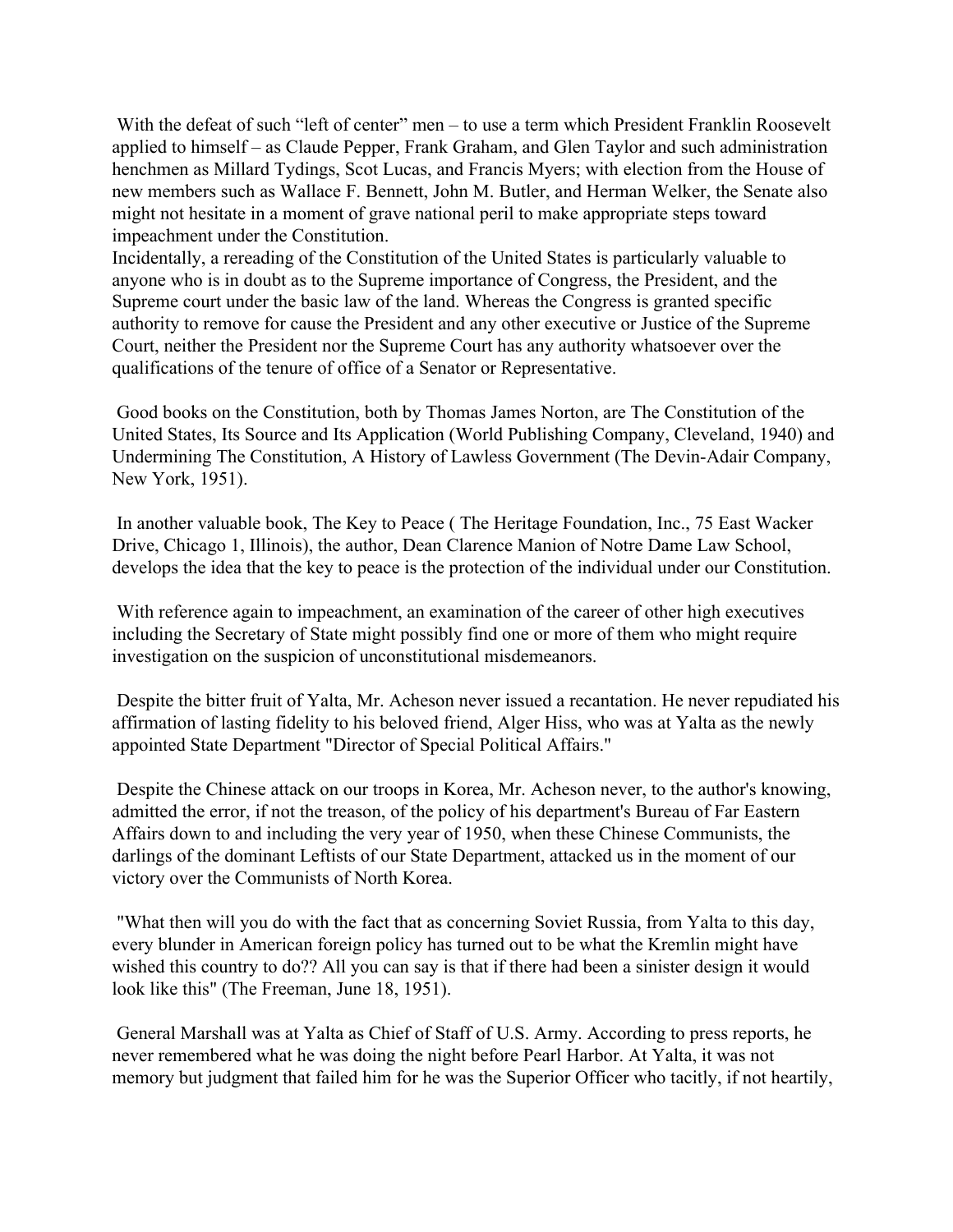approved the military deals along the Elbe and the Yalu -- deals which are still threatening to ruin our country.

 General Ambassador Marshall not only failed miserably in China; Secretary of State Marshall took no effective steps when a Senate Appropriations subcommittee, according to Senator Ferguson of Michigan, handed him a memorandum stating in part; "It becomes necessary due to the gravity of the situation to call your attention to a condition that developed and still flourishes in the State Department under the administration of Dean Acheson. It is evident that there is a deliberate, calculated program being carried out not only to protect communist personnel in high places but to reduce security and intelligence protection to a nullity" (INS, Washington Times-Herald, July 24, 1950).

 The reference to Acheson was to Undersecretary Acheson, as he then was. Unfortunately in late 1951, when General Marshall ceased to be secretary of Defense, he was replaced by an other man, Robert A. Lovett, who, whatever his personal views, carried nevertheless the stigma of having been Undersecretary of State from July, 1947, to January, 1949 (Congressional Directory, 82nd Congress, 1st Session, p. 365), when our opposition in China was being ruined under the then Secretary of State, George C. Marshall.

 The pro-Soviet accomplishments of the high-placed leftists and their dupes in our government are brilliantly summed up by Edna Lonigan in Human Events (Sept. 8, 1948): Our victorious armies halted where Stalin wished. His followers managed Dumbarton Oaks, UN, UNRRA, our Polish and Spanish policies. They gave Manchuria and Northern Korea to Communism. They demoted General Patton and wrote infamous instructions under which General Marshall was sent to China. They dismantled German industry, ran the Nuremberg trials and even sought to dictate our economic policy in Japan. Their greatest victory was the "Morgenthau Plan."

 And the astounding thing is that except for the dead (Roosevelt, Hillman, Hopkins, Winant) and Mr. Morgenthau, and Mr. Hiss, and General Marshall, most of those chiefly responsible for our policy as described above were still in power in June, 1952!

 In Solemn truth, do not seven persons share most of the responsibility for establishing the Communist grip on the world? Are not the seven: (1) Marx, the founder of violent Communism; (2) Engels, the promoter of Marx; (3, 4, 5)Trotsky, Lenin, and Stalin; (6) Franklin D. Roosevelt, who rescued the tottering Communist empire by recognition (1933), by the resultant financial support, by his refusal to proceed against Communists in the United States, and by the provisions of the Yalta Conference; and (7) Harry S. Truman, who agreed at Potsdam to the destruction of Germany and thereafter followed the Franklin Roosevelt policy of refusing to act against Communists in the United States - the one strong nation which remains as a possible obstacle to Communist world power?

 In spite of the consolidation of Stalin's position in Russia by Franklin Roosevelt and by Stalin's "liquidation" of millions of anti-Communists in Russia after Roosevelt's recognition, the Soviet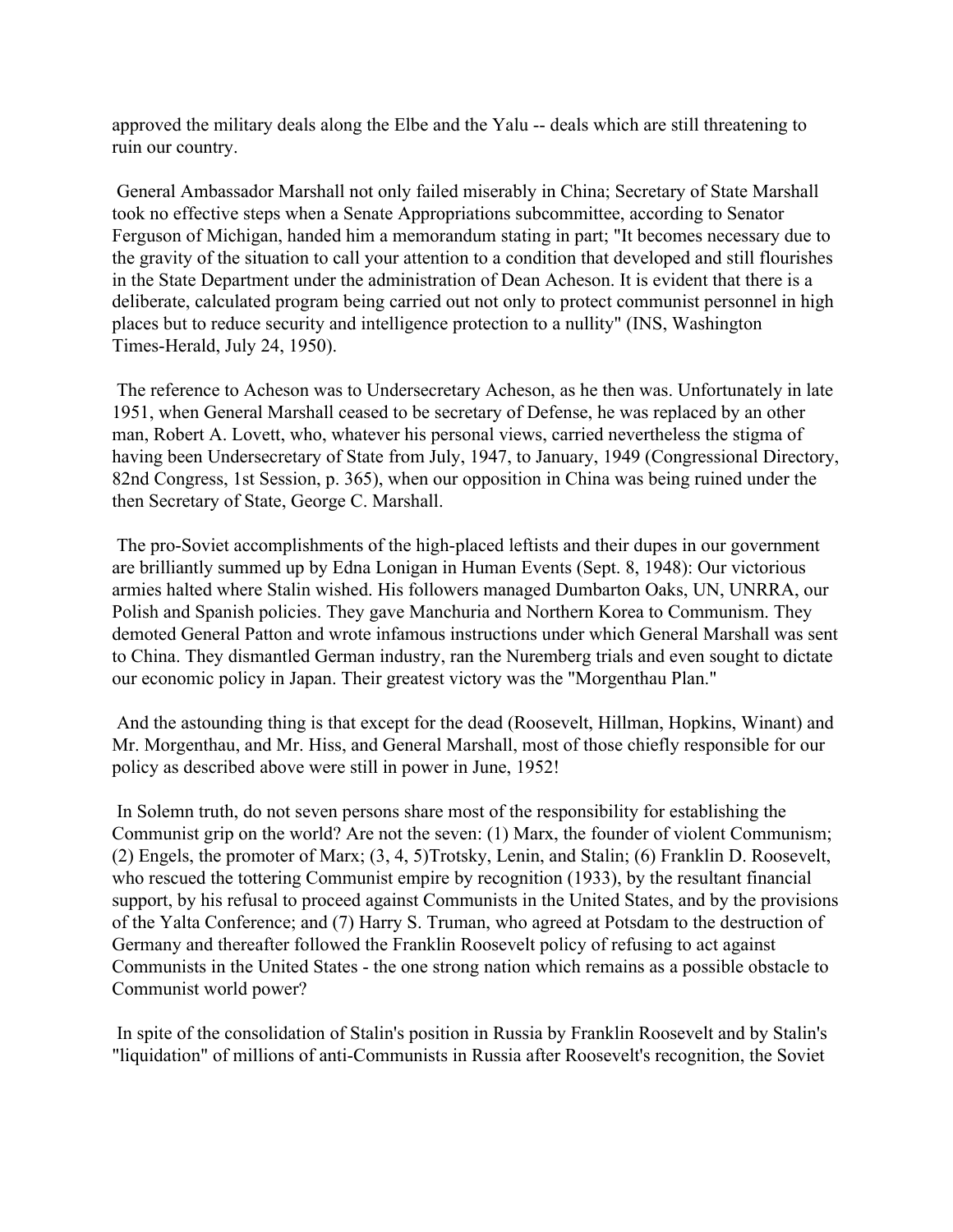Union in 1937 was stymied in its announced program of world conquest by two road-blocks: Japan in the East and Germany in the West.

 These countries, the former the size of California and the latter the size of Texas, were small for great powers, and since their main fears were of the enormous, hostile, and nearby Soviet Union, they did not constitute an actual danger to the United States. The men around Roosevelt, many of them later around Truman, not merely defeated but destroyed the two road-blocks against the spread of Stalinist Communism! Again we come to the question: Should the United States continue to use the men whose stupidity or treason built the Soviet Union into the one great land power of the world?

 In continuing to employ people who were in office during the tragic decisions of Tehran, Yalta, and Potsdam, are we not exactly as sensible as a hypothetical couple who employ the same baby sitter who has already killed three of their children?

 "By What Faith, Then, Can We Find Hope in Those Whose Past Judgments So Grievously Erred? asked Senator Ecton of Montana on September &, 1951. "Can We Trust the Future to Those Who Betrayed the Past?" asked Senator Jenner of Indiana in a speech in the Senate of the United States on September 19, 1950. Whatever the cause of our State Department's performances, so tragic for America, in 1945 and thereafter (see also Chapter VI, above), the answer to Senator Jenner's point blank question is an incontrovertible "No."

 Congressmen, the patriotic elements in the press, and the letter-writing public should continually warn the President, however, that a mere shuffling around of the save old cast of Yalta actors and others "Whose past judgments so grievously erred" will not be sufficient. We must not again have tolerates of extreme leftism, such as Mr. John J. McCloy, who was Assistant Secretary of War from April, 1941, to November, 1945, and Major General Clayton Bissell, who was A.C. of S.G.-2, i.e., the Army's Chief of Intelligence, from Feb. 5, 1944, "to the end of the war" (Who's Who in America, 1950-1951, pp. 1798 and 232). In February, 1945, these high officials were questioned by a five-man committee created by the new 79th Congress to investigate charges of communism in the War Department.

 In the New York Times of February 28 (article by Lewis Wood), Mr. McCloy is quoted as follows: The facts point to the difficulties of legal theory which are involved in taking the position that mere membership in the Communist party, present or past should exclude a person from the army or a commission. But beyond any questions of legal theory, a study of the question and our experience convinced me that we were not on sound ground in our investigation when we placed emphasis solely on Communist affiliation.

 According to some newspapers, Mr. McCloy's testimony gave the impression that he did not care if 49% of a man's loyalty was elsewhere provided he was 51% American. The validity of Christ's "No man can serve two masters" was widely recalled to mind. Edward N. Scheiberling, National Commander of the American Legion, referring to Assistant Secretary of War McCloy's testimony, stated (New York Times, March 2, 1945): That the Assistant Secretary had testified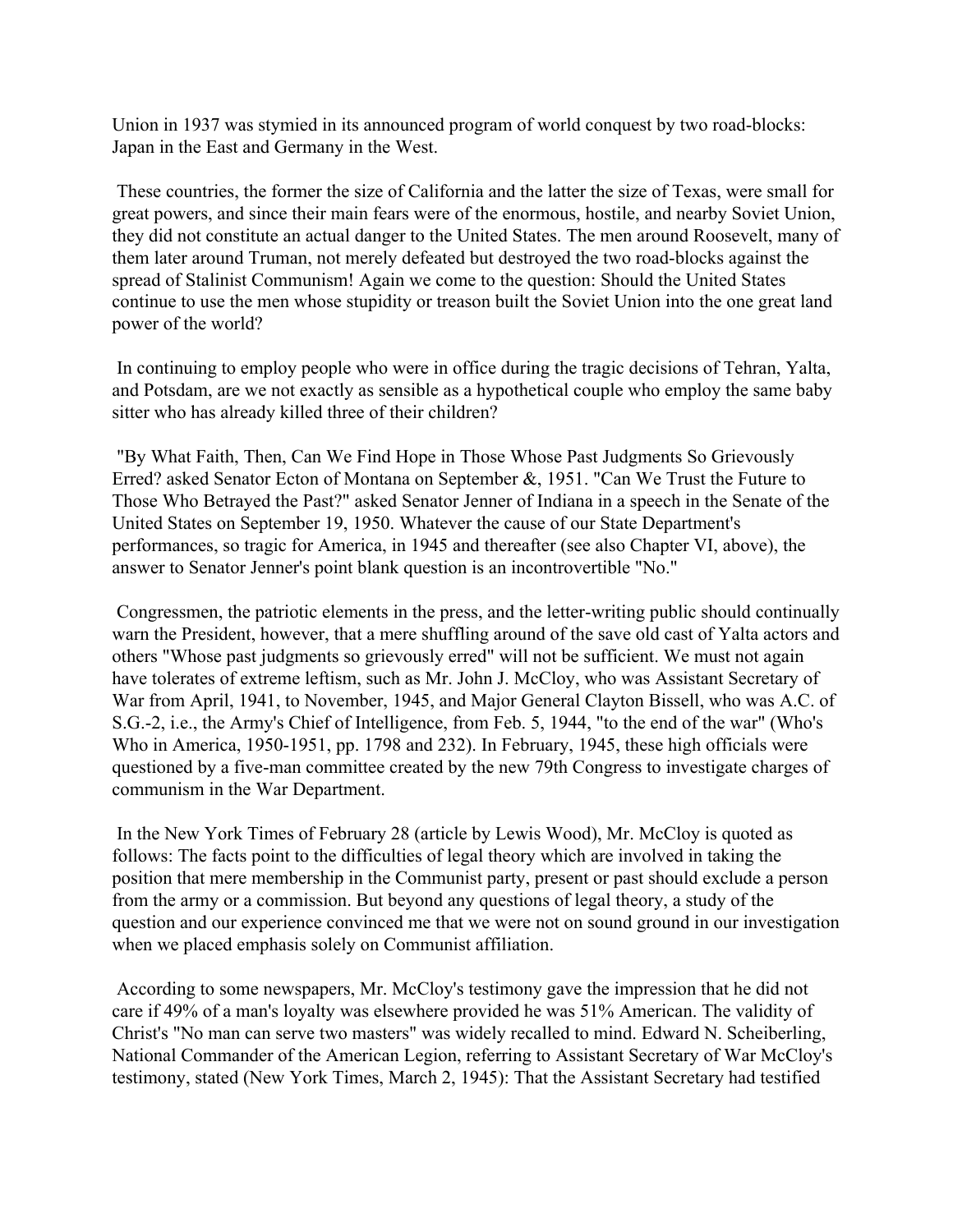that the new policy of the armed forces would admit to officer rank persons 49 percent loyal to an alien power, and only 51 percent loyal to the United States.

 The Legion head asserted further: Fifty-one percent loyalty is not enough when the security of our country is at stake. . . The lives of our sons, the vital military secrets of our armed forces must not be entrusted to men of divided loyalty.

 The Washington Times-Herald took up the cudgels against Mr. McCloy and he was shifted to the World Bank and thence to the post of High Commissioner of Germany (Chapter VI, above). With sufficient documentation to appear convincing, The Freeman as late as August 27, 1951, stated that "Mr. McCloy seems to be getting and accepting a kind of advice that borders on mental disorder."

 General Bissell was moved from A.C. of S., G-2 to U.S. Military Attaché at London. He received, a little later, a bon voyage present of a laudatory feature article in the Communist Daily Worker. Below the accompanying portrait (Daily Worker, June 20, 1947) was the legend "Maj. Gen. Clayton Bissell, wartime head of the U.S. Army Intelligence Corps, who defended Communist soldiers from the attacks of Washington seat-warmers during the war."

 What of the Congressional Committee? Though it had been created and ordered to work by a coalition of patriotic Republicans and Southern Democratic majority in the house chose members to its "left-of -center" liking, and the committee (Chairman: Mr. Thomason of Texas!) by a strict party vote of 3-2 expressed itself as satisfied with the testimony of McCloy and Bissell.

 Surely the American public wants no high officials tolerant of Communists or thanked by Communists for favors rendered.

 Surely Americans will not longer be fooled by another shuffling of the soiled New Deal deck with its red aces, deuces, knaves, and jokers.

 This time we will not be blinded by a spurious "bipartisan" appointment of Achesonites whose nominal membership in the Republican Party does not conceal an ardent "me-too-ism."

 Americans surely will not, for instance, tolerate actors like tweedle-dee Acheson right down the line even to such an act as inviting Hiss to New York to become President of the Carnegie Endowment for International Peace, of which Dulles was the new Chairman of the Board. It might have been expected that with Hiss away, his trouble in Washington would blow over - but it did not.

 The reference to high-placed War Department officials whose loyalty or judgment has been questioned by some of their fellow Americans brings us to an evaluation of the reception given in all parts of this nation to General MacArthur after his dismissal by President Truman in April, 1951.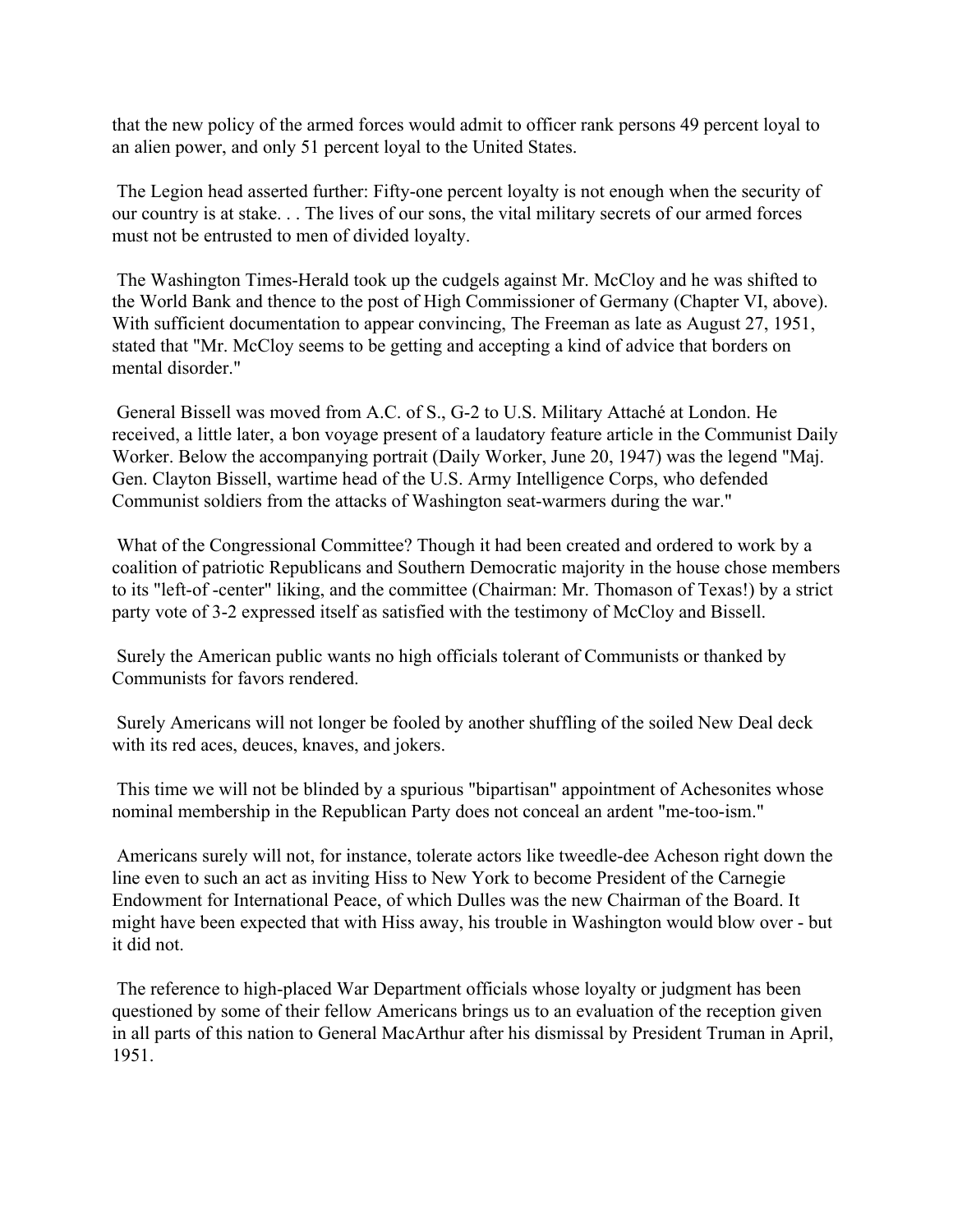It seems that General MacArthur's ovation was due not to his five stars, for half a dozen generals and admirals have similar rank, but to his being a man of unquestioned integrity, unquestioned patriotism, and - above all - to his being avowedly a Christian.

 Long before the spring crisis of 1951 General MacArthur was again and again featured in the obscure religious papers of many Christian denominations as a man who asked for more Christian missionaries for Japan and for New Testaments to give his soldiers. MacArthur's devout Christianity was jeered in some quarters but it made a lasting impression on that silent majority of Americans who have been deeply wounded by the venality and treason of men in high places.

 "I was privileged in Tokyo," wrote John Gunther in The Riddle of MacArthur, "to read through the whole file of MacArthur's communications and pronouncements since the occupation began, and many of these touch, at least indirectly, on religious themes. He Constantly associates Christianity with both democracy and patriotism."

 MacArthur is a Protestant, but to the editor of the Brooklyn Tablet, a Catholic periodical, he wrote as follows: Through daily contact with our American men and women who are here engaged in the reshaping of Japan's future, there are penetrating into the Japanese mind the noble influences which find their origin and their inspiration in the American home. These influences are rapidly bearing fruit, and apart from the great numbers who are coming formally to embrace the Christian faith, a whole population is coming to understand, practice and cherish its underlying principals and ideals.

 To some people this language of General MacArthur's may seem outmoded or antiquarian. The writings of the more publicized American theologians - darlings of leftist book-reviews - may indicate that the clear water of classical Christianity is drying up in a desert of experimental sociology, psychiatry, and institutionalized ethical culture. But such is not the case. The heart of America is still Christian in its felt need of redemption and salvation as well as in its fervent belief in the Resurrection.

 Christianity in the historical, or classical, sense is closely allied with the founding and growth of America. It was the common adherence to some form of Christianity which made it "possible to develop some degree of national unity out of the heterogeneous nationalities represented among the colonists" of early America (The Immigration and Naturalization Systems of the United States, p. 231).

 This acceptance of the tenets of Christianity as the bases of our American society gave our people a body of the basis of our American society gave our people a body of shared ideals -- a universally accepted code of conduct.

 Firmly rooted in Christianity was our conception of honor, both personal and national. It was not until a dominant number of powerful preachers and church executives got tired of the church's foundation-stone, charity, and abandoned it to welfare agencies - it was not until these same leaders transferred their loyalty from the risen Christ to a new sort of leftist cult stemming from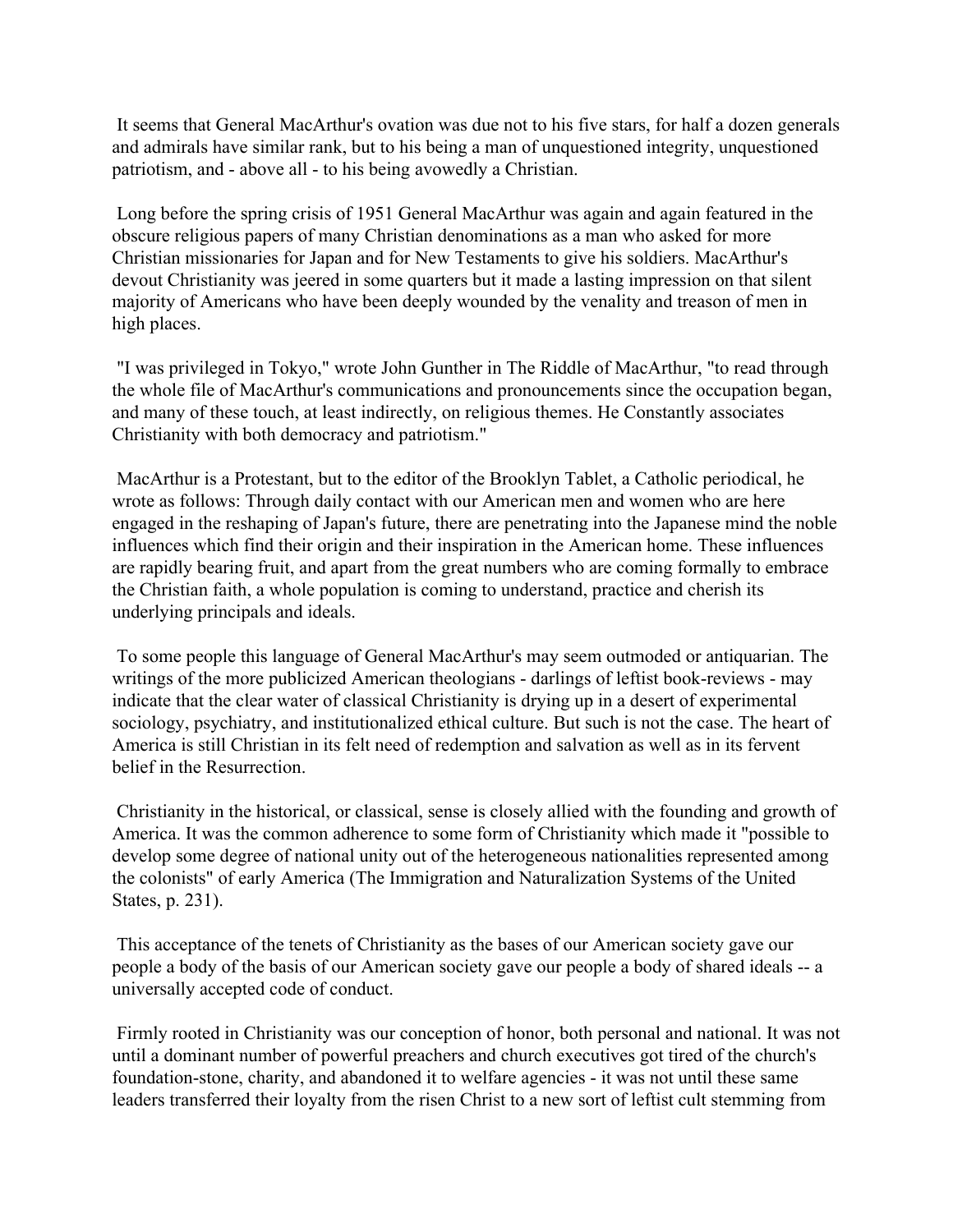national councils and conferences - that public morality declined to its present state in America. But the people in the leftist-infiltrated churches have by no means strayed as far as their leaders from the mainstream of Christianity. The really Christian people in all denominations wish to see restored in America the set of values, the pattern of conduct, the code of honor, which constitute and unify Western civilization and which once made ours a great and united country. It was precisely to this starved sense of spiritual unity, this desire to recover a lost spiritual heritage, that MacArthur the Christian made an unconscious appeal which burst forth into an enthusiasm never before seen in our country.

And so, when the Augean stables of our government are cleaned out, we must, in the words of George Washington, "put only Americans on guard." We must have as secretaries of State and Defense men who will go down through their list of assistant secretaries, counselors. division chiefs, and so on, and remove all persons under any suspicion of Communism whether by ideological expression, association, or what not. While danger stalks the world, we should entrust the destiny of our beloved country to those and only those who can say with no reservation:

"This Is My Own, My Native Land!"

### **Chapter IX**

## **AMERICA CAN STILL BE FREE**

 In the speech of his play King John, Shakespeare makes a character say: This England never did, nor never shall

Lie at the proud foot of a conqueror

#### But when it first did help wound itself.

In June, 1951, before the members of the Texas Legislature in Austin, General of the Army Douglas MacArthur made a speech of which the above quotation might have been the text. He said in part: I am concerned for the security of our great nation, not so much because of any potential threat from without, but because of the insidious force working from within which, opposed to all of our great traditions, have gravely weakened the structure and tone of our American way of life.

The "insidious forces working from within" and "opposed to all our great traditions" are the first and most serious challenge that faces America. There are those who seek to corrupt our youth that they may rule them. There those who seek to destroy our unity by stirring up antagonism among the various Christian denominations, There are those who, in one way or another, intrude their stooges into many of our high military and executive offices. Effective in any evil purpose is the current menace of censorship, imposed not by those of alien origin and sympathy within our country, but by alien-dominated agencies of the United Nations.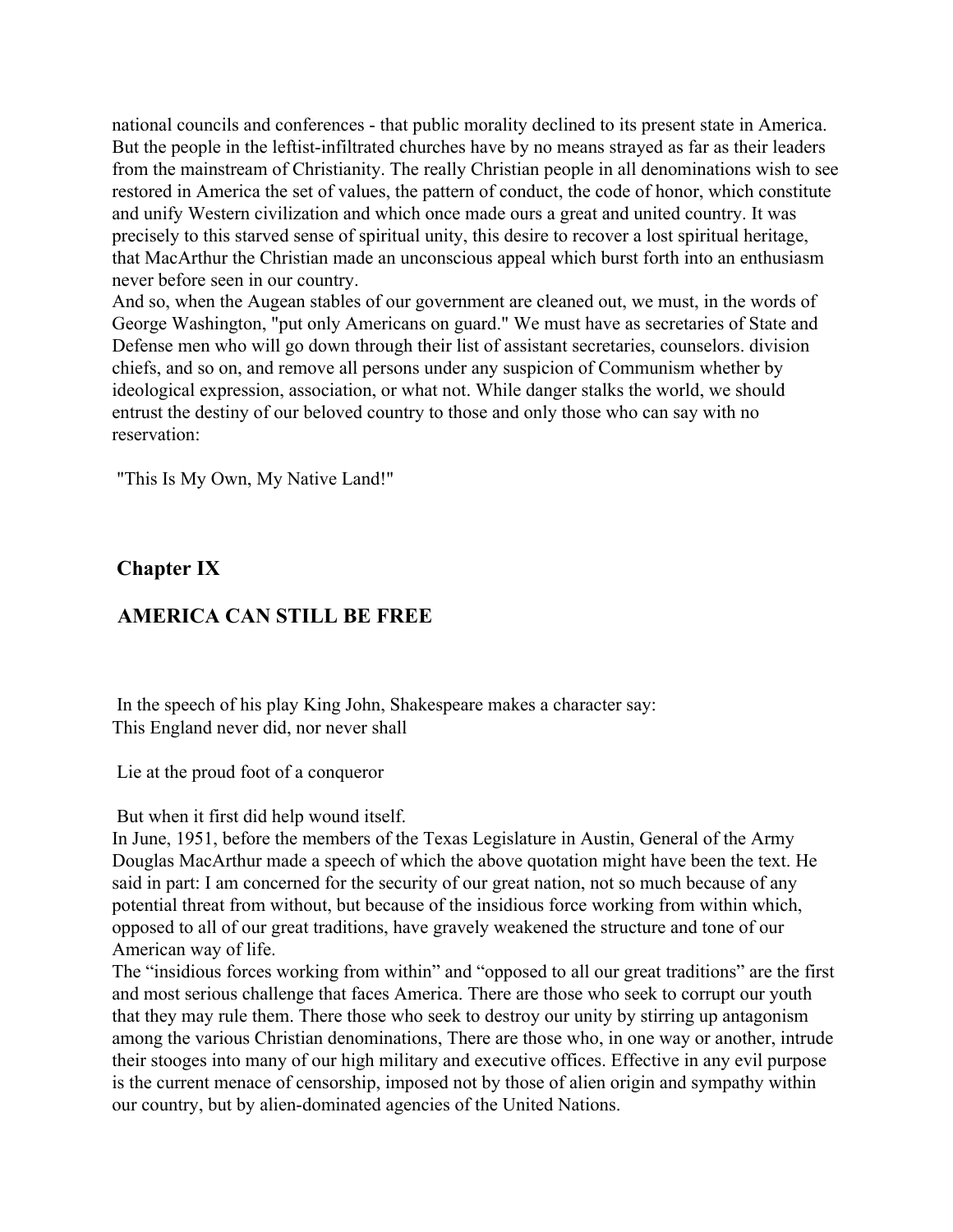Moreover, and even more significant, it must not be forgotten that an undigested mass in the "body politic," an ideologically hostile "nation within the nation," has through history proved the spearhead of the conquerors. The alien dictators of Rumania, Hungary Poland, and other Eastern European countries have been discussed in Chapter II. Throughout history members of an unassimilated minority have repeatedly been used as individual spies – as when the Parthians used Jews in Rome while the Romans used Jews in Parthia for the same purpose. Recent instances of espionage – discussed above in Chapter II – involved the theft of atomic secrets from both Canada and the United States.

 In addition to working individually for the enemies of his country, the unassimilated alien has often worked collectively.

 According to A History of Palestine from 135 A.D. to Modern Times, by James Parkes (Oxford University Press, New York, 1909), Persians in 614 A.D. invaded Palestine, a part of the Christian Roman Empire of the East, and took Jerusalem. Here is Mr. Parkes's account: There is no doubt that the… Jews aided the Persians with all the men they could muster, and that the help they gave was considerable. Once Jerusalem was in Persian hands a terrible massacre of Christians took place, and the Jews are accused of having taken the lead in this massacre. (op. cit., p. 81).

Mr. Parkes concludes that it "would not be surprising if the accusation were true." Another famous betrayal of a country by its Jewish minority took place in Spain. In his History of the Jews, already referred to, Professor Graetz gives an account (Vol. III, p. 109) of coming of alien conquerors into Spain, a country which had been organized by the Visgoths, a race closely akin in blood to the English, Swedes, Germans and other peoples of the North Sea Area: The Jews of Africa, who at various times had emigrated thither from Spain, and their unlucky co-religionists of the Peninsula, made common cause with the Mahometan conqueror, Tarik, who brought over from Africa into Andalusia an army eager for the fray. After the battle of Xeres (July, 711), and the death of Roderic, the last of the Visigothic kings, the victorious Arabs pushed onward, and were everywhere supported by the Jews. In every city that they conquered, the Moslem generals were able to leave but a small garrison of their own troops, as they had need of every man for subjection of the country; they therefore confided them to the safekeeping of the Jews. In this manner the Jews, who had but lately been serfs, now became masters of the towns of Cordova, Granada, Malaga, and many others. When Tarik appeared before the capitol, Toledo, he found it occupied by a small garrison only, the nobles and clergy having found safety in flight. While the Christians were in church, praying for the safety of their country and religion, the Jews flung open the gates to the victorious Arabs (Palm Sunday, 712), receiving them with acclamations, and thus avenged themselves for the many miseries which had befallen them in the course of a century since the time of Reccared and Sisebut. The Capital also was entrusted by Tarik to the custody of the Jews, while he pushed on in pursuit of the cowardly Visogoths, who had sought safety in flight, for the purpose of recovering from them the treasure which they had carried off.

Finally when Musa Ibn-Nosair, the Governor of Africa, brought a second army into Spain and conquered other cities, he also delivered them into the custody of the Jews.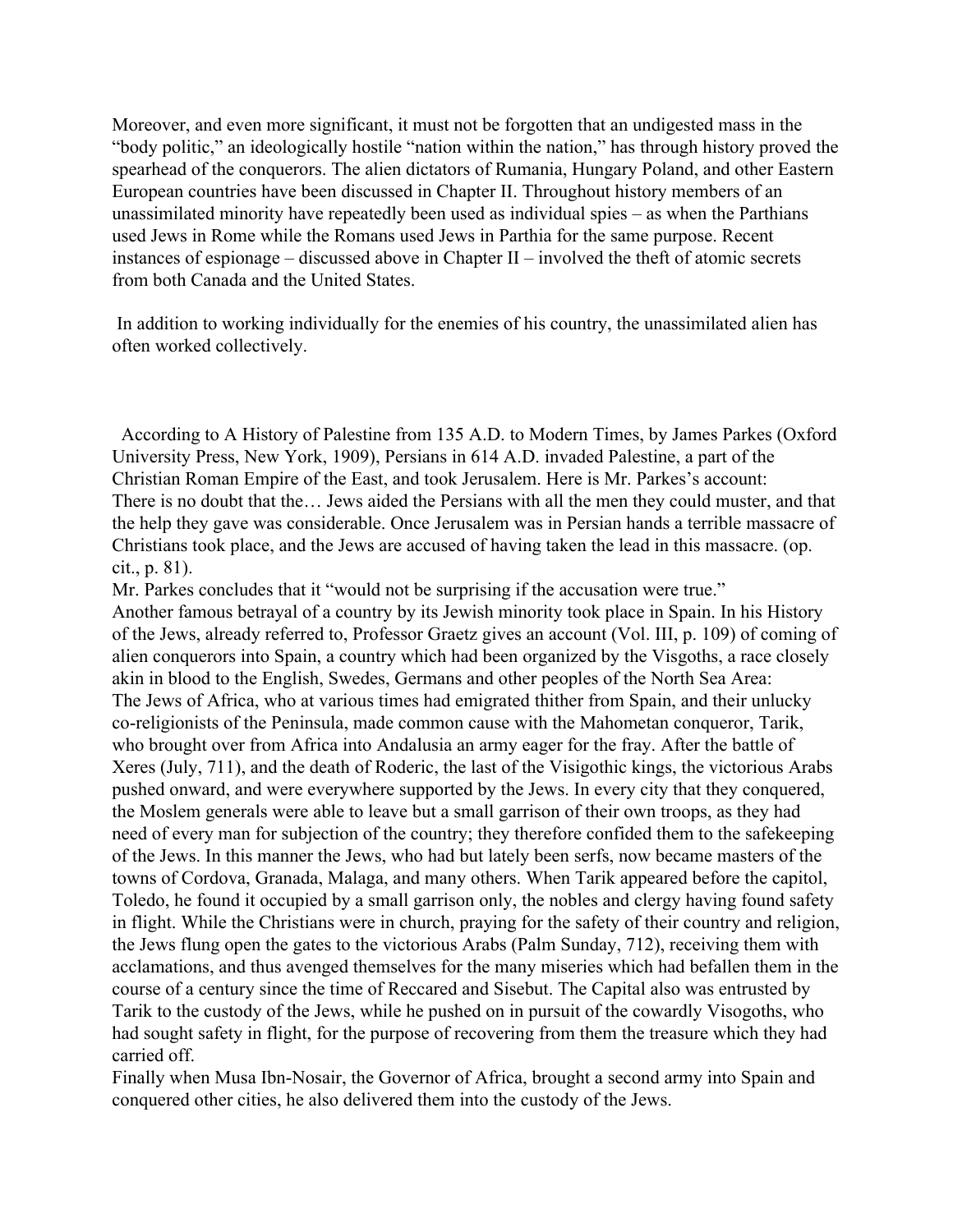The "miseries" which prompted the Jews of Spain to treason are explained by Professor Graetz. King Sisebut was annoyingly determined to convert them to Christianity, and among the "miseries" inflicted by King Reccared "the most oppressive of all was the restraint touching the possession of the slaves. Henceforward the Jews were neither to purchase Christian slaves nor accept them as presents." (History of the Jews, Vol. III, p. 46) The newly Christianized east German Goths of Spain were noted for their chastity, piety, and tolerance (Encyc. Brit., Vol. X, p. 551), but the latter quality apparently was not inclusive enough to allow the wealthy alien minority to own the coveted bodies of fair-haired girls and young men.

 There is a lesson for Americans in the solicitude of the Visigoths for their young. Americans of native stock should rouse themselves from their half-century of lethargic indifference and should study the set-up which permits the enslavement of young people's minds by forces hostile to Western Christian civilization. Our boys and girls are propagandized constantly by books, periodicals, motion pictures, radio, television and advertisements; and from some of the things that they read and see and hear they are influenced toward a degraded standard of personal conduct, an indifference to the traditional doctrines of Christianity, and a sympathy for Marxism or Communism. American parents must evolve and make successful a positive – not a negative – counter – movement in favor of the mores of Western civilization, or that civilization will fall. It is well known that the Communists expend their greatest effort at capturing the young; but in this most vital of all fields those Americans who are presumably anti-Communistic have – at least up to the summer of 1952 – made so little effort that it may well be described as none at all.

 (Editors note: the author had no knowledge of M-TV the new personal computer age, internet nor the pornography and smut that is so prevalent in all. It is apparent few took his warning to stop the Communist dream of just such a saturation of pornography, perversion, and moral depravity, as it has occurred on a massive scale rendering nearly a whole generation devoid of true Christian morals so necessary for the preservation of our Republic). Since President Franklin Roosevelt's recognition of the Soviet masters of Russia (November 16, 1933), the United States has consistently helped to "wound itself" by catering to the "insidious forces working from within" (Chapter II and III), who are "opposed to all our great traditions" of Christian civilization.

 These powerful forces have been welcomed to our shores, have become rich and influential, and nothing has been expected of them beyond a pro-American patriotism rather than a hostile national separatism. In spite of all kindnesses, they have indeed ever, stubbornly adhered to their purposes and have indeed "gravely weakened the structure and tone of our American way of life." But the wealth of our land and the vitality of our people are both so great that the trap has not yet been finally sprung; the noose has not yet been fatally drawn. Despite the hostile aliens who exert power in Washington; despite the aid and succor given them by uninformed, hired, or subverted persons of native stock; despite the work of the "romantics, bums and enemy agents" (Captain Michael Fielding, speech before Public Affairs Luncheon Club, Dallas, Texas, March 19, 1951) who have directed our foreign policy in recent years, there is a chance for survival of America. A great country can bee conquered only if it is inwardly rotten. We can still be free, if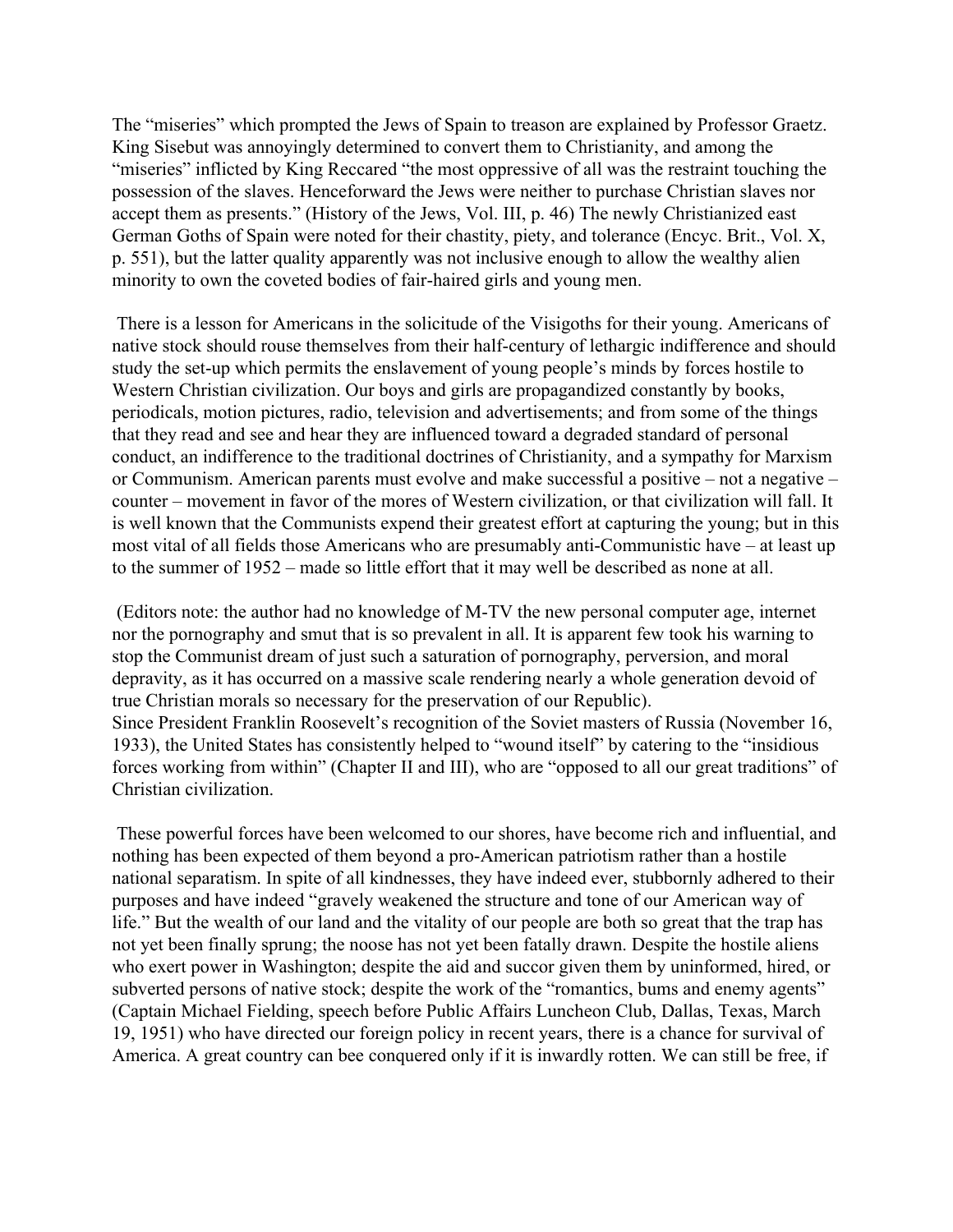#### we wish.

Basic moves, as indicated in preceding chapters, are three:

We must (i) lift the iron-curtain of censorship (Chapter V) which, not satisfied with falsifying the news of the hour, has gone back into the past centuries to mutilate the classics of our literature and to exclude from school histories such vital and significant facts as those presented in Chapter I and II and above in this chapter. A start towards this goal can be made by exercising some of the Constitution-guaranteed rights discussed in chapter VIII, and by subscribing to periodicals with a firm record of opposing Communism. The reading of periodicals and books friendly to the American traditions not only encourages and strengthens the publishers of such works, but makes the reader of them a better informed and therefore a more effective instrument in the great cause of saving Western Christian Civilization.

We must (ii) begin in the spirit of humane Christian civilization to evolve some method of preventing our inassimilable mass of aliens and alien-minded people from exercising in this country a power over our culture and our lives out of all proportion to the number of the minority, and to prevent this minority from shaping, against the general national interest, our policies on such vital matters as war and immigration. The American Legion seems to be working toward leadership in this vital matter. The movement should be supported by other veterans' organizations, women's clubs, luncheon clubs, and other groups favorable to the survival of America. In the great effort, no individual should fail; for there is no such thing as activity by a group, a club or even a legion, except as a product of the devoted zeal of one or more individuals.

Our danger from internal sources hostile to our civilization was the subject of a warning by General MacArthur in his speech before the Massachusetts Legislature on July 25, 1951: This evil force, with neither spiritual base nor moral standard, rallies the abnormal and sub-normal elements among our citizenry and applies internal pressure against all things we hold decent and all things that we hold right – the type of pressure which has caused many Christian nations abroad to fall and their own cherished freedoms to languish in the shackles of complete suppression.

As it has happened there it can happen here. Our need for patriotic fervor and religious devotion was never more impelling. There can be no compromise with atheistic communism – no half way in the preservation of freedom and religion. It must be all or nothing.

We must unite in the high purpose that the liberties etched upon the design of our life by our forefathers be unimpaired and that we maintain the moral courage and spiritual leadership to preserve inviolate that bulwark of all freedom, our Christian faith.

We must (iii) effect a genuine clean-up of our government (Chapter VIII) removing not only all those who can be proved to be traitors, but also all those whose policies have for stupidity or bad judgment been inimical to the interests of our country.

Following the removal of Acheson – and Marshall, who resigned in September, 1951 – and any successor appointees tarred by the same stick, and following the removal of the cohorts of alien-minded, indifferent, or stupid people in the hierarchies and in other government agencies and departments, the chances of a third world-wide war will be materially lessened, because our most likely attacker relies on such people, directly or indirectly as the case may be, to perform or permit acts of espionage and sabotage. The chances of a world-wide war will be greatly lessened if four relatively inexpensive steps are taken by our government. Even if general war breaks out,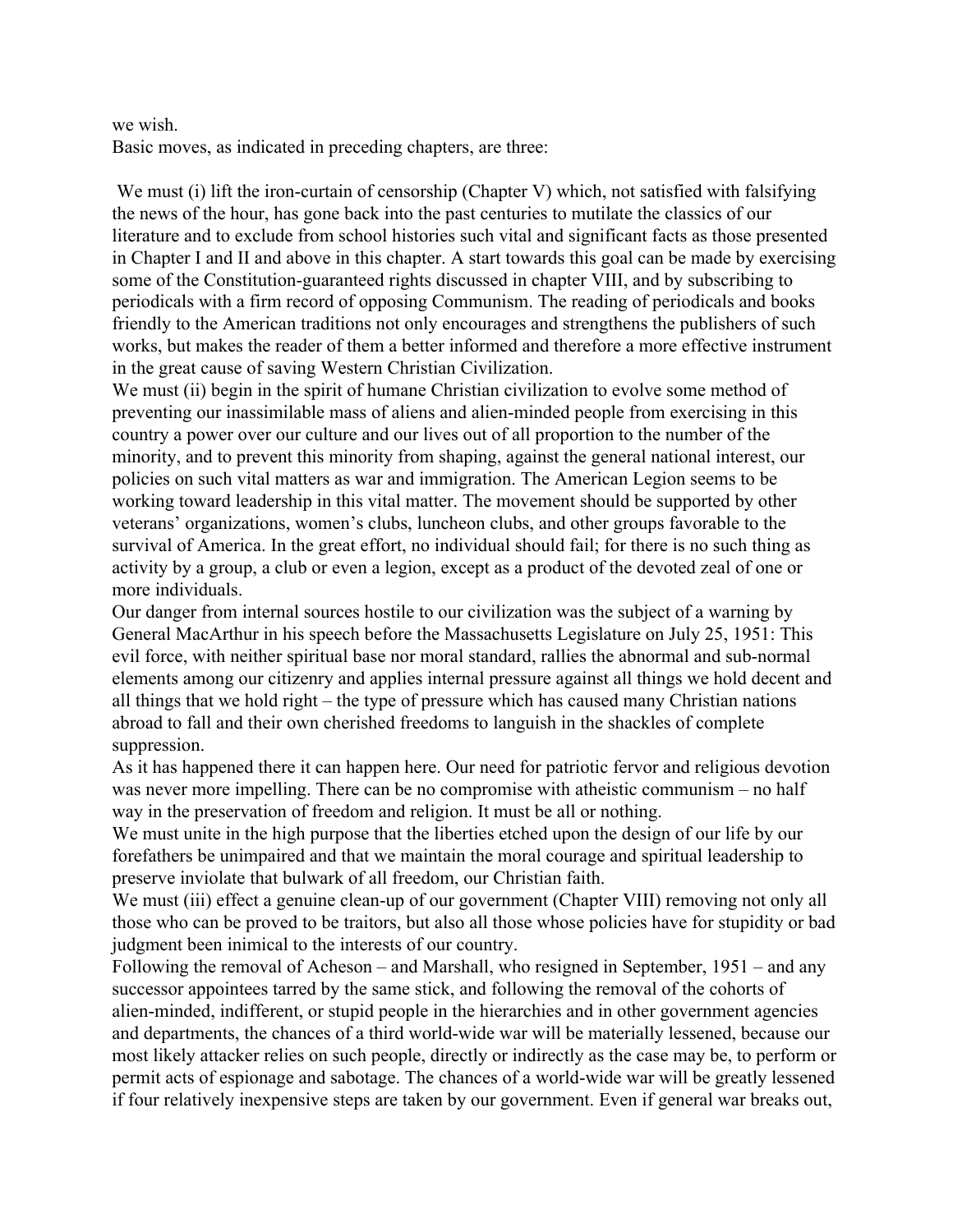a successful outcome will be more likely if the steps are taken – as far as possible under such circumstances as may exist.

 The word inexpensive is purposely used. It is high time that our government counts cost, for, as Lenin himself said, a nation can spend itself into economic collapse as surely as it can ruin itself by a wrong foreign policy.

The one horrible fact of World War II was the killing of 256,330 American men and seriously wounding of so many others. But the cost in money is also important to the safety of America. According to Life magazine's History of World War II, that war cost us \$350,000,000,000 (Christopher Notes, No. 33, March, 1951). Also – and it is to be hoped that there is some duplication – the "Aid Extended to All Foreign Countries by the U.S." from July 1, 1940 to June 30, 1950 was \$80,147,000,000 (Office of Foreign Transactions, Department of Commerce). This staggering figure is for money spent. The "cost from July 1, 1940 down to and including current proposals for overseas assistance add up to \$104 billions," according to Senator Hugh Butler of Nebraska, a member of the finance Committee, in a speech in the Senate on June 1, 1951 (Human Events, June 6, 1951). Thus Stalin's confidence in and reliance on America's collapse from organic spending as explicitly stated in his great March 10, 1939 address to the 18th Congress of the Communist Party could be prophetic.

Let us turn to the four relatively inexpensive steps – in addition to the preservation, or restoration, of our financial integrity – for saving America. These steps – which can be taken only after the clean-up of our department of State and Defense and our Executive agencies – are (a) the frustration of the plans of Communists actually in the United States; (b) the adoption of a foreign policy, diplomatically and defensively, which is based not on a political party's need of votes, but on the safety of America; (c) a study of the United Nations Organization and a decision that the American people can trust; and (d) a factual recognition of and exploitation of the cleavage between the Soviet government and the Russian people. A final sub-chapter (e) constitutes a brief conclusion The Iron Curtain Over America.

(a) For our reconstituted, or rededicated, government the first step, in both immediacy and importance, is to act against Communism not in Tierra del Fuego or Tristan da Cunha, but in the United States. Known Communists in this country must, under our laws, be at once apprehended and either put under surveillance or deported; and independent Soviet secret police force, believed by some authorities to be in this country in the numbers estimated at 4,000, must be ferreted out. Unless these actions are taken, all overseas adventures against Communists are worse than folly, because our best troops will be away from home when the Soviet give word to the 43,217 Communists known to the F.B.I., to the 4,000, and incidentally to the 472,170 hangers-on (figures based on J. Edgar Hoover's estimated ten collaborators for each actual member) to destroy our transportation and communications systems and industrial potential. If the strike of a few railroad switchmen can virtually paralyze the country, what can be expected from a sudden unmasked Red army of half a million, many of them slyly working among the labor unions engaged in strategic work, often unknown to the leaders of those unions? (See "100") Things You Should Know About Communism and Labor," 10cents, Government Printing Office, Washington, D.C.) The menace is not hypothetical. "Apparently there's like spy business in this country. For, according to the F.B.I Director J. Edgar Hoover, the bureau shortly will investigate 90,000 separate instances of threats to America's internal security. Last year his agents probed into 74799 such cases" (Victor Riesel's syndicated column, April 3, 1952).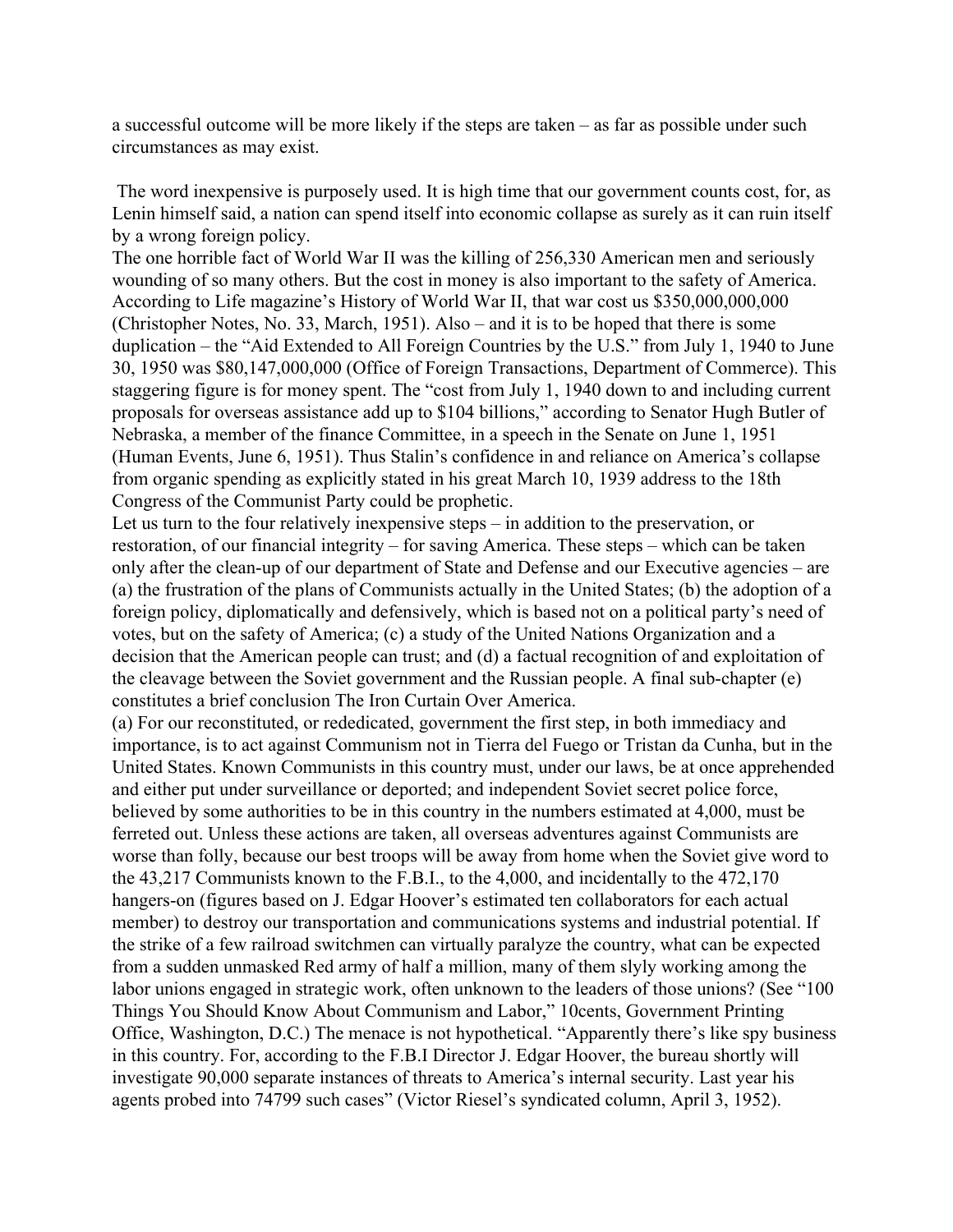Director Hoover of the F.B.I is aware of the danger. In an interview (UP dispatch, March 18, 1951) he said: The Communists are dedicated to the overthrow of the American system of government… the destruction of strategic industries – that is the Communist blueprint of violent attack." Secretary-Treasurer George Meany of the American Federation of Labor bears similar testimony ("The Last Five Years," by George Meany, A.F. of L. Bldg. Washington 1, D.C., 1951):

…It is the Communists who have made the ranks of the labor their principal field of activity. It is the Communists who are hypocritically waging their entire unholy fight under the flag of world labor. It is the Communists whose strategy dictates that they must above all capture the trade unions before they can seize power in any country (p.2).

If anyone, after reading the above statements by the two men in America best situated to know, is still inclined to think our internal danger from infiltration of Soviet Communism into labor a fantasy, he should read "Stalinists Still Seek Control of Labor in Strategic Industries" in the February 24, 1951, issue of the Saturday Evening Post. According to this source:

…The communist fifth column in the American labor movement has cut its losses a and has completed its regrouping. It now claims to have 300,000 to 400,000 followers. Aside from Bridges' own International Longshoreman's and Warehousemen's Union, some of the working-alliances members are in such strategic spots as the United Electrical Workers; Mines, Mills and Smelter Workers; United Public Workers; and the American Communications Association.

For a full analysis of the strength, the methods, and the weapons of the Communists in a country they plan to capture, see The Front is Everywhere: Militant Communism in Action, by William R. Kintner (University of Oklahoma Press, Norman, Oklahoma, 1950, \$3.75). A West Point graduate, a General Staff Corps colonel in the Military Intelligence Service in the late phase of World War II, and a Doctor of Philosophy in the field in which he writes, Colonel Kintner is rarely qualified for his effectively accomplished task. His bibliography is a good guide for speakers, writers, and others, who require fuller facts on Communism.

 Another essential background work is Lenin, Trotsky, Stalin: Soviet Concepts of War" in Makers of Modern Strategy, edited by Edward Mead Earle (Princeton University Press, Princeton, New Jersey, 1943).

 The ratio of Actual Communists and other disgruntled elements of the total population in Russia of 1917 and the America of the middle of the twentieth century have often been compared and are strikingly similar. As of 1952, the American position is stronger than that of the Russian government of 1917 in that we have not just suffered a major military defeat. Our position is weaker, however, in the extent to which our administration is not only tolerant of but infiltrated with persons hostile to our traditions. Our actions against U.S. Communists must then include those in government. If inclined to doubt that communists are entrenched in government, do not forget the C.I.O., prior to the Tydings investigation, expelled its United Public Workers union (Abram Flaxer, president) for being Communist-dominated! And note the name "United Public Workers" in the Post list quoted above!

 Once more, let it be stressed that the removal of Communists from their strategic spots in the government must take precedence over everything else, for government Communists are not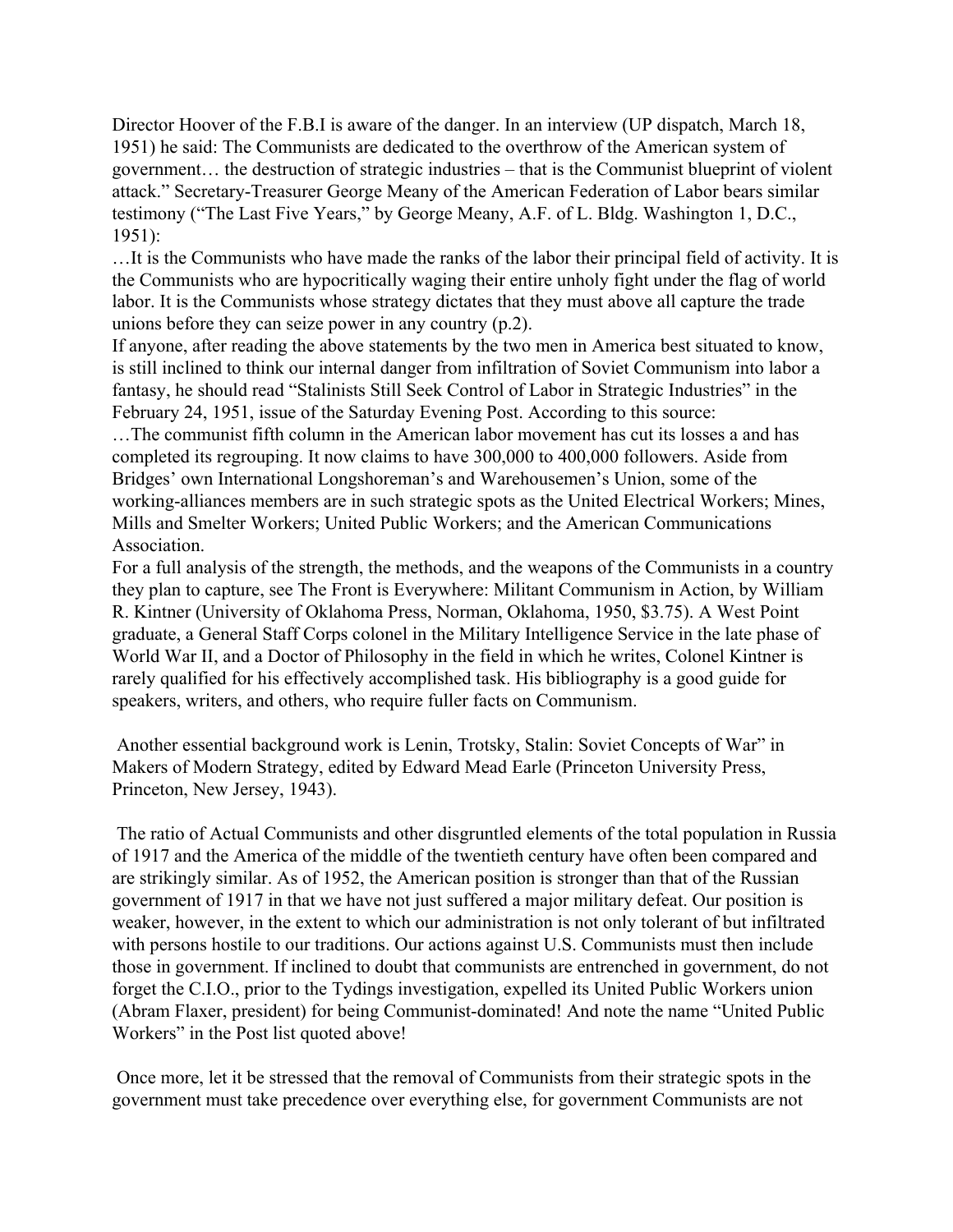only able to steal secret papers and stand poised for sabotage; they are also often in positions where they prevent actions against Communists outside the government. For instance, Mr. Meany testified (op. cit., p. 3) that some of the anti-communist success of the American Federation of Labor has accomplished "despite opposition even from some of our government agencies and departments."

 If any reader is still inclined to doubt the essential validity – irrespective of proof in a court of law with judge or judges likely to have been appointed by "We need those votes" Roosevelt or "Red Herring" Truman – of the charges of Senator Joseph McCarthy of Wisconsin, arch-enemy of Tydings whitewash, or is inclined to question the judgment of the C.I.O. in its expulsion of Communists, he should ponder the test formulated by Christ in ancient Palestine: Ye shall know them by their fruits" (St Matthew, VII, 16). There have been large and poisonous harvests from government-entrenched Communists. The most deadly, including atomic espionage and pro-Soviet foreign policy, have been analyzed above (Chapter II, IV, VI). More recent was the successful Communist Daily Worker campaign for the removal of General MacArthur – a campaign culminating in an across-the-page headline on April 9, 1951, just before General MacArthur was dismissed from his command in Korea, and from his responsibilities in Japan. The pressure of the Communists was not the only pressure upon the President for the dismissal of General Macarthur. Stooges, fellow travelers, and dupes helped. The significance of the Communist pressure cannot be doubted, however, by anyone whose perusal of the Daily Worker has shown how many times Communist demands have foreshadowed Executive action (see "The Kremlin War on Douglas MacArthur," by Congressman Daniel A Reed, of New York, National Republic, January, 1952).

Here follow some indications of recent fruitful Communist activity within our government – indications which should be studied in full by any who are still doubters. Late in 1948 an article by Constantine Brown was headlined in the Washington Evening Star as follows : "Top Secret Documents Known to Reds Often Before U.S. Officials Saw Them." "Army Still Busy Kicking Out Reds Who Got In During the War", the Washington Times-Herald headlined on February 11, 1950, the article, by William Edwards, giving details on Communist-held positions in the "orientation of youthful American soldiers." "When are We Going to Stop Helping Russia Arm?" was asked by O.K. Armstrong and Fredric Sondern. Jr. in December, 1950, Readers Digest. "How U.S. Dollars Armed Russia" is the title of an article by Congressman Robert B. Chiperfield of Illinois, a member of the House Foreign Affairs Committee (National Republic, 511 Eleventh St. N. W. 7 D.C., February, 1951). See the Congressional Record, or write to the senators concerned, for an account of the successful efforts of Senator Herbert F. O'Conor of Maryland and Senator John J. Williams of Delaware in breaking up the scandal of our officially permitting – and by our blockade actually aiding – the furnishing of supplies to Chinese Communists when their government troops were at the time killing our young men in Korea! See also the full "Text of House Un-American Activities Committee's Report on Espionage in the Government" (New York Times, December 31, 1948; or from your Congressman). If existing laws against Communism – including the Internal Security law whose passage over the President's veto was discussed in Chapter VIII – are inadequate, appropriate new laws should be recommended by the Department of Justice for dealing with the Communist menace within the Congress. Advance approval of the laws by the Department of Justice is desirable, so that no flaws in the laws' coverage can later be alleged by an enforcement official. If the Justice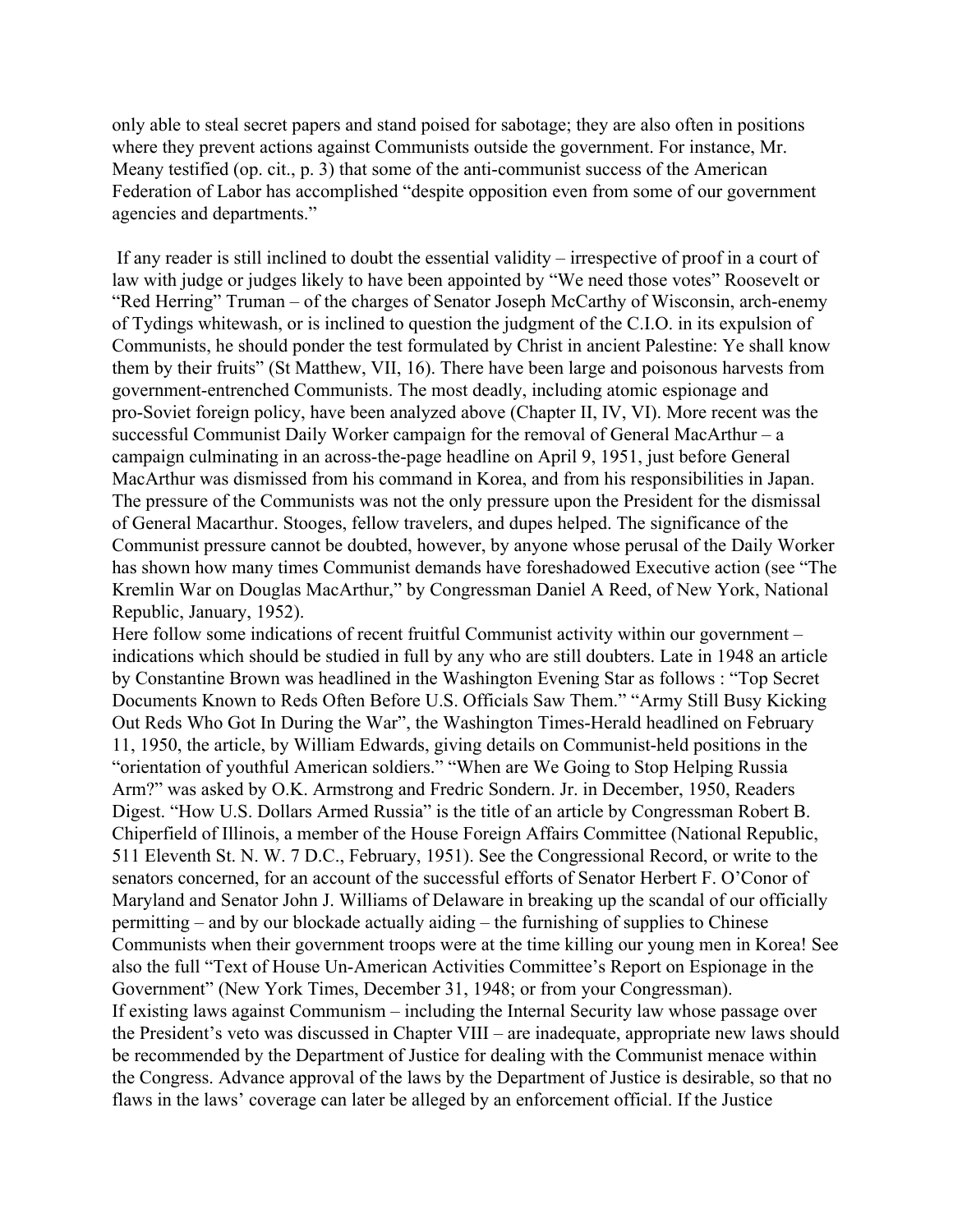Department will not at once provide the text of a needed law, the judiciary committees of the two Houses are amply able to do so, and should proceed on their own. If any administration, present or future, flouts the anti-subversive laws passed by Congress, the Congress should take necessary action – including impeachment, if other efforts fail – to secure the enforcement of the laws. Unless action is soon taken against U.S. Communists (despite any "We need those votes" considerations), our whole radar defense and our bomb shelters are wasted money and effort, for there is no way of surely preventing the importation of atom bombs or unassembled elements of them across some point on our 53,904 detailed tidal shoreline (exclusive of Alaska, whose detailed tidal shoreline furnishes another 33,904 miles) except to clean out possible recipients of the bombs whether operating in government agencies or elsewhere in the United Stated. We would by no means be the first country to take steps against Communists. Progress In this direction in Spain and Canada is elsewhere mentioned. Also, "the Communist Party has been outlawed in the Middle East Countries" except in "Israel" (Alfred M. Lilienthal, Human Events, August 2, 1950).

As a conclusion to this section of the last of The Iron Curtain Over America, let it be stressed that American People in every city block, in every rural village, and on every farm must be vigilant in the matter of opposing Communism and in persuading the government to take effective measures against it. "There has been a tremendous amount of false information disseminated in the world as to the alleged advantages of Communism," said General Wedemeyer to his summation of his recommendations to the MacArthur Committee of the Senate (U.S. News and World Report, June 22,1951). "People all over the world are told that Communism is really the people's revolution and that anyone opposing it is a reactionary or a Fascist or imperialist. Because of the prominence of the Jews in Communism from the Communist Manifesto (1848) to the atomic espionage trials (1950, 1951), anti-communist activity is also frequently referred to erroneously as anti-Semitic (see Chapters II, III, and V). This propaganda-spread view that Communism is "all right" and that those who oppose it are anti-Semitic, or ""reactionaries" of some sort, may be circulated in your community by an actual member of the Communist Party. More likely, it is voiced by a deluded teacher, preacher, or other person who has believed the subtle but lying propaganda that has been furnished to him. Be careful not to hurt the ninety percent or more American-minded teachers (Educational Guardian,1 Maiden Lane, New York,7, New York, July, 1951, p.2) and a probably similar majority of preachers; but use our influence to frustrate the evil intent of the "two or five or ten percent of subverters." Draw your inspiration from Christ's words, "For this cause I came into the world" (St. John 18:37) and let the adverse situation in your community inspire you to make counter efforts for Western Christian civilization. Never forget that the basic conflict in the world today is not between the Russian people and the American people but Communism and Christianity. Work then also, for the friendly operation of all Christian denominations in our great struggle for the survival of the Christian West. Divided we fall!

(b) In the second place, our foreign military policy must be entirely separated from the question of minority votes in the United States and must be based on the facts of the world as known by our best military scholars and strategists. That such has not been the case since 1933 has been shown above (Chapter VI) in the analysis of our official attitudes toward China, Palestine, and Germany. Additional testimony of the utmost authority is furnished by General Bonner Fellers. In reviewing Admiral Ellis M. Zacharias's book Behind Closed Doors (Putnam's New York, \$3.75), the former intelligence officer General Fellers states: "Behind Closed Doors reveals that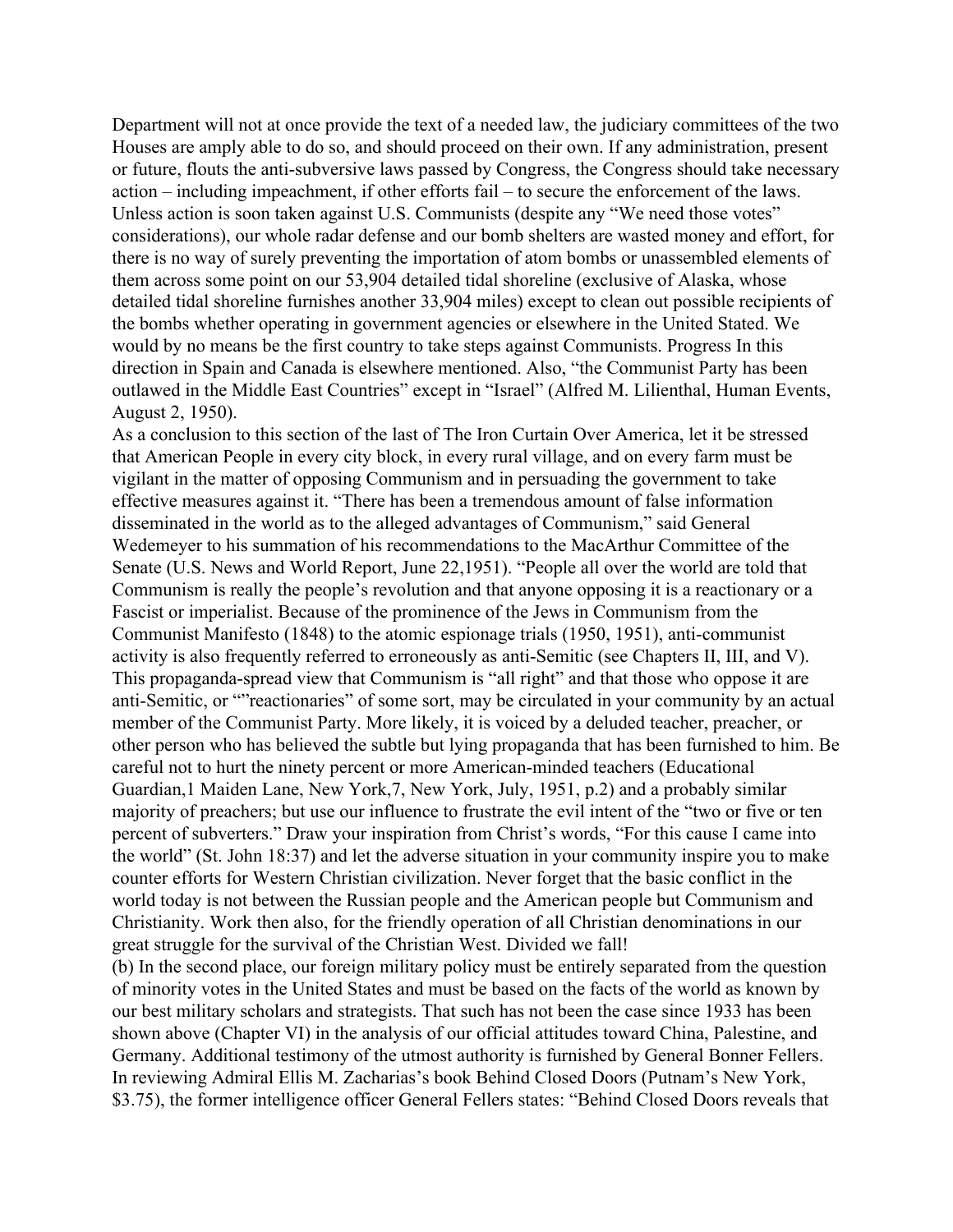we have embarked upon a military program which our leaders know to be unsound, yet they are unwilling to tell the American people the truth!" (The Freeman, October 30, 1950) This statement prompts a mention of the fact that a colonelcy is the highest rank attainable from the United States Army (similarly, a captaincy in the Navy). By a regulation inherited from the days when the total number of general officers was about twenty-five, all appointments to the general rank from one-star Brigadier to five-star General of the Army are made by the President of the United States (so also for the corresponding ranks in the Navy). It is obvious that merit is a factor in the choice of generals and admirals as field and fleet commanders. Merit is surely a factor also for many staff positions of star-wearing rank. Just as surely, however, the factor of "political dependability" also enters into selection of those high-ranking staff officers who make policy and are allowed to express opinions. "The conclusion is inescapable that our top military Commanders today are muzzled. They do not dare to differ within the civilian side of military questions for fear of being removed or demoted" (from "Louis Johnson's Story is Startling," by David Lawrence, The Evening Star, Washington, June 18, 1951). In view of such testimony derived from a farmer Secretary of Defense, it must be concluded that it was to a large extent a waste of time for the Senate to summon generals and admirals close to the throne in Washington in the year 1951 for analysis of Truman-Acheson policies. The following passage from the great speech of General MacArthur before the Massachusetts Legislature (July 25, 1951) is highly pertinent: Men of significant stature in the national affairs appear to cower before the threat of reprisal if the truth be expressed in criticism of those in higher public authority. For example, I find in existence a new and dangerous concept that the members of our armed forces owe primary allegiance and loyalty to those who temporarily exercise the authority of the executive branch of Government, rather than to the country and its Constitution which they are sworn to defend.

If the Congress wants to learn other aspects of a strategic or logistic situation besides the administration's viewpoint, it must summon not agents and implementers of the administration's policy, but non-political generals, staff officers below star-rank, and retired officers, Regular. National Guard, and Reserve. Competent officers in such categories are not hard to find. There are also a number of patriotic Americans with diplomatic experience. In an address over three major networks (April 13,1951) Representative Joseph W. Martin, Jr., Republican leader in the House, named seven generals including Kruger, Whitney, Chennault, and Wedemeyer: seven admirals including King, Halsey, Yarnell, and Denfeld; four Marine Corps generals, and ten diplomats including Hurley - all of the twenty-eight expert in one way or another on the Far East and none of them close to the Washington throne where Far East policy decisions have come from the plans and thinking of persons such as John Carter Vincent, John S. Service, Owen Lattimore, Philip C. Jessup, Lauchlin Currie, Dean G. Acheson, and their fellow travelers! No attempt can be here made to analyze the complex structure of our foreign relations. Nowhere are any guesses made as to future national policy. No attempt is made to enter into details in the fields of logistics and manpower, and no suggestions will be made on the tactics or strategy of a particular operation, for such decisions are the responsibility of informed commanders on the scene.

A few words are indicated, however, in our choice of the two allied subjects of gasoline and distance from a potential enemy as factors in the defense of the West.

This matter of gasoline is most significant in our choice of areas for massing troops against a possible thrust from the Soviet. Of the world's supply, it was estimated in 1950 by petroleum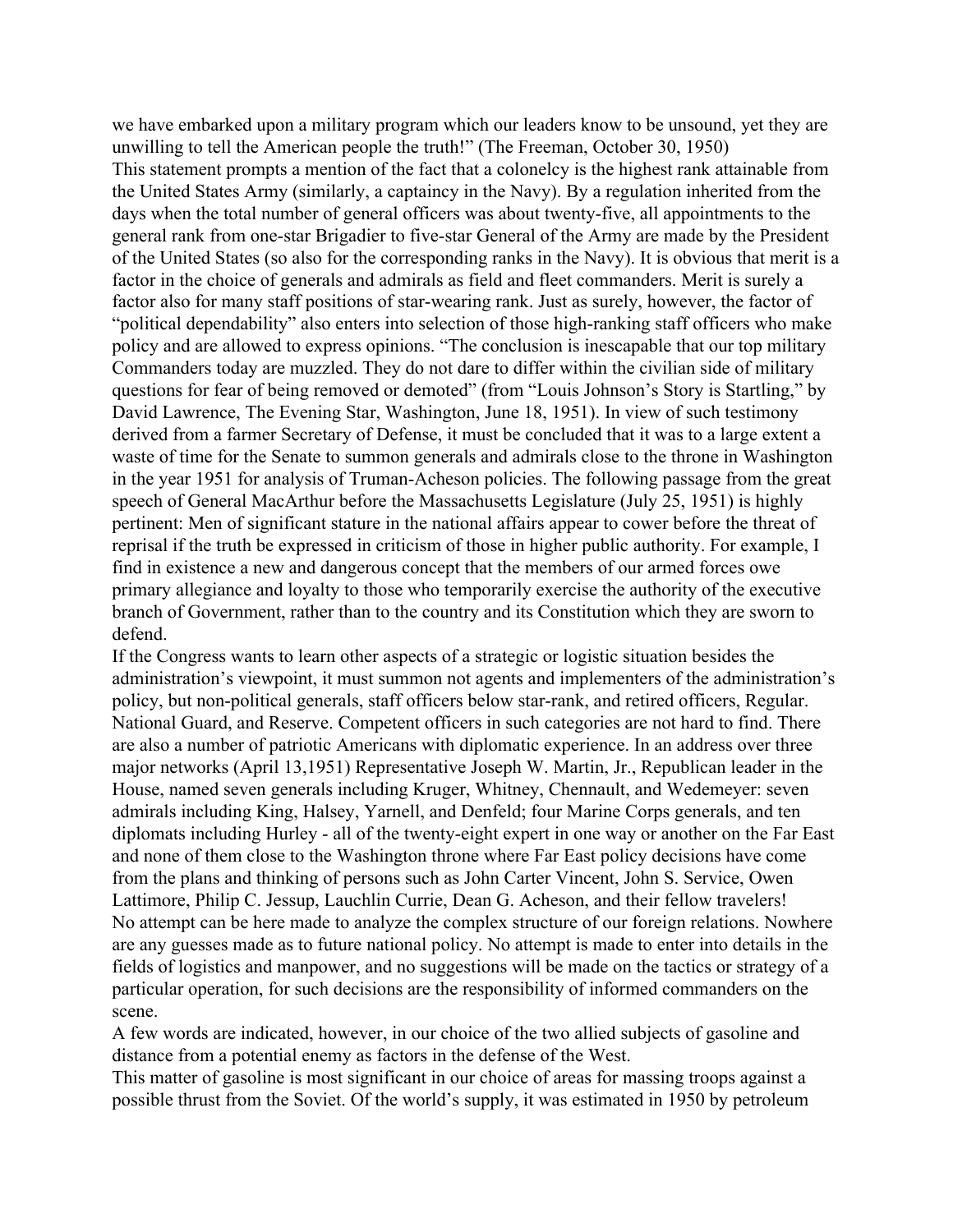experts that the U.S. and friendly nations controlled 93%, whereas the Soviet controlled 7%. The fighting of a war on the Soviet perimeter (Korea or Germany) would appear thus as an arrangement – whether so intended or not – to give the Soviet leaders a set-up in which their limited supply of gasoline and oil would not be an obstacle.

Beyond question, the Soviet maintains at all times sufficient gasoline reserves for a sudden thrust into close-at-hand West Germany. But the Soviet almost certainly does not have enough gasoline for conquering, for instance, a properly armed Spain which, because of its distance from Soviet supply sources and because of its water and mountain barriers, has in the age of guided missiles superseded Britain as the fortress of Europe.

This fact, inherent in the rise of the significance of the air arm, prompts an analysis of the Roosevelt and Truman attitudes towards Spain. Through Franklin Roosevelt tolerated benignly the bitter anti-Franco statements of his Communist and other leftist supporters, he maintained more or less under cover a friendly working arrangement by which during World War II we derived from Spain many advantages superior to those accorded by Spain to the Axis countries. Adequate details of Spain's help to America in World War II can be had in a convincing article, "Why Not a Sensible Policy Toward Spain?" by Congressman Dewey Short of Missouri (Readers Digest, May, 1949). The reader interested in still further details should consult the book, Wartime Mission in Spain (The Macmillian Company, New York) by Professor Carlton J. H. Hayes, who served as our Ambassador to Spain from May, 1942, to March, 1945.

To one of the many ways in which Spain helped us, the author of The Iron Curtain Over America can bear personal testimony. When our aviators flew over France they were instructed, if shot down, to make their way to Spain. If Franco had been pro-Hitler, he would have returned them to the Germanys. If he had been neutral, he would have interned. If friendly, he would have turned them over to the United States to give our leaders their priceless intelligence information and to fly again. That is precisely what Franco did; and it was to the office this writer, then Chief of the Interview Section in the Military Intelligence service, that a representative number of these flyers reported when flown to Washington via Lisbon from friendly Spain.

The principle trouble with Spain, from the point of view of our influential Leftists, seems to be that there are no visible Communists in that country and no Marxists imbedded in the Spanish government. Back in 1943 (February 21) Franco wrote as follows to Sir Samuel Hoare, British Ambassador to Spain: "Our alarm at Russian advances is common not only to neutral nations, but also to all those people in Europe who have not yet lost their sensibilities and their realization of the peril… Communism is an enormous menace to the whole world and now that it is sustained by the victorious armies of a great country all those not blind must wake up." More on the subject can be found in Frank Waldrop's article, "What Fools We Mortals Be," in the Washington Times-Herald for April 17, 1948.

It is not surprising perhaps that, just as there are no visible Communists in Spain, an anti-Spanish policy has long been one of the main above-board activities of U. S. Communists and fellow travelers. Solicitude for the leftist votes has, as a corollary, influenced our policy towards Spain. For America's unjustified tendency "to treat Spain as a leper," not from "any action on the part of Spain in the past or present" but for the "winning of electoral votes," see "Britain and an American-Spanish Pact," by Cyril Falls, Chichele Professor of History of War in Oxford University (The Illustrated London News, August 4, 1951).

The following anti-Franco organizations have been listed as Communist by the U. S. Attorney General (see the Senate report, Communist Activities Among Aliens and National Groups, Part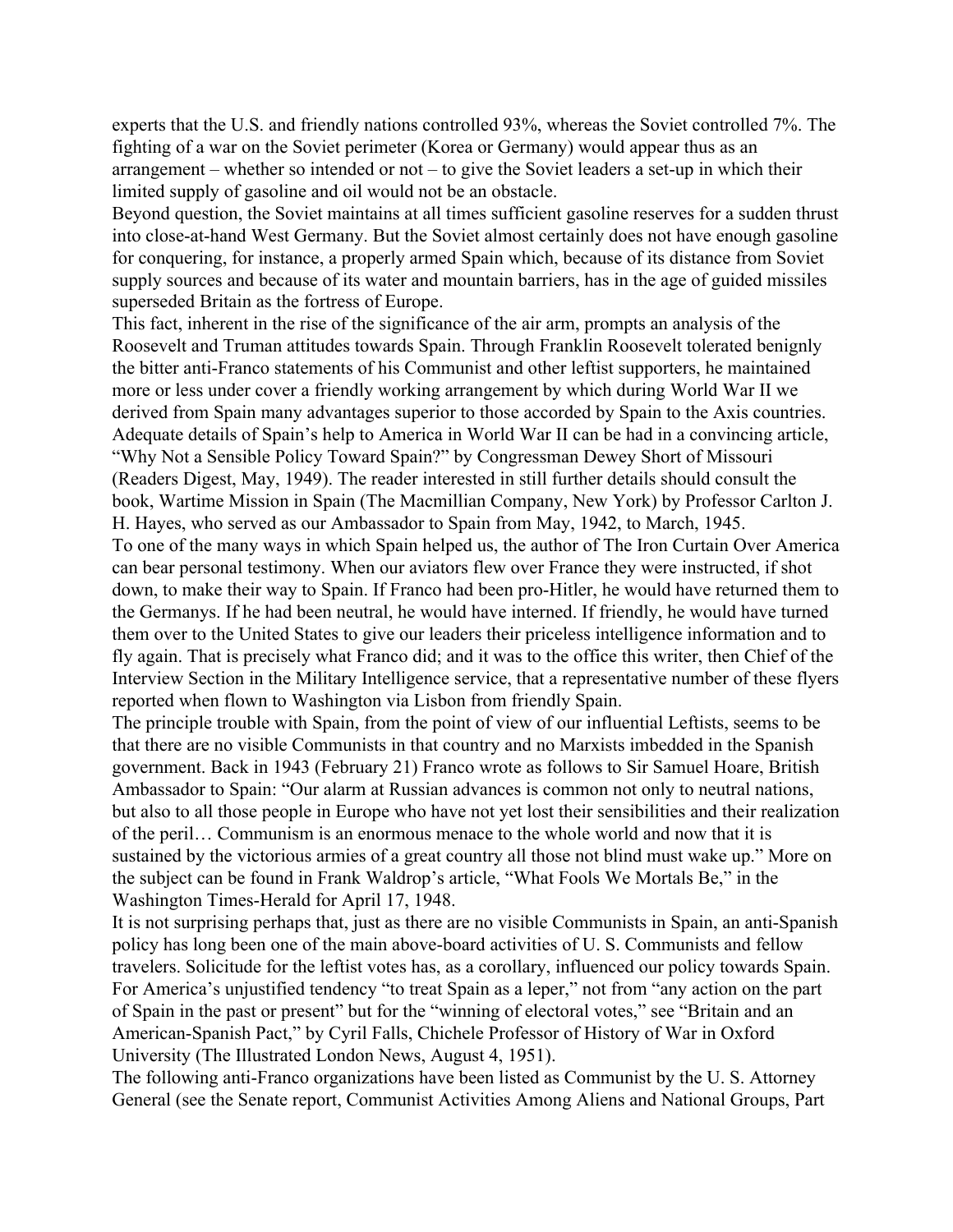III, p.A10): Abraham Lincoln Brigade

Action Committee to Free Spain Now

Comite Coordinator Pro Republica Espanola

North American Committee to Aid Spanish Democracy

North American Spanish Committee

#### United Spanish Aid Committee

Another cause of the anti-Spanish propaganda of American leftists is the fact that Spain – aware of History's bloody records of treason of ideologically unassimilated minorities – has not complicated its internal problems by admitting hordes of so-called "refugees" from Eastern Europe.

The Same world forces which blocked our resumption of full diplomatic relations with Spain have prevented the UN from inviting Spain to be a member of that organization. Whether Spain is in or out of that ill-begotten and seemingly expiring organization may matter very little, but Spain in any defense of the West matters decisively. "In allying itself with Spain the United States would exchange a militarily hopeless position on the continent of Europe for a very strong one" (Hoffman Nickerson: "Spain, the Indispensable Ally," The Freeman, November 19,1951). The way for friendship with Spain was at last opened when the Senate, despite President Truman's bitter opposition, approved in August, 1950,a loan to that country, and was further cleared on November 4, 1950, when the UN, although refusing to lift the ban against Spain's full entry into the United Nations," did vote to allow Spanish representation on certain "specialized agencies such as the world health and postal organizations" (AP dispatch, Dallas Morning News, November 5,1950). As to the loan authorized by Congress in August, 1950, it was not until June 22, 1951, that the "White House and State Department authorized the Export-Import Bank to let Spain buy wheat and other consumer goods out of the \$62,500,000 Spanish loan voted by the Congress last year" Washington Post, June 23, 1951). In his testimony to the combined Armed Service and Foreign Relations Committee of the Senate on May 24, 1951 (AP dispatch from Washington) Chief of Staff General Omar Bradley admits that "from a military point of view" the Joint Chiefs would like to have Spain on our side. Finally, the clamor of the public and the attitude of the military prevailed and in July, 1951, the United States, to the accompaniment of a chorus of abuse from Socialist governments of Britain and France (New York Times, July 17, 1951), began official conversations with Spain on mutual defense. On August 20, 1951, a military survey team," which was "composed of all three armed services," left Washington for Spain (New York Times, August 21, 1951)). This move toward friendly relations for mutual advantage of the two countries not only has great potential value, for Spain is the Mother Country for all Latin America from Rio Grande to Cape Horn with the sole exception of Brazil. Spain is, moreover, of all European countries, the closest in sympathy with the Moslem World. Each year, for instance, it welcomes to Cordoba and Toledo thousands of Moslem pilgrims. Peace between the Moslem and Christian was a century-old fact until ended

by the acts of Truman administration on behalf of "Israel." It will be a great achievement if our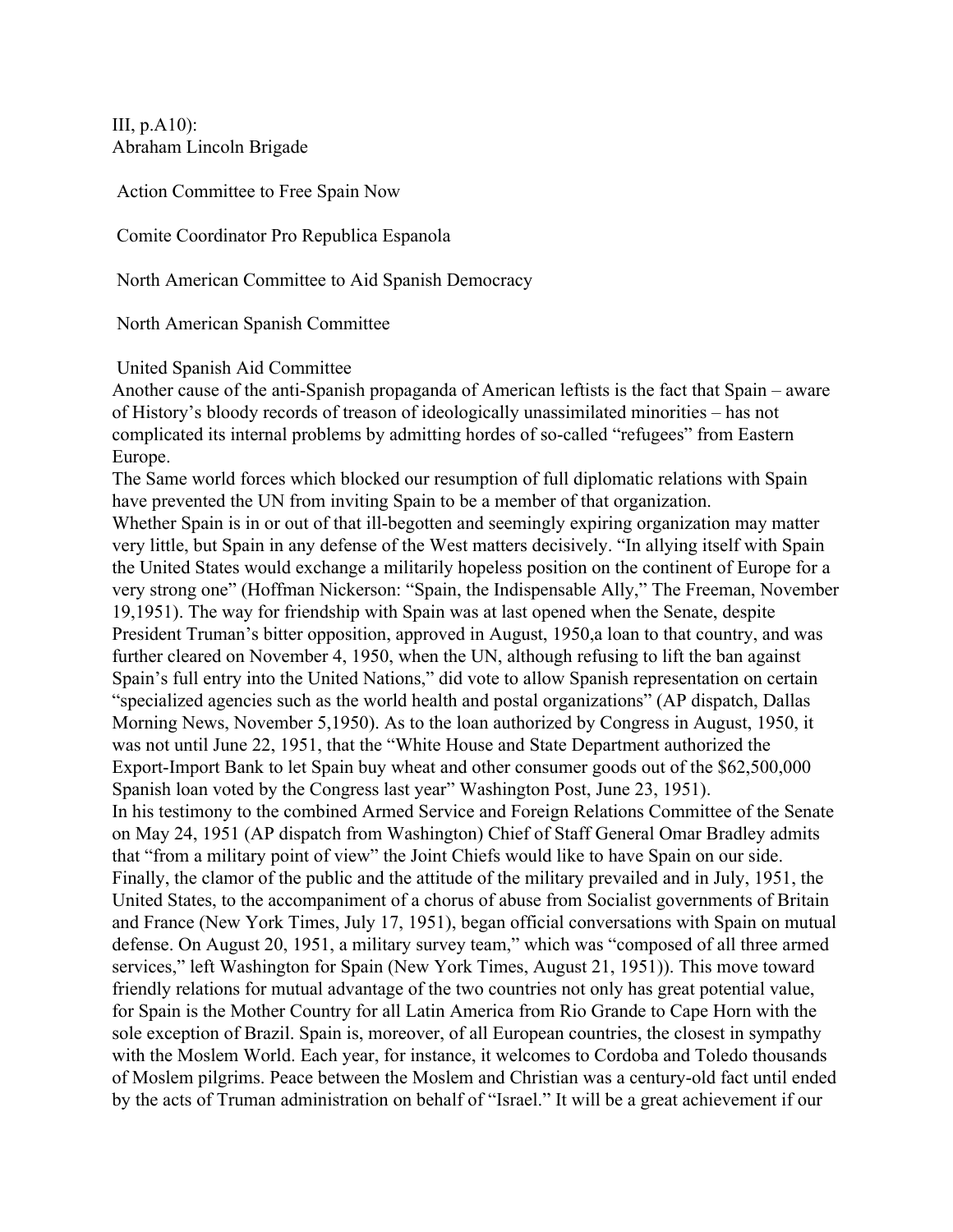resumption of relations with Spain leads to a renewal of friendly relations with the Moslem world. We must be sure, however, that our military men in Spain will not be accompanied by State Department and Executive agencies vivandiéres, peddling the dirty wares of supervision and Communism. (Human Events, August 8, 1951).

With the Atlantic Ocean, the Mediterranean, and the lofty Pyrenees Mountains as barriers; under the sheltering arm of distance; and above all with no visible internal Communists or Marxists to sabotage our efforts, we can – if our national defense so requires – safely equip Spain's eighteen well disciplined divisions, can develop airfields unapproachable by hostile ground troops, and in the deep inlets and harbors of Spain can secure safe ports for our navy and our merchant fleet. Our strengthening of Spain, second only to our keeping financially solvent and curbing Communists in this country, would undoubtedly be a very great factor in the preventing the Soviet leaders from launching an all-out war. Knowing that with distant Pyrenees-guarded and American-armed Spain against them, they could not finally win, they almost certainly would not begin.

Our strengthening of Spain's army, potentially the best in Europe outside of the Communist lands, would not only have per se a powerful military value; it would also give an electric feeling of safety to the really anti-Communist elements in other Western European countries. Such near-at-hand reassurance of visible strength is sorely needed in France, for that country since the close of World War II has suffered from the grave internal menace of approximately 5,000,000 know Communists. In the general elections of the members of the French National Assembly on June 17, 1952 the Soviet-sponsored Communist Party polled more than a fourth of all votes cast (New York Times, June 19, 1951), and remained the largest single political party in France. Moreover, Communists leaders dominate labor in crucial French industries. "In France, the Communists are still the dominate factor in the trade unions: (The Last Five Years," by George Meany, American Federation of Labor, Washington, D. C., p.11). See also the heavily documented article, "French Communism," by Andre La Guerre in Life, January 29, 1951. With Communists so powerful and so ready for sabotage or for actual rebellion, the France of 1952 must be regarded as of limited value as an ally. As said above, however, the dependability of France in the defense of the West would be enhanced by United States aid to the military forces of Anti-Communist Spain.

With Spain armed, and with the Socialist government of Britain thrown out by Mr. Churchill's Conservative Party in the election of October 25, 1951, the spirit of Europe may revive. If not, it is to much to expect America to save Europe forever, for "if 250 million people in Western Europe, with industry far larger than that of Russia, cannot find a way to get together and to build a basis for defense on land, then something fundamental may be wrong with Western Europe." (U. S. News and World Report, June 22, 1951, p. 10). Perhaps the "wrong" is with our policy – at least largely. For instance, deep in our policy and irrespective of our official utterances, "Germany is written off as an ally" to avoid " political liability in New York" (Frank C. Hanighen in Human Events, February 7, 1951).

Spain, with its national barriers and the strategic position of its territory astride the Strait of Gibraltar, could become one anchor of an oil-and-distance defense arc. By their location and by their anti-Communist ideology, the Moslem nations of the Middle East are the other end of this potential crescent of safety. Friendship with these nations would, like friendship with Spain, be a very great factor in preventing a third world-wide war.

Among nations on the Soviet periphery, Turkey, mountainous and military-minded, is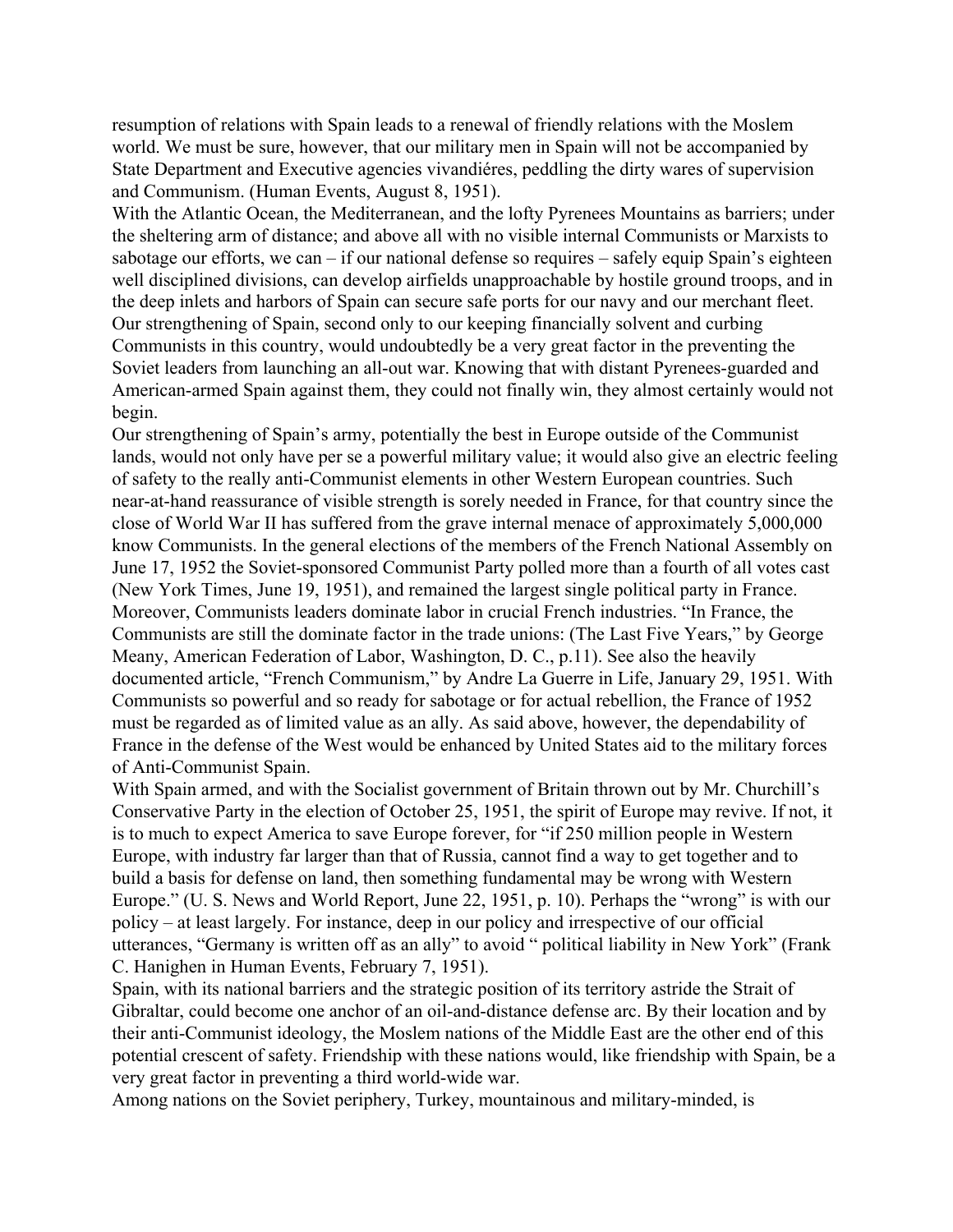pre-eminently strong. Perhaps because it would be an effective ally, it long received the cold shoulder from our State Department. Suddenly, however, in the autumn of 1951, Turkey, along with Greece, was given a status similar to that of nations of Western Europe (not including Spain) in the proposed mutual defense against Communism. This apparently reluctant change of policy by our government toward Greece and Turkey seems – like the sending of a military mission to Spain – to have grown unquestionably from pubic clamor in America as shown in the newspapers, especially in letters from the people, as heard on the radio from the patriotic commentators, and as reflected in pools of public opinion. This success of the people in changing national policy should hearten the average citizen to newer efforts in the guiding his country to sound policies. It is most essential for every individual to remember that every great achievement is the result of a multitude of small efforts.

Between Spain and Turkey, the Mediterranean islands – Majorca and Minorca, Corsica and Sardinia, Sicily and Malta, Crete and Cyprus – are well developed and well fortified by nature. Perhaps the United States should make some of them into impregnable bases by friendly agreement with their authorities. The incontestable value of an island fortress is shown by Malta's surviving the ordeal of Axis bombing in World War II as well as by Hitler's capture of Crete, in the German failure before Moscow in the following December.

In the Eastern Mediterranean, the island of Cyprus (visited by the author) is potentially a very strong bastion. In relationship to the Dardanelles, the Soviet oil fields, and the strategic Aleppo-Baghdad-Cairo triangle, Cyprus's water-girt site is admirable. Since its mountain ranges reach a height of more than 6,000 feet, and are located like giant breastworks defending a broad interior plain, the island might well become the location of underground hangars and landing fields for a great air fortress. Others of the islands listed above offer advantages of one sort or another to air or other forces.

South of the Mediterranean's necklace of islands, lies Africa, the ultimate key to the success or failure of the Western World in preventing an aggressive move against Europe. It is air power in Africa, in the great stretch of the hills and plains from Morocco to Egypt, that might well be the major deterrent of any hostile move in Europe or in the Middle East by the Soviet Union. "Air power offers the only effective counter-measure against Russian occupation of the Middle East. The deeper the Red Army moves into this priceless strategic area, the more it supply lines can be disrupted by air strikes" (Africa and Our Security," by General Bonner Fellers, The Freeman, August 13, 1951). In his valuable article, General Fellers states further that a "small, highly trained and mobile ground force, with adequate air protection and support," can defend African air bases, which in turn could prevent the crossing of the Mediterranean by hostile forces in dangerous numbers.

 The Moslem lands of the Middle East and North Africa (as sources of oil and as bases for long range bombers) should by a proper diplomatic approach, be pulled positively and quickly into the United States defense picture. Barring new inventions not yet in sight, and barring disguised aid from our government (such as Truman and Acheson gave the Chinese Communists in the Strait of Formosa), the Soviet Union cannot win a world war without the oil of the Middle East. Soviet delay in making overt moves in that theater may well have been determined by gasoline reserves insufficient for the venture.

The Soviet squeeze upon Iran was initiated at the Tehran Conference, where Stalin, who is said to be unwilling to leave his territory, entertained our rapidly declining President in the Soviet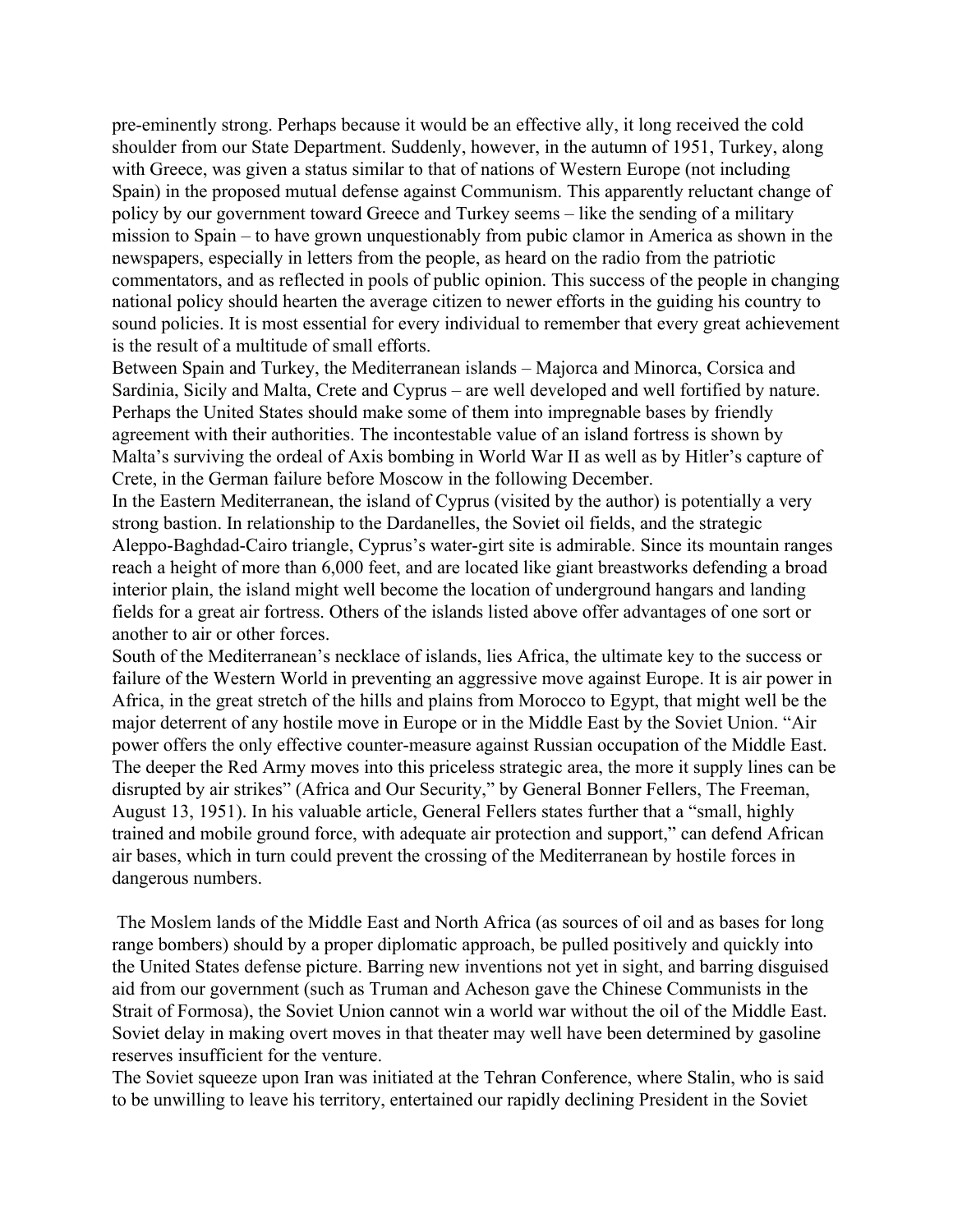Embassy in a grandiose gesture insulting alike to the Iranians and to our staff in that country. Stalin's alleged reason that his embassy was the only safe spot was in truth an astute face-raising gesture before the peoples of Asia, for he displayed Roosevelt, the symbolic Man of the West, held in virtual protective custody or house arrest by the Man of the East.

 Details of the dinner in the Soviet Embassy to which Stalin invited "Father and the P. M." are given by General Elliot Roosevelt in As He Saw It (pp.188, 189). Stalin proposed that Germany's "war criminals" be disposed of by firing squads "as fast as we capture them, all of them, and there must be at least fifty thousand of them."

According to General Roosevelt, the proposal shocked Prime Minister Churchill, who sprang quickly to his feet. " 'Any such attitude,' he said, 'is wholly contrary to our British sense of Justice! The British people will never stand for such mass murder… no one, Nazi or no, shall be summarily dealt with before a firing squad, without a proper legal trial...!!!"

The impasse was resolved by the U. S. President: " 'Clearly there must be some sort of compromise,' he said, accordingly to his son. " 'Perhaps we could say that instead of summarily execution of fifty thousand war criminals, we should settle on a smaller number. Shall we say forty-nine thousand five hundred?'"

It was in this way, prophetic of the crime of Nuremberg, that President Roosevelt, unquestionable very tired and probably already to ill to know the full import of his words and acts, threw away the last vestiges of our government's respect for law, and for Western Christian tradition. In return, our president got nothing but flattering of the leftists around him and the gratification of a whim of decline which was to make Churchill scowl and Stalin smile! What a spectacle of surrender in the very capital of the strategically important and historic Persia! Over all Stalin's triumphs and Churchill's defeats at Tehran was the shadow of the derricks of the Iranian oil fields. Should the Abadan refineries be shut down or their output flow in another direction, the result would be felt around the world. These refineries are the largest in the world, processing 550,000 barrels a day" (monthly Newsletter of Representative Frances Bolton of Ohio, June, 1951). And what a sorry figure America has played in this vital oil area from Tehran to 1951! "Our Government's Deplorable Performance in Iran Has Contributed to a Great Disaster" was the sub-title of a Life editorial, How to Lose a World" (May 21, 1951), on Acheson's policy of doing nothing except "let the pieces settle" after the expected disaster in the world's greatest oil-producing area. In Iran or in an adjacent area, the Soviet may find it necessary to strike for her gasoline and lubricants before any major attempts can be successful elsewhere.

The well-known leftism of the State Department – as indicated in many ways, especially by the carefully documented testimony of Harold Stassen; and the C. I. O. 's expulsion of the United Public Workers Union – and the early predilection of Prime Minister Atlee (1945-1951) for Communism raise the inevitable fear that the oil crisis in Iran, while publicly deplored by Britain and America, may well have been engineered by the very American and British government officials who then shed crocodile tears at the oil's probable loss to the West!

A major world fact in the early 1950's was the fall of the British prestige in the Middle East, and drawing of the Soviet into the resultant vacuum. The Attlee government's protest on Iranian oil nationalization commanded no respect anywhere, for the Iranians were copying the home program of the Socialist government of Britain! Britain's humiliation in Iran was made graver by the long threatened but never carried out dispatch of some 4,500 paratroopers to the oil fields – a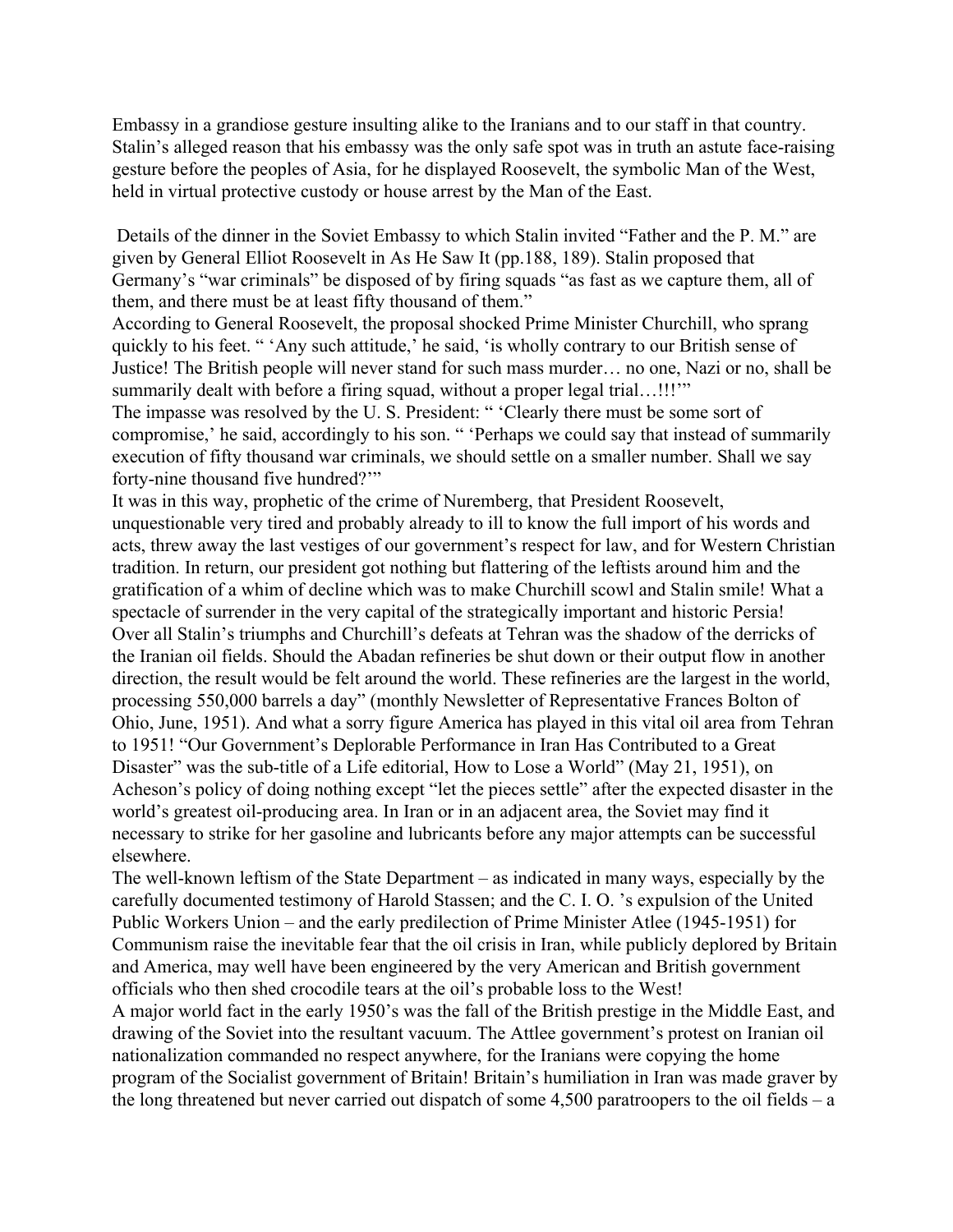gesture which was said to have stemmed from the Socialist Defense Minister at that time, the Jewish statesman Emanuel Shinwell (UP dispatch from Tehran, May 25, 1951). Whether or not Mr. Churchill's government (October, 1951) can save the situation is for the future to show. There was no comfort for non-Communists in his speech before the two houses of the U. S. Congress on January 17, 1952 – a speech which called not for peace with justice to the Moslems of the Middle East but for U. S. troops!

The moral power of America as a mediator, like that of Britain, has moved towards zero. Nearly a million destitute Moslems refugees from Palestine – who have in their veins more of the blood of Biblical peoples than any other race in the World today – are straggling here and there in the Middle East or are in displaced persons' camps, and are not silent about the presence of American officers (Chapter VI, above) commanding the troops which drove them from their homes, For details on these hopeless refuges sent to wandering and starving by our policy, see Alfred M. Lilienthal's "Storm Clouds Over the Middle East," Human Events, August 2, 1950. The evil we did to Palestine may be our nemesis in Iran and Egypt! The truth is that because of America's sponsoring of bloody little "Israel" – and Britain's falling in line – the Moslem Middle East resents the presence of the previously respected and admired Anglo-Saxon powers (Mr. Churchill's speech).

Moreover, the Zionists are not quiescent. The summer of 1951 saw clashes on the "Israeli" frontiers and the exposure of the Zionist schemes in other parts of the Middle East. Here is a sample:

Baghdad, Iraq, June 18 (AP) – Police said today they had discovered large quantities of weapons and explosives in Izra Daoud Synagogue. Military sources estimated it was enough to dynamite all Baghdad.

This was the latest discovery reported by police, who said yesterday they found a large store of machine guns, bombs, and ammunition in the former home of a prominent Jew.

After details of other discoveries the dispatch concludes, "Police said the ammunition was stored by the Baghdad Zionist Society, which was described as a branch of the World Zionist Organization" (New York Times, June 19,1951).

In spite of our deserved low reputation in the Moslem world, American counter-moves of some sort to save Middle East oil and the Suez Canal are imperative. The proper approach is obvious, but will our government make it? "The Moslems, and those allied with them religiously and sympathetically, compose almost one-half of the world's people who control almost one-half of the world's land area. We infuriated them when we helped drive a million Arabs from their native lands in the Middle East" (Newsletter of Congressman Ed Gossett of Texas, February 1, 1951). "The recapture of the friendship of 400,000,000 Moslems by the United States, and its retention, may prove the deciding factor in preserving world peace" (statement of Congressman Ed Gossett in the House of Representatives June 12, 1951, as recorded in the Congressional Record). In the Washington Times-Herald (Sept. 28, 1951), Senator Malone of Nevada also called attention to the sound sense and strategic advantage of having the Moslem world on our side.

The recaptured friendship with the Moslem is not only a question of acts of justice on our part but is tied to the question of absolute vital oil reserves, The oil of the Middle East is essential to preventing World War III or to our winning it. In World War II we had gasoline rationing with the oil of the Middle East on our side. What would we do in another war, far more dependent on gasoline, with the Middle East on the other side? And what would we do if the West should lose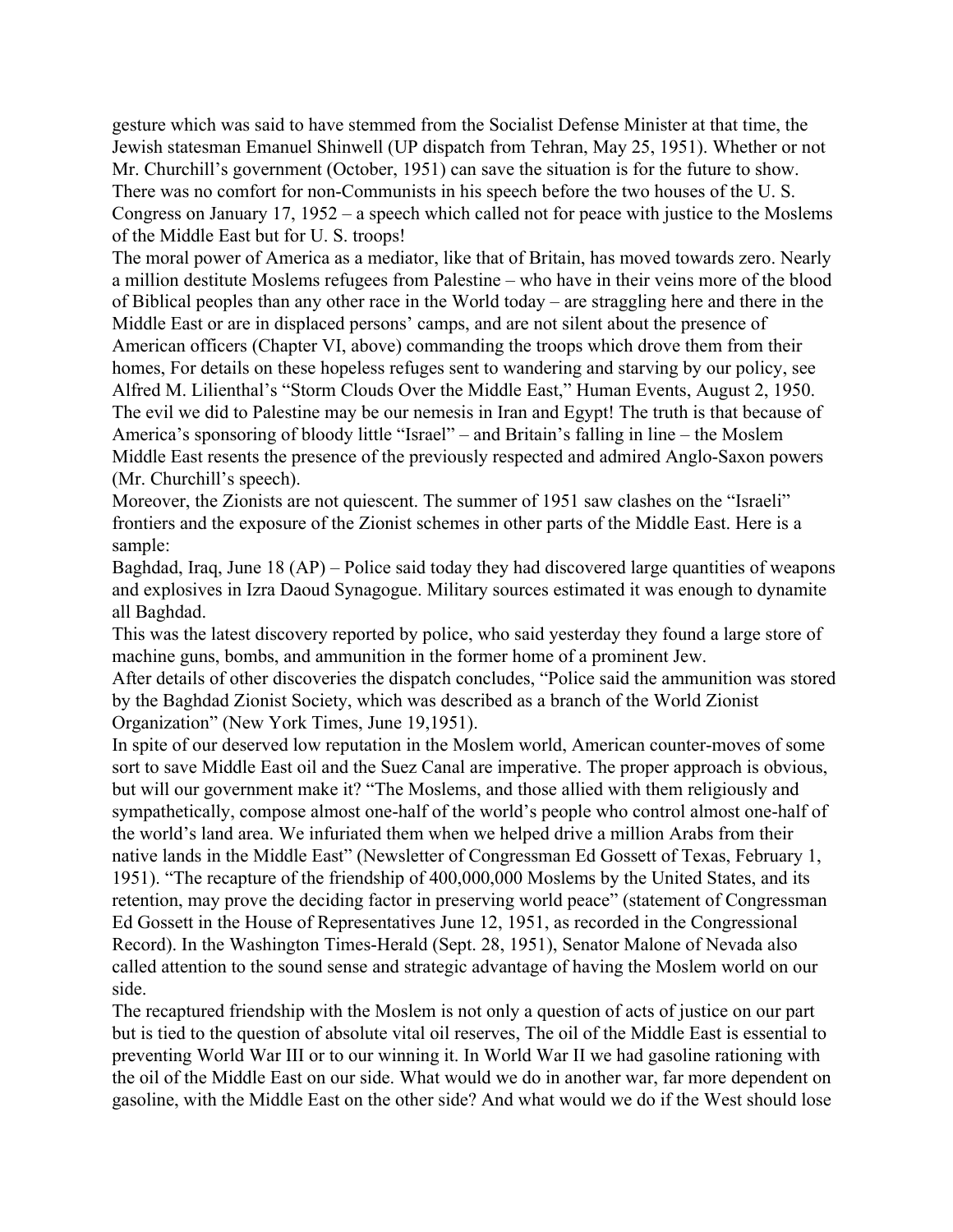the Suez Canal?

The first move to prevent such a disaster – after cleaning out our State Department as the American Legion Demanded by a vote of 2,881 to 131 at it's National Convention in Miami (October, 1951) – should be to send a complete new slate of American diplomats to Moslem nations from Egypt and Yemen to Iraq and Iran. These new diplomats should have instructions to announce a changed policy which is long overdue. The present State Department, stained with past errors, could not succeed even if it should wish to succeed.

A changed policy implemented by new officials would almost certainly be received by the Moslem world with cordiality and gratitude, for until the Israel grab was furthered in this country America was throughout the Middle East the least disliked and least feared foreign power. At the close of the Second World War the Near East was friendly to the United States and her Allies," said Ambassador Kamil Bey Abdul Rahim of Egypt (Congressional Record, June 13 1051) in an address delivered at Princeton University on June 2, 1951. By 1952, however "a spirit of resentment and even revolt against the Western democracies" was sweeping through the Middle East. For the unfortunate fact of our having lost our friends the Ambassador finds the reason in the "policy of the West":

The Palestine question is an outstanding example of this policy. Everyone knows that the serious injustice inflicted upon the Arabs in Palestine has alienated them and undermined the stability of the area.

The West's continued political and financial support of the Zionists in Palestine is not helping the relations with the Near East, nor is it strengthening the forces which are fighting communism there.

By being again honorable in our dealing with the Moslem nations and by helping them, with a supply of long-range bombers or otherwise, to defend their oil, for which we are paying them good money, and will continue to pay them good money' we could quickly create a situation under which the Soviet can not hope to conquer the Middle East. Thus lacking oil, the Soviet could not hope to conquer the world. It must not be forgotten, too, that apart from oil in the Middle East has great strategic significance. "Israel" and the adjacent Moslem lands are a vestibule which leads to Europe, to Asia, and to Africa.

 In addition to building, primarily by honorable conduct and secondarily by thoughtfully planned assistance, a strength crescent from Spain through the Mediterranean and North Africa to our present problem in Korea and plans for safety of Japan, Formosa, and the Philippines. But as Senator Jenner of Indiana has pointed, "We cannot have peace in Asia if the negotiations are carried on by the men of Yalta" (Human Events, May 30, 1951). Then there is Alaska, one of those islands Little Diomede, is only three miles from and in sight of an island, Big Diomede, belonging to Russia. Of the Soviet's two Far Eastern fronts, one is the hinterland of Vladivostok and the other is an armed quadrilateral opposite Nome, Alaska. Here, according to the military critic, Hanson Baldwin, is a garrison which "probably numbers more than 200,000 men" (see article and map, New York Times, march 15, 1949). No specific suggestions are made here, but it seems obvious that the defense of Alaska should receive priority over at least some of our more far-flung global ventures.

In conclusion of this section, a warning is in order  $-$  a warning that should be heeded in all America's planning at home and abroad. In any efforts at helping the world, the primary help we can give is to remain solvent. A bankrupt America would be worse than useless to its allies.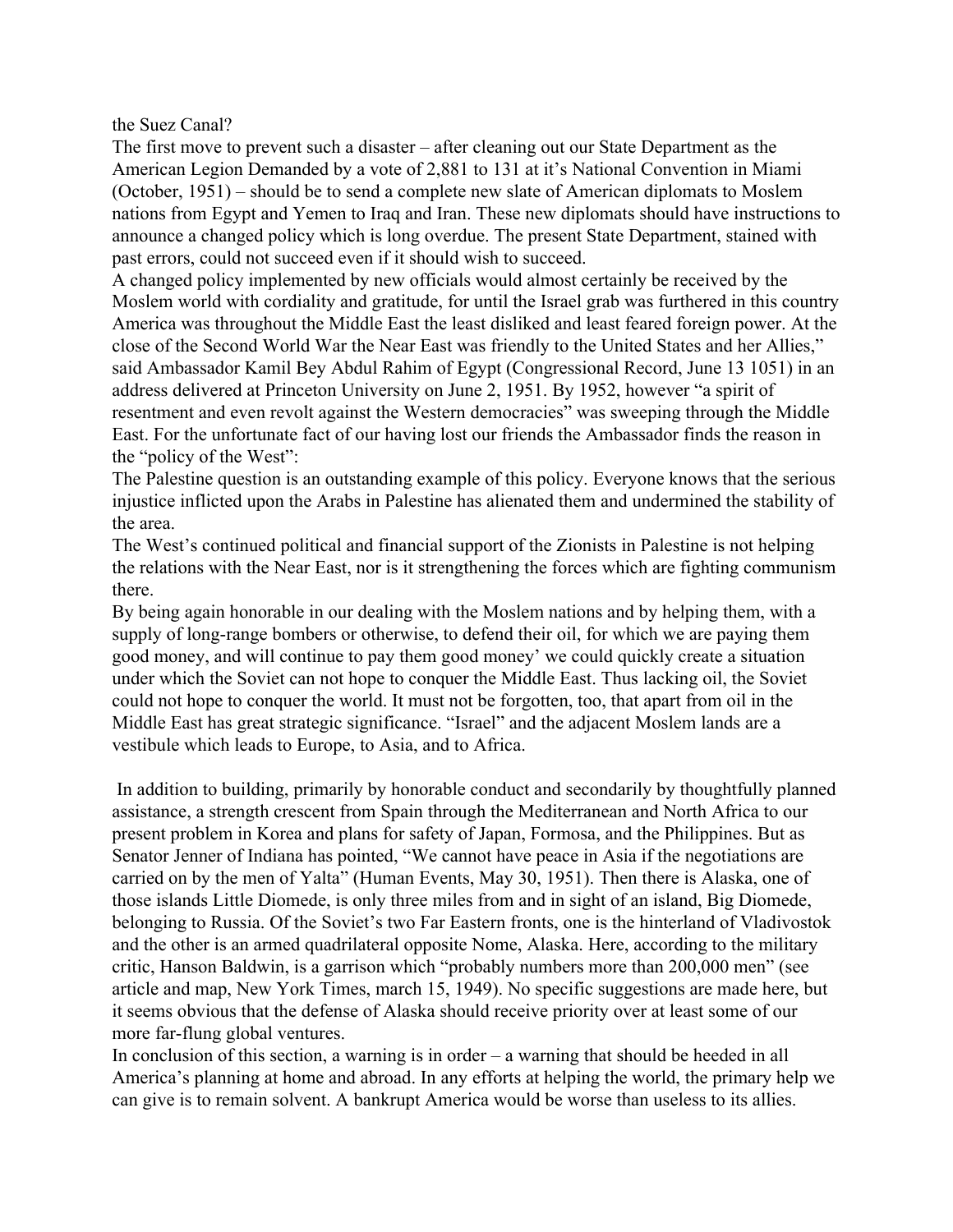Foreign military aid should, therefore with two associated principles. We should cease mere political bureaucracy-building in this country and cut to reasonable minimum our government's home spending. We should insist that foreign governments receiving our aid should also throw their energies and resources into the common cause.

There is no more dangerous fallacy than the general belief that America is excessively rich. Our natural resources are variously estimated at being six percent to ten percent of the world's total. These slender resources are being more rapidly depleted than those of any other power. Our national debt also is colossal beyond anything known in other parts of the world. Can a spendthrift who is heavily in debt be properly called a wealthy man? By what yardstick then are we a "rich" nation?

Fortunately a few Americans in high places are awake to the danger of a valueless American dollar. General MacArthur, for instance, in his speech before the Massachusetts Legislature gave the following warning:

The free world's one great hope for survival now rests upon the maintaining and preserving of our own strength. Continue to dissipate it and that one hope is dead. If the American people would pass on the standard of life and the heritage of opportunity they themselves have enjoyed to their children and their children's children they should ask their representatives in government:

"What is the plan for the easing of the tax burden upon us? What is the plan for bringing to a halt this inflationary movement which is progressively and inexorably decreasing the purchasing power of our currency, nullifying the protection of our insurance provisions, and reducing those of fixed income to hardship and despair?"

(c) An early duty of a completely reconstituted Department of State will be to advise the Congress and the American people on the United Nations

 Launched in 1945 when our government's mania for giving everything to the Soviet was at its peak, the United Nations got off to an unfortunate start. Our most influential representative at San Francisco, "The Secretary-General of the United Nations Conference on International Organization," was none other than Alger Hiss. It is not surprising, then, that United States leftists, from pink to vermilion, found homes in the various cubicles of the new organization. According to a personal statement to the author by the late Robert Watt, American Federation of Labor leader and authority on international affairs, all members except the chairman of one twenty-one member U. S. contingent to the permanent UN staff were known Communists or fellow travelers. These people and others of the same sort are for the most part still UN harness. Moreover, and as is to be expected, the work of our own delegation cannot be impartially assessed as being favorable to the interest, or even the survival, of the United States as a nation. Very dangerous to us, for instance, is our wanton meddling into the internal affairs of the other nations by such a program as the one we call land reform. "The United States will make land reform in Asia, Africa, and Latin America a main plank in its platform for world economic development. At the appropriate time, the United States delegation [to the UN] will introduce a comprehensive resolution to the Economic and Social Council of the United Nations" (dispatch, August 1, by Michael L. Hoffman from Geneva to the New York Times, August 2, 1951). Can anyone with any sense think that our collection of leftists, etc., in the UN really know how to reform the economic and social structure of three continents? Is not the whole scheme an attack on the sovereignty of the nations whose land we mean to "reform"? Does the scheme not appear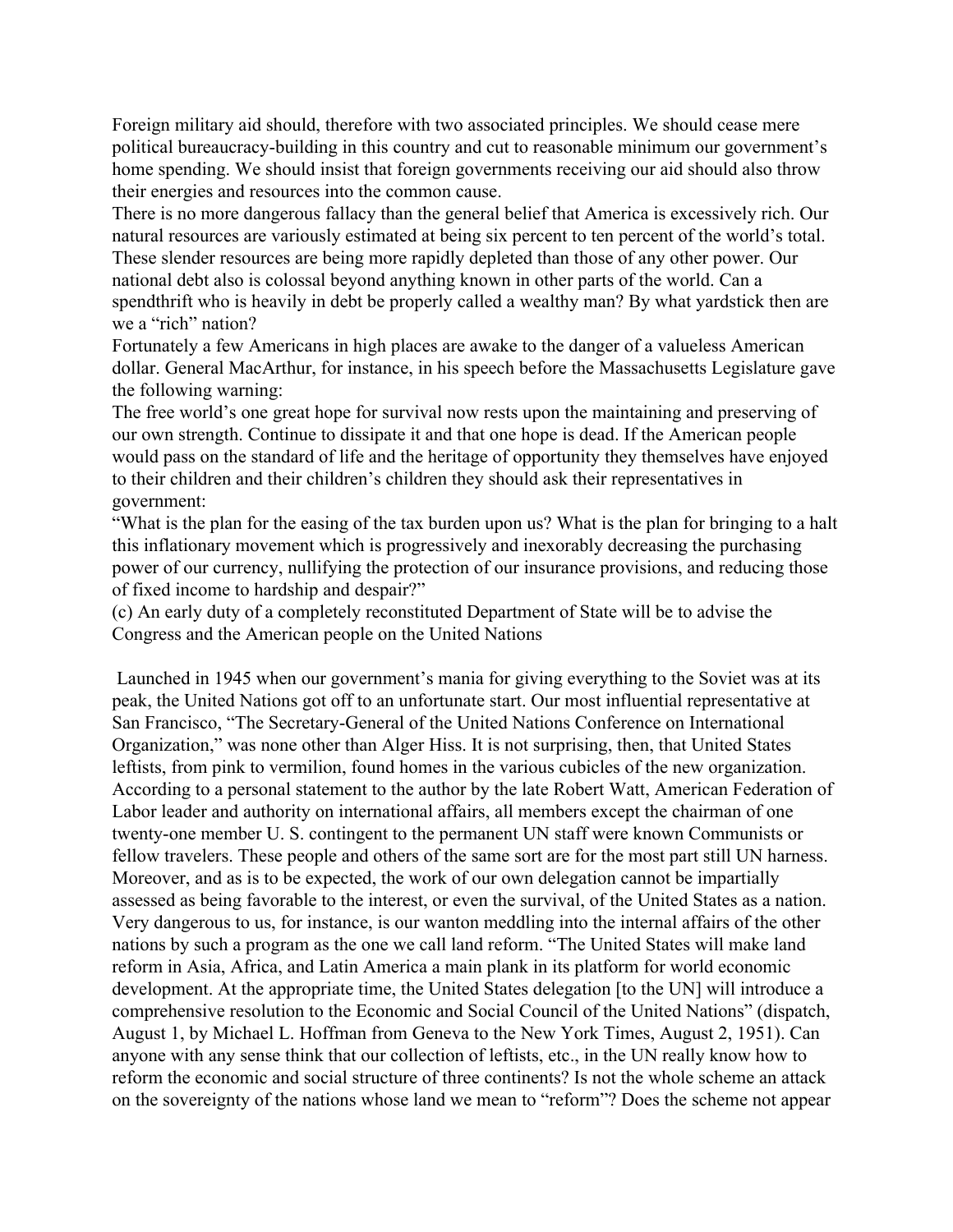to have been concocted mainly if not solely to establish a precedent which will allow Communists and other Marxists to "reform" land ownership in the United States? Meanwhile, certain international bodies have not delayed in making their plans for influencing the foreign and also the internal policies of the United States. For instance, at the World Jewish Conference which met in Geneva, Switzerland, on September 10, 1951, "far and away the most important matter" was said to be an opposition to "the resurgence of Germany as a leading independent power" (New York Times, September 10, 1951). The special dispatch to the New York Times continues as follows:

We are strongly and firmly opposed to the early emancipation of Germany from Allied control and to German rearmament," Dr. Maurice Perlzweig of New York, who represents Western Hemisphere Jewish communities, said today.

Leaders expect to formulate and send to the Foreign Ministers of Western Powers the specific views of the world Jewish community on the German question.

The above quotation shows an international effort to shape foreign policy. At the same "congress," attention was also given to exerting influence within America: …Dr. Goldman said non-Zionists must learn to contribute to some Zionist programs with which they did not agree. "Non –Zionists should not be unhappy if some money is used for Halutziuth [pioneering] training in the United States," he told a press conference. Zionists would be unable to accept any demand that no such training be undertaken, he added.

How would outside power force its will upon the United States? The day-by-day method is to exert economic pressure and to propagandizing the people by the control of the media which shape public opinion (Chapter V, above). At least one other way, however, has actually been rehearsed. Full details are given by John Jay Daly in an article "U. N. Seizes, Rules American Cities" in the magazine, National Republic (September, 1951). As described by Mr. Daly, troops, flying the United Nations flag – a blue rectangle similar to the blue rectangle of the State of "Israel" – took over Culver City, Huntington Park, Inglewood, Hawthorne, and Compton, California. The military "specialists" took over the government in a surprise move, "throwing the mayor of the city in jail and locking up the chief of police…and the chief of the fire department…the citizens, by a proclamation posted on the front of City Hall, were warned that the area had been taken over by the armed forces of the United Nations." If inclined to the view that this United Nations operation – even though performed by U. S. troops – is without significance, the reader should recall the United States has only one-sixtieth of the voting power in the Assembly of the United Nations.

The present location of the UN headquarters not only within the United States but in our most alien-infested great city would make easy any outside interference intended to break down local sovereignty in this country – especially if large numbers of troops of native stock are overseas and if our own "specialists" contingents in the UN force should be composed of newcomers to the country. Such troops might conceivably be selected in quantity under future UN rule that its troops should speak more than one language. Such a rule, which on its face might appear reasonable, would limit American troops operating for the UN almost exclusively to those who are foreign-born or sons of foreign-born parents. This is true because few soldiers of old American stock speak any foreign languages, whereas refugees and other immigrants and their immediate descendants usually speak two – English, at least of a sort, and the language of the area from which they or their parents came.

As has been repeatedly stated on the floors of Congress, the government pamphlet, "Communists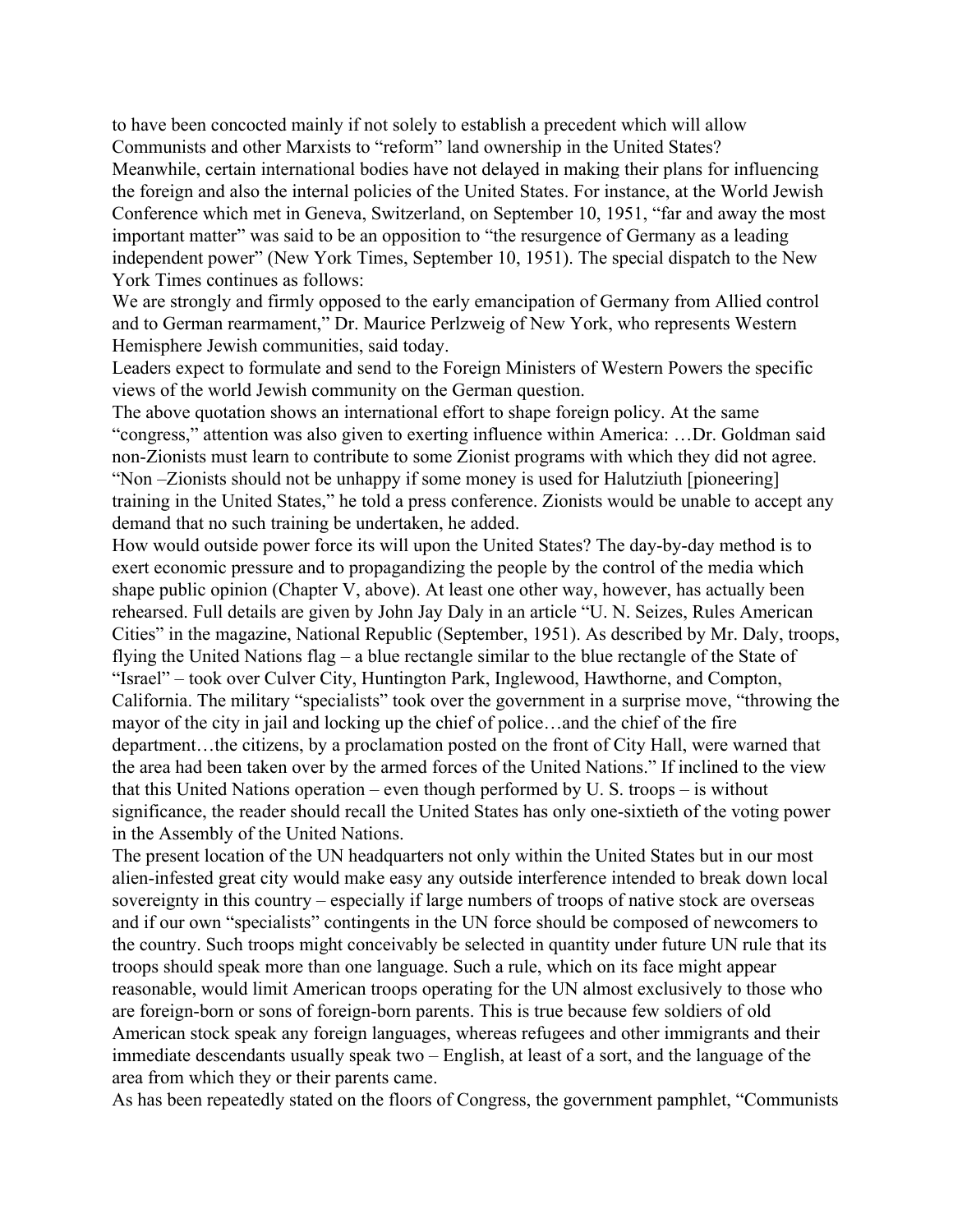Activities Among Aliens and National Groups," p.A1), the presence of the UN within the United States has the actual – not merely hypothetical –disadvantage of admitting to our borders under diplomatic immunity a continuing stream of new espionage personnel who are able to contact directly the members of their already established networks within the country.

There are other signs that the UN organization is "useless" as John T. Flynn has described in a Liberty network broadcast (November, 1951). The formulation of the North Atlantic Defense Treaty or Security Alliance in 1949 was a virtual admission that the UN was dead as an influence for preventing major aggression. American's strong-fisted forcing of unwilling nations to vote for admission of "Israel" dealt the UN a blow as effective as Russia's vetoes. Another problem to give Americans pause is dangerous wording and possibly even more dangerous interpretation of some articles in the UN Covenant. There is even a serious question of a complete destruction of our sovereignty over our own land, not only by interpretations of UN articles by UN officials (see The United Nations – Action for Peace, by Marie and Louis Zocca, p. 56), but by judicial decisions of the leftist-minded courts in this country. Thus in the case of Se Fujii vs. the State of California "Justice Emmet H. Wilson decided that an existing law of a state is unenforceable because of the United Nations Charter" "These Days," by George Sokolsky, Washington Times-Herald and other papers, March 9, 1951). Lastly, and of great importance, is the consistent UN tendency to let the United States, with one vote in 60, bear not merely the principal burden of the organization but almost all of the burden. Thus in the UN-sponsored operation in Korea, America furnished "over 90% of the dead and injured" (broadcast by Ex-President Herbert Hoover, December 20, 1950) among UN troops, South Koreans being from the figures as South Korea is not a UN member And as the months passed thereafter, the ratio of American causalities continued proportionately high. By the middle of the summer of 1951 more of our men had killed and wounded in Korea than the Revolutionary War, the War of 1812, the Mexican War, and the Spanish-American War, combined! It is thus seen that the United Nations organization has failed miserably in what should be its main function – namely to prevention or stopping war.

In view of the above entries on the loss side of the ledger, what has the United Nations accomplished? A United States representative, Mr. Harding Bancroft, furnished the answer in a spring of 1951 broadcast (NBC, "The United Nations Is My Beat"). The three successes of the Security Council cited by Mr. Bancroft were achieved in Palestine, the Netherlands East Indies, and Kashmir. With what yardstick does Mr. Bancroft measure success? Details cannot be given here, but surely the aggregate of the results in the three areas cited cannot be regarded as successful by anyone sympathetic with either Western Christian Civilization or Moslem civilization.

Patriotic Americans should be warned, finally, against spurious attempts to draw parallels between the United States Constitution and United Nations regulations. The Constitution, with its first ten amendments, was designed specifically to curb the power of the Federal government and to safeguard the rights of states and individuals. On the other hand, the United Nations appears to the goal of destroying many of the sovereign rights of member nations and putting individuals in jeopardy everywhere – particularly in the United States.

In view of all these matters, the American public is entitled to advice on the UN from a new clean leadership in the Department of State. The Augean stables of the UN are so foul that the removal of the filth from the present organization might be too difficult. Perhaps the best move would be to adjourn sine die. Then, like-minded nations on our side, included the Moslem bloc –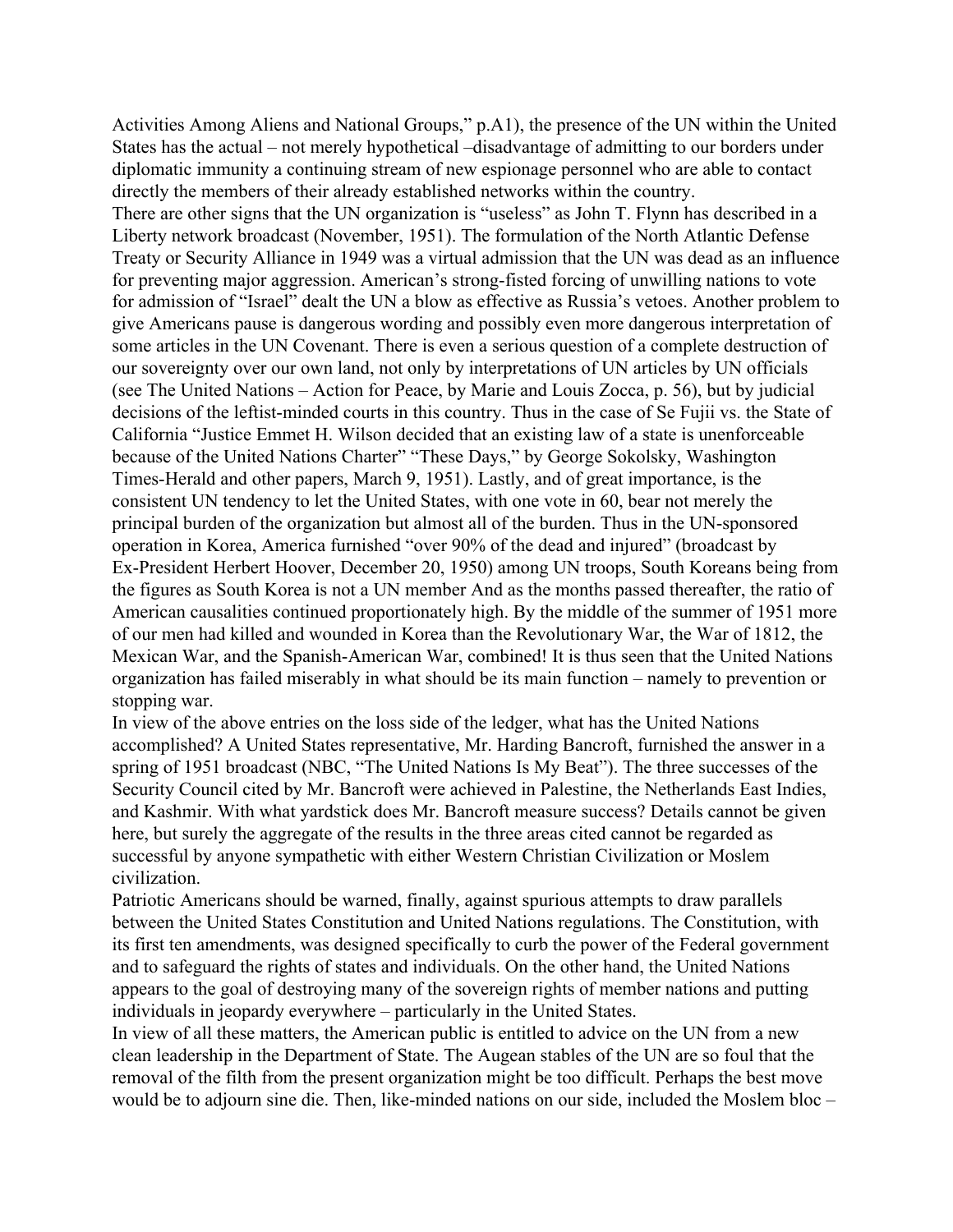which a clean state Department would surely treat honorably – might work out an agreement advantageous to the safety and sovereignty of each other. Cleared of the booby traps, barbed wire, poisonous portions, and bad companions of the present organization, the new international body might achieve work of great value on behalf of world peace. In the U. S. delegation to the new organization, we should include Americans only – and no Achesonians or Hissites from the old. In any case the Congress needs and the people deserve a full report on the United Nations from a State Department which they can trust.

(d) Lastly, but very important, the clean-out of our government will give us a powerful propaganda weapon against the masters of the Russian people. We must not forget the iron curtain over America (Chapter V) which has blacked out the truth that Russia (Chapter II) was founded by the Russ, who were men of the West, men from Scandinavia, whence sprang the whole Nordic race, including the great majority of all Western Europeans. Even in Spain and northern Italy the people are largely descended from Gothic ancestors who first passed from Sweden to the Baltic Islands of Gotland (or Gothland, hence their name) and then onward to their conquest and settlement of Southern and Western lands. Consequently, we should never speak in a derogatory manner of Russia or Russians. "Each time we attack 'Russia or Russians' when we mean the Bolshevik hierarchy, or speak contemptuously of 'Asiatic hordes,' or identify world communism as a 'Slav menace,' we are providing grist for the Kremlin mills. Our press and pronouncements are fine-combed in Moscow for quotations" (from "Acheson's Gift to Stalin," The Freeman, August 27,1951). Should we or should we not send special messages to the Esthonians, Latvians, and Lithuanians to whose independence President Franklin Roosevelt – in one of his moods – committed himself? Should we or should we not direct special appeals to White Russians and to the Ukrainians? The latter people have plenty of reasons for hating the rulers of Russia; for rebellion in January, 1918, by Jews who did not want to be cut off from the Jews of Moscow and Leningrad was a principal factor in the loss of the Ukraine's old dream of independence (A History of the Ukraine, Hrushevsky, p. 539 and passim). Decisions on the nature of our propaganda to the people behind the Iron Curtain should be made by patriotic Americans familiar with the current intelligence estimates on the Soviet-held peoples, and not by persons addicted to the ideology of Communism and concerned for minority votes! We must never forget, moreover, that the Russian people are at heart Christian. They were converted even as they emerged onto the stage of civilized modern statehood, and Christianity is in their tradition – as it is ours.

We must finally not forget that leaders in Russia since 1917 are not patriotic Russians but are a hated coalition of renegade Russians with the remnant of Russia's old territorial and ideological enemy, the Judaized Khazars, who for centuries refused to be assimilated either with the Russian people or with Western Christian Civilization.

In view of the facts of history, from which this book has torn the curtain of censorship, it is reasonable to assume that the true Russian people are restive and bitter under the yoke and the goading of alien and Iscariot rule. To this almost axiomatic assumption, there is much testimony. In his book The Choice, Boris Shubb states that in Russia "There is no true loyalty to Stalin-Beria-Malenkov in any significant segment of the party, the state, the army, the police, or the people." In The Freeman (November 13, 1950) Rodney Gilbert says in an article "Plan for Counter-Action": "Finally, there is a Soviet Russian home front, where we probably have a bigger force on our side than all the Western world could muster." According to the Catholic World (January, 1941): "The Russian mind being Christian bears no resemblance to the official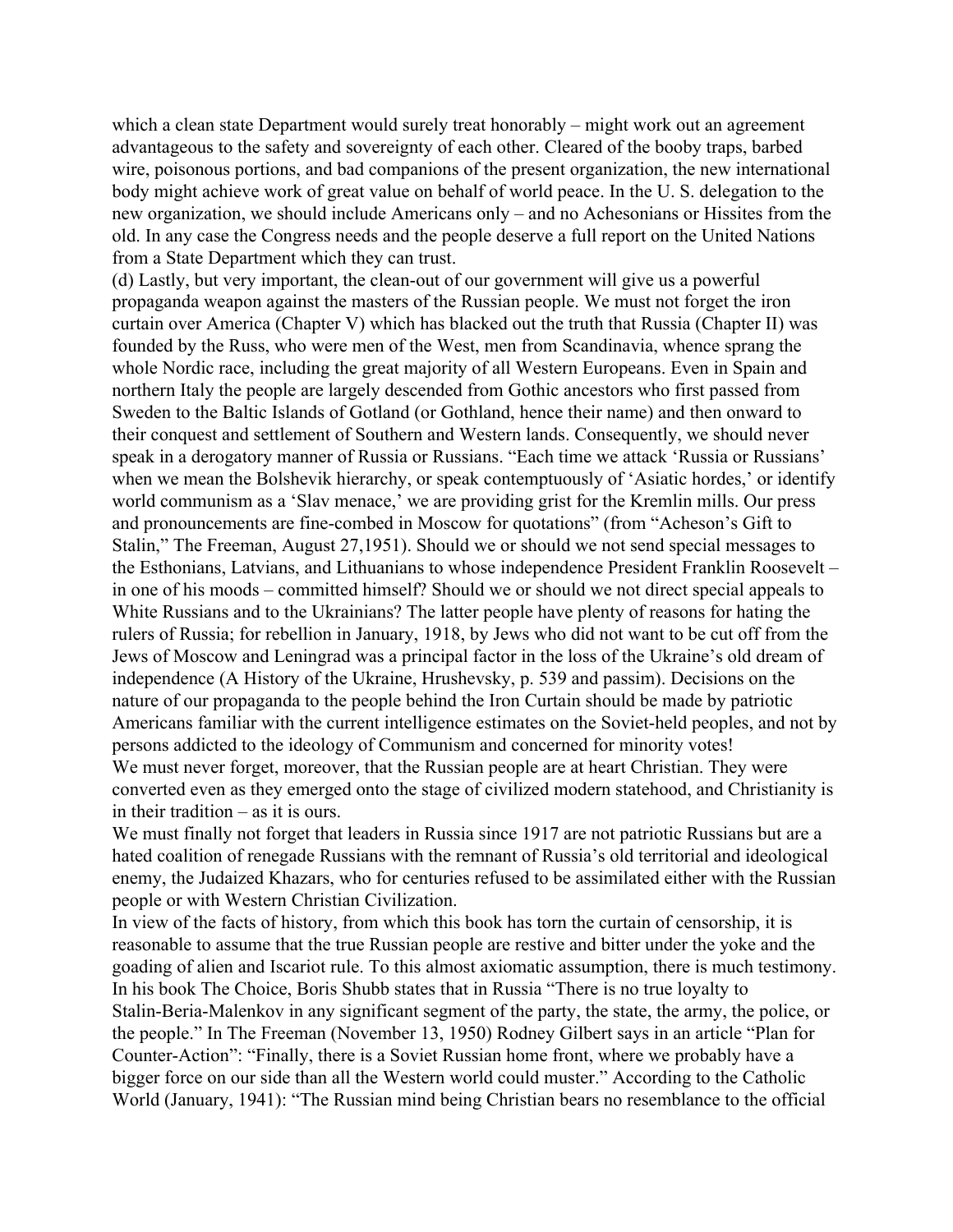mind of the Politburo." Likewise, David Lawrence (U. S. News and World Report, December 25, 1950) says: We must first designate our real enemies. Our real enemies are not the peoples of Soviet Russia or the peoples of the so-called 'Iron Curtain Countries'." In Human Events (March 28, 1951), the Readers Digest Editor Eugene Lyons quotes the current Saturday Evening Post headline "Our enemies are the Red Tyrants not their slaves" and with much documentation, as might be expected from one who was six years a foreign correspondent in Soviet Union, reaches the conclusion that "the overwhelming majority of the Soviet peoples hate their rulers and dream of liberation from the Red yolk." So, finally, General Fellers testifies thus in his pamphlet "Thought War Against the Kremlin" (Henry Regnery Company, Chicago, 25 cents): "Russia, like the small nations under its heel, is in effect an occupied country." General Fellers recommended that our leaders should not "blame the Russian people for the peace-wrecking tactics of the Kremlin Clique," but should make it clear that we "share the aspirations of the Russians for freedom." The general scoffs at the idea that such propaganda is ineffective: "From wartime results we know that effective broadcasts, though heard only by thousands, percolate to the millions. Countries denied freedom of the press and speech tend to become huge whispering galleries; suppressed facts and ideas often carry farther than the official propaganda." What an opportunity for all of our propaganda agencies, including the "Voice of America"! And yet there is testimony to the fact that our State Department has steadily refused suggestions that its broadcasts direct propaganda not against the Russian people but against their enslaving leaders. The "Voice," which is not heard in this country - at least not by the general public – is said to be in large part an unconvincing if not repelling air mosaic of American frivolities presented an introduction to American "culture" – all to no purpose, except perhaps to preëmpt from service to this country a great potential propaganda weapon. The "Voice" appears also to have scant regard for the truth. For instance, a CTPS dispatch from Tokyo on April 13 (Washington Times-Herald, April 14, 1951) reported as follows:

A distorted version of the world reaction to Gen. MacArthur's removal is being broadcast by the Voice of America, controlled by the State department, a comparison with independent reports showed today.

"Voice" listeners here got an impression of virtually unanimous approval of President Truman's action.

Sometimes the "Voice" is said actually to state the enslaved Russian people that the United States has no interest in changing "the government or social structure of the Soviet Union." For carefully documented details, see the feature article, "Voice of America Makes Anti-Red Russians Distrust

 U. S.; Serves Soviet Interests" in the Williams Intelligence Summary for June 1951 (P. O. Box 868 Santa Ana, California, 25¢ per copy,\$3.00 per year) [Editors note, The Communists within our government worked hard for the continuance of Communism and demonizing of the American principles. You can also see from these prices America's dollar in the 1950's was strong and still bought a lot for a little.] Finally, it should be noted that in the summer of 1951, there was a secret testimony to the Senate Committees indicating "that Communist sympathizers have infiltrated the State Department's Voice of America Programs" (AP dispatch in Richmond Times-Dispatch, July 10, 1951).

This apparently worse than useless "Voice of America" could, under a cleaned-up State Department, become quickly useful and powerful. We could use it to tell the Russian people that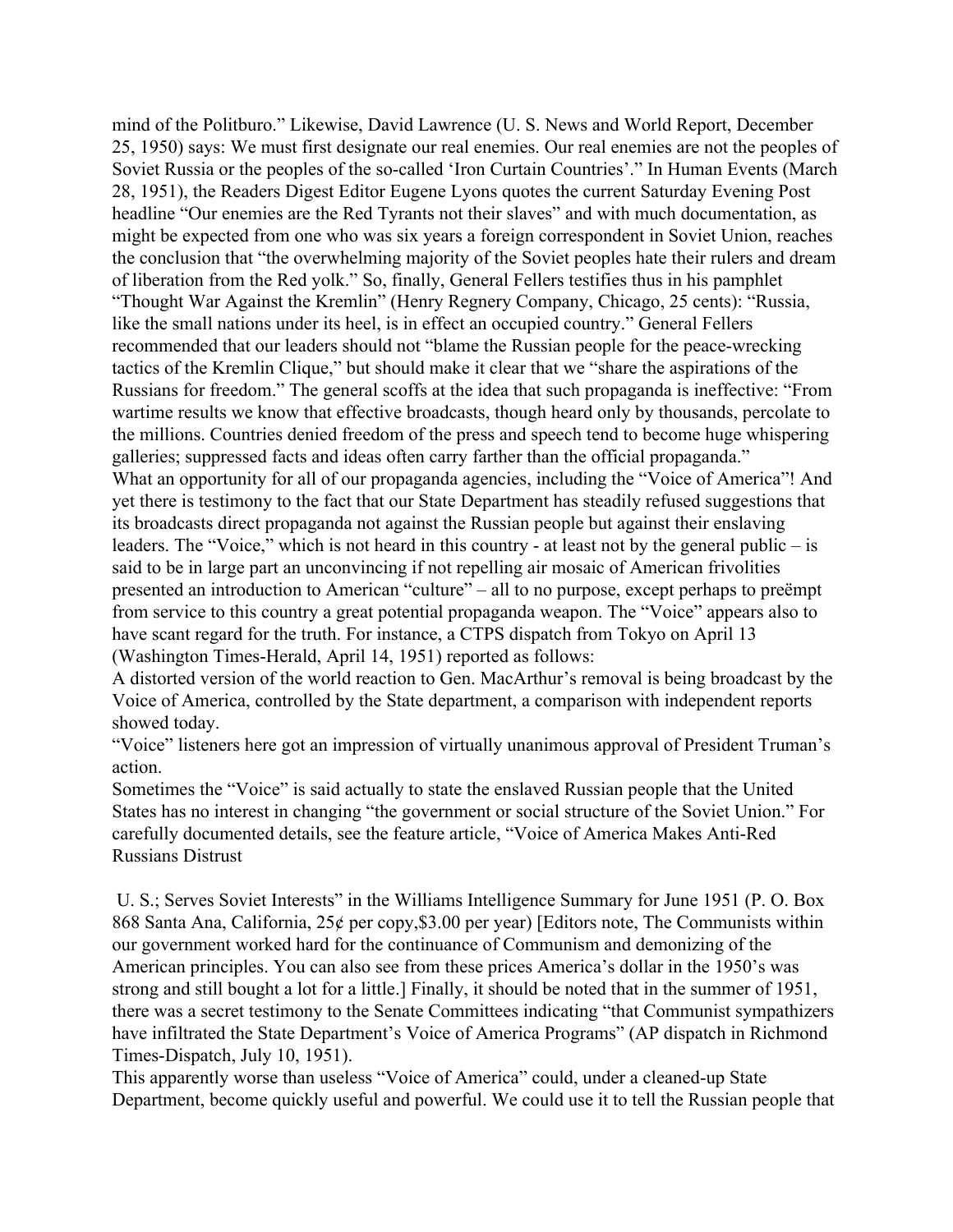we know they were for centuries in the fold of Christian civilization and that we look forward to welcoming them back. We could say to the Russian people that we have nothing against them and have under our laws removed from our government leaders who for self-perpetuation in office or for other causes wanted a big foreign war. We could then invite Russian hearers or the broadcast to give thought to a similar step in their country. Such broadcasting, if it did not actually bring about an overthrow of the present rulers, would almost certainly give them enough concern to prevent their starting war. Such broadcasts also would pave the way to assistance from inside Russia in the tragic event that war should come. Broadcasts of the new type should begin quickly, for the Soviet leaders have a thought censorship, even as we have, and our task will be increasingly difficult an each month sees the death of older people who will know the truth of our broadcasts from personal pre-1917 experience.

(e) The patriotic people of America should not lose hope. They should proceed with boldness, and joy in the outcome, for Right is on our side. Moreover, they are a great majority, and such a majority can make its will prevail any time it ceases to lick the boots of its captors. One point of encouragement lies in the fact that things are not quite as bad as they were. Most patriotic people feel that their country is in the lowest depths in the early fifties. Conditions were even worse, however, in 1944, and seems worse now only because the pro-American element in the country is prevailing to the extent, at least, of turning on a little light in dark places. Unquestionably, 1944 was the most dangerous years for America. Our President and civil and military coterie about him were busily tossing our victory to the Soviet Union. In November the dying President was elected by a frank and open coalition of Democratic and Communist parties. The pilgrimage of homage and surrender to Stalin at Yalta (February, 1950) was being prepared. The darkest day was the black thirtieth of December when the Communists were paid off by the termination of regulations which kept them out of the Military Intelligence Service. The United States seemed dying of the world epidemic of Red Fever.

But on January 3, 1945, our country rallied. The new Congress had barely assembled when Mr. Sabath of Illinois moved that the rules of the expiring Seventy-Eighth Congress be rules of the Seventy-Ninth Congress. Thereupon, Congressman John Elliot Rankin, Democrat, of Mississippi, sprang to his feet, and moved as an amendment that the expiring temporary Committee on Un-American Activities be made a permanent Committee of the House of Representatives. Mr. Rankin explained the function of the proposed permanent committee as follows:

The Committee on Un-American Activities, as a whole or by subcommittee, is authorized to make from time to time investigations of (1) the extent, character, and objects of un-American propaganda activities in the United States, (2) the diffusion within the United States of subversive and un-American propaganda that is instigated from foreign countries or of domestic origin and attacks the principle of government as guaranteed by our Constitution, and (3) and all other questions in relation thereto that would aid Congress in any necessary remedial legislation. In support of his amendment to the Rule of the House, Mr. Rankin said: The Dies committee, of the Committee on un-American Activities, was created in 1938. It has done a marvelous work in the face of all the criticism that has been hurled at its chairman and its members. I submit that during these trying times the Committee on un-American Activities has performed a duty second to none ever performed by any committee of this House.

Today, when our boys are fighting to preserve American institutions, I submit it is no time to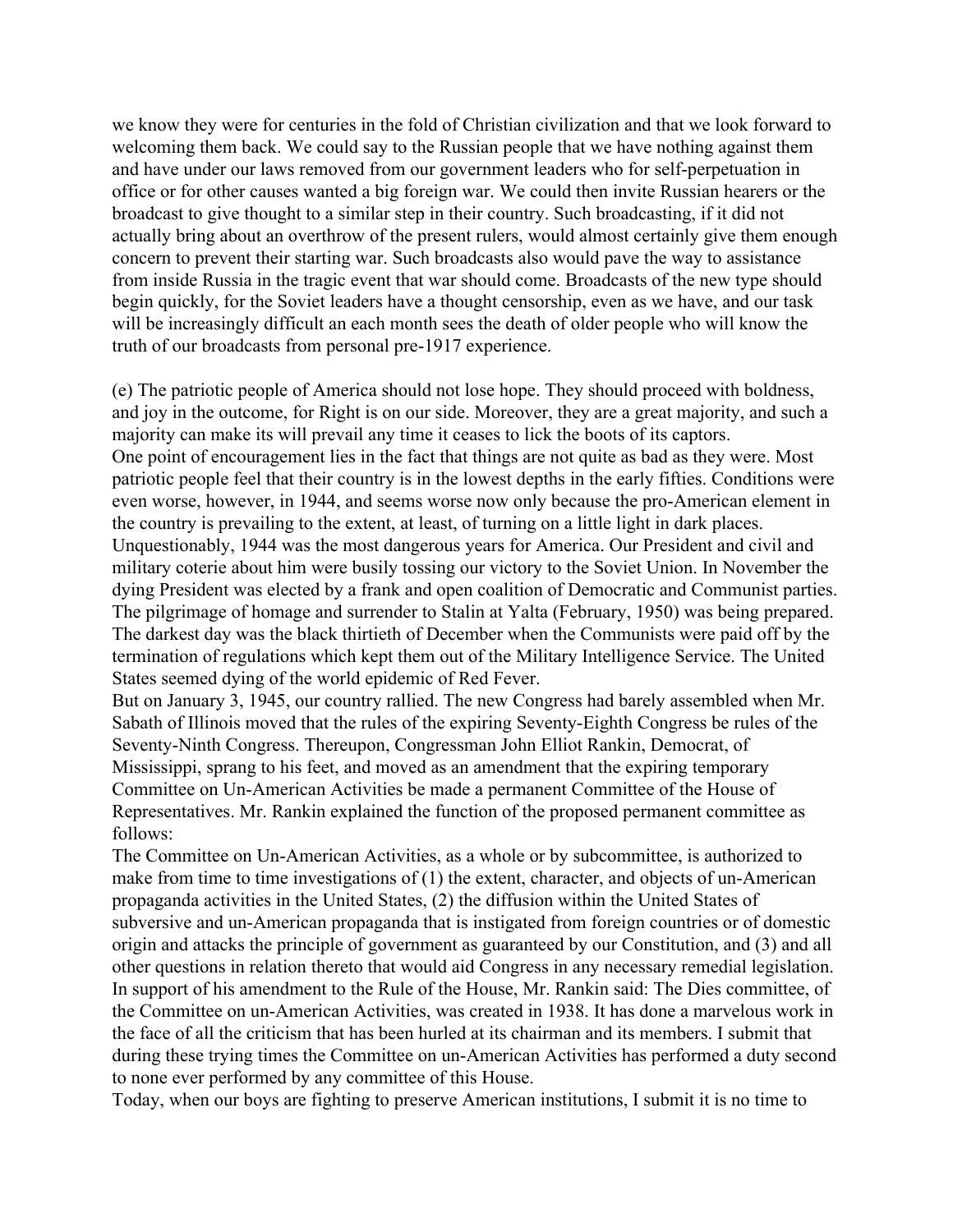destroy the records of that committee, it is no time to relax our vigilance. We should carry on in the regular way and keep this committee intact, and above all things, save those records. Congressman Karl Mundt, Republican, of South Dakota, rose to voice his approval of the Rankin amendment. There was maneuvering against the proposal by Congressman Marcantonio of New York, Congressman Sabath of Illinois, and other congressmen of similar views, but Mr. Rankin, a skillful parliamentarian, forced the vote. By 208 to 186, with 40 not voting, the Rankin amendment was adopted and the Committee on Un-American Activities became a permanent Committee of the House of Representatives (all details and quotations are from Congressional Record, House, January 3, 1945, pages 10-15 –pages which deserve framing in photostat, if the original is not available, for display in every school building and veterans' clubroom in America).

The American Communists and fellow-travelers were stunned. Apart from violence, however, there was nothing they could do. Moves made as "feelers" showed them they could nowhere with their hoped-for uprising in South America, almost all of whose people were patriotic Americans. Also, except for two widely separated and quickly dwindling incidents, they got nowhere with their plans for a revolt in the army, Despite its success at Yalta, and despite its continued influence with the American Administration, the Soviet moved more cautiously. The Rankin amendment gave the United States of America a chance to survive as a nation under its Constitution. Is it then to be wondered at that Mr. Rankin has been subject to bitter reprisals ever since by the Communists and fellow-travelers and their dupes?

Though the Rankin amendment gave American its chance to live, the recovery has been slow and there have been many relapses. This book The Iron Curtain Over America, has diagnosed our condition in the mid-century and has suggested remedies, the first of which must be cleaning-out of the subversives in the executive departments and agencies in Washington. The degree of infestation by the Communists, and those indifferent to or friendly to Communism, in our bureaucracy in Washington is staggering beyond belief. Details are increasingly available to those who study the publications of the congressional committees concerned with the problem. "Communist Propaganda Activities in the United States," a report published early in 1952 by the Committee on the Judiciary, United States Senate, deals principally with Communist propaganda carried on with the help of the Department of State and the Department of Justice of the United States! The report (pp. v-ix) climaxes a stinging rebuke of the State Department's pro-Communist maneuvers with this statement: The policy of the Department of State is in effect an administrative nullification of established law.

One result of the "nullification" of existing law was the dissemination in the United States in 1950 of more than 1,000,000 Communist books, magazines, and other printed documents, 2,275 Soviet films, and 25,080 phonograph records (pp. 24-25). By a special Department of Justice ruling these were dispatched individually "to state institutions, universities or colleges, or to professors or other individuals," with no statement required on or with any of the parcels that they were sent out for propaganda purposes or had emanated from the Soviet Union or other Communist government! Is this what the American people want? It is what they have been getting in Washington.

Following a removal of top leaders and their personal henchmen, there will be no reason for despair even for the departments of State and Defense. In the Department of State there are many whose records suggest treason, there are also many workers of low and medium rank whose tenacious patriotism has in a number of instances prevented a sell-out of our country. These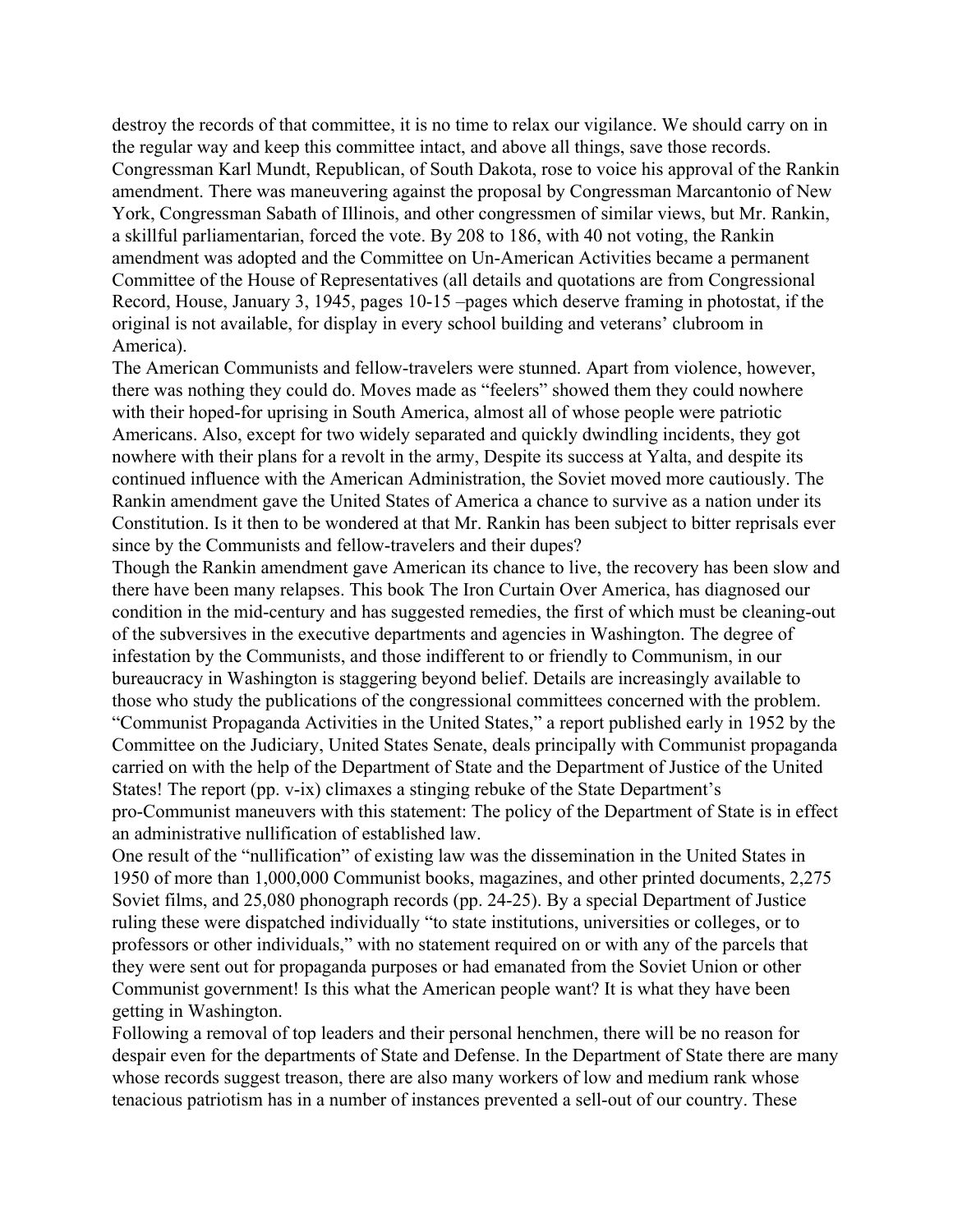people will rally to new leadership. The same is true in the Department of Defense. Except for a mere handful, committed to wrong doing to cover their old sins of omission or commission, our generals and admirals, like all other ranks, have the good of their country at heart. Disciplined by tradition to subordinate themselves to civilian authority, our General Staff officers pursue a hated policy from which there is for them no escape, for on one hand they do not wish to denounce the administration and on the other they see no good end for America in the strategically unsound moves they are ordered to make. Below the appointed ranks, the civilian personnel, both men and women, of such strategic agencies as Military Intelligence are with few exceptions devoted and loyal and competent Americans. With our top state and defense leadership changed, our policy shaped by patriots, our working level Department of Defense staff will be able to furnish a strategically sound program for the defense of this country, which must stand not only for us and our children but as the fortress of Western Christian civilization. Meanwhile, patriotic state Department personnel face a ghastly dilemma. If they remain, they are likely to be thought of as endorsing the wrong policies of their superiors. If they resign, they are likely to see their positions filled by persons of subversive leanings. Fortunately for America, most of them have decided to stick to their posts and will be there to help their new patriotic superiors, after a clean-up has been effected.

A clean-up I our government will give a new life not only to patriotic Washington officials, civilian and military, but to our higher military and naval officers everywhere. Their new spirit will bring confidence to all ranks and to the American people. Once again, military service will be a privilege and an honor instead of, as at present to most people, a sentence to a period of slavery and possible death for a policy that has never been stated and cannot be stated, for it is at best vote-garnering, bureaucracy-building, control-establishing program of expediency. A clean-out of our leftist-infected government will also have the great virtue of freeing our people from the haunting nightmare of fear. Fear will vanish with the Communists, the fellow-travelers, and the caterers to their votes. For America is essentially strong. In the words of General MacArthur in Austin:

This great nation of ours was never more powerful… it never had less reason for fear. It was never more able to meet exacting tests of leadership in peace or in war, spiritually, physically, or materially. As it is yet unconquered, so it is unconquerable.

The great general's words are true, provided we do not destroy ourselves.

Therefore, with their country's survival at heart, let all true Americans – fearing no political factions and no alien minority or ideology – work along the lines suggested in this book to the great end that all men with Tehran, Yalta, and Potsdam connections and all others of doubtful loyalty to our country and to our type of civilization be removed under law from policy-making and all other sensitive positions in our government. In that way only can a start be made toward throwing back the present tightly drawn iron curtain of censorship. In that way only can we avoid the continuing interment of our native boys beneath far-off white crosses, whether by inane blunderings or sinister concealed purposes. In that way only can we save America.

#### **ACKNOWLEDGMENTS**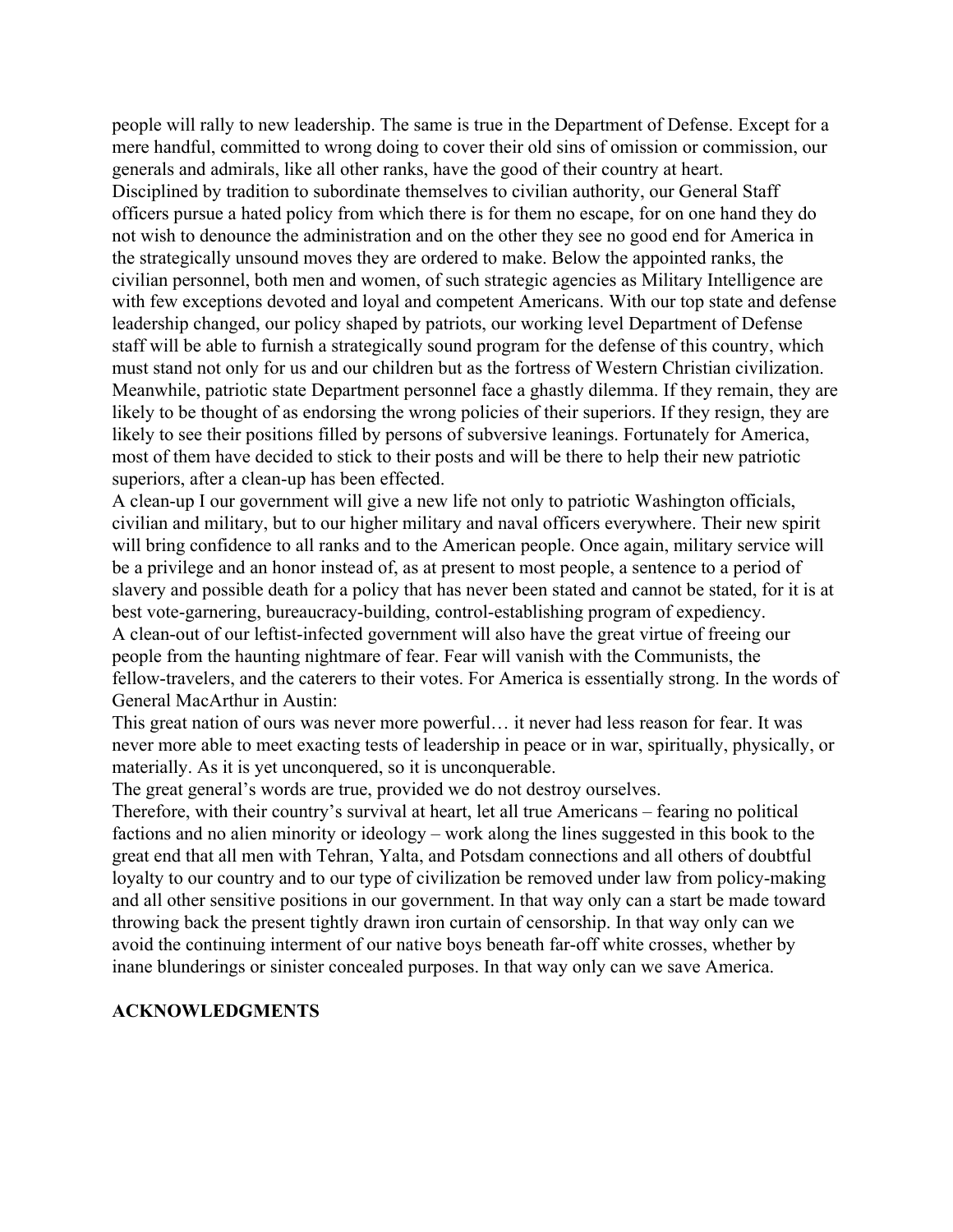Since The Iron Curtain Over America developed out of many years of study, travel, and intelligence service, followed by a more recent period of intensive research and consultation with experts, the author is indebted in one way or another to hundreds of people.

 First of all, there is a lasting obligation to his former teachers -- particularly his tutors, instructors, and university professors of languages. The more exacting, and therefore the most gratefully remembered, are Sallie Jones, Leonidas R. Dingus, Oliver Holben, James S. McLemore, Thomas Fitz-Hugh, Richard Henry Wilson, C. Alphonso Smith, William Witherle Lawrence, George Philip Krapp, C. Pujadas, Joseph Delcourt, and Mauricae Grammont. Some of these teachers required a knowledge of the history, the resources, the culture, and the ideals of the peoples whose language they were imparting. Their memories are green.

 In the second place, the author is deeply obligated to M. Albert Kahn and to the six trustees of the American Albert Kahn Foundation -- Edward Dean Adams, Nicholas Murray Butler, Charles D. Walcott, Abbott Lawrence Lowell, Henry Fairfield Osborn, and Henry Smith Pritchett -- who chose him as their representative abroad for 1926-27. Without the accolade of these men, and the help of their distinguished Secretary, Dr. Frank D. Fackenthal, The author might not have found the way, a quarter of century later, to The Iron Curtain Over America.

 In the third instance, the author owes, of course, a very great debt to the many men and women who were his fellow workers in the extensive field of strategic intelligence, intelligence, and to those persons who came to his office for interview from all parts of the world. This obligation is not, however, for specific details, but for a general background of knowledge which became a guide to subsequent study.

 To friends and helpers in several other categories, the author expresses here his deep obligation. A score or more of senators and congressmen gave him information, furthered his research, sent him needed government documents or photostats when originals were not available, introduced him to valuable contacts and otherwise rendered very important assistance, Certain friends who are university professors, eminent lawyers, and political analysts, have read and criticized constructively all or a part of the manuscript. The staffs of a number of libraries have helped, but the author has leant most heavily upon the Library of Congress, the Library of the University of Virginia, and above all the Library of Southern Methodist University, where assistance was always willing, speedy, and competent.

 Finally, four secretaries have been most patient and accurate in copying and recopying thousands of pages bristling with proper names, titles of books and articles, quotations, and dates

 For a special reason, however, the author will call the name of no one who has helped him since 1927. "Smears" and reprisals upon eminent persons become well known, but for one such notable victim, a thousand others in the government, in universities, and even private citizenship, suffer indignities from arrogant minority wielders of power of censorship and from their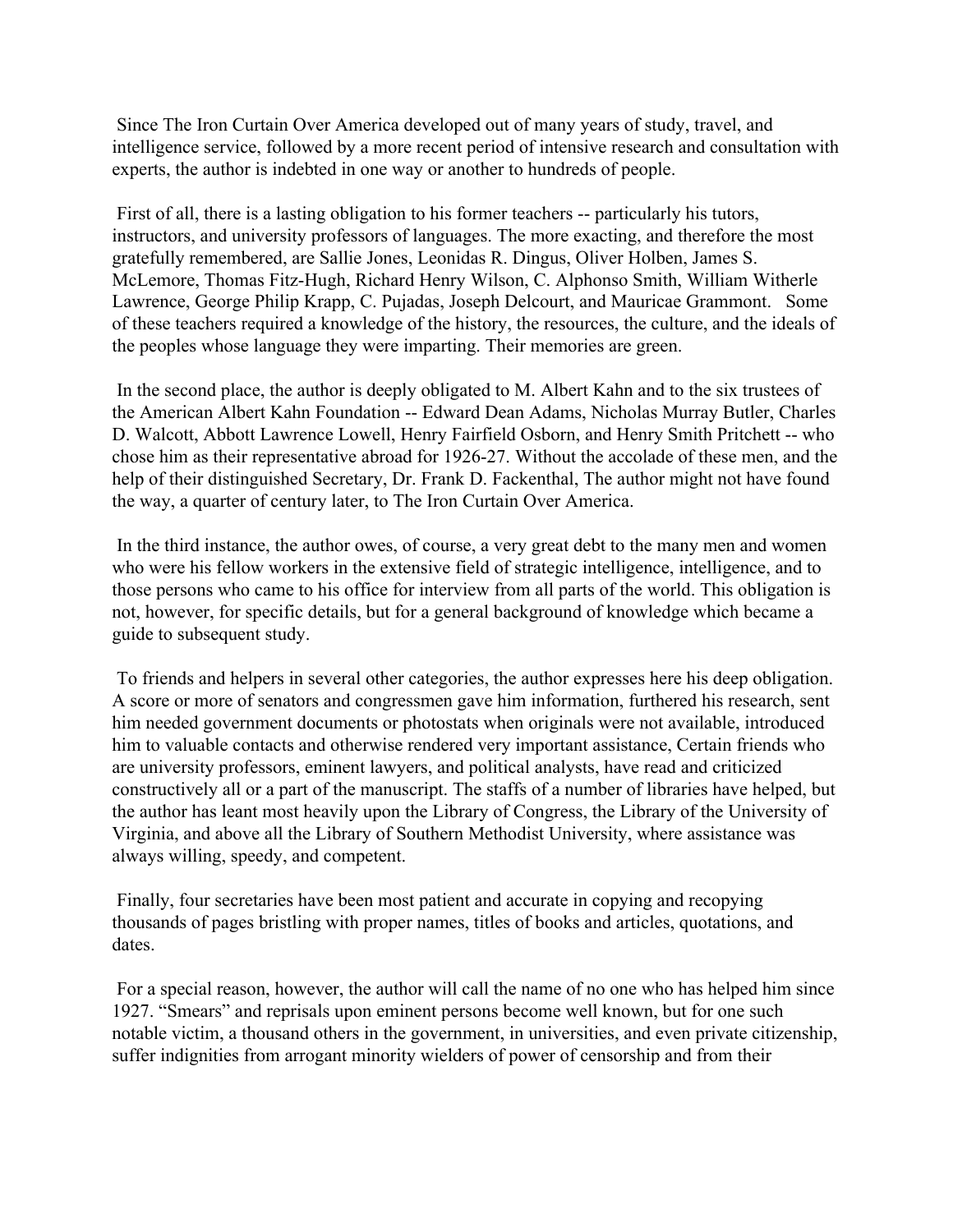hirelings and dupes. Reluctantly, then no personal thanks are here expressed. The author's friends know well his appreciation of their help, and will understand.

 To all the works cited and to all the authorities quoted in The Iron Curtain Over America, the author owes a debt which he gratefully acknowledges. For the use of copyrighted excerpts over a few lines in length, he has received the specific permission of the authors and publishers, and takes pleasure in extending thanks to the following: The American Legion Magazine and National Commander (1950-1951) Earle Cocke, Jr.; Professor Harry Elmer Barnes; Mr. Bruce Barton and King Features Syndicate; The Christophers; the Clover Business Letter; Duell, Sloan, and Pearce, Inc.; The Freeman; The Embassy of Lebanon; Human Events; The New York Times; The Tablet; The Universal Jewish Encyclopedia Company, Inc.; The Washington Daily News; and the Washington Times-Herald. Further details including the titles and names of the authors are given on the appropriate pages, in order that those interested may know how to locate the cited work, whether for purchase or perusal in a library.

 Two newspapers and two magazines deserve especial thanks. Because of a full coverage of news and the verbatim reprinting of official documents, the current issues and the thoroughly indexed bound or on microfilmed back numbers of the New York Times were essential in the preparation of The Iron Curtain Over America. The Washington Times-Herald was obligatory reading, too, because of its coverage of the Washington scene, as well as the international scene, with fearless uncensored reporting.

 After careful checking for accuracy and viewpoint, both the American Legion Magazine and Foreign Service, the magazine of the Veterans of Foreign Wars, have published feature articles by the author in the general field of the United States-Soviet relations. Dedicated as it is to those veterans who gave their lives. The Iron Curtain Over America may be considered as a token of gratitude to our two great organizations of veterans for personal introductions to their five million patriotic readers.

 To one and all, then -- to publishers, to periodical, and to people who have helped - to the dead as well as to the living - to the few who have been named and to the many who must remain anonymous - and finally to his readers, most of whom he will never know except in the spiritual kinship of a great shared mission of spreading the Truth, the author says thank you, from the bottom of his heart!

# **List of Americans in the Venona papers**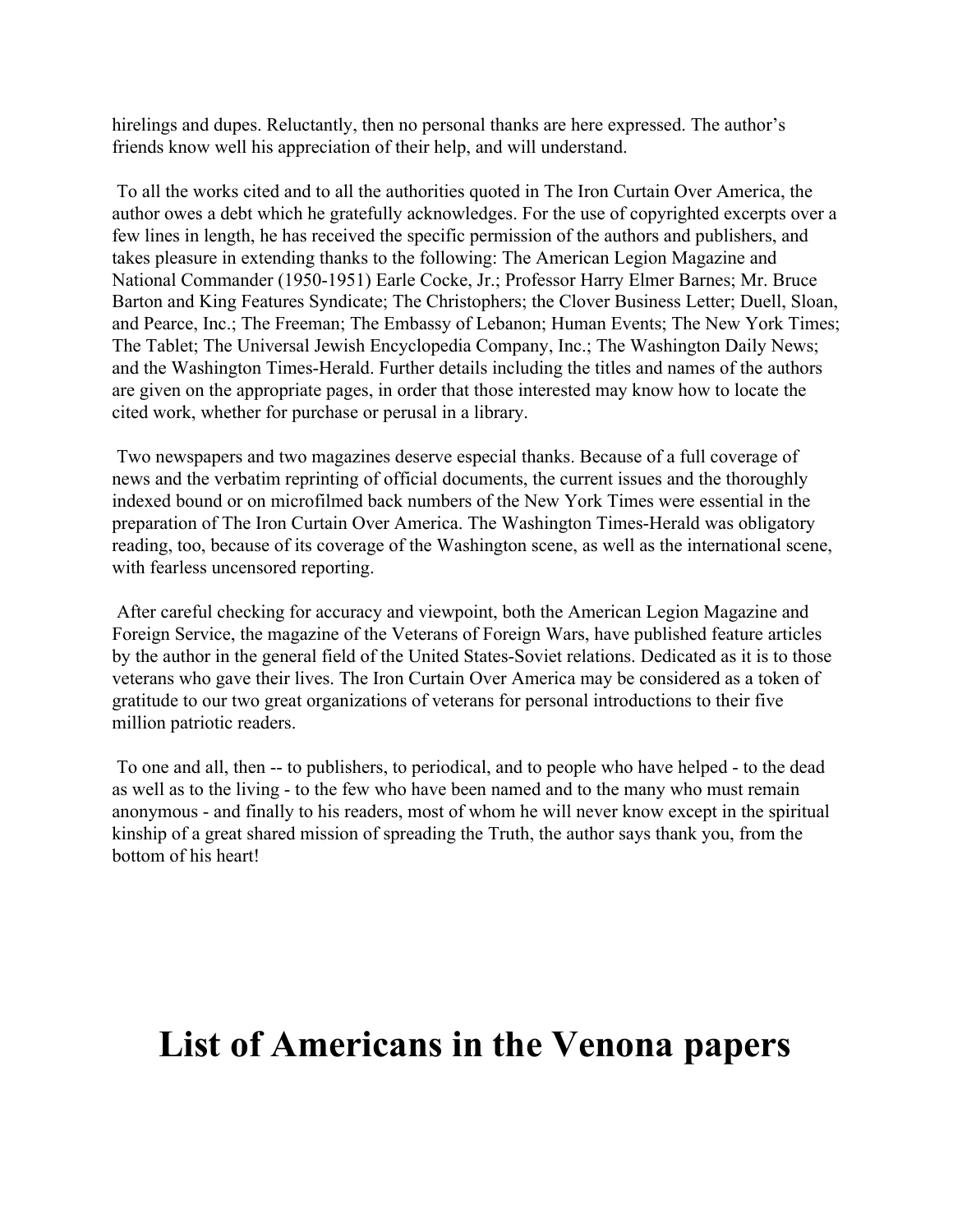### **From Wikipedia, the free encyclopedia**

Originally declassified by Senator [Daniel Patrick Moynihan,](http://en.wikipedia.org/wiki/Daniel_Patrick_Moynihan) Chairman of the [bipartisan](http://en.wikipedia.org/wiki/Bipartisan) [Commission on Government Secrecy,](http://en.wikipedia.org/wiki/Commission_on_Government_Secrecy) the [Venona project](http://en.wikipedia.org/wiki/Venona_project) and its associated documentation, contains codenames of several hundred individuals said to be involved on differing levels with the [KGB](http://en.wikipedia.org/wiki/KGB) and the [GRU.](http://en.wikipedia.org/wiki/GRU)<sup>[\[1\]](http://www.iamthewitness.com/books/John.Beaty/Iron.Curtain.Over.America.htm#_note-0)[\[2\]](http://www.iamthewitness.com/books/John.Beaty/Iron.Curtain.Over.America.htm#_note-r5)</sup> Many of the codenames have been identified by the [FBI,](http://en.wikipedia.org/wiki/FBI) [CIA,](http://en.wikipedia.org/wiki/CIA) [NSA](http://en.wikipedia.org/wiki/NSA) and other academics and historians by using a combination of circumstantial evidence, corroborating testimony from [Eastern Bloc](http://en.wikipedia.org/wiki/Eastern_Bloc) [defectors,](http://en.wikipedia.org/wiki/Defection) direct surveillance, informants and a number of other means.<sup>[\[3\]](http://www.iamthewitness.com/books/John.Beaty/Iron.Curtain.Over.America.htm#_note-1)</sup> Many academics and historians believe that most of the following individuals were either clandestine assets and/or contacts of the KGB, GRU and [Soviet](http://en.wikipedia.org/wiki/Soviet_Union) Naval GRU.<sup>[\[4\]](http://www.iamthewitness.com/books/John.Beaty/Iron.Curtain.Over.America.htm#_note-2)[\[5\]](http://www.iamthewitness.com/books/John.Beaty/Iron.Curtain.Over.America.htm#_note-3)</sup>.

The following list of individuals is extracted in part from the work of [John Earl Haynes](http://en.wikipedia.org/wiki/John_Earl_Haynes) and [Harvey Klehr](http://en.wikipedia.org/wiki/Harvey_Klehr)<sup>[\[2\]](http://www.iamthewitness.com/books/John.Beaty/Iron.Curtain.Over.America.htm#_note-r5)</sup>; as well as others listed in the references below.

To what extent any given individual named below was clandestinely involved with [Soviet](http://en.wikipedia.org/wiki/Chronology_of_Soviet_secret_police_agencies) [intelligence](http://en.wikipedia.org/wiki/Chronology_of_Soviet_secret_police_agencies) is a topic of [dispute,](http://en.wikipedia.org/wiki/Venona_project#Critical_Views) with a few scholars, most notably [Victor Navasky,](http://en.wikipedia.org/wiki/Victor_Navasky) skeptical of attempts to identify individuals from codenames found in Venona.

Twenty-four persons targeted for recruitment remain uncorroborated as to it being accomplished. These individuals are marked with an asterisk (\*).

- **[John Abt](http://en.wikipedia.org/wiki/John_Abt)** [United States Department of Agriculture;](http://en.wikipedia.org/wiki/United_States_Department_of_Agriculture) [Works Progress](http://en.wikipedia.org/wiki/Works_Progress_Administration) [Administration;](http://en.wikipedia.org/wiki/Works_Progress_Administration) [Civil Liberties Subcommittee,](http://en.wikipedia.org/wiki/Civil_Liberties_Subcommittee) Senate Committee on Education and Labor; special assistant to the United States Attorney General, [United](http://en.wikipedia.org/wiki/United_States_Department_of_Justice) [States Department of Justice](http://en.wikipedia.org/wiki/United_States_Department_of_Justice)
- **[Solomon Adler](http://en.wikipedia.org/wiki/Solomon_Adler)**, [United States Department of the Treasury,](http://en.wikipedia.org/wiki/United_States_Department_of_the_Treasury) supplied info to [Silvermaster group,](http://en.wikipedia.org/wiki/List_of_secret_agents#Silvermaster_group) went to China after communist revolution and joined government of [Mao Zedong](http://en.wikipedia.org/wiki/Mao_Zedong)
- **[Lydia Altschuler](http://en.wikipedia.org/w/index.php?title=Lydia_Altschuler&action=edit)**
- **[Thomas Babin](http://en.wikipedia.org/wiki/Thomas_Babin)**, Yugoslavia Section [Office of Strategic Services](http://en.wikipedia.org/wiki/Office_of_Strategic_Services)
- **[Marion Bachrach](http://en.wikipedia.org/wiki/Marion_Bachrach)**, (\*) congressional office manager of Congressman [John](http://en.wikipedia.org/wiki/John_Bernard) [Bernard](http://en.wikipedia.org/wiki/John_Bernard) of the [Minnesota Farmer-Labor Party](http://en.wikipedia.org/wiki/Minnesota_Farmer-Labor_Party)
- **[Rudy Baker](http://en.wikipedia.org/wiki/Rudy_Baker)**
- **[Vladimir Barash](http://en.wikipedia.org/w/index.php?title=Vladimir_Barash&action=edit)**
- **[Joel Barr](http://en.wikipedia.org/wiki/Joel_Barr)**, United States [Army Signal Corps](http://en.wikipedia.org/wiki/Army_Signal_Corps#World_War_II) Laboratories
- **[Alice Barrows](http://en.wikipedia.org/wiki/Alice_Barrows)**, United States Office of Education
- **[Theodore Bayer](http://en.wikipedia.org/wiki/Theodore_Bayer)**, President, *Russky Golos* Publishing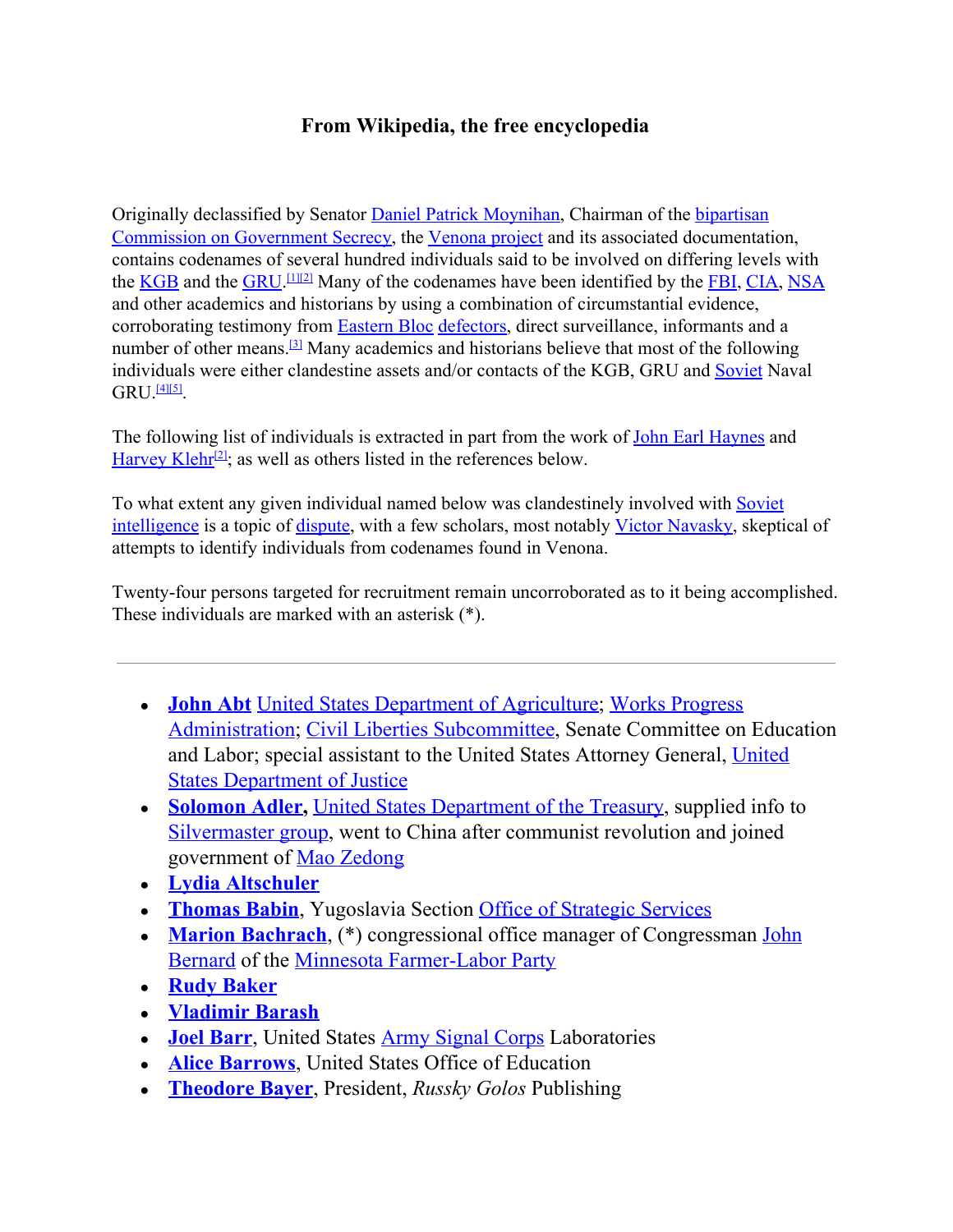- **[George Beiser](http://en.wikipedia.org/wiki/George_Beiser)**, National Research Establishment, Research and Development Board; engineer [Bell Aircraft](http://en.wikipedia.org/wiki/Bell_Aircraft)
- **[Aleksandr Belenky](http://en.wikipedia.org/wiki/Aleksandr_Belenky)**, [General Electric](http://en.wikipedia.org/wiki/General_Electric)
- **[Cedric Belfrage](http://en.wikipedia.org/wiki/Cedric_Belfrage)**, journalist; [British Security Coordination](http://en.wikipedia.org/wiki/British_Security_Coordination)
- **[Elizabeth Bentley](http://en.wikipedia.org/wiki/Elizabeth_Bentley)**, companion of **[Jacob Golos](http://en.wikipedia.org/wiki/Jacob_Golos)** of [Sound/Myrna group;](http://en.wikipedia.org/wiki/List_of_secret_agents#Sound_and_Myrna_groups) turned herself in to **FBI** in 1945 leading to unraveling of many Soviet spy rings
- **[Marion Davis Berdecio](http://en.wikipedia.org/wiki/Marion_Davis_Berdecio)**, [Office of Naval Intelligence;](http://en.wikipedia.org/wiki/Office_of_Naval_Intelligence) Office of the [Coordinator of Inter-American Affairs;](http://en.wikipedia.org/wiki/Coordinator_of_Inter-American_Affairs) [United States Department of State](http://en.wikipedia.org/wiki/United_States_Department_of_State)
- **[Josef Berger](http://en.wikipedia.org/wiki/Josef_Berger)**, (\*) [Democratic National Committee](http://en.wikipedia.org/wiki/Democratic_National_Committee)
- **[Joseph Milton Bernstein](http://en.wikipedia.org/wiki/Joseph_Milton_Bernstein)**, [Board of Economic Warfare](http://en.wikipedia.org/wiki/Board_of_Economic_Warfare)
- **[Walter Sol Bernstein](http://en.wikipedia.org/wiki/Walter_Bernstein)**, Hollywood Screenwriter, listed on the **MPAA's** [Hollywood blacklist](http://en.wikipedia.org/wiki/Hollywood_blacklist)
- **[T.A. Bisson](http://en.wikipedia.org/wiki/T.A._Bisson)**, Board of Economic Warfare
- **[Thomas Lessing Black](http://en.wikipedia.org/wiki/Thomas_Lessing_Black)**, [Bureau of Standards](http://en.wikipedia.org/wiki/National_Institute_of_Standards_and_Technology) [United States Department of](http://en.wikipedia.org/wiki/United_States_Department_of_Commerce) **[Commerce](http://en.wikipedia.org/wiki/United_States_Department_of_Commerce)**
- **[Samuel Bloomfield](http://en.wikipedia.org/wiki/Samuel_Bloomfield)**, (\*) Eastern European Division, Research and Analysis Division, Office of Strategic Services
- **[Robinson Bobrow](http://en.wikipedia.org/w/index.php?title=Robinson_Bobrow&action=edit)**
- **[Ralph Bowen](http://en.wikipedia.org/wiki/Ralph_Bowen)**, (\*) United States Department of State
- **[Abraham Brothman](http://www.time.com/time/archive/preview/0,10987,813940,00.html)**[,](http://www.time.com/time/archive/preview/0,10987,813940,00.html) chemist convicted for his role in the [Rosenberg ring](http://en.wikipedia.org/wiki/List_of_secret_agents#Rosenberg_ring)
- **[Earl Browder](http://en.wikipedia.org/wiki/Earl_Browder)**, [General Secretary](http://en.wikipedia.org/wiki/General_Secretary) of the [Communist Party of the United States](http://en.wikipedia.org/wiki/Communist_Party_of_the_United_States)
- **[Rose Browder](http://en.wikipedia.org/w/index.php?title=Rose_Browder&action=edit)**
- **[William Browder](http://en.wikipedia.org/wiki/William_Browder)**
- **[Michael Burd](http://en.wikipedia.org/wiki/Michael_Burd)**, Head of Midland Export Corporation
- **[Paul Burns](http://en.wikipedia.org/wiki/Paul_Burns)**, employee of **TASS**
- **[Norman Bursler](http://en.wikipedia.org/wiki/Norman_Bursler)**, United States Department of Justice Anti-Trust Division
- **[James Michael Callahan](http://en.wikipedia.org/wiki/James_Michael_Callahan)**
- **[Sylvia Callen](http://en.wikipedia.org/wiki/Sylvia_Callen)**
- **[Frank Coe](http://en.wikipedia.org/wiki/Frank_Coe)**, Assistant Director, Division of Monetary Research, United States Department of the Treasury; Special Assistant to the United States Ambassador in London; Assistant to the Executive Director, Board of Economic Warfare; Assistant Administrator, [Foreign Economic Administration,](http://en.wikipedia.org/wiki/Foreign_Economic_Administration) went to China and joined government of [Mao Zedong](http://en.wikipedia.org/wiki/Mao_Zedong)
- [Lona Cohen](http://en.wikipedia.org/wiki/Lona_Cohen), sentenced to 20 years; subject of Hugh Whitemore's drama for stage and TV *Pack of Lies*
- **[Morris Cohen \(Soviet spy\)](http://en.wikipedia.org/wiki/Morris_Cohen_%28Soviet_spy%2529)** sentenced to 25 years; subject of Hugh Whitemore's drama for stage and TV *Pack of Lies*
- **[Eugene Franklin Coleman](http://en.wikipedia.org/wiki/Eugene_Franklin_Coleman)**, [RCA](http://en.wikipedia.org/wiki/RCA) electrical engineer
- **[Anna Colloms](http://en.wikipedia.org/wiki/Anna_Colloms)**, New York City schoolteacher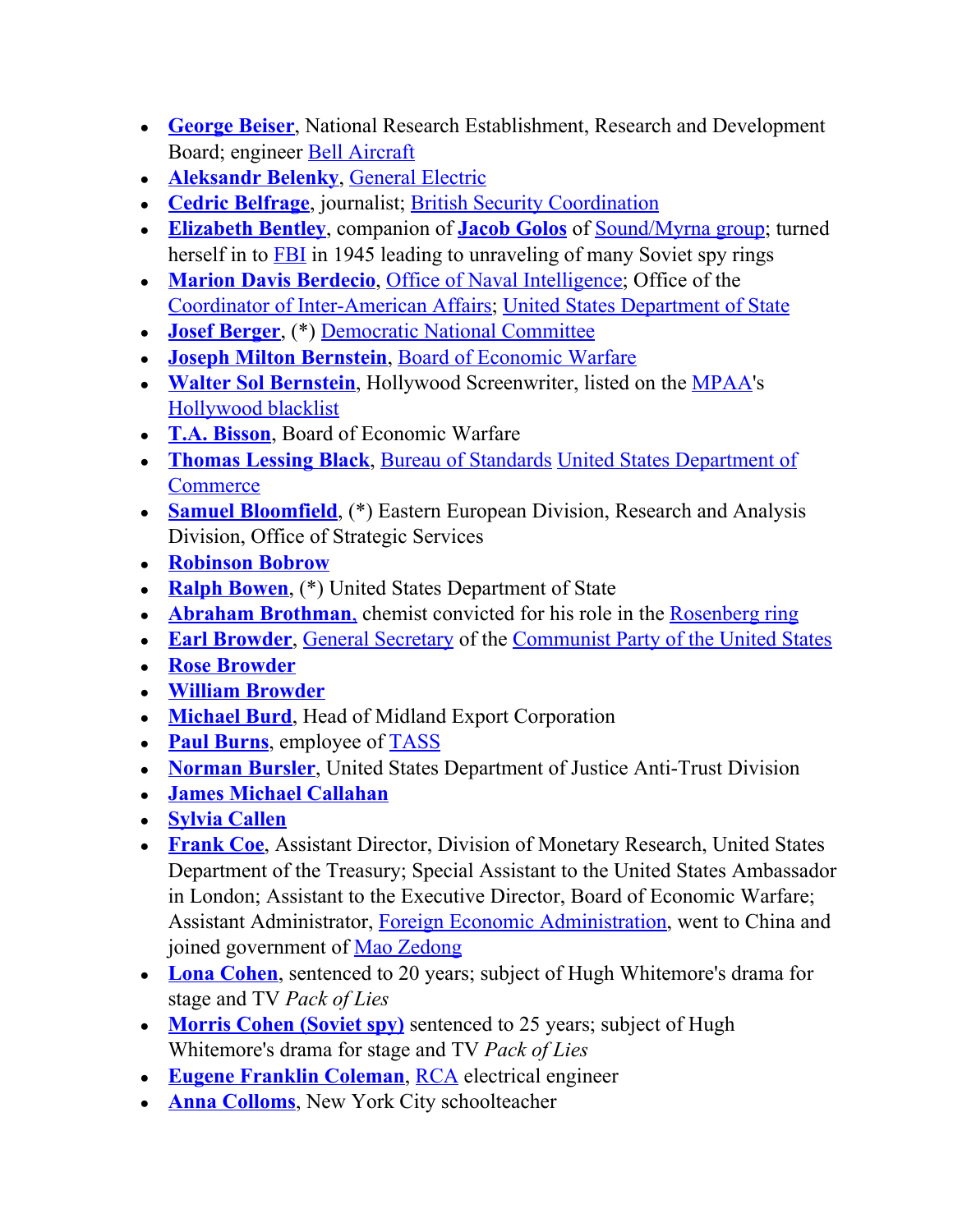- **[Judith Coplon](http://en.wikipedia.org/wiki/Judith_Coplon)**, Foreign Agents Registration section, [United States Department](http://en.wikipedia.org/wiki/United_States_Department_of_Justice) [of Justice;](http://en.wikipedia.org/wiki/United_States_Department_of_Justice) her convictions for espionage were overturned on technicalities
- **[Lauchlin Currie](http://en.wikipedia.org/wiki/Lauchlin_Currie)**, Administrative Assistant to **President Roosevelt**; Deputy Administrator of Foreign Economic Administration; Special Representative to China
- **[Byron Darling](http://en.wikipedia.org/wiki/Byron_Darling)**, [United States Rubber Company;](http://en.wikipedia.org/wiki/United_States_Rubber_Company) United States Office of Scientific Research & Development
- **[Eugene Dennis](http://en.wikipedia.org/wiki/Eugene_Dennis)**, General Secretary [Communist Party USA](http://en.wikipedia.org/wiki/Communist_Party_USA) sentenced to 5 years for advocating overthrow of U.S. government
- **[Samuel Dickstein](http://en.wikipedia.org/wiki/Samuel_Dickstein_%28congressman%2529)**, [United States Congressman](http://en.wikipedia.org/wiki/United_States_Congressman) from New York known to be paid by Soviets; [New York State Supreme Court](http://en.wikipedia.org/wiki/New_York_Supreme_Court) Justice; Vice Chair of [HUAC](http://en.wikipedia.org/wiki/HUAC) during hearings into the **Business Plot** against **FDR**
- **[Martha Dodd](http://en.wikipedia.org/wiki/Martha_Dodd)**, daughter of United States Ambassador to Germany [William](http://en.wikipedia.org/wiki/William_Dodd) [Dodd,](http://en.wikipedia.org/wiki/William_Dodd) Popular Front
- **[William Dodd Jr.](http://en.wikipedia.org/wiki/William_Dodd_%28Soviet_spy%2529)**, son of William Dodd, United States Ambassador to Germany; Democratic Congressional candidate
- **[Laurence Duggan](http://en.wikipedia.org/wiki/Laurence_Duggan)**, head of United States Department of State Division of American Republics
- **[Demetrius Dvoichenko-Markov](http://en.wikipedia.org/wiki/Demetrius_Dvoichenko-Markov)**, [U.S. Army](http://en.wikipedia.org/wiki/U.S._Army)
- **[Eufrosina Dvoichenko-Markov](http://en.wikipedia.org/wiki/Eufrosina_Dvoichenko-Markov)**
- **[Frank Dziedzik](http://en.wikipedia.org/wiki/Frank_Dziedzik)**, National Oil Products Company
- **[Nathan Einhorn](http://en.wikipedia.org/wiki/Nathan_Einhorn)**, Executive Secretary of **American Newspaper Guild**
- [Max Elitcher](http://en.wikipedia.org/wiki/Max_Elitcher), (\*) Naval Ordinance Section, [National Bureau of Standards](http://en.wikipedia.org/wiki/National_Bureau_of_Standards)
- **[Jacob Epstein](http://en.wikipedia.org/wiki/Jacob_Epstein_%28student%2529)**, [International Brigades](http://en.wikipedia.org/wiki/International_Brigades)
- **[Jack Fahy](http://en.wikipedia.org/wiki/Jack_Fahy)**, Office of the Coordinator of Inter-American Affairs; Board of Economic Warfare; [United States Department of the Interior](http://en.wikipedia.org/wiki/United_States_Department_of_the_Interior)
- **[Linn Markley Farish](http://en.wikipedia.org/wiki/Linn_Markley_Farish)**, Liaison Officer with **[Tito'](http://en.wikipedia.org/wiki/Tito)s [Yugoslav Partisan](http://en.wikipedia.org/wiki/Partisans_%28Yugoslavia%2529)** forces, Office of Strategic Services
- **[Edward Fitzgerald](http://en.wikipedia.org/wiki/Edward_Fitzgerald_%28adviser%2529)**, War Production Board
- **[Charles Flato](http://en.wikipedia.org/wiki/Charles_Flato)**, Board of Economic Warfare; Civil Liberties Subcommittee, Senate Committee on Education and Labor
- **[Isaac Folkoff](http://en.wikipedia.org/wiki/Isaac_Folkoff)**
- **[Jane Foster](http://en.wikipedia.org/wiki/Jane_Foster)**, Board of Economic Warfare; Office of Strategic Services; Netherlands Study Unit
- **[Zalmond Franklin](http://en.wikipedia.org/wiki/Zalmond_Franklin)**
- **[Isabel Gallardo](http://en.wikipedia.org/wiki/Isabel_Gallardo)**
- **[Boleslaw Gebert](http://en.wikipedia.org/wiki/Boleslaw_Gebert)**, National Officer of Polonia Society of International Workers Order
- **[Harrison George](http://en.wikipedia.org/wiki/Harrison_George)**, senior CPUSA leadership, editor of *[People's World](http://en.wikipedia.org/wiki/People%27s_World)*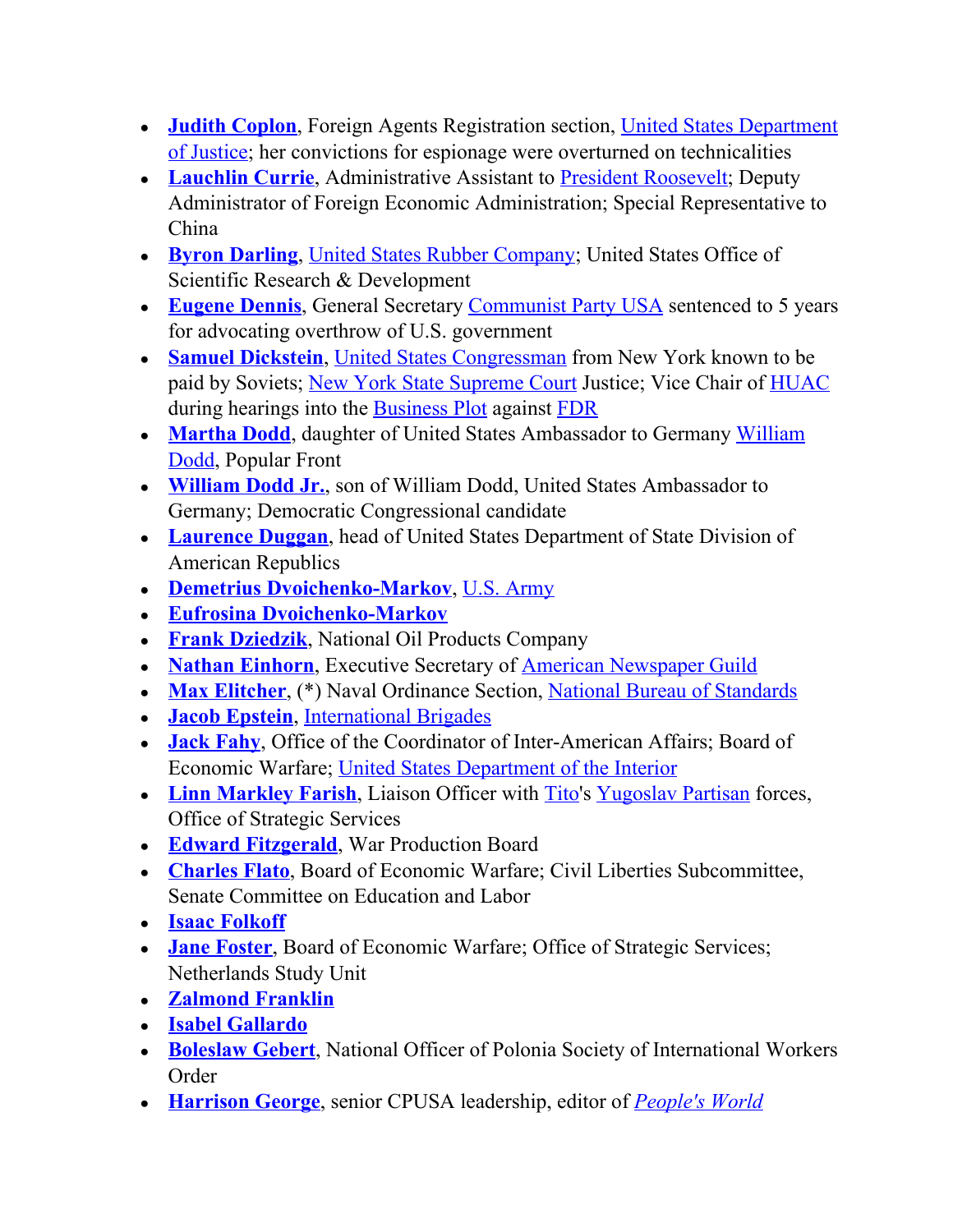- **[Rebecca Getzoff](http://en.wikipedia.org/wiki/Rebecca_Getzoff)**
- **[Harold Glasser](http://en.wikipedia.org/wiki/Harold_Glasser)**, Director, Division of Monetary Research, United States Department of the Treasury; [United Nations Relief and Rehabilitation](http://en.wikipedia.org/wiki/United_Nations_Relief_and_Rehabilitation_Administration) [Administration;](http://en.wikipedia.org/wiki/United_Nations_Relief_and_Rehabilitation_Administration) War Production Board; Advisor on North African Affairs Committee; United States Treasury Representative to the **Allied High** [Commission in Italy](http://en.wikipedia.org/wiki/Allied_Commission)
- **[Bela Gold](http://en.wikipedia.org/wiki/Bela_Gold)**, Assistant Head of Program Surveys, Bureau of Agricultural Economics, United States Department of Agriculture; Senate Subcommittee on War Mobilization; Office of Economic Programs in Foreign Economic Administration
- **[Harry Gold](http://en.wikipedia.org/wiki/Harry_Gold)**, sentenced to 30 years for his role in the **Rosenbergs** ring
- **[Sonia Steinman Gold](http://en.wikipedia.org/wiki/Sonia_Steinman_Gold)**, Division of Monetary Research United States Department of Treasury Department; [United States House of Representatives](http://en.wikipedia.org/wiki/United_States_House_of_Representatives) Select Committee on Interstate Migration; United States Bureau of Employment Security
- **[Elliot Goldberg](http://en.wikipedia.org/w/index.php?title=Elliot_Goldberg&action=edit)**, engineer for an oil equipment company in New York
- **[Jacob Golos](http://en.wikipedia.org/wiki/Jacob_Golos)**, "main pillar" of **NKVD** spy network, particularly the [Sound/Myrna group,](http://en.wikipedia.org/wiki/List_of_secret_agents#Sound_and_Myrna_groups) he died in the arms of [Elizabeth Bentley](http://en.wikipedia.org/wiki/Elizabeth_Bentley)
- **[George Gorchoff](http://en.wikipedia.org/wiki/George_Gorchoff)**
- **[Gerald Graze](http://en.wikipedia.org/wiki/Gerald_Graze)**, United States Department of State
- **[David Greenglass](http://en.wikipedia.org/wiki/David_Greenglass)**, machinist at **Los Alamos** sentenced to 15 years for his role in [Rosenberg ring;](http://en.wikipedia.org/wiki/List_of_secret_agents#Rosenberg_ring) he was the brother of executed **[Ethel Rosenberg](http://en.wikipedia.org/wiki/Ethel_Rosenberg)**
- **[Ruth Greenglass](http://en.wikipedia.org/wiki/Ruth_Greenglass)**, avoided prosecution thanks to her husband's testimony against his sister that he later admitted was perjured
- **[Joseph Gregg](http://en.wikipedia.org/wiki/Joseph_Gregg)**, Office of the Coordinator of Inter-American Affairs; United States Department of State
- **[Theodore Hall](http://en.wikipedia.org/wiki/Theodore_Hall)**, physicist at **Los Alamos** during the **Manhattan Project**, volunteered to spy for Soviets, never prosecuted
- **[Maurice Halperin](http://en.wikipedia.org/wiki/Maurice_Halperin)**, Chief of Latin American Division, Research and Analysis Section, Office of Strategic Services; United States Department of State
- **[Kitty Harris](http://en.wikipedia.org/wiki/Kitty_Harris)**, globe-trotting companion of communist party boss **[Earl Browder](http://en.wikipedia.org/wiki/Earl_Browder)**
- **[William Henwood](http://en.wikipedia.org/w/index.php?title=William_Henwood&action=edit)**, [Standard Oil of California](http://en.wikipedia.org/wiki/Standard_Oil_of_California)
- **[Clarence Hiskey](http://en.wikipedia.org/wiki/Clarence_Hiskey)**, [University of Chicago Metallurgical Laboratory,](http://en.wikipedia.org/wiki/University_of_Chicago_Metallurgical_Laboratory) [Manhattan](http://en.wikipedia.org/wiki/Manhattan_Project) [Project](http://en.wikipedia.org/wiki/Manhattan_Project)
- **[Alger Hiss](http://en.wikipedia.org/wiki/Alger_Hiss)**, Director of the Office of Special Political Affairs United States Department of State, sentenced to 5 years for perjury
- **[Donald Hiss](http://en.wikipedia.org/wiki/Donald_Hiss)**, United States Department of State; United States Department of Labor; United States Department of the Interior
- **[Harry Hopkins](http://en.wikipedia.org/wiki/Harry_Hopkins)**, advisor to President Franklin D. Roosevelt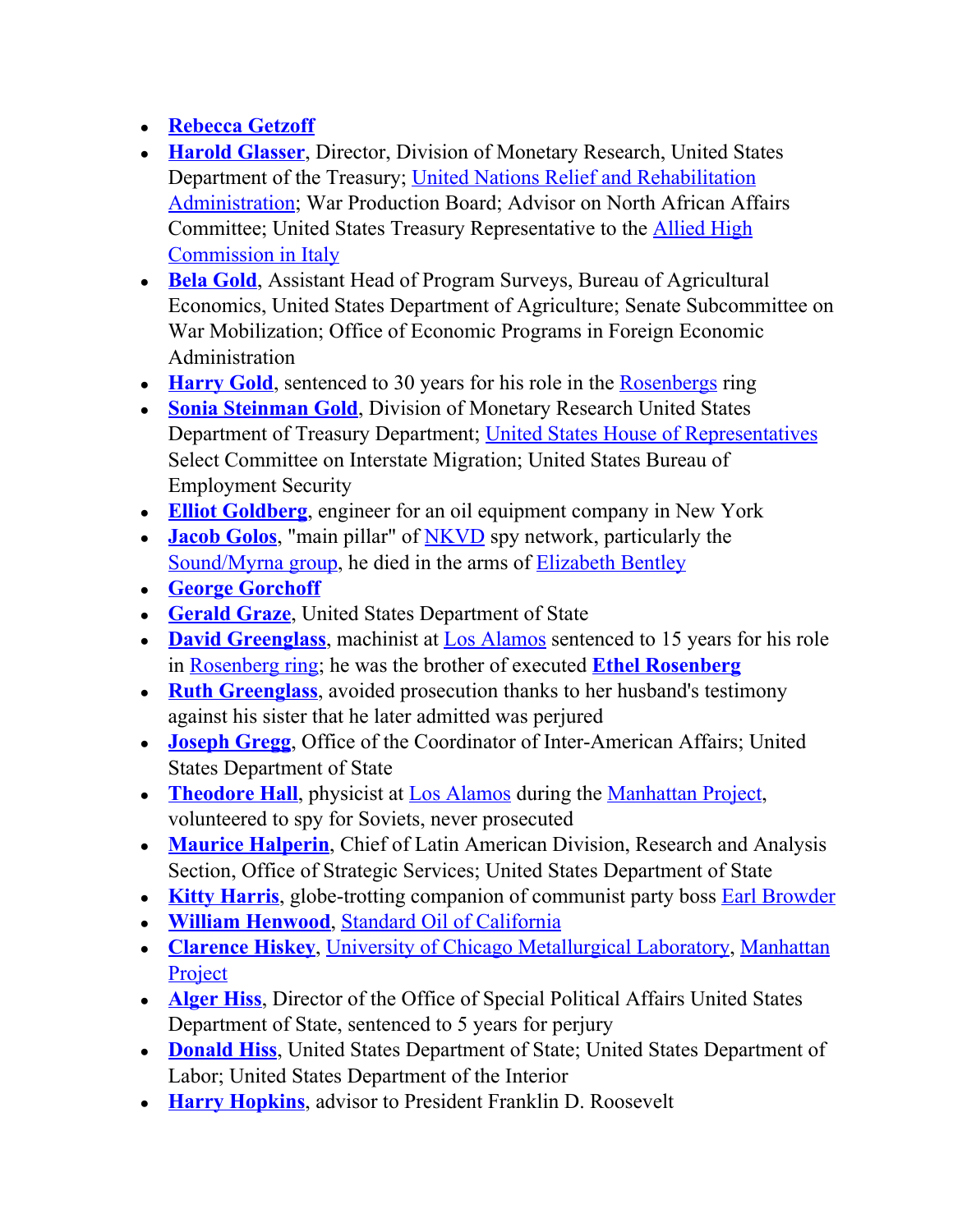- **[Louis Horvitz](http://en.wikipedia.org/wiki/Louis_Horvitz)**, [International Brigades](http://en.wikipedia.org/wiki/International_Brigades)
- **[Rosa Isaak](http://en.wikipedia.org/wiki/Rosa_Isaak)**, Executive Secretary of the American-Russian Institute
- **[Herman R. Jacobson](http://en.wikipedia.org/w/index.php?title=Herman_R._Jacobson&action=edit)**, Avery Manufacturing Company
- **[Bella Joseph](http://en.wikipedia.org/wiki/Bella_Joseph)**, motion picture division of Office of Strategic Services
- **[Emma Harriet Joseph](http://en.wikipedia.org/wiki/Emma_Harriet_Joseph)**, (\*) Office of Strategic Services
- **[Julius Joseph](http://en.wikipedia.org/wiki/Julius_Joseph)**, National Resources Planning Board; [Federal Security Agency;](http://en.wikipedia.org/wiki/Federal_Security_Agency) [Social Security Board;](http://en.wikipedia.org/wiki/Social_Security_Board) [Office for Emergency Management;](http://en.wikipedia.org/wiki/Office_for_Emergency_Management) Labor War Manpower Commission; Deputy Chief, Far Eastern section (Japanese Intelligence) Office of Strategic Services
- **[Gertrude Kahn](http://en.wikipedia.org/wiki/Gertrude_Kahn)**
- **[David Karr](http://en.wikipedia.org/wiki/David_Karr)**, Office of War Information; chief aide to journalist **Drew Pearson**
- **[Joseph Katz](http://en.wikipedia.org/wiki/Joseph_Katz)**
- **[Helen Grace Scott Keenan](http://en.wikipedia.org/wiki/Helen_Grace_Scott_Keenan)**, Office of the Co-ordinator of Inter-American Affairs; Office of United States Chief Counsel for Prosecution of Axis War Criminals, Office of Strategic Services
- **[Mary Jane Keeney](http://en.wikipedia.org/wiki/Mary_Jane_Keeney)**, Board of Economic Warfare; Allied Staff on Reparations; [United Nations](http://en.wikipedia.org/wiki/United_Nations)
- **[Philip Keeney](http://en.wikipedia.org/wiki/Philip_Keeney)**, [Office of the Coordinator of Information](http://en.wikipedia.org/wiki/Office_of_the_Coordinator_of_Information) (later OSS)
- **[Alexander Koral](http://en.wikipedia.org/wiki/Alexander_Koral)**, former engineer of the municipality of New York
- **[Helen Koral](http://en.wikipedia.org/wiki/Helen_Koral)**
- **[Samuel Krafsur](http://en.wikipedia.org/wiki/Samuel_Krafsur)**, journalist [TASS](http://en.wikipedia.org/wiki/TASS_%28USSR%2529)
- **[Charles Kramer](http://en.wikipedia.org/wiki/Charles_Kramer)**, Senate Subcommittee on War Mobilization; [Office of Price](http://en.wikipedia.org/wiki/Office_of_Price_Administration) [Administration;](http://en.wikipedia.org/wiki/Office_of_Price_Administration) [National Labor Relations Board;](http://en.wikipedia.org/wiki/National_Labor_Relations_Board) Senate Subcommittee on Wartime Health and Education; [Agricultural Adjustment Administration](http://en.wikipedia.org/wiki/Agricultural_Adjustment_Administration); [United States Senate](http://en.wikipedia.org/wiki/United_States_Senate) Civil Liberties Subcommittee, Senate Committee on Education and Labor; Senate Labor and Public Welfare Committee; Democratic National Committee
- **[Christina Krotkova](http://en.wikipedia.org/wiki/Christina_Krotkova)**, Office of War Information
- **[Sergey Nikolaevich Kurnakov](http://en.wikipedia.org/wiki/Sergey_Nikolaevich_Kurnakov)**
- **[Stephen Laird](http://en.wikipedia.org/wiki/Stephen_Laird)**, Hollywood Producer; [Time Magazine](http://en.wikipedia.org/wiki/Time_Magazine) Reporter; Columbia Broadcasting System [\(CBS\)](http://en.wikipedia.org/wiki/CBS) correspondent
- **[Rudy Lambert](http://en.wikipedia.org/wiki/Rudy_Lambert)**, California Communist party labor director and head of security
- **[Oskar Lange](http://en.wikipedia.org/wiki/Oskar_Lange)**
- **[Trude Lash](http://en.wikipedia.org/wiki/Trude_Lash),** United Nations [Human Rights Committee](http://en.wikipedia.org/wiki/Human_Rights_Committee)
- **[Richard Lauterbach](http://en.wikipedia.org/wiki/Richard_Lauterbach)**, [Time Magazine](http://en.wikipedia.org/wiki/Time_Magazine)
- **[Duncan Lee](http://en.wikipedia.org/wiki/Duncan_Lee)**, counsel to General William Donovan, head of Office of Strategic **Services**
- **[Michael Leshing](http://en.wikipedia.org/wiki/Michael_Leshing)**, superintendent of **Twentieth Century Fox** film laboratories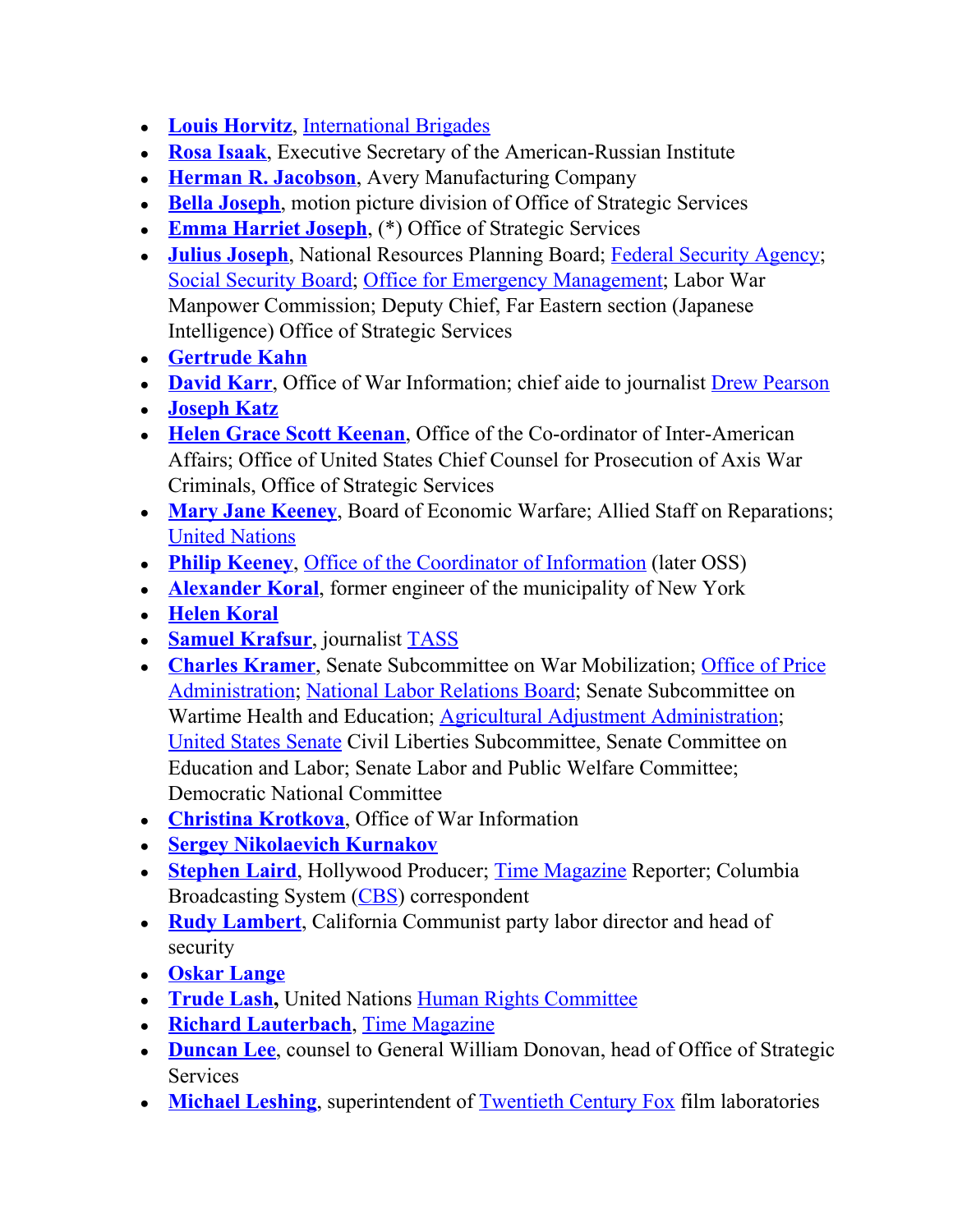- **[Leo Levanas](http://en.wikipedia.org/w/index.php?title=Leo_Levanas&action=edit)**, [Shell Oil Company](http://en.wikipedia.org/wiki/Shell_Oil_Company)
- **[Morris Libau](http://en.wikipedia.org/wiki/Morris_Libau)**
- **[Helen Lowry](http://en.wikipedia.org/wiki/Helen_Lowry)**
- **[Willaim Mackey](http://en.wikipedia.org/wiki/Willaim_Mackey)**
- **[Harry Magdoff](http://en.wikipedia.org/wiki/Harry_Magdoff)**, Chief of the Control Records Section of War Production Board and Office of Emergency Management; Bureau of Research and Statistics, WTB; Tools Division, War Production Board; Bureau of Foreign and Domestic Commerce, United States Department of Commerce; Statistics Division [Works Progress Administration](http://en.wikipedia.org/wiki/Works_Progress_Administration)
- **[William Malisoff](http://en.wikipedia.org/wiki/William_Malisoff)**, owner of United Laboratories of New York
- **[Hede Massing](http://en.wikipedia.org/wiki/Hede_Massing)**, journalist
- **[Robert Menaker](http://en.wikipedia.org/wiki/Robert_Menaker)**
- **[Floyd Miller](http://en.wikipedia.org/wiki/Floyd_Miller)**
- **[James Walter Miller](http://en.wikipedia.org/wiki/James_Walter_Miller)**, [United States Post Office,](http://en.wikipedia.org/wiki/United_States_Post_Office) Office of Censorship
- **[Robert Miller](http://en.wikipedia.org/wiki/Robert_Miller)**, Office of the Coordinator of Inter-American Affairs; Near Eastern Division United States Department of State
- **[Robert Minor](http://en.wikipedia.org/wiki/Robert_Minor)**, Office of Strategic Services
- **[Leonard Mins](http://en.wikipedia.org/wiki/Leonard_Mins)**, Russian Section of the Research and Analysis Division of the Office of Strategic Services
- **[Arthur Moosen](http://en.wikipedia.org/w/index.php?title=Arthur_Moosen&action=edit)**
- **[Vladimir Morkovin](http://en.wikipedia.org/wiki/Vladimir_Morkovin)**, Office of Naval Research
- **[Boris Moros](http://en.wikipedia.org/wiki/Boris_Moros)**, Hollywood Producer
- **[Nicola Napoli](http://en.wikipedia.org/wiki/Nicola_Napoli)**, president of Artkino, distributor of Soviet films
- **[Franz Leopold Neumann](http://en.wikipedia.org/wiki/Franz_Leopold_Neumann)**, consultant at Board of Economic Warfare; Deputy Chief of the Central European Section of Office of Strategic Services; First Chief of Research of the [Nuremberg War Crimes Tribunal](http://en.wikipedia.org/wiki/Nuremberg_War_Crimes_Tribunal)
- **[Melita Norwood](http://en.wikipedia.org/wiki/Melita_Norwood)**
- **[Eugénie Olkhine](http://en.wikipedia.org/wiki/Eug%C3%A9nie_Olkhine)**
- **[Rose Olsen](http://en.wikipedia.org/w/index.php?title=Rose_Olsen&action=edit)**
- **[Frank Oppenheimer](http://en.wikipedia.org/wiki/Frank_Oppenheimer)**, (\*) physicist
- **[Robert Oppenheimer](http://en.wikipedia.org/wiki/Robert_Oppenheimer)**
- **[Nicholas W. Orloff](http://en.wikipedia.org/wiki/Nicholas_W._Orloff)**
- **[Nadia Morris Osipovich](http://en.wikipedia.org/wiki/Nadia_Morris_Osipovich)**
- **[Edna Patterson](http://en.wikipedia.org/wiki/Edna_Patterson)**
- **[William Perl](http://en.wikipedia.org/wiki/William_Perl)**, [National Advisory Committee for Aeronautics](http://en.wikipedia.org/wiki/National_Advisory_Committee_for_Aeronautics) (NACA) at [Langley Army Air Base;](http://en.wikipedia.org/wiki/Langley_Air_Force_Base) [Lewis Flight Propulsion Laboratory;](http://en.wikipedia.org/wiki/Lewis_Flight_Propulsion_Laboratory) sentenced to 5 years for his role in the [Rosenberg ring](http://en.wikipedia.org/wiki/List_of_secret_agents#Rosenberg_ring) of [atomic spies](http://en.wikipedia.org/wiki/Atomic_spies)
- **[Victor Perlo](http://en.wikipedia.org/wiki/Perlo_group)**, chief of the Aviation Section of the War Production Board; Head of Branch in Research Section, Office of Price Administration Department of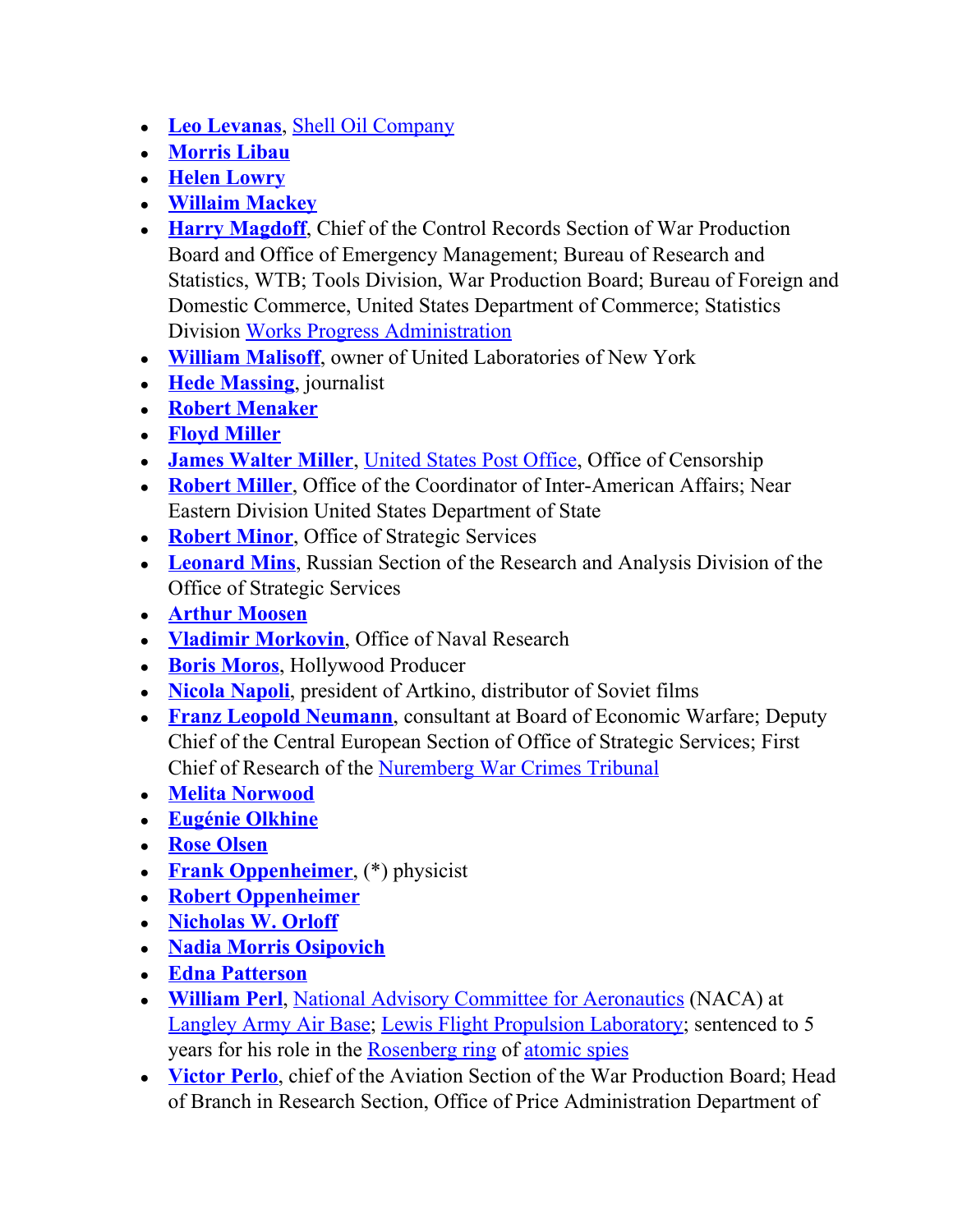Commerce; Division of Monetary Research Department of Treasury; [Brookings Institution](http://en.wikipedia.org/wiki/Brookings_Institution)

- **[Burton Perry](http://en.wikipedia.org/wiki/Burton_Perry)**
- **[Aleksandr N. Petroff](http://en.wikipedia.org/wiki/Aleksandr_N._Petroff)**, [Curtiss-Wright Aircraft](http://en.wikipedia.org/wiki/Curtiss-Wright_Aircraft)
- **[Emma Phillips](http://en.wikipedia.org/w/index.php?title=Emma_Phillips&action=edit)**
- **[Paul Pinsky](http://en.wikipedia.org/w/index.php?title=Paul_Pinsky&action=edit)**
- **[William Pinsly](http://en.wikipedia.org/wiki/William_Pinsly)**, Curtiss-Wright Aircraft, Cornell Aeronautical Laboratory
- **[William Plourde](http://en.wikipedia.org/wiki/William_Plourde)**, engineer with Bell Aircraft
- **[Vladimir Pozner](http://en.wikipedia.org/wiki/Vladimir_Pozner)**, head Russian Division photographic section [United States](http://en.wikipedia.org/wiki/United_States_War_Department) [War Department](http://en.wikipedia.org/wiki/United_States_War_Department)
- **[Lee Pressman](http://en.wikipedia.org/wiki/Lee_Pressman)** Department of Agriculture; Works Progress Administration; General Counsel [Congress of Industrial Organizations](http://en.wikipedia.org/wiki/Congress_of_Industrial_Organizations) (CIO)
- [Mary Price](http://en.wikipedia.org/wiki/Mary_Price), stenographer for [Walter Lippmann](http://en.wikipedia.org/wiki/Walter_Lippmann) of the [New York Herald](http://en.wikipedia.org/wiki/New_York_Herald)
- **[Esther Trebach Rand](http://en.wikipedia.org/wiki/Esther_Trebach_Rand)**, United Palestine Appeal
- **[Bernard Redmont](http://en.wikipedia.org/wiki/Bernard_Redmont)**, head of the Foreign News Bureau Office of the Coordinator of Inter-American Affairs
- **[Peter Rhodes](http://en.wikipedia.org/wiki/Peter_Rhodes)**, Foreign Broadcasting Monitoring Service, Allied Military Headquarters London; Chief of the Atlantic News Service, Office of War Information
- **[Stephen Rich](http://en.wikipedia.org/wiki/Stephen_Rich)**
- **[Kenneth Richardson](http://en.wikipedia.org/wiki/Kenneth_Richardson)**, World Wide Electronics
- **[Ruth Rivkin](http://en.wikipedia.org/wiki/Ruth_Rivkin)**, United Nations Relief and Rehabilitation Administration
- **[Samuel Rodman](http://en.wikipedia.org/wiki/Samuel_Rodman)**, United Nations Relief and Rehabilitation Administration
- **[Allan Rosenberg](http://en.wikipedia.org/wiki/Allan_Rosenberg)**, Board of Economic Warfare; Chief of the Economic Institution Staff, Foreign Economic Administration; Civil Liberties Subcommittee, Senate Committee on Education and Labor; Railroad Retirement Board; Councel to the Secretary of the National Labor Relations Board
- **[Julius Rosenberg](http://en.wikipedia.org/wiki/Julius_Rosenberg)**, United States [Army Signal Corps](http://en.wikipedia.org/wiki/Army_Signal_Corps#World_War_II) Laboratories, executed for role in [Rosenberg ring](http://en.wikipedia.org/wiki/List_of_secret_agents#Rosenberg_ring)
- **[Ethel Rosenberg](http://en.wikipedia.org/wiki/Ethel_Rosenberg)**, executed for role in **Rosenberg ring** based on perjured testimony of her brother [David Greenglass](http://en.wikipedia.org/wiki/David_Greenglass)
- **[Amadeo Sabattini](http://en.wikipedia.org/wiki/Amadeo_Sabattini)**, [International Brigades](http://en.wikipedia.org/wiki/International_Brigades)
- **[Alfred Sarant](http://en.wikipedia.org/wiki/Alfred_Sarant)**, United States **Army Signal Corps** laboratories
- **[Saville Sax](http://en.wikipedia.org/w/index.php?title=Saville_Sax&action=edit)**, [Young Communist League,](http://en.wikipedia.org/wiki/Young_Communist_League) friend of [Los Alamos](http://en.wikipedia.org/wiki/Los_Alamos) spy **[Theodore](http://en.wikipedia.org/wiki/Theodore_Hall) [Hall](http://en.wikipedia.org/wiki/Theodore_Hall)**
- **[Marion Schultz](http://en.wikipedia.org/wiki/Marion_Schultz)**, chair of the United Russian Committee for Aid to the Native **Country**
- **[Bernard Schuster](http://en.wikipedia.org/w/index.php?title=Bernard_Schuster&action=edit)**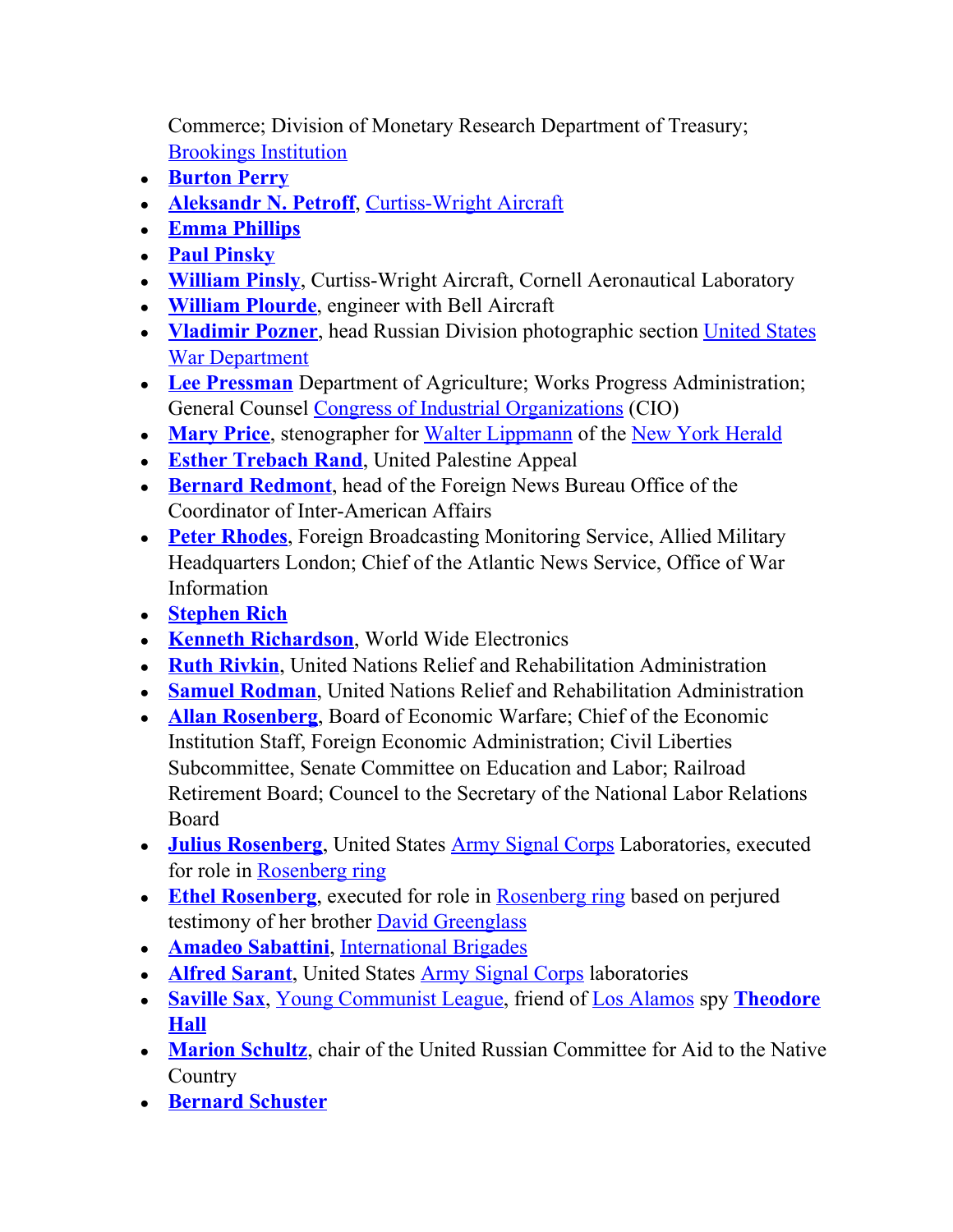- **[Milton Schwartz](http://en.wikipedia.org/wiki/Milton_Schwartz)**
- **[John Scott](http://en.wikipedia.org/wiki/John_Scott_%28writer%2529)**, Office of Strategic Services
- **[Ricardo Setaro](http://en.wikipedia.org/wiki/Ricardo_Setaro)**, journalist/writer Columbia Broadcasting System [\(CBS\)](http://en.wikipedia.org/wiki/CBS)
- **[Charles Bradford Sheppard](http://en.wikipedia.org/wiki/Charles_Bradford_Sheppard)**, Hazeltine Electronics
- **[Anne Sidorovich](http://en.wikipedia.org/w/index.php?title=Anne_Sidorovich&action=edit)**
- **[Michael Sidorovich](http://en.wikipedia.org/w/index.php?title=Michael_Sidorovich&action=edit)**
- **[George Silverman](http://en.wikipedia.org/wiki/George_Silverman)**, Director of the Bureau of Research and Information Services, US [Railroad Retirement Board;](http://en.wikipedia.org/wiki/Railroad_Retirement_Board) Economic Adviser and Chief of Analysis and Plans, Assistant Chief of Air Staff, Material and Services, War Department
- **[Greg Silvermaster](http://en.wikipedia.org/wiki/Greg_Silvermaster)**, Chief Planning Technician, Procurement Division, United States Department of the Treasury; Chief Economist, War Assets Administration; Director of the Labor Division, Farm Security Administration; Board of Economic Warfare; [Reconstruction Finance Corporation](http://en.wikipedia.org/wiki/Reconstruction_Finance_Corporation) Department of Commerce
- **[Helen Silvermaster](http://en.wikipedia.org/wiki/Helen_Silvermaster)**
- **[Morton Sobell](http://en.wikipedia.org/wiki/Morton_Sobell)**, General Electric, sentenced to 30 years at **Alcatraz** for his role in the [Rosenberg ring](http://en.wikipedia.org/wiki/List_of_secret_agents#Rosenberg_ring)
- **[Jack Soble](http://en.wikipedia.org/wiki/Jack_Soble)**, brother of **[Robert Soblen](http://en.wikipedia.org/wiki/Robert_Soblen)**, sentenced to 7 years for his role in the [Mocase ring](http://en.wikipedia.org/wiki/List_of_secret_agents#Mocase)
- **[Robert Soblen](http://en.wikipedia.org/wiki/Robert_Soblen)**, psychiatrist, sentenced to life for espionage at **Sandia Lab**, escaped to [IsraeI,](http://en.wikipedia.org/w/index.php?title=IsraeI&action=edit) committed suicide
- **[Johannes Steele](http://en.wikipedia.org/wiki/Johannes_Steele)**, journalist and radio commentator
- **[Alfred Kaufman Stern](http://en.wikipedia.org/w/index.php?title=Alfred_Kaufman_Stern&action=edit)**, [Popular Front](http://en.wikipedia.org/wiki/Popular_Front)
- **[I. F. Stone](http://en.wikipedia.org/wiki/I._F._Stone)**, (\*) journalist for *[The Nation](http://en.wikipedia.org/wiki/The_Nation)*
- **[Augustina Stridsberg](http://en.wikipedia.org/wiki/Augustina_Stridsberg)**
- **[Anna Louise Strong](http://en.wikipedia.org/wiki/Anna_Louise_Strong)**, journalist for *[The Atlantic Monthly](http://en.wikipedia.org/wiki/The_Atlantic_Monthly)*, *[Harper's](http://en.wikipedia.org/wiki/Harper%27s)*, *The Nation* and *Asia*
- **[Helen Tenney](http://en.wikipedia.org/wiki/Helen_Tenney)**, Office of Strategic Services
- **[Mikhail Tkach](http://en.wikipedia.org/wiki/Mikhail_Tkach)**, editor of the *Ukrainian Daily News*
- **[Lud Ullman](http://en.wikipedia.org/wiki/Lud_Ullman)**, delegate to United Nations Charter meeting and **Bretton Woods** [conference](http://en.wikipedia.org/wiki/United_Nations_Monetary_and_Financial_Conference); Division of Monetary Research, Department of Treasury; Material and Services Division, Air Corps Headquarters, Pentagon
- **[Irving Charles Velson](http://en.wikipedia.org/wiki/Irving_Charles_Velson)**, [Brooklyn Navy Yard;](http://en.wikipedia.org/wiki/Brooklyn_Navy_Yard) [American Labor Party](http://en.wikipedia.org/wiki/American_Labor_Party) candidate for New York State Senate
- **[Margietta Voge](http://en.wikipedia.org/wiki/Margietta_Voge)**
- **[George Vuchinich](http://en.wikipedia.org/wiki/George_Vuchinich)**, 2nt. United States Army assigned to Office of Strategic **Services**
- **[Donald Wheeler](http://en.wikipedia.org/wiki/Donald_Wheeler)**, Office of Strategic Services Research and Analysis division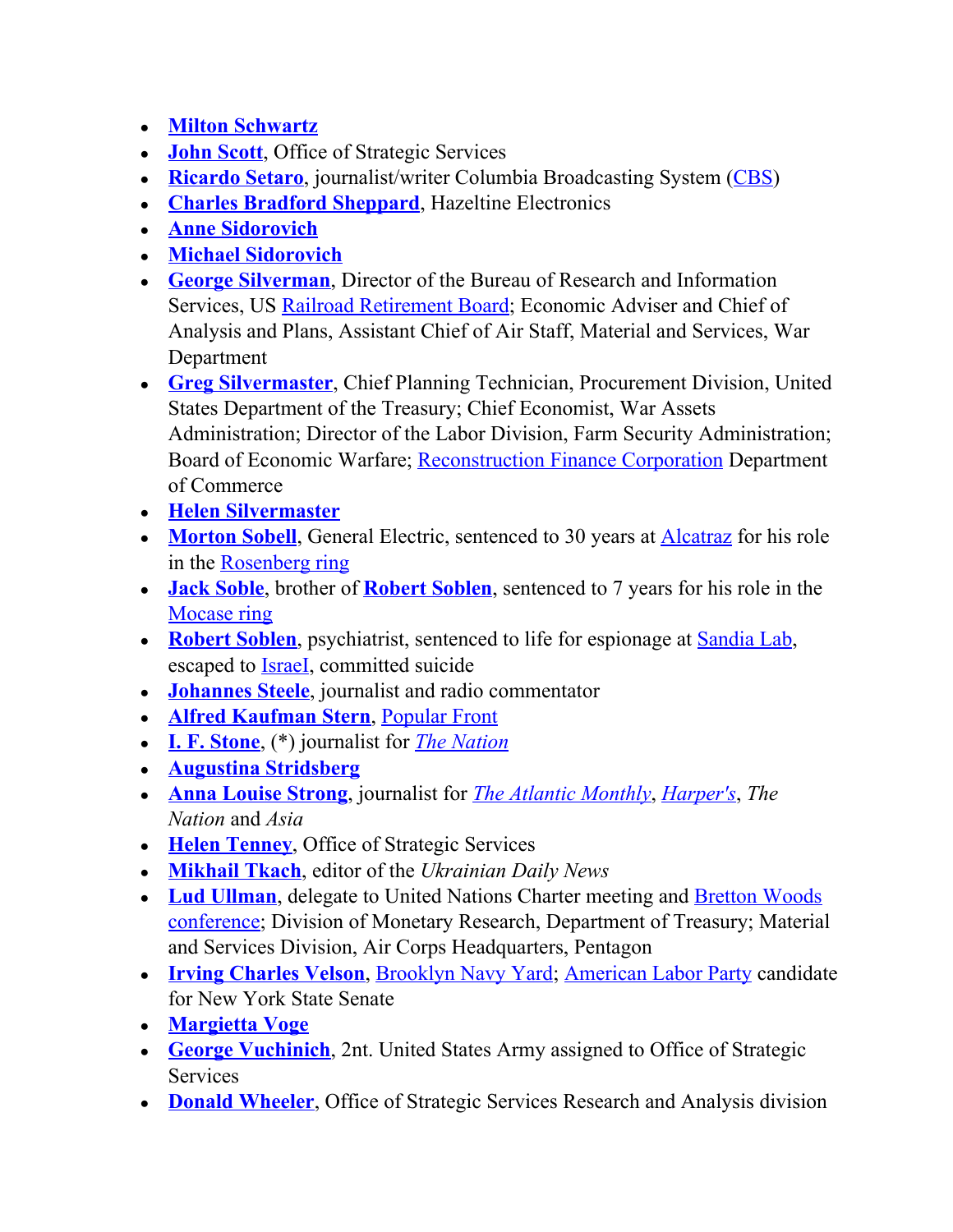- **[Enos Wicher](http://en.wikipedia.org/wiki/Enos_Wicher)**, Wave Propagation Research, Division of War Research, [Columbia University](http://en.wikipedia.org/wiki/Columbia_University)
- **[Maria Wicher](http://en.wikipedia.org/wiki/Maria_Wicher)**
- **[Harry Dexter White](http://en.wikipedia.org/wiki/Harry_Dexter_White)**, Assistant Secretary of the Treasury
- **[Ruth Beverly Wilson](http://en.wikipedia.org/wiki/Ruth_Wilson)**
- **[Ignacy Witczak](http://en.wikipedia.org/wiki/Ignacy_Witczak)**
- **[Ilya Wolston](http://en.wikipedia.org/wiki/Ilya_Wolston)**, United States Army military intelligence
- **[Flora Wovschin](http://en.wikipedia.org/wiki/Flora_Don_Wovschin)**, Office of War Information; United States Department of State
- **[Jones Orin York](http://en.wikipedia.org/wiki/Jones_Orin_York)**
- **[Daniel Zaret](http://en.wikipedia.org/wiki/Daniel_Zaret)**, United States Army Explosives Division
- **[Mark Zborowski](http://en.wikipedia.org/wiki/Mark_Zborowski)**

### **[[edit](http://en.wikipedia.org/w/index.php?title=List_of_Americans_in_the_Venona_papers&action=edit§ion=1)] References**

● National Security Agency, Venona Archives, *[Introductory History of VENONA and](http://permanent.access.gpo.gov/lps33230/www.nsa.gov/docs/venona/monographs/monograph-1.html) [Guide to the Translations](http://permanent.access.gpo.gov/lps33230/www.nsa.gov/docs/venona/monographs/monograph-1.html)* by Robert L. Benson, 1995.

## **[[edit](http://en.wikipedia.org/w/index.php?title=List_of_Americans_in_the_Venona_papers&action=edit§ion=2)] Footnotes**

- 1. **[^](http://www.iamthewitness.com/books/John.Beaty/Iron.Curtain.Over.America.htm#_ref-0)** *"Secrecy : The American Experience*". Daniel Patrick Moynihan, [Yale University](http://en.wikipedia.org/wiki/Yale_University_Press) [Press;](http://en.wikipedia.org/wiki/Yale_University_Press) [December 1,](http://en.wikipedia.org/wiki/December_1) [1999.](http://en.wikipedia.org/wiki/1999)
- 2. ^ <u><sup>a b</sup></u> "Venona: Decoding Soviet Espionage in America, Appendix A". John Earl Haynes **[b](http://www.iamthewitness.com/books/John.Beaty/Iron.Curtain.Over.America.htm#_ref-r5_1)**  $\alpha$  $\alpha$  $\alpha$  *b*  $\alpha$  **b**  $\alpha$  **b**  $\alpha$  **b**  $\alpha$  **b**  $\alpha$ and Harvey Klehr. New Haven: [Yale University Press,](http://en.wikipedia.org/wiki/Yale_University_Press) 1999. [ISBN 0-300-08462-5](http://en.wikipedia.org/w/index.php?title=Special:Booksources&isbn=0300084625)
	- 3. **[^](http://www.iamthewitness.com/books/John.Beaty/Iron.Curtain.Over.America.htm#_ref-1)** *"The Venona story*". Robert L Benson, National Security Agency Center for Cryptologic History; [January 1,](http://en.wikipedia.org/wiki/January_1) [2001.](http://en.wikipedia.org/wiki/2001)
	- 4. **[^](http://www.iamthewitness.com/books/John.Beaty/Iron.Curtain.Over.America.htm#_ref-2)** *"How VENONA was Declassified"*. Robert L. Benson, Symposium of Cryptologic History; [October 27,](http://en.wikipedia.org/wiki/October_27) [2005.](http://en.wikipedia.org/wiki/2005)
	- 5. **[^](http://www.iamthewitness.com/books/John.Beaty/Iron.Curtain.Over.America.htm#_ref-3)** *"Tangled Treason*". Sam Tanenhaus, *[The New Republic](http://en.wikipedia.org/wiki/The_New_Republic)*; 1999.

## **[[edit](http://en.wikipedia.org/w/index.php?title=List_of_Americans_in_the_Venona_papers&action=edit§ion=3)] External links**

- [National Security Agency Archives](http://www.nsa.gov/venona/venon00017.cfm) Cryptographic Museum, Custodian of Documents for the Army Signals Intelligence Agency
- Selected Venona Messages
- *[Venona](http://foia.fbi.gov/foiaindex/venona.htm)* [FBI FOIA Files](http://foia.fbi.gov/foiaindex/venona.htm)
- [FBI Memo "Explanation and History of Venona Project Informantion"](http://cryptome.org/fbi-nsa.htm) ([1 February](http://en.wikipedia.org/wiki/February_1) [1956\)](http://en.wikipedia.org/wiki/1956)
- MI5 Releases to the National Archives
- John Earl Haynes, Harvey Klehr, *Venona; Decoding Soviet Espionage in America*, Yale University Press, 1999. Despite the title, this is less about Venona itself than about Communist Party USA espionage and support of espionage. It is based on research in the